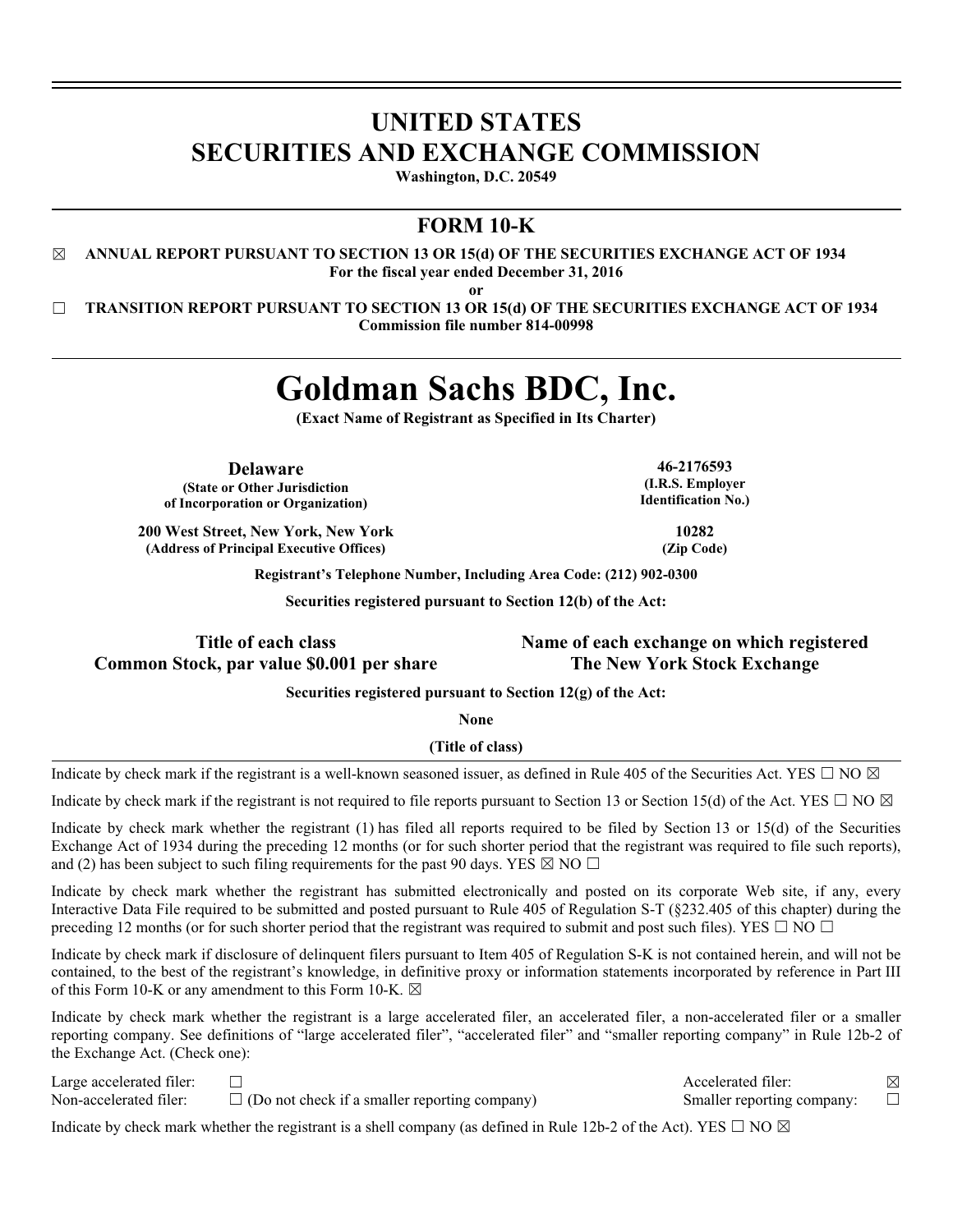The aggregate market value of the registrant's common stock at June 30, 2016 (based upon the closing sale price of the common stock on the New York Stock Exchange on June 30, 2016) held by those persons deemed by the registrant to be non-affiliates was approximately \$593.75 million. Shares of the registrant's common stock held by each executive officer and director and by each entity or person that, to the registrant's knowledge, owned 10% or more of the registrant's outstanding common stock as of June 30, 2016 have been excluded from this number in that these persons may be deemed affiliates of the registrant. This determination of possible affiliate status for purposes of this computation is not necessarily a conclusive determination for other purposes.

There were 36,342,786 shares of the registrant's common stock outstanding as of February 28, 2017.

Portions of the registrant's Proxy Statement for its 2017 Annual Meeting of Stockholders to be filed not later than 120 days after the end of the fiscal year covered by this Annual Report on Form 10-K are incorporated by reference into Part III of this Annual Report on Form 10-K.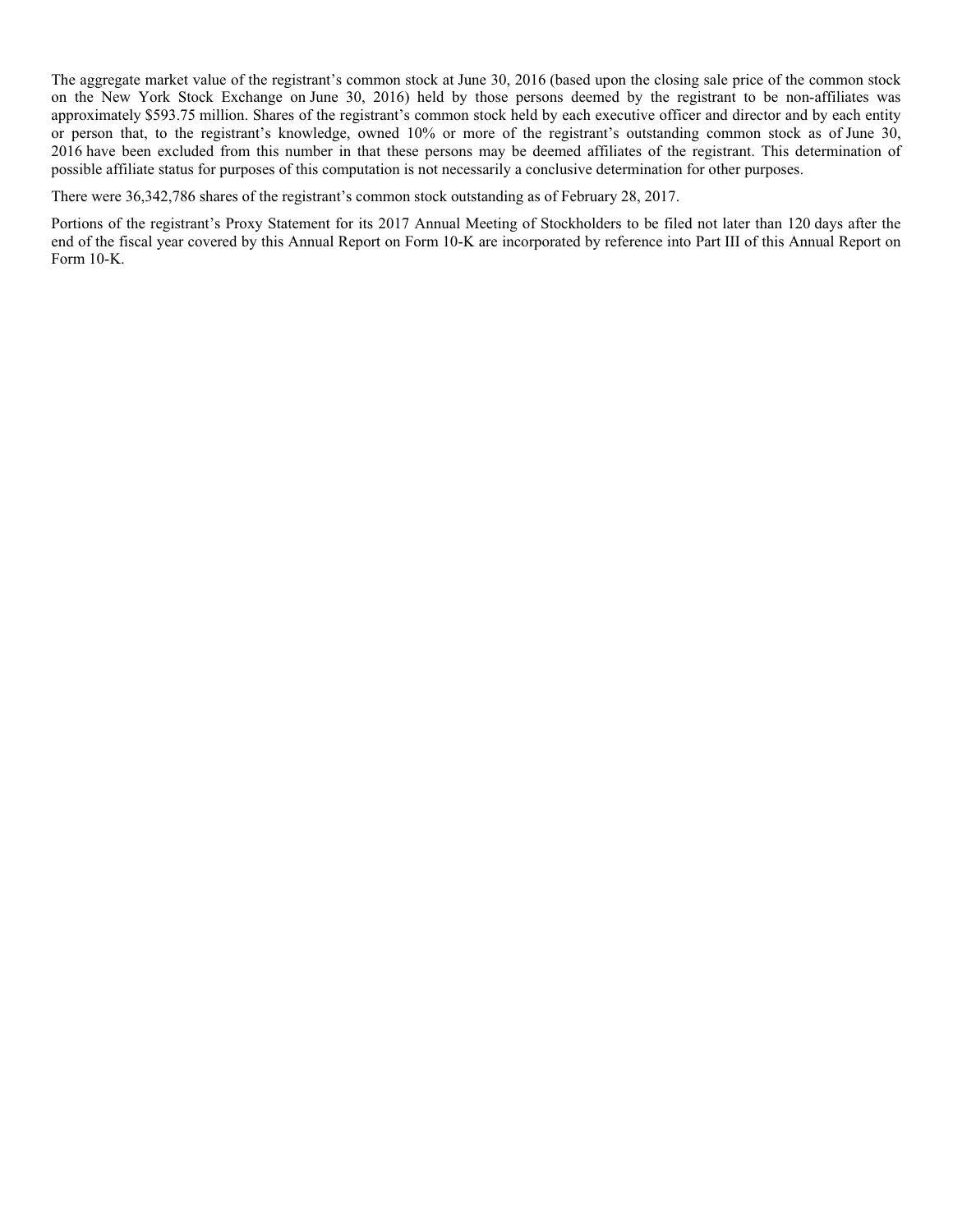# **GOLDMAN SACHS BDC, INC. Index to Annual Report on Form 10-K for Year Ended December 31, 2016**

|                                                                                         |                                                                                                                                                                                                                                                                                                                                                                                                                                                                                                                     | <b>PAGE</b>                                                             |
|-----------------------------------------------------------------------------------------|---------------------------------------------------------------------------------------------------------------------------------------------------------------------------------------------------------------------------------------------------------------------------------------------------------------------------------------------------------------------------------------------------------------------------------------------------------------------------------------------------------------------|-------------------------------------------------------------------------|
| PART I.<br>ITEM 1.<br>ITEM 1A.<br>ITEM 1B.<br>ITEM 2.<br>ITEM 3.<br>ITEM 4.             | <b>Business</b><br><b>Risk Factors</b><br><b>Unresolved Staff Comments</b><br>Properties<br><b>Legal Proceedings</b><br>Mine Safety Disclosures                                                                                                                                                                                                                                                                                                                                                                     | $rac{4}{\frac{33}{62}}$<br>$rac{62}{62}$<br>$rac{62}{62}$               |
| PART II.                                                                                |                                                                                                                                                                                                                                                                                                                                                                                                                                                                                                                     | 63                                                                      |
| ITEM 5.<br>ITEM 6.<br>ITEM 7.<br>ITEM 7A.<br>ITEM 8.<br>ITEM 9.<br>ITEM 9A.<br>ITEM 9B. | Market For Registrant's Common Equity, Related Stockholder Matters and Issuer Purchases<br>of Equity Securities<br><b>Selected Financial Data</b><br>Management's Discussion and Analysis of Financial Condition and Results of Operations<br>Quantitative and Qualitative Disclosures About Market Risk<br>Consolidated Financial Statements and Supplementary Data<br>Changes in and Disagreements with Accountants on Accounting and Financial Disclosure<br><b>Controls and Procedures</b><br>Other Information | $\frac{63}{66}$ $\frac{67}{92}$ $\frac{93}{137}$ $\frac{137}{137}$      |
| PART III.<br>ITEM 10.<br>ITEM 11.<br>ITEM 12.<br>ITEM 13.<br>ITEM 14.                   | Directors, Executive Officers and Corporate Governance<br><b>Executive Compensation</b><br>Security Ownership of Certain Beneficial Owners and Management and Related Stockholder Matters<br>Certain Relationships and Related Transactions, and Director Independence<br>Principal Accounting Fees and Services                                                                                                                                                                                                    | $\frac{138}{138}$ $\frac{138}{138}$ $\frac{138}{138}$ $\frac{138}{138}$ |
| PART IV.<br>ITEM 15.                                                                    | Exhibits, Financial Statement Schedules                                                                                                                                                                                                                                                                                                                                                                                                                                                                             | $\frac{139}{139}$                                                       |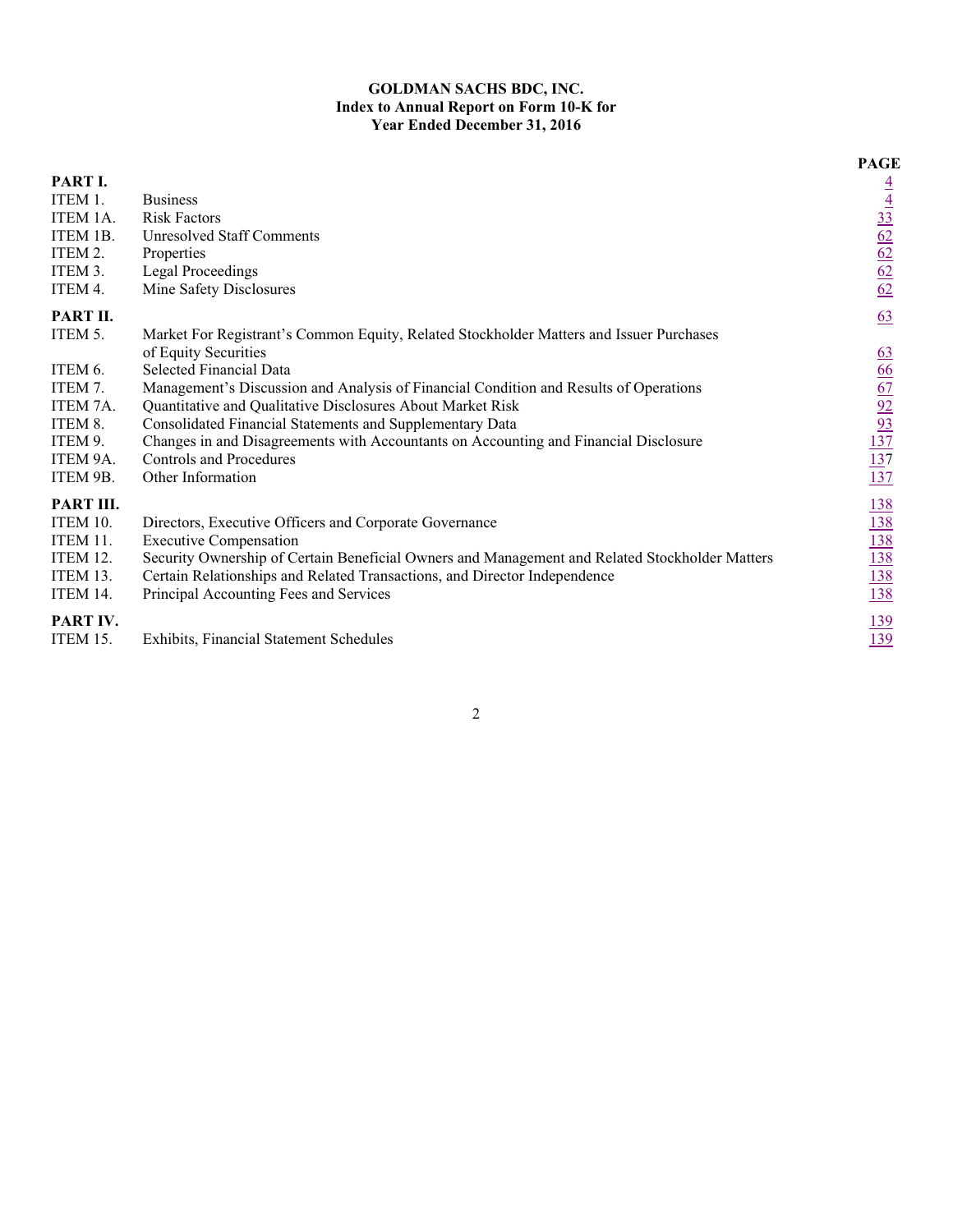# **CAUTIONARY STATEMENT REGARDING FORWARD-LOOKING STATEMENTS**

This report contains forward-looking statements that involve substantial risks and uncertainties. You can identify these statements by the use of forward-looking terminology such as "may," "will," "should," "expect," "anticipate," "project," "target," "estimate," "intend," "continue" or "believe" or the negatives of, or other variations on, these terms or comparable terminology. You should read statements that contain these words carefully because they discuss our plans, strategies, prospects and expectations concerning our business, operating results, financial condition and other similar matters. We believe that it is important to communicate our future expectations to our investors. Our forward-looking statements include information in this report regarding general domestic and global economic conditions, our future financing plans, our ability to operate as a business development company ("BDC") and the expected performance of, and the yield on, our portfolio companies. There may be events in the future, however, that we are not able to predict accurately or control. The factors listed under "Risk Factors" in this Annual Report on Form 10-K, as well as any cautionary language in this report, provide examples of risks, uncertainties and events that may cause our actual results to differ materially from the expectations we describe in our forward-looking statements. The occurrence of the events described in these risk factors and elsewhere in this report could have a material adverse effect on our business, results of operations and financial position. Any forward-looking statement made by us in this report speaks only as of the date of this report. Factors or events that could cause our actual results to differ from our forward-looking statements may emerge from time to time, and it is not possible for us to predict all of them. You are advised to consult any additional disclosures that we may make directly to you or through reports that we in the future may file with the U.S. Securities and Exchange Commission (the "SEC"), including annual reports on Form 10-K, registration statements on Form N-2, quarterly reports on Form 10-Q and current reports on Form 8-K. Under Section 21E(b)(2)(B) of the Securities Exchange Act of 1934, as amended (the "Exchange Act"), the "safe harbor" provisions of the Private Securities Litigation Reform Act of 1995 do not apply to statements made in periodic reports we file under the Exchange Act, such as this Annual Report on Form 10-K.

The following factors are among those that may cause actual results to differ materially from our forward-looking statements:

- our future operating results;
- changes in political, economic or industry conditions, the interest rate environment or conditions affecting the financial and capital markets;
- uncertainty surrounding the financial and political stability of the U.S., the European Union and China;
- our business prospects and the prospects of our portfolio companies;
- the impact of investments that we expect to make;
- the impact of increased competition;
- our contractual arrangements and relationships with third parties;
- the dependence of our future success on the general economy and its impact on the industries in which we invest;
- the ability of our prospective portfolio companies to achieve their objectives;
- the relative and absolute performance of our investment adviser;
- our expected financings and investments;
- the use of borrowed money to finance a portion of our investments;
- our ability to make distributions;
- the adequacy of our cash resources and working capital;
- the timing of cash flows, if any, from the operations of our portfolio companies;
- the impact of future acquisitions and divestitures;
- the effect of changes in tax laws and regulations and interpretations thereof;
- our ability to maintain our status as a BDC and a regulated investment company ("RIC") under Subchapter M of the Internal Revenue Code of 1986, as amended (the "Code");
- actual and potential conflicts of interest with Goldman Sachs Asset Management, L.P. and its affiliates;
- general price and volume fluctuations in the stock market;
- the ability of our investment adviser to attract and retain highly talented professionals;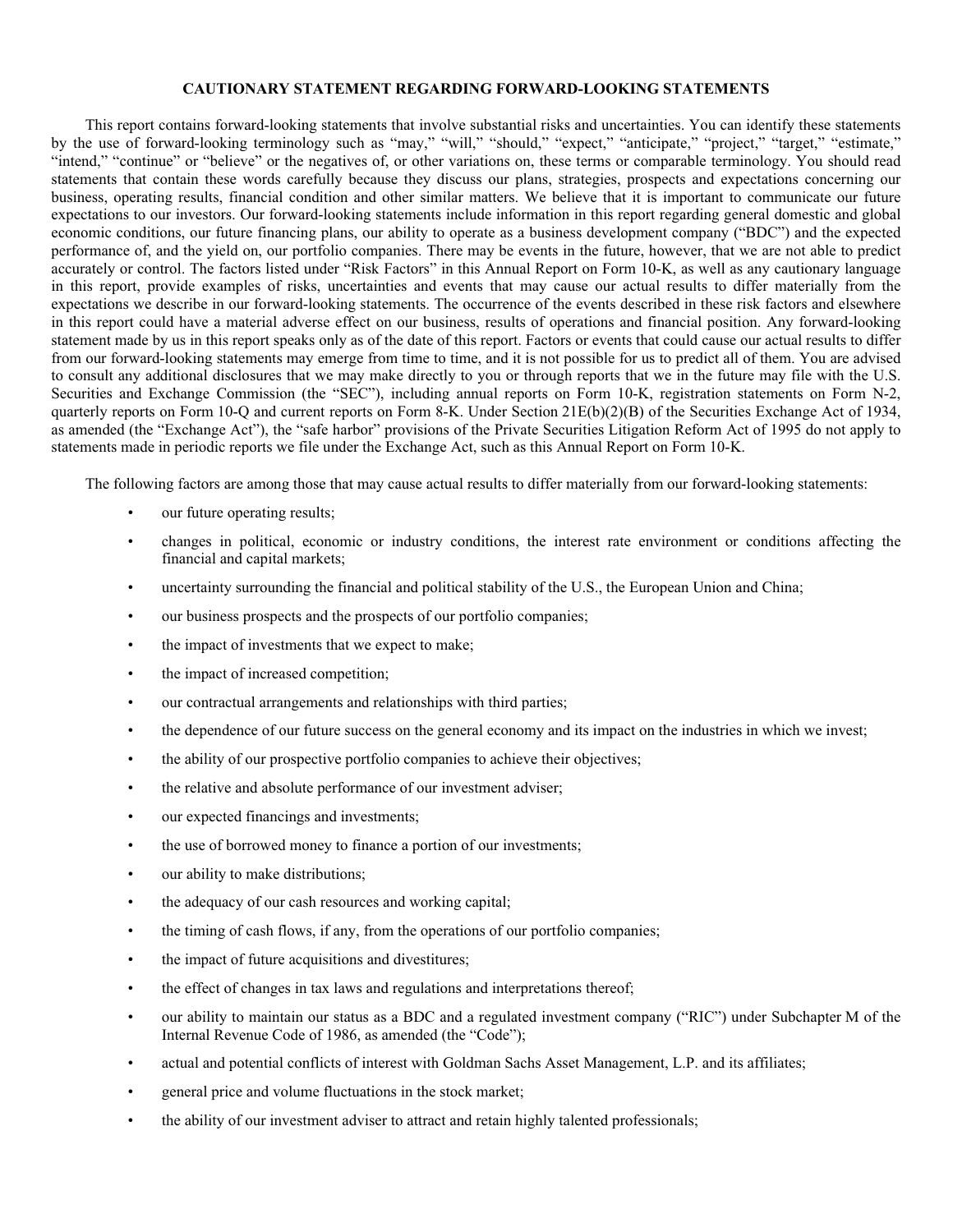- the impact on our business from new or amended legislation or regulations; and
- the availability of credit and/or our ability to access the equity markets.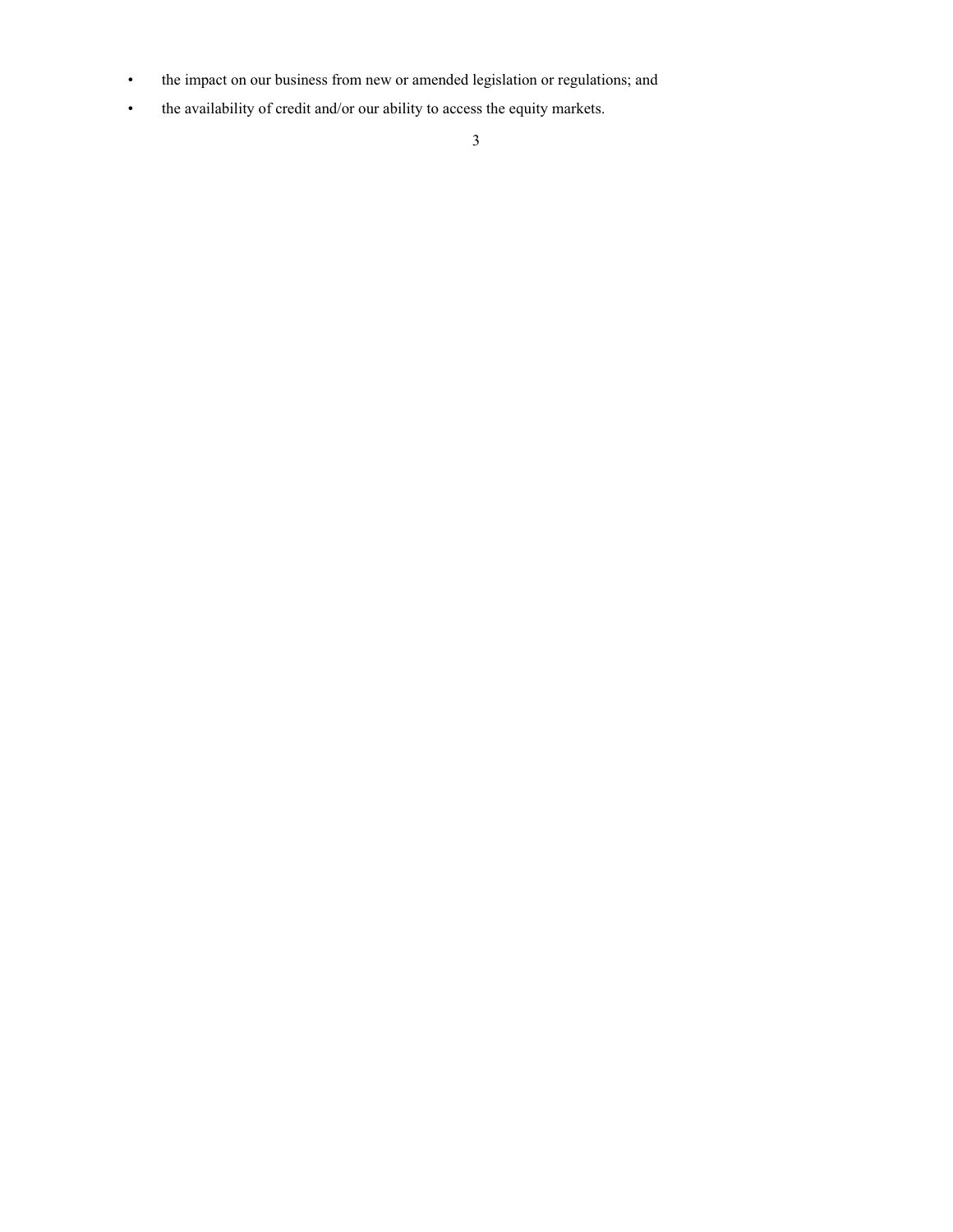#### **PART I.**

Unless indicated otherwise in this Annual Report on Form 10-K or the context so requires, the terms "GS BDC," "Company," "we," "us" or "our" refer to Goldman Sachs BDC, Inc. or, for periods prior to our conversion from a Delaware limited liability company to a Delaware corporation (the "Conversion"), Goldman Sachs Liberty Harbor Capital, LLC. The terms "GSAM," our "adviser" or our "Investment Adviser" refer to Goldman Sachs Asset Management, L.P., a Delaware limited partnership. The term "Group Inc." refers to The Goldman Sachs Group, Inc. The term "Goldman Sachs" refers to Group Inc., together with Goldman, Sachs & Co., GSAM and its other subsidiaries and affiliates.

# **ITEM 1. BUSINESS**

#### **The Company**

We are a specialty finance company focused on lending to middle-market companies. We are a closed-end management investment company that has elected to be regulated as a BDC under the Investment Company Act of 1940, as amended (the "Investment Company Act"). In addition, we have elected to be treated as a RIC under Subchapter M of the Code, commencing with our taxable year ended December 31, 2013. From our formation in 2012 through December 31, 2016, we originated more than \$1.94 billion in aggregate principal amount of debt and equity investments prior to any subsequent exits and repayments. We seek to generate current income and, to a lesser extent, capital appreciation primarily through direct originations of secured debt, including first lien, unitranche, including last out portions of such loans, and second lien debt, and unsecured debt, including mezzanine debt, as well as through select equity investments.

"Unitranche" loans are first lien loans that may extend deeper in a company's capital structure than traditional first lien debt and may provide for a waterfall of cash flow priority between different lenders in the unitranche loan. In a number of instances, we may find another lender to provide the "first out" portion of such loan and retain the "last out" portion of such loan, in which case, the "first out" portion of the loan would generally receive priority with respect to payment of principal, interest and any other amounts due thereunder over the "last out" portion that we would continue to hold. In exchange for the greater risk of loss, the "last out" portion earns a higher interest rate. We use the term "mezzanine" to refer to debt that ranks senior only to a borrower's equity securities and ranks junior in right of payment to all of such borrower's other indebtedness. We may make multiple investments in the same portfolio company.

We invest primarily in U.S. middle-market companies, which we believe are underserved by traditional providers of capital such as banks and the public debt markets. In describing our business, we generally use the term "middle market companies" to refer to companies with earnings before interest, taxes, depreciation and amortization ("EBITDA") of between \$5 million and \$75 million annually. However, we may from time to time invest in larger or smaller companies. We generate revenues primarily through receipt of interest income from the investments we hold. In addition, we generate income from various loan origination and other fees, dividends on direct equity investments and capital gains on the sales of investments. Fees received from portfolio companies (directors' fees, consulting fees, administrative fees, tax advisory fees and other similar compensation) are paid to us, unless otherwise required by any applicable law or exemptive relief, in which case, we would only receive our allocable portion of such fees. The companies in which we invest use our capital for a variety of purposes, including to support organic growth, fund acquisitions, make capital investments or refinance indebtedness.

#### **Available Information**

We file with or submit to the SEC periodic and current reports, proxy statements and other information meeting the informational requirements of the Exchange Act. You may inspect and copy these reports, proxy statements and other information, as well as registration statements and related exhibits and schedules, at the Public SEC's Reference Room at 100 F Street, N.E., Washington, D.C. 20549-0102. You may obtain information on the operation of the Public Reference Room by calling the SEC at (202) 551-8090 or (800) SEC-0330. We maintain a website at www.GoldmanSachsBDC.com and make all of our annual, quarterly and current reports, proxy statements and other publicly filed information available, free of charge, on or through our website. You may also obtain such information by contacting us, in writing at: 200 West Street New York, New York 10282, or by telephone (collect) at (212) 902-0300. The SEC maintains an Internet site that contains reports, proxy and information statements and other information filed electronically by us with the SEC which are available on the SEC's Internet site at http://www.sec.gov. Copies of these reports, proxy and information statements and other information may be obtained, after paying a duplicating fee, by electronic request at the following e-mail address: publicinfo@sec.gov, or by writing the SEC's Public Reference Section, Washington, D.C. 20549-0102.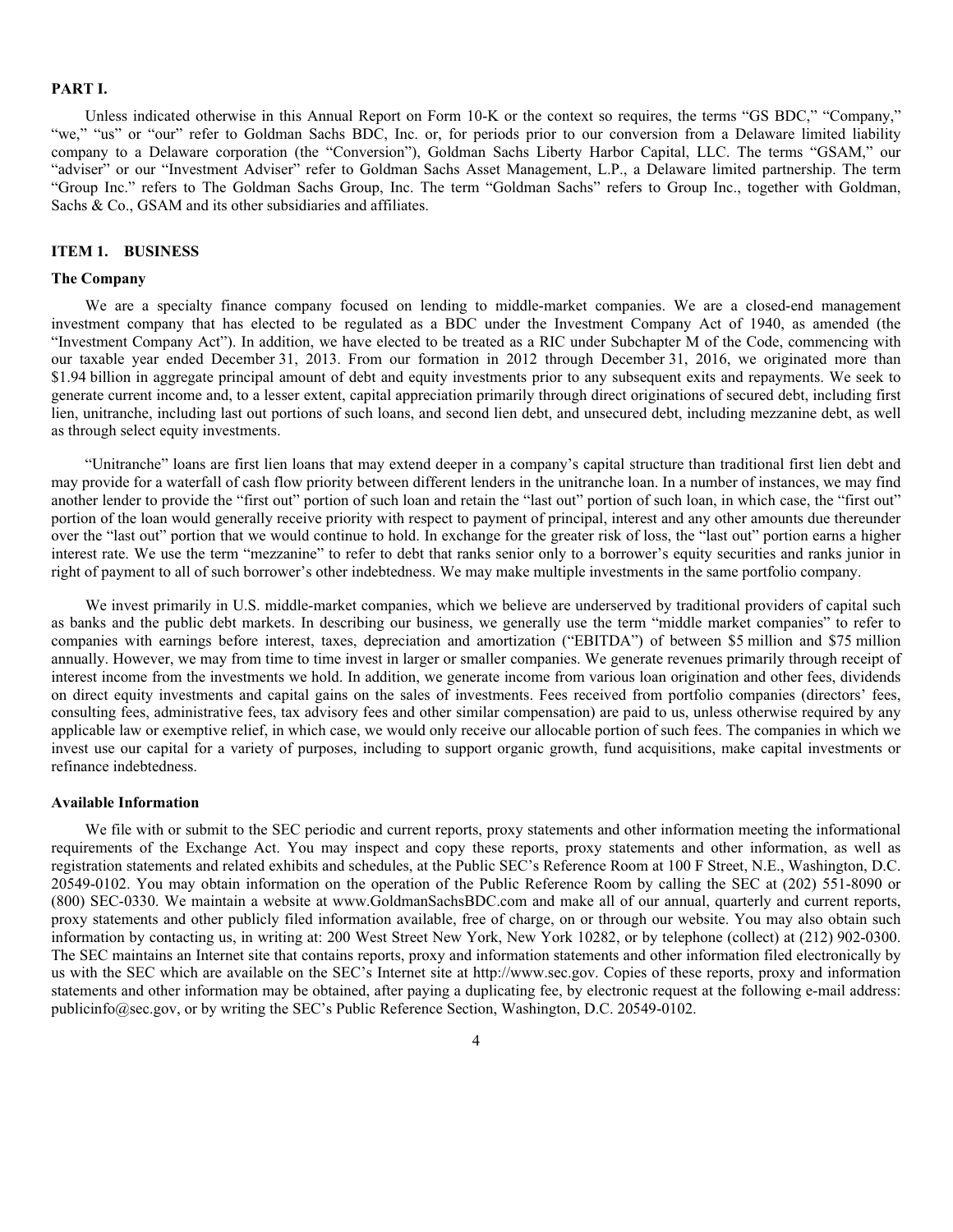#### **Investment Strategy**

Our origination strategy focuses on leading the negotiation and structuring of the loans or securities in which we invest and holding the investments in our portfolio to maturity. In many cases we are the sole investor in the loan or security in our portfolio. Where there are multiple investors, we generally seek to control or obtain significant influence over the rights of investors in the loan or security. Our investments typically have maturities between three and ten years and generally range in size between \$10 million and \$75 million, although we may make larger or smaller investments on occasion. In addition, part of our strategy involves an investment in a joint venture, Senior Credit Fund, LLC (the "Senior Credit Fund"), with the Regents of the University of California ("Cal Regents"). The Senior Credit Fund's principal purpose is to make investments, either directly or indirectly through its wholly owned subsidiary, Senior Credit Fund SPV I, LLC ("SPV I"), primarily in senior secured loans to middle-market companies.

#### **Investment Portfolio**

As of December 31, 2016 and December 31, 2015, our portfolio (excluding our investment in a money market fund managed by an affiliate of Group Inc. of \$0.00 million and \$10.12 million, respectively) consisted of the following:

|                                       | As of             |                   |     |                   |                                                             |                   |                   |   |                   |                                                             |
|---------------------------------------|-------------------|-------------------|-----|-------------------|-------------------------------------------------------------|-------------------|-------------------|---|-------------------|-------------------------------------------------------------|
|                                       | December 31, 2016 |                   |     |                   |                                                             | December 31, 2015 |                   |   |                   |                                                             |
| <b>Investment Type</b>                |                   | Amortized<br>Cost |     | <b>Fair Value</b> | Percentage<br>of Total<br>Portfolio at<br><b>Fair Value</b> |                   | Amortized<br>Cost |   | <b>Fair Value</b> | Percentage<br>of Total<br>Portfolio at<br><b>Fair Value</b> |
|                                       |                   | (\$ in millions)  |     |                   |                                                             |                   | (\$ in millions)  |   |                   |                                                             |
| <b>First Lien/Senior Secured Debt</b> | S                 | 436.90            | \$. | 421.03            | $36.1\%$                                                    | <b>S</b>          | 425.53            | S | 420.10            | 38.9%                                                       |
| First Lien/Last-Out Unitranche        |                   | 329.45            |     | 310.25            | 26.6                                                        |                   | 308.10            |   | 305.72            | 28.3                                                        |
| Second Lien/Senior Secured Debt       |                   | 352.70            |     | 336.18            | 28.8                                                        |                   | 312.83            |   | 285.47            | 26.4                                                        |
| Unsecured Debt                        |                   | 3.12              |     | 3.12              | 0.3                                                         |                   |                   |   |                   |                                                             |
| <b>Preferred Stock</b>                |                   | 11.12             |     | 11.83             | 1.0                                                         |                   | 25.62             |   | 24.87             | 2.3                                                         |
| Common Stock                          |                   | 11.63             |     | 6.49              | 0.5                                                         |                   | 4.45              |   |                   |                                                             |
| Investment Funds & Vehicles           |                   | 77.59             |     | 78.39             | 6.7                                                         |                   | 46.17             |   | 44.90             | 4.1                                                         |
| <b>Total Investments</b>              |                   | 1.222.51          |     | 1.167.29          | 100.0%                                                      |                   | 1,122.70          |   | .081.06           | $100.0\%$                                                   |

As of December 31, 2016, our portfolio consisted of 49 investments in 40 portfolio companies across 26 different industries. The largest industries in our portfolio, based on fair value as of December 31, 2016, were Software, Internet Software & Services, Diversified Telecommunication Services and Investment Funds & Vehicles, which represented 9.8%, 8.3%, 8.0% and 6.7%, respectively, of our portfolio at fair value.

The geographic composition of our portfolio at fair value at December 31, 2016 was United States 98.5%, Germany 1.3% and Canada 0.2%.

As of December 31, 2016, the weighted average yield on our portfolio (excluding our investment in a money market fund managed by an affiliate of Group Inc.), at cost and fair value, were as follows:

|                                                | December 31, 2016 |                      |  |
|------------------------------------------------|-------------------|----------------------|--|
|                                                | Amortized<br>Cost | Fair<br><u>Value</u> |  |
| Weighted Average Yield $(1)$                   |                   |                      |  |
| First Lien/Senior Secured Debt <sup>(2)</sup>  | $10.0\%$          | $10.6\%$             |  |
| First Lien/Last-Out Unitranche <sup>(2)</sup>  | $11.3\%$          | $14.2\%$             |  |
| Second Lien/Senior Secured Debt <sup>(2)</sup> | $10.5\%$          | $11.0\%$             |  |
| Unsecured $Debt^{(2)}$                         | $12.0\%$          | $12.0\%$             |  |
| Preferred Stock $(2)$                          | $0.5\%$           | $0.5\%$              |  |
| Common Stock $(2)$                             | $0.0\%$           | $0.0\%$              |  |
| Investment Funds & Vehicles <sup>(3)</sup>     | $14.5\%$          | $14.5\%$             |  |
| <b>Total Portfolio</b> <sup>(2)</sup>          | $10.6\%$          | 11.8%                |  |

(1) The weighted average yield of our portfolio does not represent the total return to our stockholders.

(2) Computed based on the (a) annual stated interest rate or yield earned plus amortization of fees and discounts on the performing debt and other income producing investments, divided by (b) the total investments (including investments on non-accrual and non-income producing investments) at amortized cost or fair value, respectively.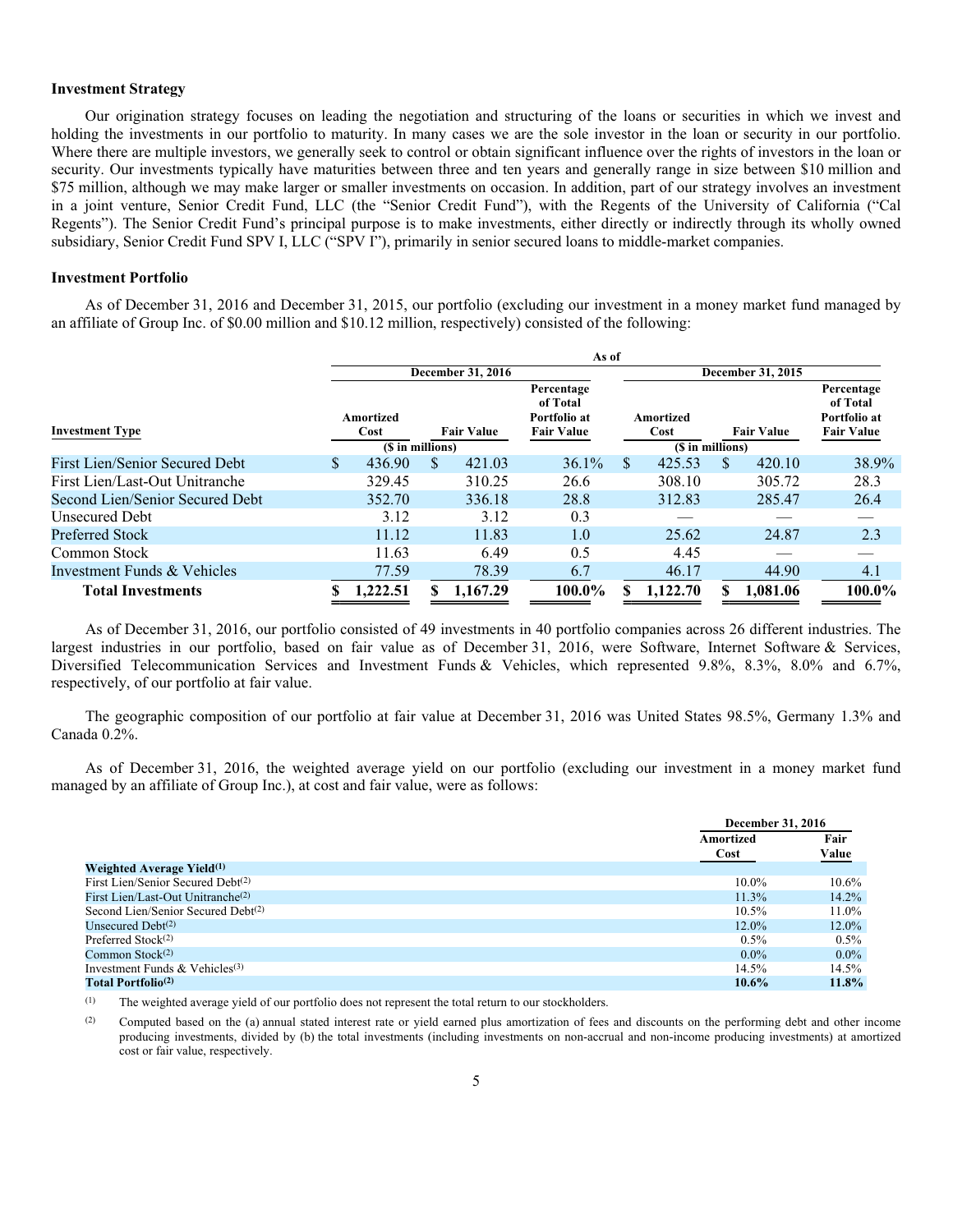(3) Computed based on the net investment income earned from the Senior Credit Fund for the respective trailing twelve months ended on the measurement date, which may include dividend income and loan origination and structuring fees, divided by our average member's equity at cost and fair value, adjusted for equity contributions.

The following table presents certain selected information regarding our investment portfolio (excluding our investment in a money market fund managed by an affiliate of Group Inc.) as of December 31, 2016:

|                                                              | <b>December 31, 2016</b> |
|--------------------------------------------------------------|--------------------------|
| Number of portfolio companies $(1)$                          | 40                       |
| Percentage of performing debt bearing a floating rate (2)    | 92.8%                    |
| Percentage of performing debt bearing a fixed rate $(2)$ (3) | $7.2\%$                  |
| Weighted average leverage (net debt/EBITDA) <sup>(4)</sup>   | 4.8x                     |
| Weighted average interest coverage $(4)$                     | 2.7x                     |
| Median EBITD $A^{(4)}$                                       | $25.02$ million          |

- (1) Includes the Senior Credit Fund as a single portfolio company. For details on the portfolio companies held within the Senior Credit Fund, refer to the Senior Credit Fund, LLC Selected Financial Data.
- (2) Measured on a fair value basis. Excludes investments, if any, placed on non-accrual.
- (3) Includes income producing preferred stock investments.
- (4) For a particular portfolio company, EBITDA typically represents net income before net interest expense, income tax expense, depreciation and amortization. The weighted average net debt to EBITDA represents the weighted average ratio of our portfolio companies' debt (net of cash), including all of our investment and the amount of debt senior to us, to our portfolio companies' EBITDA. Weighted average net debt to EBITDA and median EBITDA have been calculated as a percentage of debt investments and income producing preferred stock investments, including the Company's exposure to underlying debt investments in the Senior Credit Fund and excluding collateral loans and preferred stock investments where net debt to EBITDA may not be the appropriate measure of credit risk. The weighted average interest coverage ratio (EBITDA to total interest expense) of our portfolio companies reflects our performing portfolio companies' EBITDA as a multiple of interest expense and has been calculated as a percentage of performing debt investments and income producing preferred stock investments, including the Company's exposure to underlying debt investments in the Senior Credit Fund and excluding collateral loans and preferred stock investments where EBITDA may not be the appropriate measure of credit risk. Portfolio company statistics are derived from the most recently available financial statements of each portfolio company as of the respective reported end date. Portfolio company statistics have not been independently verified by us and may reflect a normalized or adjusted amount.

Floating rates are primarily London Interbank Offered Rates ("LIBOR") plus a spread.

As of December 31, 2016, we and Cal Regents had subscribed to fund and contributed the following in the Senior Credit Fund:

|              |      | December 31, 2016    |             |        |  |
|--------------|------|----------------------|-------------|--------|--|
|              |      | <b>Subscribed to</b> |             |        |  |
|              | fund |                      | Contributed |        |  |
|              |      | (\$ in millions)     |             |        |  |
| Company      | D    | 100.00               |             | 77.59  |  |
| Cal Regents  |      | 100.00               |             | 77.59  |  |
| <b>Total</b> |      | 200.00               |             | 155.18 |  |

As of December 31, 2016, the Senior Credit Fund had total investments in senior secured debt at fair value of \$479.53 million. In addition, as of December 31, 2016, the Senior Credit Fund had an investment in a money market fund managed by an affiliate of Group Inc. with a total fair value of \$1.94 million. Additionally, as of December 31, 2016, the Senior Credit Fund had three unfunded commitments totaling \$6.30 million.

Below is a summary of the Senior Credit Fund's portfolio (excluding an investment in a money market fund managed by an affiliate of Group Inc.) as of December 31, 2016:

|                                                                       | December 31, 2016 |                 |
|-----------------------------------------------------------------------|-------------------|-----------------|
| Number of portfolio companies                                         |                   | 37              |
| Total senior secured $debt^{(1)}$                                     |                   | 489.66 million  |
| Largest loan to a single borrower $(1)$                               |                   | $24.62$ million |
| Weighted average current interest rate on senior secured $debt^{(2)}$ |                   | $6.6\%$         |
| Percentage of performing debt bearing a floating rate <sup>(3)</sup>  |                   | $100.0\%$       |
| Percentage of performing debt bearing a fixed rate $(3)$              |                   | $- \frac{9}{6}$ |
| Weighted average leverage (net debt/EBITDA) <sup>(4)</sup>            |                   | 3.8x            |
| Weighted average interest coverage $(4)$                              |                   | 3.2x            |
| Median EBITD $A^{(4)}$                                                |                   | 68.70 million   |

(1) At par amount.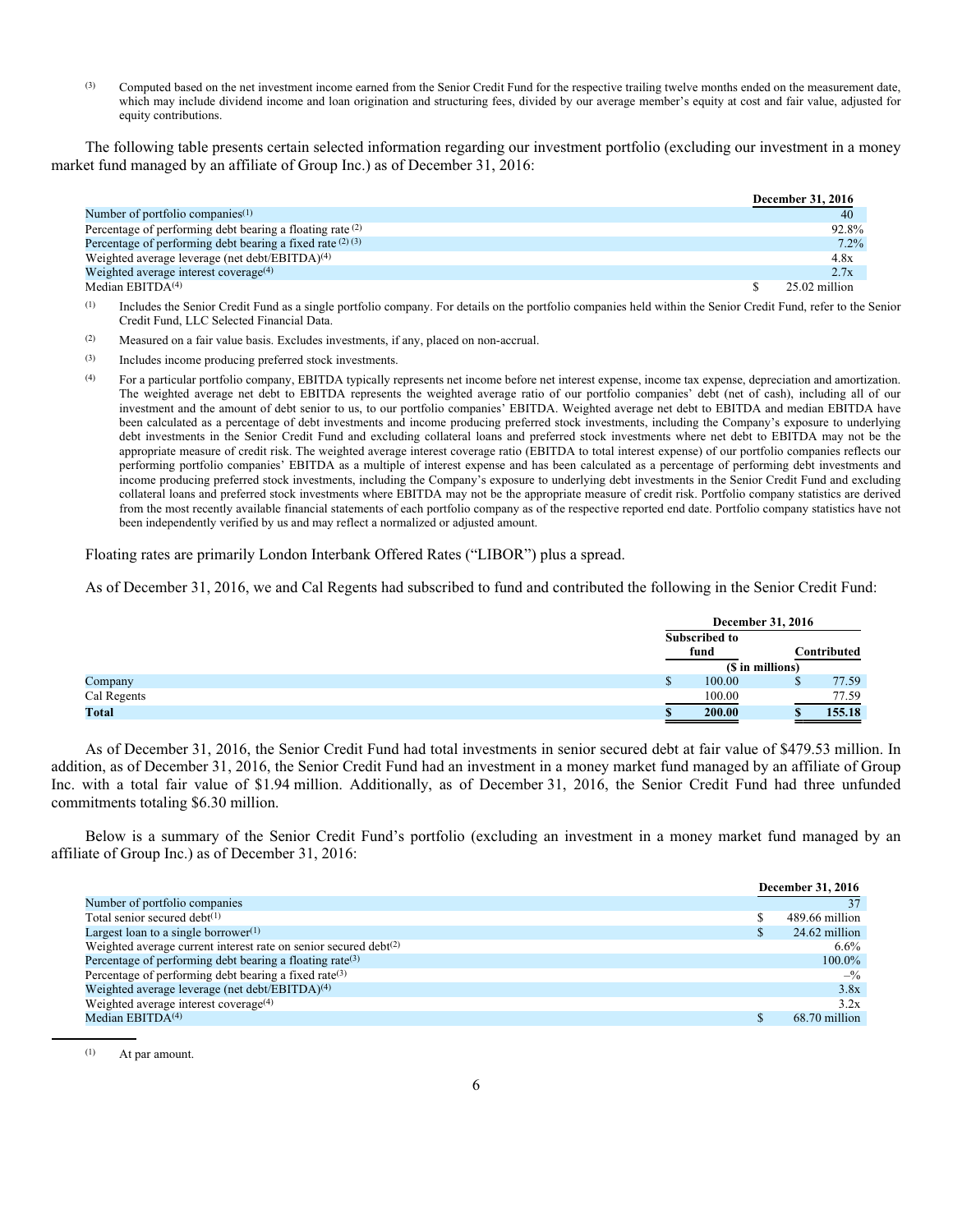- (2) Computed as the (a) annual stated interest rate on accruing senior secured debt divided by (b) total senior secured debt at par amount.
- (3) Measured on a fair value basis.
- (4) For a particular portfolio company of the Senior Credit Fund, EBITDA typically represents net income before net interest expense, income tax expense, depreciation and amortization. The weighted average net debt to EBITDA represents the weighted average ratio of the Senior Credit Fund's portfolio companies' debt (net of cash), including all of its investment and the amount of debt senior to it, to its portfolio companies as a multiple of EBITDA. Weighted average net debt to EBITDA and median EBITDA have been calculated as a percentage of the Senior Credit Fund's debt investments and income producing preferred stock investments, excluding collateral loans and preferred stock investments where net debt to EBITDA may not be the appropriate measure of credit risk. The weighted average interest coverage ratio (EBITDA to total interest expense) of the Senior Credit Fund's portfolio companies reflects its performing portfolio companies' EBITDA as a multiple of interest expense and has been calculated as a percentage of performing debt investments and income producing preferred stock investments, excluding collateral loans and preferred stock investments where EBITDA may not be the appropriate measure of credit risk. Portfolio company statistics are derived from the most recently available financial statements of each portfolio company of the Senior Credit Fund as of the respective reported end date. Statistics of the Senior Credit Fund's portfolio companies have not been independently verified by us and may reflect a normalized or adjusted amount.

As of December 31, 2016, the Senior Credit Fund was invested across 22 different industries. The largest industries in the Senior Credit Fund's portfolio, based on fair value as of December 31, 2016, were Software, IT Services, Health Care Providers & Services and Health Care Technology, which represented 8.9%, 8.2%, 7.6%, and 7.6%, respectively, of the Senior Credit Fund's portfolio at fair value.

#### **Corporate Structure**

We were formed as a private fund in September 2012 and commenced operations in November 2012, using seed capital contributions we received from Group Inc. In March 2013, we elected to be treated as a BDC. In April 2013, we converted from a Delaware limited liability company to a Delaware corporation. We have elected to be treated, and expect to qualify annually, as a RIC under Subchapter M of the Code, commencing with our taxable year ended December 31, 2013. On March 18, 2015, our common stock began trading on the New York Stock Exchange ("NYSE") under the symbol "GSBD". On March 23, 2015, we closed our initial public offering ("IPO"), issuing 6,000,000 shares of common stock at a public offering price of \$20.00 per share. On April 21, 2015, we issued an additional 900,000 shares of our common stock pursuant to the exercise of the underwriters' over-allotment option in connection with the IPO. As a result of the Conversion, subsequent share repurchases and the IPO, as of December 31, 2016, Group Inc. owned approximately 17.85% of our common stock.

#### **Our Investment Adviser**

GSAM serves as our Investment Adviser and has been registered as an investment adviser with the SEC since 1990. Subject to the supervision of our Board of Directors (the "Board of Directors"), a majority of whom are independent directors (including an independent Chairman), GSAM manages our day-to-day operations and provides us with investment advisory and management services and certain administrative services. GSAM is an indirect subsidiary of Group Inc., a public company that is a bank holding company (a "BHC"), financial holding company (a "FHC") and a world-wide, full-service financial services organization. Group Inc. is the indirect parent of GSAM. GSAM has been providing financial solutions for investors since 1988 and had over \$1.17 trillion of assets under supervision as of December 31, 2016.

#### **The GSAM Private Credit Group**

The Private Credit Group of GSAM (the "GSAM Private Credit Group") is responsible for identifying investment opportunities, conducting research and due diligence on prospective investments, negotiating and structuring our investments and monitoring and servicing our investments. The GSAM Private Credit Group was comprised of 17 investment professionals, as of December 31, 2016, all of whom are dedicated to the Company's investment strategy and other funds that share a similar investment strategy with the Company. These professionals are supported by an additional 16 investment professionals, as of December 31, 2016, who are primarily focused on investment strategies in syndicated, liquid credit (together with the GSAM Private Credit Group, "GSAM Credit Alternatives"). These individuals may have additional responsibilities other than those relating to us, but generally allocate a portion of their time in support of our business and our investment objective as a whole. In addition, GSAM has risk management, legal, accounting, tax, information technology and compliance personnel, among others, who provide services to us. We benefit from the expertise provided by these personnel in our operations.

The GSAM Private Credit Group is dedicated primarily to private corporate credit investment opportunities in North America and utilizes a bottom-up, fundamental research approach to lending. The senior members of the GSAM Private Credit Group have been working together since 2006 and have an average of over 17 years of experience in leveraged finance and private transactions.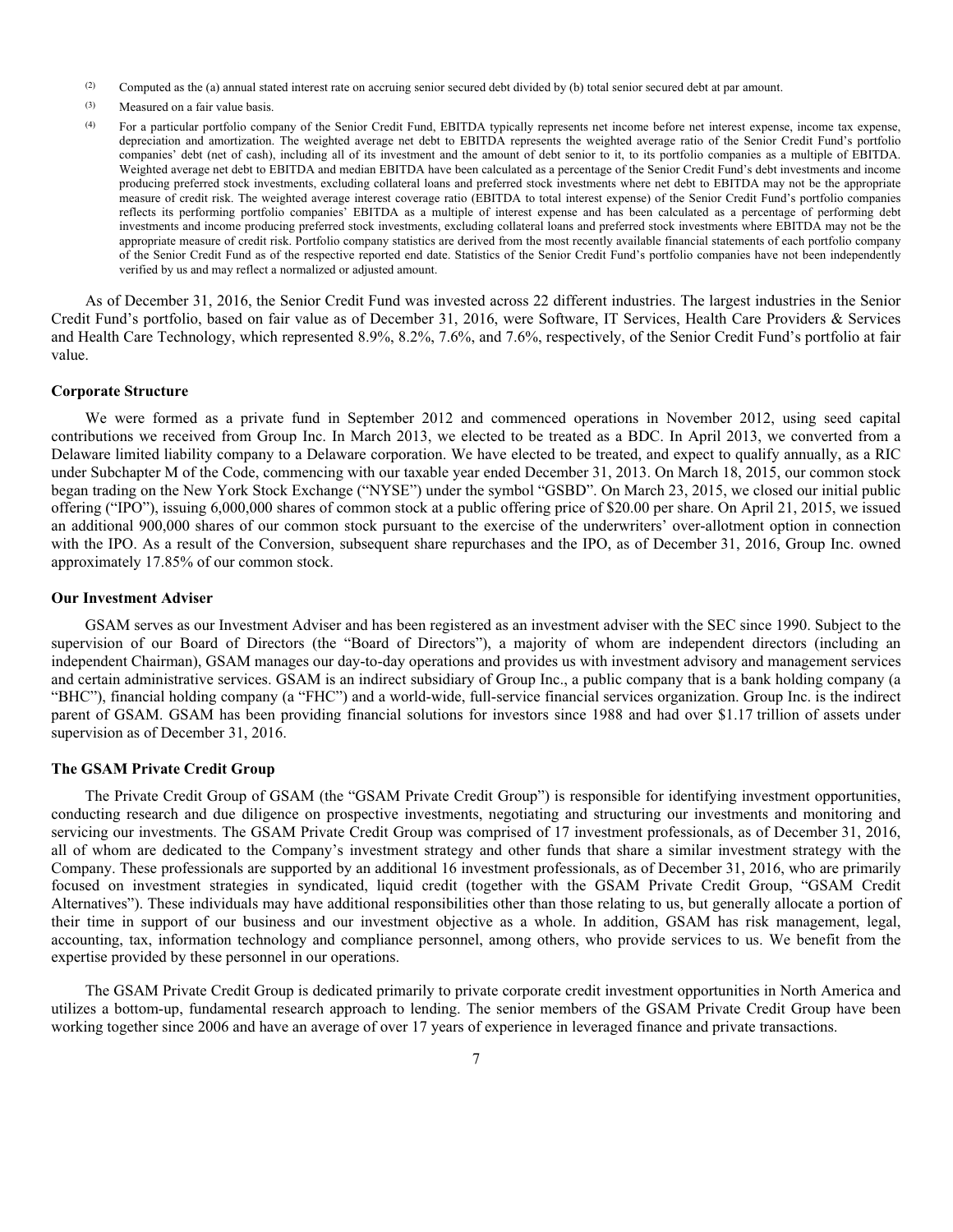All investment decisions are made by the investment committee of GSAM's Private Credit Group (the "Investment Committee"), which currently consists of five voting members: Brendan McGovern, Salvatore Lentini, Jon Yoder, David Yu and Scott Turco, as well as three non-voting members with operational and/or legal expertise. The Investment Committee is responsible for approving all of our investments. The Investment Committee also monitors investments in our portfolio and approves all asset dispositions. We expect to benefit from the extensive and varied relevant experience of the investment professionals serving on the Investment Committee, which includes expertise in privately originated and publicly traded leveraged credit, stressed and distressed debt, bankruptcy, mergers and acquisitions and private equity. The voting members of the Investment Committee collectively have over 50 years of experience in middle-market investment and activities related to middle-market investing. The membership of the Investment Committee may change from time to time.

#### **Allocation of Opportunities**

Our investment objectives and investment strategies are similar to those of other client accounts managed by our Investment Adviser (including Goldman Sachs Private Middle Market Credit LLC ("GS PMMC") and Goldman Sachs Middle Market Lending Corp. ("GS MMLC"), privately offered BDCs, collectively, the "Accounts"), and an investment appropriate for us may also be appropriate for those Accounts. This creates potential conflicts in allocating investment opportunities among us and such other Accounts, particularly in circumstances where the availability of such investment opportunities is limited, where the liquidity of such investment opportunities is limited or where co-investments by us and other Accounts are not permitted under applicable law.

We are prohibited under the Investment Company Act from participating in certain transactions with our affiliates without the prior approval of our independent directors ("Independent Directors") and, in some cases, of the SEC. Any person that owns, directly or indirectly, five percent or more of our outstanding voting securities will be our affiliate for purposes of the Investment Company Act, and we are generally prohibited from buying or selling any assets from or to, or entering into certain "joint" transactions (which could include investments in the same portfolio company) with such affiliates, absent the prior approval of the Independent Directors. Our Investment Adviser and its affiliates, including persons that control, or are under common control with, us or our Investment Adviser, are also considered our affiliates under the Investment Company Act, and we are generally prohibited from buying or selling any assets from or to, or entering into "joint" transactions with, such affiliates without exemptive relief from the SEC or applicable SEC staff guidance.

Subject to applicable law, Goldman Sachs or other Accounts may invest alongside us. In certain circumstances, negotiated co-investments by us and other funds managed by our Investment Adviser may be made only pursuant to an order from the SEC permitting us to do so. In January 2017, we received an exemptive order from the SEC that permits us to participate in negotiated co-investment transactions with certain affiliates (including GS PMMC and GS MMLC), each of whose investment adviser is GSAM, in a manner consistent with our investment objectives, positions, policies, strategies and restrictions, as well as regulatory requirements and pursuant to the conditions required by the exemptive relief.

We may also invest alongside other Accounts advised by our Investment Adviser and its affiliates in certain circumstances where doing so is consistent with applicable law and SEC staff guidance and interpretations. For example, we may invest alongside such Accounts consistent with guidance promulgated by the staff of the SEC permitting us and such other Accounts to purchase interests in a single class of privately placed securities so long as certain conditions are met, including that our Investment Adviser, acting on our behalf and on behalf of its other clients, negotiates no term other than price. We may also invest alongside other Accounts as otherwise permissible under SEC staff guidance and interpretations, applicable regulations and the allocation policy of our Investment Adviser.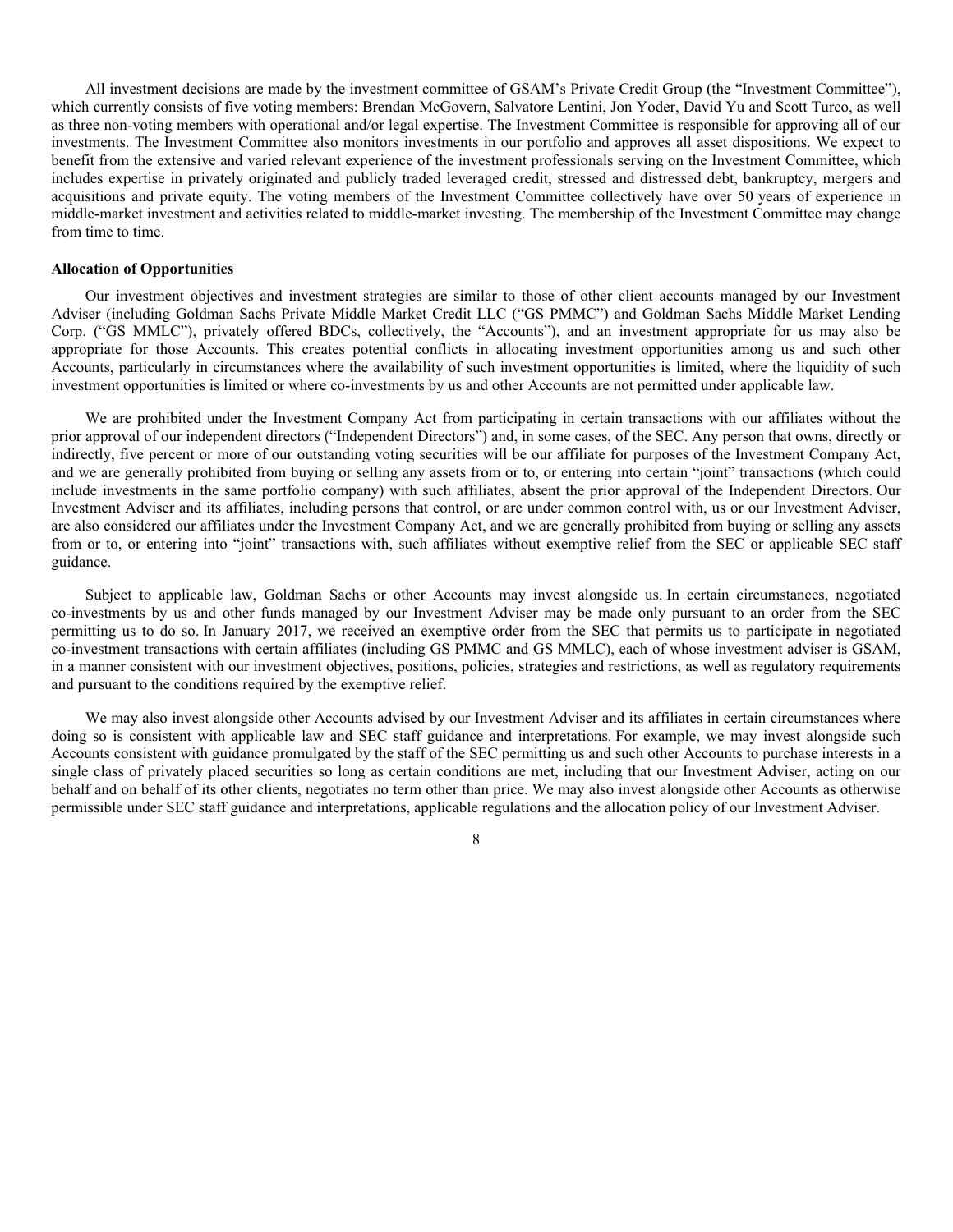If we are unable to rely on our exemptive relief for a particular opportunity, our Investment Adviser will be required to determine which Accounts should make the investment at the potential exclusion of other Accounts. To address potential conflicts in such allocations, our Investment Adviser has developed allocation policies and procedures that provide that personnel of our Investment Adviser making portfolio decisions for Accounts will make purchase and sale decisions and allocate investment opportunities among Accounts consistent with its fiduciary obligations. The policy provides that our Investment Adviser allocate opportunities through a rotation system or in such other manner as our Investment Adviser determines to be equitable. To the extent permitted by applicable law, these policies and procedures may result in the pro rata allocation of limited opportunities across eligible Accounts managed by a particular portfolio management team, but in many other cases the allocations reflect numerous other factors as described below. Accounts managed outside of the GSAM Private Credit Group are generally viewed separately for allocation purposes. There will be cases where certain Accounts receive an allocation of an investment opportunity when we do not and vice versa.

In some cases, due to information barriers that are in place, other Accounts may compete with us for specific investment opportunities without being aware that they are competing against each other. Goldman Sachs has a conflicts system in place above these information barriers to identify potential conflicts early in the process and determine if an allocation decision needs to be made. If the conflicts system detects a potential conflict, the legal and compliance departments of Goldman Sachs assess investment opportunities to determine whether a particular investment opportunity is required to be allocated to a particular Account (including us) or is prohibited from being allocated to a particular Account. Subject to a determination by the legal and compliance departments (if applicable), portfolio management teams are then charged with ensuring that investment opportunities are allocated to the appropriate Account.

Personnel of our Investment Adviser involved in decision-making for Accounts may make allocation related decisions for us and other Accounts by reference to one or more factors, including, but not limited to: the Account's portfolio and its investment horizons, objectives, guidelines and restrictions (including legal and regulatory restrictions); strategic fit and other portfolio management considerations, including different desired levels of investment for different strategies; the expected future capacity of the applicable Accounts; cash and liquidity considerations; and the availability of other appropriate investment opportunities. Suitability considerations, reputational matters and other considerations may also be considered. The application of these considerations may cause differences in the performance of different Accounts that have similar strategies. In addition, in some cases our Investment Adviser may make investment recommendations to Accounts where the Accounts make the investment independently of our Investment Adviser, which may result in a reduction in the availability of the investment opportunity for other Accounts (including us) irrespective of our Investment Adviser's policies regarding allocation of investments. With respect to us, the Investment Adviser may also make allocation-related decisions by reference to Senior Credit Fund, consistent with the nature of the relationship between us and Senior Credit Fund, even though there is no formal investment advisory relationship between the Investment Adviser and Senior Credit Fund. Additional information about our Investment Adviser's allocation policies is set forth in Item 6 ("Performance-based Fees and Side-by-Side Management—Side-by-Side Management of Advisory Accounts; Allocation of Opportunities") of our Investment Adviser's Form ADV.

Our Investment Adviser, including the GSAM Credit Alternatives Team, may, from time to time, develop and implement new trading strategies or seek to participate in new investment opportunities and trading strategies. These opportunities and strategies may not be employed in all Accounts or pro rata among Accounts where they are employed, even if the opportunity or strategy is consistent with the objectives of such Accounts.

During periods of unusual market conditions, our Investment Adviser may deviate from its normal trade allocation practices. For example, this may occur with respect to the management of unlevered and/or long-only Accounts that are typically managed on a side-by-side basis with levered and/or long-short Accounts.

We may receive opportunities sourced by Goldman Sachs businesses and affiliates, but in no event do we have any rights with respect to such opportunities. Subject to applicable law, including the Investment Company Act, such opportunities or any portion thereof may be offered to other Accounts, Goldman Sachs, all or certain investors in us, or such other persons or entities as determined by Goldman Sachs in its sole discretion. We will have no rights and will not receive any compensation related to such opportunities. For a further explanation of the allocation of opportunities and other conflicts and the risks related thereto, please see "Item 1A. Risk Factors—Risks Relating to Our Business and Structure—Potential conflicts of interest with other businesses of Goldman Sachs could impact our investment returns."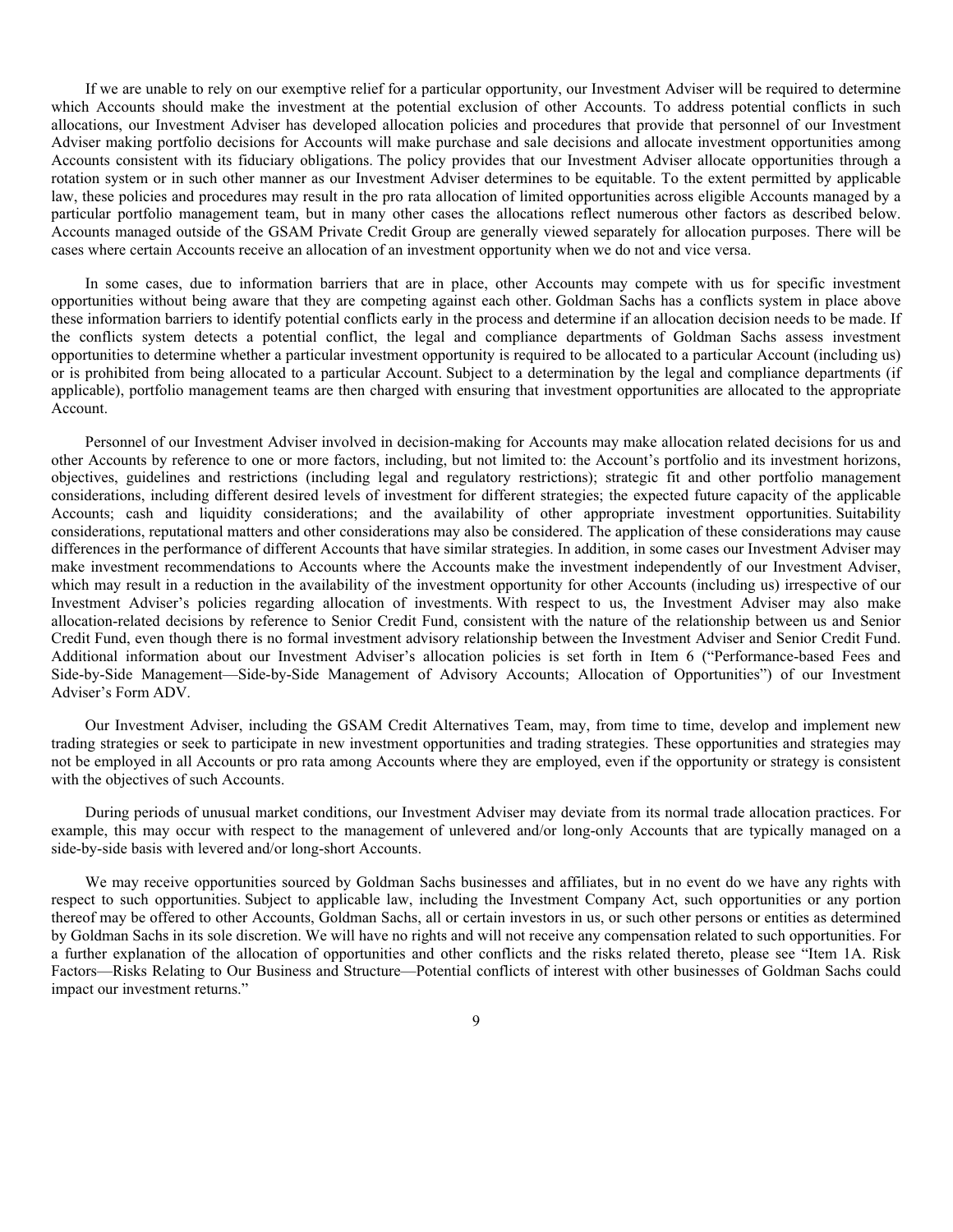# **Market Opportunity**

According to the National Center for the Middle Market and the CIA World Fact Book, the U.S. middle market is comprised of approximately 200,000 companies that collectively generate revenues of more than \$10.00 trillion annually(1). The U.S. middle market represents nearly 33% of private sector gross domestic product, or equivalent to the world's third largest global economy on a stand-alone basis. The GSAM Private Credit Group believes that existing market conditions and regulatory changes have combined to create an attractive investment environment for non-bank lenders such as us to provide loans to U.S. middle market companies. Specifically:

- *Recent changes in the regulatory capital charges imposed on the banking sector for unrated, illiquid assets have caused banks to reduce their lending activities to middle-market companies.* Stakeholders in banks, including their shareholders, lenders and regulators, continue to exert pressure to contain the amount of illiquid, unrated assets held on bank balance sheets. Examples of this include moves to codify the BASEL III accords in the United States, which would increase the regulatory capital charge for lower rated and unrated assets in most instances, and continued investor focus on the amount of illiquid assets whose fair value cannot be determined by using observable measures, or "Level 3 assets," held on bank balance sheets. As a result, the GSAM Private Credit Group believes that many banks have been forced to reduce their lending to middle-market companies, creating an opportunity for alternative lenders such as us to fill the void.
- *Changes in business strategy by banks have further reduced the supply of capital to middle-market companies.* The trend of consolidation of regional banks into money center banks has reduced the focus of these businesses on middle-market lending. Money center banks traditionally focus on lending and providing other services to large corporate clients to whom they can deploy larger amounts of capital more efficiently. The GSAM Private Credit Group believes that this has resulted in fewer bank lenders to U.S. middle-market companies and reduced the availability of debt capital to the companies we target.
- *The capital markets have been unable to fill the void in middle-market finance left by banks.* While underwritten bond and syndicated loan markets have been robust in recent years, middle-market companies are rarely able to access these markets, as participants are generally highly focused on the liquidity characteristics of the bond or loan being issued. For example, mutual funds and exchange traded funds ("ETFs") are significant buyers of underwritten bonds. However, mutual funds (and certain ETFs) generally require the ability to liquidate their investments quickly in order to fund investor redemptions. Accordingly, the existence of an active secondary market for bonds is an important consideration in the initial investment decision. Because there is typically no active secondary market for the debt of U.S. middle-market companies, mutual funds and ETFs generally do not provide capital to U.S. middle-market companies. The GSAM Private Credit Group believes that this is likely to be a persistent problem for the capital markets and creates an advantage for investors like us who have a stable capital base and can therefore invest in illiquid assets.
- *It is difficult for new lending platforms to enter the middle market and fill the capital void because it is very fragmented.* While the middle market is a very large component of the U.S. economy, it is a highly fragmented space with thousands of companies operating in many different geographies and industries. Typically, companies that need capital find lenders and investors based on preexisting relationships, referrals and word of mouth. Developing the many relationships required and wide-spread recognition as a source of capital to the middle market is a time consuming, highly resource-intensive endeavor. As a result, the GSAM Private Credit Group believes that it is difficult for new lending platforms to successfully enter the middle market, thereby providing insulation from rapid shifts in the supply of capital to the middle market that might otherwise disrupt pricing of capital.

<sup>(1)</sup> Estimate by the National Center for the Middle Market, which defined middle market as companies with annual revenue of \$10 million—\$1 billion. See http://www.middlemarketcenter.org (relying on data from the 2015 CIA World Factbook, available at https://www.cia.gov/library/publications/the-world-factbook/).

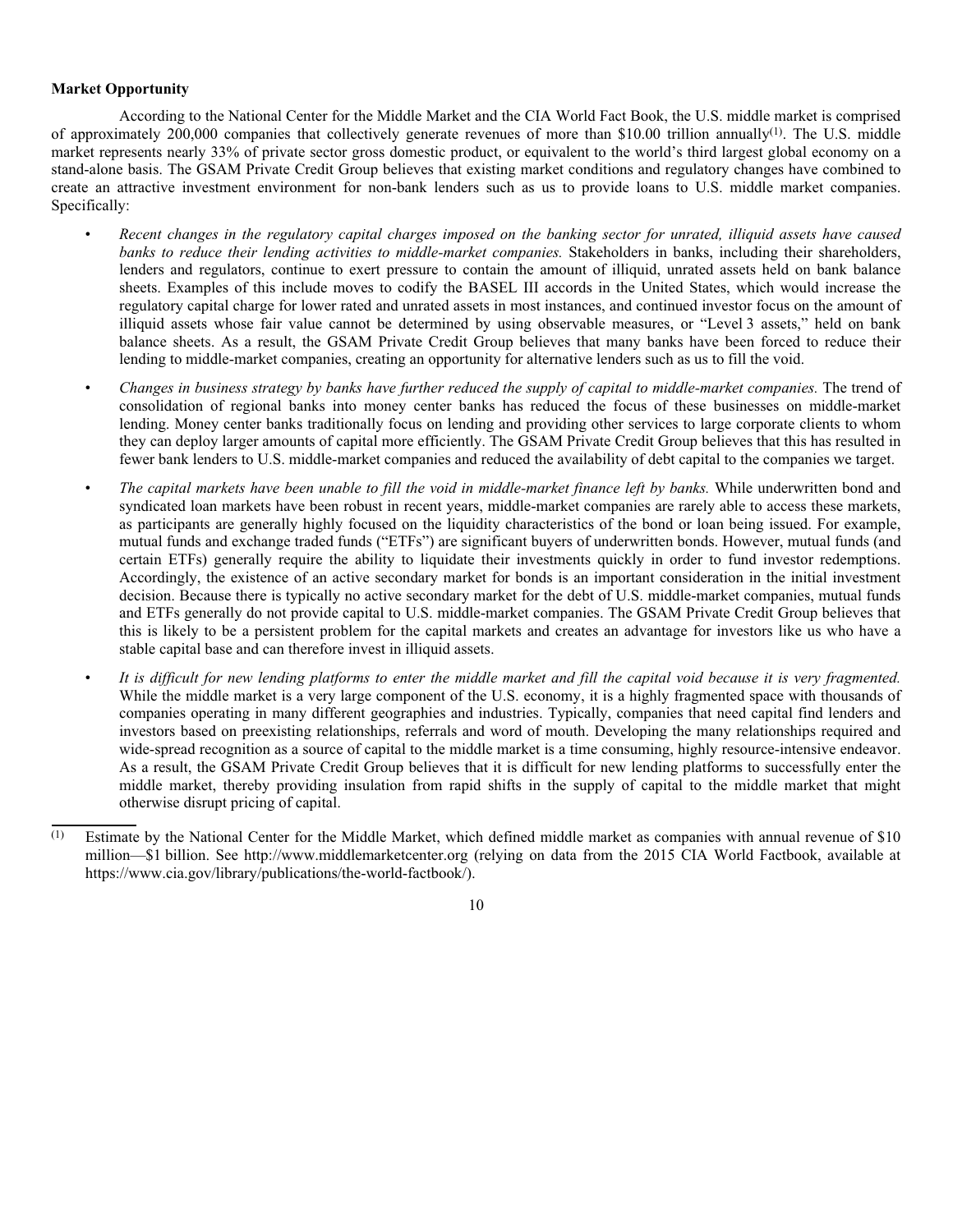# **Competitive Advantages**

*The Goldman Sachs Platform*: Goldman Sachs is a leading global financial institution that provides a wide range of financial services to a substantial and diversified client base, including companies and high net worth individuals, among others. The firm is headquartered in New York and maintains offices across the United States and in all major financial centers around the world. Group Inc.'s asset management subsidiary, GSAM, is one of the world's leading investment managers with over 750 investment professionals and over \$1.17 trillion of assets under supervision, in each case as of December 31, 2016. GSAM's investment teams, including the GSAM Private Credit Group, capitalize on the relationships, market insights, risk management expertise, technology and infrastructure of Goldman Sachs. We believe the Goldman Sachs platform delivers a meaningful competitive advantage to us in the following ways:

- *Origination of Investment Opportunities:* Goldman Sachs has a preeminent network of relationships and the ability to provide valued intellectual, as well as financial, capital to middle market borrowers which we believe significantly enhances our origination capability. We believe that many borrowers prefer to do business with Goldman Sachs and its advised funds because of its ability to offer further services to middle market companies as they grow in their life cycle, including financial advice, acquisition opportunities and capital markets expertise. The GSAM Private Credit Group is also able to leverage the Goldman Sachs platform to provide middle market companies with access to Goldman Sachs' broad client network, which can be utilized to find new customers and partners as the GSAM Private Credit Group seeks to grow and execute its strategic plans.
- *Evaluation of Investment Opportunities:* The GSAM Private Credit Group is comprised of seasoned professionals with significant private credit investing experience. The team draws on a diverse array of skill sets, spanning fundamental credit and portfolio management, as well as legal and transactional structuring expertise. The GSAM Private Credit Group is trained in, and utilizes, proprietary investment practices and procedures developed over many decades by Goldman Sachs, including those related to performing due diligence on prospective portfolio investments and reviewing the backgrounds of potential partners. Further, Goldman Sachs is an active participant in a wide array of industries, both in service to clients operating in many different industries and acting as a principal or customer in such industries. Accordingly, Goldman Sachs houses a tremendous amount of industry knowledge and experience. The GSAM Private Credit Group is able to draw upon these industry insights and expertise as it evaluates investment opportunities.
- *Risk Monitoring of Investments:* The GSAM Private Credit Group has significant processes and procedures in place, including proprietary information technology systems, to monitor and evaluate the performance of its investments at the asset level. In addition, we benefit from Goldman Sachs' extensive risk management capabilities, which have been developed and honed over many investment cycles. Our portfolio is regularly reviewed and stressed under various scenarios by senior risk management personnel within Goldman Sachs. These scenarios are drawn from the expertise developed by Goldman Sachs for its own balance sheet. This risk monitoring is designed to assist the GSAM Private Credit Group in seeking to minimize the risk of capital loss and maintain an investment portfolio that is expected to perform in a broad range of economic conditions.
- *Financing of Portfolio:* As one of the world's largest asset management firms, GSAM is a significant counterparty to many providers of capital. In addition, GSAM has a world-class asset management infrastructure, including significant resources in operations, legal, compliance and other support functions. This scale, combined with the institutional infrastructure to support it, gives capital providers an incentive to do business with GSAM and confidence that their capital will be well guarded. Accordingly, we believe that we are able to obtain favorable terms from financing providers, including attractive interest rates, advance rates, durations and covenants. We believe that we will continue to benefit from GSAM's scale and infrastructure through attractive financing terms as we seek additional sources of capital in the future.
- *Existing Portfolio of Performing, Predominantly Senior Loans:* Since our inception, we have originated a sizable investment portfolio. As of December 31, 2016, we had 49 investments in 40 portfolio companies operating across 26 different industries with an aggregate fair value of \$1,167.29 million (excluding our investment in a money market fund managed by an affiliate of Group Inc.). We believe that this portfolio will generate attractive risk adjusted levels of income that will support dividend payments to our stockholders.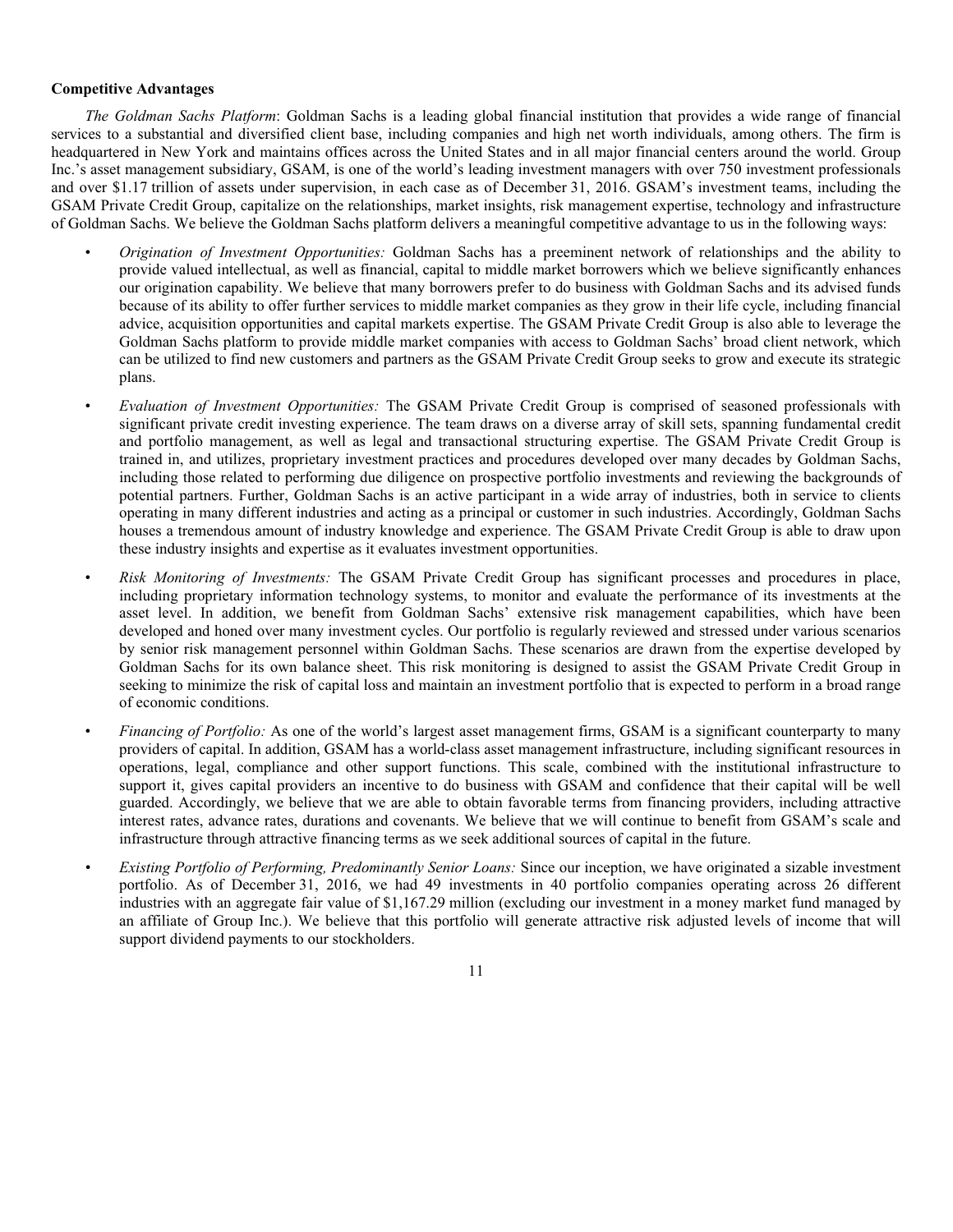- *Strategic Joint Venture:* We co-invest with Cal Regents through the Senior Credit Fund, an unconsolidated Delaware limited liability company. The objective of the Senior Credit Fund is to generate attractive rates of return by investing primarily in first lien loans to middle-market companies through a vehicle capitalized in part with debt that is non-recourse to the Company. While the loans in the Senior Credit Fund typically bear interest rates lower than the loans held directly on our balance sheet, the return on our investment in the Senior Credit Fund is targeted to be higher than our direct investments, reflecting the impact of the Senior Credit Fund's financing strategy. The Senior Credit Fund is expected to maintain a debt-to-equity ratio of approximately 2 to 1. The Senior Credit Fund is managed by a six member board of managers, on which we and Cal Regents each have equal representation. Investment decisions generally must be unanimously approved by a quorum of the board of managers. Establishing a quorum for the Senior Credit Fund's board of managers requires at least four members to be present at a meeting, including at least two of our representatives and two of Cal Regents' representatives. If there are five members present at a meeting, all three representatives of Cal Regents must be present to constitute a quorum. We and Cal Regents each has a 50% economic ownership of the Senior Credit Fund and each has subscribed to fund \$100.00 million. As of December 31, 2016, we and Cal Regents each had contributed \$77.59 million to the Senior Credit Fund. See "Management's Discussion and Analysis of Financial Condition and Results of Operations—Senior Credit Fund, LLC."
- *Broad Existing Shareholder Base:* We believe that the breadth of our shareholder base and our proven ability to attract investors will continue to support our future growth plans.

#### **Operating and Regulatory Structure**

We have elected to be treated as a BDC under the Investment Company Act. As a BDC, we are generally prohibited from acquiring assets other than qualifying assets unless, after giving effect to any acquisition, at least 70% of our total assets are qualifying assets. Qualifying assets generally include securities of eligible portfolio companies, cash, cash equivalents, U.S. government securities and high-quality debt instruments maturing in one year or less from the time of investment. Under the rules of the Investment Company Act, "eligible portfolio companies" include (i) private U.S. operating companies, (ii) public U.S. operating companies whose securities are not listed on a national securities exchange (e.g., the NYSE) or registered under the Exchange Act, and (iii) public U.S. operating companies having a market capitalization of less than \$250 million. Public U.S. operating companies whose securities are quoted on the over-the-counter bulletin board and through OTC Markets Group Inc. are not listed on a national securities exchange and therefore are eligible portfolio companies. In addition, we currently are an "emerging growth company," as defined in the JOBS Act. See "Item 1. Business—Qualifying Assets."

We have elected to be treated, and expect to qualify annually, as a RIC under Subchapter M of the Code, commencing with our taxable year ended December 31, 2013. As a RIC, we generally will not be required to pay corporate-level U.S. federal income taxes on any net ordinary income or capital gains that we timely distribute to our stockholders as dividends if we meet certain source of income, distribution and asset diversification requirements. We intend to timely distribute to our stockholders substantially all of our annual taxable income for each year, except that we may retain certain net capital gains for reinvestment and, depending upon the level of taxable income earned in a year, we may choose to carry forward taxable income for distribution in the following year and pay any applicable U.S. federal excise tax. In addition, the distributions we pay to our stockholders in a year may exceed our net ordinary income and capital gains for that year and, accordingly, a portion of such distributions may constitute a return of capital for U.S. federal income tax purposes. See "Item 5. Market for Registrant's Common Equity, Related Stockholder Matters and Issuer Purchases of Equity Securities—Price Range of Common Stock."

#### **Investments**

We seek to create a portfolio that includes primarily direct originations of secured debt, including first lien, unitranche, including last out portions of such loans, and second lien debt, and unsecured debt, including mezzanine debt, as well as through select equity investments. We expect to make investments through both primary originations and open-market secondary purchases. We currently do not limit our focus to any specific industry. If we are successful in achieving our investment objective, we believe that we will be able to provide our stockholders with consistent dividend distributions and attractive risk adjusted total returns.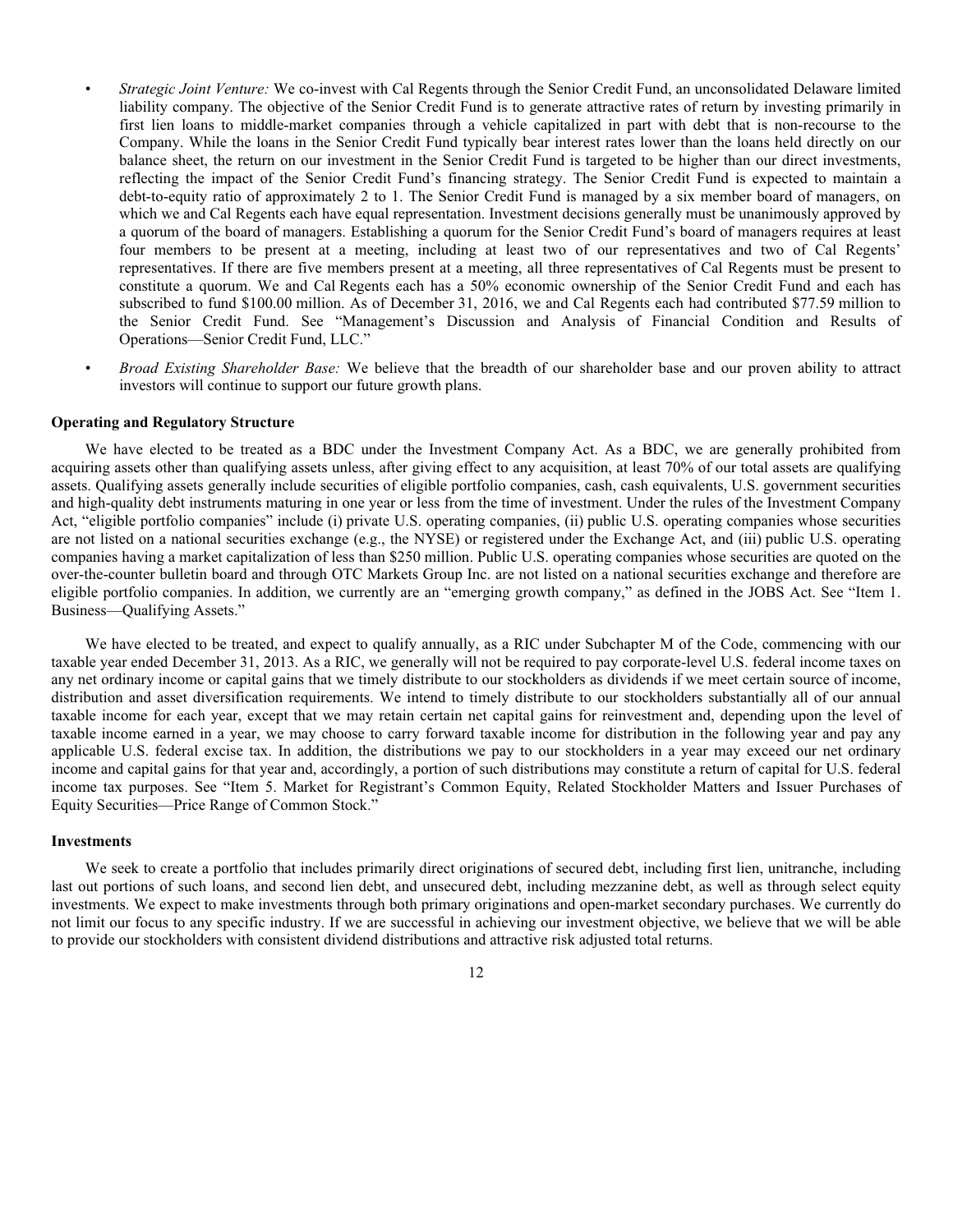As of December 31, 2016, our portfolio (which term does not include our investment in a money market fund managed by an affiliate of Group Inc.) on a fair value basis, was comprised of approximately 91.5% secured debt investments (62.7% in first lien debt (including 26.6% in first lien/last-out unitranche loans) and 28.8% in second lien debt), 0.3% in unsecured debt investments, 1.0% in preferred stock, 0.5% in common stock and 6.7% in investment funds & vehicles. We expect that our portfolio will continue to include secured debt, including first lien, unitranche, including last out portions of such loans, and second lien debt, unsecured debt (including mezzanine debt) and, to a lesser extent, equities. In addition to investments in U.S. middle-market companies, we may invest a portion of our capital in opportunistic investments, such as in large U.S. companies, foreign companies, stressed or distressed debt, structured products or private equity. Such investments are intended to enhance our risk adjusted returns to stockholders, and the proportion of these types of investments will change over time given our views on, among other things, the economic and credit environment in which we are operating, although these types of investments generally will constitute less than 30% of our total assets.

In the future, we may also securitize a portion of our investments in any or all of our assets. We expect that our primary use of funds will be to make investments in portfolio companies, distribute cash to holders of our common stock and pay our operating expenses, including debt service to the extent we borrow or issue senior securities to fund our investments.

#### **Investment Criteria**

We are committed to a value-oriented philosophy implemented by our Investment Adviser, which manages our portfolio and seeks to minimize the risk of capital loss without foregoing the potential for capital appreciation. We have identified several criteria, discussed below, that GSAM believes are important in identifying and investing in prospective portfolio companies.

These criteria provide general guidelines for our investment decisions. However, we caution that not all of these criteria will be met by each prospective portfolio company in which we choose to invest. Generally, we seek to use our experience and access to market information to identify investment candidates and to structure investments quickly and effectively.

- *Value orientation and positive cash flow.* Our investment philosophy places a premium on fundamental analysis and has a distinct value orientation. We focus on companies in which we can invest at relatively low multiples of operating cash flow and that are profitable at the time of investment on an operating cash flow basis. Typically, we do not expect to invest in start-up companies or companies having speculative business plans.
- *Experienced management and established financial sponsor relationships.* We generally require that our portfolio companies have an experienced management team. We also require the portfolio companies to have proper incentives in place to induce management to succeed and to act in concert with our interests as investors. In addition, we focus our investments in companies backed by strong financial sponsors that have a history of creating value and with whom members of our Investment Adviser have an established relationship.
- *Strong and defensible competitive market position.* We seek to invest in target companies that have developed leading market positions within their respective markets and are well-positioned to capitalize on growth opportunities. We also seek companies that demonstrate significant competitive advantages versus their competitors, which should help to protect their market position and profitability while enabling us to protect our principal and avoid capital losses.
- *Viable exit strategy.* We seek to invest in companies that GSAM believes will provide a steady stream of cash flow to repay our loans and reinvest in their respective businesses. We expect that such internally generated cash flow, leading to the payment of interest on, and the repayment of the principal of, our investments in portfolio companies to be a key means by which we exit from our investments over time. In addition, we also seek to invest in companies whose business models and expected future cash flows offer attractive exit possibilities. These companies include candidates for strategic acquisition by other industry participants and companies that may repay our investments through an initial public offering of common stock or other capital markets transactions.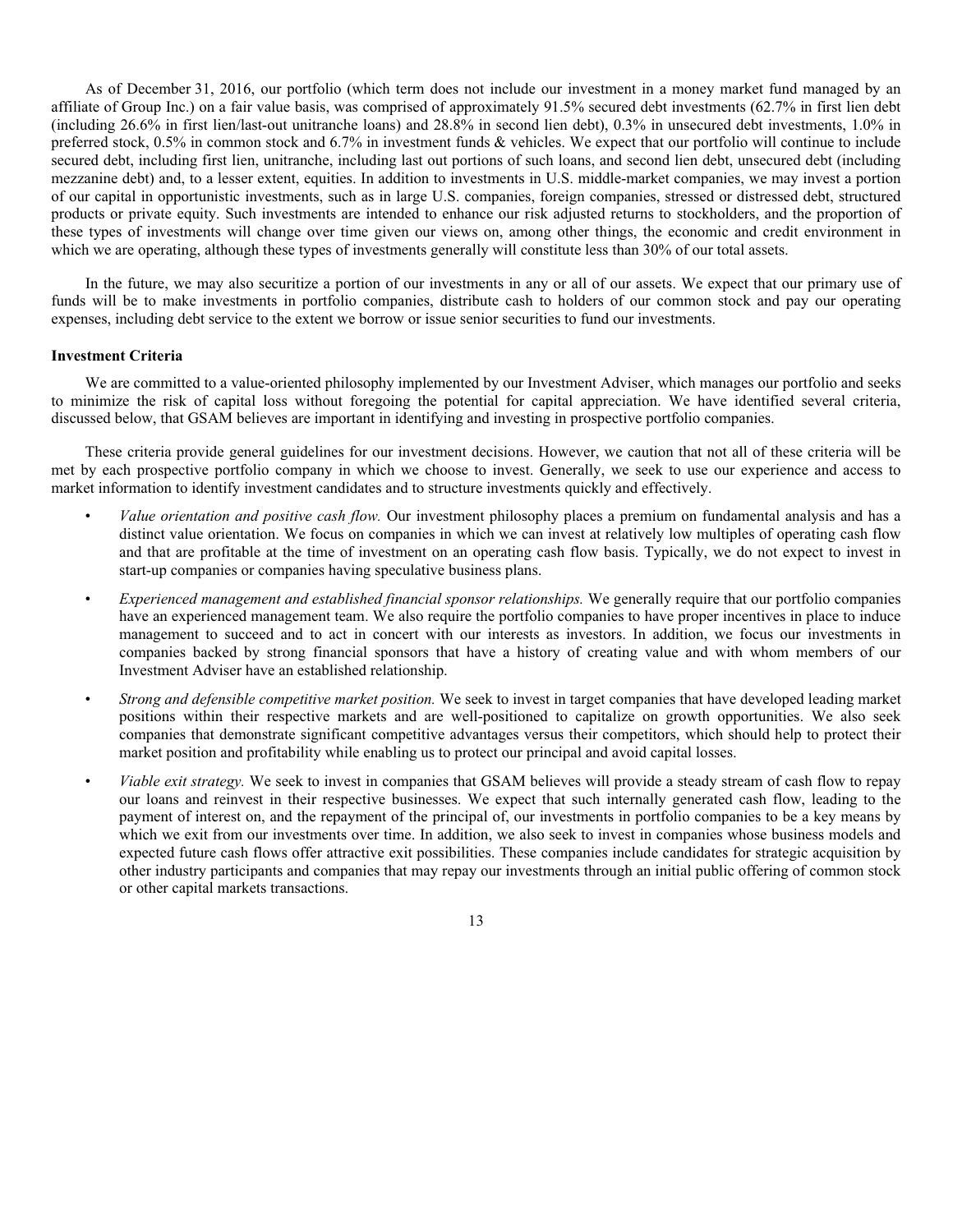• *Due diligence.* Our Investment Adviser takes a bottom-up, fundamental research approach to our potential investments. It believes it is critical to conduct extensive due diligence on investment targets and in evaluating new investments. Our Investment Adviser conducts a rigorous due diligence process that is applied to prospective portfolio companies and draws from its experience, industry expertise and network of contacts. In conducting due diligence, our Investment Adviser uses information provided by companies, financial sponsors and publicly available information as well as information from relationships with former and current management teams, consultants, competitors and investment bankers.

Our due diligence typically includes:

- review of historical and prospective financial information;
- review of the capital structure;
- analysis of the business and industry in which the prospective portfolio company operates;
- on-site visits;
- interviews with management, employees, customers and vendors of the potential portfolio company;
- review of loan documents;
- background checks; and
- research relating to the portfolio company's management, industry, markets, products and services and competitors.

Upon the completion of due diligence and a decision to proceed with an investment in a company, the team leading the investment presents the investment opportunity to our Investment Committee. This committee determines whether to pursue the potential investment. All new investments are required to be reviewed by the Investment Committee. The members of the Investment Committee are employees of our Investment Adviser and they do not receive separate compensation from us or our Investment Adviser for serving on the Investment Committee.

Additional due diligence with respect to any investment may be conducted on our behalf (and at our expense) by attorneys and independent auditors prior to the closing of the investment, as well as other outside advisers, as appropriate.

# **Investment Committee**

All investment decisions are made by the Investment Committee of GSAM Private Credit Group which consists of five voting members, Brendan McGovern, Salvatore Lentini, Jon Yoder, David Yu and Scott Turco, as well as three non-voting members with operational and/or legal expertise. Our Investment Committee is responsible for approving all of our investments. Our Investment Committee also monitors investments in our portfolio and approves all asset dispositions. We expect to benefit from the extensive and varied relevant experience of the investment professionals serving on our Investment Committee, which includes expertise in privately originated and publicly traded leveraged credit, stressed and distressed debt, bankruptcy, mergers and acquisitions and private equity.

The purpose of our Investment Committee is to evaluate and approve all investments by our Investment Adviser. Our Investment Committee process is intended to bring the diverse experience and perspectives of our Investment Committee's members to the analysis and consideration of every investment. Our Investment Committee also serves to provide investment consistency and adherence to our Investment Adviser's investment philosophies and policies. Our Investment Committee also determines appropriate investment sizing and suggests ongoing monitoring requirements.

In addition to reviewing investments, our Investment Committee meetings serve as a forum for discussing credit views and outlooks, as well as reviewing investments. Potential transactions and investment opportunities are also reviewed on a regular basis. Members of our Investment Adviser's investment team are encouraged to share information and views on credits with our Investment Committee early in their analysis. This process improves the quality of the analysis and assists the deal team members to work more efficiently.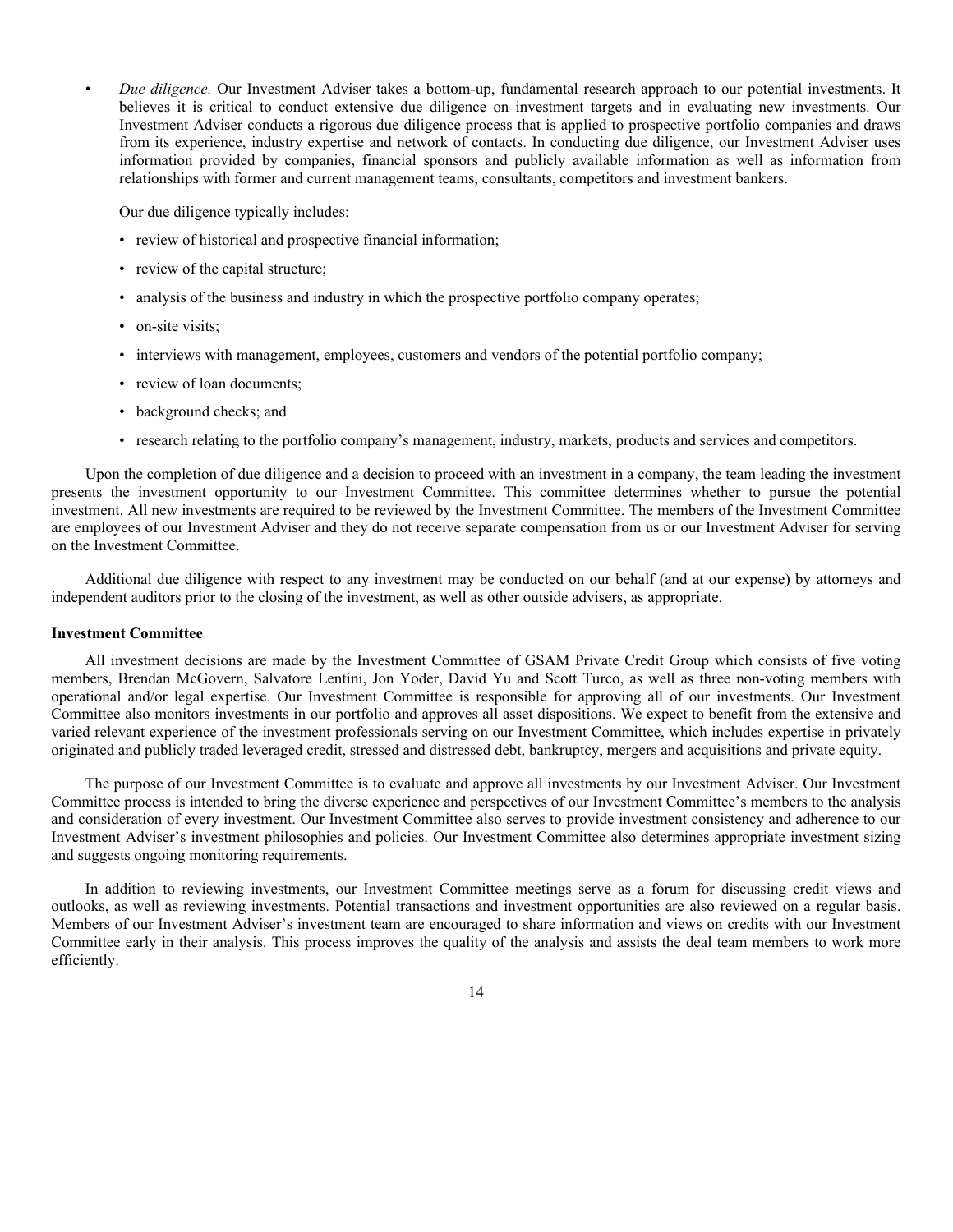#### **Investment Structure**

Once we determine that a prospective portfolio company is suitable for investment, we work with the management of that company and its other capital providers, including senior, junior and equity capital providers, to structure an investment. We negotiate among these parties and use creative and flexible approaches to structure our investment relative to the other capital in the portfolio company's capital structure.

We expect our secured debt to have terms of three to ten years. We generally obtain security interests in the assets of our portfolio companies that will serve as collateral in support of the repayment of this debt. This collateral may take the form of first or second priority liens on the assets of a portfolio company.

We use the term "mezzanine" to refer to debt that ranks senior only to a borrower's equity securities and ranks junior in right of payment to all of such borrower's other indebtedness. Mezzanine debt typically has interest-only payments in the early years, payable in cash or in-kind, with amortization of principal deferred to the later years of the mezzanine debt. In some cases, we may enter into mezzanine debt that, by its terms, converts into equity (or is issued along with warrants for equity) or additional debt securities or defers payments of interest for the first few years after our investment. Typically, our mezzanine debt investments have maturities of three to ten years.

We also invest in unitranche loans, which are loans that combine features of first-lien, second-lien and mezzanine debt, generally in a first-lien position. In a number of instances, we may find another lender to provide the "first out" portion of such loan and retain the "last out" portion of such loan, in which case, the "first out" portion of the loan would generally receive priority with respect to payment of principal, interest and other amounts due thereunder over the "last out" portion that we would continue to hold.

In the case of our secured debt and unsecured debt, including mezzanine debt investments, we seek to tailor the terms of the investments to the facts and circumstances of the transactions and the prospective portfolio companies, negotiating a structure that protects our rights and manages our risk while creating incentives for the portfolio companies to achieve their business plan and improve their profitability. For example, in addition to seeking a senior position in the capital structure of our portfolio companies, we seek to limit the downside potential of our investments by:

- requiring a total return on our investments (including both interest and potential equity appreciation) that compensates us for credit risk;
- incorporating "put" rights and call protection into the investment structure; and
- negotiating contractual provisions in connection with our investments that afford our portfolio companies as much flexibility in managing their businesses as possible, consistent with preservation of our capital. Such provisions may include affirmative and negative covenants, default penalties, lien protection, change of control provisions and board rights, including either observation or participation rights. Our investments may include equity features, such as direct investments in the equity or convertible securities of portfolio companies or warrants or options to buy a minority interest in a portfolio company. Any warrants we may receive with our debt securities generally require only a nominal cost to exercise, so as a portfolio company appreciates in value, we may achieve additional investment return from these equity investments. We may structure the warrants to provide provisions protecting our rights as a minority-interest holder, as well as puts, or rights to sell such securities back to the company, upon the occurrence of specified events. In many cases, we may also obtain registration rights in connection with these equity investments, which may include demand and "piggyback" registration rights.

We expect to hold most of our investments to maturity or repayment, but may sell certain investments earlier if a liquidity event takes place, such as the sale or refinancing of a portfolio company. We also may turn over our investments to better position the portfolio as market conditions change.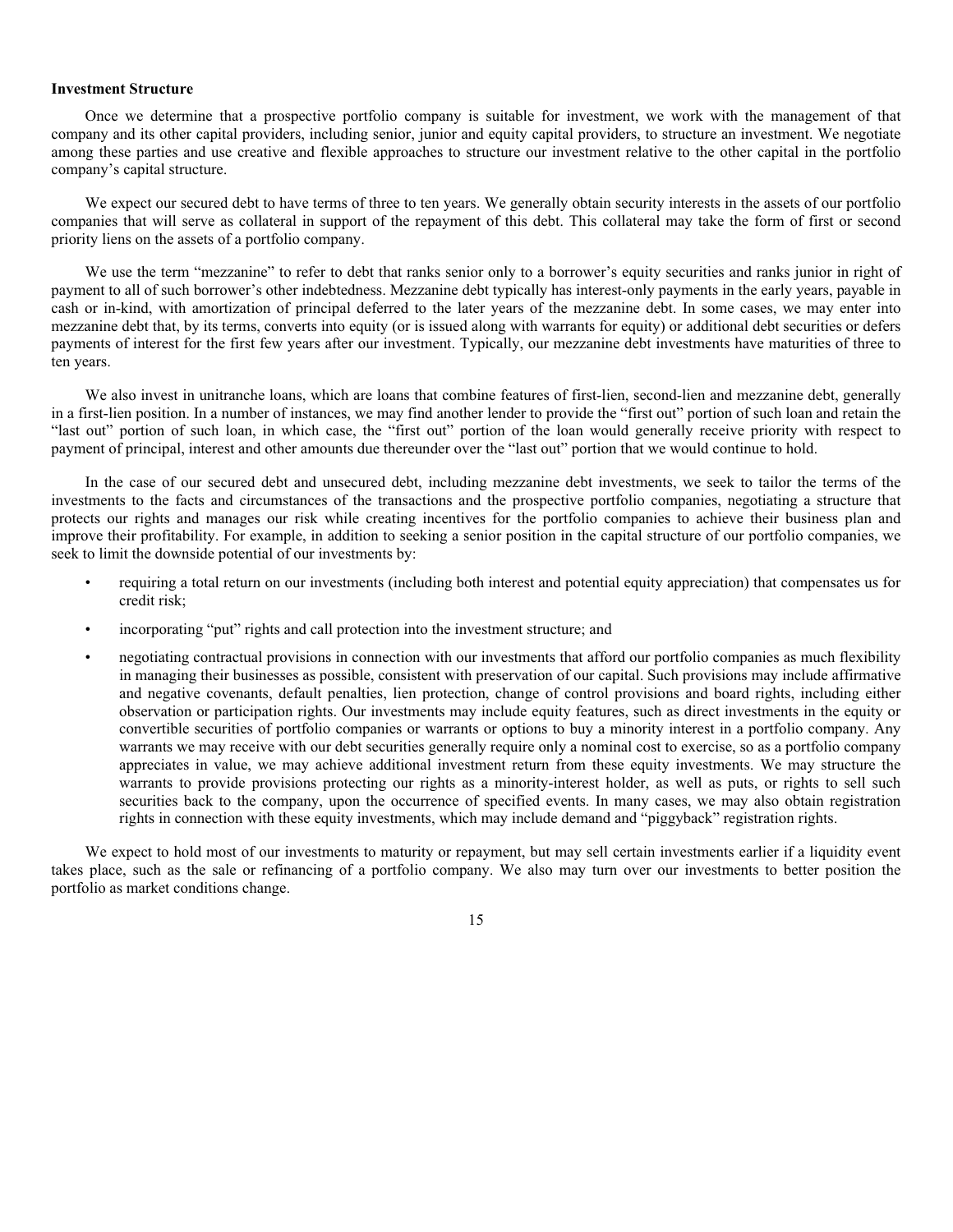#### **Ongoing relationships with portfolio companies**

#### *Monitoring*

Our Investment Adviser monitors our portfolio companies on an ongoing basis. It monitors the financial trends of each portfolio company to determine if they are meeting their respective business plans and to assess the appropriate course of action for each company. Our Investment Adviser has several methods of evaluating and monitoring the performance and fair value of our investments, which may include the following:

- assessment of success in adhering to the portfolio company's business plan and compliance with covenants;
- periodic or regular contact with portfolio company management and, if appropriate, the financial or strategic sponsor to discuss financial position, requirements and accomplishments;
- comparisons to our other portfolio companies in the industry, if any;
- attendance at and participation in board meetings or presentations by portfolio companies; and
- review of monthly and quarterly financial statements and financial projections of portfolio companies.

Our Investment Adviser also employs an investment rating system to categorize our investments. In addition to various risk management and monitoring tools, our Investment Adviser grades the credit risk of all investments on a scale of 1 to 4 no less frequently than quarterly. This system is intended primarily to reflect the underlying risk of a portfolio investment relative to our initial cost basis in respect of such portfolio investment (i.e., at the time of origination or acquisition), although it may also take into account under certain circumstances the performance of the portfolio company's business, the collateral coverage of the investment and other relevant factors. Under this system, investments graded 1 involve the least amount of risk to our initial cost basis. The trends and risk factors for this investment since origination or acquisition are generally favorable, which may include the performance of the portfolio company or a potential exit. Investments graded 2 involve a level of risk to our initial cost basis that is similar to the risk to our initial cost basis at the time of origination or acquisition. This portfolio company is generally performing as expected and the risk factors to our ability to ultimately recoup the cost of our investment are neutral to favorable. All investments or acquired investments in new portfolio companies are initially assessed a grade of 2. Investments graded 3 indicate that the risk to our ability to recoup the initial cost basis of such investment has increased materially since origination or acquisition, including as a result of factors such as declining performance and non-compliance with debt covenants; however, payments are generally not more than 120 days past due. Investments graded 4 indicate that the risk to our ability to recoup the initial cost basis of such investment has substantially increased since origination or acquisition, and the portfolio company likely has materially declining performance. For debt investments with an investment grade of 4, most or all of the debt covenants are out of compliance and payments are substantially delinquent. For investments graded 4, it is anticipated that we will not recoup our initial cost basis and may realize a substantial loss of our initial cost basis upon exit. For investments graded 3 or 4, the Investment Adviser enhances its level of scrutiny over the monitoring of such portfolio company. The Investment Adviser grades the investments in our portfolio at least each quarter and it is possible that the grade of a portfolio investment may be reduced or increased over time.

#### *Managerial Assistance*

As a BDC, we must offer, and must provide upon request, significant managerial assistance to certain of our eligible portfolio companies within the meaning of Section 55 of the Investment Company Act. This assistance could involve, among other things, monitoring the operations of our portfolio companies, participating in board and management meetings, consulting with and advising officers of portfolio companies and providing other organizational and financial guidance. Our Investment Adviser or an affiliate thereof may provide such managerial assistance on our behalf to portfolio companies that request such assistance. We may receive fees for these services. See "Item 1. Business—Managerial Assistance to Portfolio Companies."

#### *Competition*

Our primary competitors provide financing to middle-market companies and include other BDCs, commercial and investment banks, commercial financing companies, collateralized loan obligations ("CLOs"), private funds, including hedge funds, and, to the extent they provide an alternative form of financing, private equity funds. Some of our existing and potential competitors are substantially larger and have considerably greater financial, technical and marketing resources than we do. For example, some competitors may have a lower cost of funds and access to funding sources that are not available to us.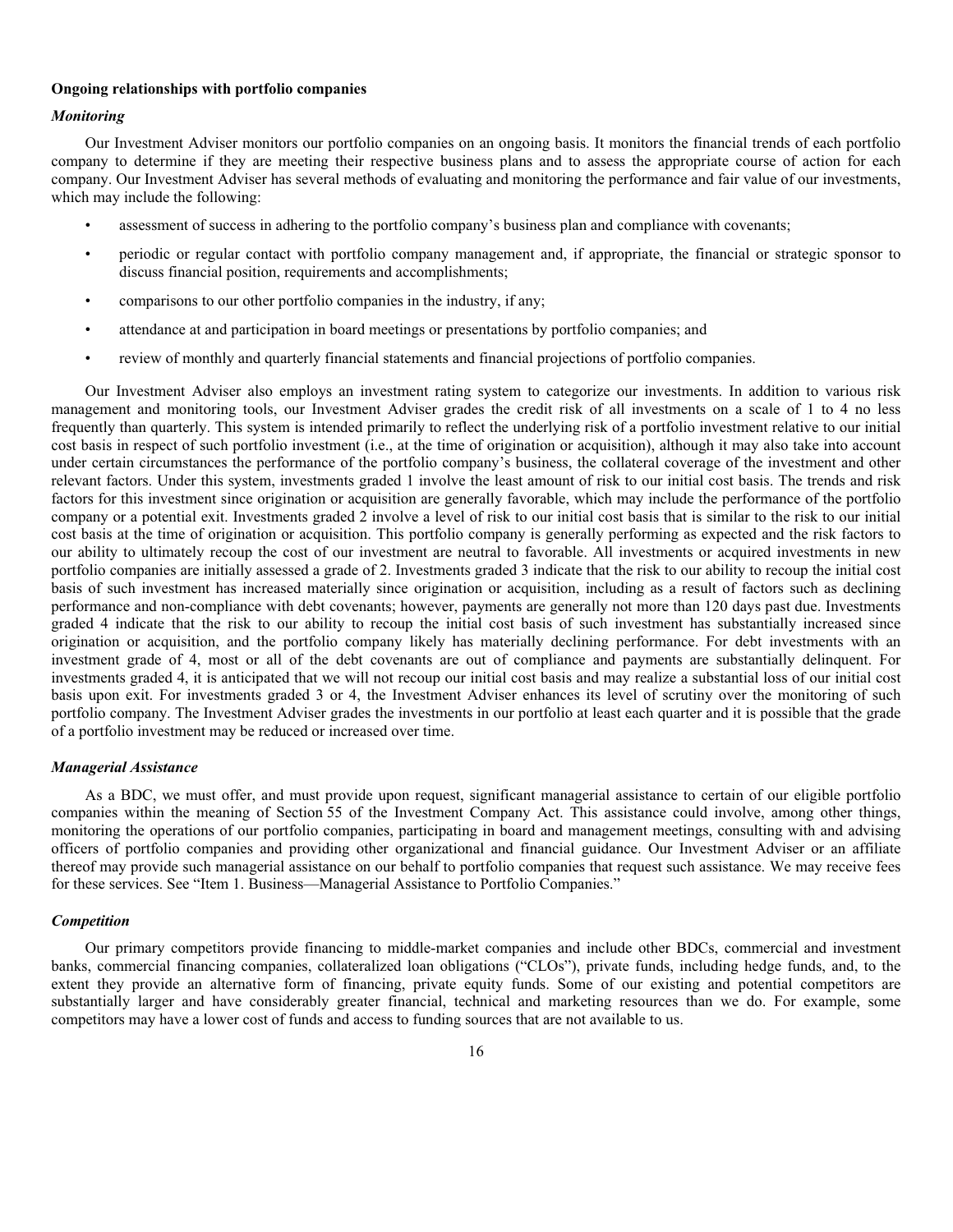In addition, some of our competitors may have higher risk tolerances or different risk assessments, which could allow them to consider a wider variety of investments and establish more relationships than us. Furthermore, many of our competitors are not subject to the regulatory restrictions that the Investment Company Act imposes on us as a BDC.

While we expect to use the industry information of GSAM's investment professionals to which we have access to assess investment risks and determine appropriate pricing for our investments in portfolio companies, we do not seek to compete primarily based on the interest rates we offer and GSAM believes that some of our competitors may make loans with interest rates that are comparable to or lower than the rates we offer. Rather, we compete with our competitors based on our reputation in the market, our existing investment platform, the seasoned investment professionals of our Investment Adviser, our experience and focus on middlemarket companies, our disciplined investment philosophy, our extensive industry focus and relationships and our flexible transaction structuring.

# **Staffing**

We do not currently have any employees. Our day-to-day operations are managed by our Investment Adviser. Our Investment Adviser has hired and expects to continue to hire professionals with skills applicable to our business plan, including experience in middle-market investing, leveraged finance and capital markets.

#### **Properties**

We do not own any real estate or other properties materially important to our operations. Our principal executive offices are located at 200 West Street, New York, New York 10282. We believe that our office facilities are suitable and adequate for our business as it is contemplated to be conducted.

#### **Legal Proceedings**

We and our Investment Adviser are not currently subject to any material legal proceedings, although we may, from time to time, be involved in litigation arising out of operations in the normal course of business or otherwise.

#### **Our Administrator**

Pursuant to our Administration Agreement, our administrator is responsible for providing various accounting and administrative services to us. Our administrator is entitled to fees as described in "Item 1. Business—Administration Agreement." To the extent that our administrator outsources any of its functions, the administrator will pay any compensation associated with such functions. See "Item 1. Business—Administration Agreement."

# **Dividend Reinvestment Plan**

We have adopted a dividend reinvestment plan, pursuant to which we will reinvest all cash distributions declared by our Board of Directors on behalf of investors who do not elect to receive their cash distributions in cash as provided below. As a result, if our Board of Directors declares a cash distribution, then our stockholders who have not elected (or have not previously been deemed to have elected) to "opt out" of our dividend reinvestment plan will have their cash distributions automatically reinvested in additional shares of our common stock as described below. We intend to continue to pay quarterly distributions to our stockholders out of assets legally available for distribution. Future quarterly distributions, if any, will be determined by our Board of Directors. All future distributions will be subject to lawfully available funds therefor, and no assurance can be given that we will be able to declare such distributions in future periods.

Each registered stockholder may elect to have distributions distributed in cash rather than participate in the plan. For any registered stockholder that does not so elect, distributions on such stockholder's shares will be reinvested by State Street Bank and Trust Company, as the plan agent, in additional shares. The number of shares to be issued to the stockholder will be determined based on the total dollar amount of the cash distribution payable, net of applicable withholding taxes. The plan agent will maintain all participants' accounts in the plan and furnish written confirmation of all transactions in the accounts. Shares in the account of each participant will be held by the plan agent on behalf of the participant in book entry form in the plan agent's name or the plan agent's nominee. Those stockholders whose shares are held through a broker or other nominee may receive cash distributions in cash by notifying their broker or nominee of their election.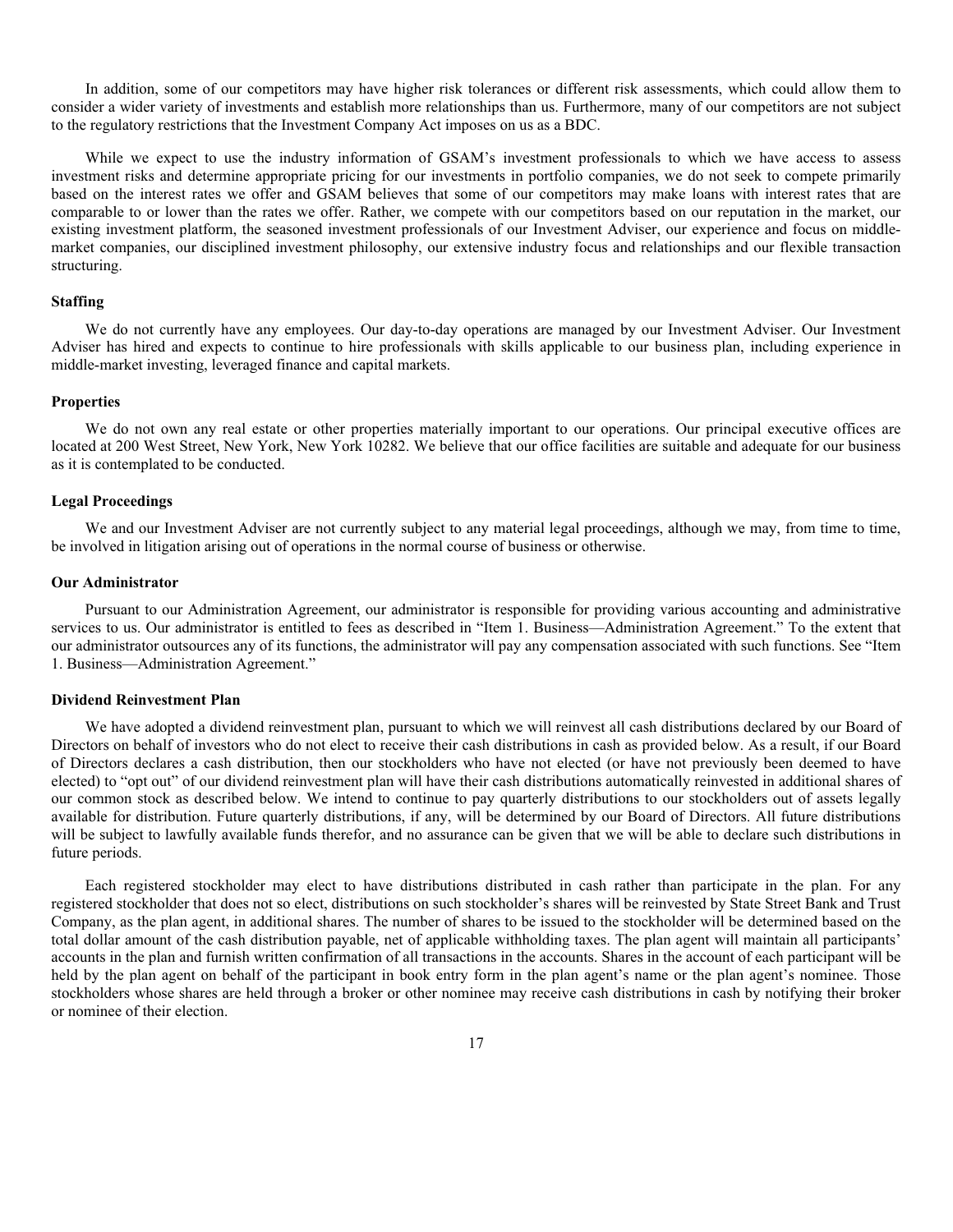The shares are acquired by the plan agent for the participants' accounts either through (i) newly issued shares or (ii) by purchase of outstanding shares on the open market. If, on the payment date for any distribution, the most recently computed net asset value ("NAV") per share as of the dividend payment date is equal to or less than the closing market price plus estimated per share fees (which include any applicable brokerage commissions the plan agent is required to pay) (such condition often referred to as a "premium"), the plan agent will invest the distribution amount in newly issued shares on behalf of the participants. The number of newly issued shares to be credited to a participant's account will be determined by dividing the dollar amount of the distribution by the most recently computed NAV per share as of the dividend payment date; provided that, if the most recently computed NAV as of the dividend payment date is less than or equal to 95% of the closing market price on the dividend payment date, the dollar amount of the distribution will be divided by 95% of the closing market price per share on the dividend payment date. If on the dividend payment date, the most recently computed NAV per share as of that date is greater than the closing market price per share plus per share fees (such condition referred to as a "market discount"), the plan agent will invest the dividend amount in shares acquired on behalf of the participants by purchasing shares on the open market. Such open market purchases will continue on each successive business day until the entire dividend amount has been invested pursuant to open market purchases; provided, however, that if (a) the market discount shifts to a market premium, or (b) the open market purchases have not been completed by the last business day before the next date on which the common stock trades on an "ex-dividend" basis or 30 days after the dividend payment date, whichever is sooner, the plan agent will cease making open market purchases and will invest the entire uninvested portion of the dividend amount in newly issued common stock in the manner contemplated above.

Open-market purchases may be made on any securities exchange where shares are traded, in the over-the-counter market or in negotiated transactions, and may be on such terms as to price, delivery and otherwise as the plan agent will determine. Shares purchased in open market transactions by the plan agent will be allocated to a participant based on the average purchase price, excluding any brokerage charges or other charges, of all shares purchased in the open market with respect to any such distribution. The number of shares of our common stock to be outstanding after giving effect to payment of the distribution cannot be established until the value per share at which additional shares will be issued has been determined and elections of our stockholders have been tabulated.

If a participant elects by telephone, Internet, or written notice to the plan agent to have the plan agent sell all or a part of his or her shares and remit the proceeds to the participant, the plan agent will process all sale instructions received no later than five business days after the date on which the order is received. Such sale will be made through the plan agent's broker on the relevant market and the sale price will not be determined until such time as the broker completes the sale. In each case, the price to each participant will be the weighted average sale price obtained by the plan agent's broker net of fees for each aggregate order placed by the plan agent and executed by the broker.

The plan agent's fees for the handling of the reinvestment of distributions will be paid by us. However, each participant will pay a per share fee incurred in connection with open market purchases. If a participant elects by telephone, Internet, or written notice to the plan agent to have the plan agent sell all or a part of his or her shares and remit the proceeds to the participant, the plan agent is authorized to deduct a per share fee from such proceeds. All per share fees include any applicable brokerage commissions the plan agent is required to pay.

Participation in the plan is completely voluntary and may be terminated or resumed at any time without penalty. Participants may terminate their accounts under the plan by notifying the plan agent by telephone, Internet, or written notice prior to the distribution record date. Such termination will be effective immediately if received by the plan administrator prior to any distribution record date; otherwise such termination or resumption will be effective with respect to any subsequently declared dividend or other distribution. The plan agent will seek to process termination notices received after the dividend record date but before the dividend payment date prior to such dividend payment date to the extent practicable, but may in its sole discretion reinvest the participant's dividends in common stock, as described above. If such dividends are reinvested, the plan agent will process the late termination notice as soon as practicable, but in no event later than five business days after the reinvestment is completed.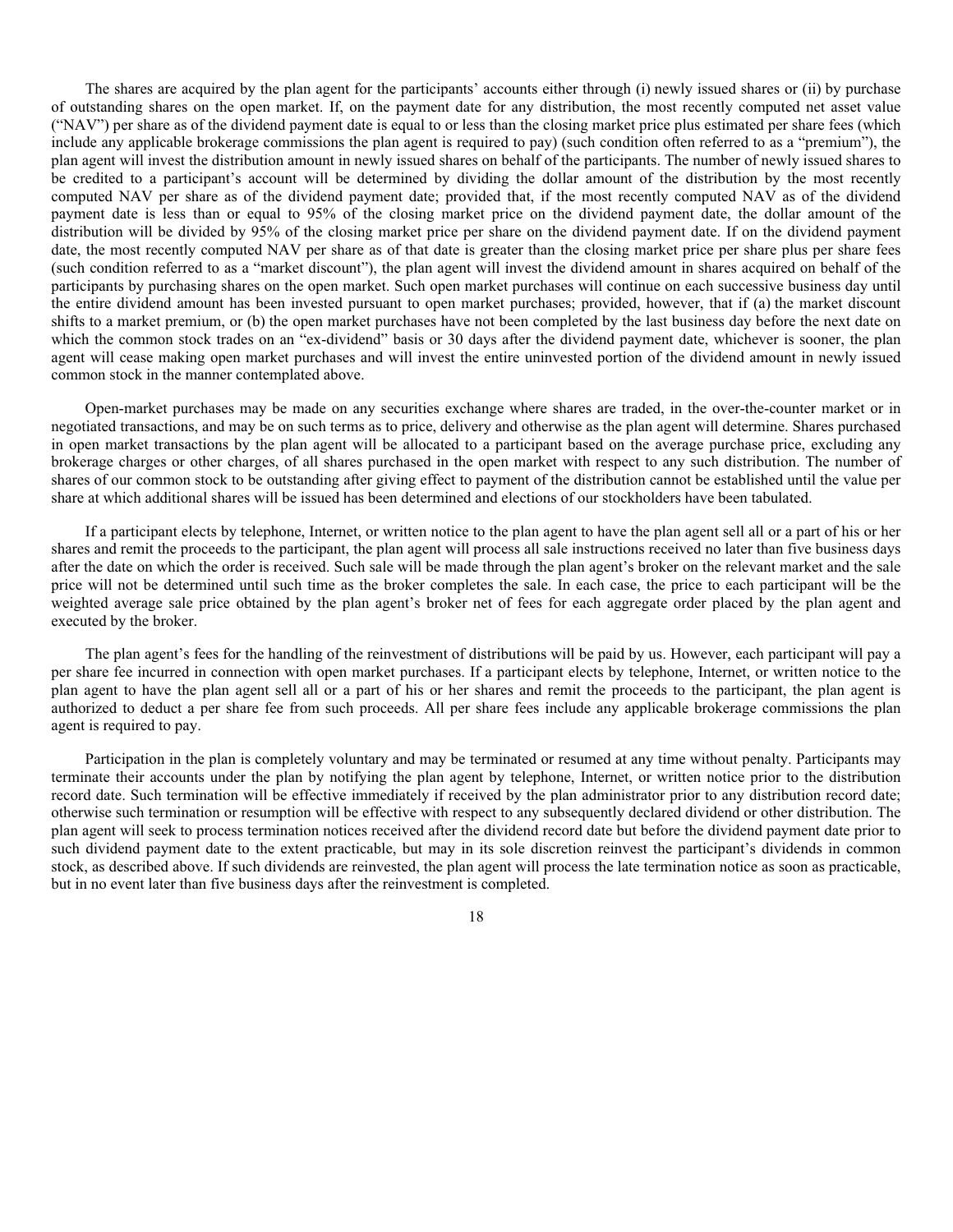A stockholder who does not opt out of the dividend reinvestment plan will generally be subject to the same U.S. federal, state and local tax consequences as a stockholder who elects to receive its distributions in cash; however, because a stockholder that participates in the dividend reinvestment plan will not actually receive any cash, such a stockholder will not have such cash available to pay any applicable taxes on the deemed distribution. A stockholder that participates in the dividend reinvestment plan and thus is treated as having invested in additional shares of our stock will have a basis in such additional shares of stock equal to the total dollar amount treated as a distribution for U.S. federal income tax purposes. The stockholder's holding period for such stock will commence on the day following the day on which the shares are credited to the stockholder's account. Stockholders that participate in the dividend reinvestment plan will receive tax information annually for their personal records and to help them prepare their federal income tax return. For further information as to tax consequences of participation in the plan, participants should consult with their own tax advisors.

We reserve the right to amend or terminate the plan upon notice in writing to each participant at least 30 days prior to any record date for the payment of any dividend or distribution by us. There is no direct transaction fee to participants with regard to purchases in the plan; however, we reserve the right to amend the plan to include a transaction fee payable by the participants. Notice will be sent to participants of any amendments as soon as practicable after such action by us.

All correspondence concerning the plan should be directed to the plan agent at Computershare Trust Company, N.A, P.O. Box 30170, College Station, TX 77842-3170, with overnight correspondence being directed to the plan agent at Computershare Trust Company, N.A, 211 Quality Circle, Suite 210, College Station, TX 77845; by calling 855-807-2742; or through the plan agent's website at www.computershare.com/investor. Participants who hold their shares through a broker or other nominee should direct correspondence or questions concerning the dividend reinvestment plan to their broker or nominee.

#### **Management Agreements**

#### **Investment Management Agreement**

Our initial investment management agreement with our Investment Adviser was entered into as of November 15, 2012 and subsequently amended and restated as of April 1, 2013 (as amended and restated as of April 1, 2013, the "Initial Investment Management Agreement"). Our Board of Directors determined at an in person meeting held in November 2014 to approve certain changes to the Initial Investment Management Agreement and to submit the Investment Management Agreement, which included such changes, for stockholder approval as required by the provisions of the Investment Company Act. At a special meeting of stockholders held in January 2015, our stockholders approved the Investment Management Agreement. The Investment Management Agreement became effective as of January 1, 2015.

#### *Management Services*

Pursuant to the terms of our Investment Management Agreement, GSAM, subject to the overall supervision of our Board of Directors, manages our day-to-day investment-related operations and provides investment management services to us.

Subject to compliance with applicable law and published SEC guidance, nothing contained in the Investment Management Agreement in any way precludes, restricts or limits the activities of our Investment Adviser or any of its respective subsidiaries or affiliated parties. See "Item 1A. Risk Factors—Risks Relating to Our Business and Structure—Our Investment Adviser, its principals, investment professionals and employees and the members of its Investment Committee have certain conflicts of interest."

#### *Management Fee*

The Management Fee is calculated at an annual rate of 1.50% (0.375% per quarter) of the average value of our gross assets (excluding cash or cash equivalents (such as investments in money market funds) but including assets purchased with borrowed amounts) at the end of each of the two most recently completed calendar quarters (and, in the case of our first quarter, our gross assets as of such quarter-end). The Management Fee is payable quarterly in arrears. The Management Fee for any partial quarter will be appropriately prorated.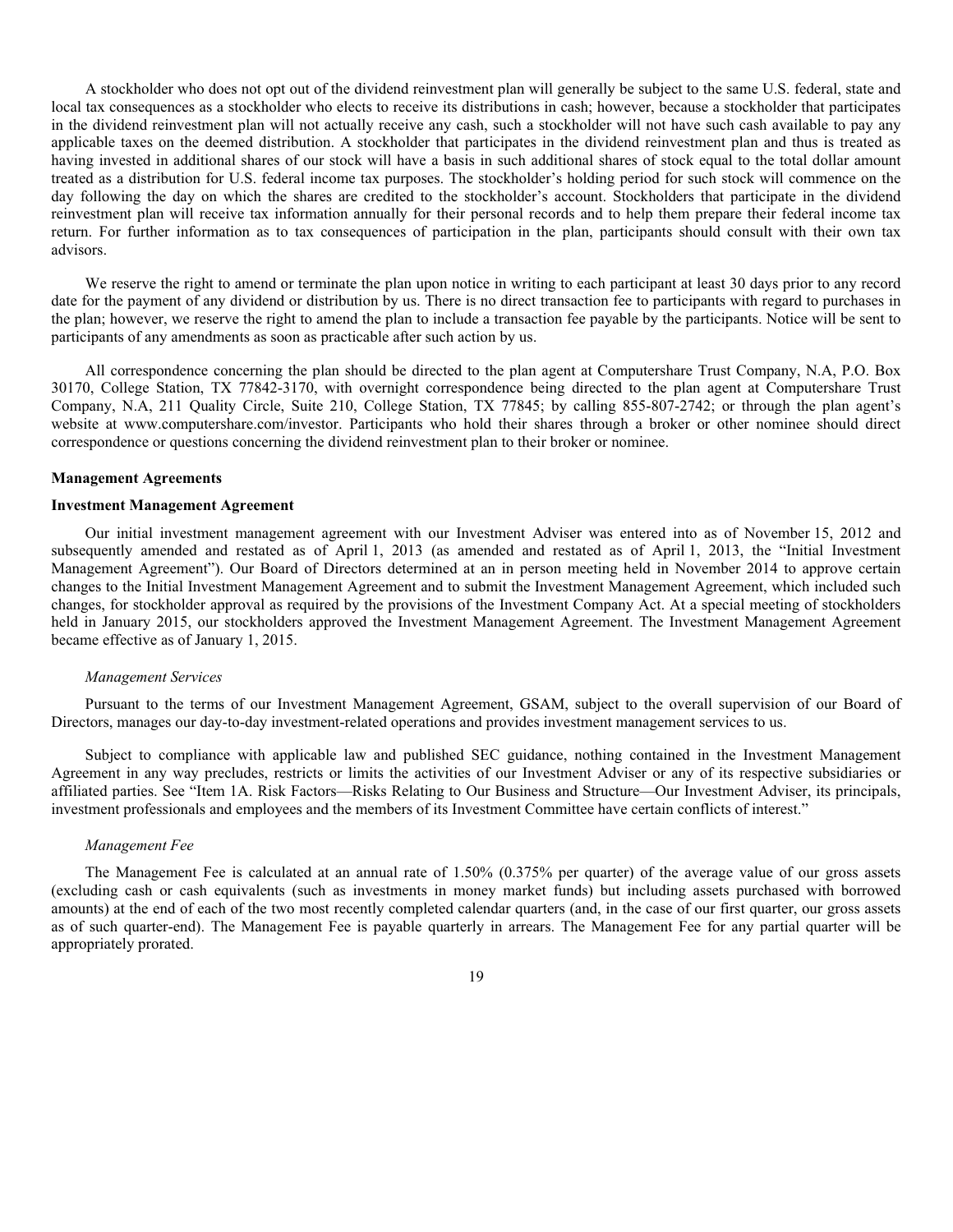#### *Incentive Fee*

The Incentive Fee consists of two components that are determined independent of each other, with the result that one component may be payable even if the other is not. The calculation of our incentive fee pursuant to our Investment Management Agreement has been modified from the method used to calculate the Incentive Fee payable for the periods ending after January 1, 2015.

A portion of the Incentive Fee is based on our income and a portion is based on our capital gains, each as described below. Our Investment Adviser is entitled to receive the Incentive Fee based on income from us if our Ordinary Income (as defined below) exceeds a quarterly "hurdle rate" of 1.75%. For this purpose, the hurdle is computed by reference to our NAV and does not take into account changes in the market price of our common stock.

Beginning with the calendar quarter that commenced on January 1, 2015, the Incentive Fee based on income is determined and paid quarterly in arrears at the end of each calendar quarter by reference to our aggregate net investment income, as adjusted as described below, from the calendar quarter then ending and the eleven preceding calendar quarters (or if shorter, the number of quarters that have occurred since January 1, 2015). The Incentive Fee based on capital gains is determined and paid annually in arrears at the end of each calendar year by reference to an Annual Period.

The hurdle amount for the Incentive Fee based on income is determined on a quarterly basis and is equal to 1.75% multiplied by our NAV at the beginning of each applicable calendar quarter comprising the relevant Trailing Twelve Quarters. The hurdle amount is calculated after making appropriate adjustments for subscriptions (which includes all issuances by us of shares of our common stock, including issuances pursuant to our dividend reinvestment plan) and distributions that occurred during the relevant Trailing Twelve Quarters. The Incentive Fee for any partial period will be appropriately prorated.

*Quarterly Incentive Fee Based on Income*. For the portion of the Incentive Fee based on income, we pay our Investment Adviser a quarterly Incentive Fee based on the amount by which (A) Ordinary Income in respect of the relevant Trailing Twelve Quarters exceeds (B) the hurdle amount for such Trailing Twelve Quarters. For the avoidance of doubt, Ordinary Income is net of all fees and expenses, including the Management Fee but excluding any Incentive Fee.

The Incentive Fee based on income for each quarter is determined as follows:

- No Incentive Fee based on income is payable to our Investment Adviser for any calendar quarter for which there is no Excess Income Amount;
- 100% of the Ordinary Income, if any, that exceeds the hurdle amount, but is less than or equal to an amount, which we refer to as the "Catch-up Amount," determined as the sum of 2.1875% multiplied by our NAV at the beginning of each applicable calendar quarter comprising the relevant Trailing Twelve Quarters is included in the calculation of the Incentive Fee based on income; and
- 20% of the Ordinary Income that exceeds the Catch-up Amount is included in the calculation of the Incentive Fee based on income.

The amount of the Incentive Fee based on income that is paid to our Investment Adviser for a particular quarter is equal to the excess of the Incentive Fee so calculated minus the aggregate Incentive Fees based on income that were paid in respect of the first eleven calendar quarters (or the portion thereof) included in the relevant Trailing Twelve Quarters but not in excess of the Incentive Fee Cap (as described below).

The Incentive Fee Cap for any quarter is an amount equal to (a) 20% of the Cumulative Net Return (as defined below) during the relevant Trailing Twelve Quarters minus (b) the aggregate Incentive Fees based on income that were paid in respect of the first eleven calendar quarters (or the portion thereof) included in the relevant Trailing Twelve Quarters.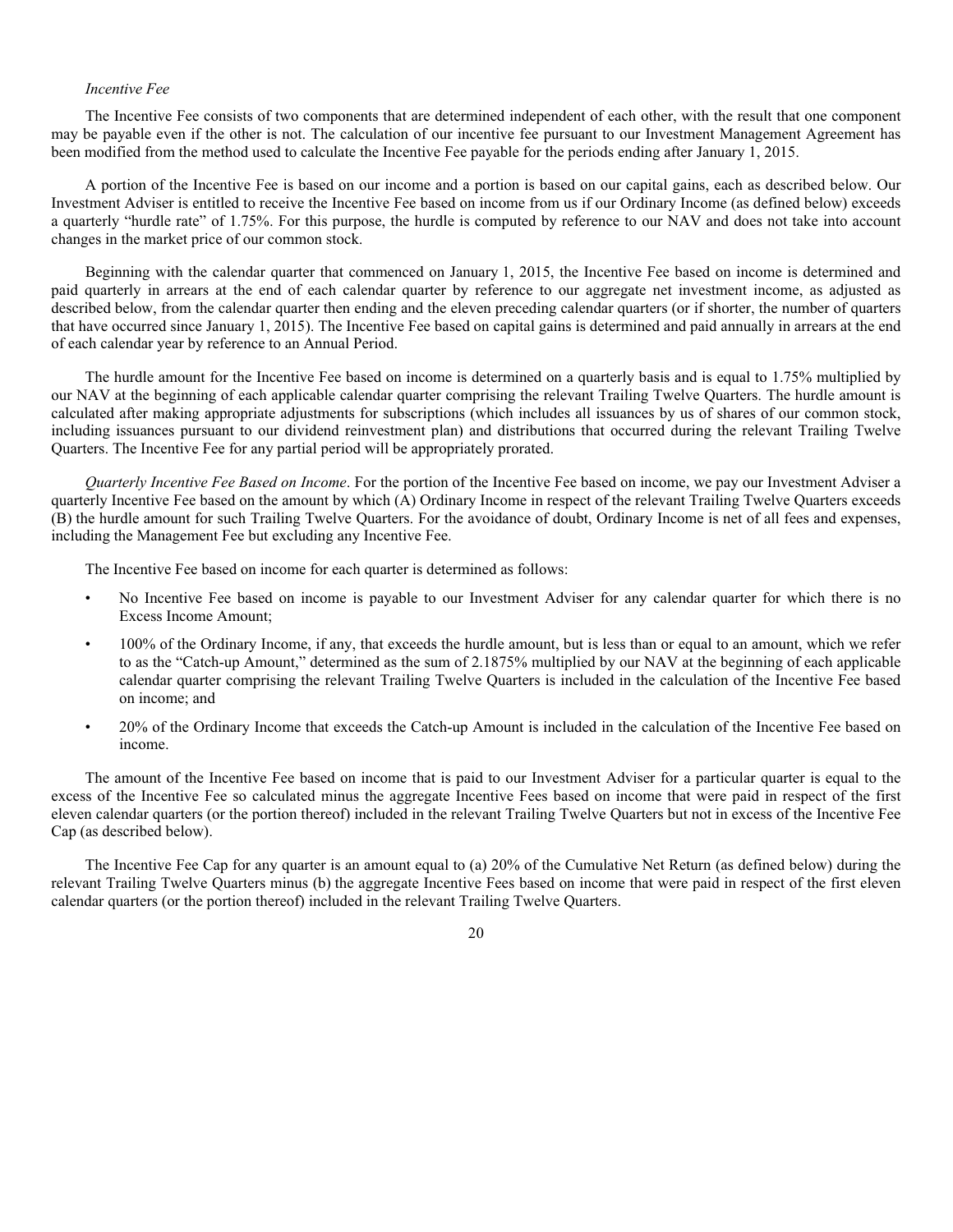"Cumulative Net Return" means (x) the Ordinary Income in respect of the relevant Trailing Twelve Quarters minus (y) any Net Capital Loss, if any, in respect of the relevant Trailing Twelve Quarters. If, in any quarter, the Incentive Fee Cap is zero or a negative value, we will pay no Incentive Fee based on income to our Investment Adviser for such quarter. If, in any quarter, the Incentive Fee Cap for such quarter is a positive value but is less than the Incentive Fee based on income that is payable to our Investment Adviser for such quarter (before giving effect to the Incentive Fee Cap) calculated as described above, we will pay an Incentive Fee based on income to our Investment Adviser equal to the Incentive Fee Cap for such quarter. If, in any quarter, the Incentive Fee Cap for such quarter is equal to or greater than the Incentive Fee based on income that is payable to our Investment Adviser for such quarter (before giving effect to the Incentive Fee Cap) calculated as described above, we will pay an Incentive Fee based on income to our Investment Adviser equal to the Incentive Fee calculated as described above for such quarter without regard to the Incentive Fee Cap.

"Net Capital Loss" in respect of a particular period means the difference, if positive, between (i) aggregate capital losses, whether realized or unrealized, in such period and (ii) aggregate capital gains, whether realized or unrealized, in such period.

The following is a graphical representation of the calculation of the Incentive Fee based on income:

#### **Incentive Fee based on Income**

# **Percentage of Ordinary Income comprising the Incentive Fee based on Income (expressed as an annualized rate(1) of return on the value of net assets as of the beginning of each of the quarters included in the Trailing Twelve Quarters)**



(1) The Incentive Fee is determined on a quarterly basis but has been annualized for purposes of the above diagram. The diagram also does not reflect the Incentive Fee Cap.

*Annual Incentive Fee Based on Capital Gains.* The portion of the Incentive Fee based on capital gains is calculated on an annual basis. For each Annual Period, we pay our Investment Adviser an Incentive Fee equal to (A) 20% of the difference, if positive, of the sum of our aggregate realized capital gains, if any, computed net of our aggregate realized capital losses, if any, and our aggregate unrealized capital depreciation, in each case from April 1, 2013 until the end of such Annual Period minus (B) the cumulative amount of Incentive Fees based on capital gains previously paid to our Investment Adviser from April 1, 2013. For the avoidance of doubt, unrealized capital appreciation is excluded from the calculation in clause (A), above.

We accrue, but not pay, a portion of the Incentive Fee based on capital gains with respect to net unrealized appreciation. Under GAAP, we are required to accrue an Incentive Fee based on capital gains that includes net realized capital gains and losses and net unrealized capital appreciation and depreciation on investments held at the end of each period. In calculating the accrual for the Incentive Fee based on capital gains, we consider the cumulative aggregate unrealized capital appreciation in the calculation, since an Incentive Fee based on capital gains would be payable if such unrealized capital appreciation were realized, even though such unrealized capital appreciation is not permitted to be considered in calculating the fee actually payable under the Investment Management Agreement. This accrual is calculated using the aggregate cumulative realized capital gains and losses and aggregate cumulative unrealized capital appreciation or depreciation. If such amount is positive at the end of a period, then we record a capital gains incentive fee equal to 20% of such amount, minus the aggregate amount of actual Incentive Fees based on capital gains paid in all prior periods. If such amount is negative, then there is no accrual for such period. There can be no assurance that such unrealized capital appreciation will be realized in the future.

# **Example of Calculation of the Incentive Fee based on Income Assumptions**

 $Assumptions^{(1)}$ 

- Quarter 1
	- Net Asset Value at the start of Quarter  $1 = $100.0$  million
	- Quarter 1 Ordinary Income = \$6.0 million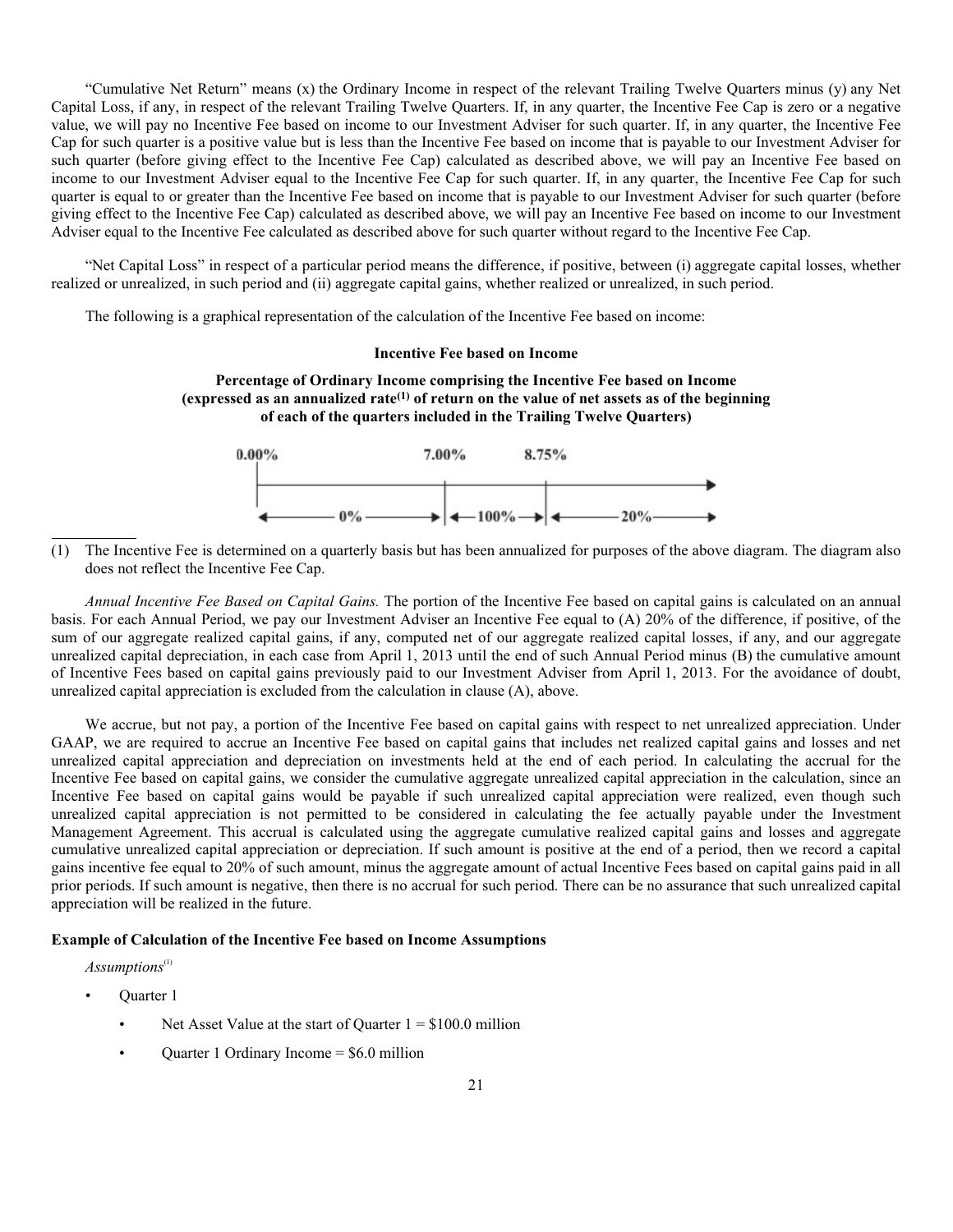- Quarter 1 Net Capital Gain  $= $1.0$  million
- Quarter 1 Hurdle Amount  $= $1.75$  million (calculated based on an annualized 7.00% hurdle rate)
- Quarter 1 Catch-up Amount = \$2.1875 million (calculated based on an annualized 8.75% rate)
- Quarter 2
	- Net Asset Value at the start of Quarter  $2 = $100.0$  million
	- Quarter 2 Ordinary Income = \$1.5 million
	- Quarter 2 Net Capital Gain  $= $1.0$  million
	- Ouarter 2 Hurdle Amount  $= $1.75$  million (calculated based on an annualized 7.00% hurdle rate)
	- Quarter 2 Catch-up Amount =  $$2.1875$  million (calculated based on an annualized 8.75% rate)
- Quarter 3
	- Net Asset Value at the start of Quarter  $3 = $100.0$  million
	- Quarter 3 Ordinary Income = \$2.0 million
	- Quarter 3 Net Capital Loss =  $(\$6.0)$  million
	- Quarter 3 Hurdle Amount = \$1.75 million (calculated based on an annualized 7.00% hurdle rate)
	- Ouarter 3 Catch-up Amount = \$2.1875 million (calculated based on an annualized 8.75% rate)
- Quarter 4
	- Net Asset Value at the start of Quarter  $4 = $100.0$  million
	- Quarter 4 Ordinary Income = \$3.5 million
	- Ouarter 4 Net Capital Gain  $= $3.0$  million
	- Quarter 4 Hurdle Amount = \$1.75 million (calculated based on an annualized 7.00% hurdle rate)
	- Ouarter 4 Catch-up Amount = \$2.1875 million (calculated based on an annualized 8.75% rate)
- (1) For illustrative purposes, Net Asset Value is assumed to be \$100.0 million as of the beginning of all four quarters and does not give effect to gains or losses in the preceding quarters.

### *Determination of Incentive Fee based on income*

In Quarter 1, the Ordinary Income of \$6.0 million exceeds the Hurdle Amount of \$1.75 million and the Catch-up Amount of \$2.1875 million. There are no Net Capital Losses. As a result, an Incentive Fee based on income of \$1.2 million ((100% of \$437,500) + (20% of \$3,812,500)) is payable to our Investment Adviser for Quarter 1.

In Quarter 2, the Quarter 2 Ordinary Income of \$1.5 million does not exceed the Quarter 2 Hurdle Amount of \$1.75 million, but the aggregate Ordinary Income for the Trailing Twelve Quarters of \$7.5 million exceeds the aggregate Hurdle Amount for the Trailing Twelve Quarters of \$3.5 million and the aggregate Catch-up Amount for the Trailing Twelve Quarters of \$4.375 million. There are no Net Capital Losses. As a result, an Incentive Fee based on income of \$300,000 (\$1.5 million ((100% of \$875,000) + (20% of 3,125,000)) minus \$1.2 million paid in Quarter 1) is payable to our Investment Adviser for Quarter 2.

In Quarter 3, the aggregate Ordinary Income of the Trailing Twelve Quarters of \$9.5 million exceeds the aggregate Hurdle Amount for the Trailing Twelve Quarters of \$5.25 million and the aggregate Catch-up Amount for the Trailing Twelve Quarters of \$6.5625 million. However, there is an aggregate Net Capital Loss of (\$4.0) million for the Trailing Twelve Quarters. As a result, the Incentive Fee Cap would apply. The Incentive Fee Cap equals \$(400,000), calculated as follows:

(20% x (\$9.5 million minus \$4.0 million)) minus \$1.5 million paid in Quarters 1 and 2. Because the Incentive Fee Cap is a negative value, there is no Incentive Fee based on income payable to our Investment Adviser for Quarter 3.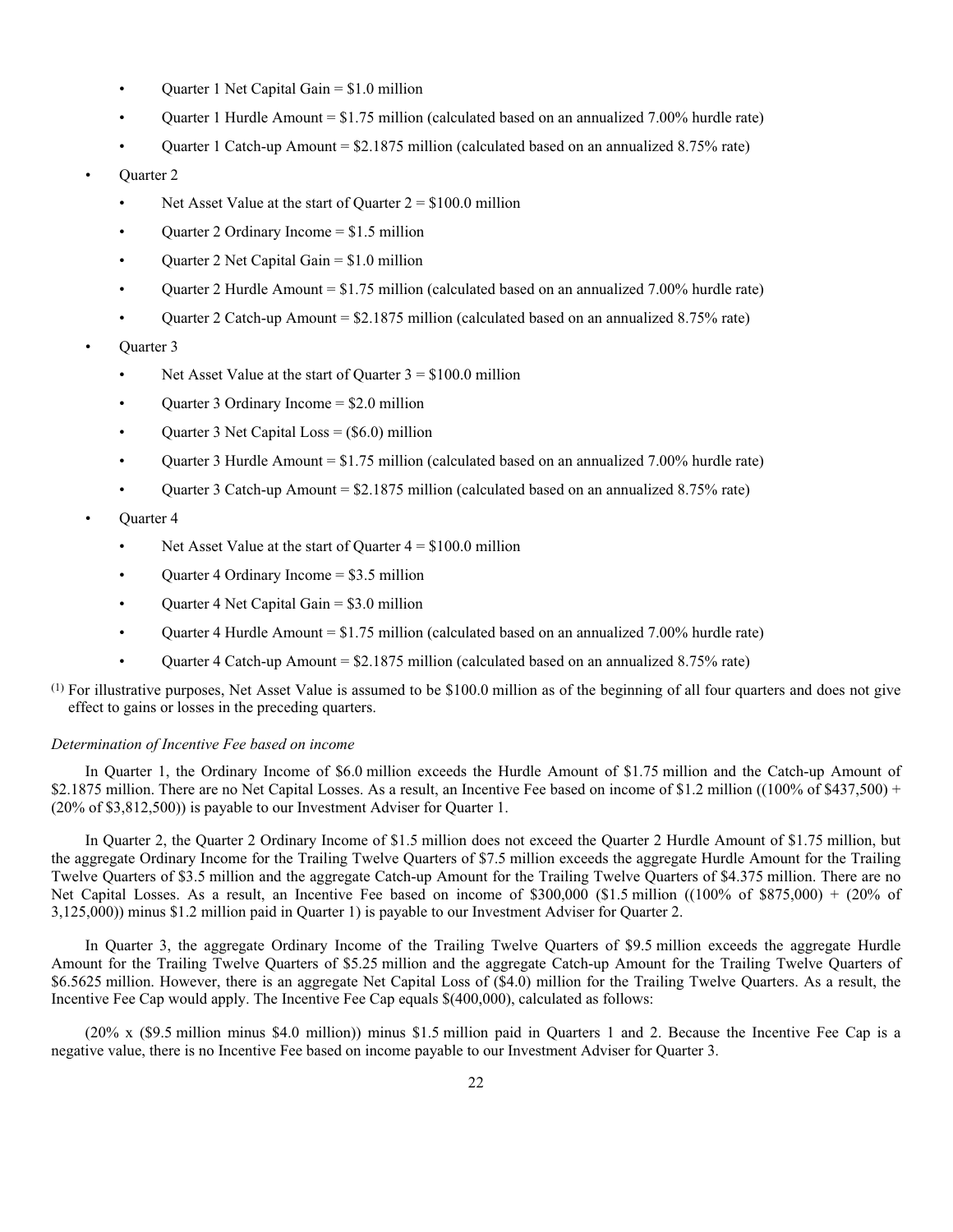In Quarter 4, the aggregate Ordinary Income of the Trailing Twelve Quarters of \$13.0 million exceeds the aggregate Hurdle Amount for the Trailing Twelve Quarters of \$7.0 million and the aggregate Catch-up Amount for the Trailing Twelve Quarters of \$8.75 million. The calculation of the Incentive Fee based on income would be \$1.1 million (\$2.6 million (100% of \$1.75 million) + (20% of \$4.25 million) minus \$1.5 million paid in Quarters 1 and 2). However, there is an aggregate Net Capital Loss of (\$1.0) million for the Trailing Twelve Quarters. As a result, the Incentive Fee Cap would apply. The Incentive Fee Cap equals \$900,000 calculated as follows:

(20% x (\$13.0 million minus \$1.0 million)) minus \$1.5 million. Because the Incentive Fee Cap is positive but less than the Incentive Fee based on income of \$1.1 million calculated prior to applying the Incentive Fee Cap, an Incentive Fee based on income of \$900,000 is payable to our Investment Adviser for Quarter 4.

# **Examples of Calculation of Incentive Fee based on Capital Gains**

*Assumptions* 

- Year 1: \$20 million investment made in Company A ("Investment A"), \$30 million investment made in Company B ("Investment B") and \$25 million investment made in Company C ("Investment C")
- Year 2: Investment A sold for \$30 million, fair value of Investment B determined to be \$25 million and fair value of Investment C determined to be \$27 million
- Year 3: fair value of Investment B determined to be \$29 million and Investment C sold for \$30 million
- Year 4: fair value of Investment B determined to be \$40 million

# *Determination of Incentive Fee based on capital gains*

The Incentive Fee based on capital gains, if any, would be:

- Year 1: None
- Year 2: \$1.0 million

The portion of the Incentive Fee based on capital gains equals (A) 20% of the difference, if positive, of the sum of our aggregate realized capital gains, if any, computed net of our aggregate realized capital losses, if any, and our aggregate unrealized capital depreciation, if any, in each case from April 1, 2013 until the end of the applicable Annual Period minus (B) the cumulative amount of Incentive Fees based on capital gains previously paid to our Investment Adviser from April 1, 2013.

Therefore, using the assumptions above, the Incentive Fee based on capital gains equals (A) 20% x (\$10.0 million—\$5.0 million) minus (B) \$0.

Therefore, the Incentive Fee based on capital gains equals \$1.0 million.

Year 3: \$1.8 million, which is calculated as follows:

The Incentive Fee based on capital gains equals (A) 20% x (\$15.0 million—\$1.0 million) minus (B) \$1.0 million.

Therefore, the Incentive Fee based on capital gains equals \$1.8 million.

Year 4: \$200,000, which is calculated as follows:

The Incentive Fee based on capital gains equals (x) (A)  $20\%$  x (\$15.0 million—\$0 million) minus (B) \$2.8 million.

Therefore, the Incentive Fee based on capital gains equals \$200,000.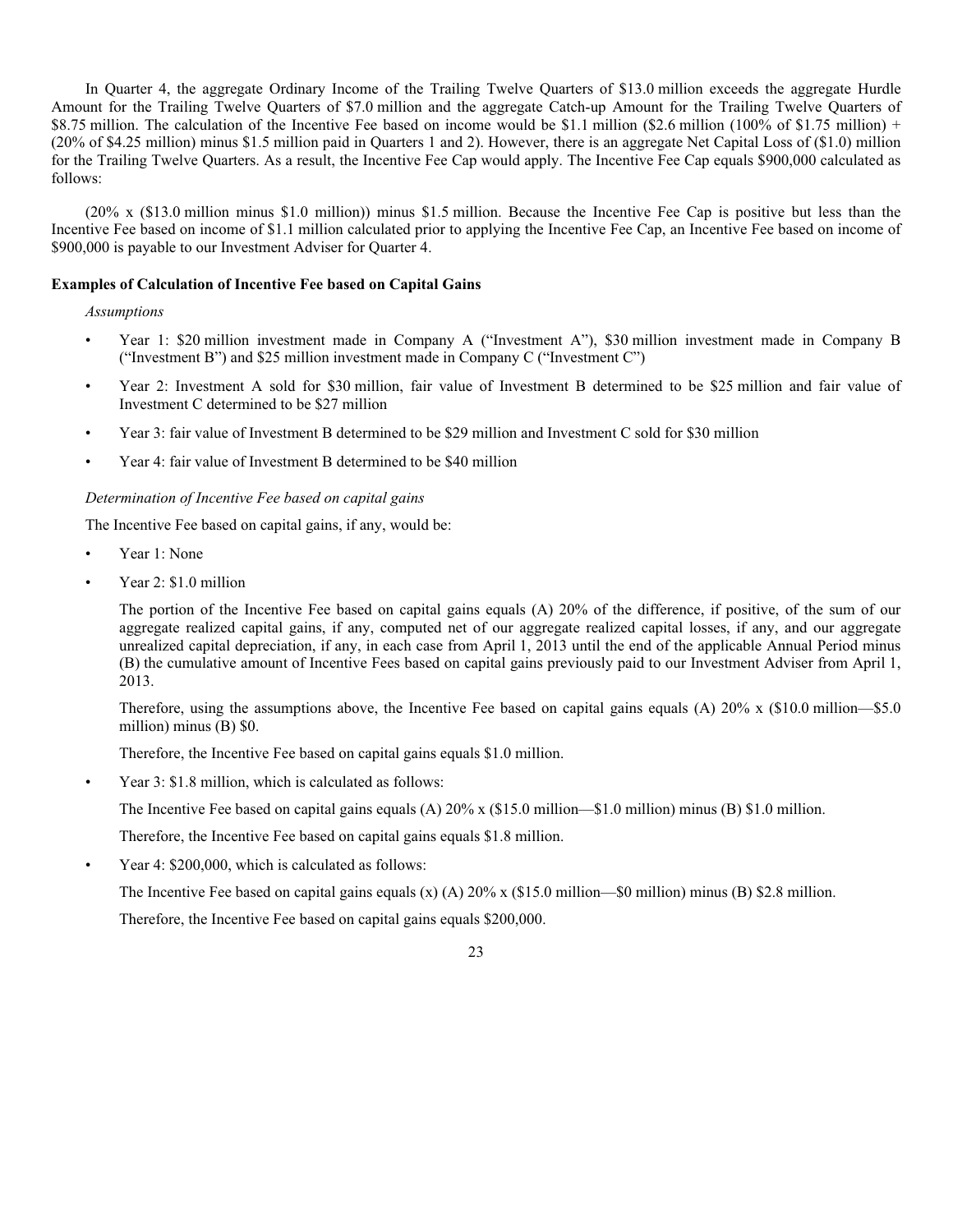#### **Expenses**

Our Investment Adviser pays all costs incurred by it in connection with the performance of its duties under the Investment Management Agreement. Our Investment Adviser pays the compensation and expenses of all its personnel and makes available, without expense to us, the services of such of its partners, officers and employees as may duly be elected as our officers or directors, subject to their individual consent to serve and to any limitations imposed by law. Our Investment Adviser is not required to pay any of our expenses other than those specifically allocated to it, including as set forth below. In particular, our Investment Adviser is not required to pay: (i) our operational and organizational expenses; (ii) fees and expenses, including travel expenses, incurred by our Investment Adviser or payable to third parties related to our investments, including, among others, professional fees (including the fees and expenses of consultants and experts) and fees and expenses from evaluating, monitoring, researching and performing due diligence on investments and prospective investments; (iii) interest payable on debt, if any, incurred to finance our investments; (iv) fees and expenses incurred by us in connection with membership in investment company organizations; (v) brokers' commissions; (vi) fees and expenses associated with calculating our NAV (including the costs and expenses of any independent valuation firm); (vii) legal, auditing or accounting expenses; (viii) taxes or governmental fees; (ix) the fees and expenses of our administrator, transfer agent or sub-transfer agent; (x) the cost of preparing stock certificates or any other expenses, including clerical expenses of issue, redemption or repurchase of our shares; (xi) the expenses of and fees for registering or qualifying our shares for sale and of maintaining our registration and registering us as a broker or a dealer; (xii) the fees and expenses of our directors who are not affiliated with our Investment Adviser; (xiii) the cost of preparing and distributing reports, proxy statements and notices to our stockholders, the SEC and other regulatory authorities; (xiv) costs of holding stockholder meetings; (xv) listing fees; (xvi) the fees or disbursements of custodians of our assets, including expenses incurred in the performance of any obligations enumerated by our certificate of incorporation or bylaws insofar as they govern agreements with any such custodian; (xvii) insurance premiums; or (xviii) costs incurred in connection with any claim, litigation, arbitration, mediation, government investigation or dispute in connection with our business and the amount of any judgment or settlement paid in connection therewith, or the enforcement of our rights against any person and indemnification or contribution expenses payable by us to any person and other extraordinary expenses not incurred in the ordinary course of our business. Our Investment Adviser is not required to pay expenses of activities which are primarily intended to result in sales of our shares, including, all costs and expenses associated with the preparation and distribution of an offering memorandum, a subscription agreement, if applicable, a registration statement, a prospectus or a stockholder application form.

Our Investment Adviser may impose a voluntary cap on the amount of expenses that will be borne by us on a monthly or annual basis. Any such expense cap may be increased, decreased, waived or eliminated at any time at our Investment Adviser's sole discretion.

To the extent that expenses to be borne by us pursuant to the Investment Management Agreement are paid by our Investment Adviser, we will reimburse our Investment Adviser for such expenses, provided, however, that our Investment Adviser may elect, from time to time and in its sole discretion, to bear certain of our expenses set forth above, including organizational and other expenses.

#### *Board Approval of the Investment Advisory and Management Agreement*

Our Board of Directors determined at an in person meeting held on August 2, 2016 to approve the continuation of the Investment Management Agreement. In its consideration of the renewal of the Investment Management Agreement, the Board of Directors focused on information it had received relating to, among other things:

- the nature, quality and extent of the advisory and other services provided to us by the Investment Adviser;
- the contractual terms of the Investment Management Agreement, including the structure of the Management Fee imposed on gross assets (excluding cash) and the Incentive Fee imposed on net investment income and capital gains;
- comparative data with respect to the advisory fees and other expenses paid by other externally managed BDCs with similar investment objectives and strategies;
- information about the services performed and the personnel performing such services under the Investment Management Agreement;
- comparative data with respect to our investment performance and the performance of other BDCs with comparable investment objectives and strategies;
- the Investment Adviser's revenues and pre-tax profit margins with respect to its management of us;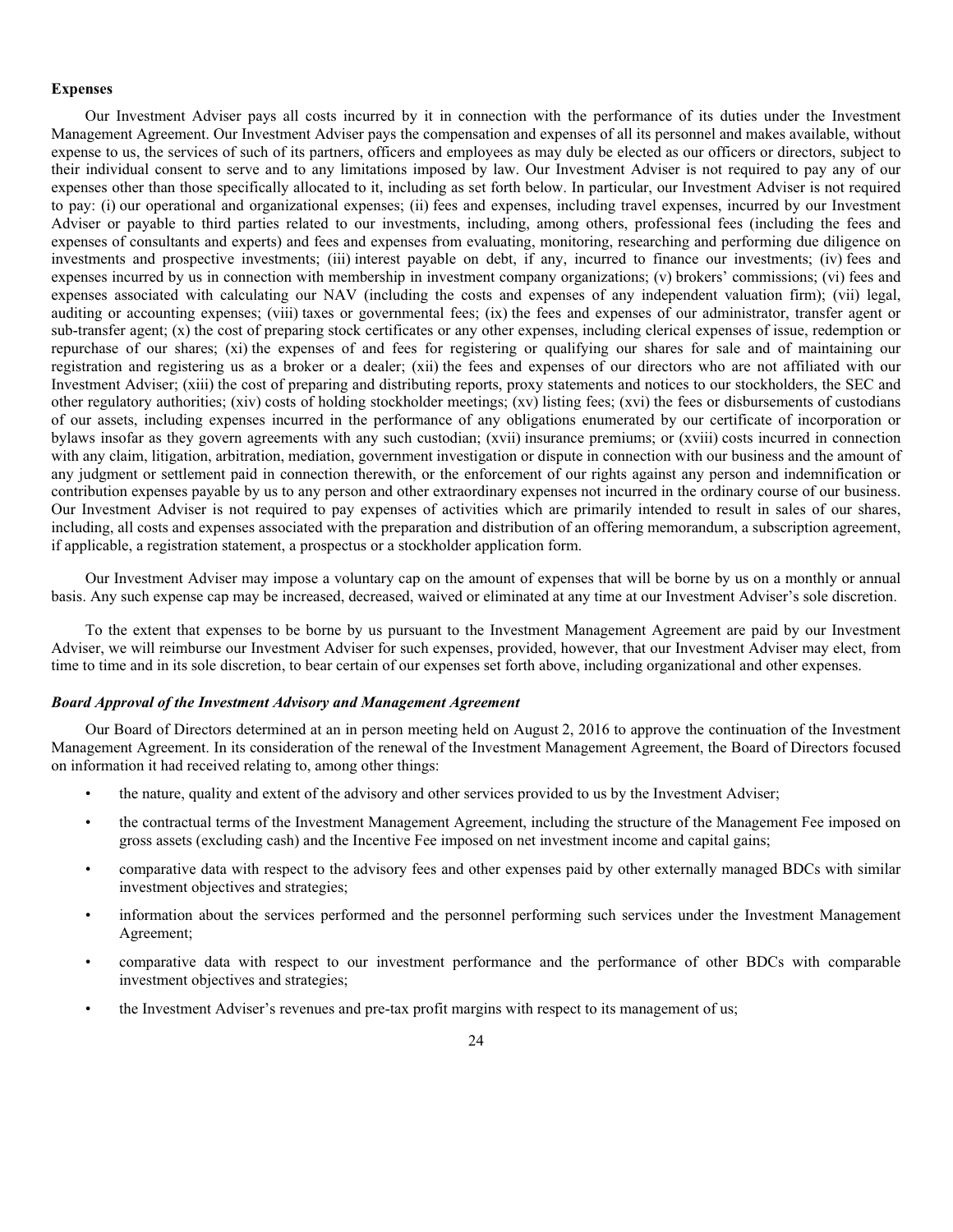- any existing and potential benefits to the Investment Adviser or its affiliates from its relationship with us;
- other potential benefits to us as a result of our relationship with the Investment Adviser; and
- such other matters as the Board of Directors determined were relevant to their consideration of the Investment Management Agreement.

In connection with their consideration of the renewal of the Investment Management Agreement, our Board of Directors gave weight to each of the factors described above, but did not identify any one particular factor as controlling their decision. After deliberation and consideration of all of the information provided, including the factors described above, the Board of Directors concluded, in the exercise of their business judgment, that the management fees paid by us were reasonable in light of the services provided to us by the Investment Adviser, the Investment Adviser's costs, and our current and reasonably foreseeable asset levels. The Board of Directors unanimously concluded that the Investment Adviser's continued management likely would benefit us and our stockholders and that the Investment Management Agreement should be approved and continued with respect to us until August 31, 2017.

For the year ended December 31, 2014, we paid our Investment Adviser a total of \$10.90 million in fees (excluding fees that are accrued but not paid) pursuant to the Investment Management Agreement, which consisted of \$9.40 million in Management Fees and \$1.50 million in Incentive Fees. For the year ended December 31, 2015, we paid our Investment Adviser a total of \$25.95 million in fees (excluding fees that are accrued but not paid) pursuant to the Investment Management Agreement, which consisted of \$14.52 million in Management Fees and \$11.43 million in Incentive Fees. For year ended December 31, 2016, we paid our Investment Adviser a total of \$26.15 million in fees (excluding fees that are accrued but not paid) pursuant to the Investment Management Agreement), which consisted of \$16.84 million in Management Fees and \$9.31 million in Incentive Fees.

#### *Duration and Termination*

The Investment Management Agreement will remain in full force and effect for successive annual periods, but only so long as such continuance is specifically approved at least annually by (a) the vote of a majority of our Independent Directors and (b) by a vote of a majority of our Board of Directors or of a majority of our outstanding voting securities, as defined in the Investment Company Act. The Investment Management Agreement may, on 60 days' written notice to the other party, be terminated in its entirety at any time without the payment of any penalty, by our Board of Directors, by vote of a majority of our outstanding voting stock or by our Investment Adviser. The Investment Management Agreement shall automatically terminate in the event of its assignment.

#### *Limitation of Liability of Our Investment Adviser and the Company*

The Investment Management Agreement provides that our Investment Adviser shall not be liable for any error of judgment or mistake of law or for any loss suffered by us in connection with the matters to which the Investment Management Agreement relates, except a loss resulting from our Investment Adviser's willful misfeasance, bad faith or gross negligence in the performance of its duties or from reckless disregard by our Investment Adviser of its obligations and duties under the Investment Management Agreement. Any person, even though also employed by our Investment Adviser, who may be or become an employee of and paid by us will be deemed, when acting within the scope of such employment, to be acting in such employment solely for us and not as our Investment Adviser's employee or agent.

#### *Organization of our Investment Adviser*

Our Investment Adviser is registered as an Investment Adviser under the Investment Advisers Act of 1940, as amended (the "Advisers Act"). The principal executive offices of our Investment Adviser are located at 200 West Street, New York, New York 10282.

#### **Administration Agreement**

Pursuant to the Administration Agreement with State Street Bank and Trust Company, our administrator, our administrator is responsible for providing various accounting and administrative services to us.

The Administration Agreement provides that the administrator is not liable to us for any damages or other losses arising out of the performance of its services thereunder except under certain circumstances, and contains provisions for the indemnification of the administrator by us against liabilities to other parties arising in connection with the performance of its services to us.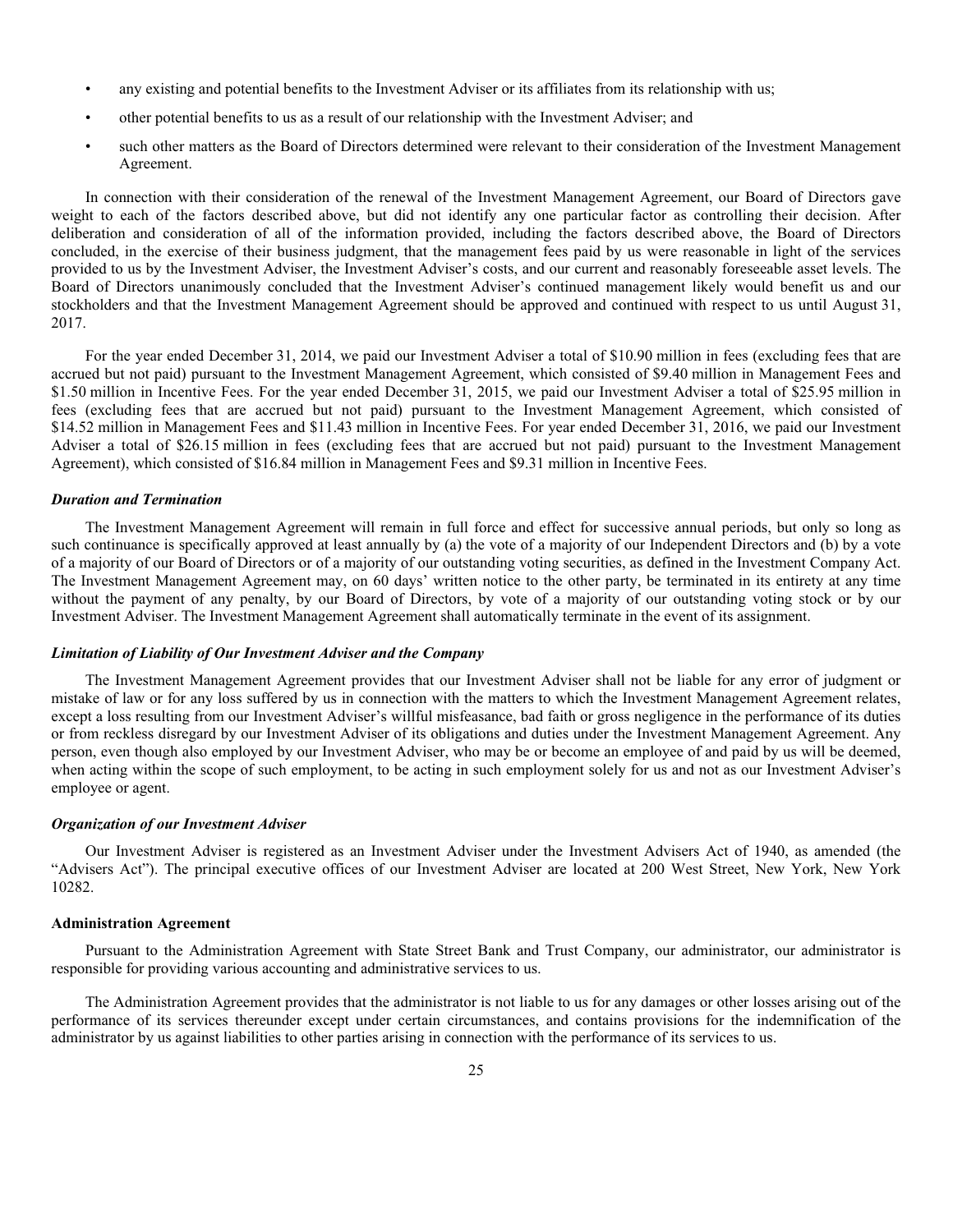We pay the administrator fees for its services as we determine are commercially reasonable in our sole discretion. We also reimburse the administrator for all reasonable expenses. To the extent that our administrator outsources any of its functions, the administrator pays any compensation associated with such functions.

We are not obligated to retain our administrator. The Administration Agreement may be terminated by either party without penalty upon 30 days' written notice to the other party.

The terms of any administration agreement that we may enter with any subsequent administrator may differ materially from the terms of the Administration Agreement with State Street Bank and Trust Company in effect prior to such retention, including providing for a fee structure that results in us, directly or indirectly, bearing higher fees for similar services and other terms that are potentially less advantageous to us. Our stockholders will not be entitled to receive prior notice of the engagement of an alternate administrator or of the terms of any agreement that is entered into with such administrator.

# **Transfer Agent**

Computershare Trust Company, N.A. serves as our transfer agent (the "Transfer Agent"), dividend agent and registrar.

#### **License Agreement**

We are party to a license agreement with an affiliate of Goldman Sachs pursuant to which we have been granted a non-exclusive, royalty-free license to use the "Goldman Sachs" name. Under this agreement, we do not have a right to use the Goldman Sachs name if GSAM or another affiliate of Goldman Sachs is not our Investment Adviser or if our continued use of such license results in a violation of applicable law, results in a regulatory burden or has adverse regulatory consequences. Other than with respect to this limited license, we have no legal right to the "Goldman Sachs" name.

#### **Regulation**

We have elected to be treated as a BDC under the Investment Company Act. As with other companies regulated by the Investment Company Act, a BDC must adhere to certain substantive regulatory requirements. The Investment Company Act contains prohibitions and restrictions relating to transactions between BDCs and their affiliates (including any investment advisers or sub-advisers), principal underwriters and affiliates of those affiliates or underwriters and requires that a majority of the directors be persons other than "interested persons," as that term is defined in the Investment Company Act. In addition, the Investment Company Act provides that we may not change the nature of our business so as to cease to be, or to withdraw our election as a BDC unless approved by a majority of our outstanding voting securities. A majority of the outstanding voting securities of a company is defined under the Investment Company Act as the vote: (i) of 67% or more of the voting securities present at such meeting, if the holders of more than 50% of the outstanding voting securities of such company are present or represented by proxy, or (ii) of more than 50% of the outstanding voting securities of such company, whichever is less.

Any issuance of preferred stock must comply with the requirements of the Investment Company Act. Additionally, the Investment Company Act requires, among other things, that (1) immediately after issuance and before any dividend or other distribution is made with respect to our common stock and before any purchase of common stock is made, such preferred stock together with all other senior securities must not exceed an amount equal to 50% of our total assets after deducting the amount of such dividend, distribution or purchase price, as the case may be, and (2) the holders of shares of preferred stock, if any are issued, must be entitled as a class to elect two directors at all times and to elect a majority of the directors if dividends on such preferred stock are in arrears by two full years or more. Certain other matters under the Investment Company Act require a separate class vote of the holders of any issued and outstanding preferred stock. For example, holders of preferred stock would be entitled to vote separately as a class from the holders of common stock on a proposal involving a plan of reorganization adversely affecting such securities.

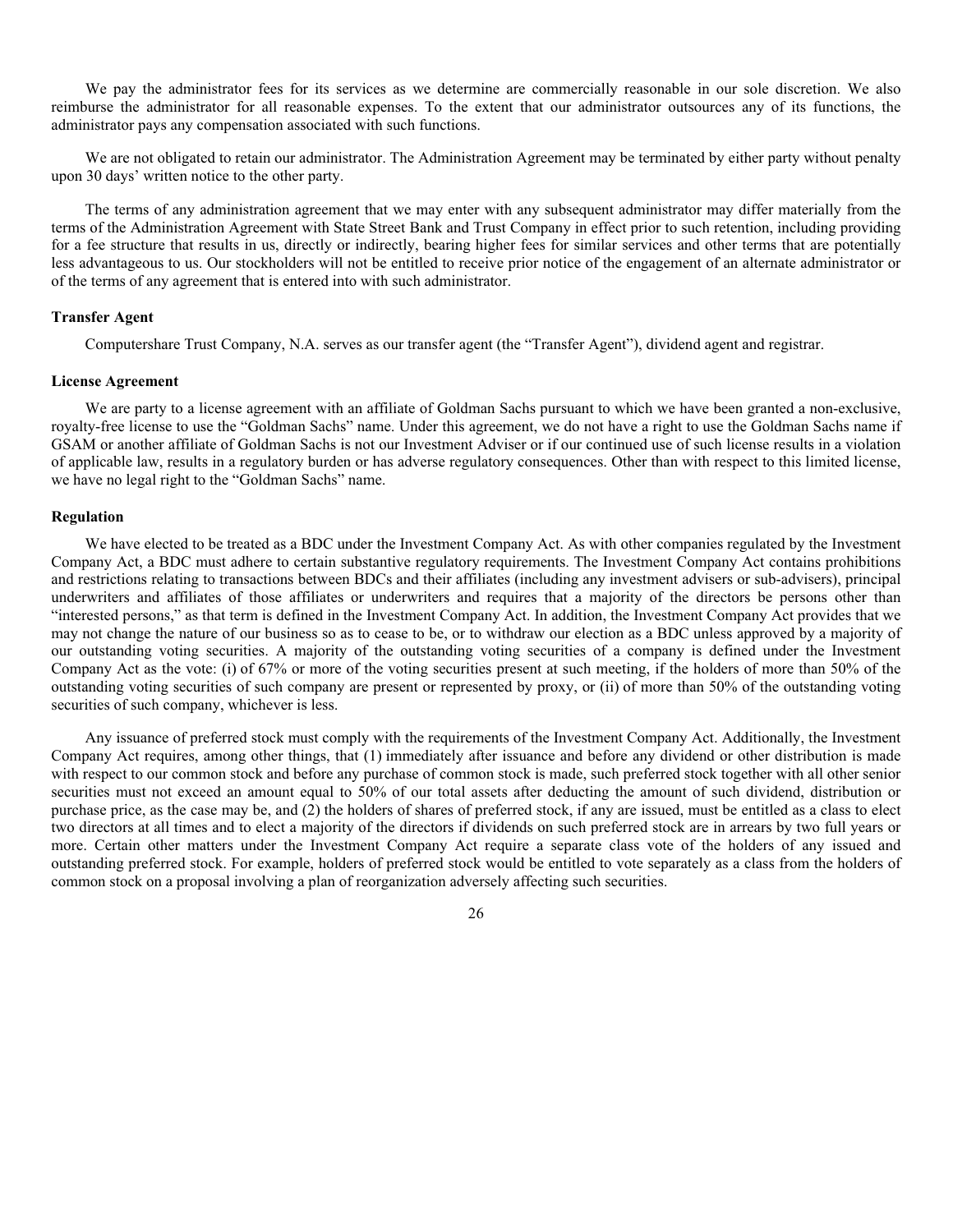We may invest up to 100% of our assets in securities acquired directly from issuers in privately negotiated transactions. With respect to such securities, we may, for the purpose of public resale, be deemed a "principal underwriter" as that term is defined under the Securities Act of 1933, as amended (the "Securities Act"). We may purchase or otherwise receive warrants, which offer an opportunity (not a requirement) to purchase common stock of a portfolio company in connection with an acquisition financing or other investments. Similarly, we may acquire rights that obligate an issuer of acquired securities or their affiliates to repurchase the securities at certain times, under certain circumstances. We do not intend to acquire securities issued by any investment company whereby our investment would exceed the limits imposed by the Investment Company Act. Under these limits, we generally cannot (1) acquire more than 3% of the total outstanding voting stock of any investment company, (2) invest more than 5% of the value of our total assets in the securities of one investment company or (3) invest more than 10% of the value of our total assets in the securities of investment companies in general. These limitations do not apply where we acquire interests in a money market fund as long as we do not pay a sales charge or service fee in connection with the purchase. With respect to the portion of our portfolio invested in securities issued by investment companies, it should be noted that such investments might subject our stockholders to additional expenses. None of our policies described above is fundamental and each such policy may be changed without stockholder approval, subject to any limitations imposed by the Investment Company Act.

Private funds that are excluded from the definition of "investment company" pursuant to either Section 3(c)(1) or 3(c)(7) of the Investment Company Act are also subject to certain of the limits under the Investment Company Act noted above. Specifically, such private funds may not acquire directly or through a controlled entity more than 3% of our total outstanding voting stock (measured at the time of the acquisition). Investment companies registered under the Investment Company Act are also subject to the restriction as well as other limitations under the Investment Company Act that would restrict the amount that they are able to invest in our securities. As a result, certain investors would be required to hold a smaller position in our shares than if they were not subject to such restrictions.

#### **Qualifying Assets**

Under the Investment Company Act, a BDC may not acquire any asset other than assets of the type listed in Section 55(a) of the Investment Company Act, which are referred to as "qualifying assets," unless, at the time the acquisition is made, qualifying assets (not including certain assets specified in the Investment Company Act) represent at least 70% of the BDC's total assets. The principal categories of qualifying assets relevant to our proposed business are the following:

- (1) Securities purchased in transactions not involving any public offering from the issuer of such securities, which issuer (subject to certain exceptions) is an eligible portfolio company, or from any person who is, or has been during the preceding thirteen months, an affiliated person of an eligible portfolio company, or from any other person, subject to such rules and regulations as may be prescribed by the SEC. An eligible portfolio company is defined in the Investment Company Act as any issuer that:
	- (a) is organized under the laws of, and has its principal place of business in, the United States;
	- (b) is not an investment company (other than a SBIC wholly owned by the BDC) or a company that would be an investment company but for certain exclusions under the Investment Company Act; and
	- (c) satisfies any of the following:
		- does not have any class of securities listed on a national securities exchange or has a class of securities listed on a national securities exchange but has an aggregate market value of outstanding common equity of less than \$250 million;
		- is controlled by a BDC or a group of companies including a BDC, and the BDC has an affiliated person who is a director of the eligible portfolio company; or
		- is a small and solvent company having total assets of not more than \$4 million and capital and surplus of not less than \$2 million.
- (2) Securities of any eligible portfolio company that we control.
- (3) Securities purchased in a private transaction from a U.S. issuer that is not an investment company or from an affiliated person of the issuer, or in transactions incident thereto, if the issuer is in bankruptcy and subject to reorganization or if the issuer, immediately prior to the purchase of its securities, was unable to meet its obligations as they came due without material assistance other than conventional lending or financing arrangements.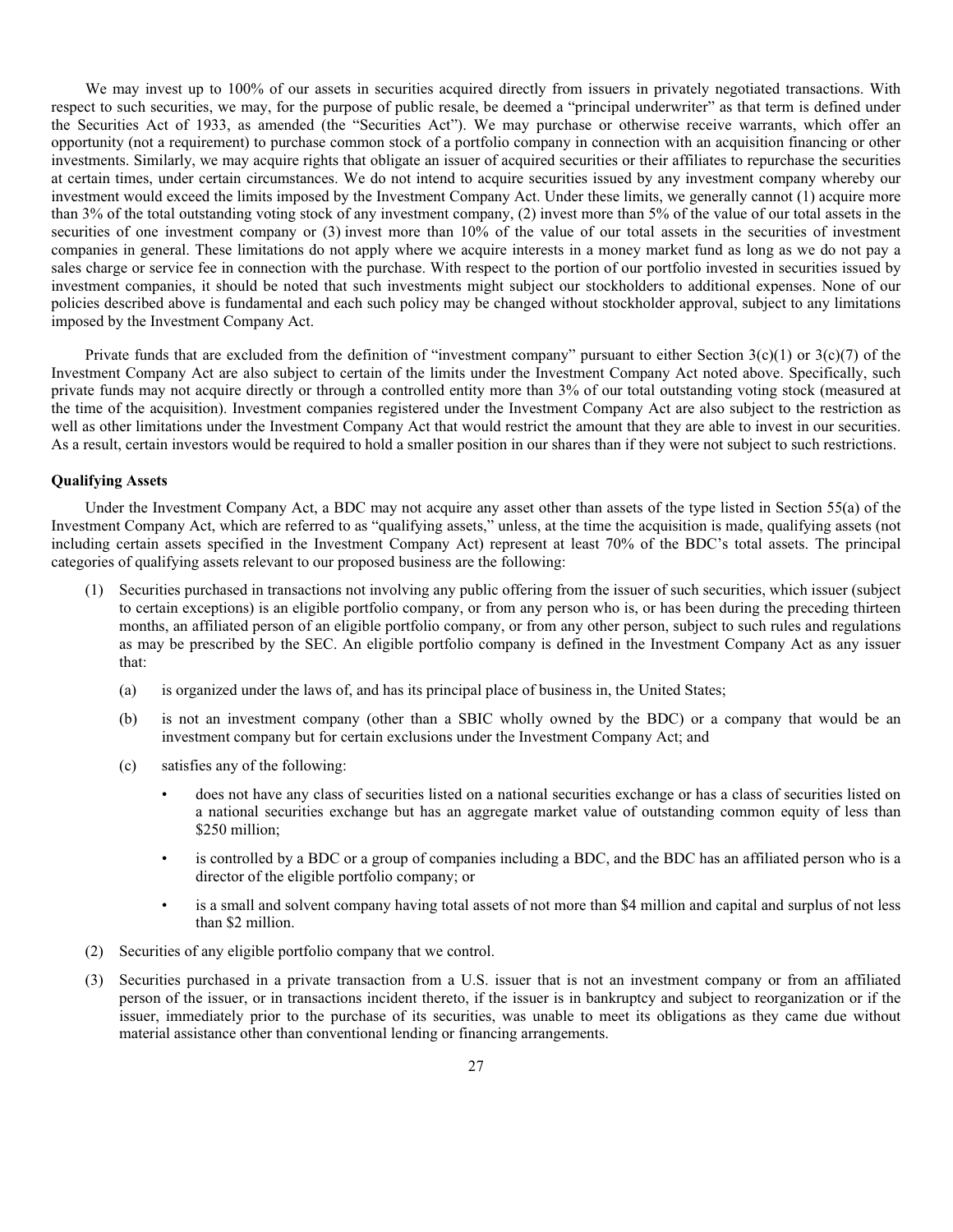- (4) Securities of an eligible portfolio company purchased from any person in a private transaction if there is no ready market for such securities and we already own at least 60% of the outstanding equity of the eligible portfolio company.
- (5) Securities received in exchange for or distributed on or with respect to securities described in (1) through (4) above, or pursuant to the exercise of options, warrants or rights relating to such securities.
- (6) Cash, cash equivalents, U.S. government securities or high-quality debt securities maturing in one year or less from the time of investment.

#### **Managerial Assistance to Portfolio Companies**

A BDC must be organized and have its principal place of business in the United States and must be operated for the purpose of making investments in the types of securities described in (1), (2) or (3) above under "Item 1. Business—Qualifying Assets." However, in order to count portfolio securities as qualifying assets for the purpose of the 70% test, the BDC must also either control the issuer of the securities or offer to make available to the issuer of the securities (other than small and solvent companies described above) significant managerial assistance; except that, where the BDC purchases such securities in conjunction with one or more other persons acting together, one of the other persons in the group may make available such managerial assistance (as long as the BDC does not make available significant managerial assistance solely in this fashion). Making available significant managerial assistance means, among other things, any arrangement whereby the BDC, through its directors, officers or employees, offers to provide, and, if accepted, does so provide, significant guidance and counsel concerning the management, operations or business objectives and policies of a portfolio company.

#### **Temporary Investments**

As a BDC, pending investment in other types of "qualifying assets," as described above, our investments may consist of cash, cash items (such as money market funds), U.S. government securities or high-quality debt securities maturing in one year or less from the time of investment, which we refer to, collectively, as temporary investments, so that 70% of our assets are qualifying assets. We may invest in U.S. Treasury bills or in repurchase agreements, provided that such agreements are fully collateralized by cash or securities issued by the U.S. government or its agencies. A repurchase agreement involves the purchase by an investor, such as us, of a specified security and the simultaneous agreement by the seller to repurchase it at an agreed-upon future date and at a price which is greater than the purchase price by an amount that reflects an agreed-upon interest rate. There is no percentage restriction on the proportion of our assets that may be invested in such repurchase agreements. However, if more than 25% of our total assets constitute repurchase agreements from a single counterparty, we would generally not meet the asset diversification requirements in order to qualify as a RIC for U.S. federal income tax purposes. Thus, we do not intend to enter into repurchase agreements with a single counterparty in excess of this limit. Our Investment Adviser will monitor the creditworthiness of the counterparties with which we enter into repurchase agreement transactions.

#### **Indebtedness and Senior Securities**

As a BDC, we are permitted, under specified conditions, to issue multiple classes of indebtedness and one class of shares of stock senior to our common stock if our asset coverage ratio, as defined under the Investment Company Act, is at least equal to 2 to 1 immediately after each such issuance. Decreasing the asset coverage ratio to allow us to incur more debt has been under recent congressional consideration. In addition, except in limited circumstances, while any indebtedness and senior securities remain outstanding, we must make provisions to prohibit any distribution to our stockholders or the repurchase of such securities or stock unless we meet the applicable asset coverage ratios at the time of the distribution or repurchase. We may also borrow amounts up to 5% of the value of our total assets for temporary or emergency purposes without regard to asset coverage. For a discussion of the risks associated with leverage, see "Item 1A. Risk Factors—Risks Relating to Our Business and Structure—Regulations governing our operation as a BDC affect our ability to, and the way in which we, raise additional capital."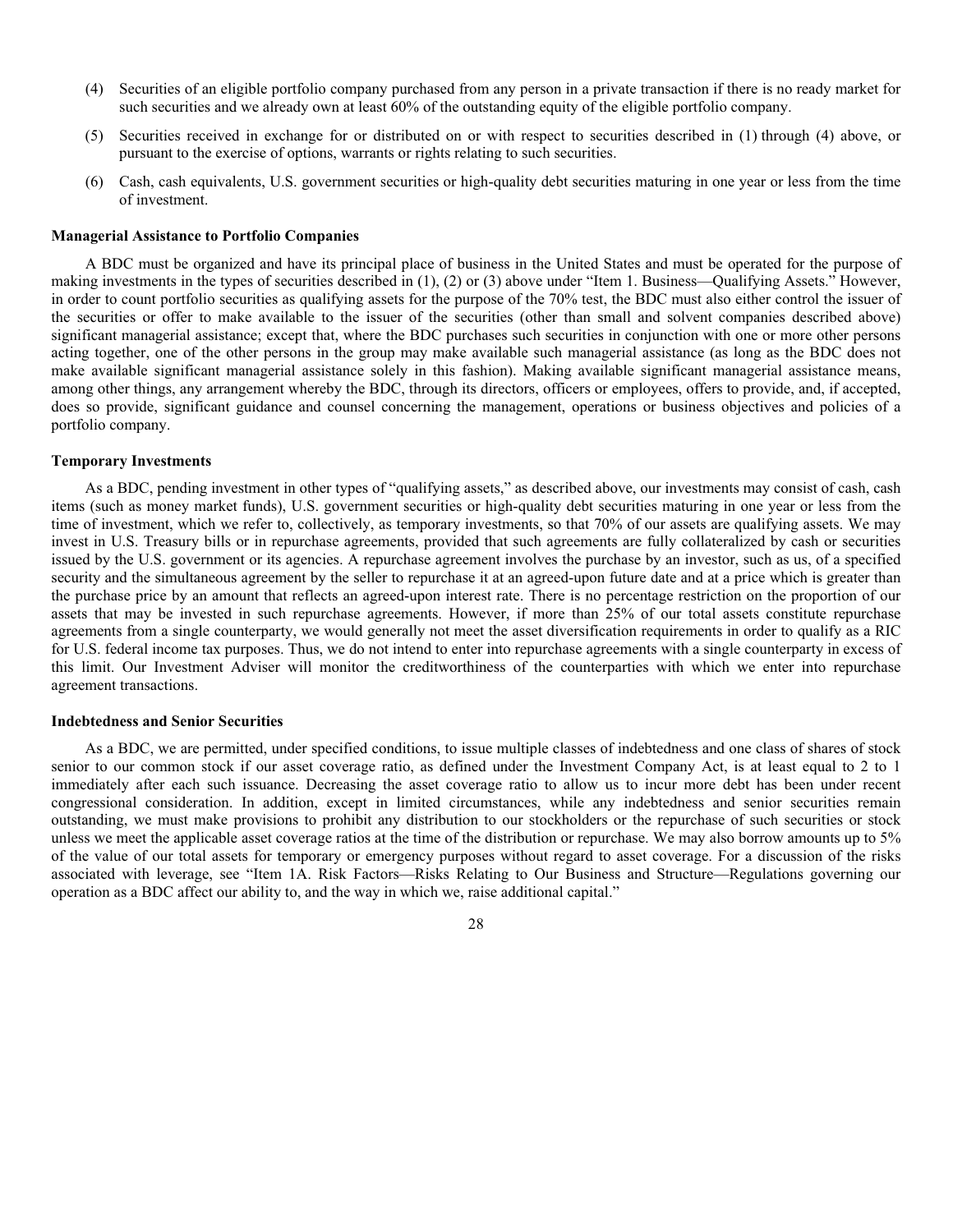#### **Code of Ethics**

We have adopted a Code of Ethics pursuant to Rule 17-1 under the Investment Company Act and we have also approved our Investment Adviser's Code of Ethics that it adopted in accordance with Rule 17j-1 and Rule 204A-1 under the Advisers Act. These Codes of Ethics establish, among other things, procedures for personal investments and restrict certain personal securities transactions, including transactions in securities that are held by us. Personnel subject to each code may invest in securities for their personal investment accounts, so long as such investments are made in accordance with the code's requirements. The Codes of Ethics can be reviewed and copied at the SEC's Public Reference Room in Washington, D.C. Information on the operation of the Public Reference Room may be obtained by calling the SEC at (202) 551-8090 or (800) SEC-0330. The Codes of Ethics are also available on the EDGAR Database on the SEC's Internet site at *http://www.sec.gov*. Copies may also be obtained after paying a duplicating fee by writing the SEC's Public Reference Section, Washington, DC 20549-0102, or by electronic request to publicinfo@sec.gov.

#### **Proxy Voting Policies and Procedures**

We have delegated the voting of portfolio securities to our Investment Adviser. For client accounts for which our Investment Adviser has voting discretion, our Investment Adviser has adopted policies and procedures (the "Proxy Voting Policy") for the voting of proxies. Under the Proxy Voting Policy, our Investment Adviser's guiding principles in performing proxy voting are to make decisions that favor proposals that tend to maximize a company's shareholder value and are not influenced by conflicts of interest. To implement these guiding principles for investments in publicly traded equities, our Investment Adviser has developed customized proxy voting guidelines (the "Guidelines") that it generally applies when voting on behalf of client accounts. These Guidelines address a wide variety of individual topics, including, among other matters, shareholder voting rights, anti-takeover defenses, board structures, the election of directors, executive and director compensation, reorganizations, mergers, issues of corporate social responsibility and various shareholder proposals.

The Proxy Voting Policy, including the Guidelines, is reviewed periodically to assure that it continues to be consistent with our Investment Adviser's guiding principles. The Guidelines embody the positions and factors our Investment Adviser generally considers important in casting proxy votes.

Our Investment Adviser has retained a third-party proxy voting service (the "Proxy Service"), currently Institutional Shareholder Services, to assist in the implementation and administration of certain proxy voting-related functions including operational, recordkeeping, and reporting services. The Proxy Service also prepares a written analysis and recommendation (a "Recommendation") of each proxy vote that reflects the Proxy Service's application of the Guidelines to particular proxy issues. While it is our Investment Adviser's policy generally to follow the Guidelines and Recommendations from the Proxy Service, our Investment Adviser's portfolio management teams (the "Portfolio Management Teams") may on certain proxy votes seek approval to diverge from the Guidelines or a Recommendation by following an "override" process. Such decisions are subject to a review and approval process, including a determination that the decision is not influenced by any conflict of interest. A Portfolio Management Team that receives approval through the override process to cast a proxy vote that diverges from the Guidelines and/or a Recommendation may vote differently than other Portfolio Management Teams that did not seek to override the vote. In forming their views on particular matters, the Portfolio Management Teams are also permitted to consider applicable regional rules and practices, including codes of conduct and other guides, regarding proxy voting, in addition to the Guidelines and Recommendations. Our Investment Adviser may hire other service providers to replace or supplement the Proxy Service with respect to any of the services our Investment Adviser currently receives from the Proxy Service.

From time to time, our Investment Adviser may face regulatory, compliance, legal or logistical limits with respect to voting securities that it may purchase or hold for client accounts, which can affect our Investment Adviser's ability to vote such proxies, as well as the desirability of voting such proxies. Among other limits, federal, state and foreign regulatory restrictions or company specific ownership limits, as well as legal matters related to consolidated groups, may restrict the total percentage of an issuer's voting securities that our Investment Adviser can hold for clients and the nature of our Investment Adviser's voting in such securities. Our Investment Adviser's ability to vote proxies may also be affected by, among other things: (i) late receipt of meeting notices; (ii) requirements to vote proxies in person; (iii) restrictions on a foreigner's ability to exercise votes; (iv) potential difficulties in translating the proxy; (v) requirements to provide local agents with unrestricted powers of attorney to facilitate voting instructions; and (vi) requirements that investors who exercise their voting rights surrender the right to dispose of their holdings for some specified period in proximity to the shareholder meeting.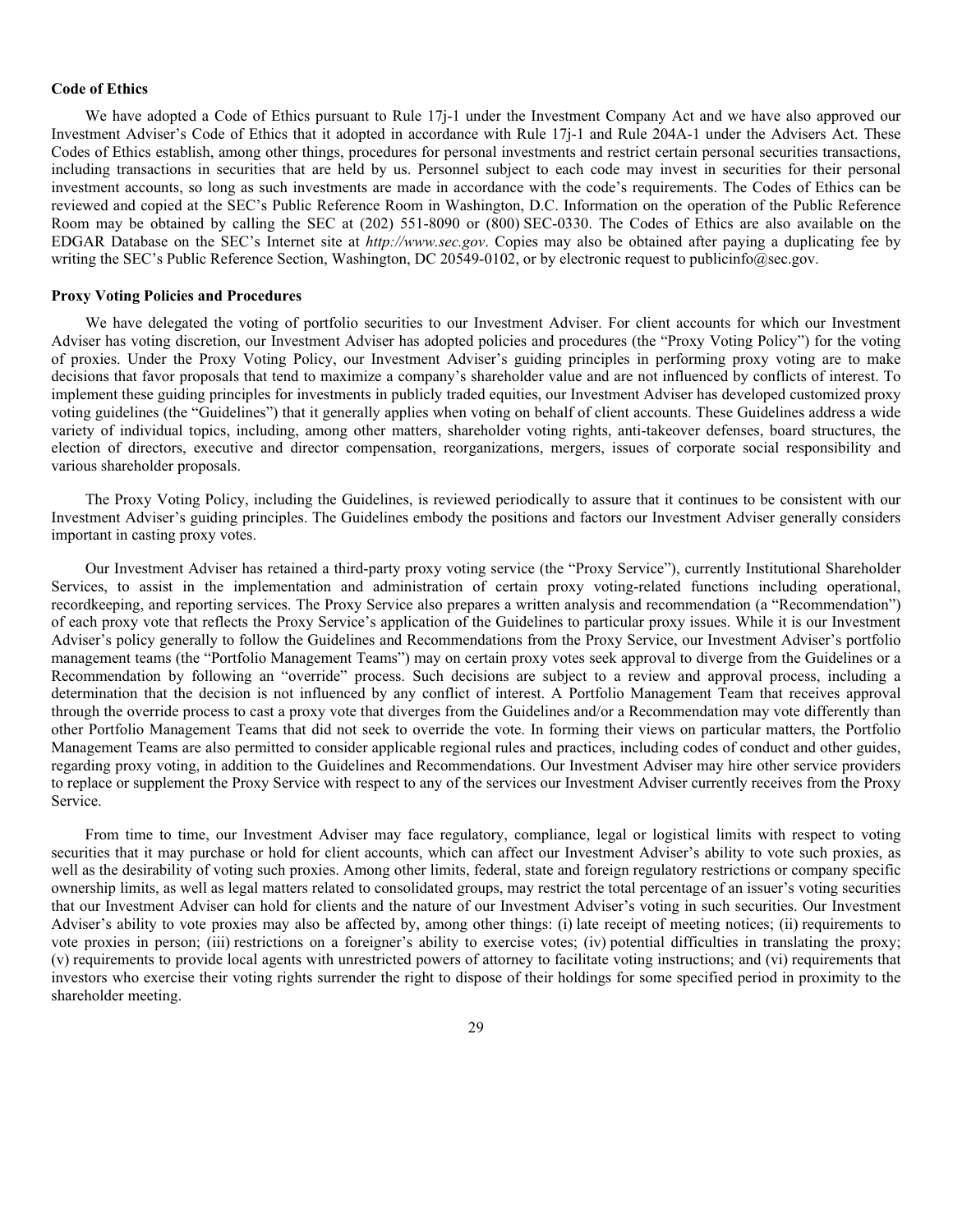Our Investment Adviser conducts periodic due diligence meetings with the Proxy Service which include a review of the Proxy Service's general organizational structure, new developments with respect to research and technology, work flow improvements and internal due diligence with respect to conflicts of interest.

Our Investment Adviser has adopted policies and procedures designed to prevent conflicts of interest from influencing its proxy voting decisions that our Investment Adviser makes on behalf of a client account and to help assure that such decisions are made in accordance with our Investment Adviser's fiduciary obligations to its clients. These policies and procedures include our Investment Adviser's use of the Guidelines and Recommendations from the Proxy Service, the override approval process previously discussed, and the establishment of information barriers between our Investment Adviser and other Goldman Sachs' businesses. Notwithstanding such proxy voting policies and procedures, actual proxy voting decision of our Investment Adviser may have the effect of benefitting the interest of other clients or businesses of other divisions or units of Goldman Sachs and/or its affiliates, provided that our Investment Adviser believes such voting decisions to be in accordance with its fiduciary obligations. See "Item 1. Business—Proxy Voting Policies and Procedures."

Voting decisions with respect to fixed income securities and the securities of privately held issuers generally will be made by our Investment Adviser based on its assessment of the particular transactions or other matters at issue.

Information regarding how we vote proxies relating to portfolio securities during the twelve-month period ended December 31, 2016 will be available on or through our website at *https://www.GoldmanSachsBDC.com*.

#### **Privacy Principles**

The following information is provided to help investors understand what personal information we collect, how we protect that information and why, in certain cases, we may share information with select other parties.

We generally will not receive any nonpublic personal information relating to stockholders who purchase our common stock. We may collect nonpublic personal information regarding our existing investors from sources such as subscription agreements, investor questionnaires and other forms; individual investors' account histories; and correspondence between us and individual investors. We may share information that we collect regarding an investor with our affiliates and the employees of such affiliates for everyday business purposes, for example, to service the investor's accounts and, unless an investor opts out, provide the investor with information about other products and services offered by us or our affiliates that may be of interest to the investor. In addition, we may disclose information that we collect regarding investors to third parties who are not affiliated with us (i) as authorized by our investors in investor subscription agreements or our organizational documents; (ii) as required by applicable law or in connection with a properly authorized legal or regulatory investigation, subpoena or summons, or to respond to judicial process or government regulatory authorities having property jurisdiction; (iii) as required to fulfill investor instructions; or (iv) as otherwise permitted by applicable law to perform support services for investor accounts or process investor transactions with us or our affiliates.

Any party not affiliated with us that receives nonpublic personal information relating to investors from us is required to adhere to confidentiality agreements and to maintain appropriate safeguards to protect your information. Additionally, for officers, employees and agents of ours and our affiliates, access to such information is restricted to those who need such access to provide services to us and investors. We maintain physical, electronic and procedural safeguards to seek to guard investor nonpublic personal information.

# **Other**

We may also be prohibited under the Investment Company Act from knowingly participating in certain transactions with our affiliates without the prior approval of the members of our Board of Directors who are not interested persons and, in some cases, prior approval by the SEC. The SEC has interpreted the prohibition on transactions by BDCs with affiliates to prohibit "joint" transactions among entities that share a common investment adviser. The staff of the SEC has granted no-action relief permitting purchases of a single class of privately placed securities provided that the adviser negotiates no term other than price and certain other conditions are met. In January 2017, we received an exemptive order from the SEC that permits us to participate in negotiated co-investment transactions with certain affiliates (including GS PMMC and GS MMLC), each of whose investment adviser is GSAM, in a manner consistent with our investment objectives, positions, policies, strategies and restrictions, as well as regulatory requirements and pursuant to the conditions required by the exemptive relief. As a result of such order, there could be significant overlap in our portfolio and the investment portfolios of GS PMMC, GS MMLC and/or other funds managed by the GSAM Credit Alternatives Team.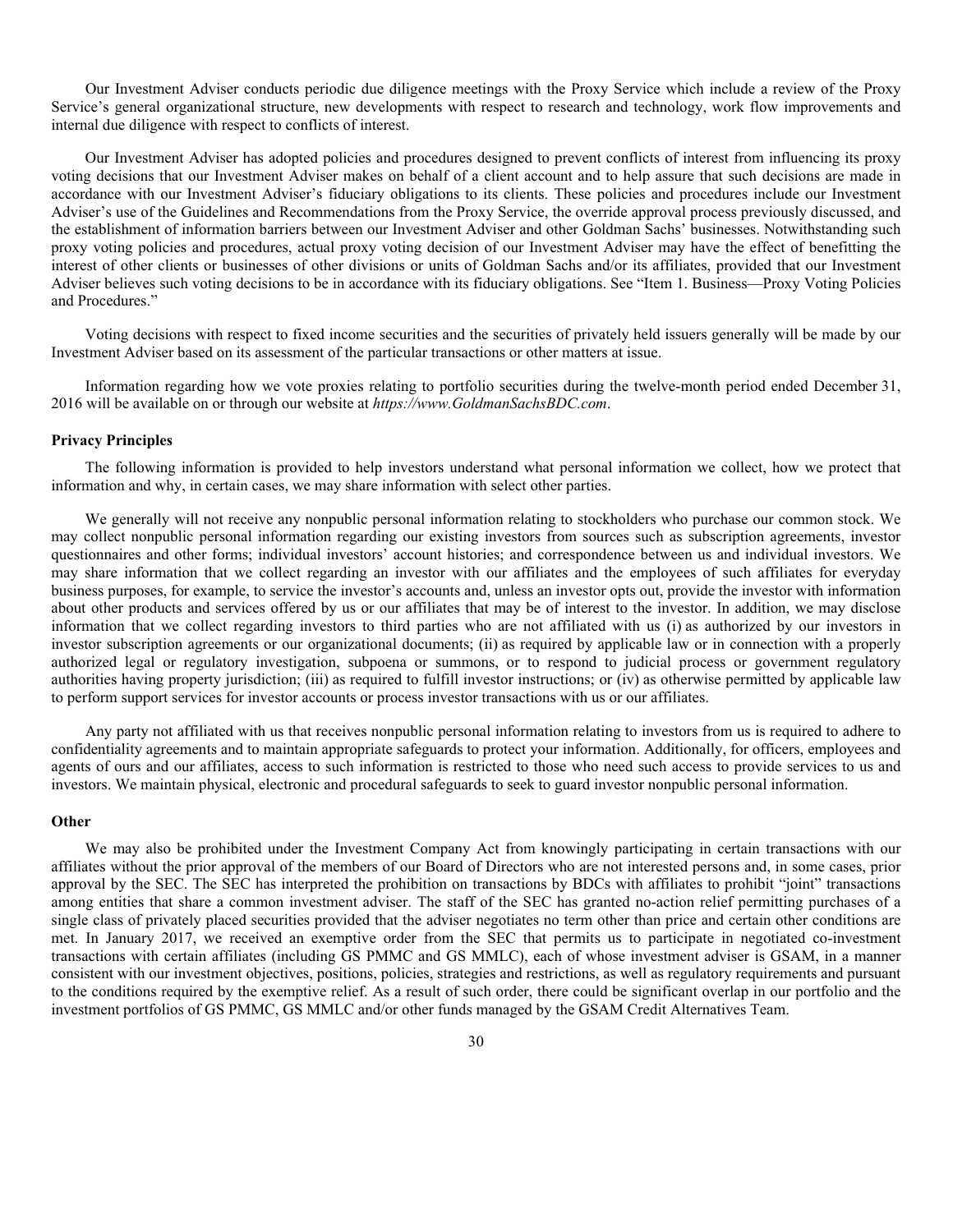As a BDC, the SEC will periodically examine us for compliance with the Investment Company Act.

We are required to provide and maintain a bond issued by a reputable fidelity insurance company, to protect against larceny and embezzlement, covering each of our officers and employees, who may singly, or jointly with others, have access to our securities or funds. Furthermore, as a BDC, we are prohibited from protecting any director, officer, Investment Adviser or underwriter against any liability to us or our stockholders arising from willful misfeasance, bad faith, gross negligence or reckless disregard of the duties involved in the conduct of such person's office.

We and our Investment Adviser are each required to adopt and implement written policies and procedures reasonably designed to prevent violation of the federal securities laws, review these policies and procedures annually for their adequacy and the effectiveness of their implementation and designate a chief compliance officer to be responsible for administering the policies and procedures.

### **Compliance with the Sarbanes-Oxley Act**

The Sarbanes-Oxley Act imposes a wide variety of regulatory requirements on publicly held companies and their insiders. The Sarbanes-Oxley Act requires us to review our policies and procedures to determine whether we comply with the Sarbanes-Oxley Act and the regulations promulgated thereunder. We will continue to monitor our compliance with all future regulations that are adopted under the Sarbanes-Oxley Act and will take actions necessary to ensure that we are in compliance therewith.

#### **Compliance with Listing Requirements**

Our common stock is listed on the NYSE under the symbol "GSBD." As a listed company on the NYSE, we are subject to various listing standards including corporate governance listing standards. We believe we are in compliance with these rules.

#### **Compliance with the JOBS Act**

We currently are, and expect to remain, an "emerging growth company," as defined in the JOBS Act signed into law in April 2012 until the earliest of:

- the last day of our fiscal year ending December 31, 2020;
- the last day of the fiscal year in which our total annual gross revenues first exceed \$1.0 billion;
- the date on which we have, during the prior three-year period, issued more than \$1.0 billion in non-convertible debt; or
- the last day of a fiscal year in which we (1) have an aggregate worldwide market value of our common stock held by non-affiliates of \$700 million or more (measured at the end of each fiscal year) as of the last business day of our most recently completed second fiscal quarter and (2) have been an Exchange Act reporting company for at least one year (and filed at least one annual report under the Exchange Act).

Under the JOBS Act, we are exempt from the provisions of Section 404(b) of the Sarbanes-Oxley Act, which would require that our independent registered public accounting firm provide an attestation report on the effectiveness of our internal control over financial reporting. This may increase the risk that material weaknesses or other deficiencies in our internal control over financial reporting go undetected. See "Item 1A. Risk Factors—Risks Relating to Our Business and Structure—Efforts to comply with Section 404 of the Sarbanes-Oxley Act will involve significant expenditures, and non-compliance with Section 404 of the Sarbanes-Oxley Act may adversely affect us and the market price of our securities."

In addition, Section 7(a)(2)(B) of the Securities Act and Section 13(a) of the Exchange Act, as amended by Section 102(b) of the JOBS Act, provide that an emerging growth company can take advantage of the extended transition period for complying with new or revised accounting standards. However, pursuant to Section 107 of the JOBS Act, we have chosen to "opt out" of such extended transition period, and as a result, we comply with new or revised accounting standards on the relevant dates on which adoption of such standards is required for non-emerging growth companies. Our decision to opt out of the extended transition period for complying with new or revised accounting standards is irrevocable.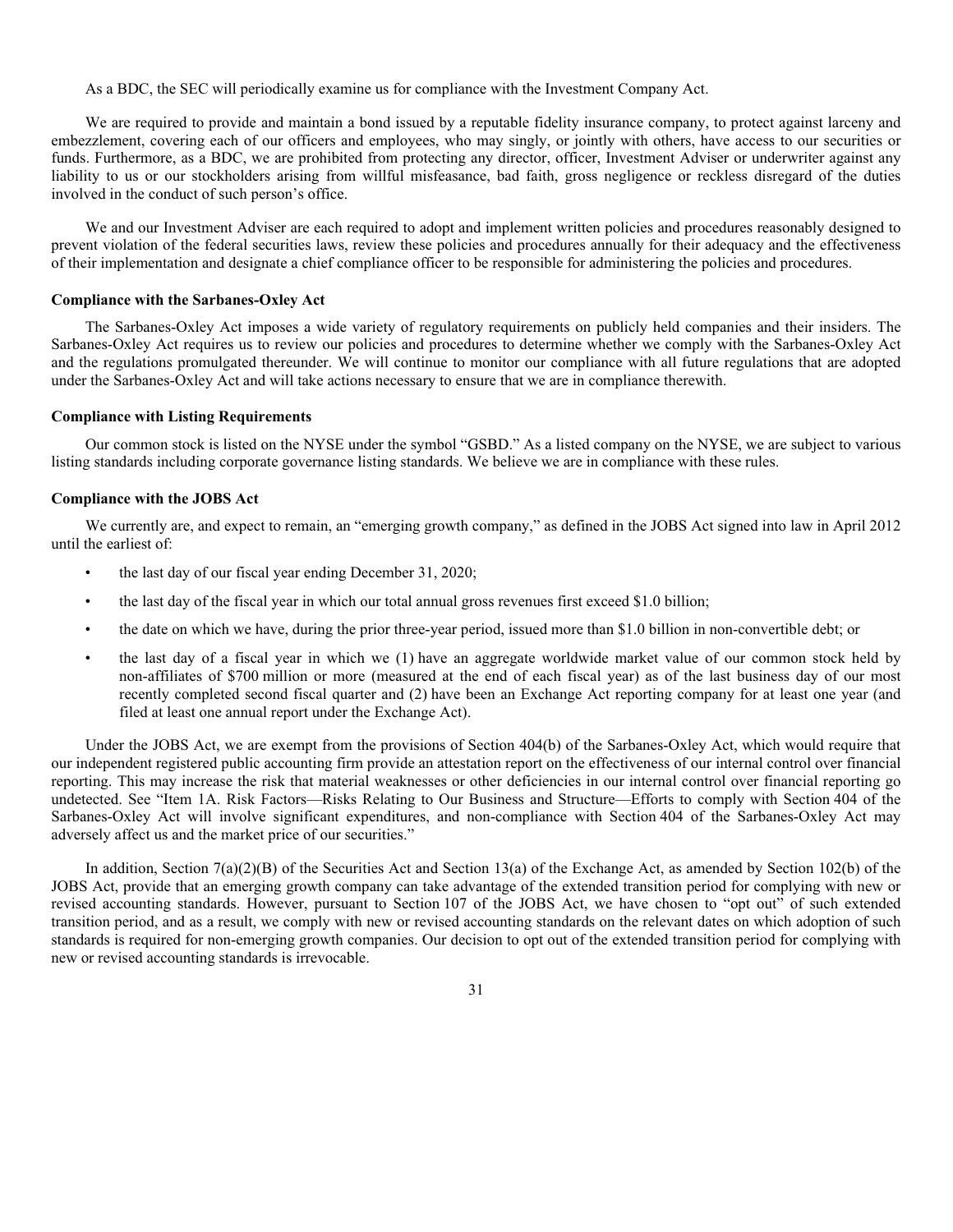#### **Compliance with the Bank Holding Company Act**

As a BHC and FHC, the activities of Group Inc. and its affiliates are subject to certain restrictions imposed by the Bank Holding Company Act of 1956, as amended (the "BHCA"), and related regulations. BHCs and FHCs are subject to supervision and regulation by the Federal Reserve. Because Group Inc. may be deemed to "control" us within the meaning of the BHCA, restrictions under the BHCA could apply to us. Accordingly, the BHCA and other applicable banking laws, rules, regulations and guidelines, and their interpretation and administration by the appropriate regulatory agencies, including the Federal Reserve, may restrict our investments, transactions and operations and may restrict the transactions and relationships between our Investment Adviser, Group Inc. and their affiliates, on the one hand, and us on the other hand. For example, the BHCA regulations applicable to Group Inc. and us may, among other things, restrict our ability to make certain investments or the size of certain investments, impose a maximum holding period on some or all of our investments and restrict our and our Investment Adviser's ability to participate in the management and operations of the companies in which we invest. In addition, certain BHCA regulations may require aggregation of the positions owned, held or controlled by related entities. Thus, in certain circumstances, positions held by Group Inc. and its affiliates (including our Investment Adviser) for client and proprietary accounts may need to be aggregated with positions held by us. In this case, where BHCA regulations impose a cap on the amount of a position that may be held, Goldman Sachs may utilize available capacity to make investments for its proprietary accounts or for the accounts of other clients, which may require us to limit and/or liquidate certain investments. Additionally, Goldman Sachs may in the future, in its sole discretion and without notice to investors, engage in activities impacting us and/or our Investment Adviser in order to comply with the BHCA or other legal requirements applicable to, or reduce or eliminate the impact or applicability of any bank regulatory or other restrictions on, Goldman Sachs, us or other funds and accounts managed by our Investment Adviser and its affiliates. In addition, Goldman Sachs may cease in the future to qualify as a FHC, which may subject us to additional restrictions. Moreover, there can be no assurance that the bank regulatory requirements applicable to Goldman Sachs and us, or the interpretation thereof, will not change, or that any such change will not have a material adverse effect on us. See "Item 1A. Risk Factors—Risks Relating to Our Business and Structure—Our activities may be limited as a result of potentially being deemed to be controlled by a bank holding company."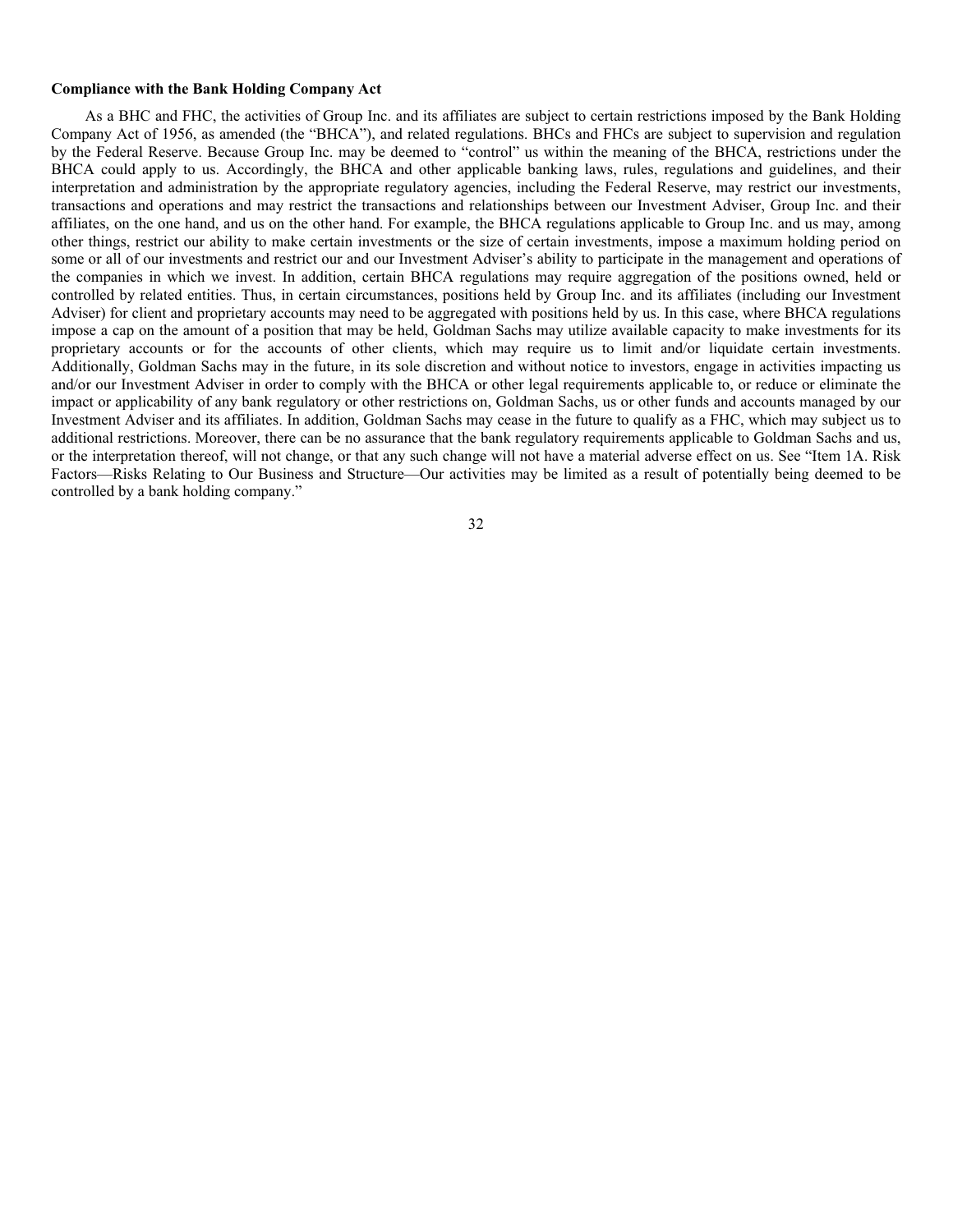# **ITEM 1A. RISK FACTORS**

*Investing in our securities involves certain risks relating to our structure and investment objective. You should carefully consider these risk factors, together with all of the other information included in this report, before you decide whether to make an investment in our securities. The risks set forth below are not the only risks we face, and we may face other risks that we have not yet identified, which we do not currently deem material or which are not yet predictable. If any of the following risks occur, our business, financial condition and results of operations could be materially adversely affected. In such case, our NAV and the trading price of our securities could decline, and you may lose all or part of your investment.* 

#### **Risks Relating to Our Business and Structure**

# *The capital markets may experience periods of disruption and instability. Such market conditions may materially and adversely affect debt and equity capital markets in the United States, which may have a negative impact on our business and operations.*

From time to time, capital markets may experience periods of disruption and instability. For example, from 2008 to 2009, the global capital markets were unstable as evidenced by the lack of liquidity in the debt capital markets, significant write-offs in the financial services sector, the re-pricing of credit risk in the broadly syndicated credit market and the failure of major financial institutions. Despite actions of the U.S. federal government and various foreign governments, these events contributed to worsening general economic conditions that materially and adversely impacted the broader financial and credit markets and reduced the availability of debt and equity capital for the market as a whole and financial services firms in particular. While market conditions have improved from the beginning of the disruption, there have been recent periods of volatility and there can be no assurance that adverse market conditions will not repeat themselves in the future. If similar adverse and volatile market conditions repeat in the future, we and other companies in the financial services sector may have to access, if available, alternative markets for debt and equity capital in order to grow. Equity capital may be particularly difficult to raise during periods of adverse or volatile market conditions because, subject to some limited exceptions, as a BDC, we are generally not able to issue additional shares of our common stock at a price less than NAV per share without first obtaining approval for such issuance from our stockholders and our Independent Directors. Volatile economic conditions may lead to strategic initiatives such as the recent increase in merger activity in the BDC space.

Moreover, the re-appearance of market conditions similar to those experienced from 2008 through 2009 for any substantial length of time could make it difficult for us to borrow money or to extend the maturity of or refinance any indebtedness we may have under similar terms and any failure to do so could have a material adverse effect on our business. The debt capital that will be available to us in the future, if any, may be at a higher cost and on less favorable terms and conditions than what we currently experience. If we are unable to raise or refinance debt, then investors in our common stock may not benefit from the potential for increased returns on equity resulting from leverage and we may be limited in our ability to make new commitments or to fund existing commitments to our portfolio companies.

Given the periods of extreme volatility and dislocation in the capital markets from time to time, many BDCs have faced, and may in the future face, a challenging environment in which to raise or access capital. In addition, significant changes in the capital markets, including the extreme volatility and disruption over the past several years, has had, and may in the future have, a negative effect on the valuations of our investments and on the potential for liquidity events involving these investments. While most of our investments are not publicly traded, applicable accounting standards require us to assume as part of our valuation process that our investments are sold in a principal market to market participants (even if we plan on holding an investment through its maturity). As a result, volatility in the capital markets can adversely affect our investment valuations. Further, the illiquidity of our investments may make it difficult for us to sell such investments to access capital if required. As a result, we could realize significantly less than the value at which we have recorded our investments if we were required to sell them for liquidity purposes. In addition, a prolonged period of market illiquidity may cause us to reduce the volume of loans and debt securities we originate and/or fund and adversely affect the value of our portfolio investments, which could have a material and adverse effect on our business, financial condition, results of operations and cash flows. An inability to raise or access capital could have a material adverse impact on our business, financial condition or results of operations.

*Our operation as a BDC imposes numerous constraints on us and significantly reduces our operating flexibility. In addition, if we fail to maintain our status as a BDC, we might be regulated as a closed-end investment company, which would subject us to additional regulatory restrictions.*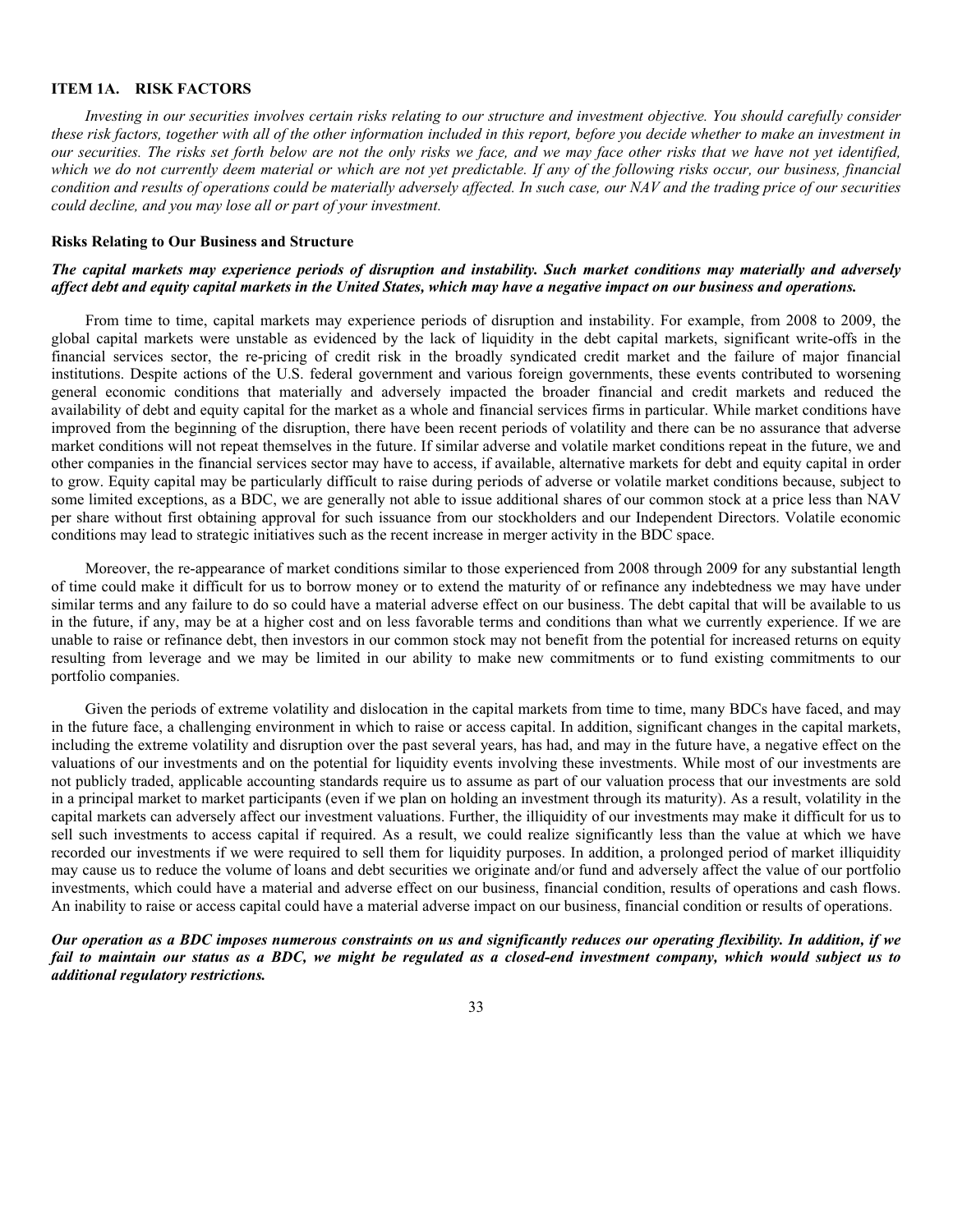The Investment Company Act imposes numerous constraints on the operations of BDCs. For example, BDCs generally are required to invest at least 70% of their total assets primarily in securities of qualifying U.S. private companies or thinly traded public companies, cash, cash equivalents, U.S. government securities and other high-quality debt investments that mature in one year or less from the time of investment. These constraints may hinder our Investment Adviser's ability to take advantage of attractive investment opportunities and to achieve our investment objective. Furthermore, any failure to comply with the requirements imposed on BDCs by the Investment Company Act could cause the SEC to bring an enforcement action against us and/or expose us to claims of private litigants.

We may be precluded from investing in what GSAM believes are attractive investments if such investments are not qualifying assets for purposes of the Investment Company Act. If we do not invest a sufficient portion of our assets in qualifying assets, we will be prohibited from making any additional investment that is not a qualifying asset and could be forced to forgo attractive investment opportunities. Similarly, these rules could prevent us from making follow-on investments in existing portfolio companies (which could result in the dilution of our position).

If we fail to maintain our status as a BDC, we might be regulated as a closed-end investment company that is required to register under the Investment Company Act, which would subject us to additional regulatory restrictions and significantly decrease our operating flexibility. In addition, any such failure could cause an event of default under any outstanding indebtedness we might have, which could have a material adverse effect on our business, financial condition or results of operations.

# *We will be subject to corporate-level U.S. federal income tax on all of our income if we are unable to maintain our status as a RIC under Subchapter M of the Code, which would have a material adverse effect on our financial performance.*

Although we have elected to be treated, and expect to qualify annually, as a RIC under Subchapter M of the Code, we cannot assure you that we will be able to maintain RIC status. To maintain RIC status and be relieved of U.S. federal income taxes on income and gains distributed to our stockholders, we must meet the annual distribution, source-of-income and asset diversification requirements described below.

- The annual distribution requirement for a RIC will be satisfied if we distribute to our stockholders on an annual basis at least 90% of our investment company taxable income (generally, our net ordinary income plus the excess of our realized net short-term capital gains over realized net long-term capital losses, determined without regard to the dividends paid deduction) for each taxable year. Because we expect to use debt financing, we expect to be subject to an asset coverage ratio requirement under the Investment Company Act, and we expect to be subject to certain covenants contained in our credit agreements and other debt financing agreements. This asset coverage ratio requirement and these covenants could, under certain circumstances, restrict us from making distributions to our stockholders that are necessary for us to satisfy the distribution requirement. If we are unable to obtain cash from other sources, and thus are unable to make sufficient distributions to our stockholders, we could fail to maintain our RIC status and thus become subject to corporate-level U.S. federal income tax (and any applicable U.S. state and local taxes).
- The source-of-income requirement will be satisfied if at least 90% of our gross income for each year is derived from dividends, interest, gains from the sale of stock or securities, payments with respect to loans of certain securities, or net income derived from an interest in a "qualified publicly traded partnership, or other income derived with respect to our business of investing in such stock or securities."
- The asset diversification requirement will be satisfied if, at the end of each quarter of our taxable year, at least 50% of the value of our assets consists of cash, cash equivalents, U.S. government securities, securities of other RICs and other acceptable securities, and no more than 25% of the value of our assets is invested in the securities (other than U.S. government securities or securities of other RICs) of one issuer, of two or more issuers that are controlled, as determined under applicable Code rules, by us and that are engaged in the same or similar or related trades or businesses or of certain "qualified publicly traded partnerships." Failure to meet these requirements may result in our having to dispose of certain investments quickly in order to prevent the loss of our RIC status. Because most of our investments will be in private companies, and therefore will be relatively illiquid, any such dispositions could be made at disadvantageous prices and could result in substantial losses.

If we fail to maintain our RIC status for any reason, and we do not qualify for certain relief provisions under the Code, we would be subject to corporate-level U.S. federal income tax (and any applicable U.S. state and local taxes). In this event, the resulting taxes and any resulting penalties could substantially reduce our net assets, the amount of our income available for distribution and the amount of our distributions to our stockholders, which would have a material adverse effect on our financial performance.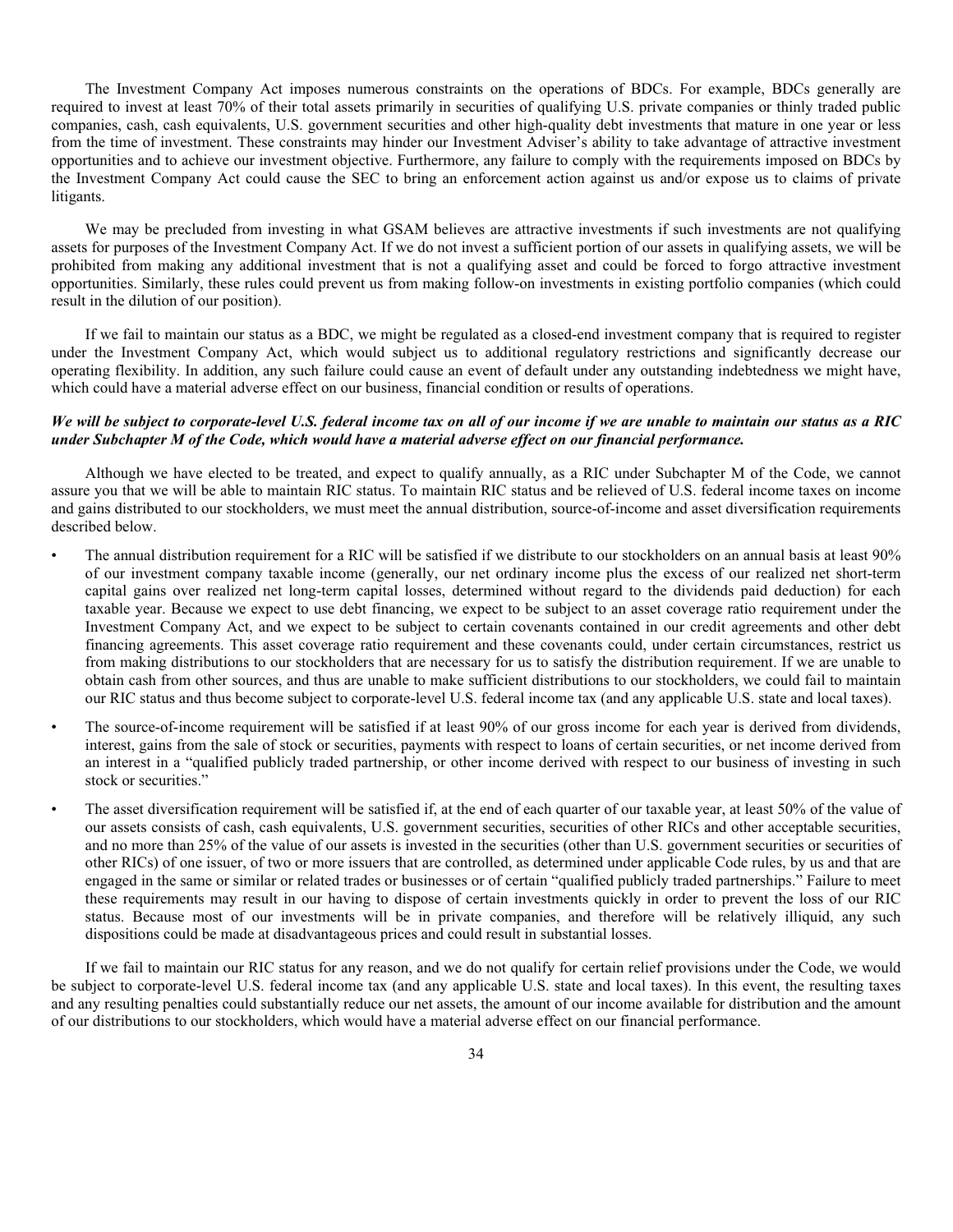#### *We are dependent upon management personnel of our Investment Adviser for our future success.*

We do not have any employees. We depend on the experience, diligence, skill and network of business contacts of the GSAM Credit Alternatives investment team. The GSAM Credit Alternatives investment team, together with other investment professionals that our Investment Adviser currently retains or may subsequently retain, identifies, evaluates, negotiates, structures, closes, monitors and manages our investments. Our future success will depend to a significant extent on the continued service and coordination of our Investment Adviser's senior investment professionals. The departure of any of our Investment Adviser's key personnel, including members of the GSAM Private Credit Group Investment Committee, or of a significant number of the investment professionals of our Investment Adviser, could have a material adverse effect on our business, financial condition or results of operations. In addition, we cannot assure you that our Investment Adviser will remain our investment adviser or that we will continue to have access to our Investment Adviser or its investment professionals. See "—Our Investment Adviser can resign on 60 days' notice. We may not be able to find a suitable replacement within that time, resulting in a disruption in our operations that could adversely affect our financial condition, business and results of operations."

# *Our Investment Adviser, its principals, investment professionals and employees and the members of its Investment Committee have certain conflicts of interest.*

Our Investment Adviser, its principals, affiliates, investment professionals and employees, the members of its Investment Committee and our officers and directors serve or may serve now or in the future as investment advisers, officers, directors, principals of, or in other capacities with respect to, public or private entities (including other BDCs and other investment funds) that operate in the same or a related line of business as us. For example, we have the same management and investment committee team as GS PMMC and GS MMLC. Therefore, we expect these individuals may have obligations to investors in GS PMMC, GS MMLC and such other BDCs, the fulfillment of which might not be in our best interests or the best interests of our stockholders and we expect that investment opportunities will satisfy the investment criteria for both us, GS PMMC, GS MMLC and such other BDCs. In addition, GSAM and its affiliates also manage other Accounts, and expect to manage other vehicles in the future, that have investment mandates that are similar, in whole or in part, to ours and, accordingly, may invest in asset classes similar to those targeted by us. As a result, the Investment Adviser and/or its affiliates may face conflicts in allocating investment opportunities between us and such other entities. The fact that our investment advisory fees may be lower than those of certain other funds advised by GSAM could result in this conflict of interest affecting us adversely relative to such other funds.

Subject to applicable law, we may invest alongside Goldman Sachs and its Accounts. In certain circumstances, negotiated co-investments by us and other funds managed by our Investment Adviser may be made only pursuant to an order from the SEC permitting us to do so. In January 2017, we received an exemptive order from the SEC that permits us to participate in negotiated co-investment transactions with certain affiliates (including GS PMMC and GS MMLC), each of whose investment adviser is GSAM, in a manner consistent with our investment objectives, positions, policies, strategies and restrictions, as well as regulatory requirements and pursuant to the conditions required by the exemptive relief. As a result of such order, there could be significant overlap in our investment portfolio and the investment portfolios of GS PMMC, GS MMLC and/or other funds managed by our Investment Adviser. If we are unable to rely on our exemptive relief for a particular opportunity, our Investment Adviser will be required to determine which Accounts should make the investment at the potential exclusion of other Accounts. In such circumstances, the Investment Adviser will adhere to its investment allocation policy in order to determine the Account to which to allocate the opportunity. The policy provides that our Investment Adviser allocate opportunities through a rotation system or in such other manner as our Investment Adviser determines to be equitable. Accordingly, it is possible that we may not be given the opportunity to participate in certain investments made by other Accounts. See "—Our ability to enter into transactions with our affiliates is restricted."

### *Goldman Sachs' financial and other interests may incentivize Goldman Sachs to promote the sale of our common stock or favor other Accounts.*

Goldman Sachs and its personnel have interests in promoting sales of our common stock, and the compensation from such sales may be greater than the compensation relating to sales of interests in other Accounts (including business development companies (including GS PMMC and GS MMLC) and other investment funds managed by our Investment Adviser). Therefore, Goldman Sachs and its personnel may have a financial interest in promoting our common stock over interests in other Accounts. The term "Goldman Sachs" refers to Group Inc., together with Goldman, Sachs & Co., GSAM and its other subsidiaries.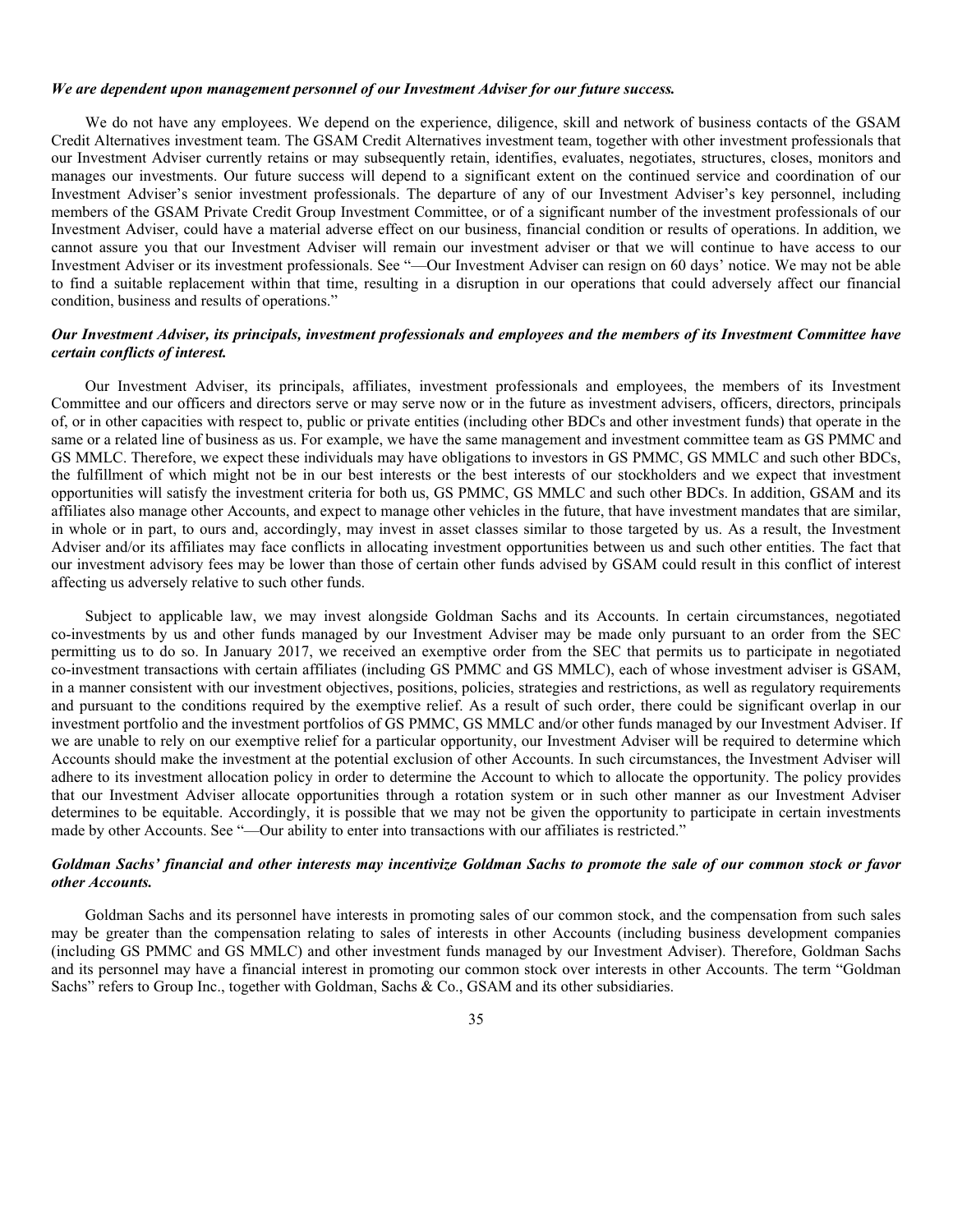Our Investment Adviser may simultaneously manage other Accounts (including other BDCs (including GS PMMC and GS MMLC)) for which our Investment Adviser may be entitled to receive greater fees or other compensation (as a percentage of performance or otherwise) than it receives in respect of us. In addition, subject to applicable law, Goldman Sachs may invest in other Accounts (including other business development companies (including GS PMMC and GS MMLC)), and such investments may constitute substantial percentages of such other Accounts' outstanding equity interests. Therefore, our Investment Adviser may have an incentive to favor such other Accounts over us. To address these types of conflicts, our Investment Adviser has adopted policies and procedures under which investment opportunities will be allocated in a manner that it believes is consistent with its obligations as an Investment Adviser. However, the amount, timing, structuring or terms of an investment by us may differ from, and performance may be different than, the investments and performance of other Accounts.

## *The downgrade of the U.S. credit rating and the economic crisis in Europe could negatively impact our business, financial condition and results of operations.*

Beginning in August 2011, S&P lowered its long-term sovereign credit rating for the United States and certain European countries, which negatively impacted global markets and economic conditions. The financial markets continue to reflect concern and a loss of investor confidence globally about the ability of certain countries to finance their deficits and service growing debt burdens amid difficult economic conditions. The potential for insolvency has led to financial rescue measures for Greece, Portugal and Ireland by Euro-zone countries, the European Central Bank and the International Monetary Fund. The actions required to be taken by those countries as a condition to rescue packages, and by other countries to mitigate similar developments in their economies, have resulted in increased political and economic discord within and among Euro-zone countries. The interdependencies among European economies and financial institutions (in particular the European Central Bank, which has played a growing role during the crisis) have also exacerbated concern regarding the stability of European financial markets generally and certain institutions in particular.

Recent U.S. "fiscal cliff" and budget deficit concerns and difficulties in approving annual budgets and increases in the federal debt ceiling, together with signs of deteriorating sovereign debt conditions in Europe, have increased the possibility of additional creditrating downgrades and economic slowdowns. In addition, the economic downturn and the significant government interventions into the financial markets and fiscal stimulus spending over the last several years have contributed to significantly increased U.S. budget deficits. There can be no assurance that future fiscal or monetary measures to aid economic recovery will be effective. In December 2016, the Federal Reserve raised its federal funds target rate. If key economic indicators, such as the unemployment rate or inflation, do not progress at a rate consistent with the Federal Reserve's objectives, the Federal Reserve could revise the target federal funds rate. Any change in the federal funds target rate could have an adverse impact on our ability to borrow money on terms we determine to be commercially acceptable or at all, or impact returns on our investments. These and any future developments and reactions of the credit markets toward these developments could cause interest rates and borrowing costs to rise, which may negatively impact our ability to obtain debt financing on favorable terms. The impact of the downgrades of the sovereign credit ratings of the United States and certain European countries, any further downgrades of such sovereign credit ratings or the economic crisis in Europe on the U.S. and global financial markets and economic conditions is unpredictable and could have a material adverse effect on our business, financial condition and results of operations.

### *Our financial condition and results of operations depend on our Investment Adviser's ability to manage our future growth effectively.*

Our ability to achieve our investment objective depends on our Investment Adviser's ability to identify, invest in and monitor companies that meet our investment criteria. Accomplishing this result on a cost-effective basis is largely a function of the structuring of our investment process and the ability of our Investment Adviser to provide competent, attentive and efficient services to us. Our executive officers and the members of our Investment Adviser's Investment Committee have substantial responsibilities in connection with their roles at our Investment Adviser, with respect to GS PMMC, GS MMLC and other clients of our Investment Adviser, as well as responsibilities under the Investment Management Agreement. We may also be called upon to provide significant managerial assistance to certain of our portfolio companies. These demands on their time, which will increase as the number of investments grow, may distract them or slow the rate of investment. In order to grow, our Investment Adviser may need to hire, train, supervise, manage and retain new employees. However, we cannot assure you that they will be able to do so effectively. Any failure to manage our future growth effectively could have a material adverse effect on our business, financial condition and results of operations.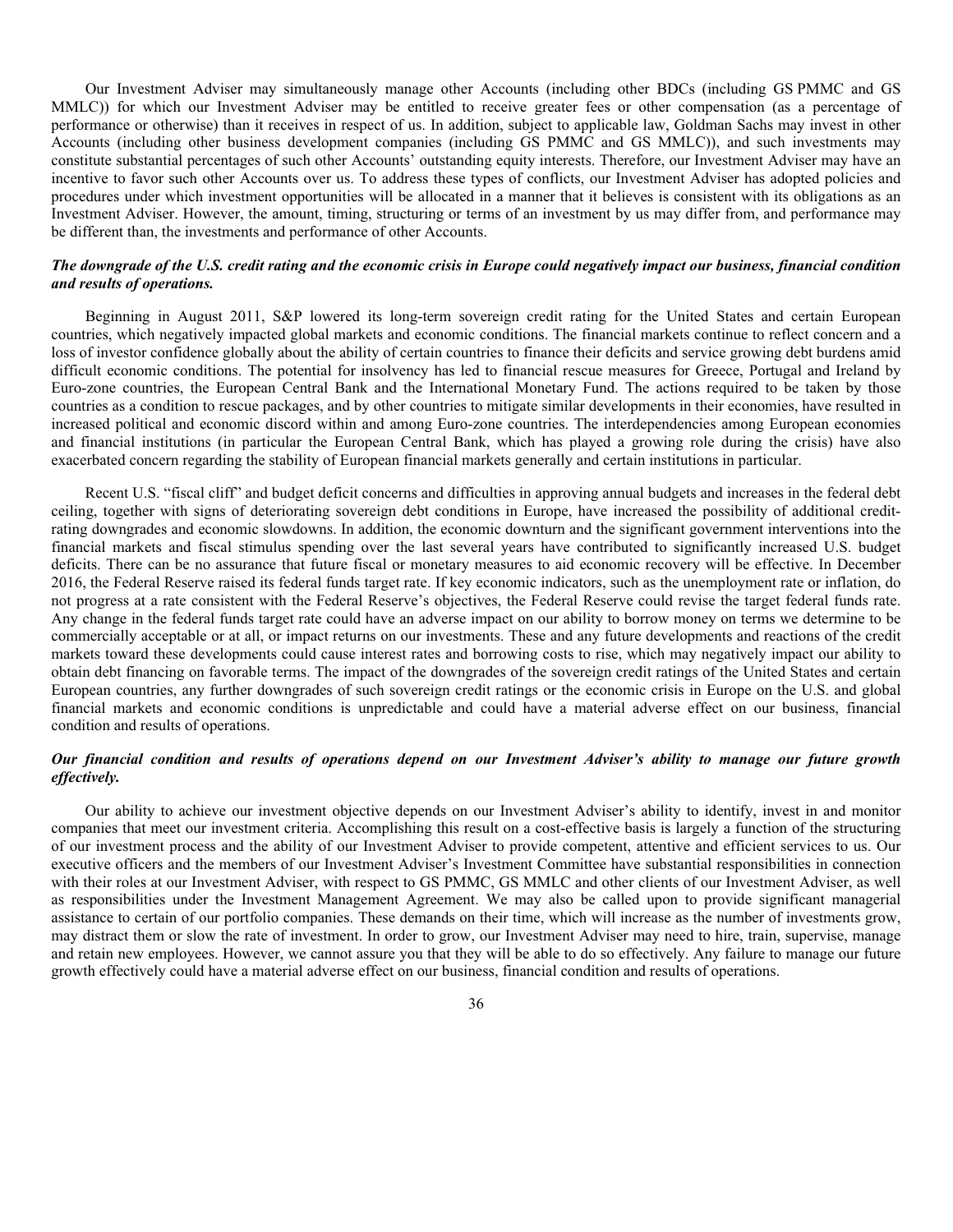#### *Our ability to grow depends on our ability to raise additional capital.*

We will need to periodically access the capital markets to raise cash to fund new investments. If we do not have adequate capital available for investment, our performance could be adversely affected. In addition, we have elected to be treated, and expect to qualify annually, as a RIC under Subchapter M of the Code beginning with our taxable year ended December 31, 2013. To maintain our status as a RIC, among other requirements, we are required to distribute to our stockholders on a timely basis an amount equal to at least 90% of our investment company taxable income (determined without regard to the dividends paid deduction), which is generally our net ordinary income plus the excess of realized net short-term capital gains over realized net long-term capital losses, if any, for each taxable year. Consequently, such distributions will not be available to fund new investments. We expect to use debt financing and issue additional securities to fund our growth, if any. Unfavorable economic or capital market conditions may increase our funding costs, limit our access to the capital markets or result in a decision by lenders not to extend credit to us. An inability to successfully access the capital markets could limit our ability to grow our business and fully execute our business strategy and could decrease our earnings, if any. We may pursue growth through acquisitions or strategic investments in new businesses. Completion and timing of any such acquisitions or strategic investments may be subject to a number of contingencies and risks. There can be no assurance that the integration of an acquired business will be successful or that an acquired business will prove to be profitable or sustainable.

## *Regulations governing our operation as a BDC affect our ability to, and the way in which we, raise additional capital.*

Regulations governing our operation as a BDC affect our ability to raise additional capital, and the ways in which we can do so. Raising additional capital may expose us to risks, including the typical risks associated with leverage, and may result in dilution to our current stockholders. The Investment Company Act limits our ability to borrow amounts or issue debt securities or preferred stock, which we refer to collectively as "senior securities," to amounts such that our asset coverage ratio, as defined under the Investment Company Act, equals at least 2 to 1 immediately after such borrowing or issuance (except in connection with certain trading practices or investments). Consequently, if the value of our assets declines, we may be required to sell a portion of our investments and, depending on the nature of our leverage, repay a portion of our indebtedness at a time when this may be disadvantageous to us and, as a result, our stockholders. A recent legislative proposal, if passed, would modify the relevant section of the Investment Company Act and, subject to stockholder approval, increase the amount of debt that we may incur. As a result, we may be able to incur additional leverage in the future, and the risks associated with an investment in us may increase.

We are generally not able to issue and sell our common stock at a price per share below NAV per share. We may, however, sell our common stock, or warrants, options or rights to acquire our common stock, at a price below the then-current NAV per share of our common stock (i) with the consent of a majority of our common stockholders (and a majority of our common stockholders who are not affiliates of ours) and (ii) if, among other things, a majority of our Independent Directors and a majority of our directors who have no financial interest in the transaction determine that a sale is in the best interests of us and our stockholders. If our common stock trades at a discount to NAV, this restriction could adversely affect our ability to raise capital.

### *We borrow money, which may magnify the potential for gain or loss and may increase the risk of investing in us.*

As part of our business strategy, we may borrow from and issue senior debt securities to banks, insurance companies and other lenders or investors. Holders of these senior securities will have fixed-dollar claims on our assets that are superior to the claims of our common stockholders. If the value of our assets decreases, leveraging would cause NAV to decline more sharply than it otherwise would have if we did not employ leverage. Similarly, any decrease in our income would cause net income to decline more sharply than it would have had we not borrowed. Such a decline could negatively affect our ability to make distributions to our common stockholders. Our ability to service any debt that we incur will depend largely on our financial performance and will be subject to prevailing economic conditions and competitive pressures. Moreover, leverage will increase the Management Fee payable to our Investment Adviser, which is based on our gross assets, including those assets acquired through the use of leverage but excluding cash and cash equivalents. Additionally, we will be able to incur additional leverage if we are able to obtain exemptive relief from the SEC to exclude the debt of any small business investment company ("SBIC") subsidiary we may form in the future from the leverage requirements otherwise applicable to BDCs. We have not yet applied to the Small Business Administration (the "SBA") for approval to form a SBIC and have not yet applied for exemptive relief from the SEC and we can offer no assurances as to whether or when we will be able to form a SBIC subsidiary or obtain such exemptive relief.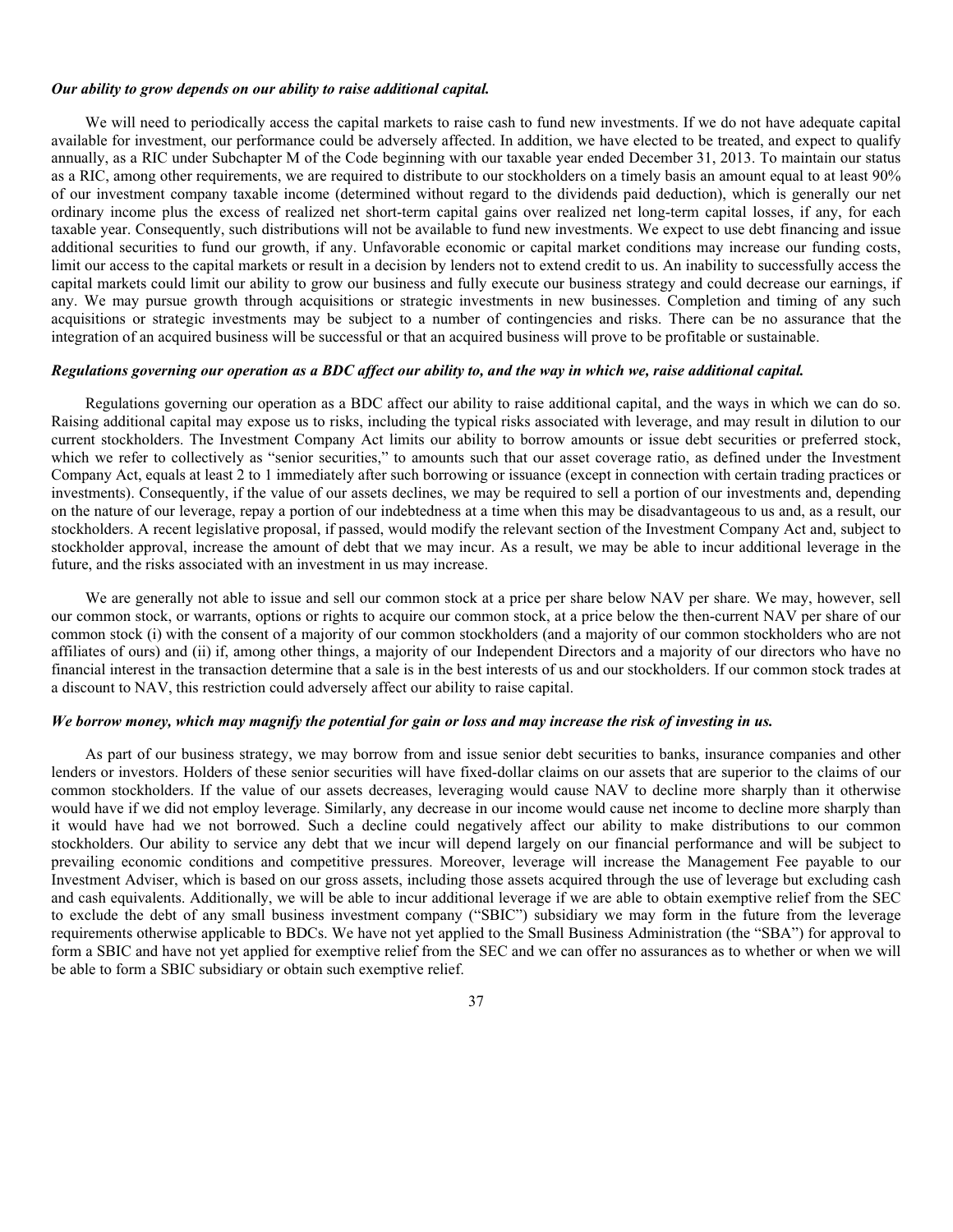In addition to having fixed-dollar claims on our assets that are superior to the claims of our common stockholders, any obligations to the lenders will be secured by a first priority security interest in our portfolio of investments and cash. In the case of a liquidation event, those lenders would receive proceeds to the extent of their security interest before any distributions are made to our stockholders. Furthermore, our senior secured revolving credit agreement (as amended, the "Revolving Credit Facility") with SunTrust Bank as the administrative agent and Bank of America, N.A. as the syndication agent, imposes, and any credit agreement or other debt financing agreement into which we may enter may impose, financial and operating covenants that restrict our investment activities (including restrictions on industry concentrations), remedies on default and similar matters. In connection with borrowings, our lenders may also require us to pledge assets.

Lastly, we may be unable to obtain our desired leverage, which would, in turn, affect your return on investment.

The following table illustrates the effect of leverage on returns from an investment in our common stock assuming various annual returns on our portfolio, net of expenses. The calculations in the table below are hypothetical, and actual returns may be higher or lower than those appearing in the table below.

| Assumed Return on Our Portfolio (Net of Expenses) | $(10.00)\%$ | $(5.00)\%$                                            | $0.00\%$ | $5.00\%$ | $10.00\%$ |
|---------------------------------------------------|-------------|-------------------------------------------------------|----------|----------|-----------|
| Corresponding return to common stockholder $(1)$  |             | $(19.97)\%$ $(10.99)\%$ $(2.00)\%$ $6.98\%$ $15.97\%$ |          |          |           |

(1) Assumes (i) \$1,195.13 million in total assets including debt issuance costs as of December 31, 2016, (ii) \$502.75 million in outstanding indebtedness as of December 31, 2016, (iii) \$665.14 million in net assets as of December 31, 2016 and (iv) an annualized average interest rate on our indebtedness, as of December 31, 2016, excluding fees (such as fees on undrawn amounts and amortization of financing costs), of 2.65%.

Based on our outstanding indebtedness of \$502.75 million as of December 31, 2016 and an annualized average interest rate on our indebtedness as of December 31, 2016, excluding fees (such as fees on undrawn amounts and amortization of financing costs), of 2.65%, our investment portfolio at fair value would have had to produce an annual return of approximately 1.14% to cover annual interest payments on the outstanding debt.

#### *We operate in a highly competitive market for investment opportunities.*

A number of entities, including GS PMMC and GS MMLC, compete with us to make the types of investments that we make in middle-market companies. We compete with other BDCs, commercial and investment banks, commercial financing companies, CLOs, private funds, including hedge funds, and, to the extent they provide an alternative form of financing, private equity funds. Many of our competitors are more experienced, substantially larger and have considerably greater financial, technical and marketing resources than we do. Some competitors may have a lower cost of funds and access to funding sources that are not available to us. In addition, some of our competitors may have higher risk tolerances or different risk assessments, which could allow them to consider a wider variety of investments and establish more relationships than us. Furthermore, certain of our competitors are not subject to the regulatory restrictions that the Investment Company Act imposes on us as a BDC and that the Code imposes on us as a RIC. We cannot assure you that the competitive pressures we face will not have a material adverse effect on our business, financial condition and results of operations. Also, as a result of this competition, we may not be able to secure attractive investment opportunities from time to time.

We do not seek to compete primarily based on the interest rates we offer and GSAM believes that some of our competitors may make loans with interest rates that are comparable to or lower than the rates we offer. Rather, we compete with our competitors based on our reputation in the market, our existing investment platform, the seasoned investment professionals of our Investment Adviser, our experience and focus on middle-market companies, our disciplined investment philosophy, our extensive industry focus and relationships and our flexible transaction structuring. For a more detailed discussion of these competitive advantages, see "Item 1. Business—Competitive Advantages."

We may lose investment opportunities if we do not match our competitors' pricing, terms and structure. If we match our competitors' pricing, terms and structure, we may experience decreased net interest income and increased risk of credit loss. As a result of operating in such a competitive environment, we may make investments that are on less favorable terms than what we may have originally anticipated, which may impact our return on these investments.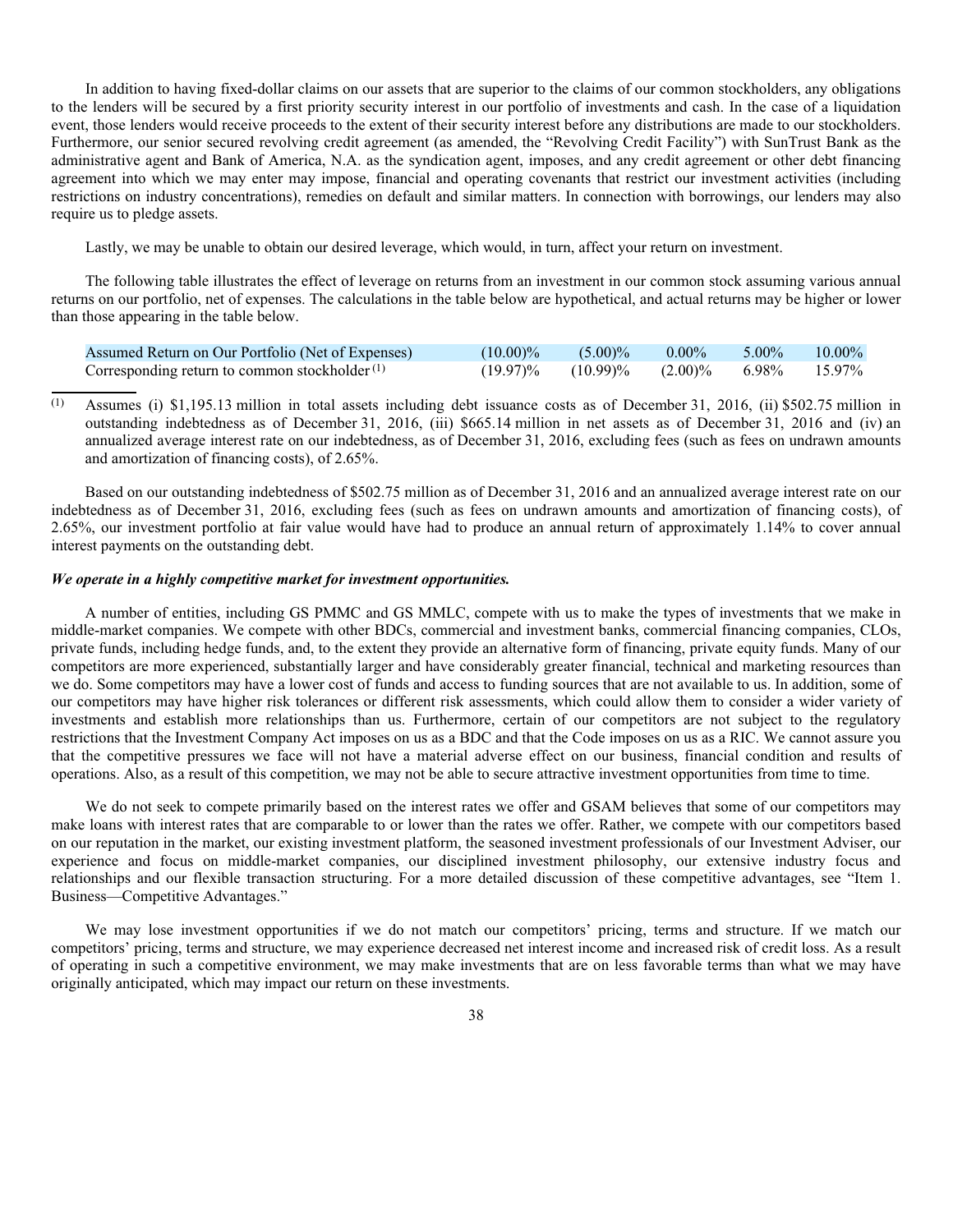### *Our Investment Adviser will be paid the Management Fee even if the value of your investment declines and our Investment Adviser's Incentive Fee may create incentives for it to make certain kinds of investments.*

The Management Fee is payable even in the event the value of your investment declines. The Management Fee is calculated as a percentage of the average value of our gross assets including borrowed funds (excluding cash or cash equivalents) at the end of the prior two completed calendar quarters. Accordingly, the Management Fee is payable regardless of whether the value of our gross assets and/or your investment has decreased during the then-current quarter and creates an incentive for the Investment Adviser to incur leverage.

In addition, the Incentive Fee payable by us to our Investment Adviser may create an incentive for our Investment Adviser to make investments on our behalf that are risky or more speculative than would be the case in the absence of such a compensation arrangement and also to incur leverage, which will tend to enhance returns where our portfolio has positive returns. Our Investment Adviser receives the Incentive Fee based, in part, upon capital gains realized on our investments. As a result, our Investment Adviser may have an incentive to invest more in companies whose securities are likely to yield capital gains, as compared to income-producing securities. Such a practice could result in our investing in more speculative securities than would otherwise be the case, which could result in higher investment losses, particularly during cyclical economic downturns.

The Incentive Fee payable by us to our Investment Adviser also may create an incentive for our Investment Adviser to invest on our behalf in instruments that have a deferred interest feature. Under these investments, we accrue the interest over the life of the investment but do not receive the cash income from the investment until the end of the term. Our net investment income used to calculate the income portion of our Incentive Fee, however, includes accrued interest. Thus, a portion of this Incentive Fee is based on income that we have not yet received in cash. This risk could be increased because our Investment Adviser is not obligated to reimburse us for any Incentive Fees received even if we subsequently incur losses or never receive in cash the accrued income (including accrued income with respect to original issue discount ("OID"), payment-in-kind ("PIK") interest and zero coupon securities).

### *We incur significant costs as a result of being a public company.*

We incur legal, accounting and other expenses, including costs associated with the periodic reporting requirements applicable to a company whose securities are registered under the Exchange Act, as well as additional corporate governance requirements, including requirements under the Sarbanes-Oxley Act. These requirements may place a strain on our systems and resources. The Exchange Act requires that we file annual, quarterly and current reports with respect to our business and financial condition. The Sarbanes-Oxley Act requires that we maintain effective disclosure controls and procedures and internal control over financial reporting, which requires significant resources and management oversight. See "Item 1. Business—Compliance with the Sarbanes-Oxley Act." We are implementing additional procedures, processes, policies and practices for the purpose of addressing the standards and requirements applicable to public companies. These activities may divert management's attention from other business concerns, which could have a material adverse effect on our business, financial condition, results of operations and cash flows. We have incurred, and expect to incur in the future, significant additional annual expenses related to these steps and directors' and officers' liability insurance, director fees, reporting requirements of the SEC, transfer agent fees, additional administrative expenses payable to our administrator to compensate it for hiring additional accounting, legal and administrative personnel, increased auditing and legal fees and similar expenses associated with being a public company.

The systems and resources necessary to comply with public company reporting requirements will increase further once we cease to be an "emerging growth company" under the JOBS Act. As long as we remain an emerging growth company, we intend to take advantage of certain exemptions from various reporting requirements that are applicable to other public companies, including not being required to comply with the auditor attestation requirements of Section 404 of the Sarbanes-Oxley Act. We will remain an emerging growth company until as late as December 31, 2020, although if, before that time, among other things, the market value of our common stock that is held by non-affiliates exceeds \$700 million (measured at the end of each fiscal year) as of the last business day of our most recently completed second fiscal quarter and we have been an Exchange Act reporting company for at least one year (and filed at least one annual report under the Exchange Act), we would cease to be an emerging growth company as of the following December 31.

## *Efforts to comply with Section 404 of the Sarbanes-Oxley Act will involve significant expenditures, and noncompliance with Section 404 of the Sarbanes-Oxley Act may adversely affect us and the market price of our securities.*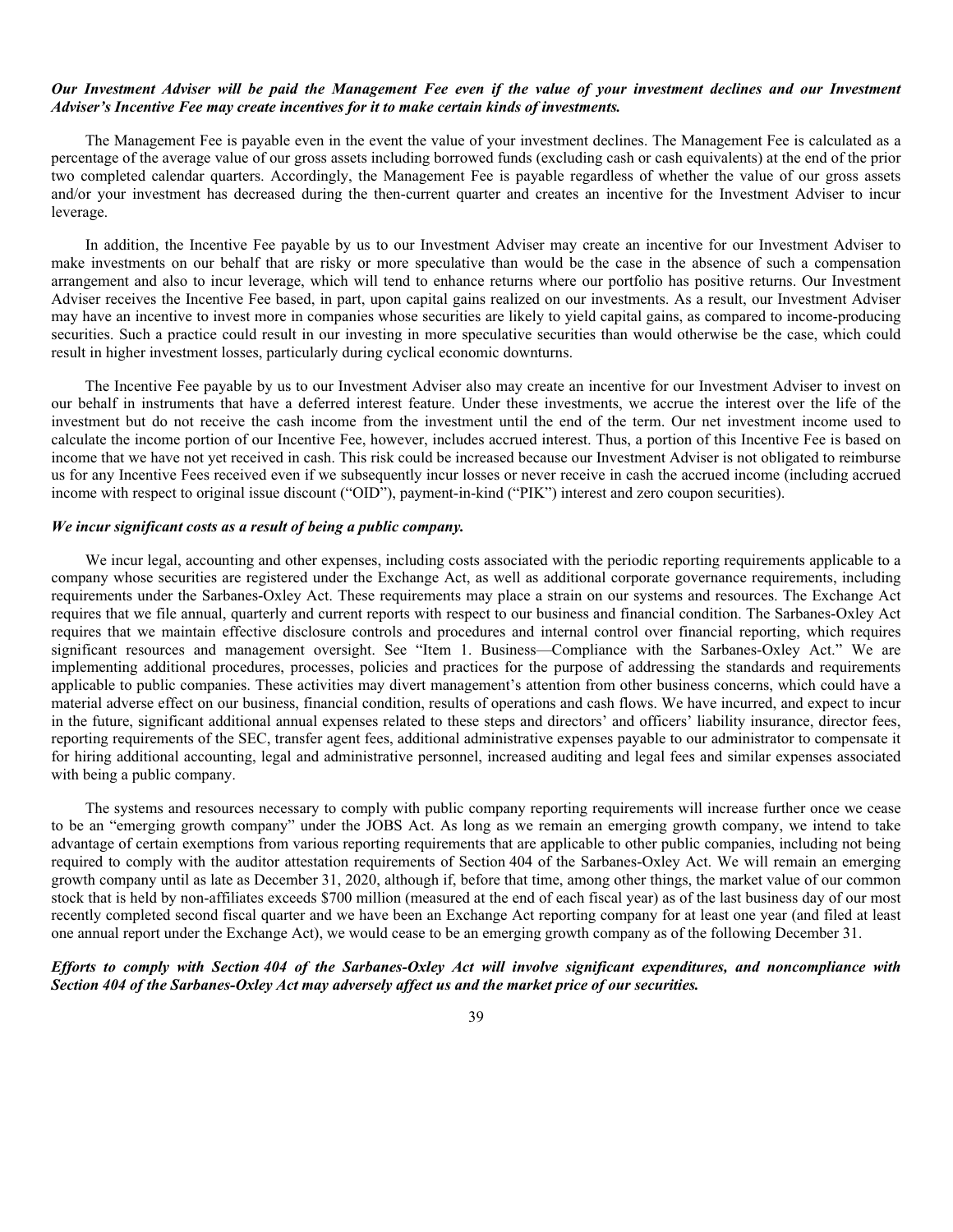Under current SEC rules, we are required to report on our internal control over financial reporting pursuant to Section 404 of the Sarbanes Oxley Act and, under the JOBS Act, beginning with the first fiscal year in which we no longer qualify as an emerging growth company, our independent registered public accounting firm must audit this report. We are required to review on an annual basis our internal control over financial reporting, and on a quarterly and annual basis to evaluate and disclose changes in our internal control over financial reporting.

As a result, we expect to incur additional expenses in the near term that may negatively impact our financial performance and our ability to make distributions. This process also will result in a diversion of management's time and attention. We cannot be certain as to the timing of completion of our evaluation, testing and remediation actions or the impact of the same on our operations, and we may not be able to ensure that the process is effective or that our internal control over financial reporting is or will be effective in a timely manner. In the event that we are unable to maintain or achieve compliance with Section 404 of the Sarbanes-Oxley Act and related rules, we and the market price of our common stock may be adversely affected

## *Potential conflicts of interest with other businesses of Goldman Sachs could impact our investment returns.*

There are significant potential conflicts of interest that could negatively impact our investment returns. A number of these potential conflicts of interest with affiliates of our Investment Adviser and Group Inc. are discussed in more detail elsewhere in this report.

Group Inc., including its affiliates and personnel, is a BHC and a worldwide, full-service investment banking, broker-dealer, asset management and financial services organization, and a major participant in global financial markets that provides a wide range of financial services to a substantial and diversified client base that includes corporations, financial institutions, governments and high-net-worth individuals. As such, it acts as an investor, investment banker, research provider, investment manager, financer, advisor, market maker, proprietary trader, prime broker, lender, agent and principal. In those and other capacities, Goldman Sachs purchases, sells and holds a broad array of investments, actively trades securities, derivatives, loans, commodities, currencies, credit default swaps, indices, baskets and other financial instruments and products for its own accounts or for the accounts of its customers, and has other direct and indirect interests, in the global fixed income, currency, commodity, equity, bank loan and other markets in which we invest or may invest. Such additional businesses and interests will likely give rise to potential conflicts of interest and may restrict the way we operate our business. For example, (1) we may not be able to conduct transactions relating to investments in portfolio companies because our Investment Adviser is not permitted to obtain or use material nonpublic information in effecting purchases and sales in public securities transactions for us or (2) Goldman Sachs, the clients it advises, and its personnel may engage (or consider engaging) in commercial arrangements or transactions with us (subject to any limitations under the law), and/or may compete for commercial arrangements or transactions in the same types of companies, assets, securities or other assets or instruments as us. Transactions by, advice to and activities of such accounts (including potentially Goldman Sachs acting on a proprietary basis), may involve the same or related companies, securities or other assets or instruments as those in which we invest and may negatively affect us (including our ability to engage in a transaction or other activities) or the prices or terms at which our transactions or other activities may be effected. For example, Goldman Sachs may be engaged to provide advice to an account that is considering entering into a transaction with us, and Goldman Sachs may advise the account not to pursue the transaction with us, or otherwise in connection with a potential transaction provide advice to the account that would be adverse to us. See "Our Investment Adviser, its principals, investment professionals and employees and the members of its Investment Committee have certain conflicts of interest" and "*—*Our ability to enter into transactions with our affiliates is restricted."

Furthermore, Goldman Sachs is currently, and in the future expects to be, raising capital for new public and private investment vehicles that have, or when formed will have, the primary purpose of middle-market direct lending. These investment vehicles, as well as existing investment vehicles (including GS PMMC and GS MMLC), will compete with us for investments. Although our Investment Adviser and its affiliates will endeavor to allocate investment opportunities among their clients, including us, in a fair and equitable manner and consistent with applicable allocation procedures, it is expected that, in the future, we may not be given the opportunity to participate in investments made by other Accounts or that we may participate in such investments to a lesser extent due to participation by such other Accounts.

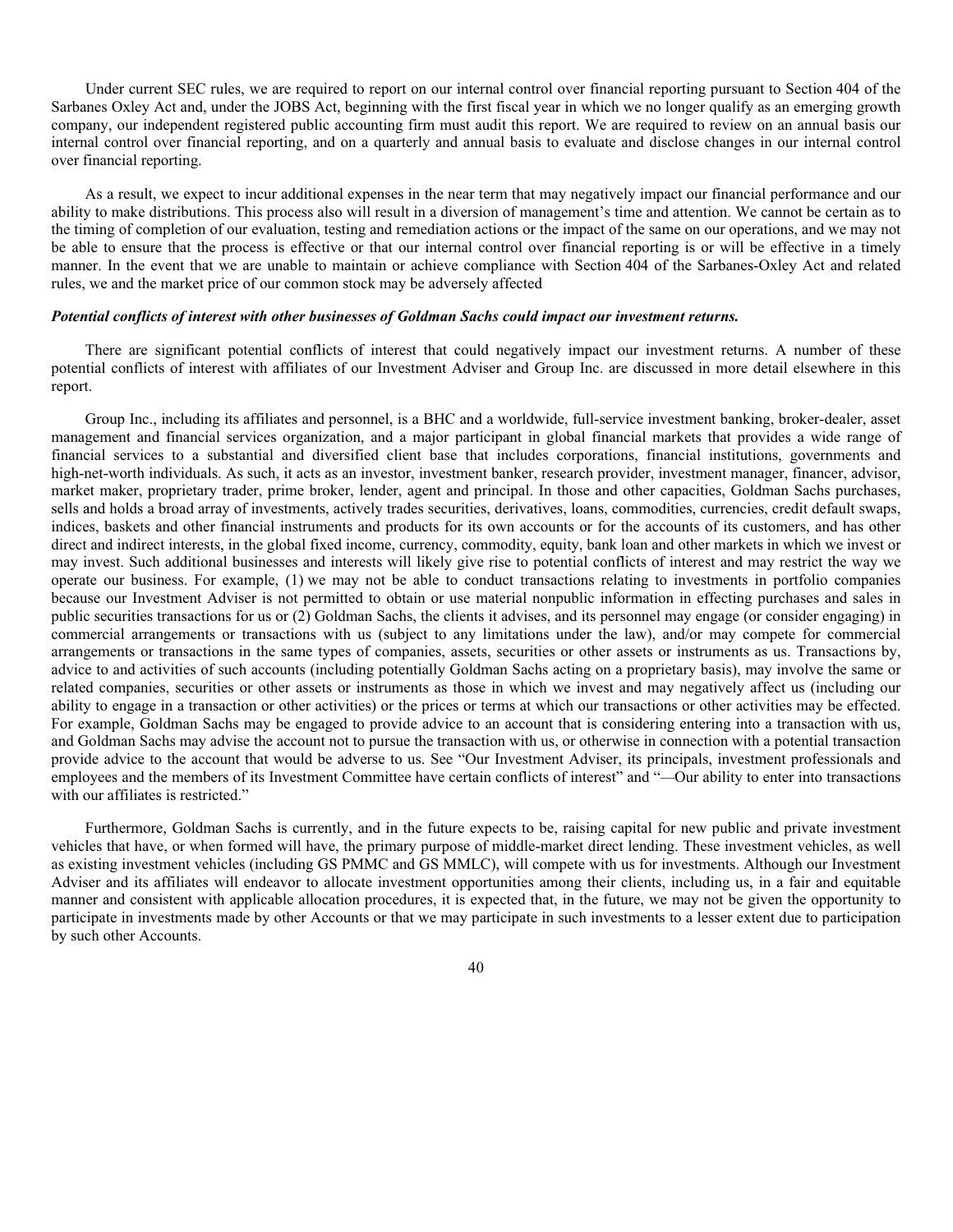In addition, Goldman Sachs or another investment account or vehicle managed or controlled by Goldman Sachs may hold securities, loans or other instruments of a portfolio company in a different class or a different part of the capital structure than securities, loans or other instruments of such portfolio company held by us. As a result, Goldman Sachs or such other investment account or vehicle may pursue or enforce rights or activities, or refrain from pursuing or enforcing rights or activities, on behalf of its own account, that could have an adverse effect on us. In addition, to the extent Goldman Sachs has invested in a portfolio company for its own account, Goldman Sachs may limit the transactions engaged in by us with respect to such portfolio company or issuer for reputational, legal, regulatory or other reasons.

# *Goldman Sachs has influence, and may continue to exert influence, over our management and affairs and over most votes requiring stockholder approval.*

Group Inc. has owned a significant portion of our common stock since the inception of our operations. As of December 31, 2016, Group Inc. owned approximately 17.85% of our outstanding common stock. Goldman, Sachs & Co., a wholly owned subsidiary of Group Inc., has acquired shares of our common stock pursuant to a 10b5-1 plan, and may in the future acquire additional shares of our common stock in the open market, but Goldman, Sachs & Co. will limit its collective ownership with Group Inc. to 19.9% of our outstanding common stock. Therefore, Group Inc. is able to exert, and may be able to continue to exert, influence over our management and policies and have significant voting influence on most votes requiring stockholder approval. This concentration of ownership may also have the effect of delaying, preventing or deterring a change of control of us, could deprive our stockholders of an opportunity to receive a premium for their common stock as part of a sale of us and might ultimately affect the market price of our common stock. Our Investment Adviser has the authority to vote securities held by Group Inc., including on matters that may present a conflict of interest between our Investment Adviser and other stockholders.

## *Our Board of Directors may change our investment objective, operating policies and strategies without prior notice or stockholder approval.*

Our Board of Directors has the authority to modify or waive certain of our operating policies and strategies without prior notice (except as required by the Investment Company Act or other applicable laws) and without stockholder approval. However, absent stockholder approval, we may not change the nature of our business so as to cease to be, or withdraw our election as, a BDC. We cannot predict the effect any changes to our current operating policies and strategies would have on our business, operating results and market price of our securities. Nevertheless, the effects may adversely affect our business and impact our ability to make distributions.

## *Changes in laws or regulations governing our operations or the operations of our portfolio companies, changes in the interpretation thereof or newly enacted laws or regulations, or any failure by us or our portfolio companies to comply with these laws or regulations, could require changes to certain of our or our portfolio companies' business practices, negatively impact our or our portfolio companies' operations, cash flows or financial condition, impose additional costs on us or our portfolio companies or otherwise adversely affect our business or the business of our portfolio companies.*

We and our portfolio companies are subject to regulation at the local, state, federal and, in some cases, foreign levels. These laws and regulations, as well as their interpretation, are likely to change from time to time, and new laws and regulations may be enacted. Accordingly, any change in these laws or regulations, changes in their interpretation, or newly enacted laws or regulations, or any failure by us or our portfolio companies to comply with these laws or regulations, could require changes to certain of our or our portfolio companies' business practices, negatively impact our or our portfolio companies' operations, cash flows or financial condition, impose additional costs on us or our portfolio companies or otherwise adversely affect our business or the business of our portfolio companies. In addition to the legal, tax and regulatory changes that are expected to occur, there may be unanticipated changes and uncertainty regarding any such changes. The legal, tax and regulatory environment for BDCs, investment advisers and the instruments that they utilize (including derivative instruments) is continuously evolving. In addition, there is significant uncertainty regarding recently enacted legislation (including the Dodd-Frank Wall Street Reform and Consumer Protection Act (the "Dodd-Frank Act") and the regulations that have recently been adopted and future regulations that will need to be adopted pursuant to such legislation) and, consequently, the full impact that such legislation will ultimately have on us and the markets in which we trade and invest is not fully known. Such uncertainty and any resulting confusion may itself be detrimental to the efficient functioning of the markets and the success of certain investment strategies.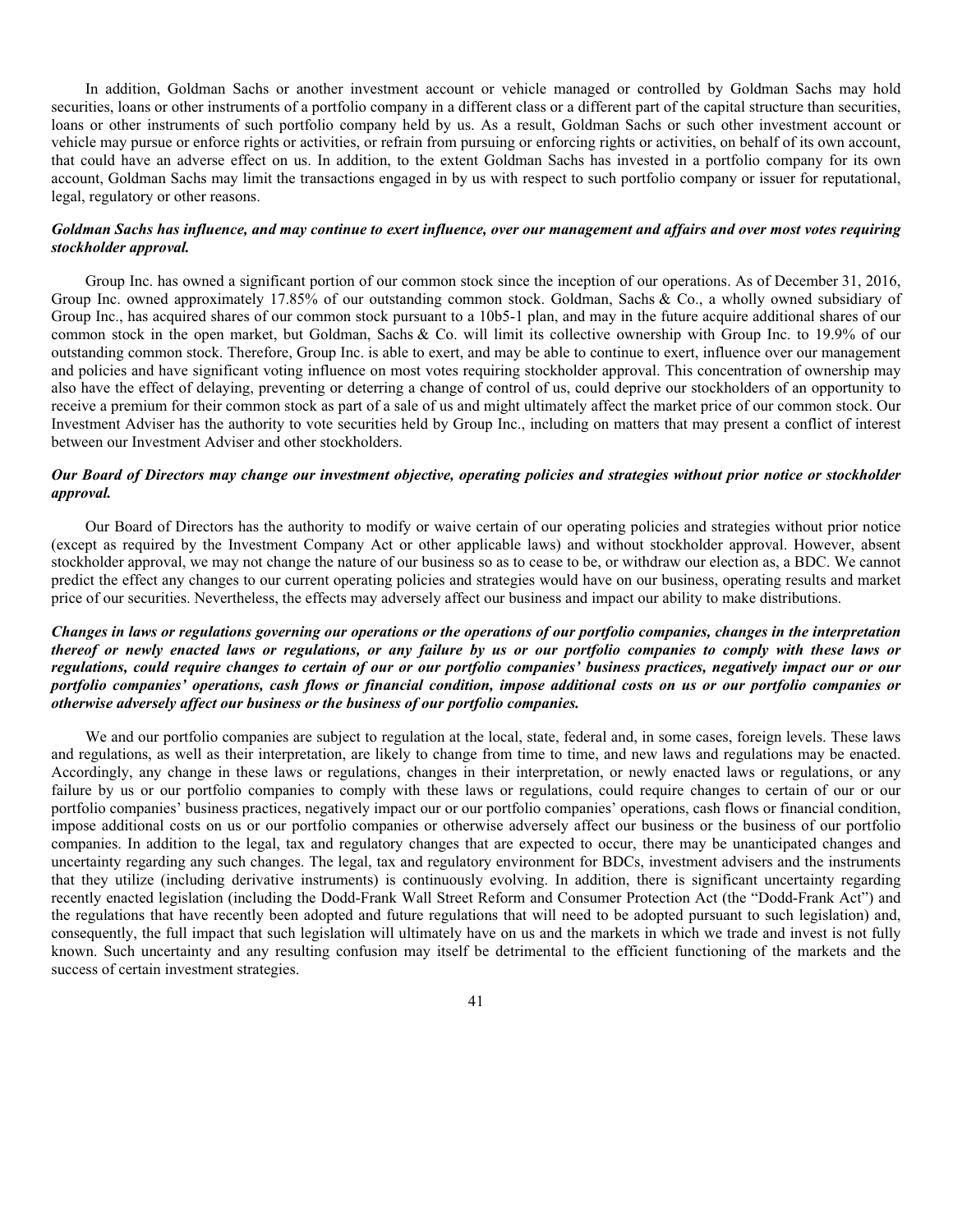On July 21, 2010, President Obama signed into law the Dodd-Frank Act, which impacts many aspects of the financial services industry. Some of the provisions of the Dodd-Frank Act have been implemented, while others have extended implementation periods and delayed effective dates and will require extensive rulemaking by regulatory authorities. While the full impact of the Dodd-Frank Act on us and our portfolio companies may not be known for an extended period of time, the Dodd-Frank Act, including current rules and regulations and proposed rules implementing its provisions and the interpretation of those rules, along with other legislative and regulatory proposals directed at the financial services industry or affecting taxation that are proposed or pending in the U.S. Congress, may negatively impact the operations, cash flows or financial condition of us and our portfolio companies, impose additional costs on us and our portfolio companies, intensify the regulatory supervision of us and our portfolio companies or otherwise adversely affect our business or the business of our portfolio companies.

Over the last several years, there also has been an increase in regulatory attention to the extension of credit outside of the traditional banking sector, raising the possibility that some portion of the non-bank financial sector will be subject to new regulation. While it cannot be known at this time whether any regulation will be implemented or what form it will take, increased regulation of non-bank credit extension could negatively impact our operations, cash flows or financial condition, impose additional costs on us, intensify the regulatory supervision of us or otherwise adversely affect our business.

## *Our Investment Adviser can resign on 60 days' notice. We may not be able to find a suitable replacement within that time, resulting in a disruption in our operations that could adversely affect our financial condition, business and results of operations.*

Our Investment Adviser has the right, under the Investment Management Agreement, to resign at any time upon 60 days' written notice, regardless of whether we have found a replacement. If our Investment Adviser resigns, we may not be able to find a new external investment adviser or hire internal management with similar expertise and ability to provide the same or equivalent services on acceptable terms within 60 days, or at all. If we are unable to do so quickly, our operations are likely to experience a disruption, our financial condition, business and results of operations as well as our ability to pay distributions are likely to be adversely affected, and the market price of our securities may decline.

## *Our Investment Adviser's responsibilities and its liability to us are limited under the Investment Management Agreement, which may lead our Investment Adviser to act in a riskier manner on our behalf than it would when acting for its own account.*

Our Investment Adviser has not assumed any responsibility to us other than to render the services described in the Investment Management Agreement, and it will not be responsible for any action of our Board of Directors in declining to follow our Investment Adviser's advice or recommendations. Pursuant to the Investment Management Agreement, our Investment Adviser and its directors, members, stockholders, partners, officers, employees or controlling persons will not be liable to us for its acts under the Investment Management Agreement, absent willful misfeasance, bad faith or gross negligence in the performance of its duties, or by reason of its reckless disregard of its obligations and duties under the Investment Management Agreement. These protections may lead our Investment Adviser to act in a riskier manner when acting on our behalf than it would when acting for its own account. See "*—*Our Investment Adviser will be paid the Management Fee even if the value of your investment declines and our Investment Adviser's Incentive Fee may create incentives for it to make certain kinds of investments."

#### *Our ability to enter into transactions with our affiliates is restricted.*

As a BDC, we are prohibited under the Investment Company Act from knowingly participating in certain transactions with our affiliates without the prior approval of a majority of our Independent Directors who have no financial interest in the transaction, or in some cases, the prior approval of the SEC. For example, any person that owns, directly or indirectly, 5% or more of our outstanding voting securities is deemed our affiliate for purposes of the Investment Company Act and, if this is the only reason such person is our affiliate, we are generally prohibited from buying any asset from or selling any asset (other than our capital stock) to such affiliate, absent the prior approval of such directors. The Investment Company Act also prohibits "joint" transactions with an affiliate, which could include joint investments in the same portfolio company, without approval of our Independent Directors or in some cases the prior approval of the SEC. Moreover, except in certain limited circumstances, we are prohibited from buying any asset from or selling any asset to a holder of more than 25% of our voting securities, absent prior approval of the SEC. The analysis of whether a particular transaction constitutes a joint transaction requires a review of the relevant facts and circumstances then existing.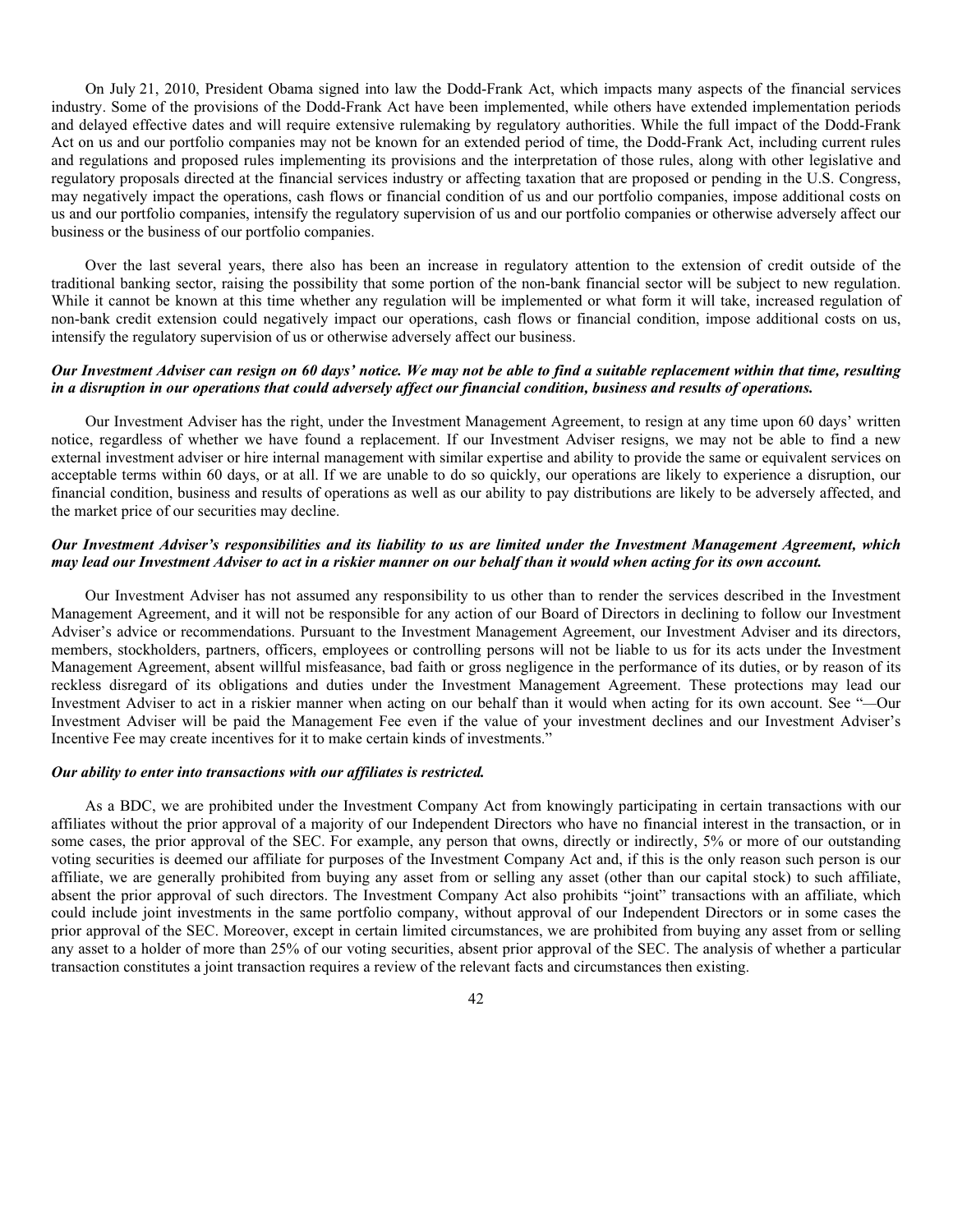In certain circumstances, negotiated co-investments may be made only pursuant to an order from the SEC permitting us to do so. In January 2017, we received an exemptive order from the SEC that permits us to participate in negotiated co-investment transactions with certain affiliates (including GS PMMC and GS MMLC), each of whose investment adviser is GSAM, in a manner consistent with our investment objectives, positions, policies, strategies and restrictions, as well as regulatory requirements and pursuant to the conditions required by the exemptive relief.

Additionally, except in certain circumstances, we will be unable to invest in any issuer in which another client sponsored or managed by our Investment Adviser has previously invested, including GS PMMC and GS MMLC.

#### *We may experience fluctuations in our quarterly results.*

We could experience fluctuations in our quarterly operating results due to a number of factors, including interest rates payable on debt investments we make, default rates on such investments, the level of our expenses, variations in and the timing of the recognition of realized and unrealized gains or losses, the degree to which we encounter competition in certain markets and general economic conditions. As a result of these factors, results for any period should not be relied upon as being indicative of performance in future periods or the full fiscal year.

### *We are exposed to risks associated with changes in interest rates.*

Our debt investments may be based on floating rates, such as LIBOR, the Euro Interbank Offered Rate, the Federal Funds Rate or the Prime Rate. General interest rate fluctuations may have a substantial negative impact on our investments, the value of our securities and our rate of return on invested capital. Currently, most of our floating rate investments are linked to LIBOR and it is unclear how increased regulatory oversight and changes in the method for determining LIBOR may affect the value of the financial obligations to be held by or issued to us that are linked to LIBOR, or how such changes could affect our results of operations or financial condition. In addition, any further changes or reforms to the determination or supervision of LIBOR may result in a sudden or prolonged increase or decrease in reported LIBOR, which could have an adverse impact on the market for or value of any LIBOR-linked securities, loans, and other financial obligations or extensions of credit held by or due to us or on our overall financial condition or results of operations.

Because we have borrowed money, and may issue preferred stock to finance investments, our net investment income depends, in part, upon the difference between the rate at which we borrow funds or pay distributions on preferred stock and the rate that our investments yield. As a result, we can offer no assurance that a significant change in market interest rates will not have a material adverse effect on our net investment income.

A reduction in the interest rates on new investments relative to interest rates on current investments could also have an adverse impact on our net interest income. However, an increase in interest rates could decrease the value of any investments we hold which earn fixed interest rates, including subordinated loans, senior and junior secured and unsecured debt securities and loans and high yield bonds, and also could increase our interest expense, thereby decreasing our net income. Also, an increase in interest rates available to investors could make investment in our common stock less attractive if we are not able to increase our dividend rate, which could reduce the value of our common stock. Further, rising interest rates could also adversely affect our performance if such increases cause our borrowing costs to rise at a rate in excess of the rate that our investments yield.

In periods of rising interest rates, to the extent we borrow money subject to a floating interest rate, our cost of funds would increase, which could reduce our net investment income. Further, rising interest rates could also adversely affect our performance if we hold Investments with floating interest rates, subject to specified minimum interest rates (such as a LIBOR floor), while at the same time engaging in borrowings subject to floating interest rates not subject to such minimums. In such a scenario, rising interest rates may increase our interest expense, even though our interest income from Investments is not increasing in a corresponding manner as a result of such minimum interest rates.

If general interest rates rise, there is a risk that the portfolio companies in which we hold floating rate securities will be unable to pay escalating interest amounts, which could result in a default under their loan documents with us. Rising interest rates could also cause portfolio companies to shift cash from other productive uses to the payment of interest, which may have a material adverse effect on their business and operations and could, over time, lead to increased defaults. In addition, rising interest rates may increase pressure on us to provide fixed rate loans to our portfolio companies, which could adversely affect our net investment income, as increases in our cost of borrowed funds would not be accompanied by increased interest income from such fixed-rate investments.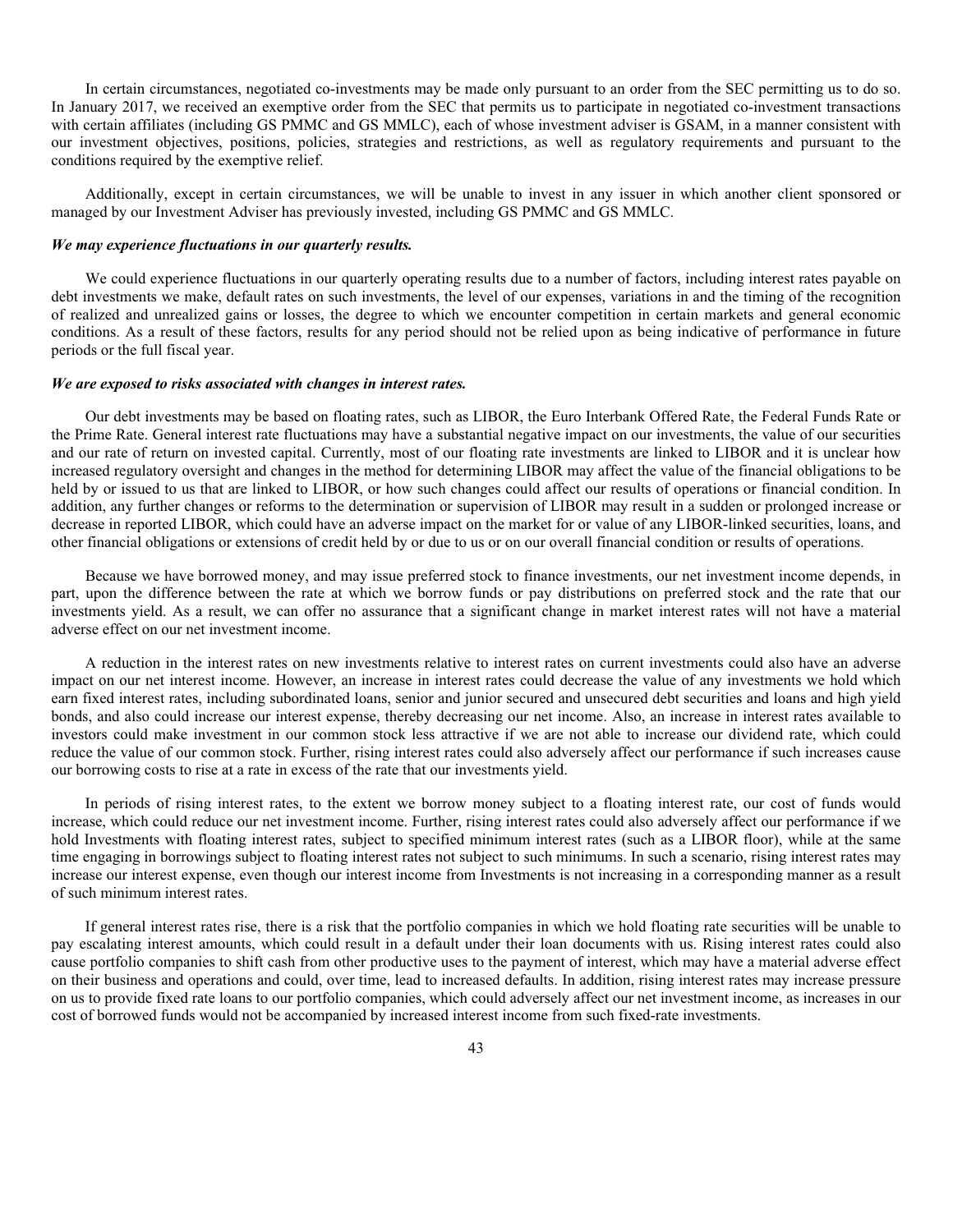A change in the general level of interest rates can be expected to lead to a change in the interest rate we receive on many of our debt investments. Accordingly, a change in the interest rate could make it easier for us to meet or exceed the performance threshold in the Investment Management Agreement and may result in a substantial increase in the amount of incentive fees payable to our Investment Adviser with respect to the portion of the Incentive Fee based on income.

### *Our activities may be limited as a result of potentially being deemed to be controlled by a bank holding company.*

Goldman Sachs is a BHC under the BHCA and therefore subject to supervision and regulation by the Federal Reserve. In addition, Goldman Sachs is a FHC under the BHCA, which is a status available to BHCs that meet certain criteria. FHCs may engage in a broader range of activities than BHCs that are not FHCs. However, the activities of FHCs and their affiliates remain subject to certain restrictions imposed by the BHCA and related regulations. Because Goldman Sachs may be deemed to "control" us within the meaning of the BHCA, these restrictions could apply to us as well. Accordingly, the BHCA and other applicable banking laws, rules, regulations and guidelines, and their interpretation and administration by the appropriate regulatory agencies, including the Federal Reserve, may restrict our investments, transactions and operations and may restrict the transactions and relationships between our Investment Adviser, Goldman Sachs and their affiliates, on the one hand, and us on the other hand. For example, the BHCA regulations applicable to Goldman Sachs and us may, among other things, restrict our ability to make certain investments or the size of certain investments, impose a maximum holding period on some or all of our investments and restrict our and our Investment Adviser's ability to participate in the management and operations of the companies in which we invest. In addition, certain BHCA regulations may require aggregation of the positions owned, held or controlled by related entities. Thus, in certain circumstances, positions held by Goldman Sachs and its affiliates (including our Investment Adviser) for client and proprietary accounts may need to be aggregated with positions held by us. In this case, where BHCA regulations impose a cap on the amount of a position that may be held, Goldman Sachs may utilize available capacity to make investments for its proprietary accounts or for the accounts of other clients, which may require us to limit and/or liquidate certain investments.

These restrictions may materially adversely affect us by, among other things, affecting our Investment Adviser's ability to pursue certain strategies within our investment program or trade in certain securities. In addition, Goldman Sachs may cease in the future to qualify as an FHC, which may subject us to additional restrictions. Moreover, there can be no assurance that the bank regulatory requirements applicable to Goldman Sachs and us, or the interpretation thereof, will not change, or that any such change will not have a material adverse effect on us.

Goldman Sachs may in the future, in its sole discretion and without notice to investors, engage in activities impacting us and/or our Investment Adviser in order to comply with the BHCA or other legal requirements applicable to, or reduce or eliminate the impact or applicability of any bank regulatory or other restrictions on, Goldman Sachs, us or other funds and accounts managed by our Investment Adviser and its affiliates. Goldman Sachs may seek to accomplish this result by causing GSAM to resign as our Investment Adviser, voting for changes to our Board of Directors, causing Goldman Sachs personnel to resign from our Board of Directors, reducing the amount of Goldman Sachs' investment in us (if any), revoking our right to use the Goldman Sachs name or any combination of the foregoing, or by such other means as it determines in its sole discretion. Any replacement investment adviser appointed by us may be unaffiliated with Goldman Sachs.

### *Recent Commodity Futures Trading Commission rulemaking may have a negative impact on us and our Investment Adviser.*

The Commodity Futures Trading Commission (the "CFTC") and the SEC have issued final rules establishing that certain swap transactions are subject to CFTC regulation. Engaging in such swap or other commodity interest transactions such as futures contracts or options on futures contracts may cause us to fall within the definition of "commodity pool" under the Commodity Exchange Act and related CFTC regulations. Our Investment Adviser has claimed no-action relief from CFTC registration and regulation as a commodity pool operator pursuant to a CFTC staff no-action letter with respect to our operations, with the result that we will be limited in our ability to use futures contracts or options on futures contracts or engage in swap transactions. Specifically, the CFTC staff no action letter (the "BDC CFTC No-Action Letter") imposes strict limitations on engaging in such transactions other than for hedging purposes, whereby the use of transactions not used solely for hedging purposes is generally limited to situations where (i) the aggregate initial margin and premiums required to establish such positions does not exceed five percent of the liquidation value of our portfolio, after taking into account unrealized profits and unrealized losses on any such contracts it has entered into; or (ii) the aggregate net notional value of such transactions does not exceed 100% of the liquidation value of our portfolio. Moreover, we anticipate entering into such transactions to a very limited extent solely for hedging purposes or otherwise within the limitations of the BDC CFTC No-Action Letter.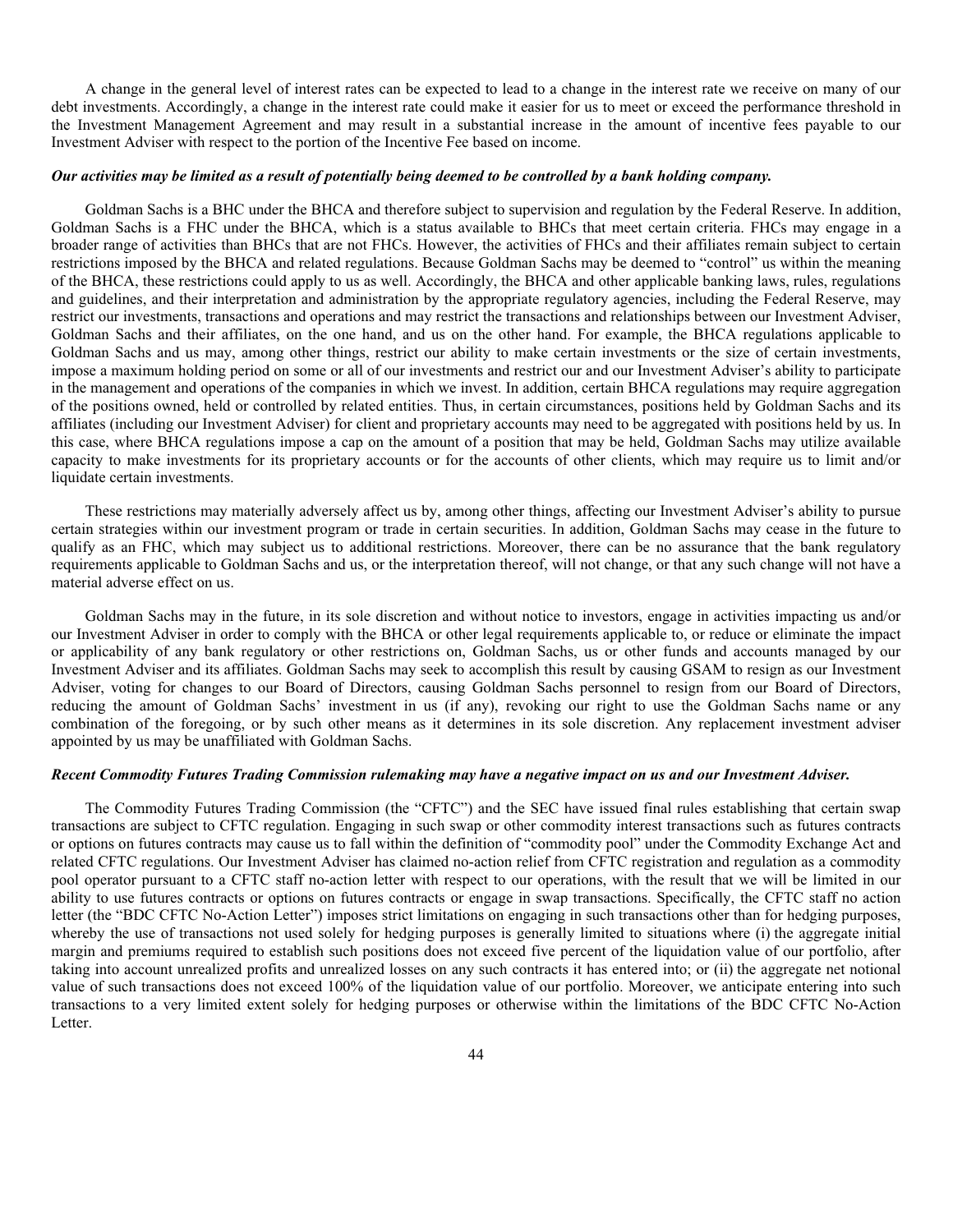### *We are dependent on information systems, and systems failures, as well as operating failures, could significantly disrupt our business, which may, in turn, negatively affect our liquidity, financial condition or results of operations.*

Our business is dependent on our and third parties' communications and information systems. Any failure or interruption of those systems, including as a result of the termination of an agreement with any third-party service providers, could cause delays or other problems in our activities. Our financial, accounting, data processing, backup or other operating systems and facilities may fail to operate properly or become disabled or damaged as a result of a number of factors including events that are wholly or partially beyond our control and adversely affect our business. There could be:

- sudden electrical or telecommunications outages;
- natural disasters such as earthquakes, tornadoes and hurricanes;
- disease pandemics;
- events arising from local or larger scale political or social matters, including terrorist acts; and
- cyber-attacks.

In addition to our dependence on information systems, poor operating performance by our service providers could adversely impact us.

These events, in turn, could have a material adverse effect on our operating results and negatively affect the market price of our securities and our ability to pay distributions to our stockholders.

## *Cybersecurity risks and cyber incidents may adversely affect our business by causing a disruption to our operations, a compromise or corruption of our confidential information and/or damage to our business relationships, all of which could negatively impact our business, financial condition and operating results.*

A cyber incident is considered to be any adverse event that threatens the confidentiality, integrity or availability of our information resources. These incidents may be an intentional attack or an unintentional event and could involve gaining unauthorized access to our information systems for purposes of misappropriating assets, stealing confidential information, corrupting data or causing operational disruption. The result of these incidents may include disrupted operations, misstated or unreliable financial data, liability for stolen assets or information, increased cybersecurity protection and insurance costs, litigation and damage to our business relationships. As our reliance on technology has increased, so have the risks posed to our information systems, both internal and those provided by Goldman Sachs and third-party service providers. Goldman Sachs and these third-party service providers have implemented processes, procedures and internal controls to help mitigate cybersecurity risks and cyber intrusions, but these measures, as well as our increased awareness of the nature and extent of a risk of a cyber incident, do not guarantee that a cyber incident will not occur and/or that our financial results, operations or confidential information will not be negatively impacted by such an incident.

### *There are risks associated with any potential merger with or purchase of assets of another BDC.*

Our Investment Adviser may in the future recommend to the Board of Directors that we merge with or acquire all or substantially all of the assets of one or more funds including a fund that could be managed by our Investment Adviser (including another BDC). We do not expect that our Investment Adviser would recommend any such merger or asset purchase unless it determines that it would be in our best interests, with such determination dependent on factors it deems relevant, which may include historical and projected financial performance of us and any proposed merger partner, portfolio composition, potential synergies from the merger or asset sale, available alternative options and market conditions. In addition, no such merger or asset purchase would be consummated absent the meeting of various conditions required by applicable law or contract, at such time, which may include approval of the board of directors and common equity holders of both funds. If our Investment Adviser is the investment adviser of both funds, various conflicts of interest would exist with respect to any such transaction. Such conflicts of interest may potentially arise from, among other things, differences between the compensation payable to the Investment Adviser by us and by the entity resulting from such a merger or asset purchase or efficiencies or other benefits to our Investment Adviser as a result of managing a single, larger fund instead of two separate funds.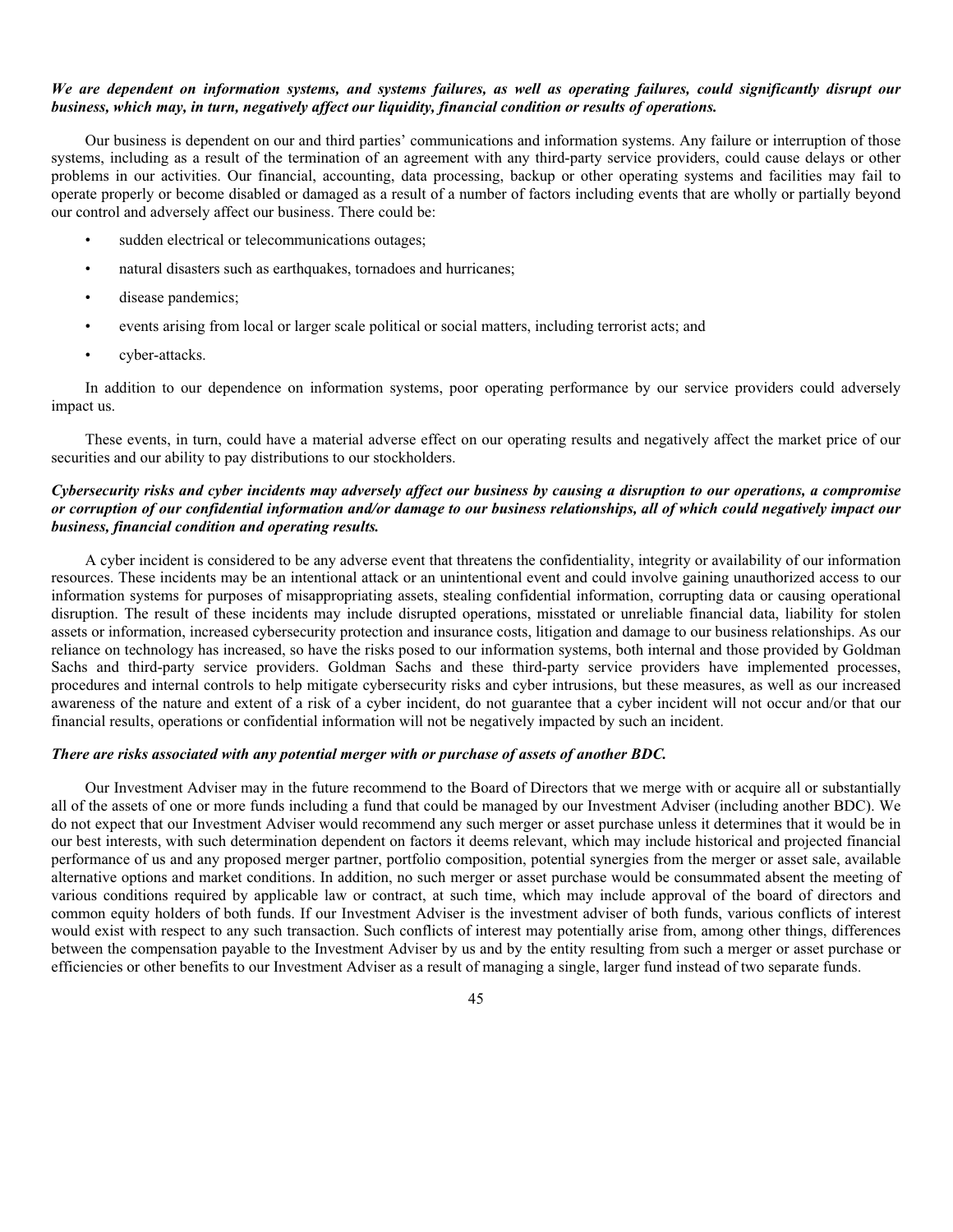#### *Our ability to enter into transactions involving derivatives and financial commitment transactions may be limited.*

The SEC has proposed a new rule under the Investment Company Act that would govern the use of derivatives (defined to include any swap, security-based swap, futures contract, forward contract, option or any similar instrument) as well as financial commitment transactions (defined to include reverse repurchase agreements, short sale borrowings and any firm or standby commitment agreement or similar agreement) by BDCs. Under the proposed rule, a BDC would be required to comply with one of two alternative portfolio limitations and manage the risks associated with derivatives transactions and financial commitment transactions by segregating certain assets. Furthermore, a BDC that engages in more than a limited amount of derivatives transactions or that uses complex derivatives would be required to establish a formalized derivatives risk management program. If the SEC adopts this rule in the form proposed, our ability to enter into transactions involving such instruments may be hindered, which could have an adverse effect on our business, financial condition and results of operations.

## *The United Kingdom referendum decision to leave the European Union may create significant risks and uncertainty for global markets and our investments.*

The recent decision made in the United Kingdom referendum to leave the European Union has led to volatility in global financial markets, and in particular in the markets of the United Kingdom and across Europe, and may also lead to weakening in consumer, corporate and financial confidence in the United Kingdom and Europe. The extent and process by which the United Kingdom will exit the European Union, and the longer term economic, legal, political and social framework to be put in place between the United Kingdom and the European Union are unclear at this stage and are likely to lead to ongoing political and economic uncertainty and periods of exacerbated volatility in both the United Kingdom and in wider European markets for some time. In particular, the decision made in the United Kingdom referendum may lead to a call for similar referenda in other European jurisdictions which may cause increased economic volatility and uncertainty in the European and global markets. This volatility and uncertainty may have an adverse effect on the economy generally and on the ability of us and our portfolio companies to execute our respective strategies and to receive attractive returns.

In particular, currency volatility may mean that the returns of us and our portfolio companies are adversely affected by market movements and may make it more difficult, or more expensive, for us to implement appropriate currency hedging. Potential decline in the value of the British Pound and/or the euro against other currencies, along with the potential downgrading of the United Kingdom's sovereign credit rating, may also have an impact on the performance of our portfolio companies located in the United Kingdom or Europe.

### *Certain investors are limited in their ability to make significant investments in us.*

Private funds that are excluded from the definition of "investment company" either pursuant to Section  $3(c)(1)$  or  $3(c)(7)$  of the Investment Company Act are restricted from acquiring directly or through a controlled entity more than 3% of our total outstanding voting stock (measured at the time of the acquisition, including through conversion of convertible securities). Investment companies registered under the Investment Company Act and BDCs are also subject to this restriction as well as other limitations under the Investment Company Act that would restrict the amount that they are able to invest in our securities. As a result, certain investors may be precluded from acquiring additional shares, at a time that they might desire to do so.

#### **Risks Relating to Our Portfolio Company Investments**

#### *Our investments are very risky and highly speculative.*

We invest primarily through direct originations of secured debt, including first lien, unitranche, including last out portions of such loans, and second lien debt, and unsecured debt, including mezzanine debt, as well as select equity investments. The securities in which we invest typically are not rated by any rating agency, and if they were rated, they would be below investment grade (rated lower than "Baa3" by Moody's Investors Service and lower than "BBB-" by Fitch Ratings or S&P), which is an indication of having predominantly speculative characteristics with respect to the issuer's capacity to pay interest and repay principal. Investments that are rated below investment grade are sometimes referred to as "junk bonds," "high yield bonds" or "leveraged loans." Therefore, our investments may result in an above average amount of risk and volatility or loss of principal. We also may invest in other assets, including U.S. government securities and structured securities. These investments entail additional risks that could adversely affect our investment returns.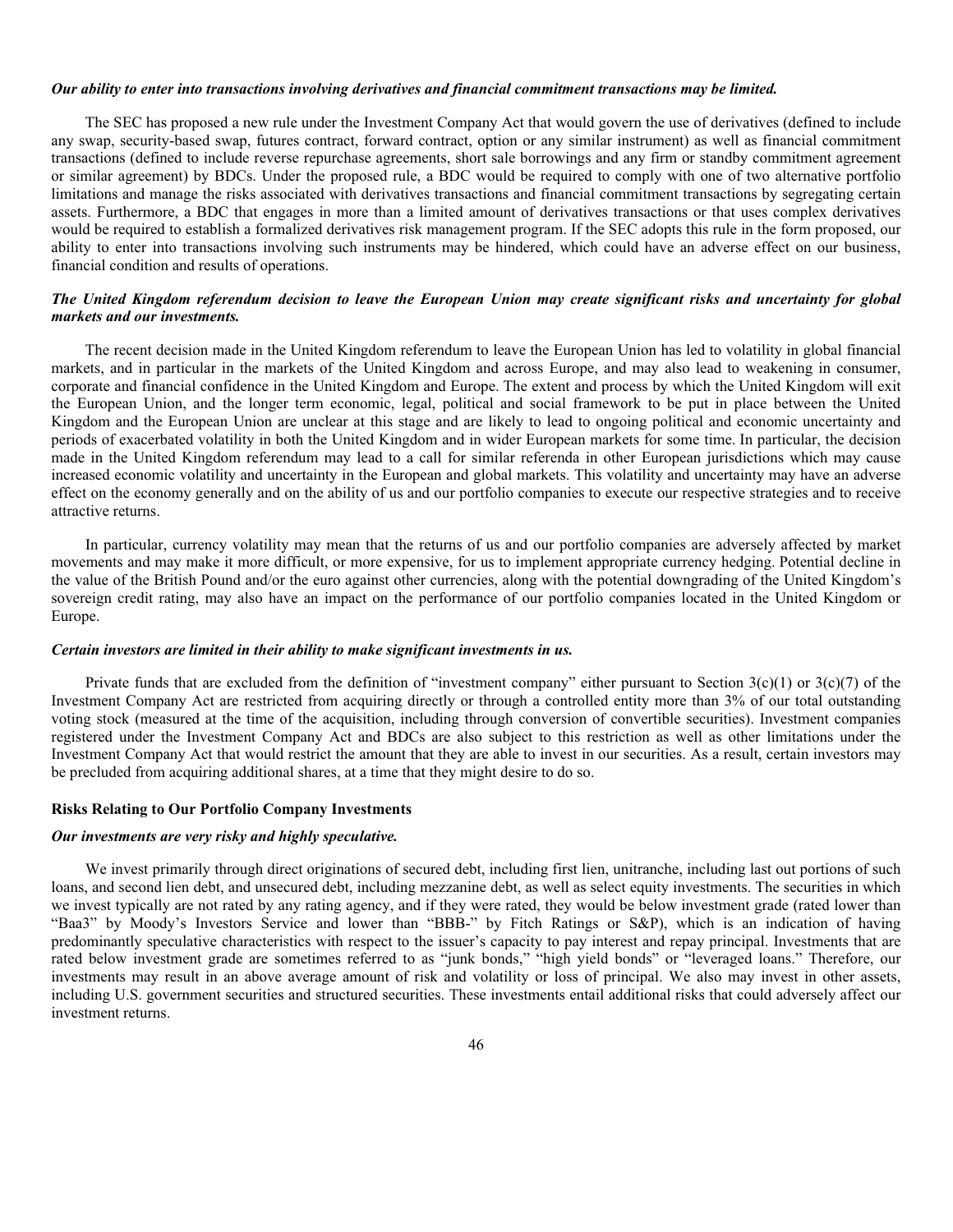*Secured Debt.* When we make a secured debt investment, we generally take a security interest in the available assets of the portfolio company, including the equity interests of any subsidiaries, which we expect to help mitigate the risk that we will not be repaid. However, there is a risk that the collateral securing our debt investment may decrease in value over time, may be difficult to sell in a timely manner, may be difficult to appraise and may fluctuate in value based upon the success of the business and market conditions, including as a result of the inability of the portfolio company to raise additional capital. In some circumstances, our lien could be subordinated to claims of other creditors, such as trade creditors. In addition, deterioration in a portfolio company's financial condition and prospects, including its inability to raise additional capital, may be accompanied by deterioration in the value of the collateral for the debt investment. Consequently, the fact that our debt is secured does not guarantee that we will receive principal and interest payments according to the debt investment's terms, or at all, or that we will be able to collect on the loan, in full or at all, should we enforce our remedies.

*Unsecured Debt, including Mezzanine Debt.* Our unsecured debt investments, including mezzanine debt investments, generally will be subordinated to senior debt in the event of an insolvency. This may result in an above average amount of risk and loss of principal.

*Equity Investments.* When we invest in secured debt or unsecured debt, including mezzanine debt, we may acquire equity securities from the company in which we make the investment. In addition, we may invest in the equity securities of portfolio companies independent of any debt investment. Our goal is ultimately to dispose of such equity interests and realize gains upon our disposition of such interests. However, the equity interests we hold may not appreciate in value and, in fact, may decline in value. Accordingly, we may not be able to realize gains from our equity interests, and any gains that we do realize on the disposition of any equity interests may not be sufficient to offset any other losses we experience.

#### *Investing in middle-market companies involves a number of significant risks.*

Investing in middle-market companies involves a number of significant risks, including:

- such companies may have limited financial resources and may be unable to meet their obligations under their debt securities that we hold, which may be accompanied by a deterioration in the value of any collateral and a reduction in the likelihood of us realizing any guarantees we may have obtained in connection with our investment;
- such companies typically have shorter operating histories, narrower product lines and smaller market shares than larger businesses, which tend to render them more vulnerable to competitors' actions and market conditions, as well as general economic downturns;
- such companies are more likely to depend on the management talents and efforts of a small group of persons; therefore, the death, disability, resignation or termination of one or more of these persons could have a material adverse impact on our portfolio company and, in turn, on us;
- such companies generally have less predictable operating results, may from time to time be parties to litigation, may be engaged in rapidly changing businesses with products subject to a substantial risk of obsolescence and may require substantial additional capital to support their operations, finance expansion or maintain their competitive position;
- there is generally little public information about these companies, they and their financial information are not subject to the reporting requirements of the Exchange Act and other regulations that govern public companies and we may be unable to uncover all material information about these companies, which may prevent us from making a fully informed investment decision and cause us to lose money on our investments;
- our executive officers, directors and Investment Adviser may, in the ordinary course of business, be named as defendants in litigation arising from our investments in the portfolio companies; and
- such companies may have difficulty accessing the capital markets to meet future capital needs, which may limit their ability to grow or to repay their outstanding indebtedness, including any debt securities held by us, upon maturity.

*Many of our portfolio securities do not have a readily available market price and we value these securities at fair value as determined in good faith under procedures adopted by our Board of Directors. Valuation is inherently subjective and may not reflect what we may actually realize for the sale of the investment.*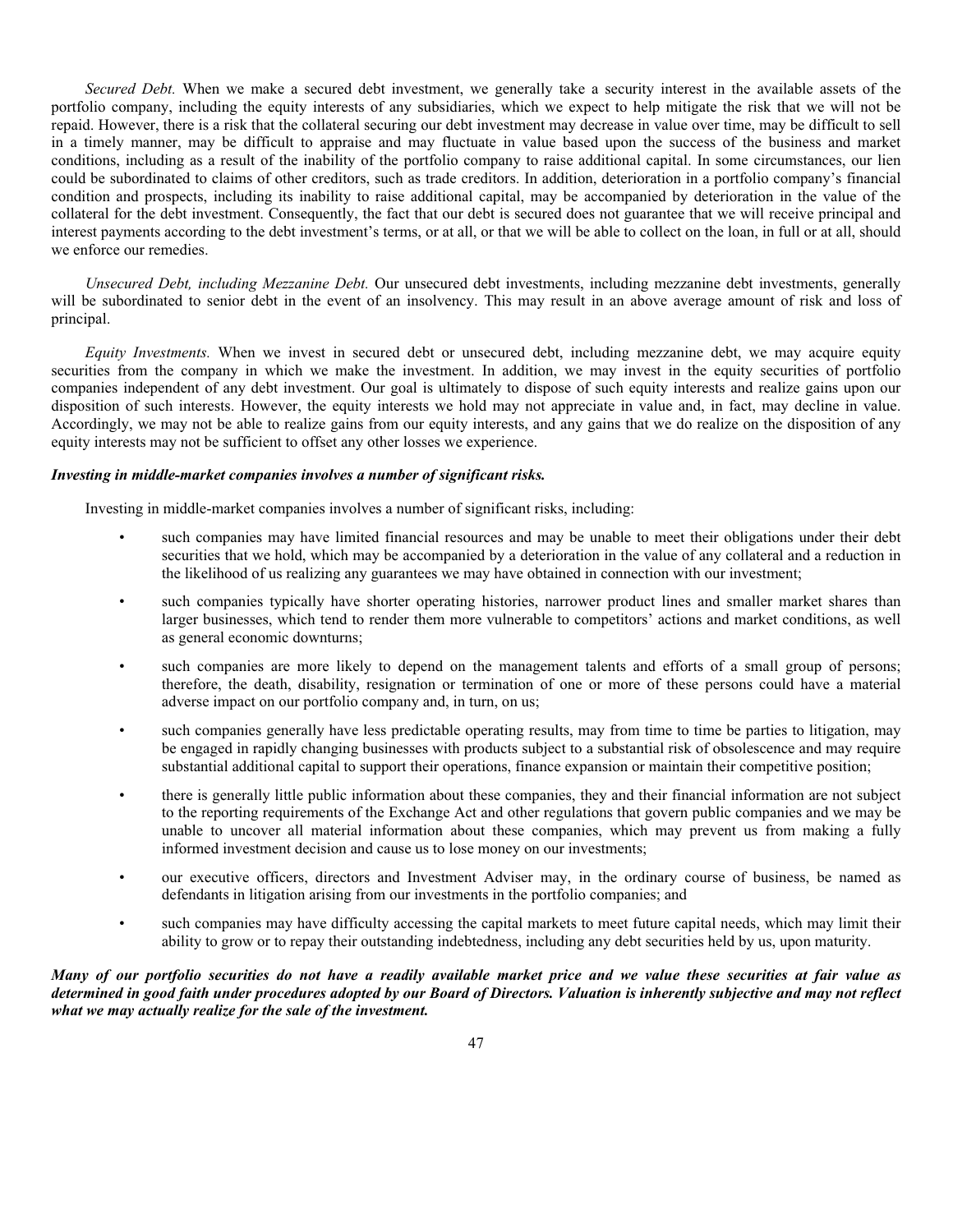The majority of our investments are, and are expected to continue to be, in debt instruments that do not have readily ascertainable market prices. The fair value of assets that are not publicly traded or whose market prices are not readily available are determined in good faith under procedures adopted by our Board of Directors. Our Board of Directors utilizes the services of independent third-party valuation firms in determining the fair value of a portion of the securities in our portfolio as of each quarter end. Investment professionals from our Investment Adviser also prepare portfolio company valuations using sources and/or proprietary models depending on the availability of information on our assets and the type of asset being valued, all in accordance with our valuation policy. The participation of our Investment Adviser in our valuation process could result in a conflict of interest, since the Management Fee is based in part on our gross assets and also because our Investment Adviser is receiving a performance-based Incentive Fee.

Because fair valuations, and particularly fair valuations of private securities and private companies, are inherently uncertain, may fluctuate over short periods of time and are often based to a large extent on estimates, comparisons and qualitative evaluations of private information, it may be more difficult for investors to value accurately our investments and could lead to undervaluation or overvaluation of our common stock. In addition, the valuation of these types of securities may result in substantial write-downs and earnings volatility.

Our NAV as of a particular date may be materially greater than or less than the value that would be realized if our assets were to be liquidated as of such date. For example, if we were required to sell a certain asset or all or a substantial portion of our assets on a particular date, the actual price that we would realize upon the disposition of such asset or assets could be materially less than the value of such asset or assets as reflected in our NAV. Volatile market conditions could also cause reduced liquidity in the market for certain assets, which could result in liquidation values that are materially less than the values of such assets as reflected in our NAV.

### *The lack of liquidity in our investments may adversely affect our business.*

Various restrictions render our investments relatively illiquid, which may adversely affect our business. As we generally make investments in private companies, substantially all of these investments are subject to legal and other restrictions on resale or are otherwise less liquid than publicly traded securities. Our Investment Adviser is not permitted to obtain or use material non-public information in effecting purchases and sales in public securities transactions for us, which could create an additional limitation on the liquidity of our investments. The illiquidity of our investments may make it difficult for us to sell such investments if the need arises. Therefore, if we are required to or desire to liquidate all or a portion of our portfolio quickly, we could realize significantly less than the value at which we have recorded our investments or could be unable to dispose of our investments in a timely manner or at such times as we deem advisable.

## *Our portfolio may be focused in a limited number of portfolio companies, which will subject us to a risk of significant loss if any of these companies default on their obligations under any of their debt instruments or if there is a downturn in a particular industry.*

We are classified as a non-diversified investment company within the meaning of the Investment Company Act, which means that we are not limited by the Investment Company Act with respect to the proportion of our assets that we may invest in securities of a single issuer, excluding limitations on investments in other investment companies. To the extent that we assume large positions in the securities of a small number of issuers or industries, our NAV may fluctuate to a greater extent than that of a diversified investment company as a result of changes in the financial condition or the market's assessment of the issuer. We may also be more susceptible to any single economic or regulatory occurrence than a diversified investment company. In addition, the aggregate returns we realize may be significantly adversely affected if a small number of investments perform poorly or if we need to write down the value of any one investment. Additionally, a downturn in any particular industry in which we are invested could significantly affect our aggregate returns. Further, any industry in which we are meaningfully concentrated at any given time could be subject to significant risks that could adversely impact our aggregate returns. For example, as of December 31, 2016, Software and Internet Software & Services represented 9.8% and 8.3%, respectively, of our portfolio at fair value. Our investments in Software and Internet Software & Services are subject to substantial risks, including, but not limited to, intense competition, changing technology, shifting user needs, frequent introductions of new products and services, competitors in different industries and ranging from large established companies to emerging startups, decreasing average selling prices of products and services resulting from rapid technological changes, and various legal and regulatory risks.

## *We may not be in a position to exercise control over our portfolio companies or to prevent decisions by management of our portfolio companies that could decrease the value of our investments.*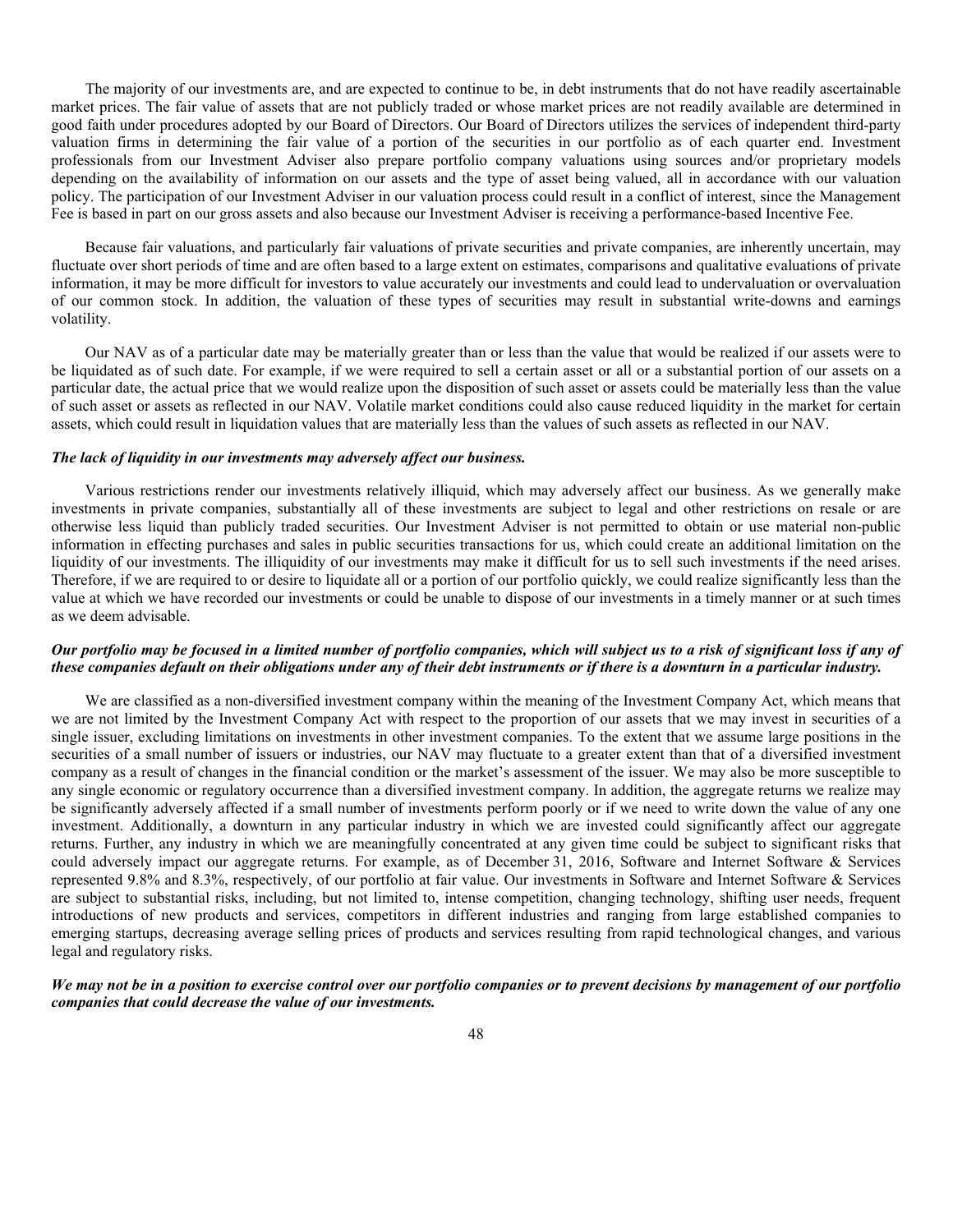We do not generally hold controlling equity positions in our portfolio companies. To the extent that we do not hold a controlling equity interest in a portfolio company, we are subject to the risk that such portfolio company may make business decisions with which we disagree, and the stockholders and management of such portfolio company may take risks or otherwise act in ways that are adverse to our interests. Due to the lack of liquidity for the debt and equity investments that we typically hold in our portfolio companies, we may not be able to dispose of our investments in the event we disagree with the actions of a portfolio company and may therefore suffer a decrease in the value of our investments.

In addition, we may not be in a position to control any portfolio company by investing in its debt securities. As a result, we are subject to the risk that a portfolio company in which we invest may make business decisions with which we disagree and the management of such company, as representatives of the holders of their common equity, may take risks or otherwise act in ways that do not serve our interests as debt investors.

#### *We may be subject to risks associated with investments in real estate loans.*

Our Investment Adviser, on our behalf, may periodically invest in loans related to real estate and real estate-related assets, and such investments will be subject to the risks inherent to investment in real estate-related assets generally. These risks include regional, national and international economic conditions, the supply and demand for properties, the financial resources of tenants, buyers and sellers of properties, changes in building, environmental, zoning and other laws and regulations, changes in real property tax rates, changes in interest rates and the availability of financing, which may render the sale or refinancing of properties difficult or impracticable, environmental liabilities, uninsured losses, acts of God, natural disasters, terrorist attacks, acts of war (declared and undeclared), strikes and other factors which are beyond the control of our Investment Adviser and us.

#### *We may be subject to risks associated with investments in energy companies.*

The energy industry has been in a period of disruption and volatility that has been characterized by decreases in oil and gas prices and production levels. This disruption and volatility has led to, and future disruptions and volatility may lead to, decreases in the credit quality and performance of our potential debt and equity investments in energy companies, which could, in turn, negatively impact the fair value of our investments in energy companies. Any prolonged decline in oil and gas prices or production levels could adversely impact the ability of our potential portfolio companies in the energy industry to satisfy financial or operating covenants that may be imposed by us and other lenders or to make payments to us as and when due, which could have a material adverse effect on our business, financial condition and results of operations. In addition, energy companies are subject to supply and demand fluctuations in the markets in which they operate, which are impacted by a numerous factors, including weather, use of renewable fuel sources, natural disasters, governmental regulation and general economic conditions, in addition to the effects of increasing regulation and general operational risks, any of which could have a material adverse effect on the performance and value of our energy-related investments as well as our cash flows from such investments.

### *Our failure to make follow-on investments in our portfolio companies could impair the value of our portfolio.*

Following an initial investment in a portfolio company, we may make additional investments in that portfolio company as "follow-on" investments, in order to:

- increase or maintain in whole or in part our equity ownership percentage;
- exercise warrants, options or convertible securities that were acquired in the original or subsequent financing; or
- attempt to preserve or enhance the value of our investment.

We may elect not to make follow-on investments or may lack sufficient funds to make those investments.

We will have the discretion to make any follow-on investments, subject to the availability of capital resources. The failure to make follow-on investments may, in some circumstances, jeopardize the continued viability of a portfolio company and our initial investment, or may result in a missed opportunity for us to increase our participation in a successful operation. Even if we have sufficient capital to make a desired follow-on investment, we may elect not to make a follow-on investment because we may not want to increase our concentration of risk, because we prefer other opportunities or because we are inhibited by compliance with BDC requirements, compliance with covenants contained in our Revolving Credit Facility or compliance with the requirements for maintenance of our RIC status.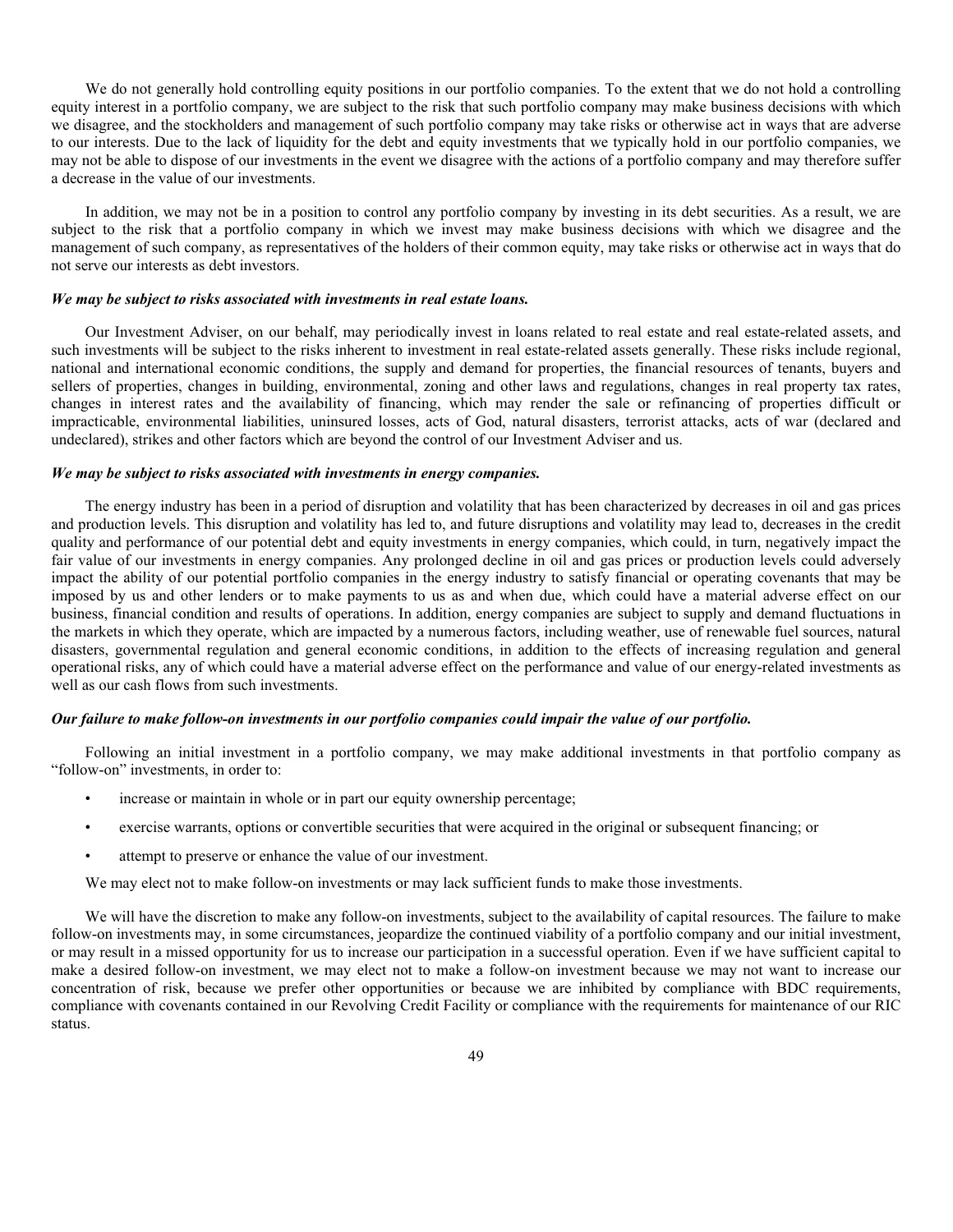### *Our portfolio companies may prepay loans, which may reduce stated yields in the future if the capital returned cannot be invested in transactions with equal or greater expected yields.*

Certain of the loans we make are prepayable at any time, with some prepayable at no premium to par. We cannot predict when such loans may be prepaid. Whether a loan is prepaid will depend both on the continued positive performance of the portfolio company and the existence of favorable financing market conditions that permit such company to replace existing financing with less expensive capital. In periods of rising interest rates, the risk of prepayment of floating rate loans may increase if other financing sources are available. As market conditions change frequently, it is unknown when, and if, this may be possible for each portfolio company. In the case of some of these loans, having the loan prepaid early may reduce the achievable yield for us in the future below the current yield disclosed for our portfolio if the capital returned cannot be invested in transactions with equal or greater expected yields.

# *Investments in common and preferred equity securities, many of which are illiquid with no readily available market, involve a substantial degree of risk.*

Although common stock has historically generated higher average total returns than fixed income securities over the long term, common stock also has experienced significantly more volatility in those returns. Our equity investments may fail to appreciate and may decline in value or become worthless, and our ability to recover our investment will depend on our portfolio company's success. Investments in equity securities involve a number of significant risks, including:

- any equity investment we make in a portfolio company could be subject to further dilution as a result of the issuance of additional equity interests and to serious risks as a junior security that will be subordinate to all indebtedness (including trade creditors) or senior securities in the event that the issuer is unable to meet its obligations or becomes subject to a bankruptcy process;
- to the extent that the portfolio company requires additional capital and is unable to obtain it, we may not recover our investment; and
- in some cases, equity securities in which we invest will not pay current dividends, and our ability to realize a return on our investment, as well as to recover our investment, will be dependent on the success of the portfolio company.

Even if the portfolio company is successful, our ability to realize the value of our investment may be dependent on the occurrence of a liquidity event, such as a public offering or the sale of the portfolio company. It is likely to take a significant amount of time before a liquidity event occurs or we can otherwise sell our investment. In addition, the equity securities we receive or invest in may be subject to restrictions on resale during periods in which it could be advantageous to sell them.

There are special risks associated with investing in preferred securities, including:

- preferred securities may include provisions that permit the issuer, at its discretion, to defer distributions for a stated period without any adverse consequences to the issuer. If we own a preferred security that is deferring its distributions, we may be required to report income for tax purposes before we receive such distributions;
- preferred securities are subordinated to debt in terms of priority to income and liquidation payments, and therefore will be subject to greater credit risk than debt;
- preferred securities may be substantially less liquid than many other securities, such as common stock or U.S. government securities; and
- generally, preferred security holders have no voting rights with respect to the issuing company, subject to limited exceptions.

Additionally, when we invest in debt securities, we may acquire warrants or other equity securities as well. Our goal is ultimately to dispose of such equity interests and realize gains upon our disposition of such interests. However, the equity interests we receive may not appreciate in value and, in fact, may decline in value. Accordingly, we may not be able to realize gains from our equity interests and any gains that we do realize on the disposition of any equity interests may not be sufficient to offset any other losses we experience.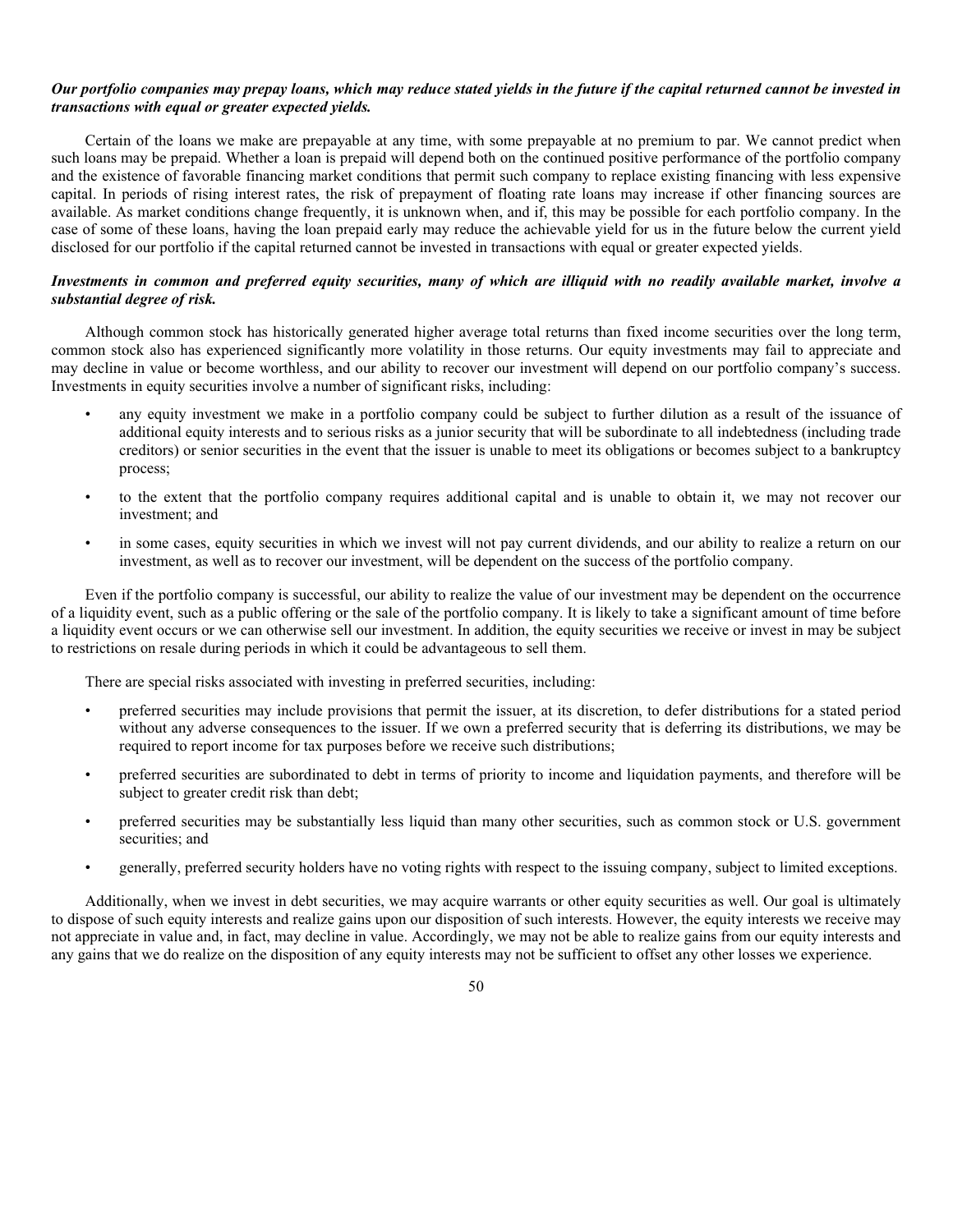We may invest, to the extent permitted by law, in the equity securities of investment funds that are operating pursuant to certain exceptions to the Investment Company Act and, to the extent we so invest, will bear our ratable share of any such company's expenses, including management and performance fees. We will also remain obligated to pay the Management Fee and Incentive Fee to our Investment Adviser with respect to the assets invested in the securities and instruments of such companies. With respect to each of these investments, each of our common stockholders will bear his or her share of the Management Fee and Incentive Fee due to our Investment Adviser as well as indirectly bearing the management and performance fees and other expenses of any such investment funds or advisers.

# *By originating loans to companies that are experiencing significant financial or business difficulties, we may be exposed to distressed lending risks.*

As part of our lending activities, we may originate loans to companies that are experiencing significant financial or business difficulties, including companies involved in bankruptcy or other reorganization and liquidation proceedings. Although the terms of such financing may result in significant financial returns to us, they involve a substantial degree of risk. The level of analytical sophistication, both financial and legal, necessary for successful financing to companies experiencing significant business and financial difficulties is unusually high. There is no assurance that we will correctly evaluate the value of the assets collateralizing our loans or the prospects for a successful reorganization or similar action. In any reorganization or liquidation proceeding relating to a company that we fund, we may lose all or part of the amounts advanced to the borrower or may be required to accept collateral with a value less than the amount of the loan advanced by us to the borrower.

#### *We may be exposed to special risks associated with bankruptcy cases.*

Many of the events within a bankruptcy case are adversarial and often beyond the control of the creditors. While creditors generally are afforded an opportunity to object to significant actions, there can be no assurance that a bankruptcy court would not approve actions that may be contrary to our interests. Furthermore, there are instances where creditors can lose their ranking and priority if they are considered to have taken over management of a borrower.

The reorganization of a company can involve substantial legal, professional and administrative costs to a lender and the borrower; it is subject to unpredictable and lengthy delays; and during the process a company's competitive position may erode, key management may depart and a company may not be able to invest its capital adequately. In some cases, the debtor company may not be able to reorganize and may be required to liquidate assets. The debt of companies in financial reorganization will, in most cases, not pay current interest, may not accrue interest during reorganization and may be adversely affected by an erosion of the issuer's fundamental value.

In addition, lenders can be subject to lender liability claims for actions taken by them where they become too involved in the borrower's business or exercise control over the borrower. For example, we could become subject to a lender's liability claim, if, among other things, the borrower requests significant managerial assistance from us and we provide such assistance as contemplated by the Investment Company Act.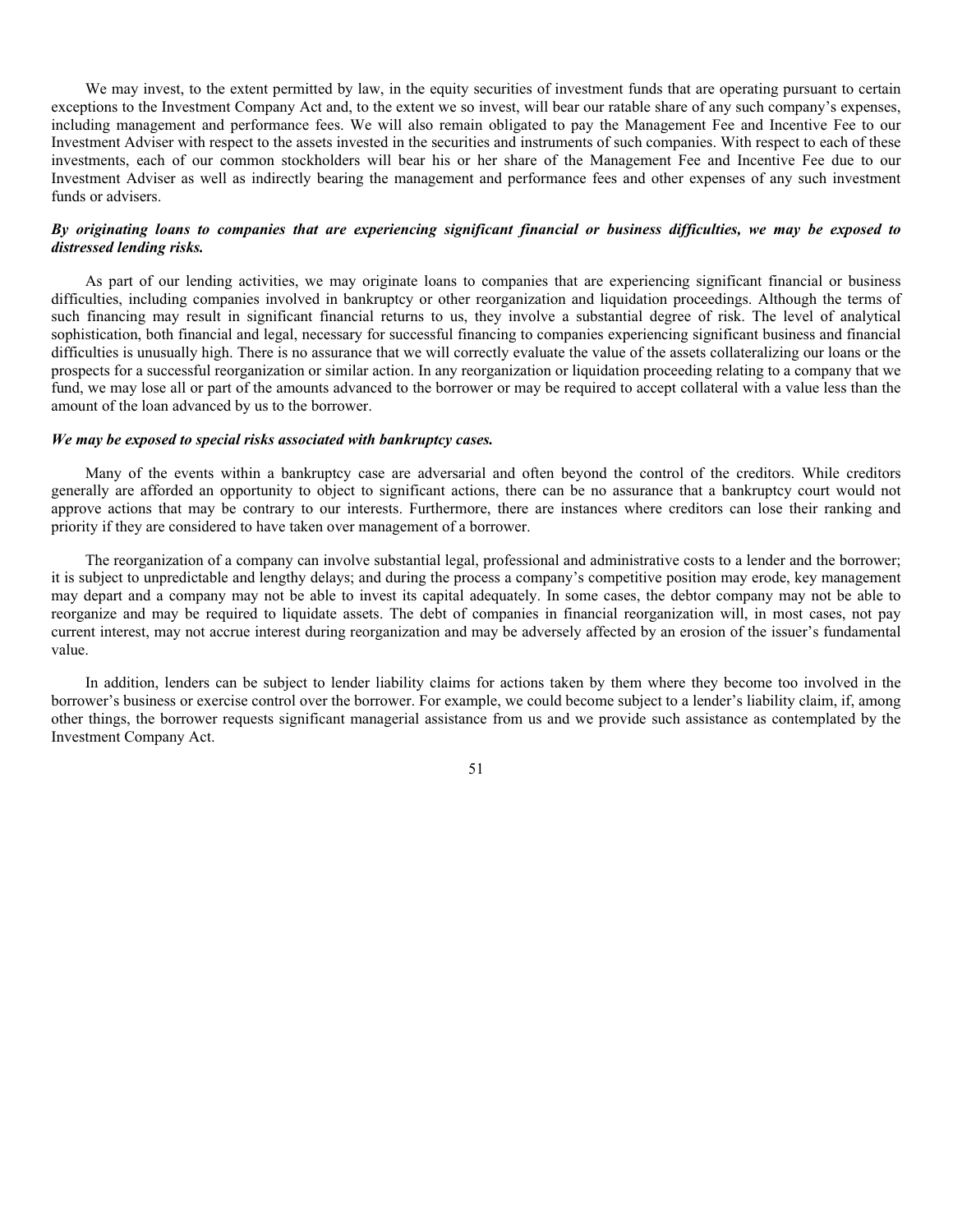### *Declines in market prices and liquidity in the corporate debt markets can result in significant net unrealized depreciation of our portfolio, which in turn would reduce our NAV.*

As a BDC, we are required to carry our investments at market value or, if no market value is ascertainable, at fair value as determined in good faith under procedures adopted by our Board of Directors. We may take into account the following types of factors, if relevant, in determining the fair value of our investments: the enterprise value of a portfolio company (the entire value of the portfolio company to a market participant, including the sum of the values of debt and equity securities used to capitalize the enterprise at a point in time), the nature and realizable value of any collateral, the portfolio company's ability to make payments and its earnings and discounted cash flow (taking into consideration current market interest rates and credit spreads), the markets in which the portfolio company does business, a comparison of the portfolio company's securities to similar publicly traded securities and other relevant factors. When an external event such as a purchase transaction, public offering or subsequent equity sale occurs, we use the pricing indicated by the external event to corroborate our valuation. While most of our investments are not publicly traded, applicable accounting standards require us to assume as part of our valuation process that our investments are sold in a principal market to market participants (even if we plan on holding an investment through its maturity). As a result, volatility in the capital markets can also adversely affect our investment valuations. Decreases in the market values or fair values of our investments are recorded as unrealized depreciation. The effect of all of these factors on our portfolio can reduce our NAV by increasing net unrealized depreciation in our portfolio. Depending on market conditions, we could incur substantial realized losses and may suffer unrealized losses, which could have a material adverse impact on our business, financial condition and results of operations.

#### *Economic recessions or downturns could impair our portfolio companies and harm our operating results.*

Our portfolio companies may be susceptible to economic downturns or recessions and may be unable to repay our loans during these periods. Therefore, during these periods our non-performing assets may increase and the value of our portfolio may decrease if we are required to write down the values of our investments. Adverse economic conditions may also decrease the value of collateral securing some of our loans and the value of our equity investments. Economic slowdowns or recessions could lead to financial losses in our portfolio and a decrease in revenues, net income and assets. Unfavorable economic conditions also could increase our funding costs, limit our access to the capital markets or result in a decision by lenders not to extend credit to us. These events could prevent us from increasing investments and harm our operating results.

A portfolio company's failure to satisfy financial or operating covenants imposed by us or other lenders could lead to defaults and, potentially, acceleration of the time when the loans are due and foreclosure on the portfolio company's assets representing collateral for its obligations. This could trigger cross defaults under other agreements and jeopardize our portfolio company's ability to meet its obligations under the debt that we hold and the value of any equity securities we own. We may incur expenses to the extent necessary to seek recovery upon default or to negotiate new terms with a defaulting portfolio company.

## *Our portfolio companies may have incurred or issued, or may in the future incur or issue, debt or equity securities that rank equally with, or senior to, our investments in such companies, which could have an adverse effect on us in any liquidation of the portfolio company.*

Our portfolio companies may have, or may be permitted to incur, other debt, or issue other equity securities that rank equally with, or senior to, our investments. By their terms, such instruments may provide that the holders are entitled to receive payment of dividends, interest or principal on or before the dates on which we are entitled to receive payments in respect of our investments. These debt instruments would usually prohibit the portfolio companies from paying interest on or repaying our investments in the event and during the continuance of a default under such debt. Also, in the event of insolvency, liquidation, dissolution, reorganization or bankruptcy of a portfolio company, holders of securities ranking senior to our investment in that portfolio company typically are entitled to receive payment in full before we receive any distribution in respect of our investment. After repaying such holders, the portfolio company may not have any remaining assets to use for repaying its obligation to us. In the case of securities ranking equally with our investments, we would have to share on an equal basis any distributions with other security holders in the event of an insolvency, liquidation, dissolution, reorganization or bankruptcy of the relevant portfolio company.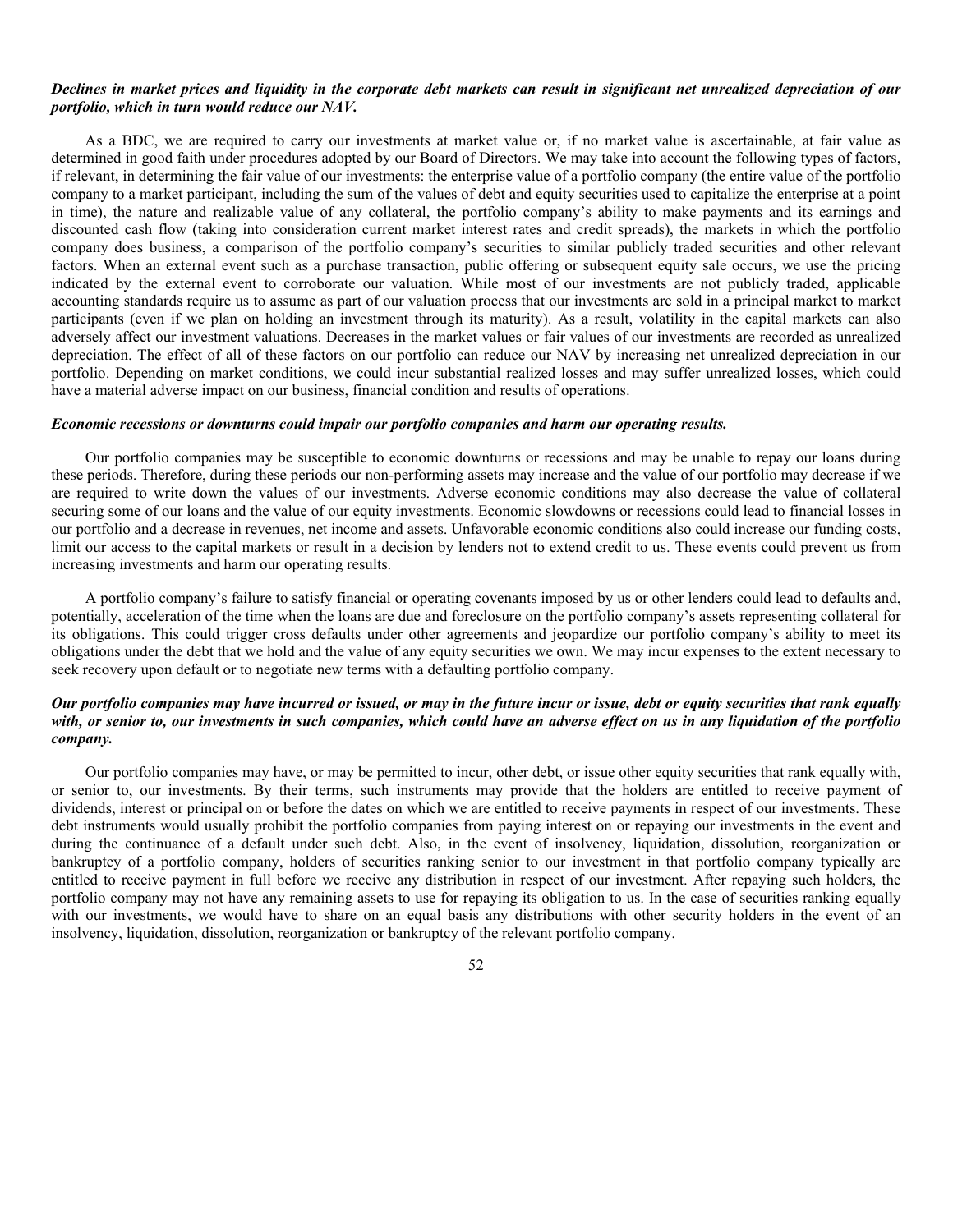Additionally, certain loans that we make to portfolio companies may be secured on a second priority basis by the same collateral securing senior secured debt, which will be secured on a first priority basis. The first priority liens on the collateral will secure the portfolio company's obligations under any outstanding senior debt and may secure certain other future debt that may be permitted to be incurred by the portfolio company under the agreements governing the loans. The holders of obligations secured by the first priority liens on the collateral will generally control the liquidation of and be entitled to receive proceeds from any realization of the collateral to repay their obligations in full before us. In addition, the value of the collateral in the event of liquidation will depend on market and economic conditions, the availability of buyers and other factors. There can be no assurance that the proceeds, if any, from the sale or sales of all of the collateral would be sufficient to satisfy the loan obligations secured by the second priority liens after payment in full of all obligations secured by the first priority liens. If such proceeds are not sufficient to repay amounts outstanding under the loan obligations secured by the second priority liens, then we, to the extent not repaid from the proceeds of the sale of the collateral, will only have an unsecured claim against the portfolio company's remaining assets, if any.

The rights we may have with respect to the collateral securing any junior priority loans we make to our portfolio companies may also be limited pursuant to the terms of one or more intercreditor agreements that we enter into with the holders of senior debt. Under such an intercreditor agreement, at any time that senior obligations are outstanding, we may forfeit certain rights with respect to the collateral to the holders of the senior obligations. These rights may include the right to commence enforcement proceedings against the collateral, the right to control the conduct of such enforcement proceedings, the right to approve amendments to collateral documents, the right to release liens on the collateral and the right to waive past defaults under collateral documents. We may not have the ability to control or direct such actions, even if our rights as junior lenders are adversely affected. In addition, a bankruptcy court may choose not to enforce an intercreditor agreement or other arrangement with creditors. Similar risks to the foregoing may apply where we hold the last out piece of a unitranche loan.

We may also make unsecured loans to portfolio companies, meaning that such loans will not benefit from any interest in collateral of such companies. Liens on such portfolio companies' collateral, if any, will secure the portfolio company's obligations under its outstanding secured debt and may secure certain future debt that is permitted to be incurred by the portfolio company under its secured loan agreements. The holders of obligations secured by such liens will generally control the liquidation of, and be entitled to receive proceeds from, any realization of such collateral to repay their obligations in full before us. In addition, the value of such collateral in the event of liquidation will depend on market and economic conditions, the availability of buyers and other factors. There can be no assurance that the proceeds, if any, from sales of such collateral would be sufficient to satisfy our unsecured loan obligations after payment in full of all secured loan obligations. If such proceeds were not sufficient to repay the outstanding secured loan obligations, then our unsecured claims would rank equally with the unpaid portion of such secured creditors' claims against the portfolio company's remaining assets, if any.

#### *Our portfolio companies may be highly leveraged.*

Some of our portfolio companies may be highly leveraged, which may have adverse consequences to these companies and to us as an investor. These companies may be subject to restrictive financial and operating covenants and the leverage may impair these companies' ability to finance their future operations and capital needs. As a result, these companies' flexibility to respond to changing business and economic conditions and to take advantage of business opportunities may be limited. Further, a leveraged company's income and net assets will tend to increase or decrease at a greater rate than if borrowed money were not used.

#### *Our investments in non-U.S. companies may involve significant risks in addition to the risks inherent in U.S. investments.*

Our investment strategy contemplates potential investments in securities of non-U.S. companies to the extent permissible under the Investment Company Act. Investing in non-U.S. companies may expose us to additional risks not typically associated with investing in U.S. companies. These risks include changes in exchange control regulations, political and social instability, expropriation, imposition of non-U.S. taxes (potentially at confiscatory levels), less liquid markets, less available information than is generally the case in the United States, higher transaction costs, less government supervision of exchanges, brokers and issuers, less developed bankruptcy laws, difficulty in enforcing contractual obligations, lack of uniform accounting and auditing standards and greater price volatility. These risks are likely to be more pronounced for investments in companies located in emerging markets and particularly for middlemarket companies in these economies.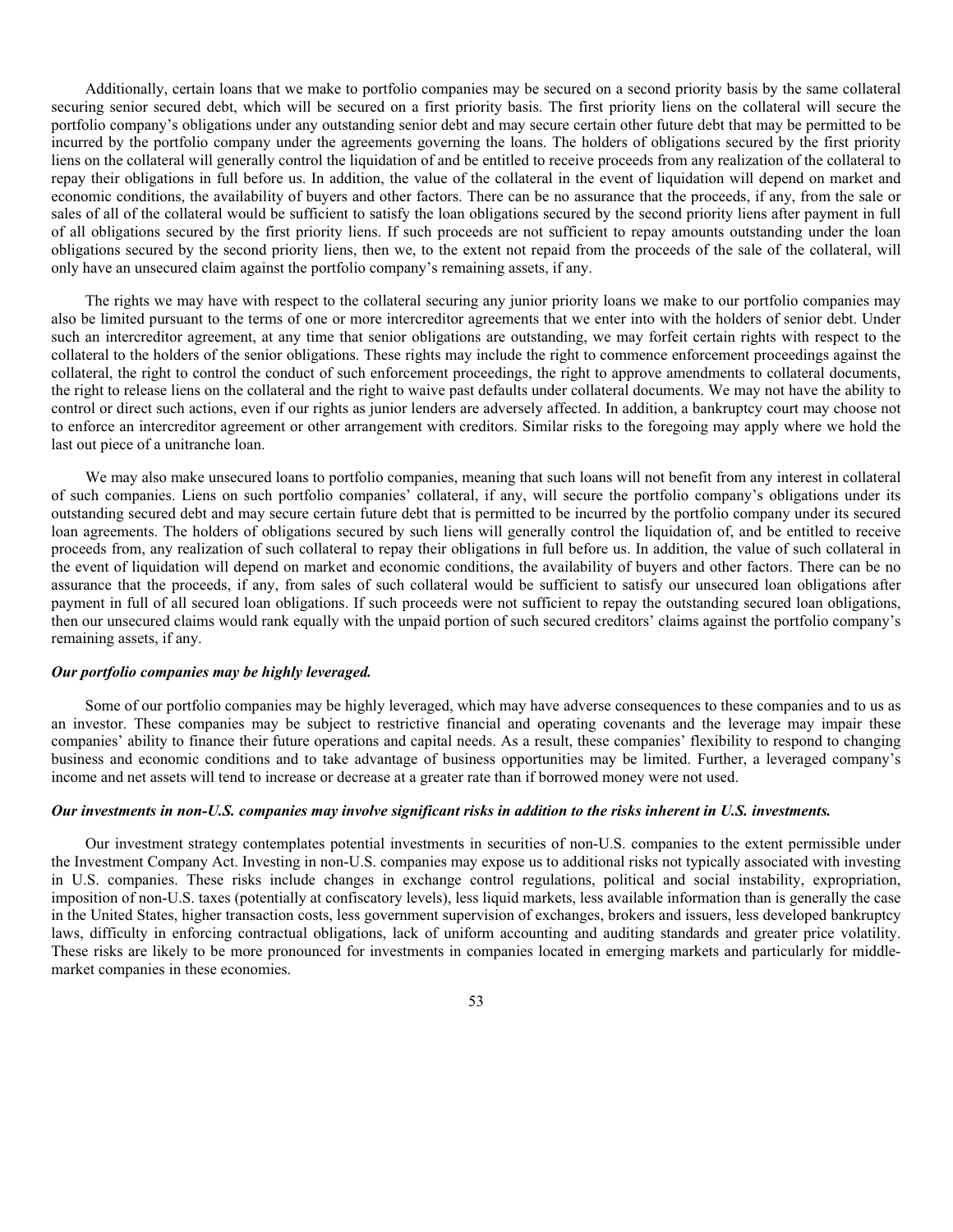Although most of our investments are denominated in U.S. dollars, our investments that are denominated in a non-U.S. currency will be subject to the risk that the value of a particular currency will change in relation to the U.S. dollar. Among the factors that may affect currency values are trade balances, the level of short-term interest rates, differences in relative values of similar assets in different currencies, long-term opportunities for investment and capital appreciation and political developments. We may employ hedging techniques to minimize these risks, but we cannot assure you that such strategies will be effective or without risk to us.

#### *We may expose ourselves to risks if we engage in hedging transactions.*

Subject to applicable provisions of the Investment Company Act and applicable CFTC regulations, we may enter into hedging transactions in a manner consistent with SEC guidance, which may expose us to risks associated with such transactions. Such hedging may utilize instruments such as forward contracts, currency options and interest rate swaps, caps, collars and floors to seek to hedge against fluctuations in the relative values of our portfolio positions from changes in currency exchange rates and market interest rates. Use of these hedging instruments may include counter-party credit risk.

Hedging against a decline in the values of our portfolio positions does not eliminate the possibility of fluctuations in the values of such positions or prevent losses if the values of such positions decline. However, such hedging can establish other positions designed to gain from those same developments, thereby offsetting the decline in the value of such portfolio positions. Such hedging transactions may also limit the opportunity for gain if the values of the underlying portfolio positions should increase. Moreover, it may not be possible to hedge against an exchange rate or interest rate fluctuation that is so generally anticipated that we are not able to enter into a hedging transaction at an acceptable price.

The success of any hedging transactions we may enter into will depend on our ability to correctly predict movements in currencies and interest rates. Therefore, while we may enter into such transactions to seek to reduce currency exchange rate and interest rate risks, unanticipated changes in currency exchange rates or interest rates may result in poorer overall investment performance than if we had not engaged in any such hedging transactions. In addition, the degree of correlation between price movements of the instruments used in a hedging strategy and price movements in the portfolio positions being hedged may vary. Moreover, for a variety of reasons, we may not seek to (or be able to) establish a perfect correlation between such hedging instruments and the portfolio holdings being hedged. Any such imperfect correlation may prevent us from achieving the intended hedge and expose us to risk of loss. In addition, it may not be possible to hedge fully or perfectly against currency fluctuations affecting the value of securities denominated in non-U.S. currencies because the value of those securities is likely to fluctuate as a result of factors not related to currency fluctuations. See also "—Risks Relating to Our Business—We are exposed to risks associated with changes in interest rates."

### *We may form one or more CLOs, which may subject us to certain structured financing risks.*

To finance investments, we may securitize certain of our investments, including through the formation of one or more CLOs, while retaining all or most of the exposure to the performance of these investments. This would involve contributing a pool of assets to a special purpose entity, and selling debt interests in such entity on a non-recourse or limited-recourse basis to purchasers. Any interest in any such CLO held by us may be considered a "non-qualifying asset" for purposes of Section 55 of the Investment Company Act.

If we create a CLO, we will depend on distributions from the CLO's assets out of its earnings and cash flows to enable us to make distributions to our stockholders. The ability of a CLO to make distributions will be subject to various limitations, including the terms and covenants of the debt it issues. For example, tests (based on interest coverage or other financial ratios or other criteria) may restrict our ability, as holder of a CLO's equity interests, to receive cash flow from these investments. There is no assurance any such performance tests will be satisfied. Also, a CLO may take actions that delay distributions in order to preserve ratings and to keep the cost of present and future financings lower or the CLO may be obligated to retain cash or other assets to satisfy over-collateralization requirements commonly provided for holders of the CLO's debt. As a result, there may be a lag, which could be significant, between the repayment or other realization on a loan or other assets in, and the distribution of cash out of, a CLO, or cash flow may be completely restricted for the life of the CLO. If we do not receive cash flow from any such CLO that is necessary to satisfy the annual distribution requirement for maintaining our RIC status, and we are unable to obtain cash from other sources necessary to satisfy this requirement, we could fail to maintain our status as a RIC, which would have a material adverse effect on our financial performance.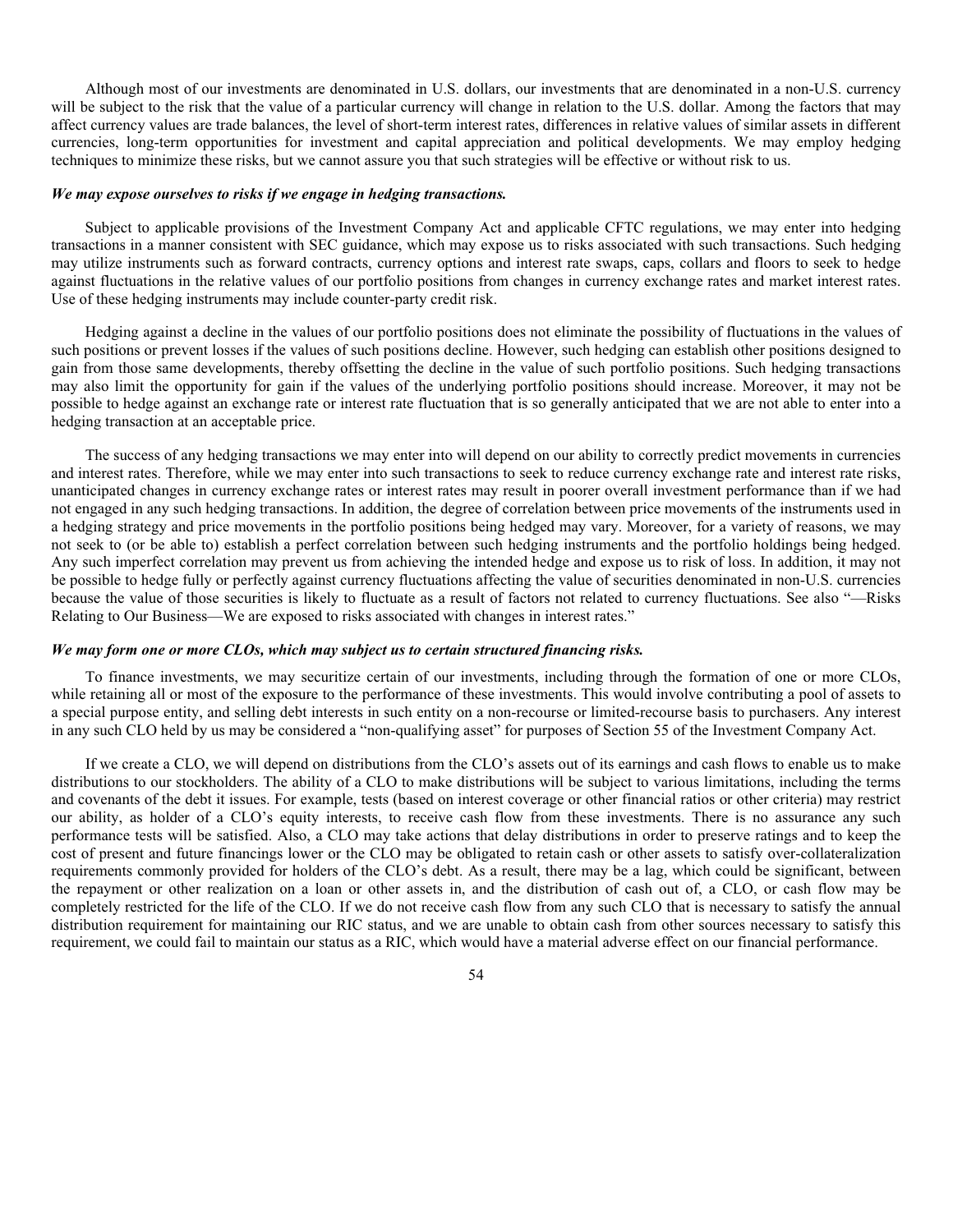In addition, a decline in the credit quality of loans in a CLO due to poor operating results of the relevant borrower, declines in the value of loan collateral or increases in defaults, among other things, may force a CLO to sell certain assets at a loss, reducing their earnings and, in turn, cash potentially available for distribution to us for distribution to our stockholders.

To the extent that any losses are incurred by the CLO in respect of any collateral, such losses will be borne first by us as owner of equity interests. Finally, any equity interests that we retain in a CLO will not be secured by the assets of the CLO and we will rank behind all creditors of the CLO.

## **Risks Relating to Our Securities**

### *Investing in our securities involves an above average degree of risk.*

The investments we make in accordance with our investment objective may result in a higher amount of risk than alternative investment options and volatility or loss of principal. Our investments in portfolio companies may be highly speculative and aggressive, and therefore an investment in our securities may not be suitable for someone with lower risk tolerance.

#### *The market price of our securities may fluctuate significantly.*

The market price and liquidity of the market for our securities may be significantly affected by numerous factors, some of which are beyond our control and may not be directly related to our operating performance. These factors include:

- significant volatility in the market price and trading volume of securities of BDCs or other companies in our sector, which are not necessarily related to the operating performance of these companies;
- price and volume fluctuations in the overall stock market from time to time;
- the inclusion or exclusion of our securities from certain indices;
- changes in regulatory policies or tax guidelines, particularly with respect to RICs or BDCs;
- any loss of RIC or BDC status;
- changes in earnings or perceived changes or variations in operating results;
- changes or perceived changes in the value of our portfolio of investments;
- changes in accounting guidelines governing valuation of our investments;
- any shortfall in revenue or net income or any increase in losses from levels expected by investors or securities analysts;
- the inability of our Investment Adviser to employ additional experienced investment professionals or the departure of any of our Investment Adviser's key personnel;
- short-selling pressure with respect to shares of our common stock or BDCs generally;
- future sales of our securities convertible into or exchangeable or exercisable for our common stock or the conversion of such securities;
- uncertainty surrounding the strength of the U.S. economic recovery;
- concerns regarding European sovereign debt;
- operating performance of companies comparable to us;
- general economic trends and other external factors; and
- loss of a major funding source.

In the past, following periods of volatility in the market price of a company's securities, securities class action litigation has often been brought against that company. If our stock price fluctuates significantly, we may be the target of securities litigation in the future. Securities litigation could result in substantial costs and divert management's attention and resources from our business.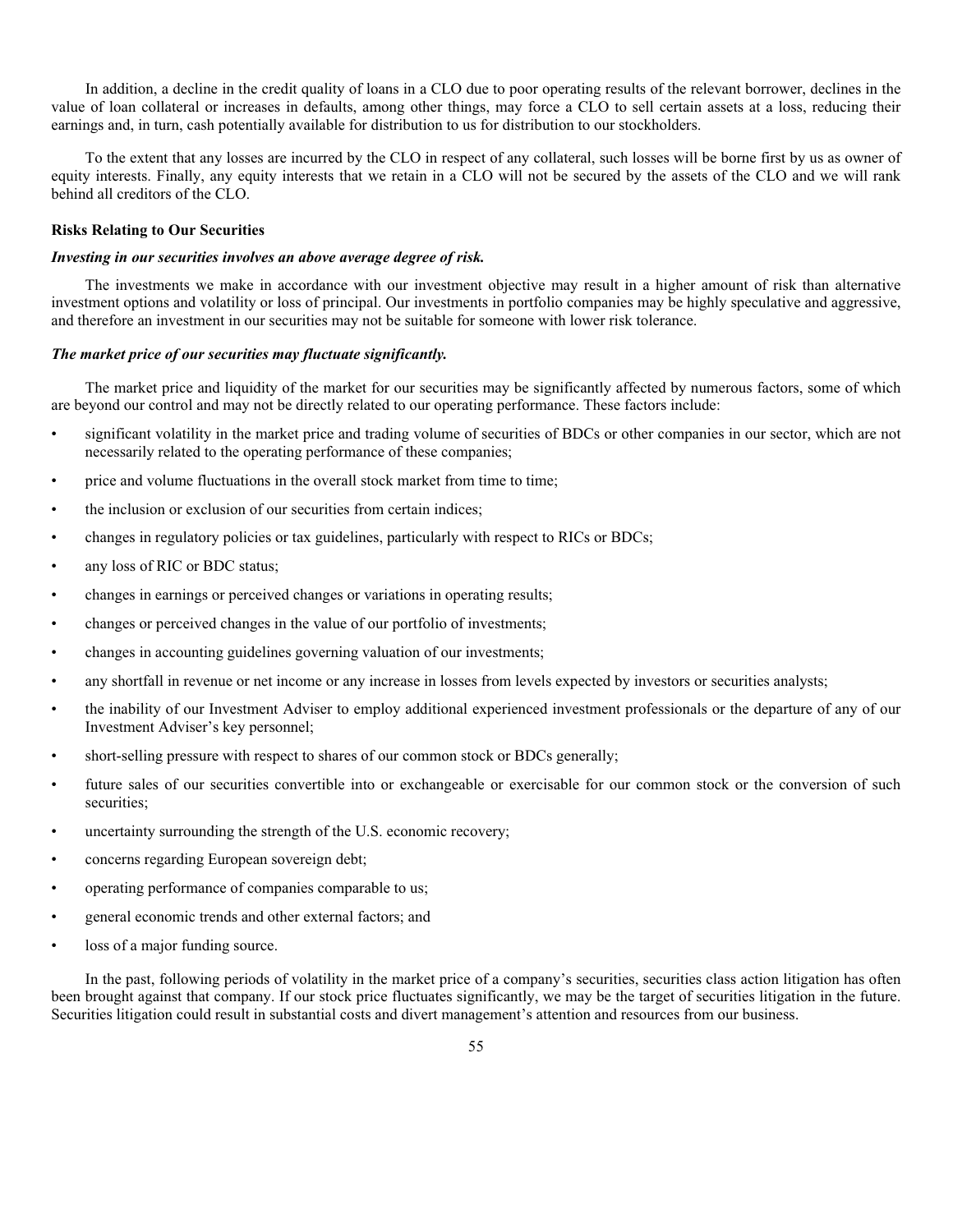### *Shares of closed-end investment companies, including BDCs, frequently trade at a discount to their NAV per share.*

We cannot predict the prices at which our common stock will trade. Shares of closed-end investment companies, including BDCs, frequently trade at a discount from their NAV and our common stock may also be discounted in the market. This characteristic of closed-end investment companies is separate and distinct from the risk that our NAV per share of common stock may decline. We cannot predict whether our common stock will trade at, above or below NAV. In addition, if our common stock trades below its NAV, we will generally not be able to sell additional shares of our common stock to the public at its market price without first obtaining the approval of a majority of our stockholders (including a majority of our unaffiliated stockholders) and our Independent Directors for such issuance.

### *Sales of substantial amounts of our common stock in the public market may have a material adverse effect on the market price of our common stock.*

Sales of substantial amounts of our common stock, the availability of such common stock for sale (including as a result of the conversion of our 4.50% Convertible Notes due 2022 (the "Convertible Notes") into common stock) or the perception that such sales could occur could materially adversely affect the prevailing market price for our common stock. Both the sale of a substantial amount of our securities and the perception that such sales could occur could impair our ability to raise additional capital through the sale of equity securities should we desire to do so. Additionally, as an owner of approximately 17.85% of our common stock as of December 31, 2016, Group Inc. is a significant stockholder that may decide to sell a substantial amount of its common stock, subject to applicable securities laws, and such a sale would exacerbate the effects described above.

#### *Our stockholders may experience dilution upon the conversion of our Convertible Notes.*

Our Convertible Notes are convertible into shares of our common stock beginning on October 1, 2021 or, under certain circumstances, earlier. Upon conversion of the Convertible Notes, we have the choice to pay or deliver, as the case may be, at our election, cash, shares of our common stock or a combination of cash and shares of our common stock. The initial conversion price of the Convertible Notes is \$24.49, subject to adjustment in certain circumstances. If we elect to deliver shares of common stock upon a conversion at the time our NAV per share exceeds the conversion price in effect at such time, our stockholders may incur dilution. In addition, our stockholders will experience dilution in their ownership percentage of common stock upon our issuance of common stock in connection with the conversion of the Convertible Notes and any dividends paid on our common stock will also be paid on shares issued in connection with such conversion after such issuance.

#### *Our stockholders will experience dilution in their ownership percentage if they opt out of our dividend reinvestment plan.*

We have adopted a dividend reinvestment plan pursuant to which we reinvest all cash distributions declared by the Board of Directors on behalf of investors who do not elect to receive their distributions in cash. As a result, if the Board of Directors declares a cash distribution, then our stockholders who have not opted out of our dividend reinvestment plan will have their cash distributions automatically reinvested in additional shares of our common stock, rather than receiving the cash distribution. See "Item 5. Market For Registrant's Common Equity, Related Stockholder Matters and Issuer Purchases of Equity Securities—Distributions" and "Item 1. Business—Dividend Reinvestment Plan" for a description of our distribution policy and obligations.

If, on the payment date for any distribution, the most recently computed NAV per share is equal to or less than the closing market price plus estimated per share fees (which include any applicable brokerage commissions the plan agent is required to pay), the plan agent will invest the distribution amount in newly issued shares on behalf of the participants. The number of newly issued shares to be credited to a participant's account will be determined by dividing the dollar amount of the distribution by the most recently computed NAV per share provided that, if the NAV is less than or equal to 95% of the then current market price per share, the dollar amount of the distribution will be divided by 95% of the market price on the payment date. Accordingly, participants in the dividend reinvestment plan may receive a greater number shares of our common stock than the number of shares associated with the market price of our common stock, resulting in dilution for other stockholders. Stockholders that opt out of our dividend reinvestment plan will experience dilution in their ownership percentage of our common stock over time. See "Item 1. Business—Dividend Reinvestment Plan."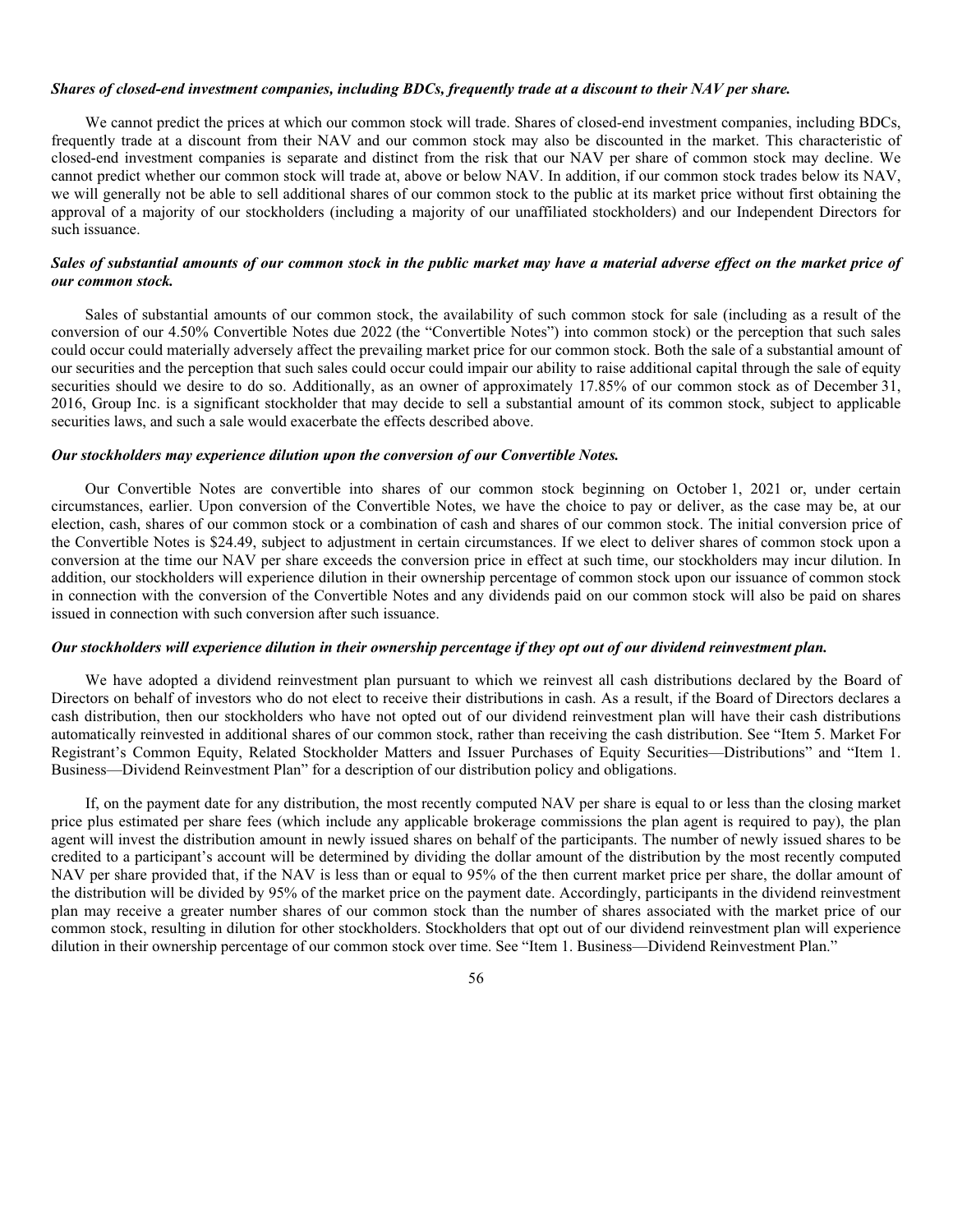## *Our stockholders that do not opt out of our dividend reinvestment plan should generally expect to have current tax liabilities without receiving cash to pay such liabilities.*

Under our dividend reinvestment plan, if we declare a cash distribution, our stockholders who have not elected to "opt out" will have their cash distributions automatically reinvested in additional shares of our common stock, rather than receiving the cash distributions. Stockholders who receive distributions in the form of shares of our common stock generally are subject to the same U.S. federal, state and local tax consequences as stockholders who elect to receive their distributions in cash; however, since their distributions will be reinvested, those stockholders will not receive cash with which to pay any applicable taxes on such reinvested distributions. As a result, stockholders that have not opted out of our dividend reinvestment plan may have to use funds from other sources to pay any tax liabilities imposed upon them based on the value of the common stock received.

## *We may in the future determine to issue preferred stock, which could adversely affect the market value of our common stock.*

The issuance of shares of preferred stock with dividend or conversion rights, liquidation preferences or other economic terms favorable to the holders of preferred stock could adversely affect the market price for our common stock by making an investment in the common stock less attractive. In addition, the dividends on any preferred stock we issue must be cumulative. Payment of dividends and repayment of the liquidation preference of preferred stock must take preference over any distributions or other payments to our common stockholders, and holders of preferred stock are not subject to any of our expenses or losses and are not entitled to participate in any income or appreciation in excess of their stated preference (other than convertible preferred stock that converts into common stock). In addition, under the Investment Company Act, participating preferred stock and preferred stock constitutes a "senior security" for purposes of the 2 to 1 asset coverage test.

## *Certain provisions of our certificate of incorporation and bylaws and the Delaware General Corporation Law ("DGCL"), as well as other aspects of our structure, including the substantial ownership interest of Group Inc., could deter takeover attempts and have an adverse impact on the price of our common stock*

Our certificate of incorporation and bylaws, as well as the DGCL, contain provisions that may have the effect of discouraging a third party from making an acquisition proposal for us. Among other things, our certificate of incorporation and bylaws:

- provide that our Board of Directors is classified, which may delay the ability of our stockholders to change the membership of a majority of our Board of Directors;
- do not provide for cumulative voting;
- provide that vacancies on our Board of Directors, including newly created directorships, may be filled only by a majority vote of directors then in office;
- provide that our directors may be removed only for cause, and only by a supermajority vote of the stockholders entitled to elect such directors;
- provide that stockholders may only take action at an annual or special meeting of stockholders, and may not act by written consent;
- restrict stockholders' ability to call special meetings;
- require a supermajority vote of stockholders to effect certain amendments to our certificate of incorporation and bylaws; and
- require stockholders to provide advance notice of new business proposals and director nominations under specific procedures.

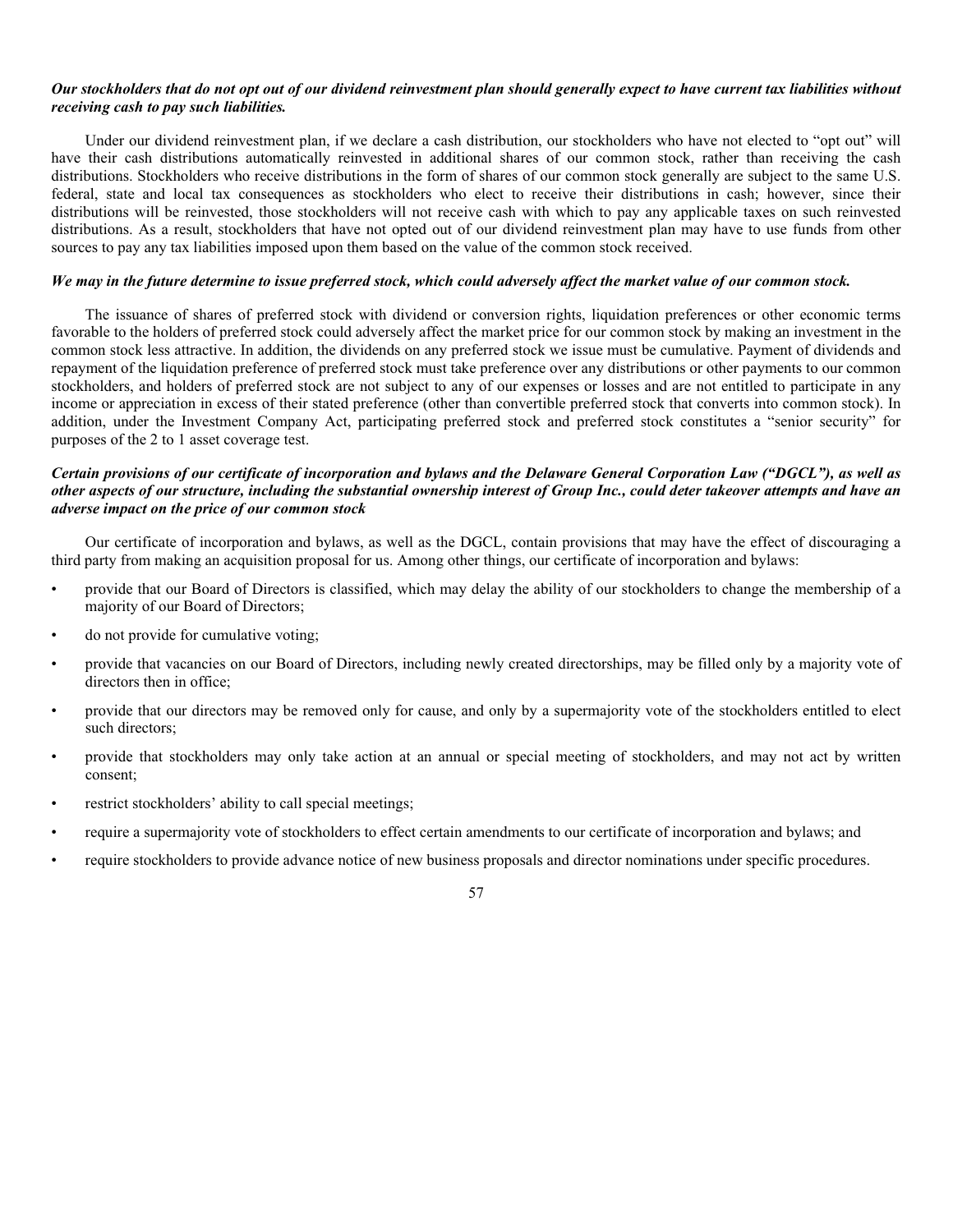We have provisions comparable to those of Section 203 of the DGCL (other than with respect to Group Inc. and its affiliates and certain of its or their direct or indirect transferees and any group as to which such persons are a party). These provisions generally prohibit us from engaging in mergers, business combinations and certain other types of transactions with "interested stockholders" (generally defined as persons or entities that beneficially own 15% or more of our voting stock), other than the exempt parties as described above, for a period of three years following the date the person became an interested stockholder unless, prior to such stockholder becoming an interested stockholder, our Board of Directors has approved the "business combination" that would otherwise be restricted or the transaction that resulted in the interested stockholder becoming an interested stockholder or the subsequent transaction with the interested stockholder has been approved by our Board of Directors and 66<sup>2/3%</sup> of our outstanding voting stock (other than voting stock owned by the interested stockholder). Such provisions may discourage third parties from trying to acquire control of us and increase the difficulty of consummating such an offer.

These anti-takeover provisions may inhibit a change of control in circumstances that could give the holders of our common stock the opportunity to realize a premium over the market price for the common stock. In addition, certain aspects of our structure, including the substantial ownership interest of Group Inc., may have the effect of discouraging a third party from making an acquisition proposal for us.

## *We may not be able to pay you distributions on our common stock or preferred stock, our distributions to you may not grow over time and a portion of our distributions to you may be a return of capital for U.S. federal income tax purposes.*

We intend to pay quarterly distributions to our stockholders out of assets legally available for distribution. We cannot assure you that we will achieve investment results that will allow us to make a specified level of cash distributions or year-to-year increases in cash distributions. If we are unable to satisfy the asset coverage test applicable to us as a BDC, or if we violate certain covenants under our Revolving Credit Facility and other debt financing agreements, our ability to pay distributions to our stockholders could be limited. All distributions will be paid at the discretion of our Board of Directors and will depend on our earnings, financial condition, maintenance of our RIC status, compliance with applicable BDC regulations, compliance with covenants under our Revolving Credit Facility and other debt financing agreements and such other factors as our Board of Directors may deem relevant from time to time.

The distributions we pay to our stockholders in a year may exceed our net ordinary income and capital gains for that year and, accordingly, a portion of such distributions may constitute a return of capital for U.S. federal income tax purposes that would reduce a stockholder's adjusted tax basis in its shares of our common stock or preferred stock and correspondingly increase such stockholder's gain, or reduce such stockholder's loss, on disposition of such shares. Distributions in excess of a stockholder's adjusted tax basis in its shares of our common stock or preferred stock will constitute capital gains to such stockholder.

Stockholders who periodically receive the payment of a distribution from a RIC consisting of a return of capital for U.S. federal income tax purposes may be under the impression that they are receiving a distribution of RIC's net ordinary income or capital gains when they are not. Accordingly, stockholders should read carefully any written disclosure accompanying a distribution from us and the information about the specific tax characteristics of our distributions provided to stockholders after the end of each calendar year, and should not assume that the source of any distribution is our net ordinary income or capital gains.

## *We may have difficulty paying our required distributions if we recognize taxable income before or without receiving cash representing such income.*

For U.S. federal income tax purposes, we will include in our taxable income certain amounts that we have not yet received in cash, such as OID or accruals on a contingent payment debt instrument, which may occur if we receive warrants in connection with the origination of a loan, or possibly in other circumstances, or contracted PIK interest, which generally represents contractual interest added to the loan balance and due at the end of the loan term. Such OID and PIK interest will be included in our taxable income before we receive any corresponding cash payments. We also may be required to include in our taxable income certain other amounts that we will not receive in cash. The credit risk associated with the collectability of deferred payments may be increased as and when a portfolio company increases the amount of interest on which it is deferring cash payment through deferred interest features. Our investments with a deferred interest feature may represent a higher credit risk than loans for which interest must be paid in full in cash on a regular basis. For example, even if the accounting conditions for income accrual are met, the borrower could still default when our actual collection is scheduled to occur upon maturity of the obligation.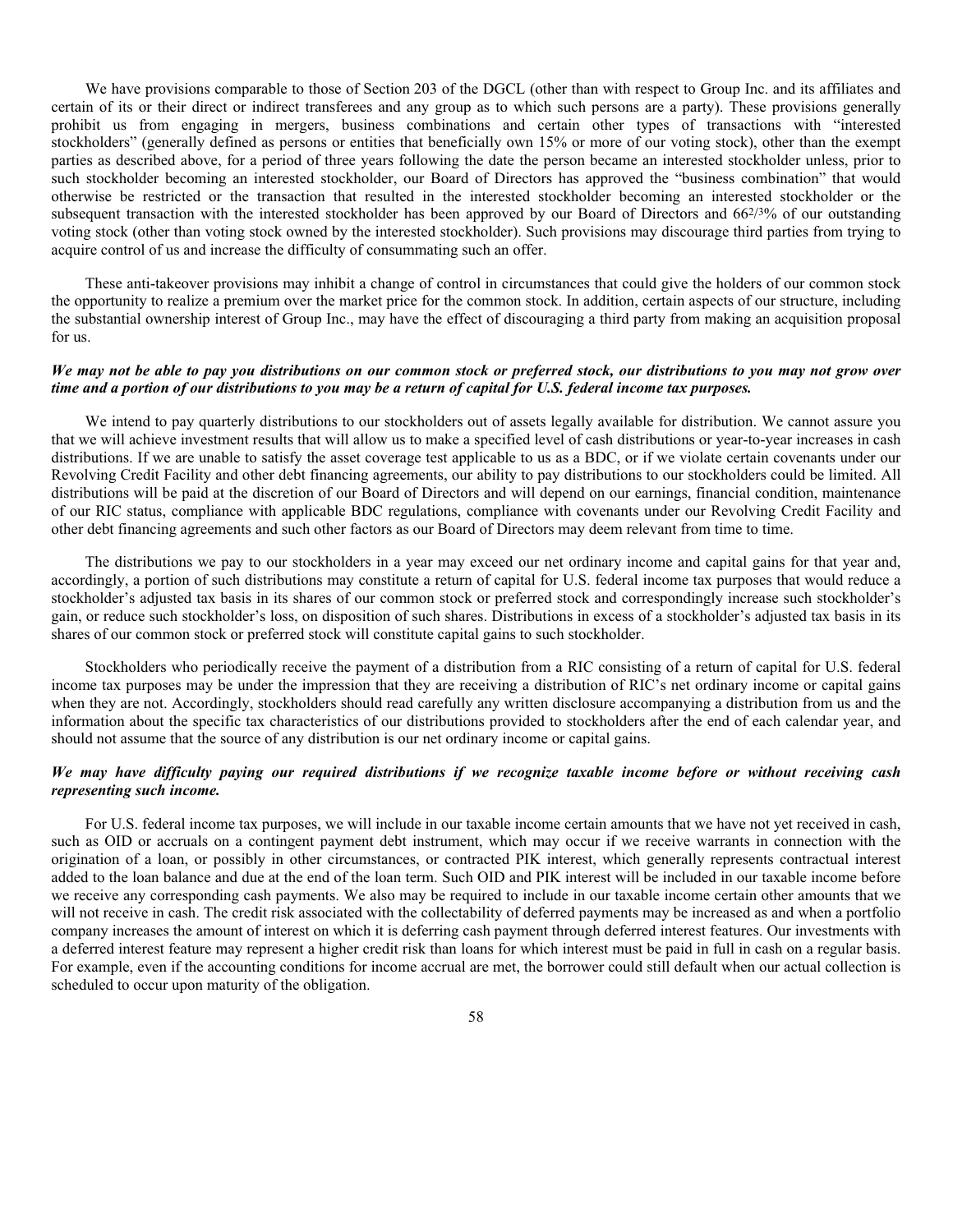Because in certain cases we may recognize taxable income before or without receiving cash representing such income, we may have difficulty making distributions to our stockholders that will be sufficient to enable us to meet the annual distribution requirement necessary for us to maintain our status as a RIC. Accordingly, we may need to sell some of our assets at times and/or at prices that we would not consider advantageous, we may need to raise additional equity or debt capital or we may need to forego new investment opportunities or otherwise take actions that are disadvantageous to our business (or be unable to take actions that are advantageous to our business) to enable us to make distributions to our stockholders that will be sufficient to enable us to meet the annual distribution requirement. If we are unable to obtain cash from other sources to meet the annual distribution requirement, we may fail to qualify for the U.S. federal income tax benefits allowable to RICs and, thus, become subject to a corporate-level U.S. federal income tax (and any applicable U.S. state and local taxes).

### *Our stockholders may receive shares of our common stock or preferred stock as dividends, which could result in adverse tax consequences to them.*

In order to satisfy the annual distribution requirement applicable to RICs, we will have the ability to declare a large portion of a dividend in shares of our common stock or preferred stock instead of in cash. We are not subject to restrictions on the circumstances in which we may declare a portion of a dividend in shares of our stock but would generally anticipate doing so only in unusual situations, such as, for example, if we do not have sufficient cash to meet our RIC distribution requirements under the Code. Generally, were we to declare such a dividend, it would allow stockholders to elect payment in cash and/or shares of our stock of equivalent value, with a percentage cap on the portion of the total dividend to be issued in cash (such that, if the aggregate stockholder elections exceeded such percentage cap, each stockholder's cash portion would be reduced pro rata). The number of shares of our stock declared would thus depend on the applicable percentage cap, the stockholders' individual elections to receive cash or stock, and the value of the shares of our stock. As long as a portion of such dividend is paid in cash and certain requirements are met, the entire distribution will generally be treated as a dividend for U.S. federal income tax purposes. As a result, a stockholder generally would be taxed on 100% of the fair market value of the dividend on the date the dividend is received by the stockholder in the same manner as a cash dividend, even though most of the dividend was paid in shares of our common stock or preferred stock. We currently do not intend to pay dividends in shares of our common stock or preferred stock, but there can be no assurance we will not do so in the future.

## *If we are not treated as a "publicly offered regulated investment company," as defined in the Code, U.S. stockholders that are individuals, trusts or estates will be taxed as though they received a distribution of some of our expenses.*

We expect to be treated as a "publicly offered regulated investment company" as a result of either (i) shares of our common stock being held by at least 500 persons at all times during a taxable year or (ii) shares of our common stock being treated as regularly traded on an established securities market. However, we cannot assure you that we will be treated as a publicly offered regulated investment company for all years. If we are not treated as a publicly offered regulated investment company for any calendar year, each U.S. stockholder that is an individual, trust or estate will be treated as having received a dividend from us in the amount of such U.S. stockholder's allocable share of the management and incentive fees paid to our Investment Adviser and certain of our other expenses for the calendar year, and these fees and expenses will be treated as miscellaneous itemized deductions of such U.S. stockholder. Miscellaneous itemized deductions generally are deductible by a U.S. stockholder that is an individual, trust or estate only to the extent that the aggregate of such U.S. stockholder's miscellaneous itemized deductions exceeds 2% of such U.S. stockholder's adjusted gross income for U.S. federal income tax purposes, are not deductible for purposes of the alternative minimum tax and are subject to the overall limitation on itemized deductions under the Code.

#### *Non-U.S. stockholders may be subject to withholding of U.S. federal income tax on dividends we pay.*

Distributions of our "investment company taxable income" to a non-U.S. stockholder that are not effectively connected with the non-U.S. stockholder's conduct of a trade or business within the United States will generally be subject to withholding of U.S. federal income tax at a 30% rate (or lower rate provided by an applicable income tax treaty) to the extent of our current or accumulated earnings and profits.

Certain properly reported dividends are generally exempt from withholding of U.S. federal income tax where they are paid in respect of our (i) "qualified net interest income" (generally, our U.S.-source interest income, other than certain contingent interest and interest from obligations of a corporation or partnership in which we or the non-U.S. stockholder are at least a 10% shareholder, reduced by expenses that are allocable to such income) or (ii) "qualified short-term capital gains" (generally, the excess of our net shortterm capital gain over our net long-term capital loss for such taxable year), and certain other requirements are satisfied.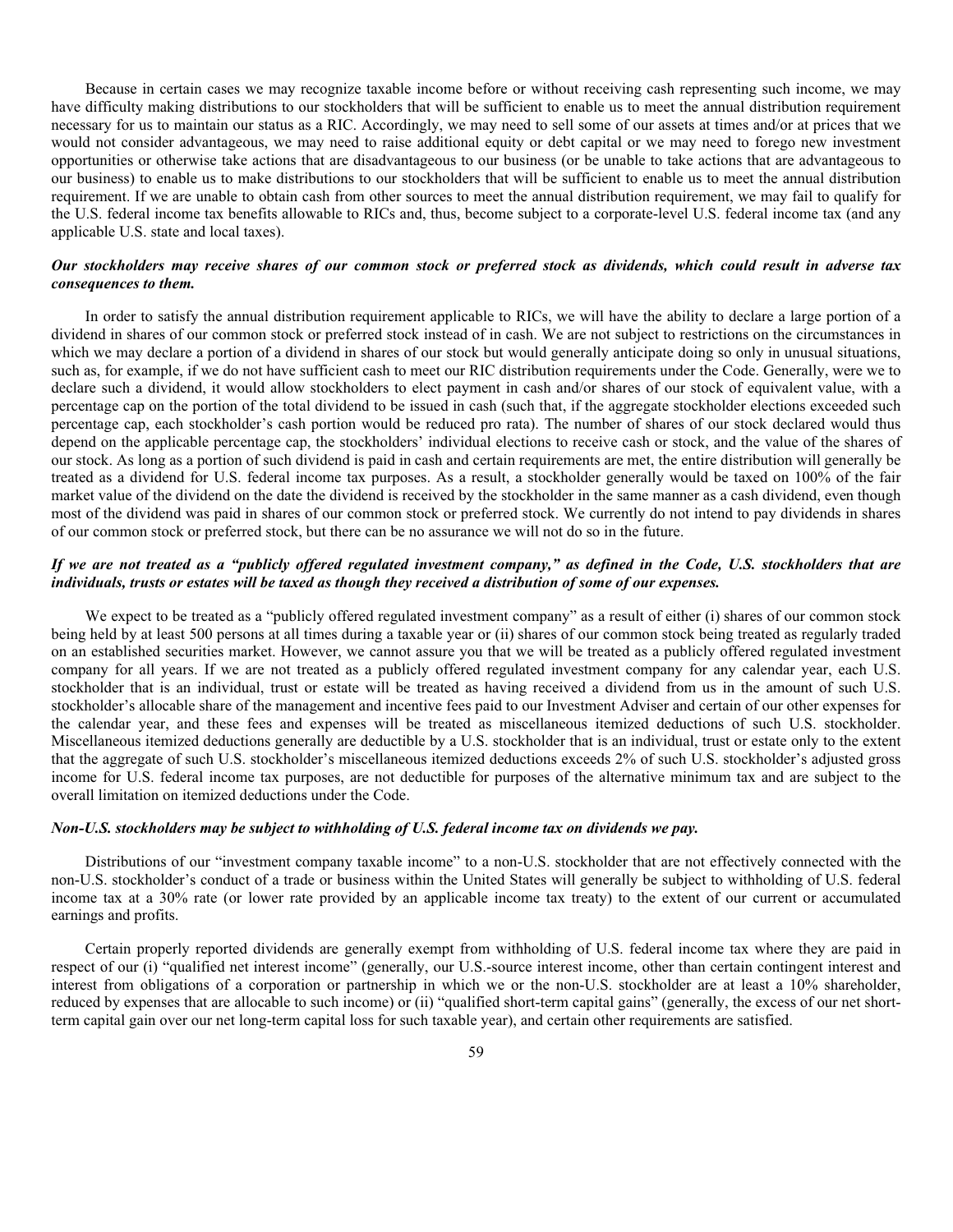**NO ASSURANCE CAN BE GIVEN AS TO WHETHER ANY OF OUR DISTRIBUTIONS WILL BE ELIGIBLE FOR THIS EXEMPTION FROM WITHHOLDING OF U.S. FEDERAL INCOME TAX OR, IF ELIGIBLE, WILL BE REPORTED AS SUCH BY US. IN PARTICULAR, THIS EXEMPTION WILL NOT APPLY TO OUR DISTRIBUTIONS PAID IN RESPECT OF OUR NON-U.S. SOURCE INTEREST INCOME OR OUR DIVIDEND INCOME (OR ANY OTHER TYPE OF INCOME OTHER THAN GENERALLY OUR NON-CONTINGENT U.S. SOURCE INTEREST INCOME RECEIVED FROM UNRELATED OBLIGORS AND OUR QUALIFIED SHORT-TERM CAPITAL GAINS). IN THE CASE OF OUR COMMON STOCK HELD THROUGH AN INTERMEDIARY, THE INTERMEDIARY MAY WITHHOLD U.S. FEDERAL INCOME TAX EVEN IF WE REPORT THE PAYMENT AS QUALIFIED NET INTEREST INCOME OR QUALIFIED SHORT-TERM CAPITAL GAIN.** 

## *Purchases of our common stock pursuant to the Company's 10b5-1 Plan (the "Company 10b5-1 Plan") or otherwise may result in the price of our common stock being higher than the price that otherwise might exist in the open market.*

We are authorized to purchase up to \$25.00 million of shares of our common stock if the stock trades below the most recently announced NAV per share (including any updates, corrections or adjustments publicly announced by us to any previously announced NAV per share), subject to certain limitations, until March 18, 2017. Any such purchases will be conducted in accordance with applicable securities laws. Whether purchases will be made under the Company 10b5-1 Plan or otherwise and how much will be purchased at any time is uncertain, dependent on prevailing market prices and trading volumes, all of which we cannot predict. These activities may have the effect of maintaining the market price of our common stock or retarding a decline in the market price of the common stock, and, as a result, the price of our common stock may be higher than the price that otherwise might exist in the open market.

### *Purchases of our common stock by us under the Company 10b5-1 Plan or otherwise may result in dilution to our NAV per share.*

We are authorized to repurchase shares of common stock when the market price per share is below the most recently reported NAV per share (including any updates, corrections or adjustments publicly announced by us to any previously announced NAV per share), including under the Company 10b5-1 Plan. Because purchases may be made beginning at any price below our most recently reported NAV per share, if our NAV per share decreases after the date as of which NAV per share was last reported, such purchases may result in dilution to our NAV per share. This dilution would occur because we would repurchase shares at a price above the thencurrent NAV per share, which would cause a proportionately smaller increase in our stockholders' interest in our earnings and assets and their voting interest in us than the decrease in our assets resulting from such repurchase. As a result of any such dilution, our market price per share may decline. The actual dilutive effect will depend on the number of shares of common stock that could be so repurchased, the price and the timing of any repurchases.

### *The continued uncertainty related to the sustainability and pace of economic recovery in the U.S. and globally could have a negative impact on our business.*

Our business is directly influenced by the economic cycle, and could be negatively impacted by a downturn in economic activity in the US as well as globally. Fiscal and monetary actions taken by U.S. and non-U.S. government and regulatory authorities could have a material adverse impact on our business. To the extent uncertainty regarding the U.S. or global economy negatively impacts consumer confidence and consumer credit factors, our business, financial condition and results of operations could be adversely affected. Moreover, Federal Reserve policy, along with the general policies of the incoming Presidential administration, including with respect to certain interest rates and the decision to end its quantitative easing policy, may also adversely affect the value, volatility and liquidity of dividend- and interest-paying securities. Market volatility, rising interest rates and/or a return to unfavorable economic conditions could adversely affect our business.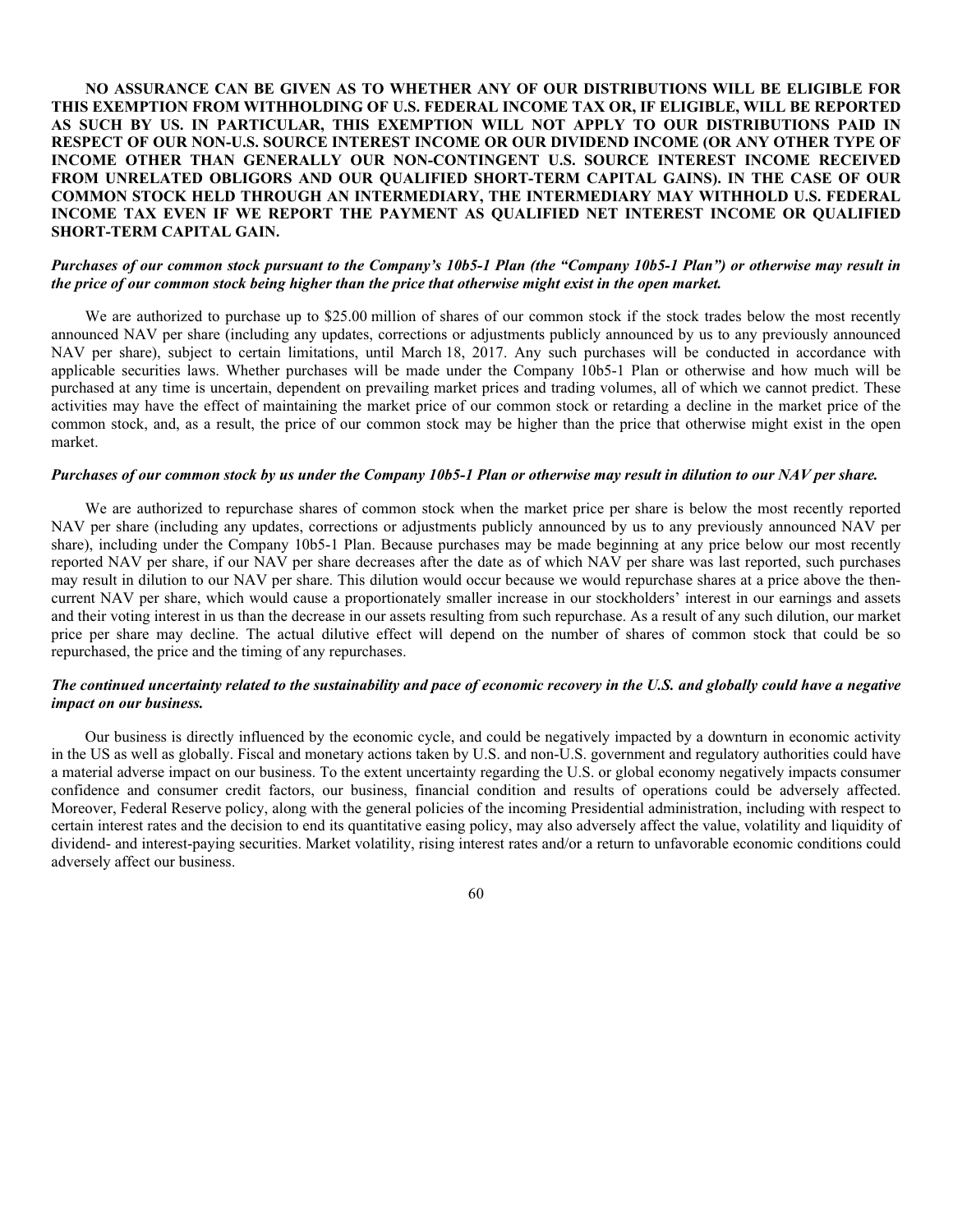### *To the extent OID and PIK interest constitute a portion of our income, we will be exposed to typical risks associated with such income being required to be included in taxable and accounting income prior to receipt of cash representing such income.*

Our investments may include OID instruments and PIK, interest arrangements, which represents contractual interest added to a loan balance and due at the end of such loan's term. To the extent OID or PIK interest constitute a portion of our income, we are exposed to typical risks associated with such income being required to be included in taxable and accounting income prior to receipt of cash, including the following:

- The higher interest rates of OID and PIK instruments reflect the payment deferral and increased credit risk associated with these instruments, and OID and PIK instruments generally represent a significantly higher credit risk than coupon loans.
- Even if the accounting conditions for income accrual are met, the borrower could still default when our actual collection is supposed to occur at the maturity of the obligation.
- OID and PIK instruments may have unreliable valuations because their continuing accruals require continuing judgments about the collectability of the deferred payments and the value of any associated collateral. OID and PIK income may also create uncertainty about the source of our cash distributions.
- For accounting purposes, any cash distributions to shareholders representing OID and PIK income are not treated as coming from paid-in capital, even if the cash to pay them comes from offering proceeds. As a result, despite the fact that a distribution representing OID and PIK income could be paid out of amounts invested by our stockholders, the Investment Company Act does not require that stockholders be given notice of this fact by reporting it as a return of capital.

#### *Terms relating to redemption may materially adversely affect your return on any debt securities that we may issue.*

If our noteholders' debt securities are redeemable at our option, we may choose to redeem your debt securities at times when prevailing interest rates are lower than the interest rate paid on your debt securities. In addition, if our noteholders' debt securities are subject to mandatory redemption, we may be required to redeem such debt securities also at times when prevailing interest rates are lower than the interest rate paid on such debt securities. In this circumstance, a noteholder may not be able to reinvest the redemption proceeds in a comparable security at an effective interest rate as high as the debt securities being redeemed.

### *Our credit ratings may not reflect all risks of an investment in our debt securities.*

Our credit ratings are an assessment by third parties of our ability to pay our obligations. Consequently, real or anticipated changes in our credit ratings will generally affect the market value of our debt securities. Our credit ratings, however, may not reflect the potential impact of risks related to market conditions generally or other factors discussed above on the market value of or trading market for the publicly issued debt securities.

## *Holders of any preferred stock we might issue would have the right to elect members of the board of directors and class voting rights on certain matters.*

Holders of any preferred stock we might issue, voting separately as a single class, would have the right to elect two members of the board of directors at all times and in the event dividends become two full years in arrears would have the right to elect a majority of the directors until such arrearage is completely eliminated. In addition, preferred stockholders have class voting rights on certain matters, including changes in fundamental investment restrictions and conversion to open-end status, and accordingly can veto any such changes. Restrictions imposed on the declarations and payment of dividends or other distributions to the holders of our common stock and preferred stock, both by the Investment Company Act and by requirements imposed by rating agencies or the terms of our credit facilities, might impair our ability to maintain our qualification as a RIC for federal income tax purposes. While we would intend to redeem our preferred stock to the extent necessary to enable us to distribute our income as required to maintain our qualification as a RIC, there can be no assurance that such actions could be effected in time to meet the tax requirements.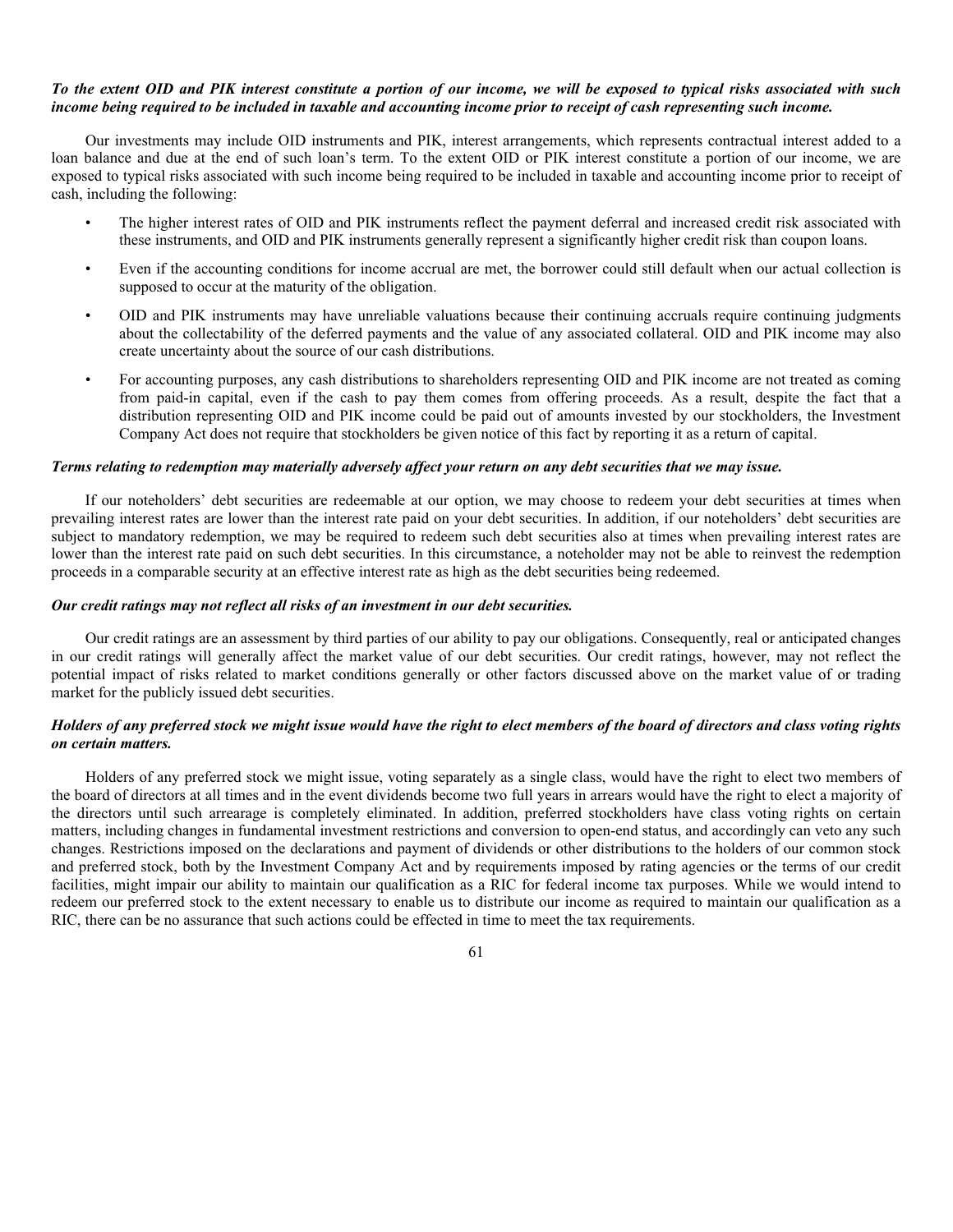## *There is a risk that investors in our equity securities may not receive distributions or that our distributions may not grow over time and that investors in our debt securities may not receive all of the interest income to which they are entitled.*

We intend to make distributions on a quarterly basis to our stockholders out of assets legally available for distribution. We cannot assure you that we will achieve investment results that will allow us to make a specified level of cash distributions or year-to-year increases in cash distributions. In addition, due to the asset coverage test applicable to us as a BDC, we may in the future be limited in our ability to make distributions. Also, the Revolving Credit Facility may limit our ability to declare dividends if we default under certain provisions or fail to satisfy certain other conditions. If we do not distribute a certain percentage of our income annually, we will suffer adverse tax consequences, including possible loss of the tax benefits available to us as a RIC. In addition, in accordance with U.S. generally accepted accounting principles and tax regulations, we include in income certain amounts that we have not yet received in cash, such as contractual PIK interest, which represents contractual interest added to the loan balance that becomes due at the end of the loan term, or the accrual of original issue or market discount. Since we may recognize income before or without receiving cash representing such income, we may have difficulty meeting the requirement to distribute at least 90% of our investment company taxable income to obtain tax benefits as a RIC.

We will be subject to a 4% nondeductible federal excise tax on certain undistributed income of RICs unless we distribute in a timely manner an amount at least equal to the sum of (1) 98% of our ordinary income (taking into account certain deferrals and elections) for each calendar year, (2) 98.2% of our capital gain net income for the one-year period ending October 31 in that calendar year and (3) any income recognized, but not distributed, in preceding years. We will not be subject to excise taxes on amounts on which we are required to pay corporate income taxes (such as retained net capital gains).

Finally, if more stockholders opt to receive cash distributions rather than participate in our dividend reinvestment plan, we may be forced to liquidate some of our investments and raise cash in order to make cash distribution payments.

# *If you do not fully exercise your subscription rights in any rights offering of our common stock, your interest in us may be diluted and, if the subscription price is less than our NAV per share, you may experience an immediate dilution of the aggregate NAV of your shares.*

In the event we issue subscription rights to acquire shares of our common stock, stockholders who do not fully exercise their subscription rights should expect that they will, at the completion of the rights offering, own a smaller proportional interest in us than would be the case if they fully exercised their rights.

In addition, if the subscription price is less than the NAV per share of our common stock, a stockholder who does not fully exercise its subscription rights may experience an immediate dilution of the aggregate NAV of its shares as a result of the offering.

We would not be able to state the amount of any such dilution prior to knowing the results of the offering. Such dilution could be substantial.

### **ITEM 1B. UNRESOLVED STAFF COMMENTS**

None.

### **ITEM 2. PROPERTIES**

We maintain our principal executive office at 200 West Street, New York, New York 10282. We do not own any real estate.

## **ITEM 3. LEGAL PROCEEDINGS**

From time to time, we may be a party to certain legal proceedings, including proceedings relating to the enforcement of our rights under loans to or other contracts with our portfolio companies. We are not currently subject to any material legal proceedings, nor, to our knowledge, is any material legal proceeding threatened against us.

# **ITEM 4. MINE SAFETY DISCLOSURES**

Not applicable.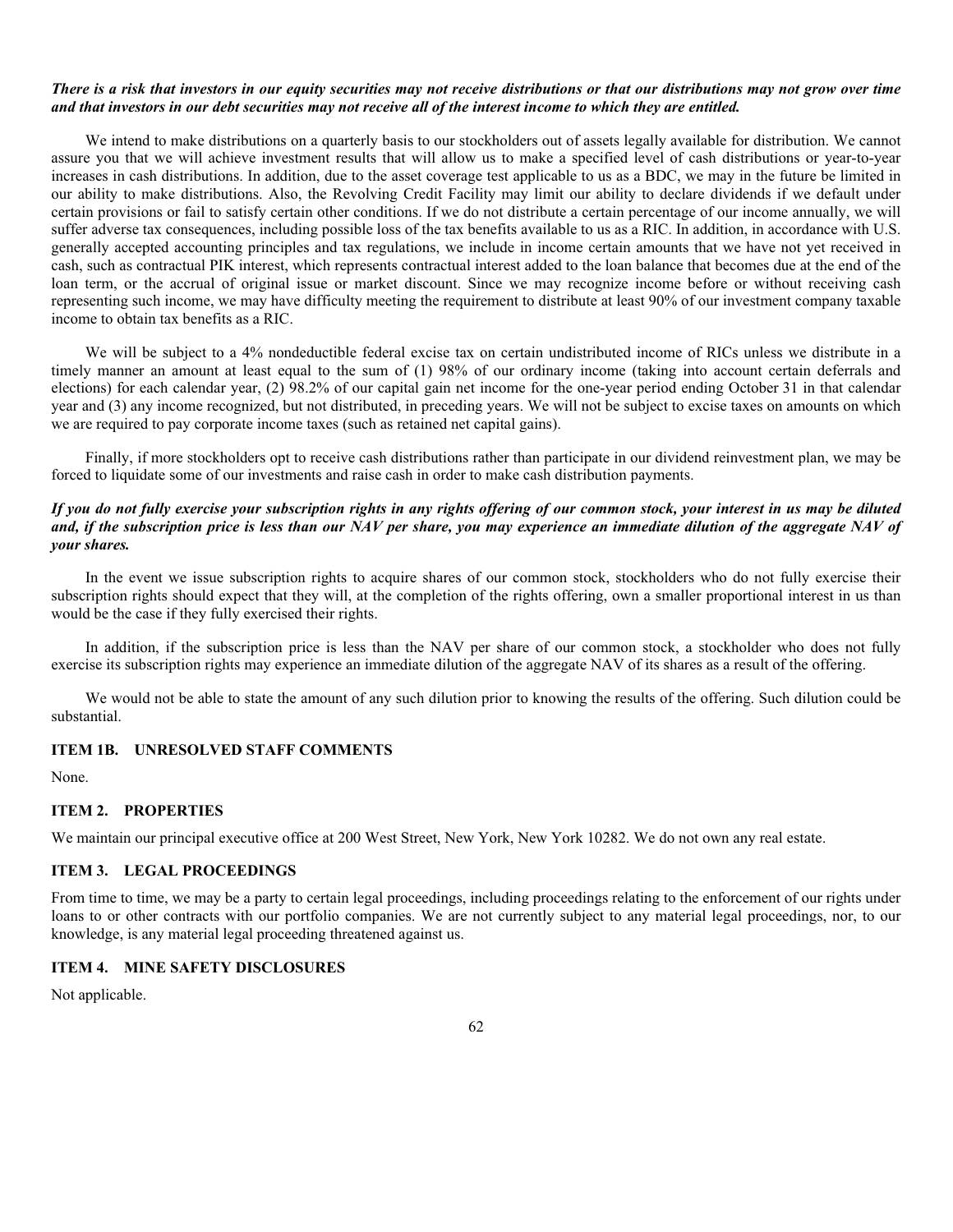### **PART II.**

## **ITEM 5. MARKET FOR REGISTRANT'S COMMON EQUITY, RELATED STOCKHOLDER MATTERS AND ISSUER PURCHASES OF EQUITY SECURITIES**

#### *Price Range of Common Stock*

Our common stock is traded on the NYSE under the symbol "GSBD". Our common stock has historically traded at prices both above and below our NAV per share. It is not possible to predict whether our common stock will trade at, above or below NAV in the future. See "Item 1A. Risk Factors—Risks Relating to Our Securities."

The following table sets forth, for each fiscal quarter since our IPO, the NAV per share of our common stock, the range of high and low closing sales prices of our common stock reported on the NYSE, the closing sales price as a premium (discount) to NAV and distributions declared by us. On February 27, 2017, the last reported closing sales price of our common stock on the NYSE was \$24.57 per share, which represented a premium of approximately 34.2% to the NAV per share reported by us as of December 31, 2016.

|                                                                      |               |                      |     |       |                | <b>Closing Sales</b> | Premium or<br>Discount of<br><b>High Sales</b> | <b>Premium or</b><br>Discount of<br><b>Low Sales</b> |               |                                                |
|----------------------------------------------------------------------|---------------|----------------------|-----|-------|----------------|----------------------|------------------------------------------------|------------------------------------------------------|---------------|------------------------------------------------|
|                                                                      |               | $\mathbf{NAV}^{(1)}$ |     | High  |                | Low                  | Price to<br>$\bf{NAV}^{(2)}$                   | Price to<br>$\bf{NAV}^{(2)}$                         |               | <b>Declared</b><br>Distribution <sup>(3)</sup> |
| <b>Fiscal Year Ending December 31, 2016</b>                          |               |                      |     |       |                |                      |                                                |                                                      |               |                                                |
| Fourth Fiscal Ouarter                                                | S.            | 18.31                | S.  | 23.65 | S              | 20.77                | 29.2%                                          | $13.4\%$                                             | S             | 0.45                                           |
| Third Fiscal Quarter                                                 | \$.           | 18.58                | \$  | 22.26 |                | 19.98                | 19.8%                                          | $7.5\%$                                              | \$            | 0.45                                           |
| Second Fiscal Ouarter                                                |               | 18.41                | S.  | 20.02 | S.             | 19.34                | 8.7%                                           | $5.1\%$                                              | S.            | 0.45                                           |
| <b>First Fiscal Quarter</b>                                          | S.            | 18.67                | S.  | 20.00 | <sup>S</sup>   | 17.41                | $7.1\%$                                        | $(6.7)\%$                                            | <sup>S</sup>  | 0.45                                           |
| <b>Fiscal Year Ended December 31, 2015</b>                           |               |                      |     |       |                |                      |                                                |                                                      |               |                                                |
| <b>Fourth Fiscal Quarter</b>                                         | $\mathcal{S}$ | 18.97                | \$. | 20.37 | $\mathbb{S}^-$ | 18.40                | $7.4\%$                                        | $(3.0)\%$                                            | <sup>\$</sup> | 0.45                                           |
| Third Fiscal Ouarter                                                 | S.            | 19.38                | \$. | 25.19 |                | 17.91                | $30.0\%$                                       | $(7.6)\%$                                            | \$            | 0.45                                           |
| <b>Second Fiscal Quarter</b>                                         | \$.           | 19.46                | S.  | 23.65 | <sup>S</sup>   | 20.33                | 21.5%                                          | $4.5\%$                                              | <sup>S</sup>  | 0.45                                           |
| First Fiscal Quarter (from March 18, 2015 through<br>March 31, 2015) | \$            | 19.43                | S.  | 21.31 | S.             | 20.05                | $9.7\%$                                        | $3.2\%$                                              | S             | 0.45                                           |

(1) NAV per share is determined as of the last day in the relevant quarter and therefore may not reflect the NAV per share on the date of the high and low closing sales prices. The NAVs shown are based on outstanding shares at the end of the relevant quarter.

(2) Calculated as the respective high or low closing sales price less NAV divided by NAV as of the last day in the relevant quarter.<br>(3) Represents the dividend or distribution declared in the relevant quarter.

### *Holders*

As of February 27, 2017, there were approximately 2 holders of record of our common stock (including Cede & Co.).

#### *Sales of Unregistered Securities*

On October 3, 2016, we closed an offering of \$115.00 million aggregate principal amount of unsecured Convertible Notes. The sale of the Convertible Notes generated net proceeds of approximately \$110.90 million. Aggregate estimated offering expenses in connection with the transaction, including the initial purchasers' discount of approximately \$3.45 million, were approximately \$4.10 million.

We offered and sold the Convertible Notes to the initial purchasers in reliance on the exemption from registration provided by Section 4 (a)(2) of the Securities Act, for resale by the initial purchasers to qualified institutional buyers (as defined in the Securities Act) pursuant to the exemption from registration provided by Rule 144A under the Securities Act. We relied on these exemptions from registration based in part on representations made by the initial purchasers in connection with the sale of the Convertible Notes.

#### *Distributions*

We intend to continue to pay quarterly distributions to our stockholders out of assets legally available for distribution. Future quarterly distributions, if any, will be determined by our Board of Directors. All future distributions will be subject to lawfully available funds therefor, and no assurance can be given that we will be able to declare such distributions in future periods.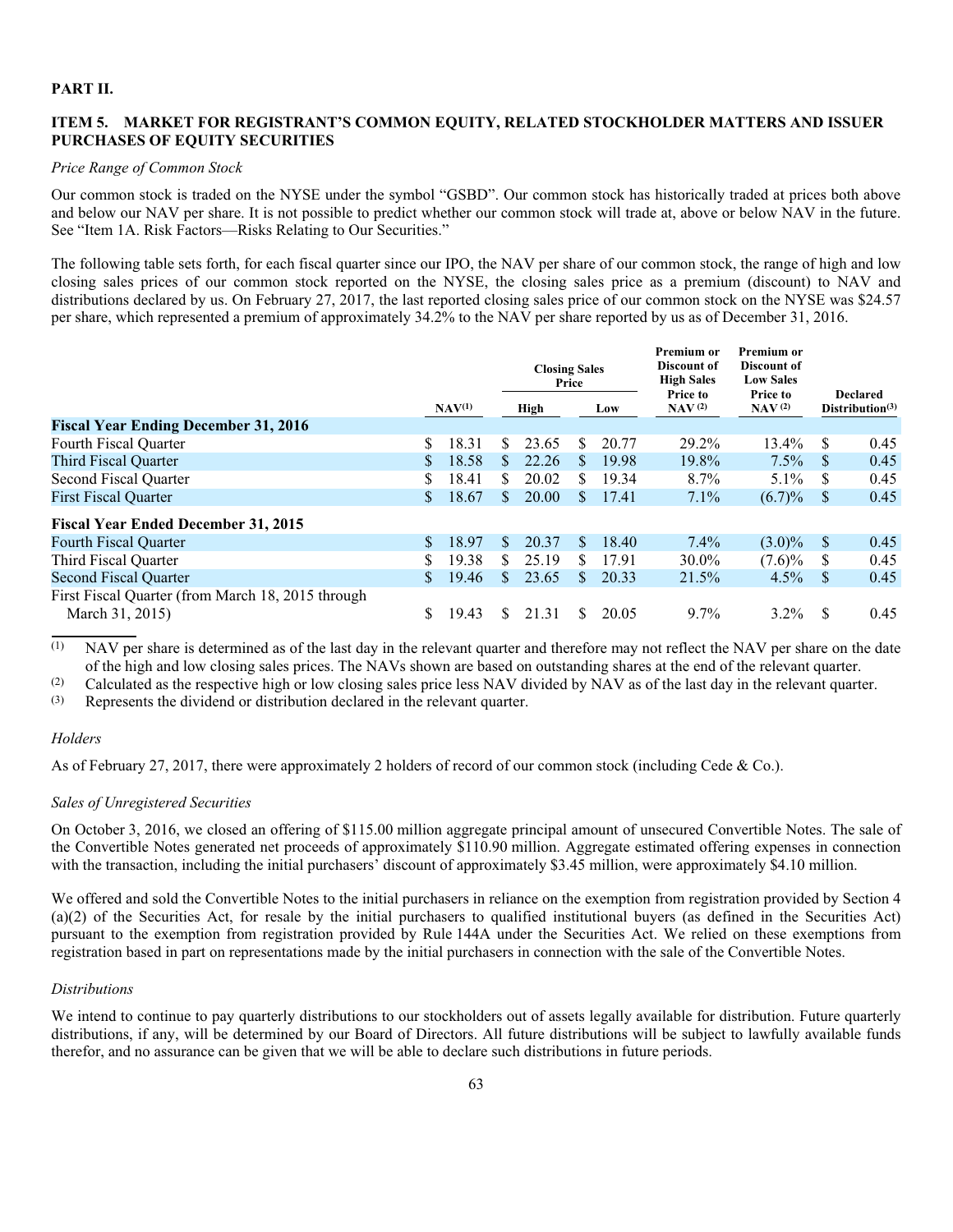We have elected to be treated, and expect to qualify annually, as a RIC under Subchapter M of the Code, commencing with our taxable year ended December 31, 2013. To maintain our RIC status, we must, among other things, timely distribute to our stockholders at least 90% of our investment company taxable income for each taxable year. We intend to timely distribute to our stockholders substantially all of our annual taxable income for each year, except that we may retain certain net capital gains (i.e., realized net long-term capital gains in excess of realized net short-term capital losses) for reinvestment and, depending upon the level of taxable income earned in a year, we may choose to carry forward taxable income for distribution in the following year and pay any applicable U.S. federal excise tax. We generally will be required to pay such U.S. federal excise tax if our distributions during a calendar year do not exceed the sum of (1) 98.0% of our net ordinary income (taking into account certain deferrals and elections) for the calendar year, (2) 98.2% of our capital gains in excess of capital losses for the one-year period ending on October 31 of the calendar year and (3) any net ordinary income and capital gains in excess of capital losses for preceding years that were not distributed during such years. If we retain net capital gains, we may treat such amounts as deemed distributions to our stockholders. In that case, you will be treated as if you had received an actual distribution of the capital gains we retained and then you reinvested the net after-tax proceeds in our common stock. In general, you also will be eligible to claim a tax credit (or, in certain circumstances, obtain a tax refund) equal to your allocable share of the tax we paid on the capital gains deemed distributed to you. Stockholders should read carefully any written disclosure accompanying a distribution from us and should not assume that the source of any distribution is our net ordinary income or capital gains. The distributions we pay to our stockholders in a year may exceed our net ordinary income and capital gains for that year and, accordingly, a portion of such distributions may constitute a return of capital for U.S. federal income tax purposes. The specific tax characteristics of our distributions will be reported to stockholders after the end of the calendar year. Please refer to "Item 7. Management's Discussion and Analysis of Financial Condition and Results of Operations—Critical Accounting Policies—Distribution Policy" for further information regarding the tax treatment of our distributions and the tax consequences of our retention of net capital gains. See also "Item 1A. Risk Factors—Risks Relating to Our Portfolio Company Investments—Risks Relating to Our Securities—We may not be able to pay you distributions on our common stock or preferred stock, our distributions to you may not grow over time and a portion of our distributions to you may be a return of capital for U.S. federal income tax purposes."

Unless our stockholders elect to receive their distributions in cash, we intend to make such distributions in additional shares of our common stock under our dividend reinvestment plan. Distributions paid in the form of additional shares of our common stock will generally be subject to U.S. federal, state and local taxes in the same manner as cash distributions; however, investors participating in our dividend reinvestment plan will not receive any corresponding cash with which to pay any such applicable taxes. If you hold shares of our common stock through a broker or financial intermediary, you may elect to receive distributions in cash by notifying your broker or financial intermediary of your election to receive distributions in cash in lieu of shares of our common stock. Any distributions reinvested through the issuance of shares through our dividend reinvestment plan will increase our assets on which the Management Fee and the Incentive Fee are determined and paid to the Investment Adviser. See "Item 1. Business—Dividend Reinvestment Plan."

The following tables summarize distributions declared during the years ended December 31, 2016 and 2015:

|                                     |                    | Year Ended December 31, 2016 |  |                                          |  |  |  |
|-------------------------------------|--------------------|------------------------------|--|------------------------------------------|--|--|--|
| <b>Date Declared</b>                | <b>Record Date</b> | <b>Payment Date</b>          |  | <b>Distributions per</b><br><b>Share</b> |  |  |  |
| February 25, 2016                   | March 31, 2016     | April 15, 2016               |  | 0.45                                     |  |  |  |
| May 3, 2016                         | June 30, 2016      | July 15, 2016                |  | 0.45                                     |  |  |  |
| <b>August 2, 2016</b>               | September 30, 2016 | October 17, 2016             |  | 0.45                                     |  |  |  |
| November $1, 2016$                  | December 31, 2016  | January 17, 2017             |  | 0.45                                     |  |  |  |
| <b>Total Distributions Declared</b> |                    |                              |  | 1.80                                     |  |  |  |

| <b>Date Declared</b>                |                    | Year Ended December 31, 2015 |                                   |      |  |  |  |  |  |
|-------------------------------------|--------------------|------------------------------|-----------------------------------|------|--|--|--|--|--|
|                                     | <b>Record Date</b> | <b>Payment Date</b>          | <b>Distributions per</b><br>Share |      |  |  |  |  |  |
| February 25, 2015                   | March 31, 2015     | April 30, 2015               |                                   | 0.45 |  |  |  |  |  |
| May 13, 2015                        | June 30, 2015      | July 15, 2015                |                                   | 0.45 |  |  |  |  |  |
| <b>August 4, 2015</b>               | September 30, 2015 | October 15, 2015             |                                   | 0.45 |  |  |  |  |  |
| November $3, 2015$                  | December 31, 2015  | January 28, 2016             |                                   | 0.45 |  |  |  |  |  |
| <b>Total Distributions Declared</b> |                    |                              |                                   | 1.80 |  |  |  |  |  |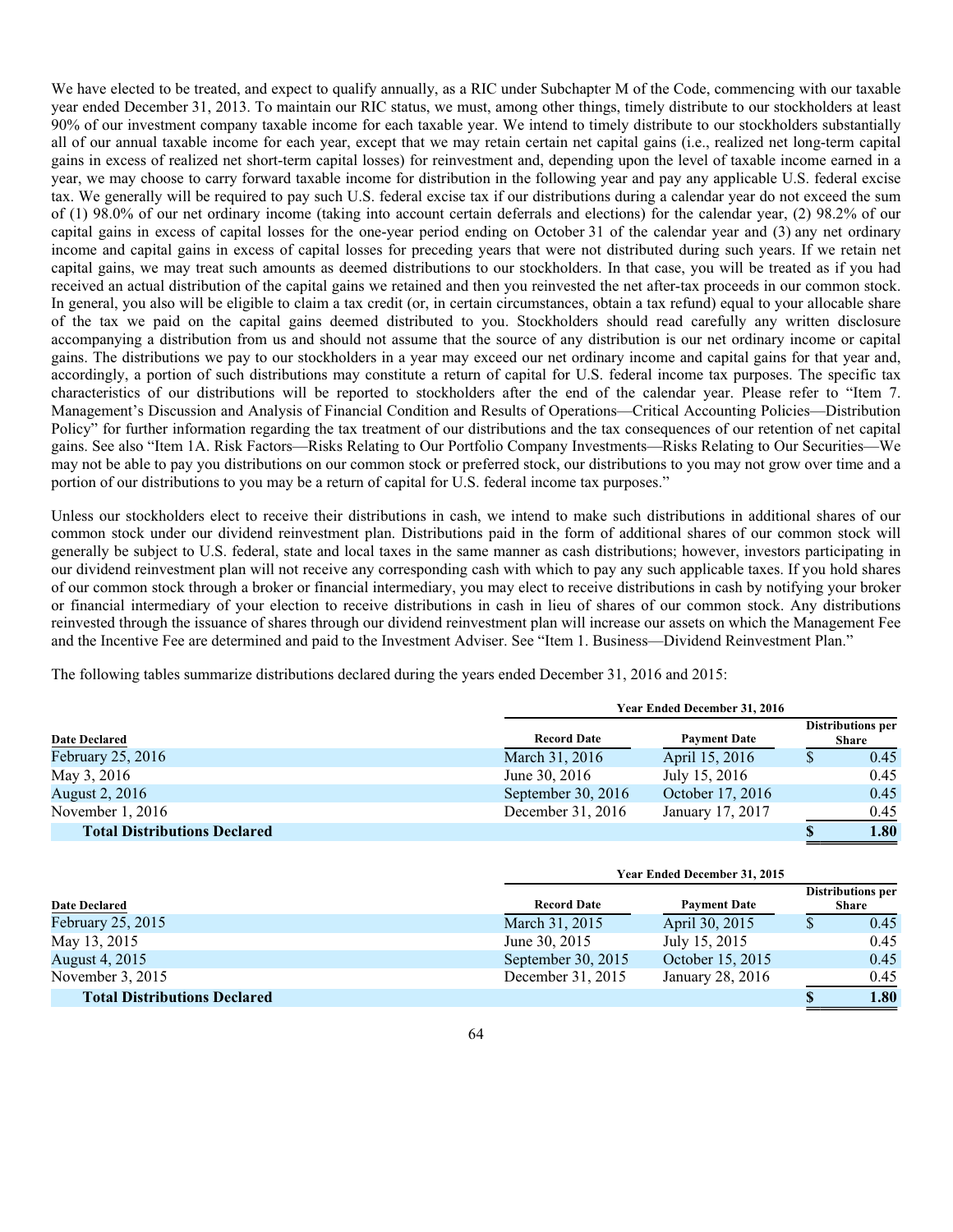The distributions declared during the years ended December 31, 2016 and 2015 were derived from net investment income and capital gains, determined on a tax basis. See "Item 1. Business—Dividend Reinvestment Plan" for a description of our distribution policy and obligations.

*Issuer and Affiliate Purchases of Equity Securities* 

None.

#### *Stock Performance Graph*

This graph compares the stockholder return on our common stock from March 18, 2015 (the date our common stock commenced trading on the NYSE) to December 31, 2016 with that of the Standard & Poor's BDC Index and the Standard & Poor's 500 Stock Index. This graph assumes that on March 18, 2015, \$100 was invested in our common stock, the Standard & Poor's BDC Index, and the Standard & Poor's 500 Stock Index. The graph also assumes the reinvestment of all cash dividends prior to any tax effect. The graph and other information furnished under this Part II Item 5 of this annual report on Form 10-K shall not be deemed to be "soliciting material" or to be "filed" with the SEC or subject to Regulation 14A or 14C under, or to the liabilities of Section 18 of, the Exchange Act. The stock price performance included in the below graph is not necessarily indicative of future stock performance.

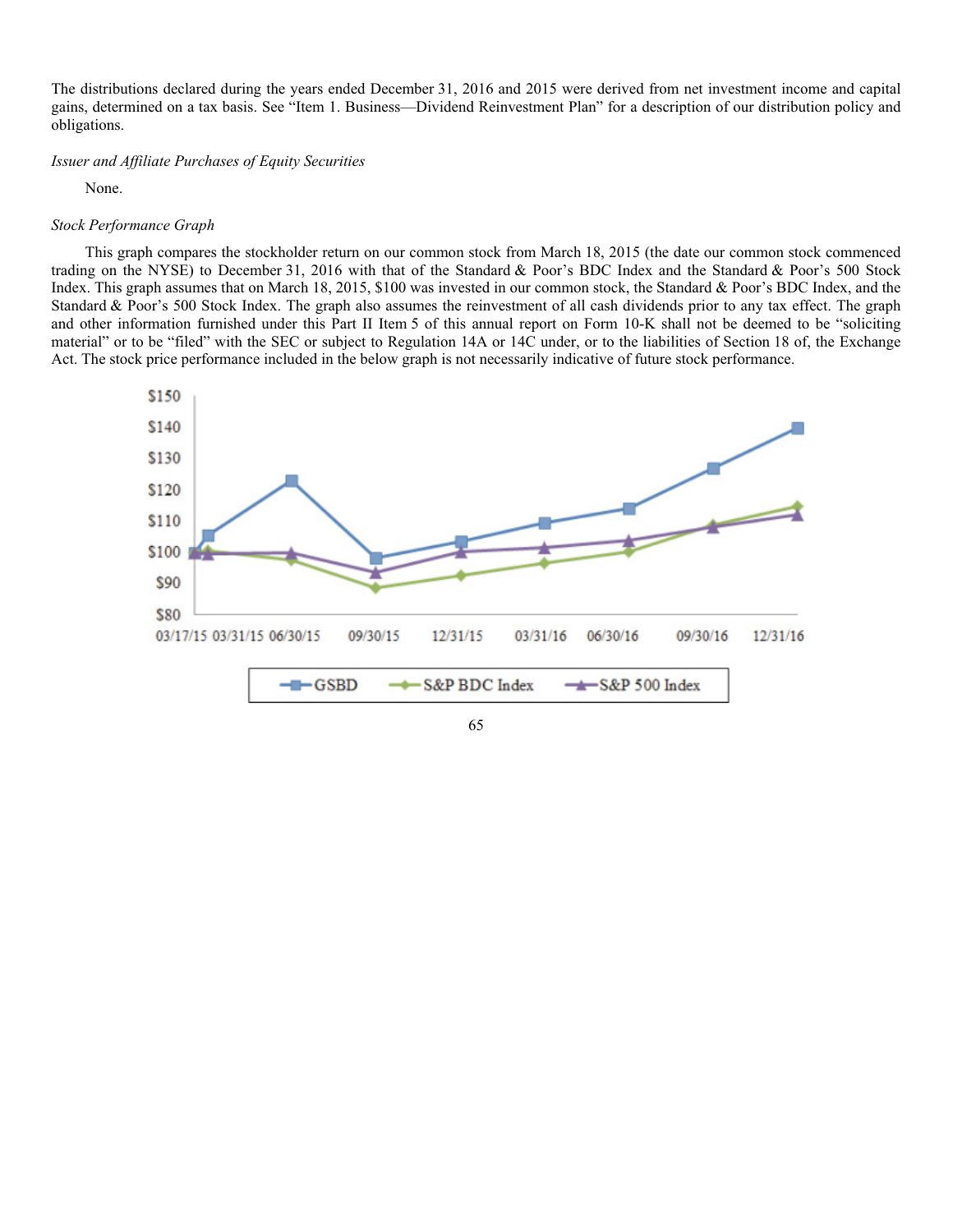## **ITEM 6. SELECTED FINANCIAL DATA**

The table below sets forth our selected consolidated historical financial data for the periods indicated. The selected consolidated financial data as of and for the years ended December 31, 2016, 2015, 2014 and 2013 and as of and for the period from November 15, 2012 (commencement of operations) through December 31, 2012 have been derived from our audited consolidated financial statements, which are included elsewhere in this annual report on Form 10-K.

The selected consolidated financial information and other data presented below should be read in conjunction with the information contained in "Item 7. Management's Discussion and Analysis of Financial Condition and Results of Operations," the audited consolidated financial statements and the notes thereto included elsewhere in this annual report on Form 10-K.

|                                                                                       |             | For the<br>Year<br><b>Ended</b><br>December 31,<br>2016 |              | For the<br>Year<br><b>Ended</b><br>December 31,<br>2015 |          | For the<br>Year<br><b>Ended</b><br>December 31,<br>2014 |             | For the<br>Year<br><b>Ended</b><br>December 31,<br>2013 |          | For the period<br>from November 15,<br>2012<br>(commencement of<br>operations)<br>through<br>December 31,<br>2012 |
|---------------------------------------------------------------------------------------|-------------|---------------------------------------------------------|--------------|---------------------------------------------------------|----------|---------------------------------------------------------|-------------|---------------------------------------------------------|----------|-------------------------------------------------------------------------------------------------------------------|
| Consolidated statements of operations data (in thousands):                            |             |                                                         |              |                                                         |          |                                                         |             |                                                         |          |                                                                                                                   |
| Total investment income                                                               | \$          | 125,108                                                 | S            | 118,436                                                 | \$       | 73,279                                                  | \$          | 22,835                                                  | \$       | 162                                                                                                               |
| Net expenses                                                                          |             | 47,844                                                  |              | 43,338                                                  |          | 20,422                                                  |             | 6,899                                                   |          | 346                                                                                                               |
| Net investment income (loss)                                                          |             |                                                         |              |                                                         |          |                                                         |             |                                                         |          |                                                                                                                   |
| before excise tax expense                                                             |             | 77,264                                                  |              | 75,098                                                  |          | 52,857                                                  |             | 15,936                                                  |          | (184)                                                                                                             |
| Excise tax expense                                                                    |             | 1,037                                                   |              | 518                                                     |          | 119                                                     |             |                                                         |          |                                                                                                                   |
| Net investment income (loss)                                                          |             |                                                         |              |                                                         |          |                                                         |             |                                                         |          |                                                                                                                   |
| after excise tax expense                                                              |             | 76,227                                                  |              | 74,580                                                  |          | 52,738                                                  |             | 15,936                                                  |          | (184)                                                                                                             |
| Net realized and unrealized gain                                                      |             |                                                         |              |                                                         |          |                                                         |             |                                                         |          |                                                                                                                   |
| (loss) on investments                                                                 |             | (35, 575)                                               |              | (27, 952)                                               |          | (15, 816)                                               |             | 3,118                                                   |          | 1,046                                                                                                             |
| Net increase in net assets<br>resulting from operations                               |             |                                                         |              |                                                         |          |                                                         |             |                                                         |          |                                                                                                                   |
| before income tax expense                                                             | \$          | 40,652                                                  | \$           | 46,628                                                  | \$       | 36,922                                                  | \$          | 19.054<br>(1,070)                                       | \$       | 862<br>(351)                                                                                                      |
| Income tax expense                                                                    |             |                                                         |              |                                                         |          |                                                         |             |                                                         |          |                                                                                                                   |
| Net increase in net assets<br>resulting from operations<br>after income tax expense   | \$          | 40,652                                                  | \$           | 46,628                                                  | \$       | 36,922                                                  | \$          | 17,984                                                  | \$       | 511                                                                                                               |
|                                                                                       |             |                                                         |              |                                                         |          |                                                         |             |                                                         |          |                                                                                                                   |
| Per share data                                                                        |             |                                                         |              |                                                         |          |                                                         |             |                                                         |          |                                                                                                                   |
| Net Asset Value                                                                       | \$          | 18.31                                                   | \$           | 18.97                                                   | \$       | 19.56                                                   | \$          | 20.00                                                   | \$       | 19.37                                                                                                             |
| Net investment income (loss)                                                          |             |                                                         |              |                                                         |          |                                                         |             |                                                         |          |                                                                                                                   |
| (basic and diluted)<br>Earnings (basic and diluted)                                   | \$<br>\$    | 2.10<br>1.12                                            | \$<br>\$     | 2.14<br>1.34                                            | \$<br>\$ | 1.77<br>1.24                                            | \$<br>\$    | 0.67<br>0.76                                            | \$<br>\$ | (0.09)<br>0.26                                                                                                    |
| Distributions declared                                                                | $\mathbf S$ | 1.80                                                    | $\mathbf{s}$ | 1.80                                                    | \$       | 1.69                                                    | $\mathbf S$ | 0.50                                                    | \$       |                                                                                                                   |
|                                                                                       |             |                                                         |              |                                                         |          |                                                         |             |                                                         |          |                                                                                                                   |
|                                                                                       |             | As of                                                   |              | As of                                                   |          | As of                                                   |             | As of                                                   |          | As of                                                                                                             |
|                                                                                       |             | December 31,<br>2016                                    |              | December 31,<br>2015                                    |          | December 31,<br>2014                                    |             | December 31,<br>2013                                    |          | December 31,<br>2012                                                                                              |
| Consolidated statements of asset and liabilities data (at period end) (in thousands): |             |                                                         |              |                                                         |          |                                                         |             |                                                         |          |                                                                                                                   |
| Total assets                                                                          | \$          | 1,190,533                                               | \$.          | 1,132,759                                               | \$       | 967,492                                                 | \$          | 630,222                                                 | \$       | 51,769                                                                                                            |
| Total investments, at fair value                                                      |             | 1,167,291                                               |              | 1,091,181                                               |          | 943,515                                                 |             | 613,935                                                 |          | 49,965                                                                                                            |
| <b>Total liabilities</b>                                                              |             | 525,396                                                 |              | 444,109                                                 |          | 392,910                                                 |             | 22,437                                                  |          | 346                                                                                                               |
| Total debt, net                                                                       |             | 498,152                                                 |              | 419,000                                                 |          | 350,000                                                 |             | $\overline{\phantom{0}}$                                |          |                                                                                                                   |

Total net assets 665,137 688,650 574,582 607,785 51,423 66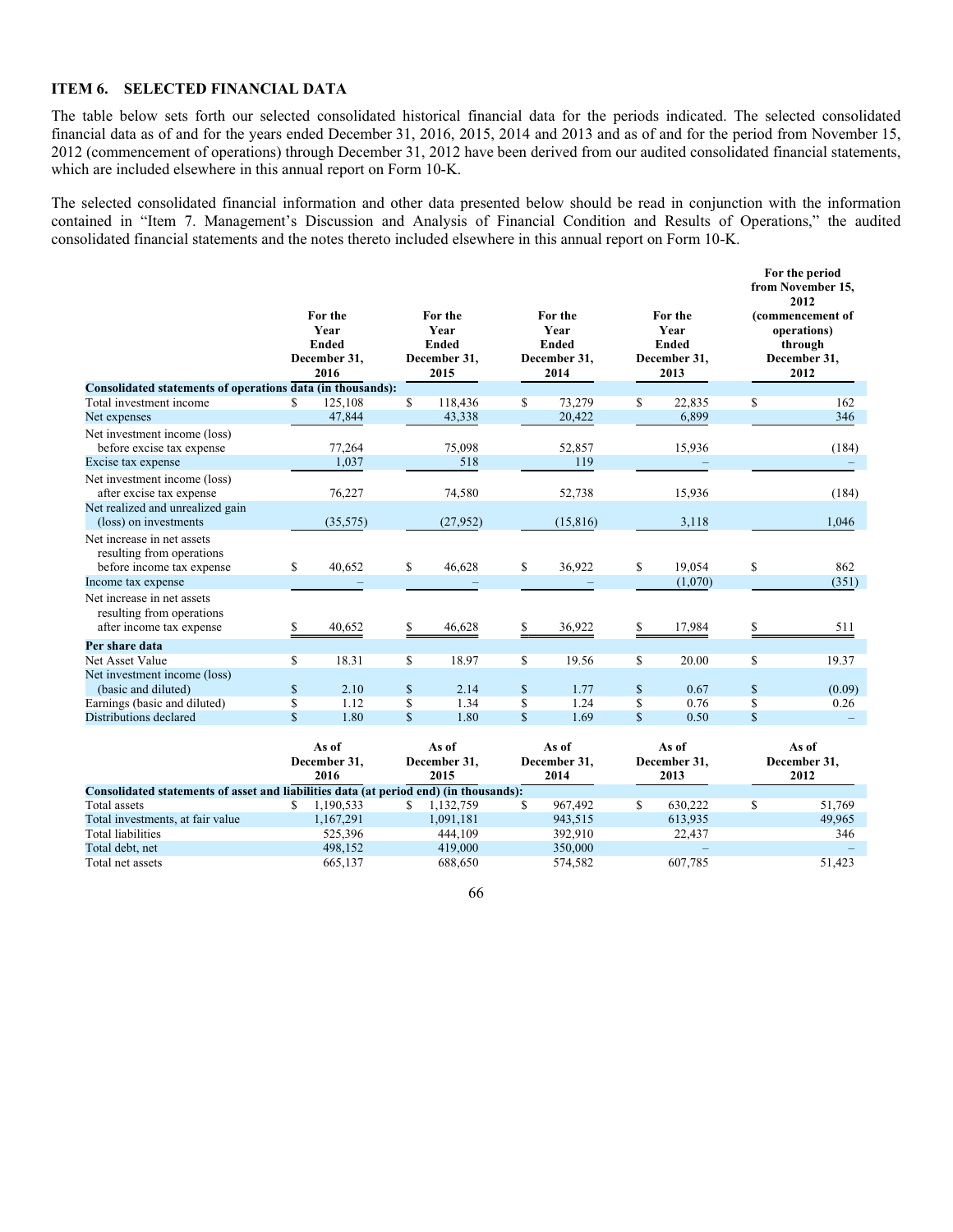## **ITEM 7. MANAGEMENT'S DISCUSSION AND ANALYSIS OF FINANCIAL CONDITION AND RESULTS OF OPERATIONS**

*The discussion and analysis contained in this section refers to our financial condition, results of operations and cash flows. The information contained in this section should be read in conjunction with the consolidated financial statements and notes thereto appearing elsewhere in this report. Please see "Cautionary Statement Regarding Forward-Looking Statements" for a discussion of the uncertainties, risks and assumptions associated with this discussion and analysis. Our actual results could differ materially from those anticipated by such forward-looking information due to factors discussed under "Cautionary Statement Regarding Forward-Looking Statements" appearing elsewhere in this report.* 

### **OVERVIEW**

We are a specialty finance company focused on lending to middle-market companies. We are a closed-end management investment company that has elected to be regulated as a BDC under the Investment Company Act. In addition, we have elected to be treated as a RIC under Subchapter M of the Code, commencing with our taxable year ended December 31, 2013. From our formation in 2012 through December 31, 2016, we originated more than \$1.94 billion in aggregate principal amount of debt and equity investments prior to any subsequent exits and repayments. We seek to generate current income and, to a lesser extent, capital appreciation primarily through direct originations of secured debt, including first lien, unitranche, including last out portions of such loans, and second lien debt, and unsecured debt, including mezzanine debt, as well as through select equity investments.

"Unitranche" loans are first lien loans that may extend deeper in a company's capital structure than traditional first lien debt and may provide for a waterfall of cash flow priority between different lenders in the unitranche loan. In a number of instances, we may find another lender to provide the "first out" portion of such loan and retain the "last out" portion of such loan, in which case, the "first out" portion of the loan would generally receive priority with respect to payment of principal, interest and any other amounts due thereunder over the "last out" portion that we would continue to hold. In exchange for the greater risk of loss, the "last out" portion earns a higher interest rate. We use the term "mezzanine" to refer to debt that ranks senior only to a borrower's equity securities and ranks junior in right of payment to all of such borrower's other indebtedness. We may make multiple investments in the same portfolio company.

We invest primarily in U.S. middle-market companies, which we believe are underserved by traditional providers of capital such as banks and the public debt markets. In this report, we generally use the term "middle market companies" to refer to companies with EBITDA of between \$5 million and \$75 million annually. However, we may from time to time invest in larger or smaller companies. We generate revenues primarily through receipt of interest income from the investments we hold. In addition, we may generate income from various loan origination and other fees, dividends on direct equity investments and capital gains on the sales of investments. Fees received from portfolio companies (directors' fees, consulting fees, administrative fees, tax advisory fees and other similar compensation) are paid to us, unless, to the extent required by applicable law or exemptive relief therefrom, we only receive our allocable portion of such fees when invested in the same portfolio company as another account managed by Goldman Sachs. The companies in which we invest use our capital for a variety of purposes, including to support organic growth, fund acquisitions, make capital investments or refinance indebtedness.

Our origination strategy focuses on leading the negotiation and structuring of the loans or securities in which we invest and holding the investments in our portfolio to maturity. In many cases, we are the sole investor in the loan or security in our portfolio. Where there are multiple investors, we generally seek to control or obtain significant influence over the rights of investors in the loan or security. We generally seek to make investments that have maturities between three and ten years and range in size between \$10 million and \$75 million, although we may make larger or smaller investments on occasion. In addition, part of our strategy involves a joint venture with the Cal Regents through the Senior Credit Fund. The Senior Credit Fund's principal purpose is to make investments, either directly or indirectly through its wholly owned subsidiary, SPV I, primarily in senior secured loans to middle-market companies.

For a discussion of the competitive landscape we face, please see "Risk Factors—We operate in a highly competitive market for investment opportunities" and "Business—Competitive Advantages."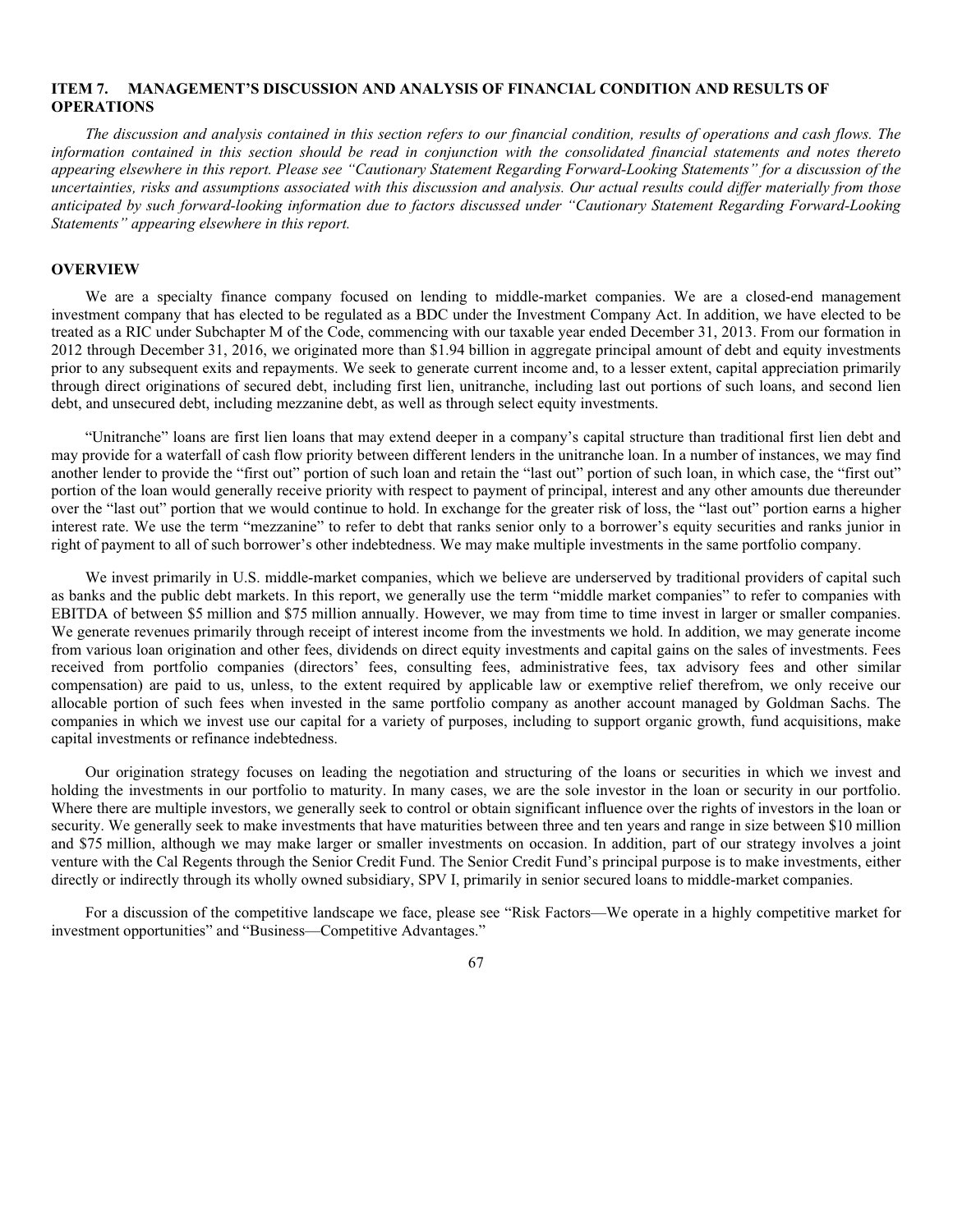# **KEY COMPONENTS OF OPERATIONS**

#### *Investments*

Our level of investment activity can and does vary substantially from period to period depending on many factors, including the amount of debt and equity capital available to middle-market companies, the level of merger and acquisition activity for such companies, the general economic environment, the amount of capital we have available to us and the competitive environment for the type of investments we make.

As a BDC, we may not acquire any assets other than "qualifying assets" specified in the Investment Company Act, unless, at the time the acquisition is made, at least 70% of our total assets are qualifying assets (with certain limited exceptions). Qualifying assets include investments in "eligible portfolio companies." Pursuant to rules adopted by the SEC, "eligible portfolio companies" include certain companies that do not have any securities listed on a national securities exchange and public companies whose securities are listed on a national securities exchange but whose market capitalization is less than \$250 million.

#### *Revenues*

We generate revenue in the form of interest income on debt investments and, to a lesser extent, capital gains and distributions, if any, on equity securities that we may acquire in portfolio companies. Some of our investments may provide for deferred interest payments or PIK interest. The principal amount of the debt investments and any accrued but unpaid interest generally becomes due at the maturity date.

We generate revenues primarily through receipt of interest income from the investments we hold. In addition, we may generate revenue in the form of commitment, origination, structuring or diligence fees, fees for providing managerial assistance and consulting fees. Portfolio company fees (directors' fees, consulting fees, administrative fees, tax advisory fees and other similar compensation) will be paid to us, unless, to the extent required by applicable law or exemptive relief, if any, therefrom, we receive our allocable portion of such fees when invested in the same portfolio company as other Accounts, which other Accounts could receive their allocable portion of such fee. We do not expect to receive material fees as it is not our principal investment strategy. We record contractual prepayment premiums on loans and debt securities as interest income.

Dividend income on preferred equity investments is recorded on an accrual basis to the extent that such amounts are payable by the portfolio company and are expected to be collected. Dividend income on common equity investments is recorded on the record date for private portfolio companies and on the ex-dividend date for publicly traded portfolio companies. Interest and dividend income are presented net of withholding tax, if any.

#### *Expenses*

Our primary operating expenses include the payment of the Management Fee and the Incentive Fee to the Investment Adviser, legal and professional fees, interest and other debt expenses and other operating and overhead related expenses. The Management Fee and Incentive Fee compensate our Investment Adviser for its work in identifying, evaluating, negotiating, closing and monitoring our investments. We bear all other costs and expenses of our operations and transactions in accordance with our Investment Management Agreement and Administration Agreement, including those relating to:

- our operational and organizational expenses;
- fees and expenses, including travel expenses, incurred by our Investment Adviser or payable to third parties related to our investments, including, among others, professional fees (including the fees and expenses of consultants and experts) and fees and expenses from evaluating, monitoring, researching and performing due diligence on investments and prospective investments;
- interest payable on debt, if any, incurred to finance our investments;
- fees and expenses incurred by us in connection with membership in investment company organizations;
- brokers' commissions;
- the expenses of and fees for registering or qualifying our shares for sale and of maintaining our registration and registering us as a broker or a dealer
- fees and expenses associated with calculating our NAV (including the costs and expenses of any independent valuation firm);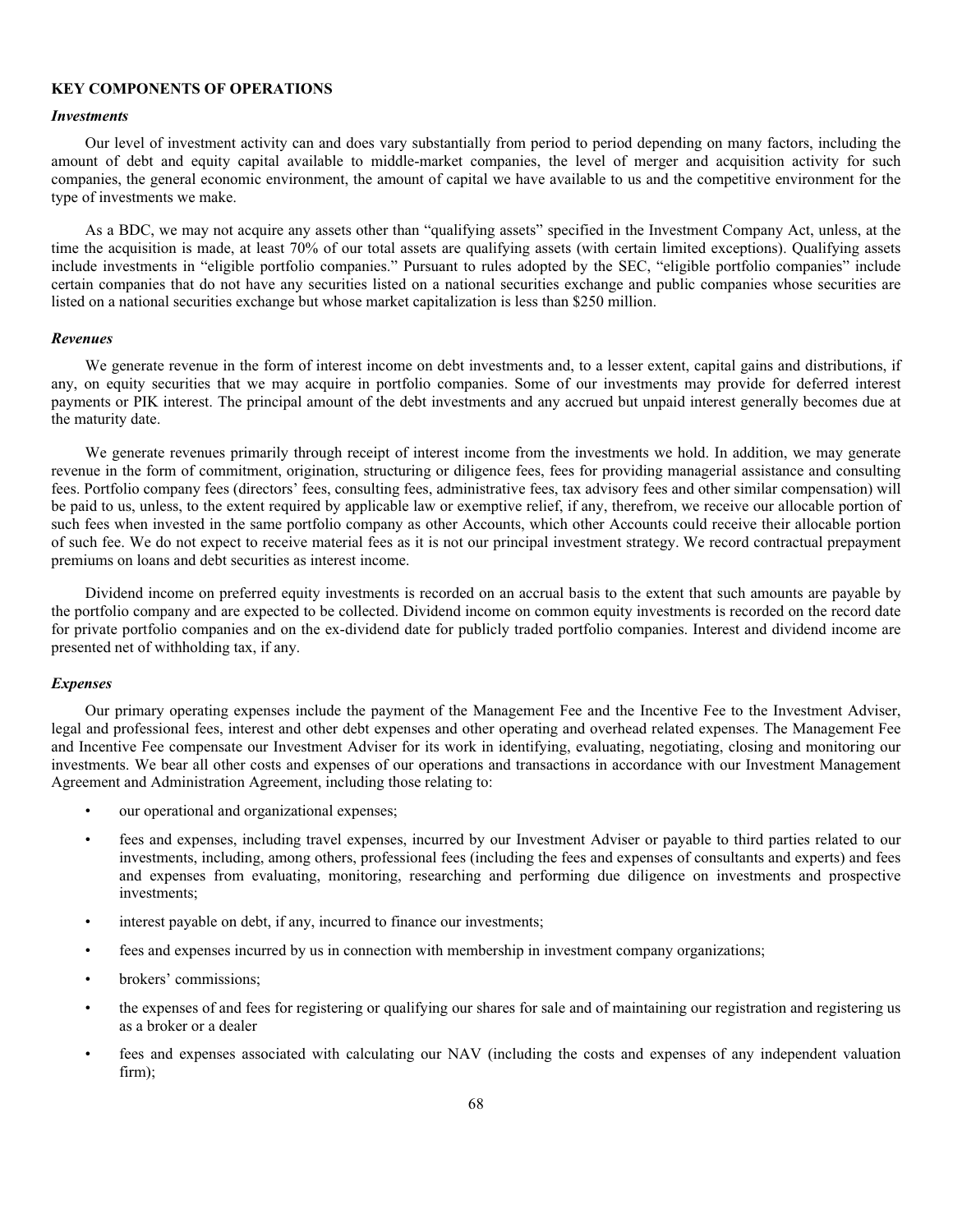- legal, auditing or accounting expenses;
- taxes or governmental fees;
- the fees and expenses of our administrator, transfer agent or sub-transfer agent;
- the cost of preparing stock certificates or any other expenses, including clerical expenses of issue, redemption or repurchase of our shares;
- the fees and expenses of our directors who are not affiliated with our Investment Adviser;
- the cost of preparing and distributing reports, proxy statements and notices to our stockholders, the SEC and other regulatory authorities;
- costs of holding stockholder meetings;
- listing fees;
- the fees or disbursements of custodians of our assets, including expenses incurred in the performance of any obligations enumerated by our certificate of incorporation or bylaws insofar as they govern agreements with any such custodian;
- insurance premiums; and
- costs incurred in connection with any claim, litigation, arbitration, mediation, government investigation or dispute in connection with our business and the amount of any judgment or settlement paid in connection therewith, or the enforcement of our rights against any person and indemnification or contribution expenses payable by us to any person and other extraordinary expenses not incurred in the ordinary course of our business.

We expect our general and administrative expenses to be relatively stable or decline as a percentage of total assets during periods of asset growth and to increase during periods of asset declines. Costs relating to future offerings of securities would be incremental.

#### *Leverage*

The Revolving Credit Facility and the Convertible Notes allow us to borrow money and lever our investment portfolio, subject to the limitations of the Investment Company Act, with the objective of increasing our yield. This is known as "leverage" and could increase or decrease returns to our stockholders. The use of leverage involves significant risks. As a BDC, with certain limited exceptions, we are only permitted to borrow amounts such that our asset coverage ratio, as defined in the Investment Company Act, equals at least 2 to 1 after such borrowing. Certain trading practices and investments, such as reverse repurchase agreements, may be considered borrowings or involve leverage and thus may be subject to Investment Company Act restrictions. In accordance with applicable SEC staff guidance and interpretations, when we engage in such transactions, instead of maintaining an asset coverage ratio of at least 2 to 1, we may segregate or earmark liquid assets, or enter into an offsetting position, in an amount at least equal to our exposure, on a mark-to-market basis, to such transactions (as calculated pursuant to requirements of the SEC). Short-term credits necessary for the settlement of securities transactions and arrangements with respect to securities lending will not be considered borrowings for these purposes. Practices and investments that may involve leverage but are not considered borrowings are not subject to the Investment Company Act's asset coverage requirement and we will not otherwise segregate or earmark liquid assets or enter into offsetting positions for such transactions. The amount of leverage that we employ will depend on our Investment Adviser's and our Board of Directors' assessment of market conditions and other factors at the time of any proposed borrowing.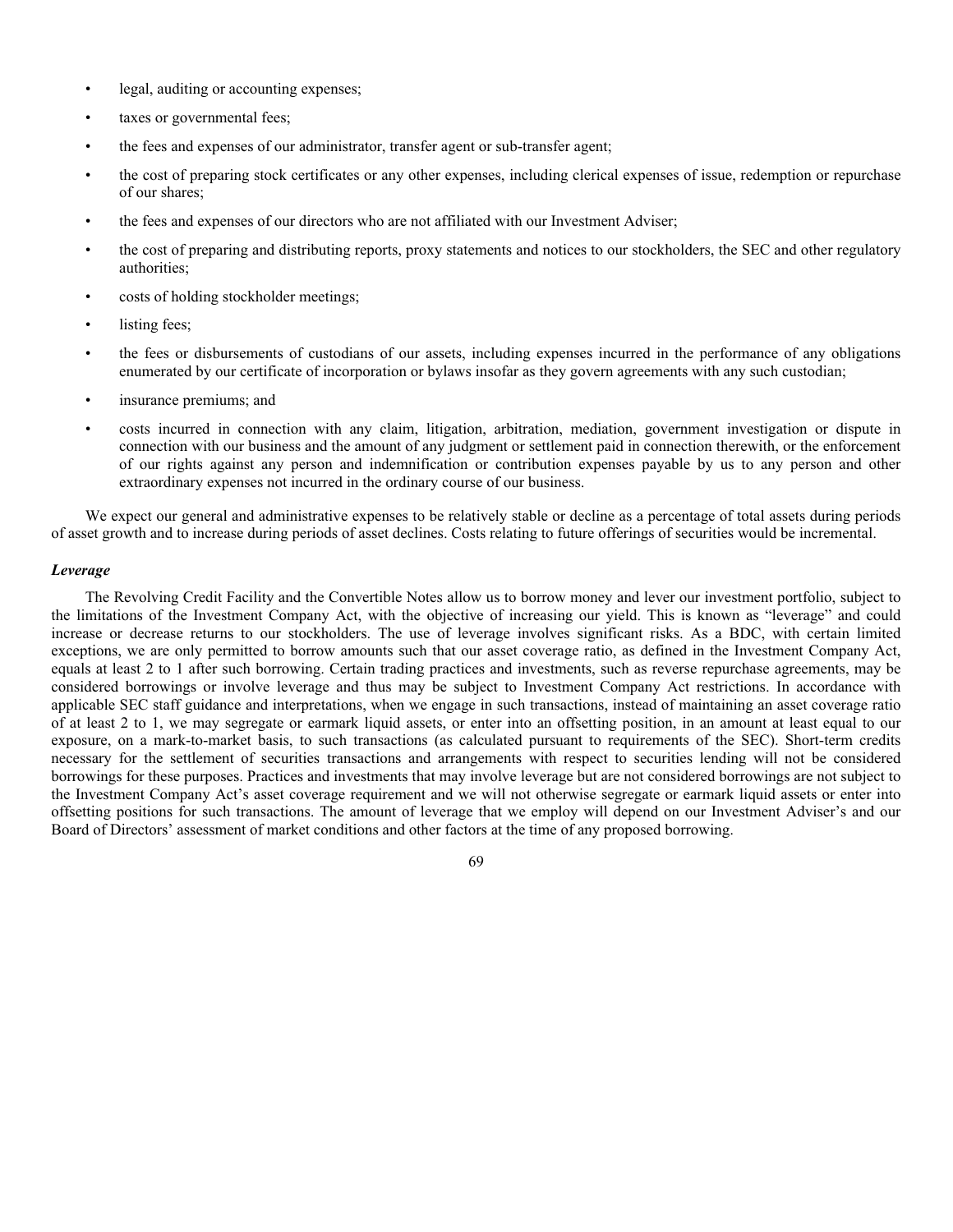### **PORTFOLIO AND INVESTMENT ACTIVITY**

As of December 31, 2016 and December 31, 2015, our portfolio (excluding our investment in a money market fund managed by an affiliate of Group Inc.) of \$0.00 million and \$10.12 million, respectively) consisted of the following:

|                                       |    | As of                    |   |          |                                                |    |                          |  |          |                                        |  |
|---------------------------------------|----|--------------------------|---|----------|------------------------------------------------|----|--------------------------|--|----------|----------------------------------------|--|
|                                       |    | December 31, 2016        |   |          |                                                |    | December 31, 2015        |  |          |                                        |  |
|                                       |    | Amortized                |   |          | Percentage<br>of Total<br>Fair<br>Portfolio at |    | Fair<br>Amortized        |  |          | Percentage<br>of Total<br>Portfolio at |  |
|                                       |    | Cost<br>(\$ in millions) |   | Value    | <b>Fair Value</b>                              |    | Cost<br>(\$ in millions) |  | Value    | <b>Fair Value</b>                      |  |
| <b>First Lien/Senior Secured Debt</b> | S. | 436.90                   | S | 421.03   | 36.1%                                          | S. | 425.53                   |  | 420.10   | 38.9%                                  |  |
| First Lien/Last-Out Unitranche        |    | 329.45                   |   | 310.25   | 26.6                                           |    | 308.10                   |  | 305.72   | 28.3                                   |  |
| Second Lien/Senior Secured Debt       |    | 352.70                   |   | 336.18   | 28.8                                           |    | 312.83                   |  | 285.47   | 26.4                                   |  |
| Unsecured Debt                        |    | 3.12                     |   | 3.12     | 0.3                                            |    |                          |  |          |                                        |  |
| Preferred Stock                       |    | 11.12                    |   | 11.83    | 1.0                                            |    | 25.62                    |  | 24.87    | 2.3                                    |  |
| Common Stock                          |    | 11.63                    |   | 6.49     | 0.5                                            |    | 4.45                     |  |          |                                        |  |
| Investment Funds & Vehicles           |    | 77.59                    |   | 78.39    | 6.7                                            |    | 46.17                    |  | 44.90    | 4.1                                    |  |
| <b>Total Investments</b>              |    | 1,222.51                 |   | 1,167.29 | 100.0%                                         |    | 1.122.70                 |  | 1.081.06 | 100.0%                                 |  |

As of December 31, 2016 and December 31, 2015, the weighted average yield on our portfolio (excluding our investment in a money market fund managed by an affiliate of Group Inc.), at cost and fair value, were as follows:

|                                                |                   | As of    |                   |                 |  |  |  |  |  |
|------------------------------------------------|-------------------|----------|-------------------|-----------------|--|--|--|--|--|
|                                                | December 31, 2016 |          | December 31, 2015 |                 |  |  |  |  |  |
|                                                | Amortized         | Fair     | Amortized         | Fair            |  |  |  |  |  |
|                                                | Cost              | Value    | Cost              | Value           |  |  |  |  |  |
| Weighted Average Yield $(1)$                   |                   |          |                   |                 |  |  |  |  |  |
| First Lien/Senior Secured Debt(2)              | $10.0\%$          | 10.6%    | $10.6\%$          | $11.2\%$        |  |  |  |  |  |
| First Lien/Last-Out Unitranche $(2)$           | $11.3\%$          | 14.2%    | $10.9\%$          | $11.2\%$        |  |  |  |  |  |
| Second Lien/Senior Secured Debt <sup>(2)</sup> | 10.5%             | 11.0%    | $11.1\%$          | 13.0%           |  |  |  |  |  |
| Unsecured $Debt^{(2)}$                         | $12.0\%$          | $12.0\%$ | $- \frac{9}{6}$   | $-^{0}\!/_{0}$  |  |  |  |  |  |
| Preferred Stock $(2)$                          | $0.5\%$           | $0.5\%$  | 9.8%              | $10.0\%$        |  |  |  |  |  |
| Common Stock $(2)$                             | $0.0\%$           | $0.0\%$  | $- \frac{0}{2}$   | $- \frac{9}{6}$ |  |  |  |  |  |
| Investment Funds & Vehicles <sup>(3)</sup>     | 14.5%             | 14.5%    | 13.0%             | 13.0%           |  |  |  |  |  |
| Total Portfolio <sup>(2)</sup>                 | $10.6\%$          | 11.8%    | $10.9\%$          | $11.7\%$        |  |  |  |  |  |

(1) The weighted average yield of our portfolio does not represent the total return to our stockholders.

(2) Computed based on the (a) annual stated interest rate or yield earned plus amortization of fees and discounts on the performing debt and other income producing investments, divided by (b) the total investments (including investments on non-accrual and non-income producing investments) at amortized cost or fair value, respectively.

(3) Computed based on the net investment income earned from the Senior Credit Fund for the respective trailing twelve months ended on the measurement date, which may include dividend income and loan origination and structuring fees, divided by our average member's equity at cost and fair value, adjusted for equity contributions.

The following table presents certain selected information regarding our investment portfolio (excluding our investment in a money market fund managed by an affiliate of Group Inc.) as of December 31, 2016 and December 31, 2015:

|                                                             | As of |                   |  |                   |  |
|-------------------------------------------------------------|-------|-------------------|--|-------------------|--|
|                                                             |       | December 31, 2016 |  | December 31, 2015 |  |
| Number of portfolio companies $(1)$                         |       | 40                |  | 39                |  |
| Percentage of performing debt bearing a floating rate $(2)$ |       | 92.8%             |  | 87.0%             |  |
| Percentage of performing debt bearing a fixed rate $(2)(3)$ |       | 7.2%              |  | $13.0\%$          |  |
| Weighted average leverage (net debt/EBITDA) $(4)$           |       | 4.8x              |  | 4.3x              |  |
| Weighted average interest coverage $(4)$                    |       | 2.7x              |  | 3.1x              |  |
| Median EBITD $A^{(4)}$                                      |       | $25.02$ million   |  | 28.02 million     |  |

(1) Includes the Senior Credit Fund as a single portfolio company. For details on the portfolio companies held within the Senior Credit Fund, refer to the Senior Credit Fund, LLC Selected Financial Data.

(2) Measured on a fair value basis. Excludes investments, if any, placed on non-accrual.<br>  $\frac{(3)}{100}$  Includes income producing preferred stock investments.

Includes income producing preferred stock investments.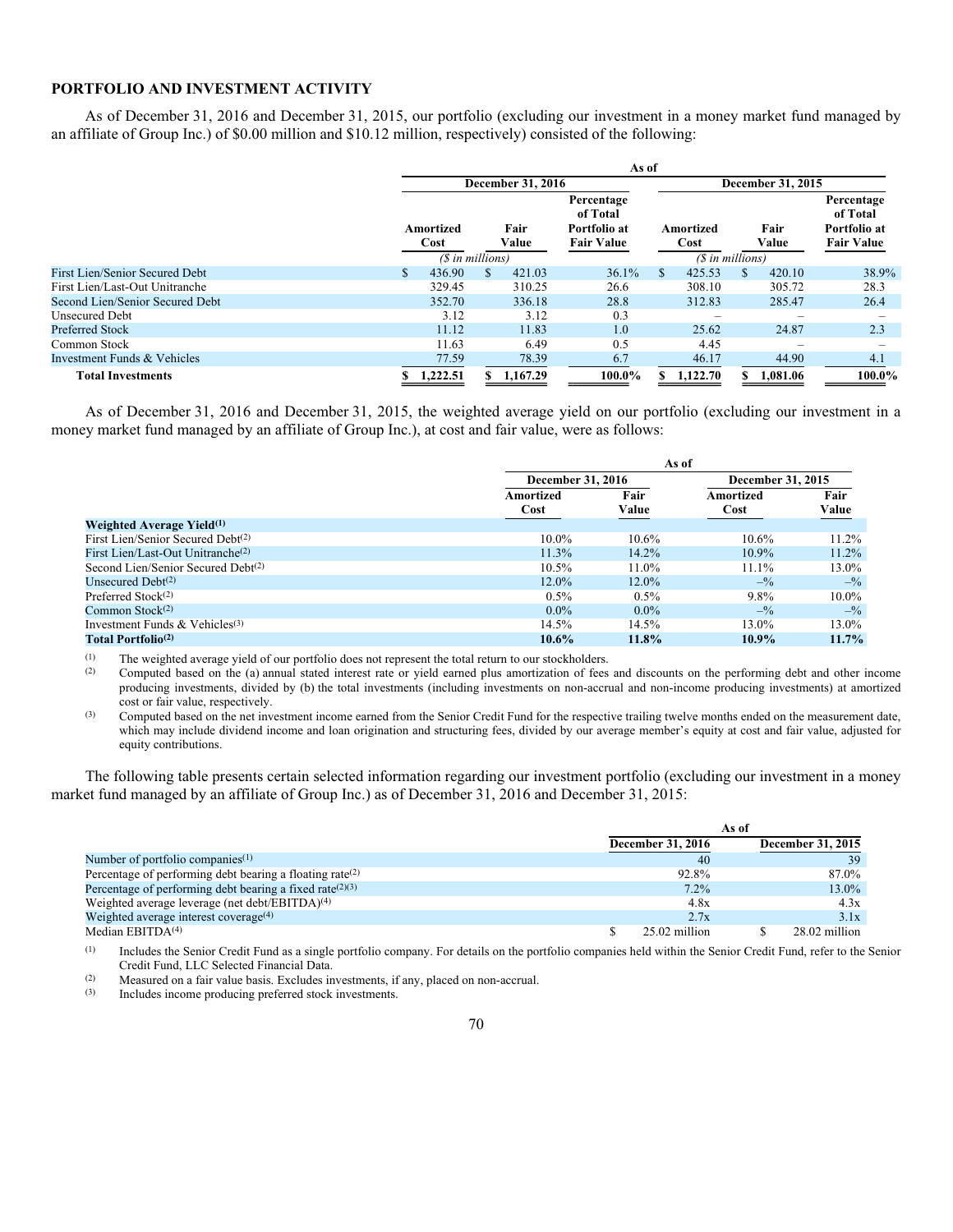(4) For a particular portfolio company, EBITDA typically represents net income before net interest expense, income tax expense, depreciation and amortization. The weighted average net debt to EBITDA represents the weighted average ratio of our portfolio companies' debt (net of cash), including all of our investment and the amount of debt senior to us, to our portfolio companies' EBITDA. Weighted average net debt to EBITDA and median EBITDA have been calculated as a percentage of debt investments and income producing preferred stock investments, including the Company's exposure to underlying debt investments in the Senior Credit Fund and excluding collateral loans and preferred stock investments where net debt to EBITDA may not be the appropriate measure of credit risk. The weighted average interest coverage ratio (EBITDA to total interest expense) of our portfolio companies reflects our performing portfolio companies' EBITDA as a multiple of interest expense and has been calculated as a percentage of performing debt investments and income producing preferred stock investments, including the Company's exposure to underlying debt investments in the Senior Credit Fund and excluding collateral loans and preferred stock investments where EBITDA may not be the appropriate measure of credit risk. Portfolio company statistics are derived from the most recently available financial statements of each portfolio company as of the respective reported end date. Portfolio company statistics have not been independently verified by us and may reflect a normalized or adjusted amount.

Our Investment Adviser monitors our portfolio companies on an ongoing basis. It monitors the financial trends of each portfolio company to determine if they are meeting their respective business plans and to assess the appropriate course of action for each company. Our Investment Adviser has several methods of evaluating and monitoring the performance and fair value of our investments, which may include the following:

- assessment of success in adhering to the portfolio company's business plan and compliance with covenants;
- periodic or regular contact with portfolio company management and, if appropriate, the financial or strategic sponsor to discuss financial position, requirements and accomplishments;
- comparisons to our other portfolio companies in the industry, if any;
- attendance at and participation in board meetings or presentations by portfolio companies; and
- review of monthly and quarterly financial statements and financial projections of portfolio companies.

As part of the monitoring process, our Investment Adviser also employs an investment rating system to categorize our investments. In addition to various risk management and monitoring tools, our Investment Adviser grades the credit risk of all investments on a scale of 1 to 4. This system is intended primarily to reflect the underlying risk of a portfolio investment relative to our initial cost basis in respect of such portfolio investment (e.g., at the time of origination or acquisition), although it may also take into account the performance of the portfolio company's business, the collateral coverage of the investment and other relevant factors. The grading system is as follows:

- investments with a grade of 1 involve the least amount of risk to our initial cost basis. The trends and risk factors for this investment since origination or acquisition are generally favorable, which may include the performance of the portfolio company or a potential exit;
- investments graded 2 involve a level of risk to our initial cost basis that is similar to the risk to our initial cost basis at the time of origination or acquisition. This portfolio company is generally performing as expected and the risk factors to our ability to ultimately recoup the cost of our investment are neutral to favorable. All investments or acquired investments in new portfolio companies are initially assessed a grade of 2;
- investments graded 3 indicate that the risk to our ability to recoup the initial cost basis of such investment has increased materially since origination or acquisition, including as a result of factors such as declining performance and non-compliance with debt covenants; however, payments are generally not more than 120 days past due; and
- an investment grade of 4 indicates that the risk to our ability to recoup the initial cost basis of such investment has substantially increased since origination or acquisition, and the portfolio company likely has materially declining performance. For debt investments with an investment grade of 4, most or all of the debt covenants are out of compliance and payments are substantially delinquent. For investments graded 4, it is anticipated that we will not recoup our initial cost basis and may realize a substantial loss of our initial cost basis upon exit.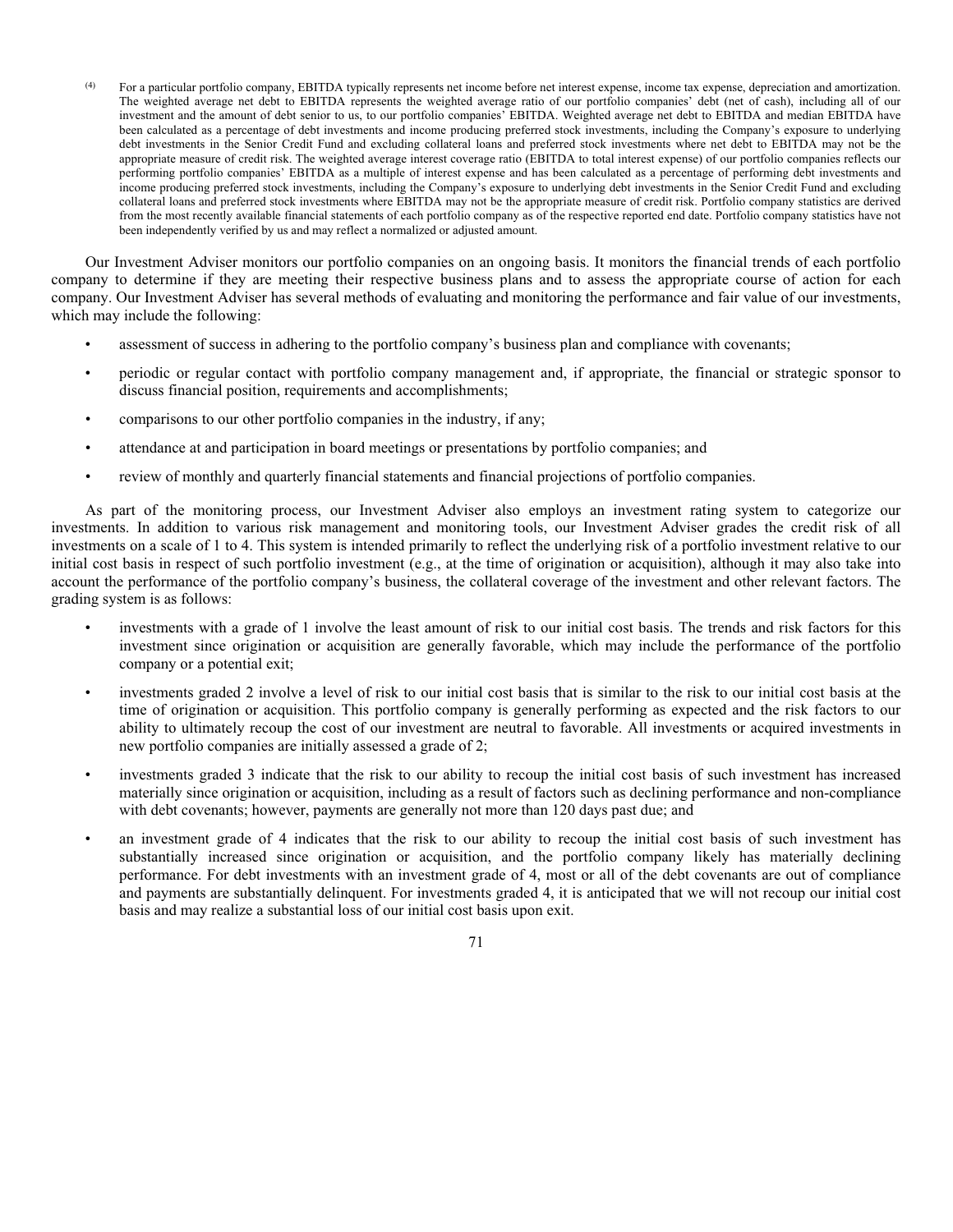Our Investment Adviser grades the investments in our portfolio at least quarterly and it is possible that the grade of a portfolio investment may be reduced or increased over time. For investments graded 3 or 4, our Investment Adviser enhances its level of scrutiny over the monitoring of such portfolio company. The following table shows the composition of our portfolio (excluding our investment in a money market fund managed by an affiliate of Group Inc.) on the 1 to 4 grading scale as of December 31, 2016 and December 31, 2015:

|                           |                   | As of                                  |                        |            |  |  |  |  |
|---------------------------|-------------------|----------------------------------------|------------------------|------------|--|--|--|--|
|                           |                   | December 31, 2016<br>December 31, 2015 |                        |            |  |  |  |  |
|                           |                   | Percentage                             |                        | Percentage |  |  |  |  |
|                           |                   | of Total                               |                        | of Total   |  |  |  |  |
|                           |                   | Portfolio                              |                        | Portfolio  |  |  |  |  |
| Investment                |                   | at Fair                                |                        | at Fair    |  |  |  |  |
| <b>Performance Rating</b> | <b>Fair Value</b> | Value                                  | <b>Fair Value</b>      | Value      |  |  |  |  |
|                           | (in               |                                        | (in                    |            |  |  |  |  |
|                           | millions)         |                                        | millions)              |            |  |  |  |  |
| Grade 1                   | \$<br>164.98      | $14.1\%$                               | 108.80<br>$\mathbb{S}$ | $10.1\%$   |  |  |  |  |
| Grade 2                   | 817.88            | 70.1                                   | 797.09                 | 73.7       |  |  |  |  |
| Grade 3                   | 167.60            | 14.4                                   | 175.17                 | 16.2       |  |  |  |  |
| Grade 4                   | 16.83             | 1.4                                    |                        |            |  |  |  |  |
| <b>Total Investments</b>  | 1,167.29<br>\$    | 100.0%                                 | 1.081.06<br>\$         | $100.0\%$  |  |  |  |  |

The following table shows the amortized cost of our performing and non-accrual investments as of December 31, 2016 and December 31, 2015:

|                          |                   | As of                                                          |                          |                                                                |  |  |  |  |
|--------------------------|-------------------|----------------------------------------------------------------|--------------------------|----------------------------------------------------------------|--|--|--|--|
|                          | December 31, 2016 |                                                                |                          | December 31, 2015                                              |  |  |  |  |
|                          | Amortized<br>Cost | Percentage<br>of Total<br>Portfolio<br>at<br>Amortized<br>Cost | Amortized<br>Cost        | Percentage<br>of Total<br>Portfolio<br>at<br>Amortized<br>Cost |  |  |  |  |
|                          | (in<br>millions)  |                                                                | (in<br>millions)         |                                                                |  |  |  |  |
| Performing               | \$1,176.24        | $96.2\%$                                                       | 1,122.70<br>$\mathbb{S}$ | 100.0%                                                         |  |  |  |  |
| Non-accrual              | 46.27             | 3.8                                                            | $\overline{\phantom{a}}$ |                                                                |  |  |  |  |
| <b>Total Investments</b> | 1,222.51<br>\$    | 100.0%                                                         | 1,122.70                 | 100.0%                                                         |  |  |  |  |

Loans or debt securities are placed on non-accrual status when it is probable that principal or interest will not be collected according to the contractual terms. Accrued interest generally is reversed when a loan or debt security is placed on non-accrual status. Interest payments received on non-accrual loans or debt securities may be recognized as income or applied to principal depending upon management's judgment. Non-accrual loans and debt securities are restored to accrual status when past due principal and interest is paid and, in management's judgment, are likely to remain current. We may make exceptions to this treatment if the loan has sufficient collateral value and is in the process of collection.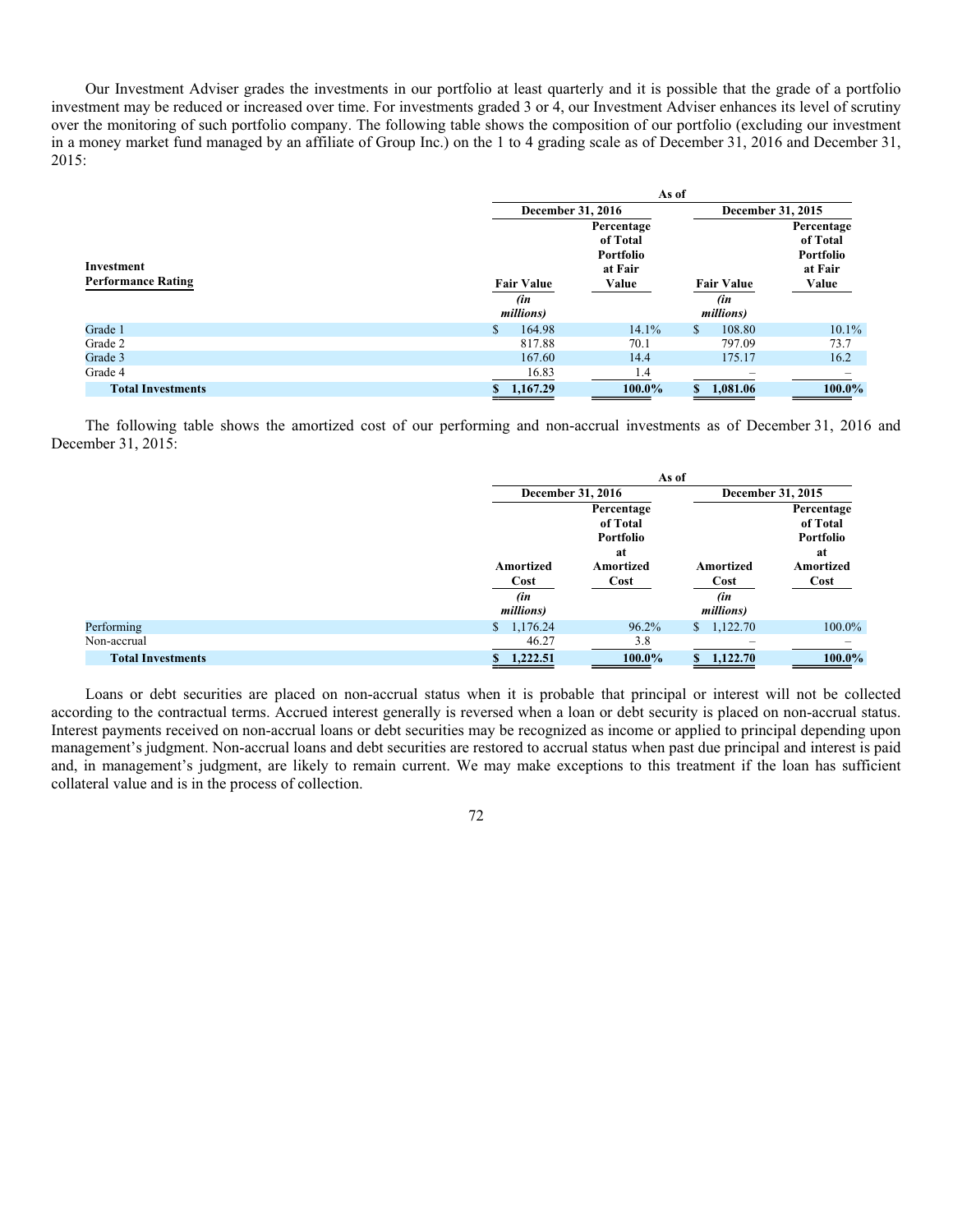The following table shows our investment activity for the years ended December 31, 2016, 2015 and 2014 by investment type:

|                                                                                                                              | <b>For the Years Ended</b><br>December 31, |              |              |                   |              |        |
|------------------------------------------------------------------------------------------------------------------------------|--------------------------------------------|--------------|--------------|-------------------|--------------|--------|
|                                                                                                                              |                                            | 2016         |              | 2015              |              | 2014   |
|                                                                                                                              |                                            |              |              | $(S$ in millions) |              |        |
| New investment commitments at cost:                                                                                          |                                            |              |              |                   |              |        |
| Gross originations                                                                                                           | S.                                         | 337.05       | S.           | 335.25            | S.           | 723.66 |
| Less: Syndications $(1)$                                                                                                     |                                            | 20.00        |              |                   |              |        |
| Net amount of new investments committed at cost:                                                                             | \$.                                        | 317.05       | \$           | 335.25            | \$.          | 723.66 |
| Amount of investments committed at cost(2):                                                                                  |                                            |              |              |                   |              |        |
| First Lien/Senior Secured Debt                                                                                               | \$                                         | 107.25       | \$           | 206.87            | S.           | 284.17 |
| First Lien/Last-Out Unitranche                                                                                               |                                            | 8.65         |              | 29.69             |              | 254.07 |
| Second Lien/Senior Secured Debt                                                                                              |                                            | 157.83       |              | 67.52             |              | 155.63 |
| <b>Unsecured Debt</b>                                                                                                        |                                            | 3.10         |              |                   |              |        |
| Preferred Stock                                                                                                              |                                            | 8.79         |              |                   |              | 4.79   |
| <b>Common Stock</b>                                                                                                          |                                            |              |              | 10.00             |              |        |
| Investment Funds & Vehicles                                                                                                  |                                            | 31.43        |              | 21.17             |              | 25.00  |
| <b>Total</b>                                                                                                                 | \$                                         | 317.05       |              | 335.25            | S            | 723.66 |
| Proceeds from investments sold or repaid:                                                                                    |                                            |              |              |                   |              |        |
| <b>First Lien/Senior Secured Debt</b>                                                                                        | $\mathbb{S}$                               | 49.76        | $\mathbb{S}$ | 22.60             | \$           | 192.97 |
| First Lien/Last-Out Unitranche                                                                                               |                                            | 35.12        |              | 8.60              |              | 1.66   |
| Second Lien/Senior Secured Debt                                                                                              |                                            | 92.79        |              | 89.07             |              | 66.47  |
| <b>Unsecured Debt</b>                                                                                                        |                                            |              |              | $\equiv$          |              | 2.63   |
| <b>Preferred Stock</b>                                                                                                       |                                            | 21.25        |              |                   |              |        |
| Common Stock                                                                                                                 |                                            |              |              | 10.00             |              |        |
| Investment Funds & Vehicles                                                                                                  |                                            |              |              |                   |              |        |
| <b>Total</b>                                                                                                                 | \$                                         | 198.92       |              | 130.27            | S            | 263.73 |
| Net increase (decrease) in portfolio                                                                                         | $\mathbf{s}$                               | 118.13       |              | 204.98            | S            | 459.93 |
| Number of new investment commitments in new portfolio companies <sup>(3)</sup>                                               |                                            | 5            |              | 9                 |              | 22     |
| Total new investment commitment amount in new portfolio companies <sup>(3)</sup>                                             | \$                                         | 223.89       | \$           | 276.50            | $\mathbf S$  | 625.61 |
| Average new investment commitment amount in new portfolio companies <sup>(3)</sup>                                           | \$                                         | 44.78        | S            | 30.72             | \$.          | 28.44  |
| Weighted average remaining term for new investment commitments in new portfolio companies (in years)(3)(4)                   |                                            | 5.2          |              | 4.4               |              | 4.8    |
| Number of new investment commitments in existing portfolio companies <sup>(3)</sup>                                          |                                            | 7            |              | $\overline{4}$    |              | 10     |
| Total new investment commitment amount in existing portfolio companies <sup>(3)</sup>                                        | $\mathbb{S}$                               | 93.16        | $\mathbb{S}$ | 58.75             | $\mathbb{S}$ | 98.05  |
| Percentage of new debt investment commitments in new portfolio companies at floating interest rates <sup>(3)</sup>           |                                            | 100.0%       |              | 100.0%            |              | 88.9%  |
| Percentage of new debt investment commitments in new portfolio companies at fixed interest rates(3)(5)                       |                                            | $-^{0}/_{0}$ |              | $-^{0}/_{0}$      |              | 11.1%  |
| Weighted average stated interest rate of new investment commitments in new portfolio companies <sup>(3)</sup>                |                                            | 10.8%        |              | 9.2%              |              | 9.2%   |
| Weighted average spread over base rate of new floating rate investment commitments in new portfolio companies <sup>(3)</sup> |                                            | 9.2%         |              | 8.3%              |              | 8.0%   |
| Weighted average stated interest rate on investments sold or paid down                                                       |                                            | $10.0\%$     |              | 10.4%             |              | 8.7%   |

(1) Only includes syndications that occurred at the initial close of the investment.<br>(2) Net of capitalized fees, expenses and OIDs.

(2) Net of capitalized fees, expenses and OIDs.<br>(3) May include positions originated during the

(3) May include positions originated during the period but not held at the reporting date.

(4) Calculated as of the end of the relevant period and the maturity date of the individual investments.

(5) May include preferred stock investments.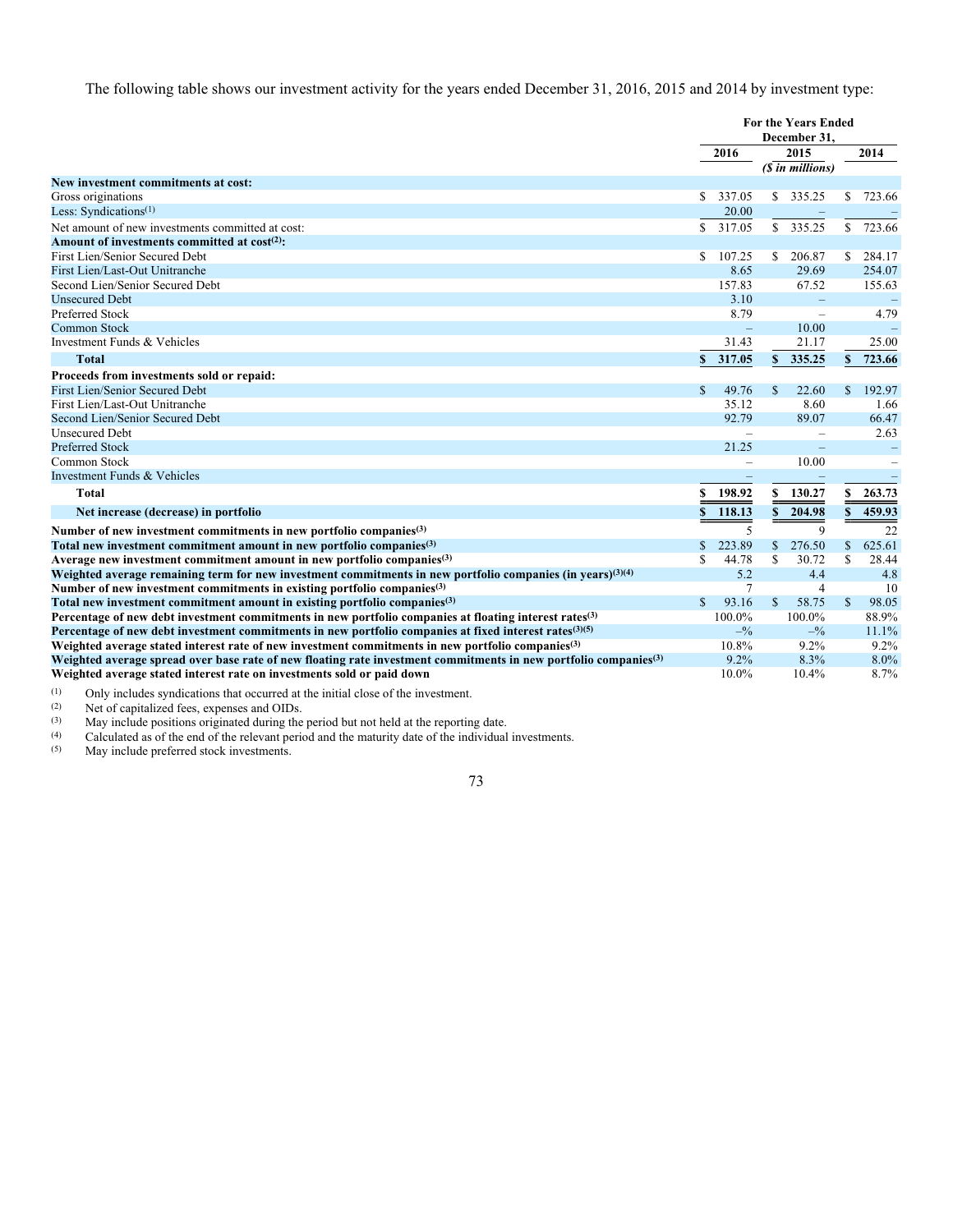### **RESULTS OF OPERATIONS**

Our operating results for the years ended December 31, 2016, 2015 and 2014 were as follows:

|                                                           |         | For the Years Ended December 31, |         |  |  |
|-----------------------------------------------------------|---------|----------------------------------|---------|--|--|
|                                                           | 2016    | 2015                             | 2014    |  |  |
|                                                           |         | (in millions)                    |         |  |  |
| Total investment income                                   | 125.11  | 118.44<br>SУ.                    | 73.28   |  |  |
| Net expenses                                              | (47.85) | (43.34)                          | (20.42) |  |  |
| Net investment income (loss) before taxes                 | 77.26   | 75.10                            | 52.86   |  |  |
| Excise tax expense                                        | (1.04)  | (0.52)                           | (0.12)  |  |  |
| Net investment income (loss) after taxes                  | 76.22   | 74.58                            | 52.74   |  |  |
| Net realized gain (loss) on investments                   | (21.99) | (0.07)                           | (1.19)  |  |  |
| Net unrealized appreciation (depreciation) on investments | (13.58) | (27.88)                          | (14.63) |  |  |
| Net increase in net assets resulting from operations      | 40.65   | 46.63                            | 36.92   |  |  |

Net increase in net assets resulting from operations after tax can vary from period to period as a result of various factors, including acquisitions, the level of new investment commitments, the recognition of realized gains and losses and changes in unrealized appreciation and depreciation on the investment portfolio. As a result, comparisons may not be meaningful.

## *Investment Income*

|                                | For the Years Ended December 31, |               |  |       |  |
|--------------------------------|----------------------------------|---------------|--|-------|--|
|                                | 2016                             | 2015          |  | 2014  |  |
|                                |                                  | (in millions) |  |       |  |
| Interest                       | 112.10                           | 109.70        |  | 69.46 |  |
| Dividend income                | 8.73                             | 6.47          |  | 3.19  |  |
| Other income                   | 4.28                             | 2.27          |  | 0.63  |  |
| <b>Total investment income</b> | 125.11                           | 118.44        |  | 73.28 |  |

#### *Interest*

Interest from investments, which includes prepayment premiums and accelerated accretion of upfront loan origination fees and unamortized discounts, increased from \$109.70 million for the year ended December 31, 2015 to \$112.10 million for the year ended December 31, 2016, primarily due to an increase in recurring interest income, which resulted primarily from an increase in the size of our portfolio, partially offset by a decrease in non-recurring prepayment premiums. The amortized cost of the portfolio increased from \$1,122.70 million as of December 31, 2015 to \$1,222.51 million as of December 31, 2016. Included in interest for the years ended December 31, 2016 and 2015 is \$0.70 million and \$1.38 million, respectively, in prepayment premiums and \$1.25 million and \$1.23 million, respectively, in accelerated accretion of upfront loan origination fees and unamortized discounts.

Interest from investments, which includes prepayment premiums and accelerated accretion of upfront loan origination fees and unamortized discounts, increased from \$69.46 million for the year ended December 31, 2014 to \$109.70 million for the year ended December 31, 2015, primarily due to an increase in the size of our portfolio. The amortized cost of the portfolio increased from \$927.70 million as of December 31, 2014 to \$1,122.70 million as of December 31, 2015. Included in interest for the years ended December 31, 2015 and 2014 is \$1.38 million and \$0.84 million, respectively, in prepayment premiums and \$1.23 million and \$1.25 million, respectively, in accelerated accretion of upfront loan origination fees and unamortized discounts.

## *Dividend income*

Dividend income increased from \$6.47 million for the year ended December 31, 2015 to \$8.73 million for the year ended December 31, 2016 primarily as a result of increased distributions from the Senior Credit Fund during the year ended December 31, 2016. The dividend income from Senior Credit Fund increased from \$3.99 million for the year ended December 31, 2015 to \$6.58 million for the year ended December 31, 2016.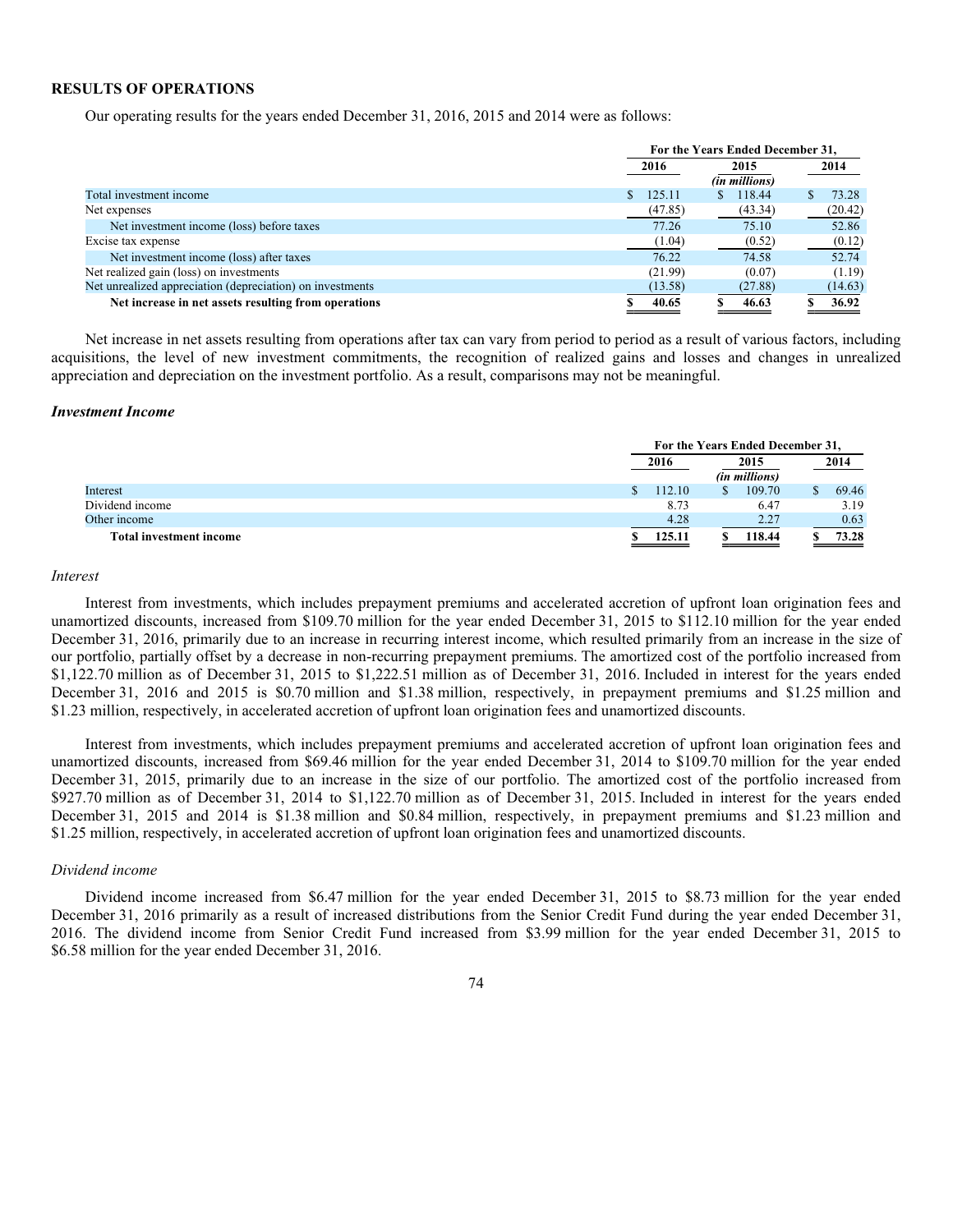Dividend income increased from \$3.19 million for the year ended December 31, 2014 to \$6.47 million for the year ended December 31, 2015 primarily as a result of increased distributions from the Senior Credit Fund during the year ended December 31, 2015. The dividend income from Senior Credit Fund increased from \$0.31 million for the year ended December 31, 2014 to \$3.99 million for the year ended December 31, 2015. See "Senior Credit Fund, LLC" below for further detail.

#### *Other income*

Other income increased from \$2.27 million for the year ended December 31, 2015 to \$4.28 million for the year ended December 31, 2016 primarily as a result of excess loan origination fee income accrued from the Senior Credit Fund.

Other income increased from \$0.63 million for the year ended December 31, 2014 to \$2.27 million for the year ended December 31, 2015 primarily as a result of excess loan origination fee income accrued from the Senior Credit Fund during the year ended December 31, 2015. In addition, we earned higher commitment and administrative agent fees during the year ended December 31, 2015 as compared to the year ended December 31, 2014.

### *Expenses*

|                                                   |    | For the Years Ended December 31, |    |               |    |       |  |  |  |      |
|---------------------------------------------------|----|----------------------------------|----|---------------|----|-------|--|--|--|------|
|                                                   |    | 2016                             |    |               |    | 2015  |  |  |  | 2014 |
|                                                   |    |                                  |    | (in millions) |    |       |  |  |  |      |
| Interest and other debt expense                   | \$ | 14.30                            | Ъ. | 10.71         | S. | 4.68  |  |  |  |      |
| Management fees                                   |    | 17.01                            |    | 15.44         |    | 10.07 |  |  |  |      |
| Incentive fees                                    |    | 10.42                            |    | 11.79         |    | 1.50  |  |  |  |      |
| Professional fees                                 |    | 2.56                             |    | 2.75          |    | 2.01  |  |  |  |      |
| Administration, custodian and transfer agent fees |    | 0.87                             |    | 0.97          |    | 0.85  |  |  |  |      |
| Directors' fees                                   |    | 1.01                             |    | 0.62          |    | 0.40  |  |  |  |      |
| Other expenses                                    |    | 1.68                             |    | 1.06          |    | 0.91  |  |  |  |      |
| <b>Total Expenses</b>                             |    | 47.85<br>______                  |    | 43.34         |    | 20.42 |  |  |  |      |

#### *Interest and other debt expense*

Interest and other debt expense increased from \$10.71 million for the year ended December 31, 2015 to \$14.30 million for the year ended December 31, 2016 primarily due to an increase in the average aggregate daily borrowings from \$358.44 million to \$464.44 million. Included in interest and other debt expense for the year ended December 31, 2016 is \$1.48 million in interest expense, accretion of original issue discount and amortization of debt issuance costs related to the Convertible Notes that were issued on October 3, 2016.

Interest and other debt expense increased from \$4.68 million for the year ended December 31, 2014 to \$10.71 million for the year ended December 31, 2015 primarily due to an increase in the average daily borrowings from \$102.29 million to \$358.44 million.

#### *Management Fees and Incentive Fees*

Management Fees increased from \$15.44 million for the year ended December 31, 2015 to \$17.01 million for the year ended December 31, 2016 as a result of an increase in gross assets, excluding cash and investments in a money market fund managed by an affiliate of Group Inc. Incentive Fees decreased from \$11.79 million for the year ended December 31, 2015 to \$10.42 million for the year ended December 31, 2016 as a result of a decrease in the cap on Incentive Fees for the period which is primarily due to an increase in net capital loss on portfolio companies.

Management Fees increased from \$10.07 million for the year ended December 31, 2014 to \$15.44 million for the year ended December 31, 2015 as a result of an increase in gross assets, excluding cash and investments in a money market fund managed by an affiliate of Group Inc. Incentive Fees increased from \$1.50 million for the year ended December 31, 2014 to \$11.79 million for the year ended December 31, 2015.

#### *Professional fees and other general and administrative expenses*

Professional fees for the year ended December 31, 2015 remained relatively consistent as compared to the year ended December 31, 2016; and other general and administrative expenses increased from \$2.65 million for the year ended December 31, 2015 to \$3.56 million for the year ended December 31, 2016 due to an increase in costs associated with servicing a larger investment portfolio.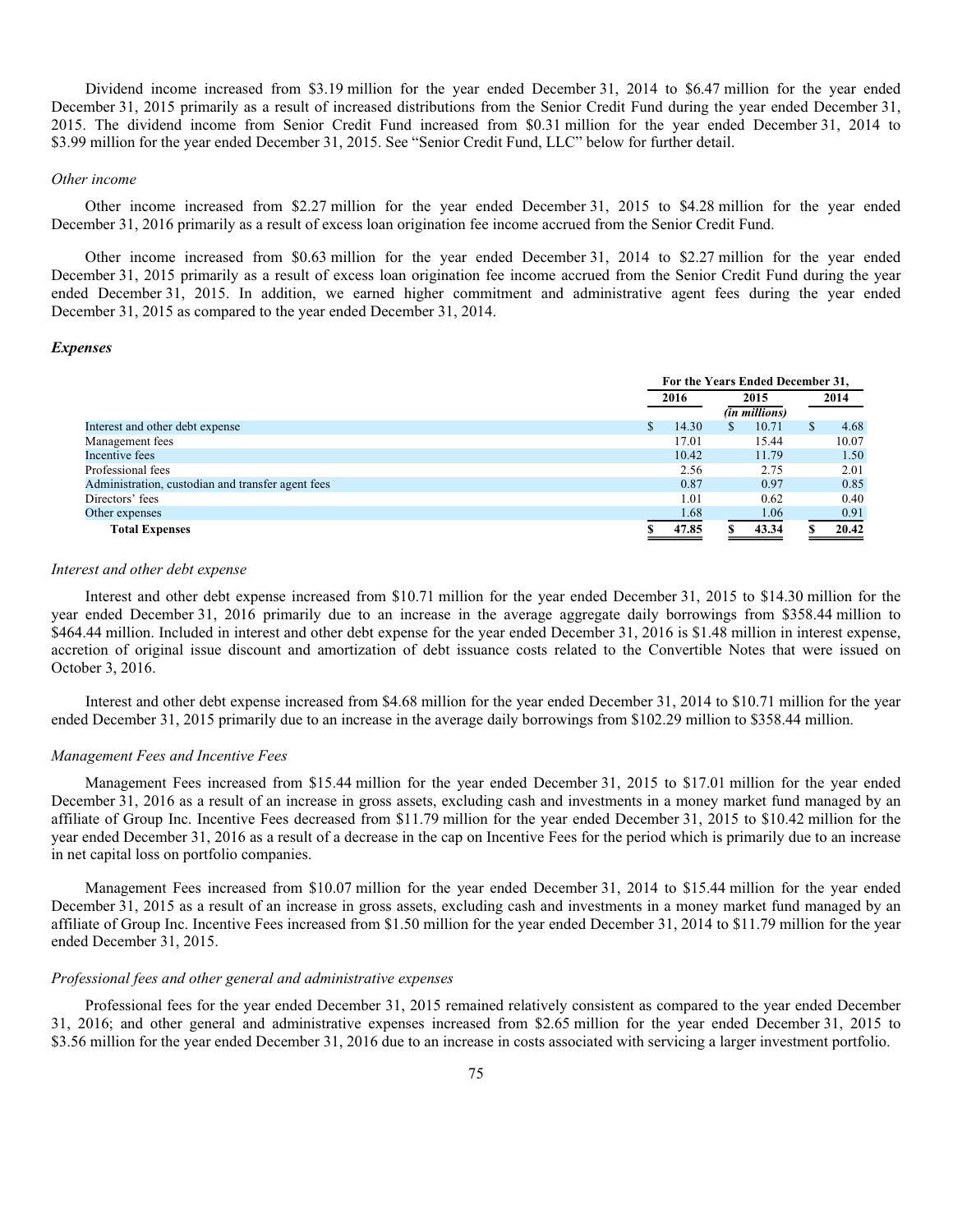Professional fees increased from \$2.01 million for the year ended December 31, 2014 to \$2.75 million for the year ended December 31, 2015; and other general and administrative expenses increased from \$2.16 million for the year ended December 31, 2014 to \$2.65 million for the year ended December 31, 2015. Both increases are due to the increase in costs associated with servicing a larger investment portfolio.

### *Net Realized Gains (Losses)*

The realized gains and losses on fully exited and partially exited portfolio companies during the years ended December 31, 2016, 2015 and 2014 consisted of the following:

|                                       |         | For the Years Ended December 31, |        |  |  |
|---------------------------------------|---------|----------------------------------|--------|--|--|
|                                       | 2016    | 2015<br>(in millions)            | 2014   |  |  |
| Hunter Defense Technologies, Inc. (1) | (22.12) | $\overline{\phantom{a}}$         |        |  |  |
| Prairie Provident Resources, Inc.     |         |                                  | (2.48) |  |  |
| Other, net                            | 0.13    | (0.07)                           | 1.29   |  |  |
| Net realized gain (loss)              | (21.99) | (0.07)                           | (1.19) |  |  |

(1) Effective July 1, 2016, Hunter Defense Technologies, Inc. completed a restructuring whereby the second lien debt held by us was converted into non-interest bearing preferred and common equity. As a result, we realized a loss during the period.

## *Net Change in Unrealized Appreciation (Depreciation) on Investments*

Any changes in fair value are recorded as a change in unrealized appreciation (depreciation) on investments. For further details on the valuation process, refer to "Critical Accounting Policies—Valuation of Portfolio Investments." Net change in unrealized appreciation (depreciation) on investments for the years ended December 31, 2016, 2015 and 2014 were as follows:

|                                                                     | For the Years Ended December 31. |         |  |               |  |         |  |      |
|---------------------------------------------------------------------|----------------------------------|---------|--|---------------|--|---------|--|------|
|                                                                     | 2016                             |         |  |               |  | 2015    |  | 2014 |
|                                                                     |                                  |         |  | (in millions) |  |         |  |      |
| Change in unrealized appreciation                                   |                                  | 37.71   |  | 9.63          |  | 5.06    |  |      |
| Change in unrealized depreciation                                   |                                  | (51.29) |  | (37.51)       |  | (19.69) |  |      |
| Net change in unrealized appreciation (depreciation) on investments |                                  | (13.58) |  | (27.88)       |  | (14.63) |  |      |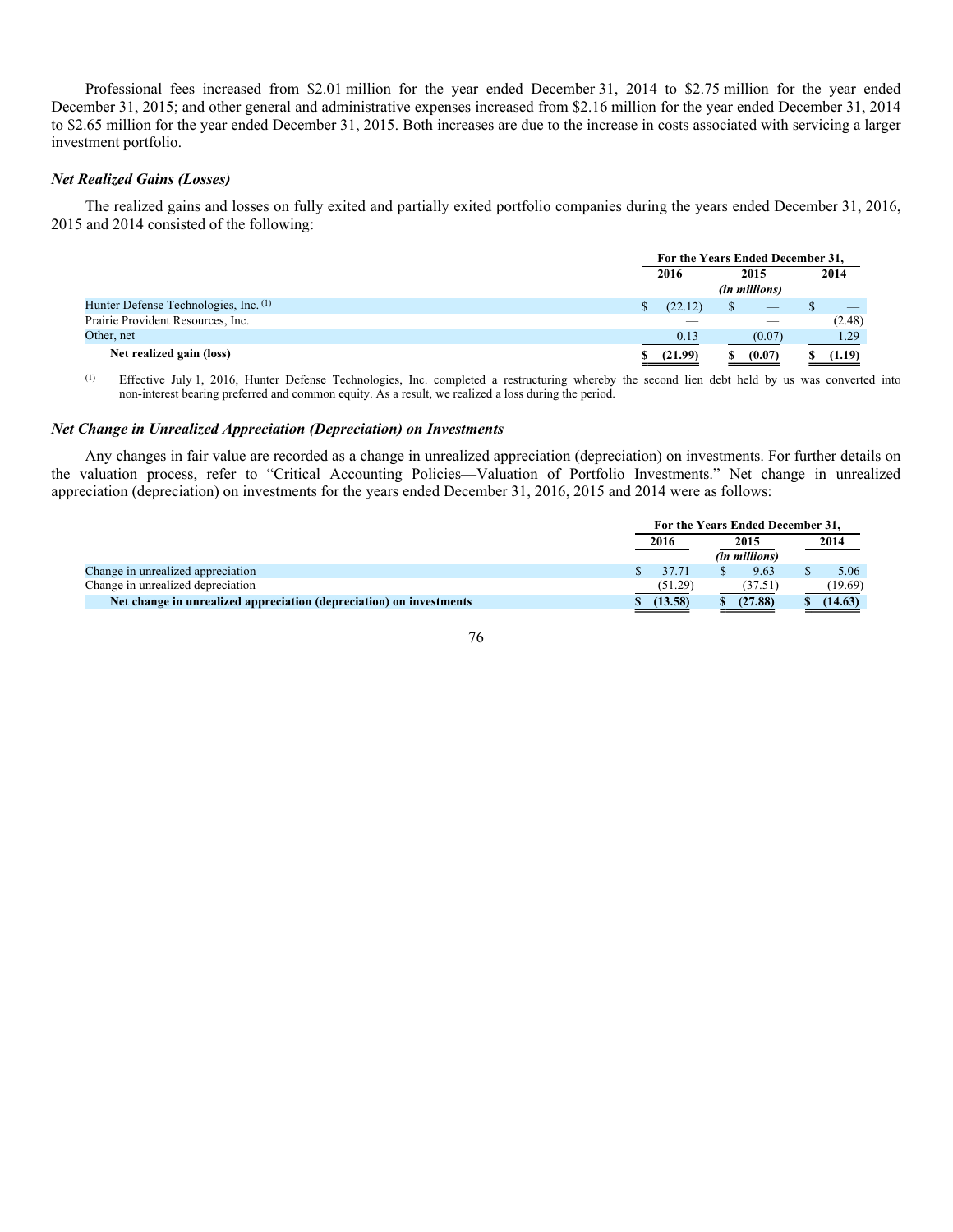The change in unrealized appreciation (depreciation) on investments for the years ended December 31, 2016, 2015 and 2014 consisted of the following:

|                                      | For the Years Ended December 31. |               |               |
|--------------------------------------|----------------------------------|---------------|---------------|
|                                      | 2016                             | 2015          | 2014          |
| <b>Portfolio Company:</b>            |                                  | (in millions) |               |
| Artesyn Embedded Technologies, Inc.  | (0.38)                           | (0.30)        | (2.10)        |
| ASC Acquisition Holdings, LLC        | 0.82                             |               |               |
| Avenue Stores, LLC                   | (0.44)                           | 0.93          | (0.03)        |
| Bolttech Mannings, Inc.              | (14.43)                          | (0.95)        | (0.50)        |
| CB-HDT Holdings, Inc.                | 2.82                             |               |               |
| Data Driven Delivery Systems, LLC    | (0.29)                           | 2.30          |               |
| Dispensing Dynamics International    | 0.54                             | (1.28)        | (0.82)        |
| Fairpoint Communications, Inc.       |                                  |               | (1.01)        |
| Global Tel*Link Corporation          | 10.26                            | (10.58)       | 0.95          |
| Heligear Acquisition Co.             | (0.72)                           | 1.35          | (0.03)        |
| Highwinds Capital, Inc.              | 0.43                             | (0.14)        | 0.81          |
| Hunter Defense Technologies, Inc.    | 0.55                             | (1.17)        | 0.63          |
| Hutchinson Technology, Inc.          | (1.28)                           | 0.51          | 0.49          |
| <b>Infinity Sales Group</b>          | (1.14)                           | 1.73          | (2.36)        |
| Iracore International Holdings, Inc. | (9.30)                           | 0.41          | (6.02)        |
| Legacy Buyer Corp.                   | (0.79)                           | 0.15          | (0.02)        |
| NTS Communications, Inc.             | 0.03                             | (1.40)        | (0.05)        |
| Orchard Brands Corporation           |                                  | (0.86)        | 0.86          |
| P2 Upstream Acquisition Co.          | 0.86                             | (1.26)        | (0.71)        |
| Perfect Commerce, LLC                | 0.68                             | 0.18          |               |
| Prairie Provident Resources, Inc.    | (1.87)                           | (2.53)        | (0.20)        |
| Pro-Pet, LLC                         | (0.69)                           | (1.02)        | (0.01)        |
| Reddy Ice Corporation                | 2.72                             | (1.53)        | (2.59)        |
| Securus Technologies Holdings, Inc.  | 8.57                             | (8.96)        | (0.13)        |
| Senior Credit Fund, LLC              | 2.07                             | (0.90)        | (0.37)        |
| Vexos, Inc.                          | (1.18)                           | (0.02)        | (0.06)        |
| Washington Inventory Service         | (11.14)                          | (3.16)        | (0.72)        |
| Other, $net^{(1)}$                   | (0.28)                           | 0.62          | (0.64)        |
| <b>Total</b>                         | (13.58)<br>\$                    | (27.88)<br>\$ | (14.63)<br>\$ |

(1) For the years ended December 31, 2016, 2015 and 2014 other, net includes gross unrealized appreciation of \$7.36 million, \$2.07 million and \$1.32 million, respectively, and gross unrealized depreciation of \$(7.64) million, \$(1.45) million and \$(1.96) million, respectively.

### **SENIOR CREDIT FUND, LLC**

#### *Overview*

The Senior Credit Fund, an unconsolidated Delaware limited liability company, was formed on May 7, 2014 and commenced operations on October 1, 2014. We co-invest with Cal Regents through the Senior Credit Fund. The Senior Credit Fund's principal purpose is to make investments, either directly or indirectly through its wholly owned subsidiary, SPV I, primarily in senior secured loans to middle-market companies. Each of us and Cal Regents has a 50% economic ownership in the Senior Credit Fund and each has subscribed to fund \$100.00 million. Except under certain circumstances, contributions to the Senior Credit Fund cannot be redeemed. The Senior Credit Fund is managed by a six member board of managers, on which we and Cal Regents have equal representation. Investment decisions generally must be unanimously approved by a quorum of the board of managers. Establishing a quorum for the Senior Credit Fund's board of managers requires at least four members to be present at a meeting, including at least two of our representatives and two of Cal Regents' representatives. If there are five members present at a meeting, all three representatives of Cal Regents must be present to constitute a quorum.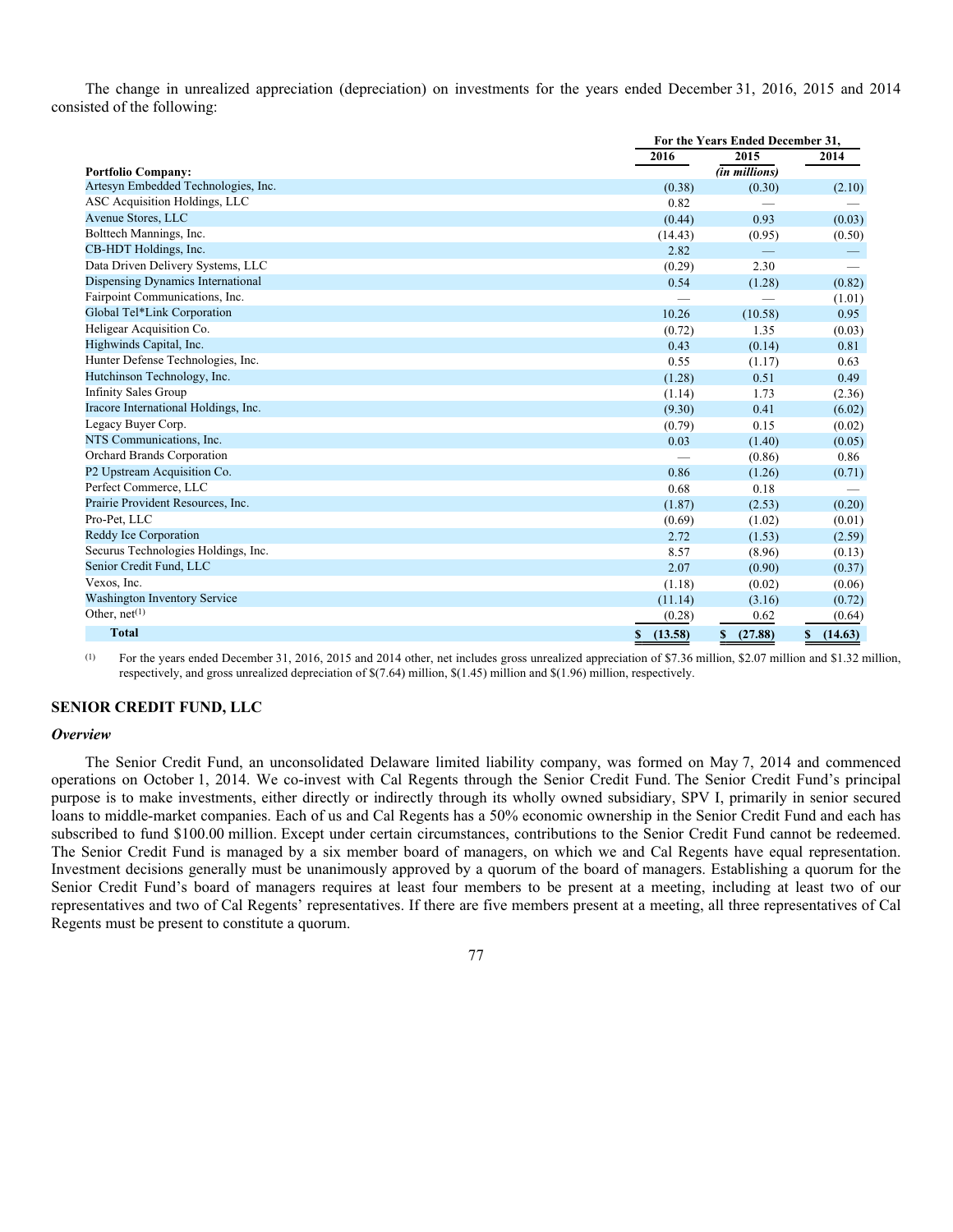### *Selected Financial Data*

As of December 31, 2016 and December 31, 2015, we and Cal Regents had subscribed to fund and contributed the following in the Senior Credit Fund:

|              | <b>December 31, 2016</b> |  |             | December 31, 2015 |                   |  |             |
|--------------|--------------------------|--|-------------|-------------------|-------------------|--|-------------|
|              | Subscribed to            |  |             |                   | <b>Subscribed</b> |  |             |
|              | fund                     |  | Contributed |                   | to fund           |  | Contributed |
|              | (\$ in millions)         |  |             | (\$ in millions)  |                   |  |             |
| Company      | 100.00                   |  | 77.59       |                   | 100.00            |  | 46.17       |
| Cal Regents  | 100.00                   |  | 77.59       |                   | 100.00            |  | 46.17       |
| <b>Total</b> | 200.00                   |  | 155.18      |                   | 200.00            |  | 92.34       |

As of December 31, 2016 and December 31, 2015, the Senior Credit Fund had total investments in senior secured debt at fair value of \$479.53 million and \$285.59 million, respectively. As of December 31, 2016 and 2015, the Senior Credit Fund had no investments on non-accrual status. As of December 31, 2016 and December 31, 2015, the Senior Credit Fund had an investment in a money market fund managed by an affiliate of Group Inc. with a total fair value of \$1.94 million and \$21.83 million, respectively. In addition, as of December 31, 2016, the Senior Credit Fund had three unfunded commitments totaling \$6.30 million and no unfunded commitments as of December 31, 2015.

Below is a summary of the Senior Credit Fund's portfolio (excluding an investment in a money market fund managed by an affiliate of Group Inc.) followed by a listing of the individual loans in the Senior Credit Fund's portfolio as of December 31, 2016 and December 31, 2015:

|                                                                       |                      | As of                |
|-----------------------------------------------------------------------|----------------------|----------------------|
|                                                                       | December 31.<br>2016 | December 31,<br>2015 |
| Number of portfolio companies                                         | 37                   | 22                   |
| Total senior secured debt <sup>(1)</sup>                              | \$489.66 million     | $$291.51$ million    |
| Largest loan to a single borrower $(1)$                               | $$24.62$ million     | $$23.82$ million     |
| Weighted average current interest rate on senior secured $debt^{(2)}$ | 6.6%                 | $6.3\%$              |
| Percentage of performing debt bearing a floating rate $(3)$           | $100.0\%$            | $100.0\%$            |
| Percentage of performing debt bearing a fixed rate <sup>(3)</sup>     | $-^{0}/_{0}$         | $-^{0}\!/_{0}$       |
| Weighted average leverage (net debt/EBITDA) <sup>(4)</sup>            | 3.8x                 | 3.5x                 |
| Weighted average interest coverage <sup>(4)</sup>                     | 3.2x                 | 3.7x                 |
| Median EBITD $A^{(4)}$                                                | \$68.70 million      | $$71.89$ million     |

(1) At par amount.

(2) Computed as the (a) annual stated interest rate on accruing senior secured debt divided by (b) total senior secured debt at par amount.<br>Measured on a fair value basis

(3) Measured on a fair value basis.<br>(4) For a particular portfolio comp

(4) For a particular portfolio company of the Senior Credit Fund, EBITDA typically represents net income before net interest expense, income tax expense, depreciation and amortization. The weighted average net debt to EBITDA represents the weighted average ratio of the Senior Credit Fund's portfolio companies' debt (net of cash), including all of its investment and the amount of debt senior to it, to its portfolio companies as a multiple of EBITDA. Weighted average net debt to EBITDA and median EBITDA have been calculated as a percentage of the Senior Credit Fund's debt investments and income producing preferred stock investments, excluding collateral loans and preferred stock investments where net debt to EBITDA may not be the appropriate measure of credit risk. The weighted average interest coverage ratio (EBITDA to total interest expense) of the Senior Credit Fund's portfolio companies reflects its performing portfolio companies' EBITDA as a multiple of interest expense and has been calculated as a percentage of performing debt investments and income producing preferred stock investments, excluding collateral loans and preferred stock investments where EBITDA may not be the appropriate measure of credit risk. Portfolio company statistics are derived from the most recently available financial statements of each portfolio company of the Senior Credit Fund as of the respective reported end date. Statistics of the Senior Credit Fund's portfolio companies have not been independently verified by us and may reflect a normalized or adjusted amount.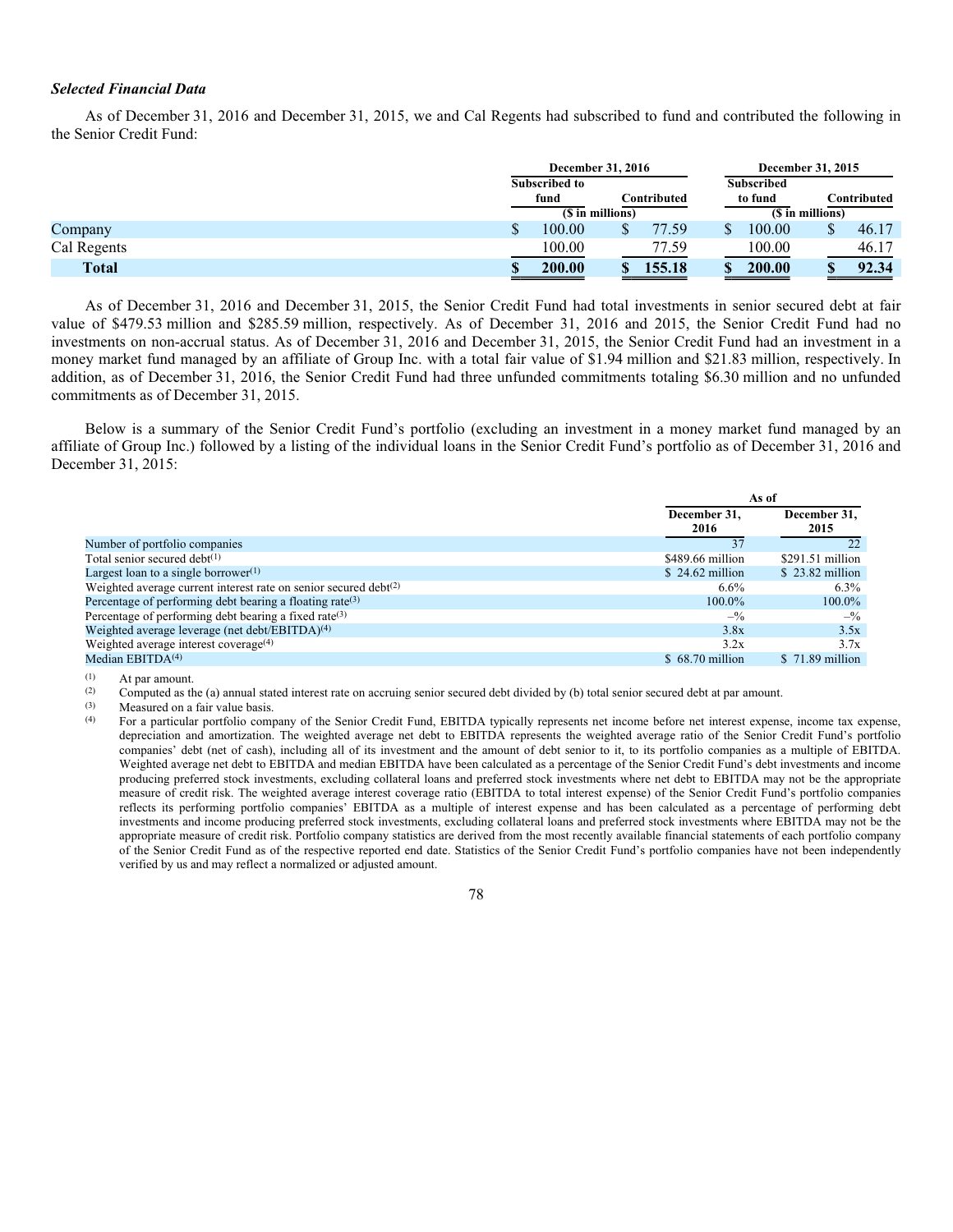## **Senior Credit Fund Portfolio as of December 31, 2016**

|                                                                                 |                                            |                            |                 | Par        |               | Fair                       |
|---------------------------------------------------------------------------------|--------------------------------------------|----------------------------|-----------------|------------|---------------|----------------------------|
| <b>Portfolio Company</b>                                                        | Industry                                   | <b>Interest</b>            | <b>Maturity</b> | Amount     | Cost          | Value                      |
| 1st Lien/Senior Secured Debt                                                    |                                            |                            |                 |            | (in millions) |                            |
| Affordable Care Holding Corp.(+++)                                              | Health Care Providers &                    |                            |                 |            |               |                            |
|                                                                                 | Services                                   | L + 4.75% $(1.00\%$ Floor) | 10/22/2022      | 4.95<br>S. | \$<br>4.86    | $\mathbf{\hat{s}}$<br>4.95 |
| Ansira Partners, Inc. <sup>(1)</sup>                                            | Media                                      | L + $6.50\%$ (1.00% Floor) | 12/20/2022      | 8.73       | 8.64          | 8.64                       |
| Ansira Partners, Inc.(1)(2)                                                     | Media                                      | L + 6.50% (1.00% Floor)    | 12/20/2022      | 1.27       | $\equiv$      |                            |
| ASC Acquisition Holdings, LLC <sup>(+++)(3)</sup>                               | Distributors                               | L + 7.50% (1.00% Floor)    | 12/15/2021      | 11.25      | 11.14         | 11.14                      |
| ASC Acquisition Holdings, LLC <sup>(+++)(2)(3)</sup>                            | Distributors                               | $L + 7.50\%$ (1.00% Floor) | 12/15/2021      | 3.75       |               |                            |
| ATX Networks Corp. <sup>(+++)</sup>                                             | Communications<br>Equipment                | $L + 6.00\%$ (1.00% Floor) | 06/11/2021      | 16.77      | 16.60         | 16.35                      |
| Badger Sportswear, Inc.(+++)                                                    | Textiles, Apparel &<br><b>Luxury Goods</b> | $L + 4.50\%$ (1.00% Floor) | 09/11/2023      | 14.96      | 14.86         | 14.85                      |
| ConvergeOne Holdings Corporation $(***)(4)$                                     | Communications<br>Equipment                | $L + 5.38\%$ (1.00% Floor) | 06/17/2020      | 17.40      | 17.26         | 17.31                      |
| Crowne Group, LLC <sup>(+++)</sup>                                              | <b>Auto Components</b>                     | $L + 9.25\%$ (1.00% Floor) | 05/26/2021      | 16.87      | 16.72         | 17.04                      |
| DBRS Limited <sup>(+++)</sup>                                                   |                                            |                            |                 | 11.79      | 11.70         | 10.73                      |
|                                                                                 | Capital Markets                            | $L + 5.25\%$ (1.00% Floor) | 03/04/2022      |            |               |                            |
| DiscoverOrg, $LLC^{(+)(3)}$                                                     | Software                                   | $L + 4.25\%$ (1.00% Floor) | 06/02/2020      | 7.15       | 7.12          | 7.08                       |
| Edgewood Partners Insurance Center <sup>(+)</sup>                               | Insurance                                  | $L + 6.00\%$ (1.00% Floor) | 03/16/2023      | 15.88      | 15.59         | 15.92                      |
| Explorer Holdings, Inc. <sup>(+++)</sup>                                        | <b>Health Care Technology</b>              | $L + 5.00\%$ (1.00% Floor) | 05/02/2023      | 9.95       | 9.85          | 10.02                      |
| GK Holdings, Inc.(+++)                                                          | IT Services                                | $L + 5.50\%$ (1.00% Floor) | 01/20/2021      | 17.64      | 17.56         | 17.46                      |
| HC Group Holdings III, Inc. <sup>(+++)</sup>                                    | Health Care Providers &                    |                            |                 |            |               |                            |
|                                                                                 | Services                                   | $L + 5.00\%$ (1.00% Floor) | 04/07/2022      | 8.89       | 8.85          | 8.51                       |
| Help/Systems, LLC <sup>(+++)</sup>                                              | Software                                   | $L + 5.25\%$ (1.00% Floor) | 10/08/2021      | 17.95      | 17.41         | 17.91                      |
| Imagine! Print Solutions, Inc.(+++)                                             | Commercial Services &                      |                            |                 |            |               |                            |
|                                                                                 | Supplies                                   | $L + 6.00\%$ (1.00% Floor) | 03/30/2022      | 4.96       | 4.91          | 5.04                       |
| Jill Acquisition LLC <sup>(+++)</sup>                                           | Textiles, Apparel &<br><b>Luxury Goods</b> | $L + 5.00\%$ (1.00% Floor) | 05/08/2022      | 15.81      | 15.70         | 15.75                      |
| Lattice Semiconductor Corporation(+++)                                          | Semiconductors &                           |                            |                 |            |               |                            |
|                                                                                 | Semiconductor Equipment                    | $L + 4.25\%$ (1.00% Floor) | 03/10/2021      | 11.99      | 11.80         | 11.96                      |
| Liquidnet Holdings, Inc. $(+)$ (4)                                              | Capital Markets                            | $L + 6.75\%$ (1.00% Floor) | 05/22/2019      | 24.62      | 24.34         | 24.43                      |
| Loar Group, Inc. $(+)$                                                          | Aerospace & Defense                        | $L + 4.75\%$ (1.00% Floor) | 01/12/2022      | 9.93       | 9.68          | 9.88                       |
| MB Aerospace Holdings Inc.(+++)                                                 | Aerospace & Defense                        | $L + 5.50\%$ (1.00% Floor) | 12/15/2022      | 15.85      | 15.71         | 15.77                      |
| Mister Car Wash, Inc.(1)                                                        | Automobiles                                | $L + 4.25\%$ (1.00% Floor) | 08/20/2021      | 6.65       | 6.60          | 6.66                       |
| Mister Car Wash, Inc. $(1)(2)$                                                  | Automobiles                                | L + 4.25% (1.00% Floor)    | 08/20/2021      | 1.33       | $\equiv$      | 0.01                       |
| Netsmart Technologies, Inc.(+++)                                                | <b>Health Care Technology</b>              | $L + 4.50\%$ (1.00% Floor) | 04/19/2023      | 18.94      | 18.88         | 19.00                      |
| Oasis Outsourcing Holdings, Inc.(+)                                             | Diversified Financial                      |                            |                 |            |               |                            |
|                                                                                 | Services                                   | L + 4.75% (1.00% Floor)    | 12/27/2021      | 3.98       | 3.97          | 3.99                       |
| PGX Holdings, Inc.(+++)(4)                                                      | Professional Services                      | $L + 5.25\%$ (1.00% Floor) | 09/29/2020      | 13.58      | 13.51         | 13.55                      |
| Playcore Wisconsin, Inc.(+++)                                                   | Leisure Equipment $&$                      |                            |                 |            |               |                            |
|                                                                                 | Products                                   | L + 4.25% (1.00% Floor)    | 05/29/2020      | 18.00      | 17.82         | 17.82                      |
| Pomeroy Group LLC <sup>(++++)</sup>                                             | IT Services                                | $L + 6.00\%$ (1.00% Floor) | 11/30/2021      | 15.92      | 15.47         | 15.76                      |
| Precyse Acquisition Corp. <sup>(+)</sup>                                        | <b>Health Care Technology</b>              | $L + 5.50\%$ (1.00% Floor) | 10/20/2022      | 7.47       | 7.37          | 7.55                       |
| Professional Physical Therapy(+++)                                              | Health Care Providers &<br>Services        | $L + 6.00\%$ (1.00% Floor) | 12/16/2022      | 10.50      | 10.40         | 10.40                      |
| RealD, $Inc$ . <sup><math>(++)</math></sup>                                     | Media                                      | L + 7.50% (1.00% Floor)    | 03/22/2021      | 16.87      | 16.72         | 16.70                      |
| Research Now Group, Inc. $(++)$                                                 | Professional Services                      | $L + 4.50\%$ (1.00% Floor) | 03/18/2021      | 9.59       | 9.48          | 9.45                       |
| SciQuest, Inc. <sup>(++++)</sup>                                                | Internet Software &                        |                            |                 |            |               |                            |
|                                                                                 | Services                                   | L + 4.75% (1.00% Floor)    | 07/28/2023      | 13.93      | 13.86         | 13.86                      |
| Smarte Carte, Inc. <sup>(+++)</sup>                                             | Air Freight & Logistics                    | $L + 5.50\%$ (1.00% Floor) | 08/30/2021      | 11.21      | 11.11         | 11.10                      |
| Tronair Parent Inc.(+++)                                                        | Air Freight & Logistics                    | L + 4.75% (1.00% Floor)    | 09/08/2023      | 13.86      | 13.76         | 13.72                      |
|                                                                                 |                                            |                            |                 |            |               |                            |
| U.S. Acute Care Solutions, $LLC^{(1)}$                                          | Health Care Providers &<br><b>Services</b> | $L + 5.00\%$ (1.00% Floor) | 05/14/2021      | 13.00      | 12.87         | 12.87                      |
| Veresen Midstream Limited Partnership <sup>(+++)</sup>                          | Energy Equipment &<br>Services             | $L + 4.25\%$ (1.00% Floor) | 03/31/2022      | 10.81      | 10.61         | 10.87                      |
| Zep Inc. $(++)$                                                                 | Chemicals                                  | $L + 4.00\%$ (1.00% Floor) | 06/27/2022      | 11.90      | 11.88         | 11.96                      |
| <b>Total 1st Lien/Senior Secured Debt</b>                                       |                                            |                            |                 |            | 454.61        | 456.01                     |
| 1 <sup>st</sup> Lien/First-Out Unitranche                                       |                                            |                            |                 |            |               |                            |
| Infogix, Inc. $(***)$                                                           | Software                                   | L + 4.75% (1.00% Floor)    | 12/31/2021      | 9.76       | 9.68          | 9.66                       |
|                                                                                 |                                            |                            |                 |            |               |                            |
| Total 1st Lien/First-Out Unitranche<br>2 <sup>nd</sup> Lien/Senior Secured Debt |                                            |                            |                 |            | 9.68          | 9.66                       |
| DiscoverOrg, $LLC^{(++)(3)}$                                                    | Software                                   |                            |                 |            |               |                            |
|                                                                                 |                                            | $L + 9.00\%$ (1.00% Floor) | 02/10/2022      | 8.00       | 7.86          | 7.86                       |
| GK Holdings, Inc.(+++)                                                          | IT Services                                | L + 9.50% (1.00% Floor)    | 01/20/2022      | 6.00       | 5.90          | 6.00                       |
| <b>Total 2nd Lien/Senior Secured Debt</b>                                       |                                            |                            |                 |            | 13.76         | 13.86                      |
| <b>Total Corporate Debt</b>                                                     |                                            |                            |                 |            | \$478.05      | \$479.53                   |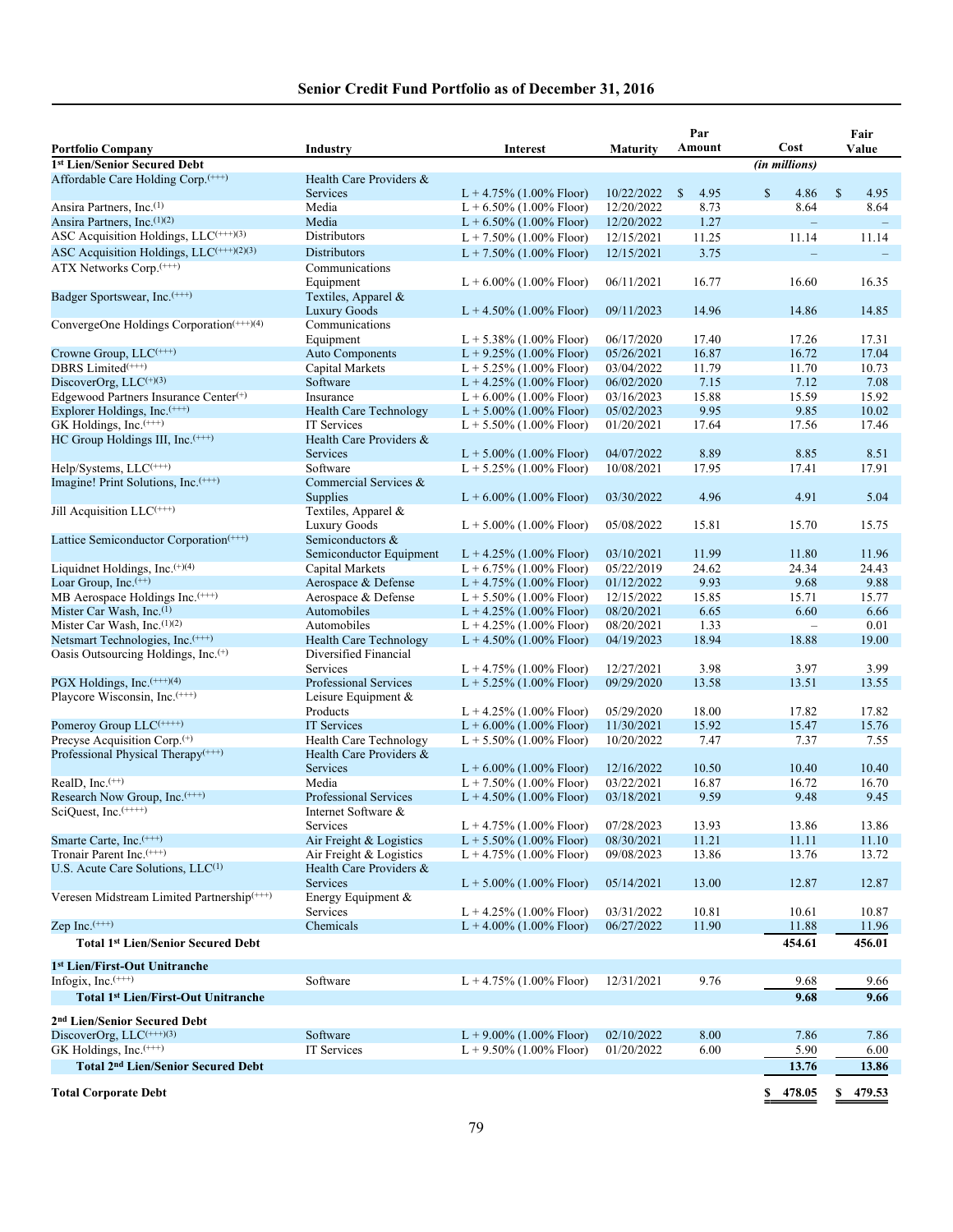- (+) The interest rate on these loans is subject to the greater of a LIBOR floor or 1 month LIBOR plus a base rate. The 1 month LIBOR as of December 31, 2016 was 0.77%.
- (++) The interest rate on these loans is subject to the greater of a LIBOR floor or 2 month LIBOR plus a base rate. The 2 month LIBOR as of December 31, 2016 was 0.82%.
- (+++) The interest rate on these loans is subject to the greater of a LIBOR floor or 3 month LIBOR plus a base rate. The 3 month LIBOR as of December 31, 2016 was 1.00%.
- (++++) The interest rate on these loans is subject to the greater of a LIBOR floor or 12 month LIBOR plus a base rate. The 12 month LIBOR as of December 31, 2016 was 1.69%.
- (1) Position or portion thereof unsettled as of December 31, 2016.<br>(2) Position or portion thereof is an unfunded loan commitment
- Position or portion thereof is an unfunded loan commitment, and no interest is being earned on the unfunded portion. The unfunded loan commitment may be subject to a commitment termination date, that may expire prior to the maturity date stated.
- (3) We also hold a portion of the 2nd lien/senior secured debt in this portfolio company.<br>
(4) Initial investment was purchased at fair value from us in October 2014.
- Initial investment was purchased at fair value from us in October 2014.
- L LIBOR

### **Senior Credit Fund Portfolio as of December 31, 2015**

| <b>Portfolio Company</b>                              | Interest<br>Industry             |                            | <b>Maturity</b> | Par<br>Amount | Cost          | Fair<br>Value |
|-------------------------------------------------------|----------------------------------|----------------------------|-----------------|---------------|---------------|---------------|
|                                                       |                                  |                            |                 |               | (in millions) |               |
| 1 <sup>st</sup> Lien/Senior Secured Debt              |                                  |                            |                 |               |               |               |
| Affordable Care Holding Corp. <sup>(++)</sup>         | Health Care Providers & Services | L + 4.75% $(1.00\%$ Floor) | $10/22/2022$ \$ | 5.00          | S<br>4.90 S   | 4.90          |
| Aperture Group, $LLC^{(+)(1)}$                        | Diversified Financial Services   | $L + 6.25\%$ (1.00% Floor) | 08/29/2019      | 17.86         | 17.66         | 17.62         |
| ATX Networks Corp. <sup>(++)</sup>                    | Communications Equipment         | $L + 6.00\%$ (1.00% Floor) | 06/12/2021      | 14.93         | 14.78         | 14.63         |
| Cengage Learning Acquisitions, Inc. $(+)(1)$          | Diversified Consumer Services    | $L + 6.00\%$ (1.00% Floor) | 03/31/2020      | 15.00         | 14.74         | 14.59         |
| ConvergeOne Holdings Corporation <sup>(++)(2)</sup>   | Communications Equipment         | $L + 5.00\%$ (1.00% Floor) | 06/17/2020      | 14.82         | 14.75         | 14.63         |
| Crowne Group, $LLC^{(+)(2)}$                          | <b>Auto Components</b>           | $L + 5.00\%$ (1.00% Floor) | 09/30/2020      | 14.81         | 14.69         | 14.29         |
| DBRS Limited <sup>(++)</sup>                          | Capital Markets                  | $L + 5.25\%$ (1.00% Floor) | 03/04/2022      | 11.91         | 11.80         | 11.82         |
| DiscoverOrg, $LLC^{(+)}$                              | Software                         | $L + 4.50\%$ (1.00% Floor) | 06/02/2020      | 7.56          | 7.53          | 7.52          |
| Epicor RSG US Inc. $(++)$                             | Internet Software & Services     | $L + 5.25\%$ (0.75% Floor) | 06/23/2022      | 14.93         | 14.78         | 14.78         |
| eResearchTechnology, Inc. $(++)$                      | <b>Health Care Technology</b>    | $L + 4.50\%$ (1.00% Floor) | 05/08/2022      | 14.93         | 14.86         | 14.60         |
| GK Holdings, Inc. $(++)$                              | IT Services                      | $L + 5.50\%$ (1.00% Floor) | 01/20/2021      | 17.82         | 17.72         | 17.46         |
| HC Group Holdings III, Inc. $(+)$                     | Healthcare Providers & Services  | $L + 5.00\%$ (1.00% Floor) | 04/07/2022      | 8.98          | 8.94          | 8.91          |
| Help/Systems, $LLC^{(+)}$                             | Software                         | $L + 5.25\%$ (1.00% Floor) | 10/08/2021      | 15.00         | 14.41         | 14.68         |
| Jill Acquisition LLC <sup>(++)</sup>                  | Textiles, Apparel & Luxury Goods | $L + 5.00\%$ (1.00% Floor) | 05/08/2022      | 14.96         | 14.89         | 14.59         |
| Lattice Semiconductor Corporation <sup>(+++)</sup>    | Semiconductors & Semiconductor   |                            |                 |               |               |               |
|                                                       | Equipment                        | $L + 4.25\%$ (1.00% Floor) | 03/10/2021      | 12.16         | 11.94         | 11.32         |
| Liquidnet Holdings, Inc. $(+)$ (2)                    | Capital Markets                  | $L + 6.75\%$ (1.00% Floor) | 05/22/2019      | 22.48         | 22.13         | 21.69         |
| MB Aerospace Holdings Inc.(1)                         | Aerospace & Defense              | $L + 5.50\%$ (1.00% Floor) | 12/15/2022      | 12.50         | 12.38         | 12.38         |
| PGX Holdings, Inc. $(++)$ (2)                         | <b>Professional Services</b>     | $L + 4.75\%$ (1.00% Floor) | 09/29/2020      | 14.26         | 14.16         | 14.11         |
| Research Now Group, Inc. <sup>(++)</sup>              | <b>Professional Services</b>     | $L + 4.50\%$ (1.00% Floor) | 03/18/2021      | 4.96          | 4.94          | 4.89          |
| SkinnyPop Popcorn $LLC^{(+)(2)}$                      | <b>Food Products</b>             | $L + 4.50\%$ (1.00% Floor) | 07/17/2019      | 14.25         | 14.15         | 14.22         |
| Veresen Midstream Limited Partnership <sup>(++)</sup> | Energy Equipment & Services      | $L + 4.25\%$ (1.00% Floor) | 03/31/2022      | 10.92         | 10.70         | 10.70         |
| Zep Inc. $(+)$                                        | Chemicals                        | $L + 4.75\%$ (1.00% Floor) | 06/27/2022      | 5.47          | 5.45          | 5.44          |
| <b>Total 1st Lien/Senior Secured Debt</b>             |                                  |                            |                 |               | 282.30        | 279.77        |
| 2 <sup>nd</sup> Lien/Senior Secured Debt              |                                  |                            |                 |               |               |               |
| GK Holdings, Inc. $(++)$                              | <b>IT Services</b>               | $L + 9.50\%$ (1.00% Floor) | 01/20/2022      | 6.00          | 5.89          | 5.82          |
| <b>Total 2<sup>nd</sup> Lien/Senior Secured Debt</b>  |                                  |                            |                 |               | 5.89          | 5.82          |
| <b>Total Corporate Debt</b>                           |                                  |                            |                 |               | 288.19        | 285.59        |

(+) The interest rate on these loans is subject to a base rate plus 1 month LIBOR, which as of December 31, 2015 was 0.43%. As the interest rate is subject to a minimum LIBOR floor which was greater than the 1 month LIBOR rate at December 31, 2015, the prevailing rate in effect as of December 31, 2015 was the base rate plus the LIBOR floor.

(++) The interest rate on these loans is subject to a base rate plus 3 month LIBOR, which as of December 31, 2015 was 0.61%. As the interest rate is subject to a minimum LIBOR floor which was greater than the 3 month LIBOR rate at December 31, 2015, the prevailing rate in effect as of December 31, 2015 was the base rate plus the LIBOR floor.

(+++) The interest rate on these loans is subject to a base rate plus 6 month LIBOR, which as of December 31, 2015 was 0.85%. As the interest rate is subject to a minimum LIBOR floor which was greater than the 6 month LIBOR rate at December 31, 2015, the prevailing rate in effect as of December 31, 2015 was the base rate plus the LIBOR floor.

(1) Position or portion thereof unsettled as of December 31, 2015.<br>
[2) Initial investment was purchased at fair value from us in Octob

Initial investment was purchased at fair value from us in October 2014.

L – LIBOR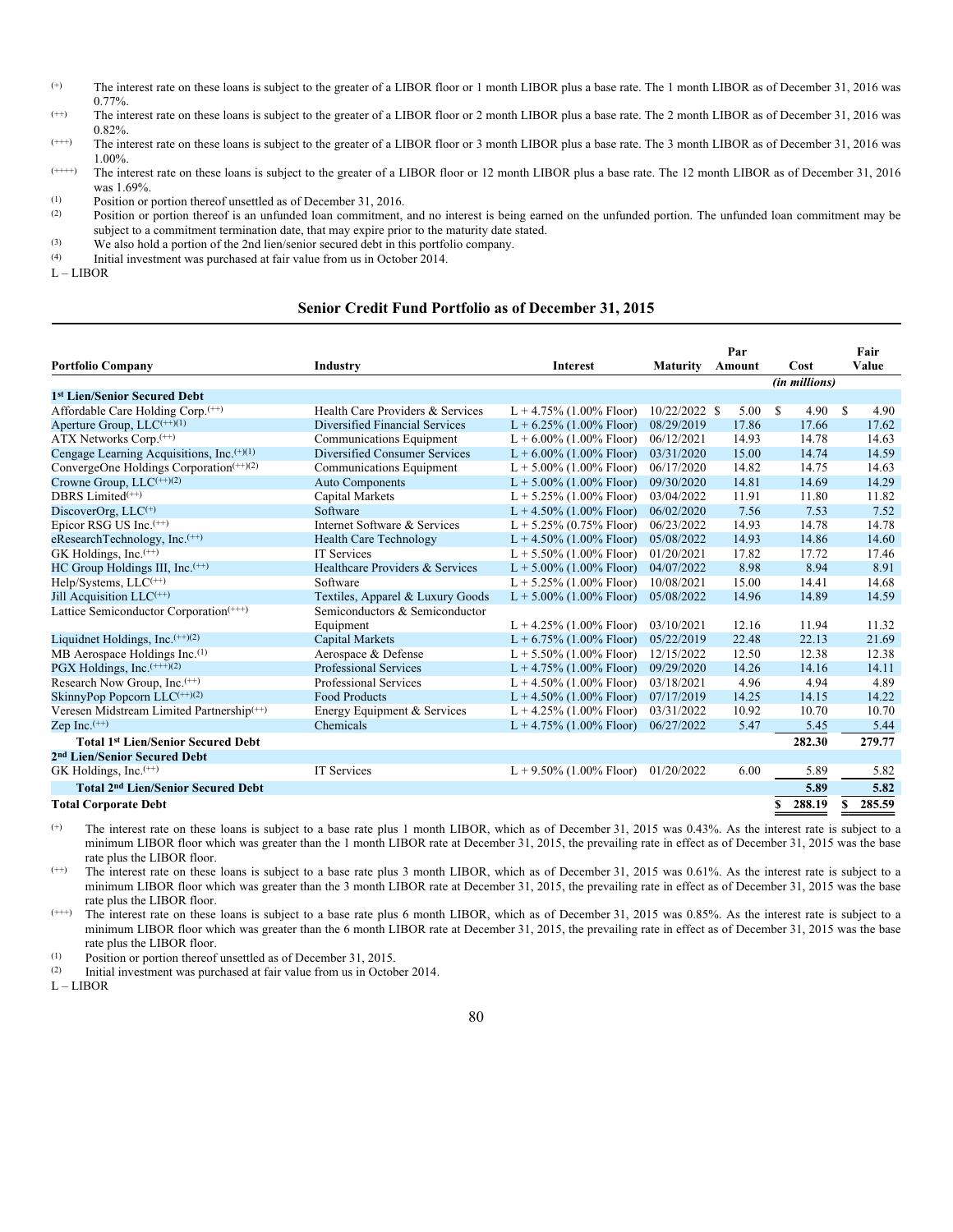Below is certain summarized balance sheet information for the Senior Credit Fund as of December 31, 2016 and December 31, 2015:

|                                           |     | As of                |               |                      |  |
|-------------------------------------------|-----|----------------------|---------------|----------------------|--|
|                                           |     | December 31.<br>2016 |               | December 31,<br>2015 |  |
|                                           |     |                      | (in millions) |                      |  |
| <b>Selected Balance Sheet Information</b> |     |                      |               |                      |  |
| Total investments, at fair value          | S   | 481.47               | S.            | 307.42               |  |
| Cash and other assets                     |     | 10.93                |               | 7.58                 |  |
| <b>Total assets</b>                       |     | 492.40               |               | 315.00               |  |
| $Debt^{(1)}$                              | ЭĐ. | 300.57               | S.            | 184.98               |  |
| Other liabilities                         |     | 35.04                |               | 40.22                |  |
| <b>Total liabilities</b>                  |     | 335.61               | \$            | 225.20               |  |
| Members' equity                           |     | 156.79               |               | 89.80                |  |
| Total liabilities and members' equity     |     | 492.40               |               | 315.00               |  |

(1) Net of deferred financing costs for the SPV I Term Loan Facility (as defined below) as of December 31, 2016 and December 31, 2015, which were in the amount of \$2.68 million and \$0.57 million, respectively.

Below is certain summarized Statement of Operations information for the Senior Credit Fund for the years ended December 31, 2016, 2015 and the period ended December 31, 2014:

|                                                      |    | <b>Year Ended</b><br><b>Year Ended</b><br>December 31, 2016<br>December 31, 2015<br>(in millions) |    |        |   |        |  | For the period<br><b>October 1, 2014</b><br><i>(commencement</i> )<br>of operations)<br>through Year End<br>December 31, 2014 |
|------------------------------------------------------|----|---------------------------------------------------------------------------------------------------|----|--------|---|--------|--|-------------------------------------------------------------------------------------------------------------------------------|
| <b>Selected Statement of Operations Information:</b> |    |                                                                                                   |    |        |   |        |  |                                                                                                                               |
| Total investment income                              | \$ | 25.53                                                                                             | \$ | 14.68  | S | 1.70   |  |                                                                                                                               |
| Expenses                                             |    |                                                                                                   |    |        |   |        |  |                                                                                                                               |
| Interest and other debt expense                      |    | 9.10                                                                                              |    | 5.28   |   | 0.57   |  |                                                                                                                               |
| Excess loan origination and structuring fees         |    | 2.31                                                                                              |    | 0.75   |   |        |  |                                                                                                                               |
| Organization expense                                 |    |                                                                                                   |    |        |   | 0.23   |  |                                                                                                                               |
| Professional fees                                    |    | 0.43                                                                                              |    | 0.32   |   | 0.20   |  |                                                                                                                               |
| Administration and custodian fees                    |    | 0.35                                                                                              |    | 0.30   |   | 0.07   |  |                                                                                                                               |
| Other expenses                                       |    | 0.10                                                                                              |    | 0.04   |   | 0.03   |  |                                                                                                                               |
| Total expenses                                       |    | 12.29                                                                                             |    | 6.69   |   | 1.10   |  |                                                                                                                               |
| Net investment income (loss)                         |    | 13.24                                                                                             |    | 7.99   |   | 0.60   |  |                                                                                                                               |
| Net realized gain (loss) on investments              |    | (0.02)                                                                                            |    | 0.05   |   |        |  |                                                                                                                               |
| Net change in unrealized appreciation (depreciation) |    |                                                                                                   |    |        |   |        |  |                                                                                                                               |
| on investments                                       |    | 4.07                                                                                              |    | (1.87) |   | (0.73) |  |                                                                                                                               |
| Net increase (decrease) in members' equity           | S  | 17.29                                                                                             |    | 6.17   |   | (0.13) |  |                                                                                                                               |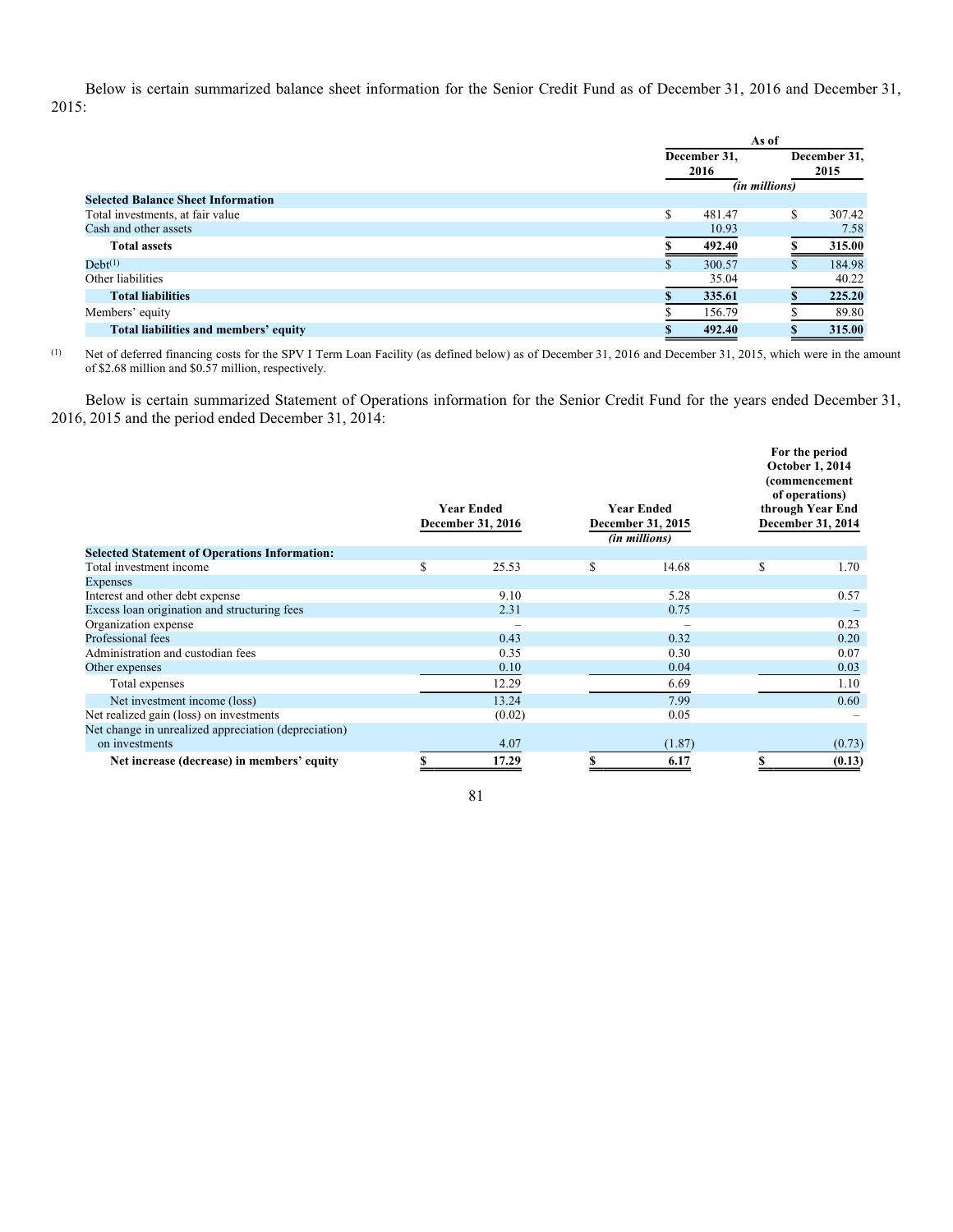#### *Debt*

The Senior Credit Fund had entered into a revolving credit facility (the "Subscription Facility") with Versailles Assets LLC as lender, and with Natixis, New York Branch ("Natixis") as the facility agent. The Subscription Facility provided for borrowings in an aggregate amount up to \$50.00 million on a committed basis. The Senior Credit Fund's obligations to Natixis and the lenders were secured by the unfunded subscriptions of us and Cal Regents, proceeds of such subscriptions and certain other assets. On September 30, 2016, the Senior Credit Fund paid in full all loans outstanding and the Subscription Facility was terminated. In connection thereof, the related documents governing the Subscription Facility were also terminated. As of December 31, 2016, 2015 and the period ended December 31, 2014, the Senior Credit Fund's outstanding borrowings under the Subscription Facility were \$0, \$45.70 million and \$50.00 million, respectively. The summary information of the Subscription Facility for the years ended December 31, 2016, 2015 and the period ended December 31, 2014 is as follows:

|                                 |   | <b>Year Ended</b><br><b>December 31, 2016</b> | <b>Year Ended</b><br>December 31, 2015<br>(in millions) |   | Period from<br><b>October 3, 2014</b><br>(commencement of<br>Subscription<br><b>Facility</b> ) through<br>December 31, 2014 |
|---------------------------------|---|-----------------------------------------------|---------------------------------------------------------|---|-----------------------------------------------------------------------------------------------------------------------------|
| Borrowing interest expense      | S | 0.50                                          | 1.05                                                    | S | 0.24                                                                                                                        |
| Facility fees                   |   | 0.04                                          |                                                         |   |                                                                                                                             |
| Amortization of financing costs |   | 0.09                                          | 0.31                                                    |   | 0.09                                                                                                                        |
| Total                           |   | 0.63                                          | 1.36                                                    |   | 0.33                                                                                                                        |
| Weighted average interest rate  |   | 2.47%                                         | 2.12%                                                   |   | 2.04%                                                                                                                       |
| Average outstanding balance     |   | 20.12                                         | 49.73                                                   |   | 47.78                                                                                                                       |

SPV I has entered into an amended and restated credit facility (as amended, the "Asset Based Facility"), which, as of December 19, 2016, consisted of a revolving credit facility (the "SPV I Revolving Credit Facility"), a term loan facility (the "SPV I Term Loan Facility") and a Class B loan facility (the "SPV I Class B Facility"), with various lenders. For the Asset Based Facility, Natixis serves as the facility agent, and State Street Bank and Trust Company serves as the collateral agent. The Asset Based Facility includes a maximum borrowing capacity of \$400.00 million. The SPV I Revolving Credit Facility provides for borrowings in an aggregate amount up to \$97.50 million on a committed basis as of December 31, 2016, and was subsequently increased to \$120.00 million in January 2017. As of December 31, 2016, the SPV I Term Loan Facility consisted of a \$240.00 million fully drawn term loan and the SPV I Class B Facility consisted of a \$40.00 million fully drawn Class B loan.

As of December 31, 2016, 2015 and 2014, the SPV I's outstanding borrowings under the Asset Based Facility were \$303.25 million, \$139.85 million and \$17.00 million, respectively. The summary information of the Asset Based Facility for the years ended December 31, 2016, 2015 and the period ended December 31, 2014 is as follows:

|                                 | <b>Year Ended</b><br>December 31, 2016 |   | <b>Year Ended</b><br>December 31, 2015<br>(in millions) |   | Period from<br><b>November 19, 2014</b><br>(commencement of<br><b>Asset Based</b><br><b>Facility</b> ) through<br>December 31, 2014 |
|---------------------------------|----------------------------------------|---|---------------------------------------------------------|---|-------------------------------------------------------------------------------------------------------------------------------------|
| Borrowing interest expense      | \$<br>7.04                             | S | 2.59                                                    | S | 0.03                                                                                                                                |
| Facility fees                   | 0.73                                   |   | 0.92                                                    |   | 0.17                                                                                                                                |
| Amortization of financing costs | 0.69                                   |   | 0.41                                                    |   | 0.04                                                                                                                                |
| Total                           | 8.46                                   |   | 3.92                                                    |   | 0.24                                                                                                                                |
| Weighted average interest rate  | $3.24\%$                               |   | 2.76%                                                   |   | 2.18%                                                                                                                               |
| Average outstanding balance     | 217.19                                 |   | 93.71                                                   |   | 11.86                                                                                                                               |

## **FINANCIAL CONDITION, LIQUIDITY AND CAPITAL RESOURCES**

The primary use of existing funds and any funds raised in the future is expected to be for our investments in portfolio companies, cash distributions to our stockholders or for other general corporate purposes, including paying for operating expenses or debt service to the extent we borrow or issue senior securities.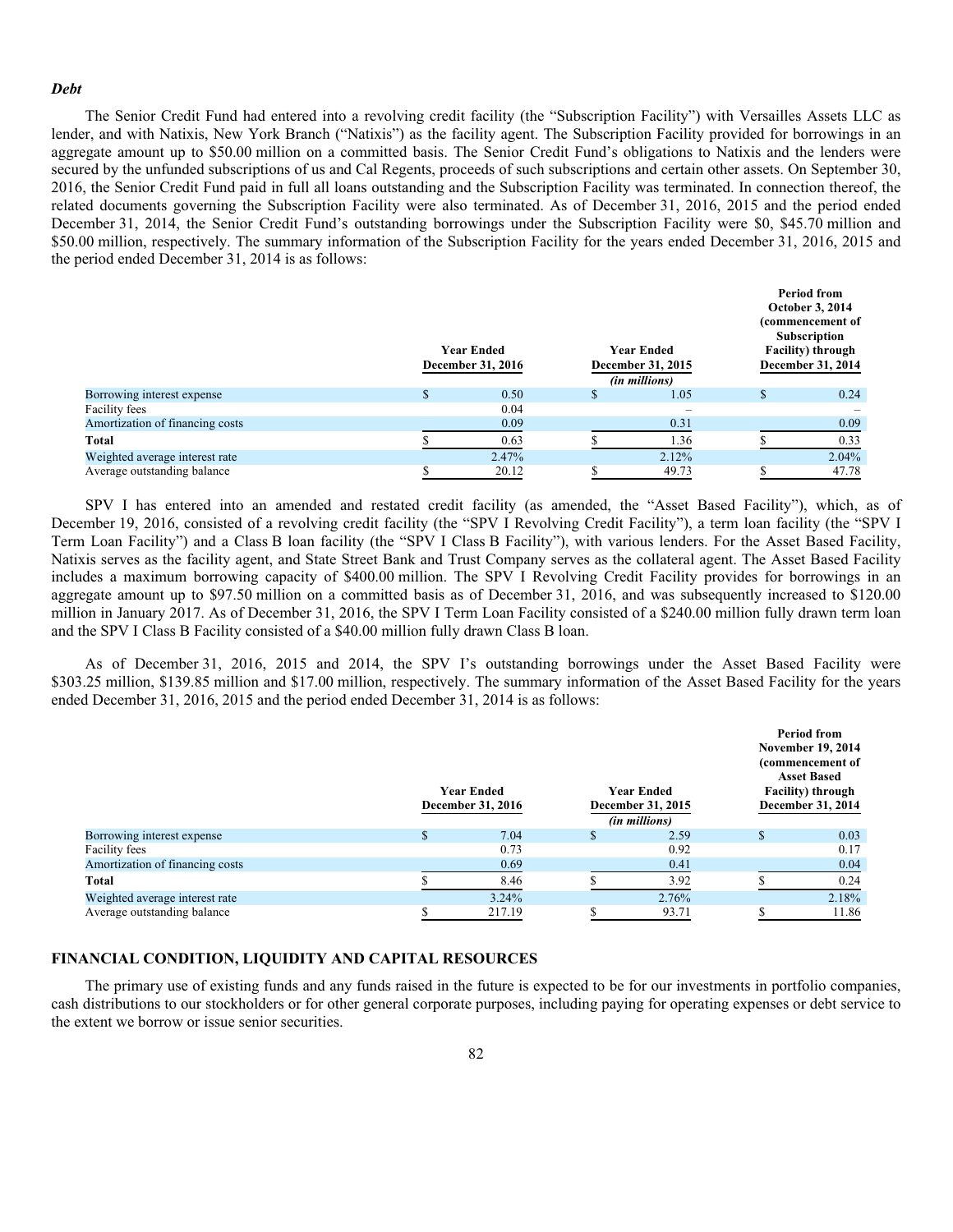We expect to generate cash primarily from the net proceeds of any future offerings of securities, future borrowings and cash flows from operations. To the extent we determine that additional capital would allow us to take advantage of additional investment opportunities, if the market for debt financing presents attractively priced debt financing opportunities, or if our Board of Directors otherwise determines that leveraging our portfolio would be in our best interest and the best interests of our stockholders, we may enter into credit facilities in addition to our Revolving Credit Facility as discussed below, or issue other senior securities. We would expect any such credit facilities may be secured by certain of our assets and may contain advance rates based upon pledged collateral. The pricing and other terms of any such facilities would depend upon market conditions when we enter into any such facilities as well as the performance of our business, among other factors. In accordance with applicable SEC staff guidance and interpretations, as a BDC, with certain limited exceptions, we are only permitted to borrow amounts such that our asset coverage ratio, as defined in the Investment Company Act, is at least 2 to 1 after such borrowing. As of December 31, 2016 and December 31, 2015, our asset coverage ratio was 2.32 to 1 and 2.64 to 1, respectively. We may also refinance or repay any of our indebtedness at any time based on our financial condition and market conditions.

As of December 31, 2016, we had cash of approximately \$4.57 million, a decrease of \$18.14 million from December 31, 2015. Cash used by operating activities for the year ended December 31, 2016 was approximately \$31.35 million, primarily driven by purchases of investments of \$310.17 million, partially offset by an increase in net assets resulting from operations of \$40.65 million, proceeds from sales and principal repayments of \$195.36 million, net purchase of investments in the affiliated money market fund of \$10.12 million and proceeds from other operating activities of \$32.69 million. Cash provided by financing activities for the year ended December 31, 2016 was approximately \$13.21 million, primarily driven by proceeds from the borrowings on debt of \$387.00 million, partially offset by repayments on debt of \$303.25 million, distributions paid of \$64.87 million, and other financing activities of \$5.67 million.

As of December 31, 2015, we had cash of approximately \$22.71 million, an increase of \$14.10 million from December 31, 2014. In addition, as of December 31, 2015, we had an investment in a money market fund managed by an affiliate of Group Inc. of \$10.12 million, a decrease of \$19.45 million from December 31, 2014. Cash used by operating activities for the year ended December 31, 2015 was approximately \$121.41 million, primarily driven by purchases of investments of \$320.74 million, partially offset by an increase in net assets resulting from operations of \$46.63 million, proceeds from sales and principal repayments of \$131.09 million, proceeds from the net sale of investments in the affiliated money market fund of \$19.45 million and other operating activities of \$2.16 million. Cash provided by financing activities was approximately \$135.51 million, which was the result of proceeds from the issuance of common stock (net of underwriting costs) of \$135.11 million and borrowings on debt of \$288.00 million, partially offset by repayments on debt of \$219.00 million, distributions paid of \$63.57 million, and other financing activities of \$5.03 million.

We may raise capital by securitizing certain of our investments, including through the formation of one or more CLOs or asset based facilities, while retaining all or most of the exposure to the performance of these investments. This would involve contributing a pool of assets to a special purpose entity, and selling debt interests in such entity on a non-recourse or limited-recourse basis to purchasers. We may also pursue other forms of debt financing, including potentially from the Small Business Administration through a future small business investment company subsidiary.

#### *Equity Issuances*

On March 23, 2015, we completed our IPO, issuing 6,000,000 shares of common stock at a public offering price of \$20.00 per share. Net of offering and underwriting costs, we received cash proceeds of \$114.57 million. In connection with the IPO, our Investment Adviser paid 70%, or approximately \$5.04 million, of the sales load.

In April 2015, we issued a total of 900,000 shares of our common stock pursuant to the exercise of the underwriters' overallotment option in connection with the IPO. Net of underwriting costs, we received additional total cash proceeds of \$17.27 million. In addition, our Investment Adviser paid 70%, or approximately \$0.76 million, of the sales load.

There were no sales of our common stock during the year ended December 31, 2016 and December 31, 2014.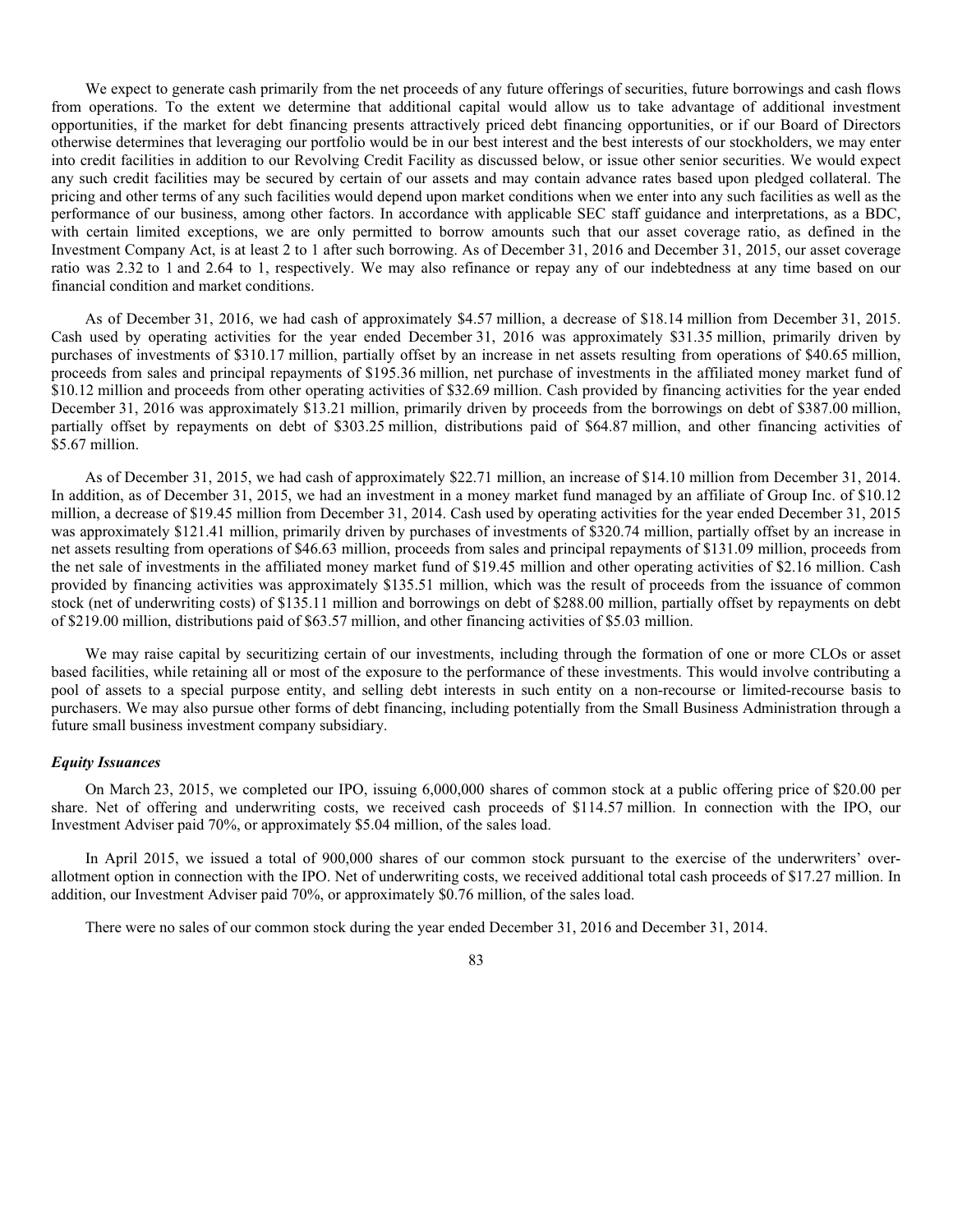#### *10b5-1 Plan*

Goldman, Sachs & Co. adopted a 10b5-1 plan (the "GS 10b5-1 Plan") in accordance with Rules 10b5-1 and 10b-18 under the Exchange Act, which provided for the purchase by Goldman, Sachs & Co. in the open market of up to the lesser of (i) \$25.00 million in the aggregate of our common stock and (ii) such amount that would not bring its collective ownership (with Group Inc.) of our common stock over 19.9%. The GS 10b5-1 Plan expired on March 18, 2016. The GS 10b5-1 Plan required Goldman, Sachs & Co. to purchase shares of our common stock when the market price per share was below our most recently reported NAV per share (including any updates, corrections or adjustments publicly announced by us to any previously announced NAV per share). The purchase of shares by Goldman, Sachs & Co. pursuant to the GS 10b5-1 Plan was intended to satisfy the conditions of Rules 10b5-1 and 10b-18 under the Exchange Act, and was otherwise subject to applicable law. Under the GS 10b5-1 Plan, Goldman, Sachs & Co. increased the volume of purchases made anytime the market price per share of our common stock declined below the most recently reported NAV per share, subject to volume restrictions. Purchases of our common stock by Goldman, Sachs & Co. under the GS 10b5-1 Plan may have resulted in the price of our common stock being higher than the price that otherwise might have existed in the open market. For the period January 1, 2016 through March 18, 2016, Goldman, Sachs & Co. purchased 432,638 shares of our common stock pursuant to the GS 10b5-1 Plan.

### *Common Stock Repurchase Plans*

In February 2015, our Board of Directors approved a common stock repurchase plan (the "Company Repurchase Plan"), which authorized our purchase of up to \$35.00 million of our common stock in the open market during open trading periods. No repurchases were made pursuant to the Company Repurchase Plan which expired on March 18, 2016.

In February 2016, our Board of Directors authorized us to repurchase up to \$25.00 million of our common stock if the stock trades below the most recently announced NAV per share (including any updates, corrections or adjustments publicly announced by us to any previously announced NAV per share), from March 18, 2016 to March 18, 2017, subject to certain limitations. In connection with this authorization, we entered into a 10b5-1 plan (the "Company 10b5-1 Plan"). The Company 10b5-1 Plan provides that purchases will be conducted on the open market on a programmatic basis in accordance with Rules 10b5-1 and 10b-18 under the Exchange Act and will otherwise be subject to applicable law, including Regulation M, which may prohibit purchases under certain circumstances. No purchases will be effected pursuant to the Company 10b5-1 Plan if such purchase would (i) cause the aggregate ownership of our outstanding stock by Group Inc. and Goldman, Sachs & Co. to equal or exceed 25.0% (due to the reduction in outstanding shares of stock as a result of purchase) or (ii) cause our debt/equity ratio to exceed 0.75. The Company 10b5-1 Plan took effect on March 18, 2016 (with any purchases to commence after the opening of NYSE trading on March 21, 2016) and expires on March 18, 2017.

Repurchases of our common stock under the Company 10b5-1 Plan or otherwise may result in the price of our common stock being higher than the price that otherwise might exist in the open market. For the year ended December 31, 2016, we did not repurchase any of our common stock pursuant to the Company 10b5-1 Plan or otherwise.

#### *Dividend Reinvestment Plan*

Concurrent with the IPO, we adopted a dividend reinvestment plan that provides for reinvestment of all cash distributions declared by the Board of Directors unless a stockholder elects to "opt out" of the plan. As a result, if the Board of Directors declares a cash distribution, then the stockholders who have not "opted out" of the dividend reinvestment plan will have their cash distributions automatically reinvested in additional shares of common stock, rather than receiving the cash distribution. Due to regulatory considerations, Group Inc. has opted out of the dividend reinvestment plan, and Goldman, Sachs & Co. has opted out of the dividend reinvestment plan in respect of any shares of our common stock acquired through the GS 10b5-1 Plan.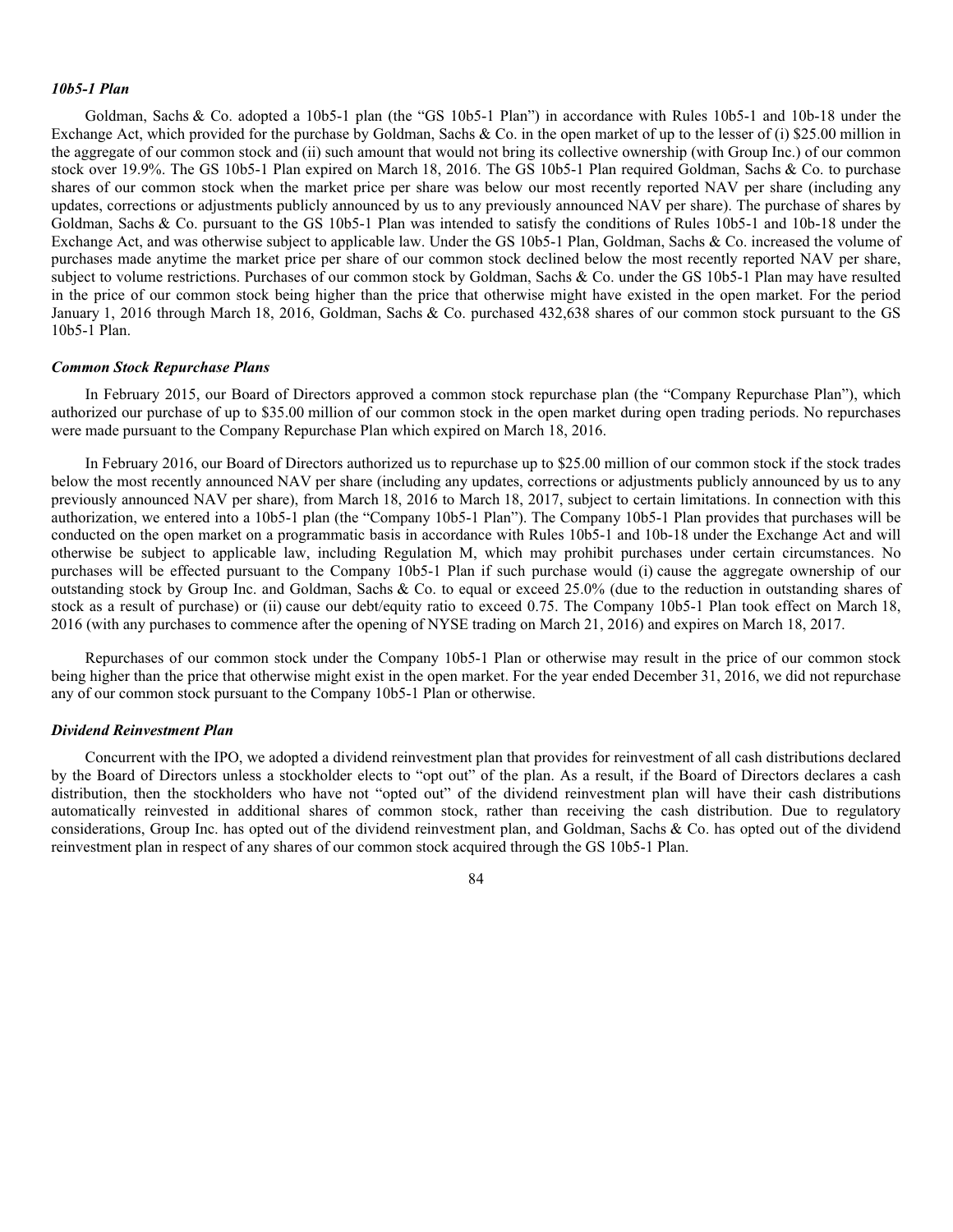The following table summarizes shares distributed pursuant to the dividend reinvestment plan during the year ended December 31, 2016 to stockholders who had not opted out of the dividend reinvestment plan.

| <b>Date Declared</b> | <b>Record Date</b>   | <b>Payment Date</b> | <b>Shares</b> |
|----------------------|----------------------|---------------------|---------------|
| November 3, 2015     | December 31, 2015    | January 28, 2016    | 8.206         |
| February 25, 2016    | March 31, 2016       | April 15, 2016      | 5.555         |
| May 3, 2016          | June 30, 2016        | July 15, 2016       | 8.937         |
| August 2, 2016       | September 30, $2016$ | October 17, 2016    | 10,288        |

The following table summarizes shares distributed pursuant to the dividend reinvestment plan during the year ended December 31, 2015 to stockholders who had not opted out of the dividend reinvestment plan.

| <b>Date Declared</b>  | <b>Record Date</b>   | <b>Payment Date</b> | <b>Shares</b> |
|-----------------------|----------------------|---------------------|---------------|
| February 25, 2015     | March 31, 2015       | April 30, 2015      | 6.982         |
| May 13, 2015          | June 30, 2015        | July 15, 2015       | 5.336         |
| <b>August 4, 2015</b> | September 30, $2015$ | October 15, 2015    | 13,437        |

#### *Contractual Obligations*

We have entered into certain contracts under which we have future commitments. Payments under the Investment Management Agreement, pursuant to which GSAM has agreed to serve as our Investment Adviser, are equal to (1) a percentage of value of our average gross assets and (2) a two-part Incentive Fee. Under the Administration Agreement, pursuant to which State Street Bank and Trust Company has agreed to furnish us with the administrative services necessary to conduct our day-to-day operations, we pay our administrator such fees as may be agreed between us and our administrator that we determine are commercially reasonable in our sole discretion. Either party or the stockholders, by a vote of a majority of our outstanding voting securities, may terminate the Investment Management Agreement without penalty on least 60 days' written notice to the other party. Either party may terminate the Administration Agreement without penalty upon at least 30 days' written notice to the other party.

The following table shows our contractual obligations as of December 31, 2016:

|                                  |              | <b>Payments Due by Period (Millions)</b> |                                   |  |                          |  |                                 |                  |
|----------------------------------|--------------|------------------------------------------|-----------------------------------|--|--------------------------|--|---------------------------------|------------------|
|                                  |              | <b>Less Than</b>                         |                                   |  |                          |  |                                 | <b>More Than</b> |
|                                  | <b>Total</b> | Year                                     |                                   |  | $-3$ Years               |  | $3 - 5$ Years                   | 5 Years          |
| <b>Revolving Credit Facility</b> | 387.75       |                                          | $\hspace{1.0cm} - \hspace{1.0cm}$ |  | $\overline{\phantom{a}}$ |  | 387.75                          | -                |
| Convertible Notes                | 115.00       |                                          | $\qquad \qquad -$                 |  | $\qquad \qquad -$        |  | $\hspace{0.1mm}-\hspace{0.1mm}$ | 15.00            |

#### *Revolving Credit Facility*

On September 19, 2013, we entered into the Revolving Credit Facility with various lenders. SunTrust Bank serves as administrative agent and Bank of America N.A. serves as syndication agent under the Revolving Credit Facility.

On October 3, 2014, we amended and restated the Revolving Credit Facility to, among other things:

- increase the aggregate borrowing amount of \$340.00 million to \$485.00 million on a committed basis;
- increase the total borrowing capacity from a maximum of \$500.00 million to \$900.00 million;
- extend the maturity date from September 19, 2017 to October 3, 2019; and
- reduce the applicable margin of borrowings with respect to (i) any loan bearing interest at a rate determined by reference to the alternate base rate from 1.50% to 1.25% and (ii) any loan bearing interest at a rate determined by reference to the adjusted LIBOR rate from 2.50% to 2.25%.

On January 16, 2015, we exercised the right under the accordion feature and increased the size of the Revolving Credit Facility to \$535.00 million, on a committed basis.

On March 27, 2015, we exercised the right under the accordion feature and increased the size of the Revolving Credit Facility to \$560.00 million, on a committed basis.

On November 3, 2015, we amended the Revolving Credit Facility to, among other things:

- increase the aggregate borrowing amount to \$570.00 million on a committed basis;
- increase the total borrowing capacity to a maximum of \$1,000.00 million;
- extend the final maturity date to November 4, 2020; and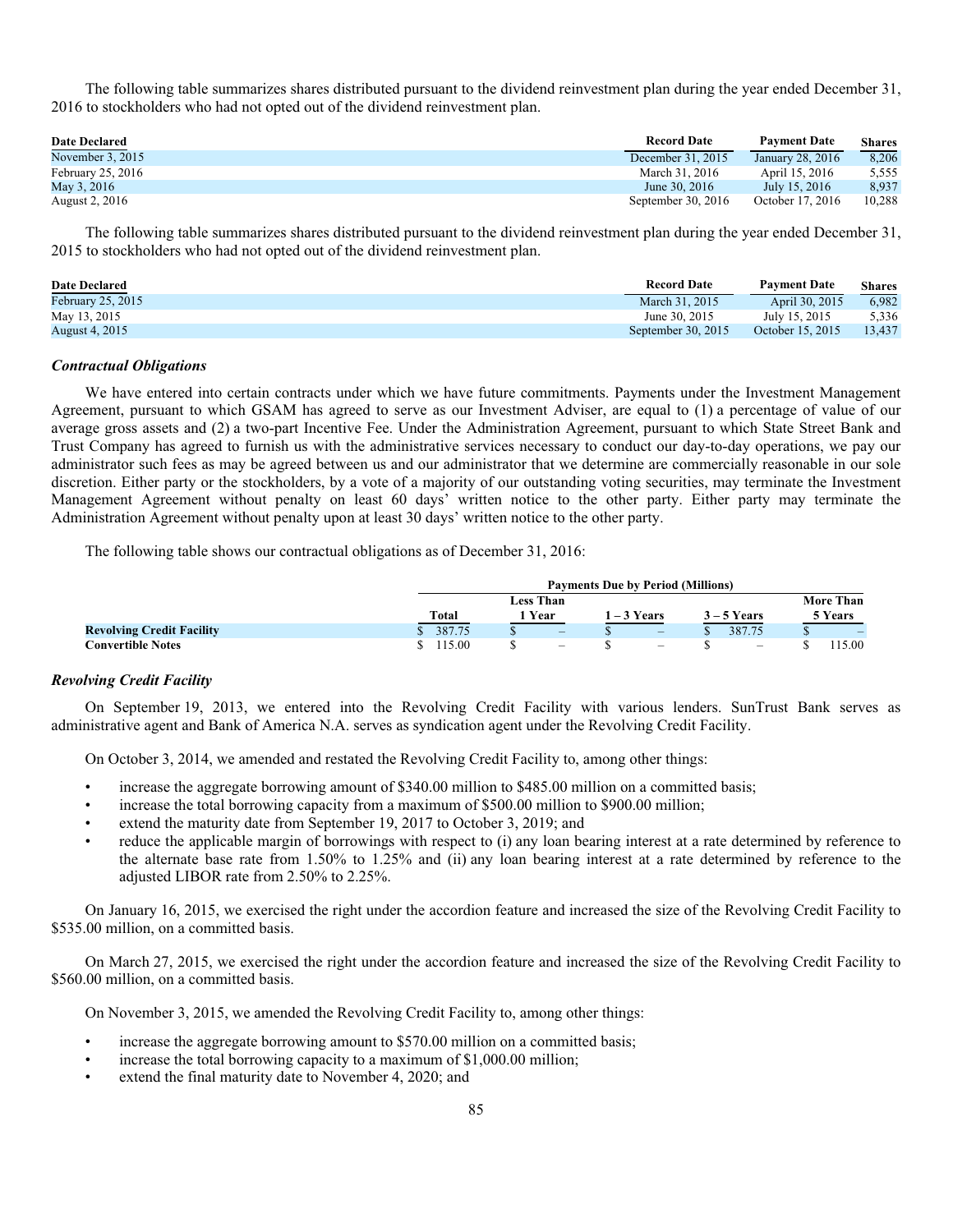reduce the applicable margin of borrowings with respect to (i) any loan bearing interest at a rate determined by reference to the alternate base rate from 1.25% to 0.75% or 1.00%, subject to borrowing base conditions and (ii) any loan bearing interest at a rate determined by reference to the adjusted LIBOR rate from 2.25% to 1.75% or 2.00%, subject to borrowing base conditions.

On December 16, 2016, we further amended the Revolving Credit Facility to, among other things:

- increase aggregate borrowing amount to \$605.00 million on a committed basis; and
- extend the final maturity date to December 16, 2021.

Borrowings under the Revolving Credit Facility, including amounts drawn in respect of letters of credit, bear interest (at the Company's election) of either LIBOR plus an applicable margin or applicable margin plus the higher of the Prime Rate, Federal Funds Rate plus 0.5% or overnight LIBOR plus 1.0%. Interest is payable quarterly in arrears. We pay a fee of 0.375% per annum on committed but undrawn amounts under the Revolving Credit Facility, payable quarterly in arrears. Any amounts borrowed under the Revolving Credit Facility will mature, and all accrued and unpaid interest will be due and payable, on December 16, 2021.

The Revolving Credit Facility may be guaranteed by certain of our domestic subsidiaries that are formed or acquired by us in the future (collectively, the "Guarantors"). The Senior Credit Fund is not a Guarantor of the Revolving Credit Facility. Proceeds from borrowings may be used for general corporate purposes, including the funding of portfolio investments.

Our obligations to the lenders under the Revolving Credit Facility are secured by a first priority security interest in substantially the entire portfolio of investments and cash held by us and each Guarantor, if any. The Revolving Credit Facility contains certain customary covenants, including: (i) maintaining a minimum shareholder's equity of \$458.21 million, subject to increase from certain equity sales, (ii) maintaining an asset coverage ratio of at least 2 to 1, (iii) maintaining a minimum liquidity test of at least 10% of the "covered debt amount" during any period when the "adjusted covered debt balance" is greater than 90% of the "adjusted borrowing base," as such quoted terms are defined in the Revolving Credit Facility and (iv) restrictions on industry concentrations in our investment portfolio. As of December 31, 2016, we were in compliance with these covenants.

The Revolving Credit Facility also includes customary representations and warranties, conditions precedent to funding of draws and events of default.

### **Convertible Notes**

On October 3, 2016, we closed an offering of \$115.00 million aggregate principal amount of unsecured Convertible Notes, which includes \$15.00 million aggregate principal amount issued pursuant to the initial purchasers' exercise in full of an over-allotment option. The Convertible Notes bear interest at a rate of 4.50% per year, payable semi-annually in arrears on April 1 and October 1 of each year, commencing on April 1, 2017. The Convertible Notes will mature on April 1, 2022, unless repurchased or converted in accordance with their terms prior to such date. In certain circumstances, the Convertible Notes will be convertible into cash, shares of our common stock or a combination of cash and shares of our common stock, based on an initial conversion rate of 40.8397 shares of our common stock per \$1,000 principal amount of Convertible Notes, which is equivalent to an initial conversion price of approximately \$24.49 per share of common stock, subject to customary anti-dilution adjustments and the other terms of the indenture governing the Convertible Notes. The conversion price is approximately 10.0% above the \$22.26 per share closing price of our common stock on September 27, 2016. We will not have the right to redeem the Convertible Notes prior to maturity. The sale of the Convertible Notes generated net proceeds of approximately \$110.90 million. We used the net proceeds of the offering to pay down debt under the Revolving Credit Facility.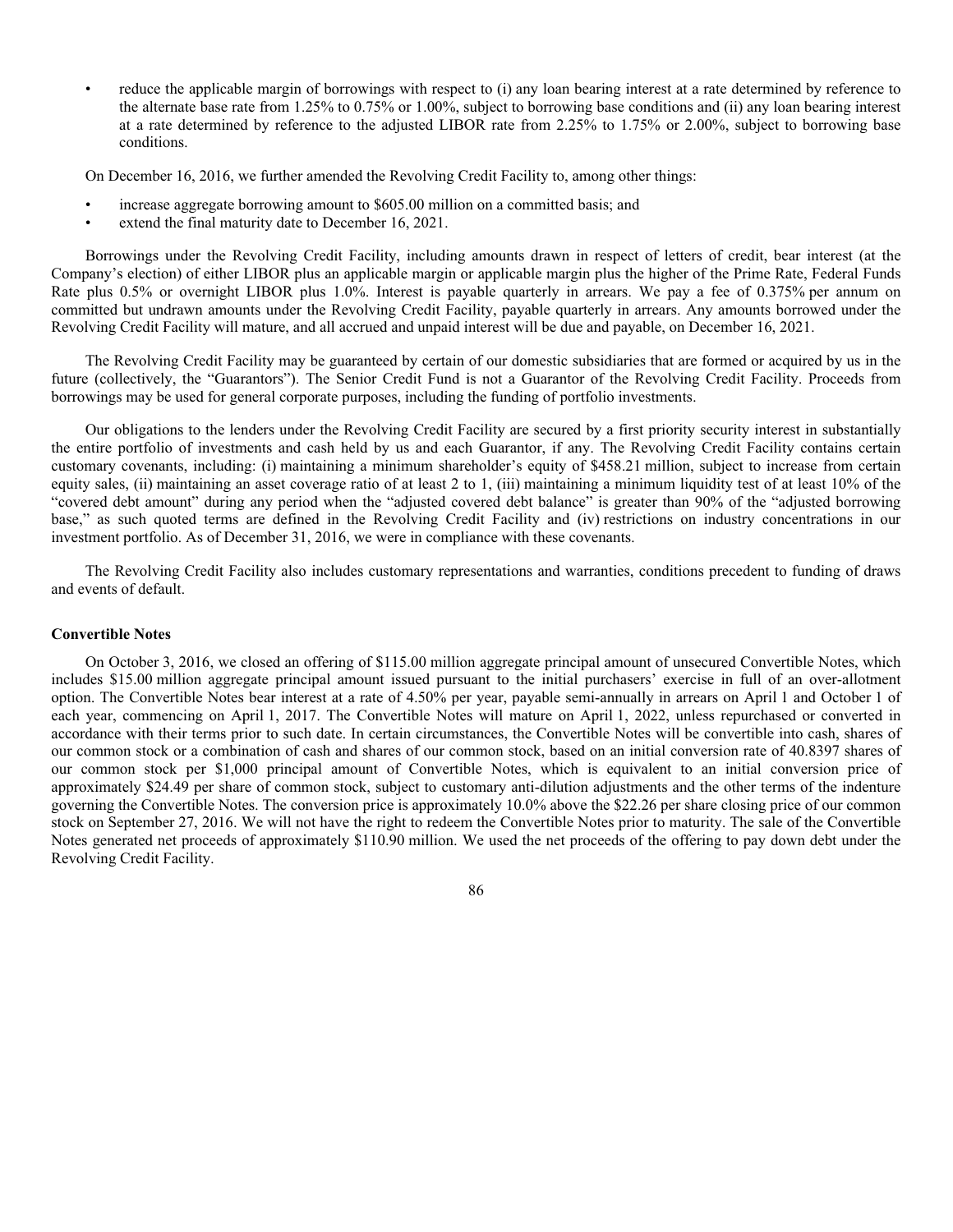Holders may convert their notes at their option at any time prior to the close of business on the business day immediately preceding October 1, 2021 only under the following circumstances: (1) during any calendar quarter commencing after December 31, 2016, if the last reported sale price of our common stock for at least 20 trading days (whether or not consecutive) during a period of 30 consecutive trading days ending on the last trading day of the immediately preceding calendar quarter is greater than or equal to 130% of the conversion price on each applicable trading day; (2) during the five business day period after any five consecutive trading day period (the "measurement period") in which the trading price (as defined below) per \$1,000 principal amount of notes for each trading day of the measurement period was less than 98% of the product of the last reported sale price of our common stock and the conversion rate on each such trading day; or (3) upon the occurrence of specified corporate events. On or after October 1, 2021, until the close of business on the scheduled trading day immediately preceding the maturity date, holders may convert their notes at any time, regardless of the occurrence or nonoccurrence of any of the foregoing circumstances.

The Convertible Notes are accounted for in accordance with Accounting Standards Codification ("ASC") Topic 470-20, "*Debt with Conversion and Other Options*." Upon conversion of any of the Convertible Notes, we intend to pay the outstanding principal amount in cash and, to the extent that the conversion value exceeds the principal amount, we have the option to pay the excess amount in cash or shares of our common stock (or a combination of cash and shares), subject to the requirements of the respective indenture. We have determined that the embedded conversion options in the Convertible Notes are not required to be separately accounted for as derivatives under ASC 815, "*Derivatives and Hedging*." At the time of issuance the values of the debt and equity components of the Convertible Notes were approximately 99.4% and 0.6%, respectively.

The OID equals to the equity component of the Convertible Notes was recorded in "paid-in capital in excess of par" in the accompanying Consolidated Statements of Assets and Liabilities. We record interest expense comprised of both stated interest and amortization of the OID. At the time of issuance, the equity component of the Convertible Notes was \$0.74 million. Additionally, the issuance costs associated with the Convertible Notes were allocated to the debt and equity components in proportion to the allocation of the values at the time of issuance and accounted for as debt issuance costs and equity issuance costs, respectively.

#### **HEDGING**

Subject to applicable provisions of the Investment Company Act and applicable CFTC regulations, we may enter into hedging transactions in a manner consistent with SEC guidance. To the extent that any of our loans is denominated in a currency other than U.S. dollars, we may enter into currency hedging contracts to reduce our exposure to fluctuations in currency exchange rates. We may also enter into interest rate hedging agreements. Such hedging activities, which will be subject to compliance with applicable legal requirements, may include the use of futures, options, swaps and forward contracts. Costs incurred in entering into such contracts or in settling them, if any, will be borne by us. The Investment Adviser has claimed no-action relief from CFTC registration and regulation as a commodity pool operator pursuant to a CFTC staff no-action letter (the "BDC CFTC No-Action Letter") with respect to our operations, with the result that we will be limited in our ability to use futures contracts or options on futures contracts or engage in swap transactions. Specifically, the BDC CFTC No-Action Letter imposes strict limitations on using such derivatives other than for hedging purposes, whereby the use of derivatives not used solely for hedging purposes is generally limited to situations where (i) the aggregate initial margin and premiums required to establish such positions does not exceed five percent of the liquidation value of our portfolio, after taking into account unrealized profits and unrealized losses on any such contracts it has entered into; or (ii) the aggregate net notional value of such derivatives does not exceed 100% of the liquidation value of our portfolio. Moreover, we anticipate entering into transactions involving such derivatives to a very limited extent solely for hedging purposes or otherwise within the limitations of the BDC CFTC No-Action Letter. As of December 31, 2016, no hedging arrangements were used.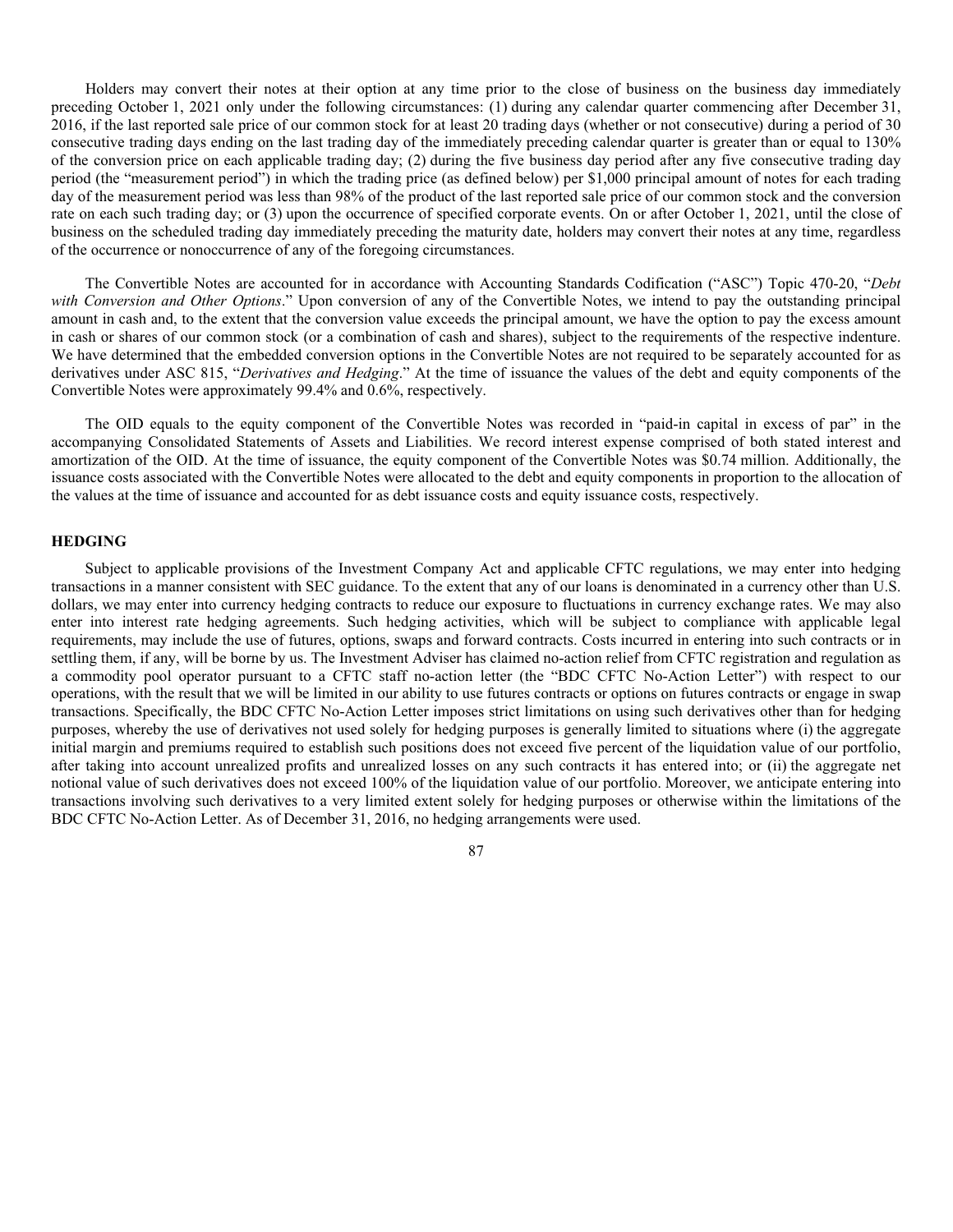### **OFF-BALANCE SHEET ARRANGEMENTS**

We may become a party to financial instruments with off-balance sheet risk in the normal course of our business to fund investments and to meet the financial needs of our portfolio companies. These instruments may include commitments to extend credit and involve, to varying degrees, elements of liquidity and credit risk in excess of the amount recognized in the balance sheet. As of December 31, 2016, we reasonably believed that our liquid assets would provide adequate financial resources to satisfy all of our unfunded commitments. As of December 31, 2016 and 2015, our unfunded commitments to provide funds to portfolio companies are as follows:

|                                | As of                                 |  |                      |  |
|--------------------------------|---------------------------------------|--|----------------------|--|
|                                | December 31,<br>2016<br>(in millions) |  | December 31,<br>2015 |  |
| <b>Unfunded Commitments</b>    |                                       |  |                      |  |
| First Lien/Senior Secured Debt | 6.80                                  |  | 2.50                 |  |
| First Lien/Last-Out Unitranche |                                       |  | 3.51                 |  |
| Total                          | 6.80                                  |  | 6.01                 |  |

#### **RECENT DEVELOPMENTS**

In January 2017, we and Cal Regents each contributed \$3.90 million to the Senior Credit Fund, a controlled affiliated investment.

On February 22, 2017, our Board of Directors declared a quarterly distribution of \$0.45 per share payable on or about April 17, 2017 to holders of record as of March 31, 2017.

In February 2017, our Board of Directors renewed our stock repurchase plan to extend the expiration from March 18, 2017 to March 18, 2018. Under the stock repurchase plan, we may repurchase up to \$25.00 million of our common stock if the market price for the common stock is below our most recently announced net asset value per share, subject to certain limitations. The stock repurchase plan authorized us to enter into a plan that provides that purchases will be conducted on the open market on a programmatic basis or to repurchase in privately negotiated transactions in accordance with Rule 10b-18 under the Exchange Act and will otherwise be subject to applicable law, including Regulation M, which may prohibit purchases under certain circumstances.

## **NEW ACCOUNTING PRONOUNCEMENTS**

In April 2015, the Financial Accounting Standards Board ("FASB") issued Accounting Standards Update ("ASU") 2015-03, "*Simplifying the Presentation of Debt Issuance Costs*." ASU 2015-03 requires that debt issuance costs be presented as a direct deduction from the carrying amount of the related debt liability, consistent with the presentation of debt discounts. Upon adoption, the standard requires prior period financial statements to be retrospectively adjusted. Prior to the issuance of ASU 2015-03, debt issuance costs were required to be presented as deferred assets, separate from the related debt liability. ASU 2015-03 does not change the recognition and measurement requirements for debt issuance costs. ASU 2015-03 is effective for financial statements issued for fiscal years beginning after December 15, 2015, and interim periods within those fiscal years, with early adoption permitted. We have adopted this standard effective January 1, 2016.

## **CRITICAL ACCOUNTING POLICIES**

Our discussion and analysis of our financial condition and results of operations are based upon our consolidated financial statements, which have been prepared in accordance with GAAP. The preparation of these consolidated financial statements requires management to make estimates and assumptions that affect the reported amounts of assets, liabilities, revenues and expenses. Changes in the economic environment, financial markets and any other parameters used in determining such estimates could cause actual results to differ materially. In addition to the discussion below, our critical accounting policies are further described in the notes to the consolidated financial statements.

#### *Valuation of Portfolio Investments*

As a BDC, we conduct the valuation of our assets, pursuant to which our NAV is determined, at all times consistent with GAAP and the Investment Company Act. Our Board of Directors, with the assistance of our Audit Committee, determines the fair value of our assets on at least a quarterly basis, in accordance with the terms of ASC 820. Our valuation procedures are described in more detail below.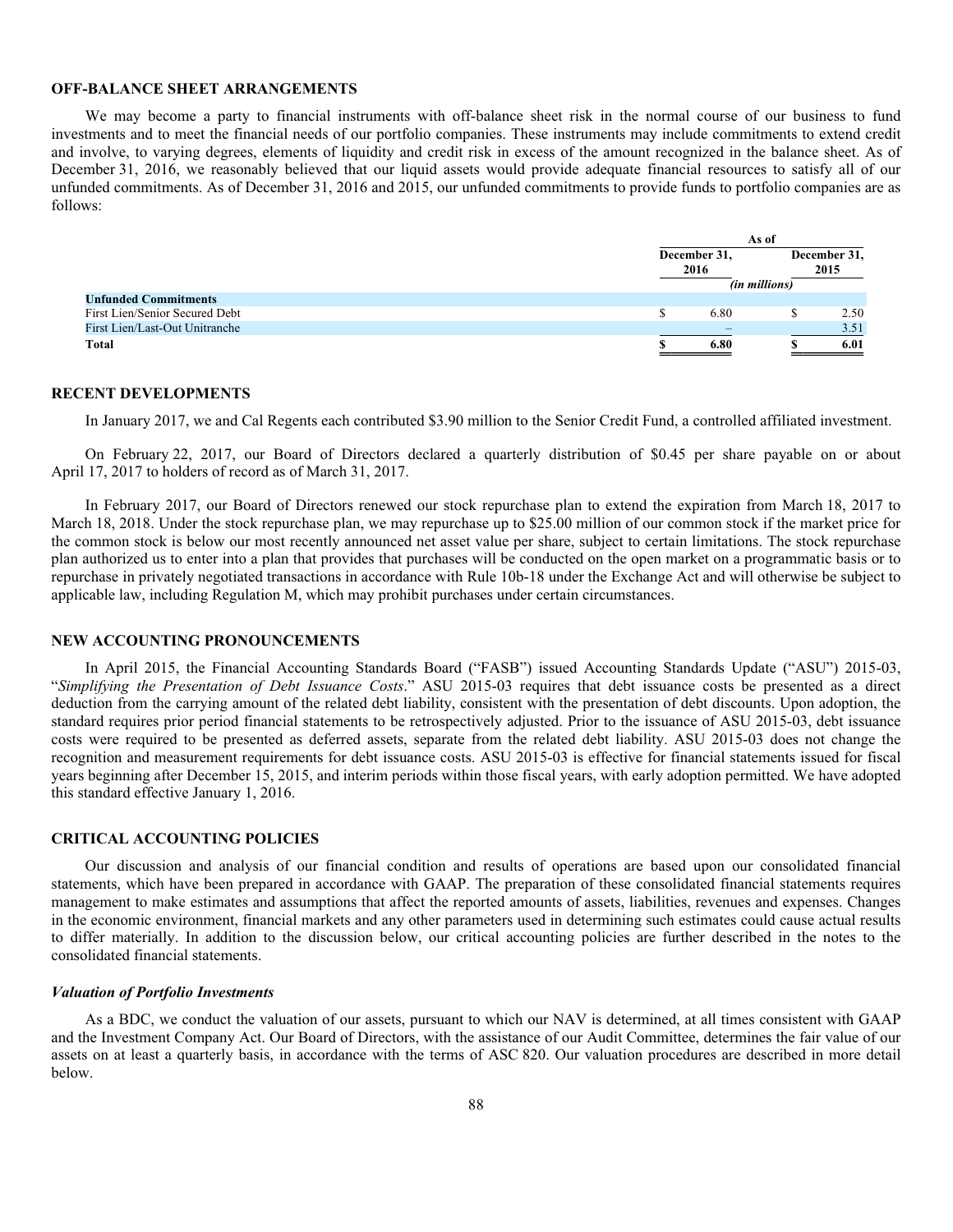ASC 820 defines fair value as the price that would be received to sell an asset or paid to transfer a liability in an orderly transaction between market participants at the measurement date. Fair value is a market-based measurement, not an entity-specific measurement. For some assets and liabilities, observable market transactions or market information might be available. For other assets and liabilities, observable market transactions and market information might not be available. However, the objective of a fair value measurement in both cases is the same—to estimate the price when an orderly transaction to sell the asset or transfer the liability would take place between market participants at the measurement date under current market conditions (that is, an exit price at the measurement date from the perspective of a market participant that holds the asset or owes the liability).

ASC 820 establishes a hierarchal disclosure framework which ranks the observability of inputs used in measuring financial instruments at fair value. The observability of inputs is impacted by a number of factors, including the type of financial instruments and their specific characteristics. Financial instruments with readily available quoted prices, or for which fair value can be measured from quoted prices in active markets, generally will have a higher degree of market price observability and a lesser degree of judgment applied in determining fair value. The levels used for classifying investments are not necessarily an indication of the risk associated with investing in these securities.

The three-level hierarchy for fair value measurement is defined as follows:

*Level 1*—inputs to the valuation methodology are quoted prices available in active markets for identical instruments as of the reporting date. The types of financial instruments included in Level 1 include unrestricted securities, including equities and derivatives, listed in active markets.

*Level 2*—inputs to the valuation methodology are other than quoted prices in active markets, which are either directly or indirectly observable as of the reporting date. The type of financial instruments in this category includes less liquid and restricted securities listed in active markets, securities traded in other than active markets, government and agency securities, and certain over-the-counter derivatives where the fair value is based on observable inputs.

*Level 3*—inputs to the valuation methodology are unobservable and significant to overall fair value measurement. The inputs into the determination of fair value require significant management judgment or estimation. Financial instruments that are included in this category include investments in privately held entities and certain over-the-counter derivatives where the fair value is based on unobservable inputs.

In certain cases, the inputs used to measure fair value may fall into different levels of the fair value hierarchy. In such cases, the determination of which category within the fair value hierarchy is appropriate for any given financial instrument is based on the lowest level of input that is significant to the fair value measurement. Our assessment of the significance of a particular input to the fair value measurement requires judgment and considers factors specific to the financial instrument.

Currently, the majority of our investments fall within Level 3 of the fair value hierarchy. We do not expect that there will be readily available market values for most of the investments which are in our portfolio, and we value such investments at fair value as determined in good faith by or under the direction of our Board of Directors using a documented valuation policy, described below, and a consistently applied valuation process. The factors that may be taken into account in pricing our investments at fair value include, as relevant, the nature and realizable value of any collateral, the portfolio company's ability to make payments and its earnings and discounted cash flow, and the markets in which the portfolio company does business, comparison to publicly traded securities and other relevant factors. Available current market data are considered such as applicable market yields and multiples of publicly traded securities, comparison of financial ratios of peer companies, and changes in the interest rate environment and the credit markets that may affect the price at which similar investments would trade in their principal market, and other relevant factors. When an external event such as a purchase transaction, public offering or subsequent equity sale occurs, we consider the pricing indicated by the external event to corroborate or revise our valuation.

With respect to investments for which market quotations are not readily available, or for which market quotations are deemed not reflective of the fair value, the valuation procedures adopted by our Board of Directors contemplates a multi-step valuation process each quarter, as described below:

(1) Our quarterly valuation process begins with each portfolio company or investment being initially valued by the investment professionals of our Investment Adviser responsible for the portfolio investment;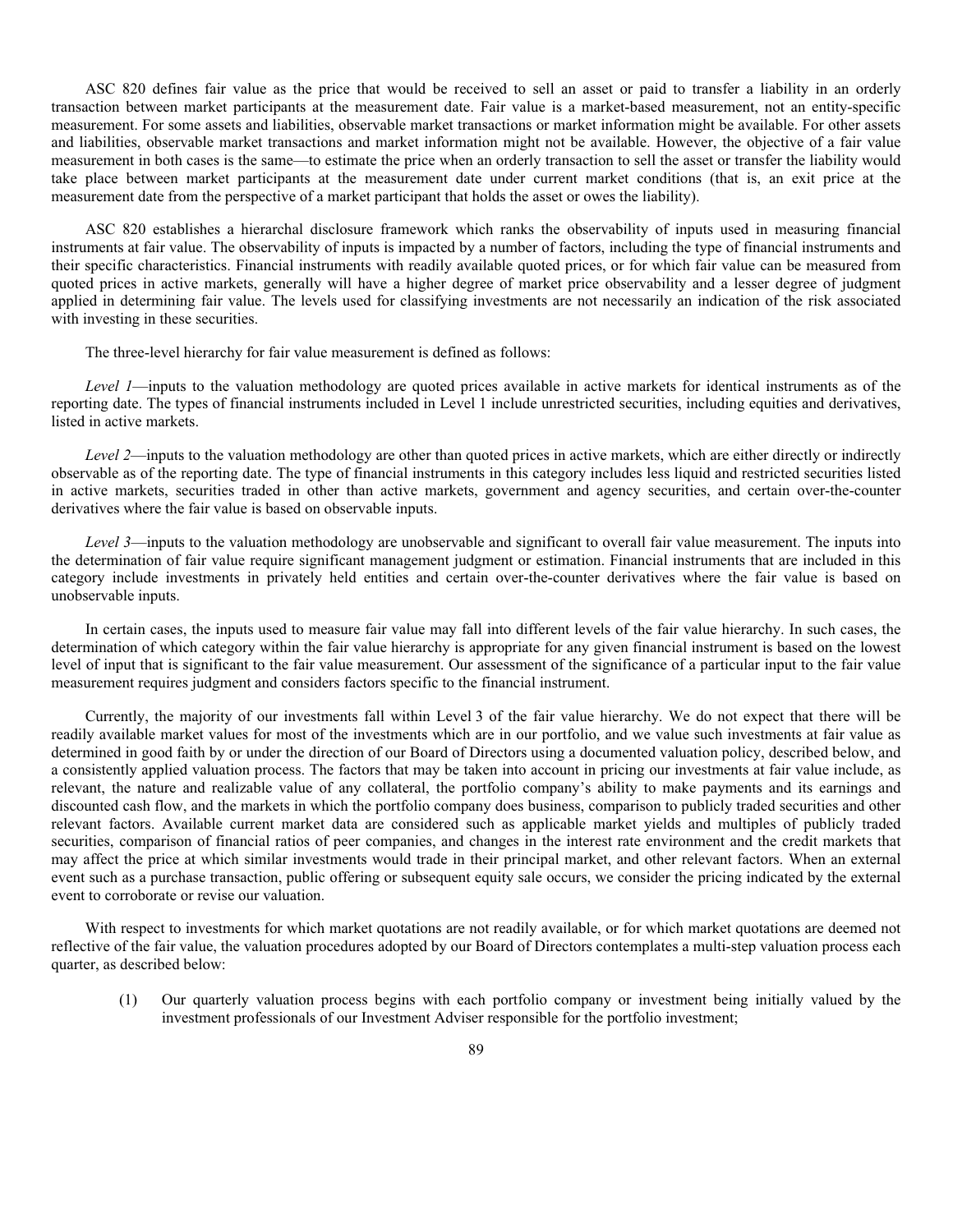- (2) Our Board of Directors also engages independent valuation firms (the "Independent Valuation Advisors") to provide independent valuations of the investments for which market quotations are not readily available, or are readily available but deemed not reflective of the fair value of an investment. The Independent Valuation Advisors independently value such investments using quantitative and qualitative information provided by the investment professionals of the Investment Adviser as well as any market quotations obtained from independent pricing services, brokers, dealers or market dealers. The Independent Valuation Advisors also provide analyses to support their valuation methodology and calculations. The Independent Valuation Advisors provide an opinion on a final range of values on such investments to our Board of Directors or the Audit Committee. The Independent Valuation Advisors define fair value in accordance with ASC 820 and utilize valuation techniques including the market approach, the income approach or both. A portion of the portfolio is reviewed on a quarterly basis, and all investments in the portfolio for which market quotations are not readily available, or are readily available, but deemed not reflective of the fair value of an investment, are reviewed at least annually by an Independent Valuation Advisor;
- (3) The Independent Valuation Advisors' preliminary valuations are reviewed by our Investment Adviser and the Valuation Oversight Group ("VOG"), a team that is part of the Controllers Department within the Finance Division of Goldman Sachs. The Independent Valuation Advisors' ranges are compared to our Investment Adviser's valuations to ensure our Investment Adviser's valuations are reasonable. VOG presents the valuations to the Private Investment Sub-Committee of the Investment Management Division Valuation Committee, which is comprised of representatives from GSAM who are independent of the investment making decision process;
- (4) The Investment Management Division Valuation Committee ratifies fair valuations and makes recommendations to the Audit Committee of the Board of Directors;
- (5) The Audit Committee of our Board of Directors reviews valuation information provided by the Investment Management Division Valuation Committee, our Investment Adviser and the Independent Valuation Advisors. The Audit Committee then assesses such valuation recommendations; and
- (6) Our Board of Directors discusses the valuations and, within the meaning of the Investment Company Act, determines the fair value of our investments in good faith, based on the input of our Investment Adviser, the Independent Valuation Advisors and the Audit Committee.

#### *Investment Transactions and Related Investment Income*

We record our investment transactions on a trade date basis. Realized gains and losses are based on the specific identification method. Dividend income on common equity investments are recorded on the record date for private portfolio companies or on the ex-dividend date for publicly traded portfolio companies. Interest income and dividend income are presented net of withholding tax, if any. Accretion of discounts and amortization of premiums, which are included in interest income and expense, are recorded over the life of the underlying instrument using the effective interest method.

Fair value generally is based on quoted market prices, broker or dealer quotations, or alternative price sources. In the absence of quoted market prices, broker or dealer quotations, or alternative price sources, investments in securities are measured at fair value as determined by our Investment Adviser and/or by one or more independent third parties.

Due to the inherent uncertainties of valuation, certain estimated fair values may differ significantly from the values that would have been realized had a ready market for these investments existed, and these differences could be material. For additional information, see Note 2 "Significant Accounting Policies" to our consolidated financial statements included in this report.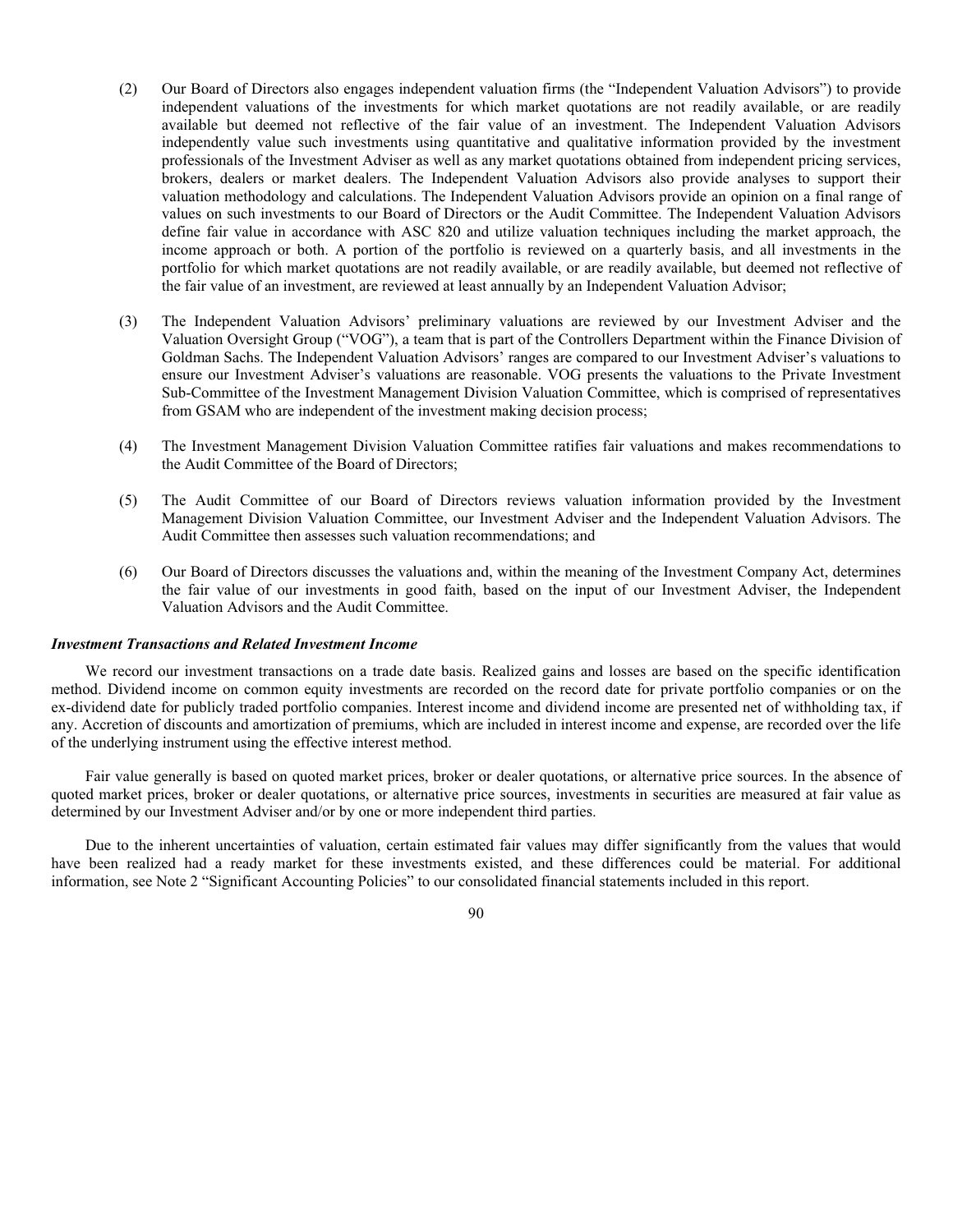#### *Non-Accrual Status*

Loans or debt securities are placed on non-accrual status when it is probable that principal or interest will not be collected according to the contractual terms. Accrued interest generally is reversed when a loan or debt security is placed on non-accrual status. Interest payments received on non-accrual loans or debt securities may be recognized as income or applied to principal depending upon management's judgment. Non-accrual loans and debt securities are restored to accrual status when past due principal and interest is paid and, in management's judgment, are likely to remain current. We may make exceptions to this treatment if the loan has sufficient collateral value and is in the process of collection. As of December 31, 2016, we had two investments on non-accrual status, which represented 3.8% and 1.4% of the total investments (excluding an investment in a money market fund managed by an affiliate of Group Inc. of \$0.00 million) at amortized cost and at fair value, respectively. As of December 31, 2015, we had no investments on non-accrual status.

#### *Distribution Policy*

We intend to pay quarterly distributions to our stockholders out of assets legally available for distribution. Future quarterly distributions, if any, will be determined by our Board of Directors. All distributions will be subject to lawfully available funds therefor, and no assurance can be given that we will be able to declare distributions in future periods.

We have elected to be treated, and expect to qualify annually, as a RIC under Subchapter M of the Code, commencing with our taxable year ended December 31, 2013. To obtain and maintain RIC status, we must, among other things, timely distribute to our stockholders at least 90% of our investment company taxable income for each taxable year. We intend to timely distribute to our stockholders substantially all of our annual taxable income for each year, except that we may retain certain net capital gains for reinvestment and, depending upon the level of taxable income earned in a year, we may choose to carry forward taxable income for distribution in the following year and pay any applicable U.S. federal excise tax. The distributions we pay to our stockholders in a year may exceed our net ordinary income and capital gains for that year and, accordingly, a portion of such distributions may constitute a return of capital for U.S. federal income tax purposes. The specific tax characteristics of our distributions will be reported to stockholders after the end of the calendar year. Stockholders should read carefully any written disclosure regarding a distribution from us and should not assume that the source of any distribution is our net ordinary income or capital gains.

We have adopted an "opt out" dividend reinvestment plan for our common stockholders. As a result, if our Board of Directors declares a cash distribution, each stockholder that has not "opted out" of our dividend reinvestment plan will have its distribution automatically reinvested in additional shares of our common stock rather than receiving the cash distribution. Stockholders who receive distributions in the form of shares of common stock will generally be subject to the same U.S. federal, state and local tax consequences as if they received cash distributions; however, since their cash distributions will be reinvested, those stockholders will not receive cash with which to pay any applicable taxes. Due to regulatory considerations, Group Inc. has opted out of the dividend reinvestment plan, and Goldman, Sachs & Co. has opted out of the dividend reinvestment plan in respect of any shares of our common stock acquired through the GS 10b5-1 Plan.

#### *Federal Income Taxes*

As a RIC, we generally will not pay corporate-level U.S. federal income taxes on any net ordinary income or capital gains that we timely distribute to our stockholders as dividends. To maintain our RIC status, we must meet specified source-of-income and asset diversification requirements and timely distribute to our stockholders at least 90% of our investment company taxable income for each year. Depending upon the level of taxable income earned in a year, we may choose to carry forward taxable income for distribution in the following year and pay any applicable U.S. federal excise tax. We generally will be required to pay such U.S. federal excise tax if our distributions during a calendar year do not exceed the sum of (1) 98% of our net ordinary income (taking into account certain deferrals and elections) for the calendar year, (2) 98.2% of our capital gains in excess of capital losses for the one-year period ending on October 31 of the calendar year and (3) any net ordinary income and capital gains in excess of capital losses for preceding years that were not distributed during such years.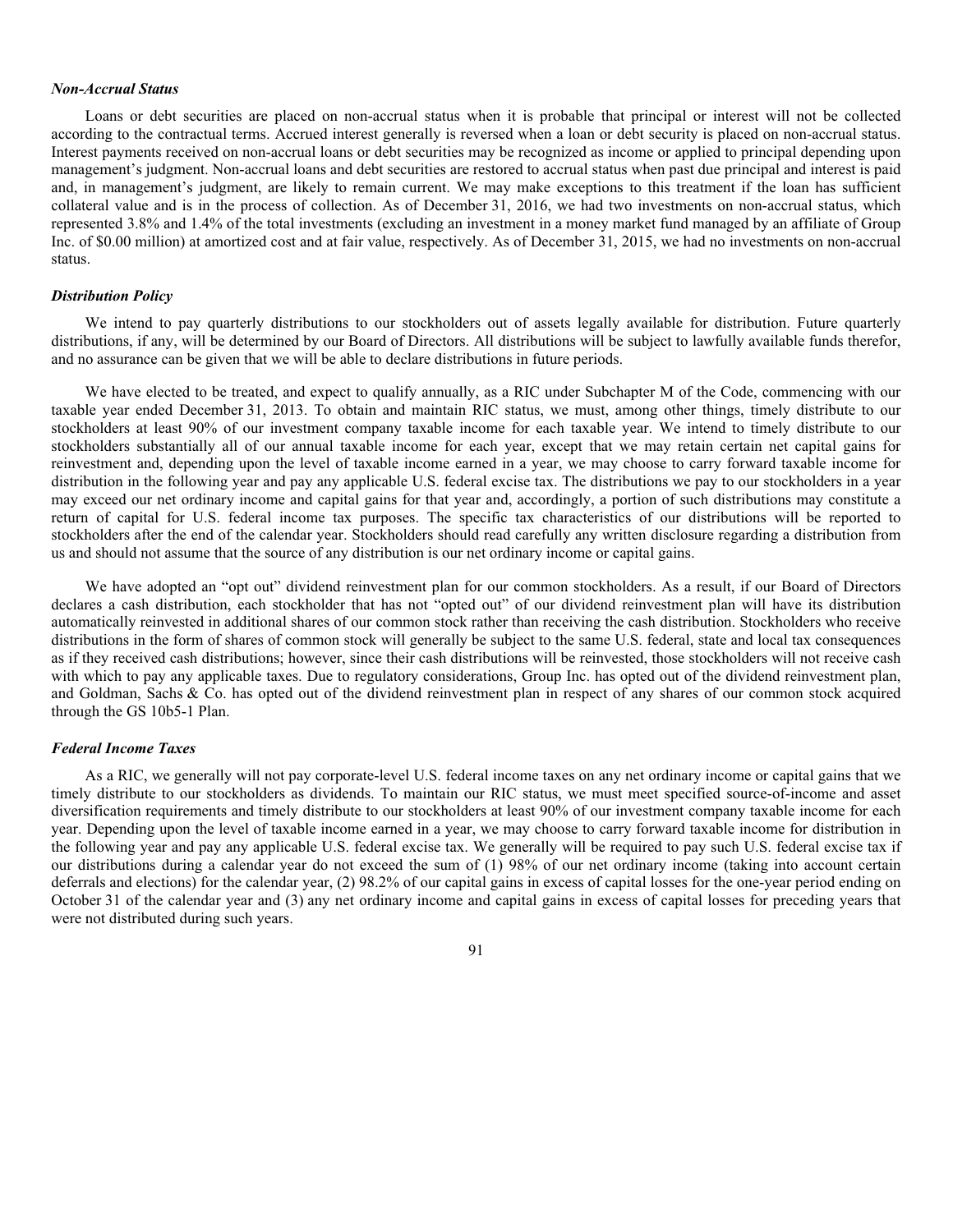Because federal income tax regulations differ from GAAP, distributions in accordance with tax regulations may differ from net investment income and realized gains recognized for financial reporting purposes. Differences may be permanent or temporary. Permanent differences are reclassified among capital accounts in the consolidated financial statements to reflect their tax character. Temporary differences arise when certain items of income, expense, gain or loss are recognized at some time in the future. Differences in classification may also result from the treatment of short-term gains as ordinary income for tax purposes.

## **ITEM 7A. QUANTITATIVE AND QUALITATIVE DISCLOSURES ABOUT MARKET RISK**

We are subject to financial market risks, most significantly changes in interest rates. Interest rate sensitivity refers to the change in our earnings that may result from changes in the level of interest rates. Because we expect to fund a portion of our investments with borrowings, our net investment income is expected to be affected by the difference between the rate at which we invest and the rate at which we borrow. As a result, we can offer no assurance that a significant change in market interest rates will not have a material adverse effect on our net investment income.

As of December 31, 2016 and 2015, on a fair value basis, approximately 7.2% and 13.0% , respectively, of our performing debt investments bore interest at a fixed rate (including income producing preferred stock investments), and approximately 92.8% and 87.0%, respectively, of our performing debt investments bore interest at a floating rate. Our borrowings under the Revolving Credit Facility bear interest at a floating rate and the Convertible Notes (which were issued in October 2016) bear interest at a fixed rate.

We regularly measure our exposure to interest rate risk. We assess interest rate risk and manage our interest rate exposure on an ongoing basis by comparing our interest rate sensitive assets to our interest rate sensitive liabilities.

Based on our December 31, 2016 balance sheet, the following table shows the annual impact on net income of base rate changes in interest rates (considering interest rate floors for variable rate instruments) assuming no changes in our investment and borrowing structure:

| As of December 31, 2016<br><b>Basis Point Change</b> | <b>Interest</b><br>Income | Interest<br><b>Expense</b> | Net<br>Income |
|------------------------------------------------------|---------------------------|----------------------------|---------------|
| (\$ in millions)                                     |                           |                            |               |
| Up 300 basis points                                  | \$25.39                   | \$(10.86)                  | \$14.53       |
| Up 200 basis points                                  | 16.54                     | (7.24)                     | 9.30          |
| Up 100 basis points                                  | 7.69                      | (3.62)                     | 4.07          |
| Up 75 basis points                                   | 5.47                      | (2.71)                     | 2.76          |
| Up 50 basis points                                   | 3.26                      | (1.81)                     | 1.45          |
| Up 25 basis points                                   | 1.18                      | (0.90)                     | 0.28          |
| Down 25 basis points                                 | (0.13)                    | 0.90                       | 0.77          |
| Down 50 basis points                                 | (0.20)                    | 1.81                       | 1.61          |
| Down 75 basis points                                 | (0.24)                    | 2.71                       | 2.47          |
| Down 100 basis points                                | (0.29)                    | 2.79                       | 2.50          |
| Down 200 basis points                                | (0.43)                    | 2.79                       | 2.36          |
| Down 300 basis points                                | (0.43)                    | 2.79                       | 2.36          |

We may, in the future, hedge against interest rate fluctuations by using standard hedging instruments such as futures, options and forward contracts subject to the requirements of the Investment Company Act, applicable CFTC regulations and in a manner consistent with SEC guidance. While hedging activities may insulate us against adverse changes in interest rates, they may also limit our ability to participate in benefits of lower interest rates with respect to our portfolio of investments with fixed interest rates.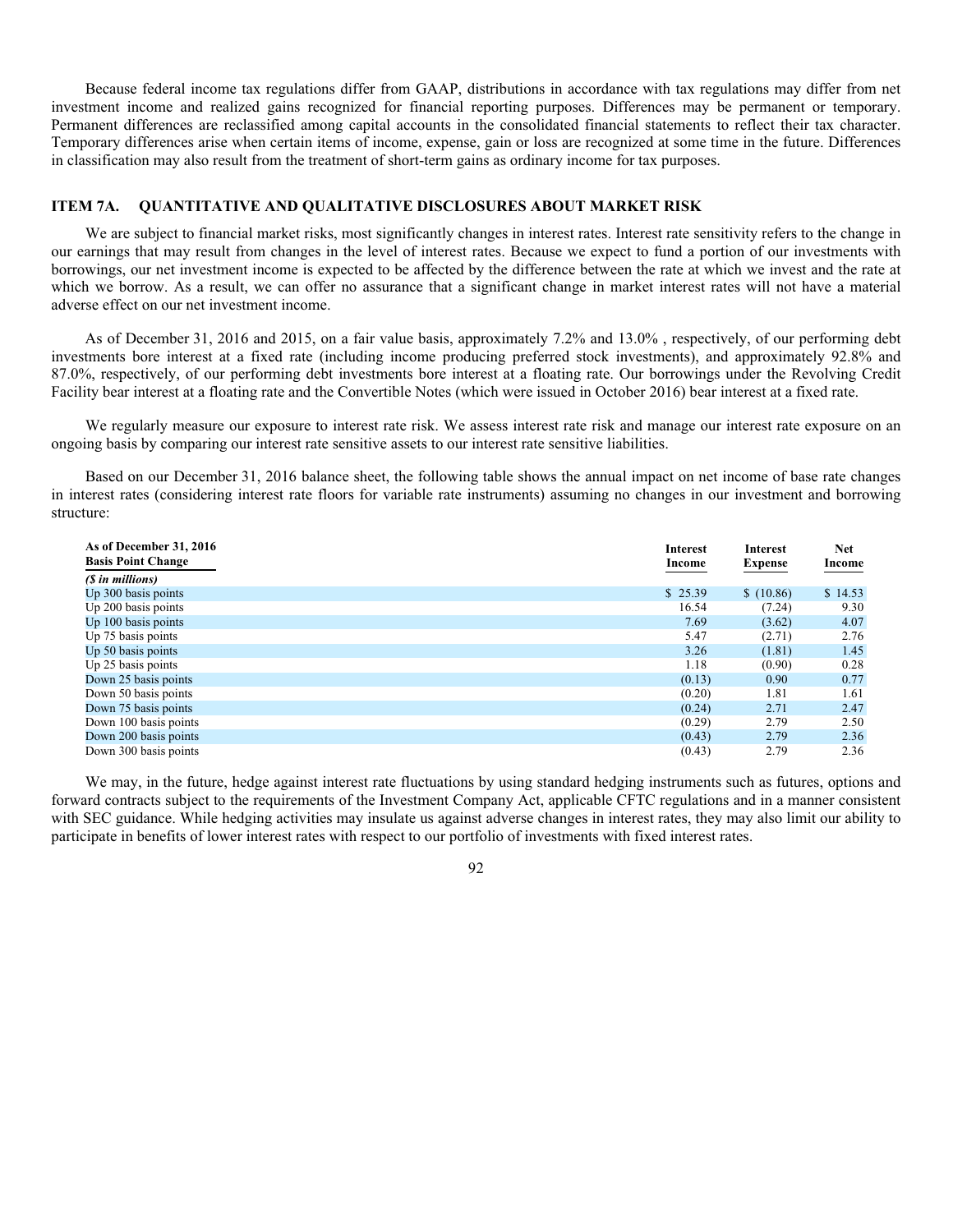# **ITEM 8. CONSOLIDATED FINANCIAL STATEMENTS AND SUPPLEMENTARY DATA**

## **GOLDMAN SACHS BDC, INC.**

## **INDEX TO CONSOLIDATED FINANCIAL STATEMENTS**

|                                                                                                       | Page |
|-------------------------------------------------------------------------------------------------------|------|
| Report of Independent Registered Public Accounting Firm                                               | 94   |
| Consolidated Statements of Assets and Liabilities as of December 31, 2016 and 2015                    | 95   |
| Consolidated Statements of Operations for the years ended December 31, 2016, 2015 and 2014            | 96   |
| Consolidated Statements of Changes in Net Assets for the years ended December 31, 2016, 2015 and 2014 | 97   |
| Consolidated Statements of Cash Flows for the years ended December 31, 2016, 2015 and 2014            | 98   |
| Consolidated Schedules of Investments as of December 31, 2016 and 2015                                | 99   |
| Notes to Consolidated Financial Statements                                                            | 105  |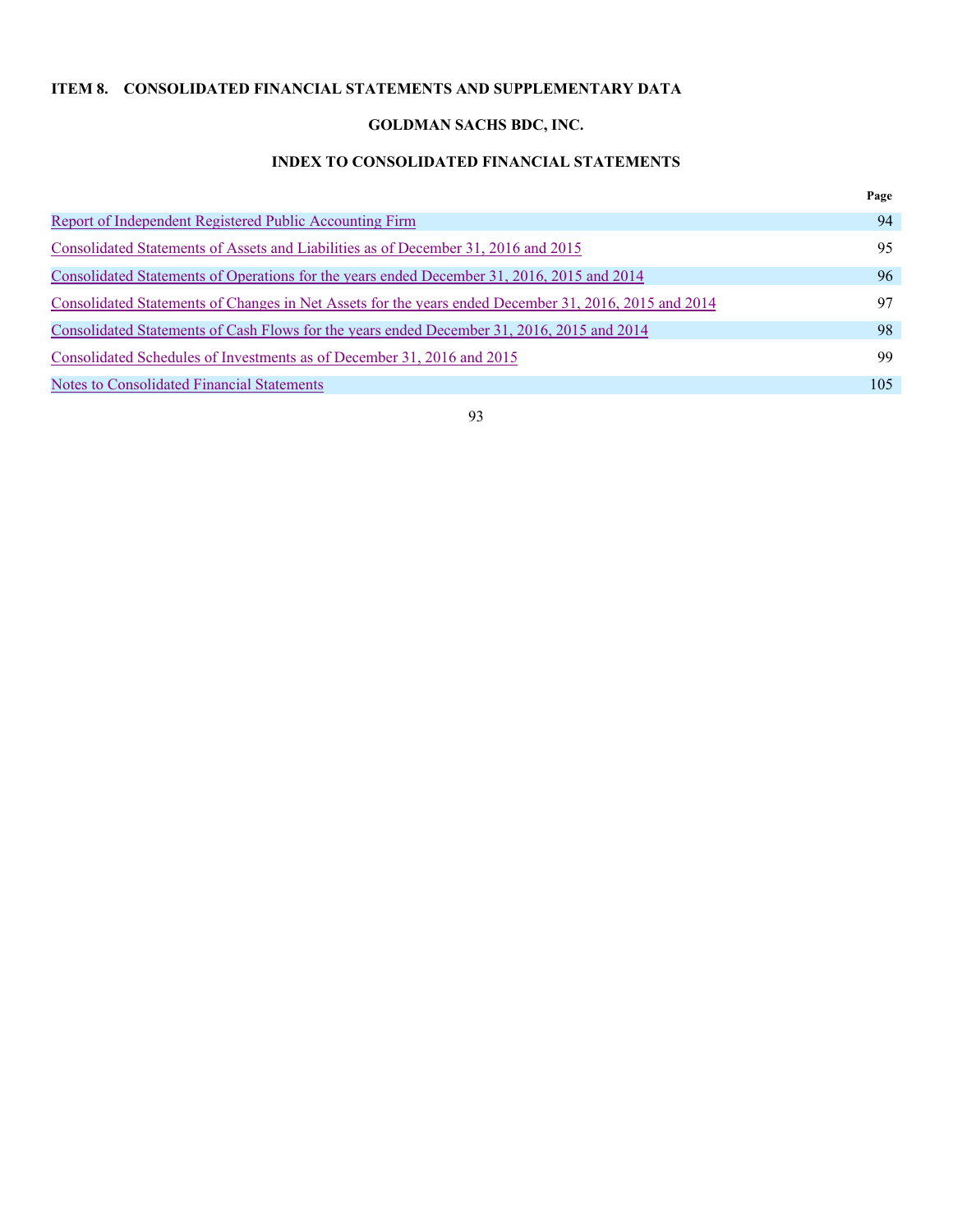### Report of Independent Registered Public Accounting Firm

To the Board of Directors and Shareholders of Goldman Sachs BDC, Inc.:

In our opinion, the accompanying consolidated statements of assets and liabilities, including the consolidated schedules of investments, and the related consolidated statements of operations, of changes in net assets and of cash flows present fairly, in all material respects, the financial position of Goldman Sachs BDC, Inc. and its subsidiary (the "Company") as of December 31, 2016 and 2015, and the results of their operations, the changes in their net assets and their cash flows for each of the three years in the period ended December 31, 2016 in conformity with accounting principles generally accepted in the United States of America. These consolidated financial statements are the responsibility of the Company's management. Our responsibility is to express an opinion on these consolidated financial statements based on our audits. We conducted our audits of these consolidated financial statements in accordance with the standards of the Public Company Accounting Oversight Board (United States). Those standards require that we plan and perform the audit to obtain reasonable assurance about whether the consolidated financial statements are free of material misstatement. An audit includes examining, on a test basis, evidence supporting the amounts and disclosures in the consolidated financial statements, assessing the accounting principles used and significant estimates made by management, and evaluating the overall consolidated financial statement presentation. We believe that our audits, which included confirmation of investments as of December 31, 2016 by correspondence with the custodian, transfer agent and brokers, and the application of alternative auditing procedures where investments purchased had not been received, provide a reasonable basis for our opinion.

/s/ PricewaterhouseCoopers LLP

Boston, Massachusetts February 28, 2017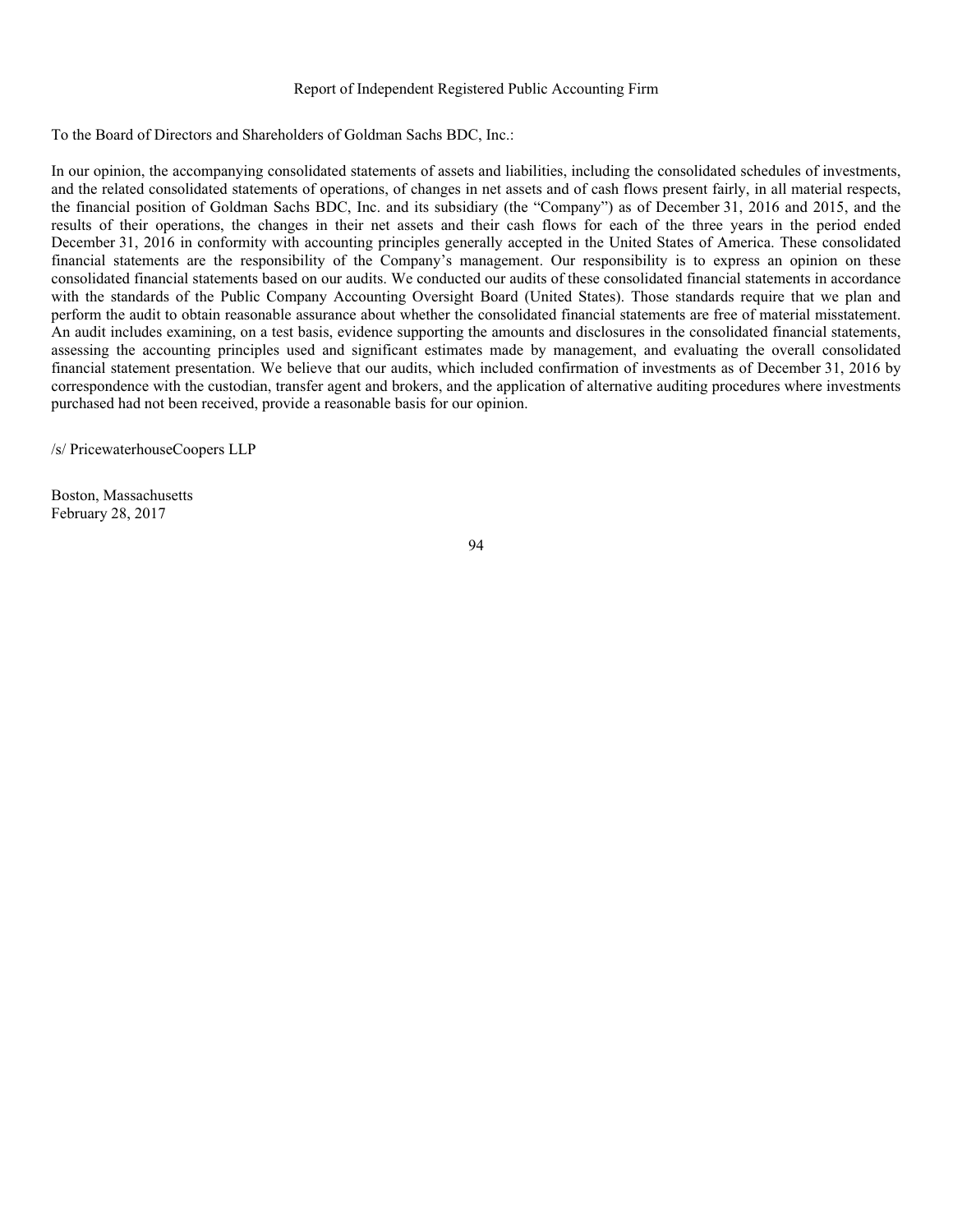## **Goldman Sachs BDC, Inc. Consolidated Statements of Assets and Liabilities (in thousands, except share and per share amounts)**

|                                                                                                                               |             | December 31, 2016 |              | December 31, 2015 |  |
|-------------------------------------------------------------------------------------------------------------------------------|-------------|-------------------|--------------|-------------------|--|
| <b>Assets</b>                                                                                                                 |             |                   |              |                   |  |
| Investments, at fair value                                                                                                    |             |                   |              |                   |  |
| Non-controlled/non-affiliated investments (cost of \$1,055,203 and \$1,067,299, respectively)                                 | $\mathbf S$ | 1,004,793         | $\mathbb{S}$ | 1.032.119         |  |
| Non-controlled affiliated investments (cost of \$89,715 and \$9,237, respectively)                                            |             | 84,103            |              | 4,048             |  |
| Controlled affiliated investments (cost of \$77,592 and \$46,167, respectively)                                               |             | 78,394            |              | 44,897            |  |
| Investments in affiliated money market fund (cost of \$1 and \$10,117, respectively)                                          |             |                   |              | 10,117            |  |
| Total investments, at fair value (cost of \$1,222,511 and \$1,132,820, respectively)                                          |             | 1,167,291         |              | 1,091,181         |  |
| Cash                                                                                                                          |             | 4,565             |              | 22.710            |  |
| Receivable for investments sold                                                                                               |             |                   |              | 313               |  |
| Interest and dividends receivable from non-controlled/affiliated investments and non-controlled/non-affiliated<br>investments |             | 7,841             |              | 10,399            |  |
| Dividend receivable from controlled affiliated investments                                                                    |             | 1,925             |              | 1,350             |  |
| Other income receivable from controlled affiliated investments                                                                |             | 2,212             |              | 681               |  |
| Deferred financing costs                                                                                                      |             | 6,018             |              | 5,775             |  |
| Deferred offering costs                                                                                                       |             | 605               |              |                   |  |
| Other assets                                                                                                                  |             | 76                |              | 350               |  |
| <b>Total assets</b>                                                                                                           | \$          | 1,190,533         | \$           | 1,132,759         |  |
| <b>Liabilities</b>                                                                                                            |             |                   |              |                   |  |
| Debt (net of debt issuance costs of \$4,598 and \$0, respectively)                                                            | \$          | 498.152           | \$           | 419,000           |  |
| Interest and other debt expenses payable                                                                                      |             | 1,569             |              | 432               |  |
| Management fees payable                                                                                                       |             | 4,406             |              | 4,238             |  |
| Incentive fees payable                                                                                                        |             | 1.474             |              | 360               |  |
| Distribution payable                                                                                                          |             | 16,349            |              | 16,338            |  |
| Accrued offering costs                                                                                                        |             | 518               |              | 40                |  |
| Directors' fees payable                                                                                                       |             | 8                 |              |                   |  |
| Accrued expenses and other liabilities                                                                                        |             | 2,920             |              | 3,701             |  |
| <b>Total liabilities</b>                                                                                                      | \$          | 525,396           | \$           | 444,109           |  |
| <b>Commitments and Contingencies (Note 7)</b>                                                                                 |             |                   |              |                   |  |
| <b>Net Assets</b>                                                                                                             |             |                   |              |                   |  |
| Preferred stock, par value \$0.001 per share (1,000,000 shares authorized, no shares issued and outstanding)                  | \$          |                   | \$           |                   |  |
| Common stock, par value \$0.001 per share (200,000,000 shares authorized, 36,331,662 and 36,306,882 shares                    |             |                   |              |                   |  |
| issued and outstanding at December 31, 2016 and December 31, 2015, respectively)                                              |             | 36                |              | 36                |  |
| Paid-in capital in excess of par                                                                                              |             | 719,847           |              | 719,690           |  |
| Accumulated net realized gain (loss)                                                                                          |             | (23, 729)         |              | (2,367)           |  |
| Accumulated undistributed net investment income                                                                               |             | 25,624            |              | 14,351            |  |
| Net unrealized appreciation (depreciation) on investments                                                                     |             | (55,220)          |              | (41, 639)         |  |
| Allocated income tax expense                                                                                                  |             | (1,421)           |              | (1,421)           |  |
| <b>TOTAL NET ASSETS</b>                                                                                                       | S           | 665,137           | \$           | 688,650           |  |
| <b>TOTAL LIABILITIES AND NET ASSETS</b>                                                                                       | \$          | 1,190,533         | $\mathbf{s}$ | 1,132,759         |  |
| Net asset value per share                                                                                                     | \$          | 18.31             | \$           | 18.97             |  |

*The accompanying notes are part of these consolidated financial statements.*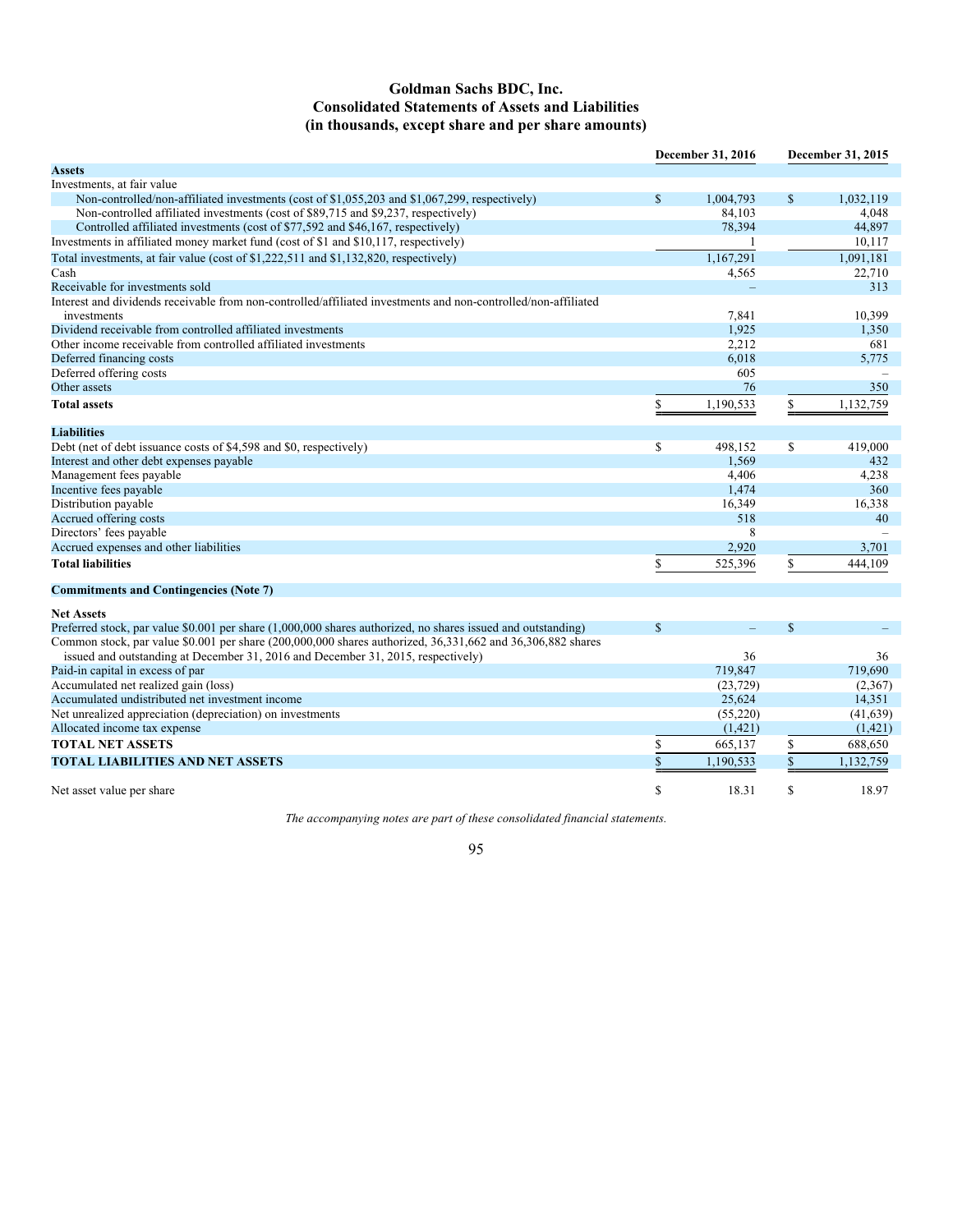## **Goldman Sachs BDC, Inc. Consolidated Statements of Operations (in thousands, except share and per share amounts)**

|                                                                        | For the year ended<br>December 31, 2016 |            | For the year ended<br>December 31, 2015 |                          | For the year ended<br>December 31, 2014 |                |
|------------------------------------------------------------------------|-----------------------------------------|------------|-----------------------------------------|--------------------------|-----------------------------------------|----------------|
| <b>Investment Income:</b>                                              |                                         |            |                                         |                          |                                         |                |
| From non-controlled/non-affiliated investments:                        |                                         |            |                                         |                          |                                         |                |
| Interest income                                                        | $\mathbb{S}$                            | 109,568    | $\mathbb{S}$                            | 109,700                  | $\mathbb{S}$                            | 69,454         |
| Dividend income                                                        |                                         | 2,107      |                                         | 2,476                    |                                         | 2,881          |
| Other income                                                           |                                         | 2,058      |                                         | 1,584                    |                                         | 632            |
| Total investment income from non-controlled/non-affiliated investments |                                         | 113,733    |                                         | 113,760                  |                                         | 72,967         |
| From non-controlled affiliated investments:                            |                                         |            |                                         |                          |                                         |                |
| Interest income                                                        |                                         | 2,529      |                                         |                          |                                         |                |
| Dividend income                                                        |                                         | 46         |                                         | $\overline{3}$           |                                         | $\overline{3}$ |
| Other income                                                           |                                         | 13         |                                         | $\overline{\phantom{0}}$ |                                         |                |
| Total investment income from non-controlled affiliated investments     |                                         | 2,588      |                                         | 3                        |                                         | $\overline{3}$ |
| From controlled affiliated investments:                                |                                         |            |                                         |                          |                                         |                |
| Dividend income                                                        |                                         | 6,575      |                                         | 3,992                    |                                         | 309            |
| Other income                                                           |                                         | 2,212      |                                         | 681                      |                                         |                |
| Total investment income from controlled affiliated investments         |                                         | 8,787      |                                         | 4,673                    |                                         | 309            |
| <b>Total investment income</b>                                         | \$                                      | 125,108    | \$                                      | 118,436                  | \$                                      | 73,279         |
| <b>Expenses:</b>                                                       |                                         |            |                                         |                          |                                         |                |
| Interest and other debt expenses                                       | \$                                      | 14,299     | \$                                      | 10,705                   | \$                                      | 4,683          |
| Management fees                                                        |                                         | 17,012     |                                         | 15,436                   |                                         | 10,069         |
| Incentive fees                                                         |                                         | 10,422     |                                         | 11,786                   |                                         | 1,495          |
| Professional fees                                                      |                                         | 2,563      |                                         | 2,752                    |                                         | 2,007          |
| Administration, custodian and transfer agent fees                      |                                         | 865        |                                         | 974                      |                                         | 856            |
| Directors' fees                                                        |                                         | 1,012      |                                         | 623                      |                                         | 399            |
| Other expenses                                                         |                                         | 1,671      |                                         | 1,062                    |                                         | 913            |
| <b>Total expenses</b>                                                  | \$                                      | 47,844     | \$                                      | 43,338                   | \$                                      | 20,422         |
| NET INVESTMENT INCOME (LOSS) BEFORE TAXES                              | \$                                      | 77,264     | \$                                      | 75,098                   | \$                                      | 52,857         |
| Excise tax expense                                                     | \$                                      | 1,037      | \$                                      | 518                      | \$                                      | 119            |
| NET INVESTMENT INCOME (LOSS) AFTER TAXES                               | \$                                      | 76,227     | \$                                      | 74,580                   | \$                                      | 52,738         |
|                                                                        |                                         |            |                                         |                          |                                         |                |
| Net realized and unrealized gains (losses) on investment transactions: |                                         |            |                                         |                          |                                         |                |
| Net realized gain (loss) from:                                         |                                         |            |                                         |                          |                                         |                |
| Non-controlled/non-affiliated investments                              | $\mathbb{S}$                            | (21,994)   | \$                                      | (67)                     | $\mathcal{S}$                           | (1,191)        |
| Net change in unrealized appreciation (depreciation) from:             |                                         |            |                                         |                          |                                         |                |
| Non-controlled/non-affiliated investments                              |                                         | (21, 154)  |                                         | (24, 458)                |                                         | (11, 593)      |
| Non-controlled affiliated investments                                  |                                         | 5,501      |                                         | (2, 530)                 |                                         | (2,659)        |
| Controlled affiliated investments                                      |                                         | 2,072      |                                         | (897)                    |                                         | (373)          |
| Net realized and unrealized gains (losses)                             | \$                                      | (35, 575)  | \$                                      | (27, 952)                | \$                                      | (15, 816)      |
| NET INCREASE IN NET ASSETS RESULTING FROM OPERATIONS                   | \$                                      | 40,652     | \$                                      | 46,628                   | $\mathbb{S}$                            | 36,922         |
| Net investment income (loss) per share (basic and diluted)             | \$                                      | 2.10       | \$                                      | 2.14                     | \$                                      | 1.77           |
| Earnings per share (basic and diluted)                                 | $\mathbf S$                             | 1.12       | $\mathbb{S}$                            | 1.34                     | $\mathbf S$                             | 1.24           |
| Weighted average shares outstanding                                    |                                         | 36,317,131 |                                         | 34,782,967               |                                         | 29,737,113     |

*The accompanying notes are part of these consolidated financial statements.*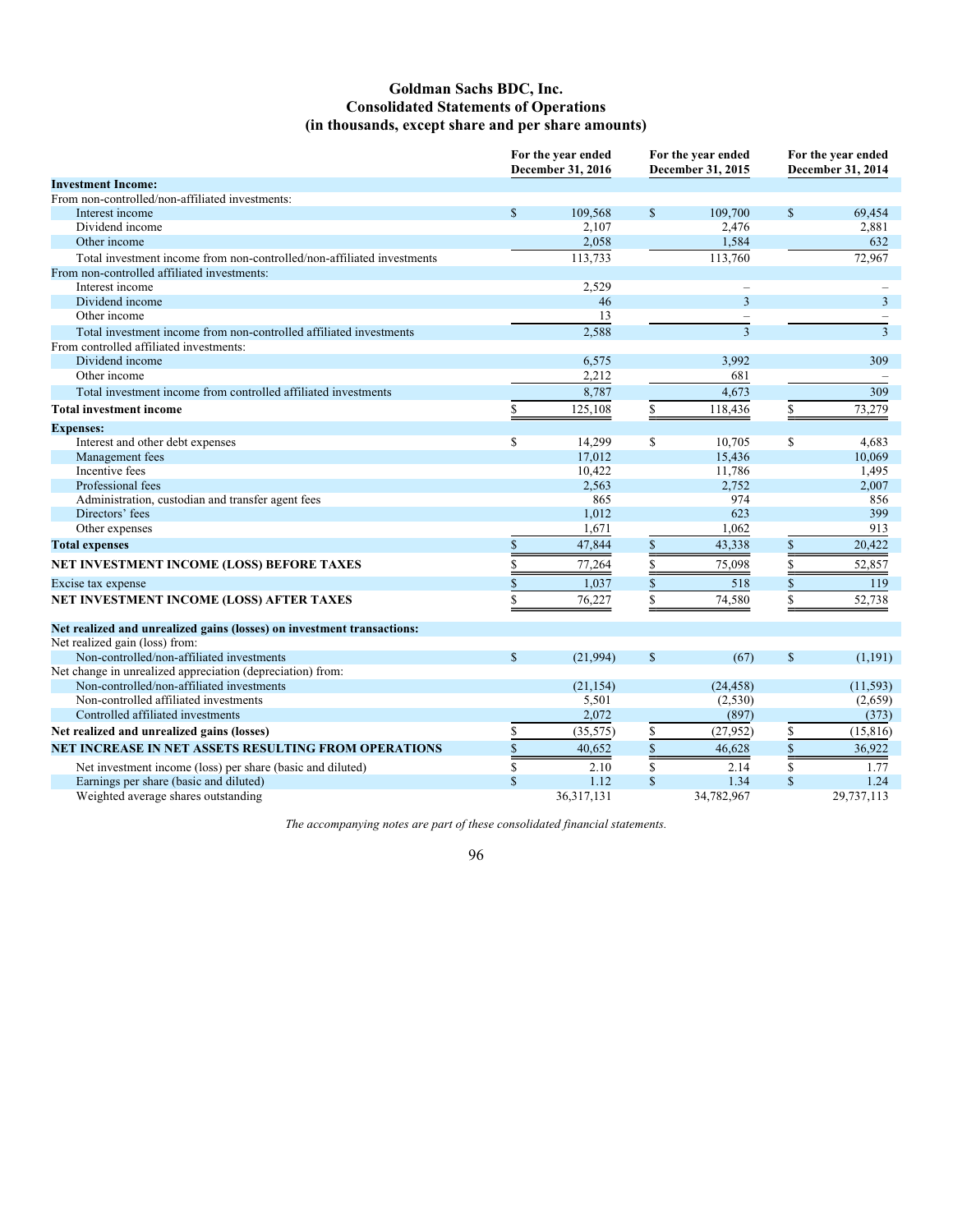## **Goldman Sachs BDC, Inc. Consolidated Statements of Changes in Net Assets (in thousands, except share and per share amounts)**

|                                                                                | For the year ended<br>December 31, 2016 |           |    | For the year ended<br>December 31, 2015 |             | For the year ended<br>December 31, 2014 |  |
|--------------------------------------------------------------------------------|-----------------------------------------|-----------|----|-----------------------------------------|-------------|-----------------------------------------|--|
| Increase (decrease) in net assets resulting from operations:                   |                                         |           |    |                                         |             |                                         |  |
| Net investment income                                                          | \$                                      | 76,227    | \$ | 74,580                                  | \$          | 52,738                                  |  |
| Net realized gain (loss) on investments                                        |                                         | (21, 994) |    | (67)                                    |             | (1,191)                                 |  |
| Net change in unrealized appreciation (depreciation) on investments            |                                         | (13,581)  |    | (27, 885)                               |             | (14, 625)                               |  |
| Net increase (decrease) in net assets resulting from operations                |                                         | 40,652    |    | 46,628                                  |             | 36,922                                  |  |
| <b>Distributions to stockholders from:</b>                                     |                                         |           |    |                                         |             |                                         |  |
| Net investment income                                                          | \$.                                     | (65,373)  | \$ | (63, 624)                               | \$          | (47, 712)                               |  |
| Net realized gain                                                              |                                         |           |    | (1,297)                                 |             | (2,268)                                 |  |
| <b>Total distributions to stockholders</b>                                     |                                         | (65, 373) |    | (64, 921)                               |             | (49,980)                                |  |
| <b>Capital transactions:</b>                                                   |                                         |           |    |                                         |             |                                         |  |
| Issuance of common stock, net of offering and underwriting costs (0, 6,900,000 |                                         |           |    |                                         |             |                                         |  |
| and 0 shares, respectively)                                                    | $\mathbb{S}$                            |           | \$ | 131,839                                 | $\mathbf S$ |                                         |  |
| Equity component of convertible notes                                          |                                         | 717       |    |                                         |             |                                         |  |
| Reinvestment of stockholder distributions (24,780 and 25,755 and 0 shares,     |                                         |           |    |                                         |             |                                         |  |
| respectively)                                                                  |                                         | 491       |    | 522                                     |             |                                         |  |
| Repurchase of common stock (0, 0 and 1,008,987 shares, respectively)           |                                         |           |    |                                         |             | (20, 145)                               |  |
| Net increase (decrease) in net assets resulting from capital transactions      |                                         | 1,208     |    | 132,361                                 |             | (20, 145)                               |  |
| TOTAL INCREASE (DECREASE) IN NET ASSETS                                        |                                         | (23,513)  | S  | 114,068                                 |             | (33,203)                                |  |
| Net assets at beginning of period                                              |                                         | 688,650   |    | 574,582                                 |             | 607,785                                 |  |
| Net assets at end of period                                                    |                                         | 665,137   |    | 688,650                                 |             | 574,582                                 |  |
| Accumulated undistributed net investment income (loss)                         |                                         | 25,624    |    | 14,351                                  |             | 4,058                                   |  |
| Distribution declared per share                                                |                                         | 1.80      |    | 1.80                                    |             | 1.69                                    |  |

*The accompanying notes are part of these consolidated financial statements.*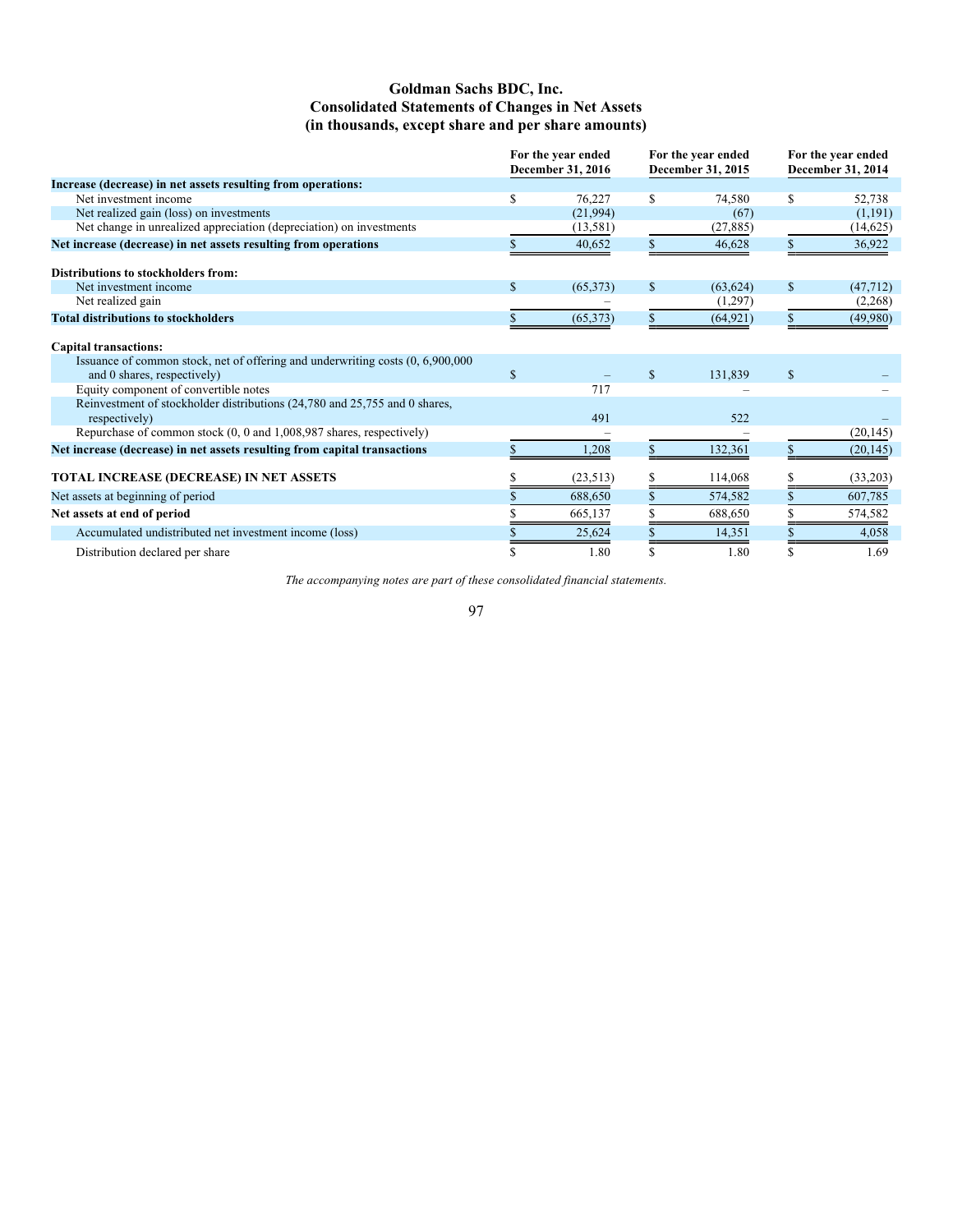## **Goldman Sachs BDC, Inc. Consolidated Statements of Cash Flows (in thousands, except share and per share amounts)**

|                                                                               |               | For the year ended<br>December 31, 2016 |              | For the year ended<br>December 31, 2015 |                         | For the year ended<br>December 31, 2014 |  |
|-------------------------------------------------------------------------------|---------------|-----------------------------------------|--------------|-----------------------------------------|-------------------------|-----------------------------------------|--|
| Cash flows from operating activities:                                         |               |                                         |              |                                         |                         |                                         |  |
| Net increase (decrease) in net assets resulting from operations:              | <sup>\$</sup> | 40,652                                  | \$           | 46,628                                  | \$                      | 36,922                                  |  |
| Adjustments to reconcile net increase (decrease) in net assets resulting from |               |                                         |              |                                         |                         |                                         |  |
| operations to net cash provided by (used for) operating activities:           |               |                                         |              |                                         |                         |                                         |  |
| Purchases of investments                                                      |               | (310, 173)                              |              | (320,740)                               |                         | (697, 039)                              |  |
| Payment-in-kind interest                                                      |               | (2,045)                                 |              | (411)                                   |                         | (412)                                   |  |
| Investments in affiliated money market fund, net                              |               | 10.116                                  |              | 19,451                                  |                         | 90,950                                  |  |
| Proceeds from sales of investments and principal repayments                   |               | 195,363                                 |              | 131,090                                 |                         | 263,738                                 |  |
| Net realized (gain) loss on investments                                       |               | 21,994                                  |              | 67                                      |                         | 1,191                                   |  |
| Net change in unrealized (appreciation) depreciation on investments           |               | 13,581                                  |              | 27,885                                  |                         | 14,625                                  |  |
| Amortization of premium and accretion of discount, net                        |               | (4,946)                                 |              | (5,008)                                 |                         | (2, 633)                                |  |
| Amortization of deferred financing and debt issuance costs                    |               | 1,399                                   |              | 1,170                                   |                         | 1,013                                   |  |
| Amortization of original issue discount on convertible notes                  |               | 30                                      |              |                                         |                         |                                         |  |
| Increase (decrease) in operating assets and liabilities:                      |               |                                         |              |                                         |                         |                                         |  |
| (Increase) decrease in interest and dividends receivable                      |               | 1,983                                   |              | (2,739)                                 |                         | (5,368)                                 |  |
| (Increase) decrease in deferred financing and debt issuance costs             |               |                                         |              |                                         |                         | 24                                      |  |
| (Increase) decrease in receivable for investments sold                        |               | 313                                     |              | (313)                                   |                         |                                         |  |
| (Increase) decrease in other income receivable                                |               | (1, 531)                                |              | (681)                                   |                         |                                         |  |
| (Increase) decrease in receivable from Investment Adviser                     |               |                                         |              | $\equiv$                                |                         | 780                                     |  |
| (Increase) decrease in other assets                                           |               | 274                                     |              | (350)                                   |                         |                                         |  |
| Increase (decrease) in interest and other debt expenses payable               |               | 1,130                                   |              | (86)                                    |                         | 110                                     |  |
| Increase (decrease) in management fees payable                                |               | 168                                     |              | 912                                     |                         | 666                                     |  |
| Increase (decrease) in incentive fees payable                                 |               | 1,114                                   |              | 360                                     |                         |                                         |  |
| Increase (decrease) in payable for investments purchased                      |               |                                         |              | (19,700)                                |                         | 14,774                                  |  |
| Increase (decrease) in accrued organization costs                             |               | $\overline{\phantom{0}}$                |              |                                         |                         | (497)                                   |  |
| Increase (decrease) in directors' fees payable                                |               | 8                                       |              | (115)                                   |                         | 1                                       |  |
| Increase (decrease) in accrued expenses and other liabilities                 |               | (781)                                   |              | 1,171                                   |                         | 1,633                                   |  |
| Net cash provided by (used for) operating activities                          | \$            | (31, 351)                               | \$           | (121, 409)                              | \$                      | (279, 522)                              |  |
|                                                                               |               |                                         |              |                                         |                         |                                         |  |
| Cash flows from financing activities:                                         |               |                                         |              |                                         |                         |                                         |  |
| Proceeds from issuance of common stock (net of underwriting costs)            | $\mathbf S$   | $\equiv$                                | $\mathbf S$  | 135,111                                 | \$                      |                                         |  |
| Offering costs paid                                                           |               | (127)                                   |              | (2, 322)                                |                         | (1,040)                                 |  |
| Repurchase of common stock                                                    |               |                                         |              | (732)                                   |                         | (24, 407)                               |  |
| Distributions paid                                                            |               | (64, 871)                               |              | (63, 567)                               |                         | (41, 543)                               |  |
| Deferred financing and debt issuance costs paid                               |               | (5, 546)                                |              | (1,980)                                 |                         | (2,290)                                 |  |
| Borrowings on debt                                                            |               | 387,000                                 |              | 288,000                                 |                         | 450,000                                 |  |
| Repayments of debt                                                            |               | (303, 250)                              |              | (219,000)                               |                         | (100,000)                               |  |
| Net cash provided by (used for) financing activities                          | \$            | 13,206                                  | \$           | 135,510                                 | \$                      | 280,720                                 |  |
| Net increase (decrease) in cash                                               |               | (18, 145)                               |              | 14,101                                  |                         | 1,198                                   |  |
| Cash, beginning of period                                                     |               | 22,710                                  |              | 8,609                                   |                         | 7,411                                   |  |
| Cash, end of period                                                           | $\mathbb{S}$  | 4,565                                   | \$           | 22,710                                  | \$                      | 8,609                                   |  |
| Supplemental and non-cash financing activities                                |               |                                         |              |                                         |                         |                                         |  |
| Interest expense paid                                                         | \$            | 11,174                                  | \$           | 8,829                                   | \$                      | 2,118                                   |  |
| Accrued but unpaid excise tax expense                                         | ${\mathbb S}$ | 1,031                                   | \$           | 512                                     | \$                      | 119                                     |  |
| Accrued but unpaid deferred financing and debt issuance costs                 | $\mathbb{S}$  | 60                                      | $\mathbb{S}$ | 54                                      | \$                      | 63                                      |  |
| Accrued but unpaid offering costs                                             | \$            | 518                                     | \$           | 40                                      | \$                      | 474                                     |  |
| Accrued but unpaid distributions                                              | \$            | 16,349                                  | \$           | 16,338                                  | \$                      | 15,506                                  |  |
| Accrued but unpaid common stock repurchase                                    | \$            |                                         | \$           |                                         | $\overline{\mathbb{S}}$ | 732                                     |  |
| Reinvestment of stockholder distributions                                     | \$            | 491                                     | $\mathbf S$  | 522                                     | \$                      |                                         |  |

*The accompanying notes are part of these consolidated financial statements.*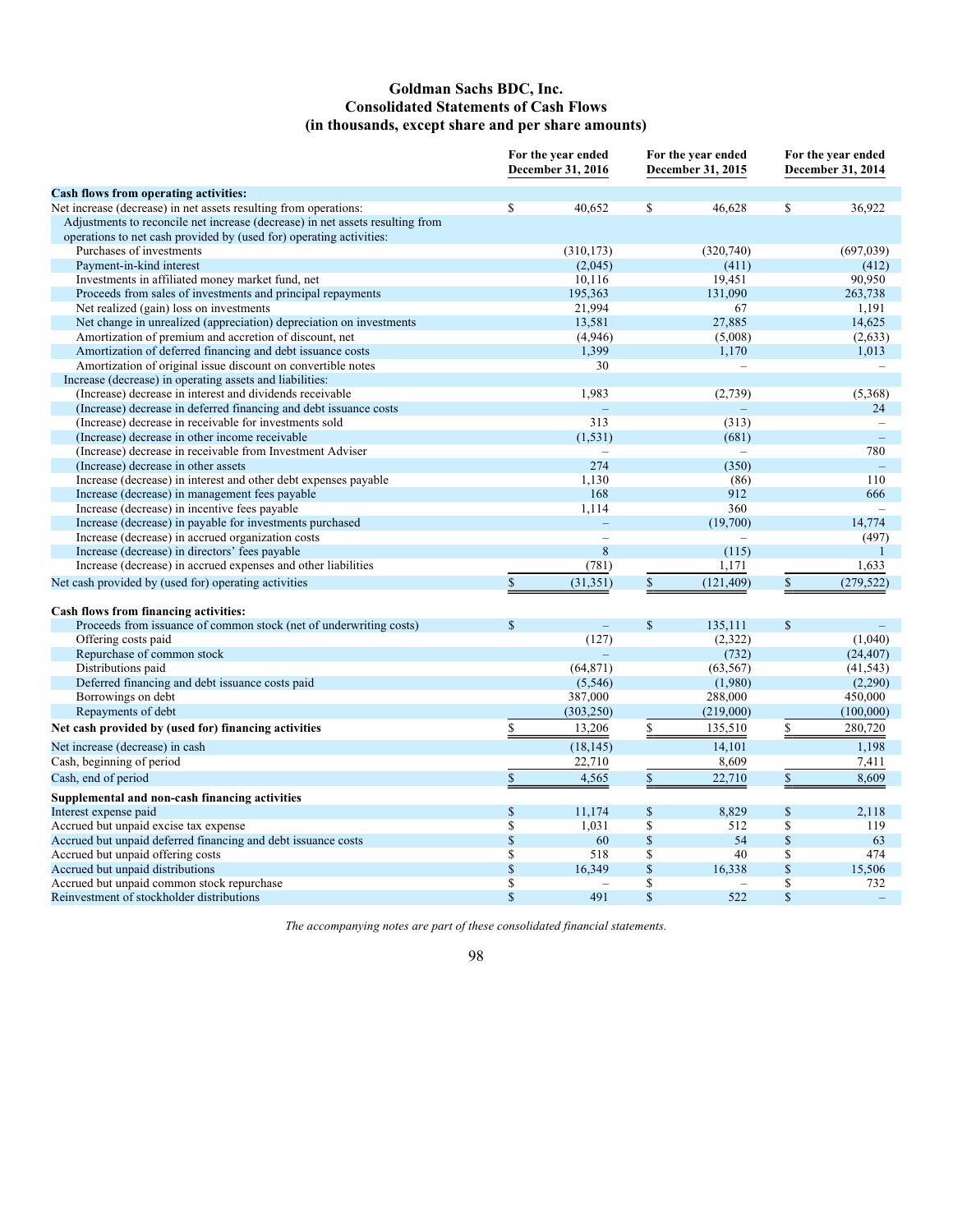## **Goldman Sachs BDC, Inc. Consolidated Schedule of Investments as of December 31, 2016 (in thousands, except share and per share amounts)**

| <b>Portfolio Company</b>                                             | Industry                                            | Interest                                                 |            | <b>Maturity</b> Par Amount | Cost             | <b>Fair Value</b> |
|----------------------------------------------------------------------|-----------------------------------------------------|----------------------------------------------------------|------------|----------------------------|------------------|-------------------|
| Investments at Fair Value - 175.50%#                                 |                                                     |                                                          |            |                            |                  |                   |
| Corporate Debt $(1) - 160.95\%$                                      |                                                     |                                                          |            |                            |                  |                   |
| 1st Lien/Senior Secured Debt – 63.30%                                |                                                     |                                                          |            |                            |                  |                   |
| Artesyn Embedded Technologies, Inc. <sup>(2)</sup>                   | Electronic Equipment,                               |                                                          |            |                            |                  |                   |
|                                                                      | Instruments & Components                            | 9.75%                                                    | 10/15/2020 | \$20,000                   | $$20,000$ \$     | 18,325            |
| Data Driven Delivery Systems, LLC <sup>(++)</sup>                    | <b>Health Care Technology</b>                       | $L + 7.00\%$ (1.00% Floor)                               | 05/30/2019 | 69.619                     | 67,609           | 69,619            |
| Dispensing Dynamics International <sup>(2)</sup>                     | <b>Building Products</b>                            | 12.50%                                                   | 01/01/2018 | 24,000                     | 24,359           | 23,520            |
| Elemica, Inc. $(+)$                                                  | Software                                            | $L + 8.00\%$ (1.00% Floor)                               | 07/07/2021 | 42,288                     | 41,308           | 41,336            |
| Elemica, Inc. $(3)(4)$                                               | Software                                            | $L + 8.00\%$ (1.00% Floor)                               | 07/07/2021 | 6,000                      | (139)            | (135)             |
| Heligear Acquisition Co. <sup>(2)</sup>                              | Aerospace & Defense                                 | 10.25%                                                   | 10/15/2019 | 17,500                     | 17,289           | 17,894            |
| Infinity Sales Group <sup>(+)</sup>                                  | Media                                               | $L + 10.50\%$ (1.00% Floor)                              | 11/21/2018 | 30,803                     | 30,518           | 28,724            |
| Iracore International Holdings, Inc. <sup>(2)(5)(6)</sup>            | Energy Equipment &                                  |                                                          |            |                            |                  |                   |
|                                                                      | <b>Services</b>                                     | 9.50%                                                    | 06/01/2018 | 24,250                     | 21,321           | 6,911             |
| Kawa Solar Holdings Limited <sup><math>\wedge</math> (7)</sup>       | Construction & Engineering                          | $F + 8.20\%$ and 3.50% PIK                               | 07/02/2018 | 12,767                     | 12,727           | 12,767            |
| Kawa Solar Holdings Limited^ (++)(7)                                 | Construction & Engineering                          | $L + 8.20\%$                                             | 07/02/2018 | 2,400                      | 2,392            | 2,400             |
| Legacy Buyer Corp.(++)                                               | Health Care Providers &                             |                                                          |            |                            |                  |                   |
|                                                                      | Services                                            | $L + 8.00\%$ (1.00% Floor)                               | 10/24/2019 | 27,470                     | 27,120           | 26,508            |
| Legacy Buyer Corp. <sup>(++)(3)</sup>                                | Health Care Providers &                             |                                                          |            |                            |                  |                   |
|                                                                      | Services                                            | $L + 8.00\%$ (1.00% Floor)                               | 10/24/2019 | 2,500                      | 1,668            | 1,612             |
| Madison-Kipp Corporation(+)<br>Perfect Commerce, LLC <sup>(++)</sup> | Machinery                                           | $L + 9.00\%$ (1.00% Floor)                               | 05/26/2020 | 36,696                     | 36,153           | 36,420            |
|                                                                      | Internet Software & Services<br><b>Distributors</b> | $L + 8.50\%$ (1.00% Floor)                               | 06/30/2020 | 37,418                     | 36,740           | 37,605            |
| The Merit Distribution Group, LLC <sup>(++)</sup>                    |                                                     | $L + 11.25\%$ (0.50% Floor)                              | 04/08/2021 | 30,000                     | 29,329           | 29,775            |
| US Med Acquisition, Inc. $(+)$                                       | Health Care Equipment &                             |                                                          |            |                            |                  | 30,574            |
| Vexos, Inc. $(+)$                                                    | Supplies<br>Electronic Equipment,                   | L + 9.00% (1.00% Floor)                                  | 08/13/2021 | 30,574                     | 30,069           |                   |
|                                                                      | Instruments & Components                            | L + 9.50% (1.00% Floor)                                  |            |                            |                  |                   |
|                                                                      |                                                     |                                                          | 10/09/2019 | 38,922                     | 38,433           | 37,171            |
| <b>Total 1st Lien/Senior Secured Debt</b>                            |                                                     |                                                          |            |                            | 436,896          | 421,026           |
| 1st Lien/Last-Out Unitranche $(8) - 46.64\%$                         |                                                     |                                                          |            |                            |                  |                   |
| Associations, Inc. $(++)$                                            | Real Estate Management &                            |                                                          |            |                            |                  |                   |
|                                                                      | Development                                         | $L + 7.00\%$ (1.00% Floor)                               | 12/23/2019 | 58,136                     | 57,324           | 57,700            |
| Avenue Stores, LLC <sup>(+)</sup>                                    | Specialty Retail                                    | $L + 8.00\%$ (1.00% Floor)                               | 09/19/2019 | 30,000                     | 29,546           | 30,000            |
| Bolttech Mannings, Inc. <sup>(++)</sup>                              | Commercial Services &                               |                                                          | 12/21/2018 |                            |                  | 20,081            |
| Integrated Practice Solutions, Inc. <sup>(++)</sup>                  | <b>Supplies</b><br>Software                         | $L + 7.75\%$ (1.00% Floor)<br>$L + 9.10\%$ (1.00% Floor) | 08/03/2020 | 36,346<br>25,781           | 35,967<br>25,240 | 25,781            |
| Mervin Manufacturing, Inc. <sup>(++)</sup>                           | Leisure Equipment &                                 |                                                          |            |                            |                  |                   |
|                                                                      | Products                                            | L + 7.50% (1.00% Floor)                                  | 10/10/2019 | 11,165                     | 11,024           | 9,936             |
| NTS Communications, Inc. $\wedge$ (++)                               | Diversified                                         | $L + 9.00\%$ (1.25% Floor)                               |            |                            |                  |                   |
|                                                                      | <b>Telecommunication Services</b>                   | <b>PIK</b>                                               | 06/06/2019 | 52,776                     | 48,725           | 47,498            |
| Pro-Pet, $LLC^{(+)}$                                                 | <b>Household Products</b>                           | $L + 7.25\%$ (0.75% Floor)                               | 11/21/2019 | 31,600                     | 31,104           | 29,388            |
| The Service Companies Inc. <sup>(+)</sup>                            | Professional Services                               | $L + 10.25\%$ (1.00% Floor)                              | 03/26/2019 | 46,580                     | 46,087           | 45,881            |
| United Road Services, Inc. <sup>(+)</sup>                            | Air Freight & Logistics                             | $L + 7.50\%$ (1.00% Floor)                               | 12/14/2017 | 44,658                     | 44,438           | 43,989            |
| <b>Total 1st Lien/Last-Out Unitranche</b>                            |                                                     |                                                          |            |                            | 329,455          | 310,254           |
| 2nd Lien/Senior Secured Debt - 50.54%                                |                                                     |                                                          |            |                            |                  |                   |
| ASC Acquisition Holdings, $LLC^{(+)}$                                | Distributors                                        | $L + 13.00\%$ (1.00% Floor)                              | 12/15/2022 | 30,000                     | 29,181           | 30,000            |
| DiscoverOrg, LLC <sup>(++)</sup>                                     | Software                                            | $L + 9.00\%$ (1.00% Floor)                               | 02/10/2022 | 39,500                     | 38,798           | 38,809            |
| DiversiTech Corporation <sup>(++)</sup>                              | <b>Building Products</b>                            | $L + 8.00\%$ (1.00% Floor)                               | 11/18/2022 | 51,350                     | 50,331           | 50,708            |
| Global Tel*Link Corporation(++)                                      | Diversified                                         |                                                          |            |                            |                  |                   |
|                                                                      | <b>Telecommunication Services</b>                   | $L + 7.75\%$ (1.25% Floor)                               | 11/23/2020 | 28,000                     | 27,656           | 27,125            |
| Highwinds Capital, Inc. $(+)$                                        | Internet Software & Services                        | $L + 12.25\%$ (1.25% Floor)                              | 01/29/2019 | 59,050                     | 58,591           | 59,641            |
|                                                                      | Computers & Peripherals                             |                                                          |            |                            |                  |                   |
| Hutchinson Technology, Inc.<br>IHS Intermediate Inc.(++)             | Health Care Providers &                             | 10.88%                                                   | 01/15/2017 | 12,200                     | 12,189           | 12,200            |
|                                                                      | Services                                            |                                                          | 07/20/2022 | 10,000                     | 9,830            | 9,500             |
| MedPlast Holdings, Inc.                                              | Health Care Equipment &                             | $L + 8.25\%$ (1.00% Floor)                               |            |                            |                  |                   |
|                                                                      | <b>Supplies</b>                                     | $P + 7.75\%$ (2.00% Floor)                               | 06/06/2023 | 25,000                     | 24,380           | 24,375            |
| MPI Products LLC <sup>(++)</sup>                                     | Auto Components                                     | $L + 9.00\%$ (1.00% Floor)                               | 01/30/2020 | 20,000                     | 19,808           | 19,850            |
| P2 Upstream Acquisition Co. <sup>(+++)</sup>                         | Software                                            | $L + 8.00\%$ (1.00% Floor)                               | 04/30/2021 | 10,000                     | 9,933            | 9,075             |
|                                                                      |                                                     |                                                          |            |                            |                  |                   |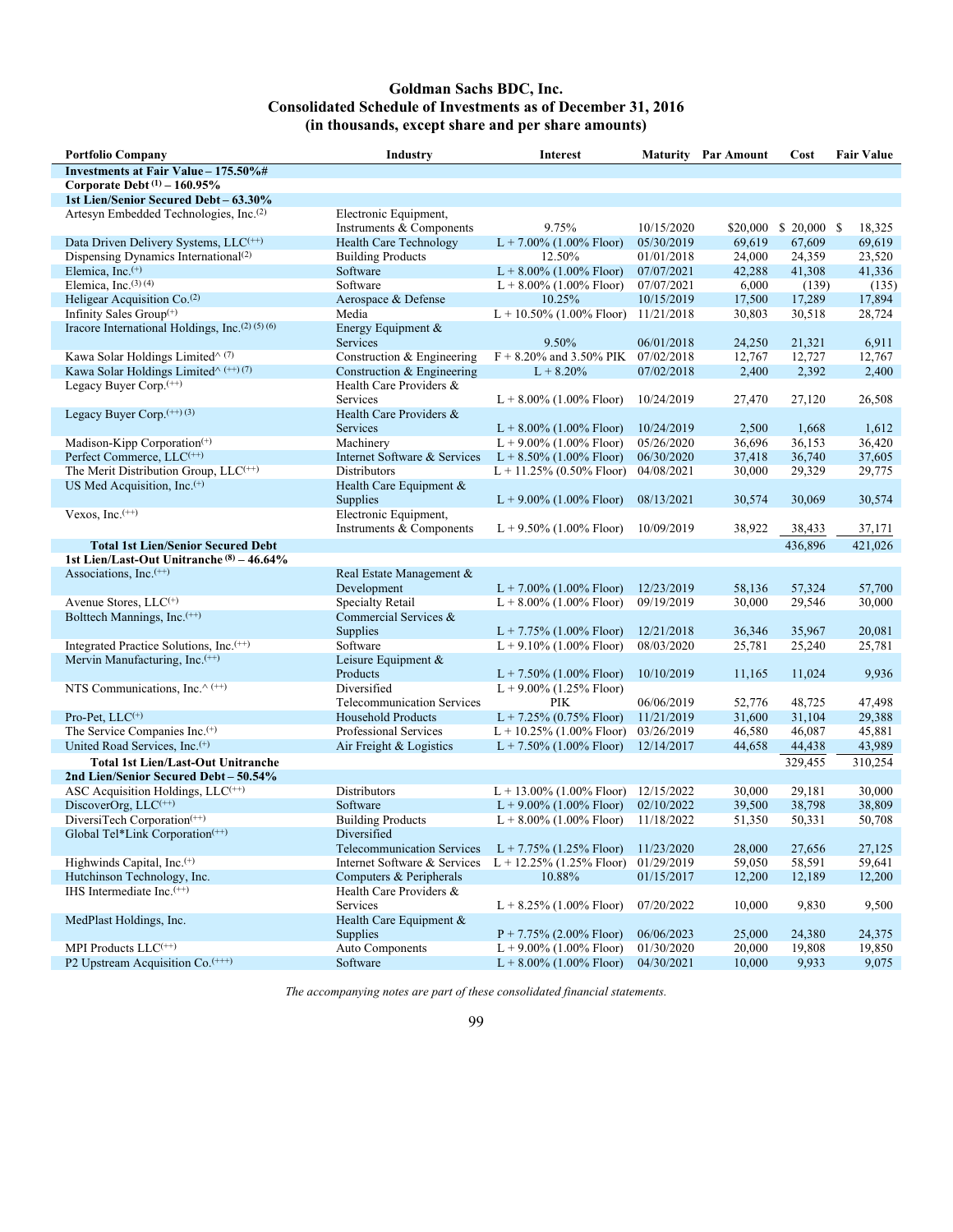## **Goldman Sachs BDC, Inc. Consolidated Schedule of Investments as of December 31, 2016 (continued) (in thousands, except share and per share amounts)**

| <b>Portfolio Company</b>                                                       | Industry                          | Interest                      | <b>Maturity</b> | Par Amount          | Cost                       | <b>Fair Value</b>       |
|--------------------------------------------------------------------------------|-----------------------------------|-------------------------------|-----------------|---------------------|----------------------------|-------------------------|
| Reddy Ice Corporation <sup>(++)</sup>                                          | <b>Food Products</b>              | $L + 9.50\%$ (1.25% Floor)    | 11/01/2019      | \$13,500            | $\mathcal{S}$<br>13,168 \$ | 11.610                  |
| Securus Technologies Holdings, Inc. <sup>(++)</sup>                            | Diversified                       |                               |                 |                     |                            |                         |
|                                                                                | <b>Telecommunication Services</b> | $L + 7.75\%$ (1.25% Floor)    | 04/30/2021      | 20,000              | 19,853                     | 19,350                  |
| SW Holdings, LLC <sup>(++)</sup>                                               | Media                             | $L + 8.75\%$ (1.00% Floor)    | 12/30/2021      | 14.265              | 14.029                     | 14,015                  |
| Washington Inventory Service <sup>(5)(6)</sup>                                 | Professional Services             | $P + 8.00\%$                  | 06/20/2019      | 24,800              | 24,949                     | 9,920                   |
| <b>Total 2nd Lien/Senior Secured Debt</b>                                      |                                   |                               |                 |                     | 352,696                    | 336,178                 |
| Unsecured Debt $-0.47\%$                                                       |                                   |                               |                 |                     |                            |                         |
| CB-HDT Holdings, Inc.^                                                         | Aerospace & Defense               | 12.00% PIK                    | 12/15/2019      | 3.115               | 3,115                      | 3,115                   |
| <b>Total Unsecured Debt</b>                                                    |                                   |                               |                 |                     | 3,115                      | 3,115                   |
| <b>Total Corporate Debt</b>                                                    |                                   |                               |                 |                     | 1,122,162                  | 1,070,573               |
|                                                                                |                                   |                               |                 |                     |                            |                         |
| <b>Portfolio Company</b>                                                       |                                   | Industry                      | Coupon          | <b>Shares</b>       | Cost                       | <b>Fair Value</b>       |
| Preferred Stock $(1)$ – 1.78%                                                  |                                   |                               |                 |                     |                            |                         |
| CB-HDT Holdings, Inc. $\wedge$ (5)                                             |                                   | Aerospace & Defense           |                 | 1,108,333           | $$10,186$ \$               | 11,083                  |
| Kawa Solar Holdings Limited <sup><math>\wedge</math> (7)</sup>                 |                                   | Construction & Engineering    | 8.00% PIK       | 50,000              | 750                        | 750                     |
| NTS Communications, Inc.^(5)                                                   |                                   | Diversified Telecommunication |                 |                     |                            |                         |
|                                                                                | <b>Services</b>                   |                               |                 |                     | 187<br>263                 |                         |
| <b>Total Preferred Stock</b>                                                   |                                   |                               |                 |                     | 11,123                     | 11,833                  |
| Common Stock $(1)$ – 0.98%                                                     |                                   |                               |                 |                     |                            |                         |
| CB-HDT Holdings, Inc. $(5)$                                                    |                                   | Aerospace & Defense           |                 | 453.383             | 2.393                      | 4,312                   |
| Kawa Solar Holdings Limited^ (5)(7)                                            |                                   | Construction & Engineering    |                 | 1,399,556           |                            |                         |
| NTS Communications, Inc. $\wedge$ (5)                                          | <b>Services</b>                   | Diversified Telecommunication |                 | 595,215             | $\overline{3}$             |                         |
| Prairie Provident Resources, Inc. $\wedge$ (5)(7)                              |                                   | Oil, Gas & Consumable Fuels   |                 | 3,579,989           | 9,237                      | 2,178                   |
| <b>Total Common Stock</b>                                                      |                                   |                               |                 |                     | 11,633                     | 6,490                   |
|                                                                                |                                   |                               |                 |                     |                            |                         |
|                                                                                |                                   |                               |                 |                     |                            |                         |
| <b>Portfolio Company</b>                                                       |                                   |                               |                 | <b>LLC</b> Interest | Cost                       | <b>Fair Value</b>       |
| Investment Funds & Vehicles <sup>(1)</sup> – 11.79%                            |                                   |                               |                 |                     |                            |                         |
| Senior Credit Fund, LLC^^(7)                                                   |                                   |                               |                 | \$<br>77,592        | \$77,592                   | 78,394<br>-S            |
| <b>Total Investment Funds &amp; Vehicles</b>                                   |                                   |                               |                 |                     | 77,592                     | 78,394                  |
|                                                                                |                                   |                               |                 |                     |                            |                         |
|                                                                                |                                   |                               | Yield           | <b>Shares</b>       | Cost                       | <b>Fair Value</b>       |
| <b>Investments in Affiliated Money Market Fund</b> <sup>(1)</sup> – $0.00\%$ # |                                   |                               |                 |                     |                            |                         |
| Goldman Sachs Financial Square Government Fund                                 |                                   |                               | $0.45\%^{(9)}$  | 1,179               |                            |                         |
| <b>Total Investments in Affiliated Money Market Fund</b>                       |                                   |                               |                 |                     | $\mathbf{1}$               |                         |
| <b>TOTAL INVESTMENTS - 175.50%</b>                                             |                                   |                               |                 |                     |                            | \$1,222,511 \$1,167,291 |
| <b>LIABILITIES IN EXCESS OF OTHER ASSETS - (75.50%)</b>                        |                                   |                               |                 |                     |                            | \$ (502, 154)           |
| <b>NET ASSETS - 100.00%</b>                                                    |                                   |                               |                 |                     |                            | 665,137<br>\$           |

# Percentages are based on net assets.

As defined in the Investment Company Act of 1940, the investment is deemed to be an "affiliated person" of the Company because the Company owns, either directly or indirectly, 5% or more of the portfolio company's outstanding voting securities. See Note 3 "Significant Agreements and Related Parties".

<sup>^^</sup> As defined in the Investment Company Act of 1940, the investment is deemed to be a "controlled affiliated person" of the Company because the Company owns, either directly or indirectly, 25% or more of the portfolio company's outstanding voting securities or has the power to exercise control over management or policies of such portfolio company. See Note 3 "Significant Agreements and Related Parties".

(+) The interest rate on these loans is subject to the greater of a LIBOR floor or 1 month LIBOR plus a base rate. The 1 month LIBOR as of December 31, 2016 was 0.77%.

(++) The interest rate on these loans is subject to the greater of a LIBOR floor or 3 month LIBOR plus a base rate. The 3 month LIBOR as of December 31, 2016 was 1.00%.

(+++) The interest rate on these loans is subject to the greater of a LIBOR floor or 6 month LIBOR plus a base rate. The 6 month LIBOR as of December 31, 2016 was 1.32%.

(1) Assets are pledged as collateral for the Revolving Credit Facility. See Note 6 "Debt".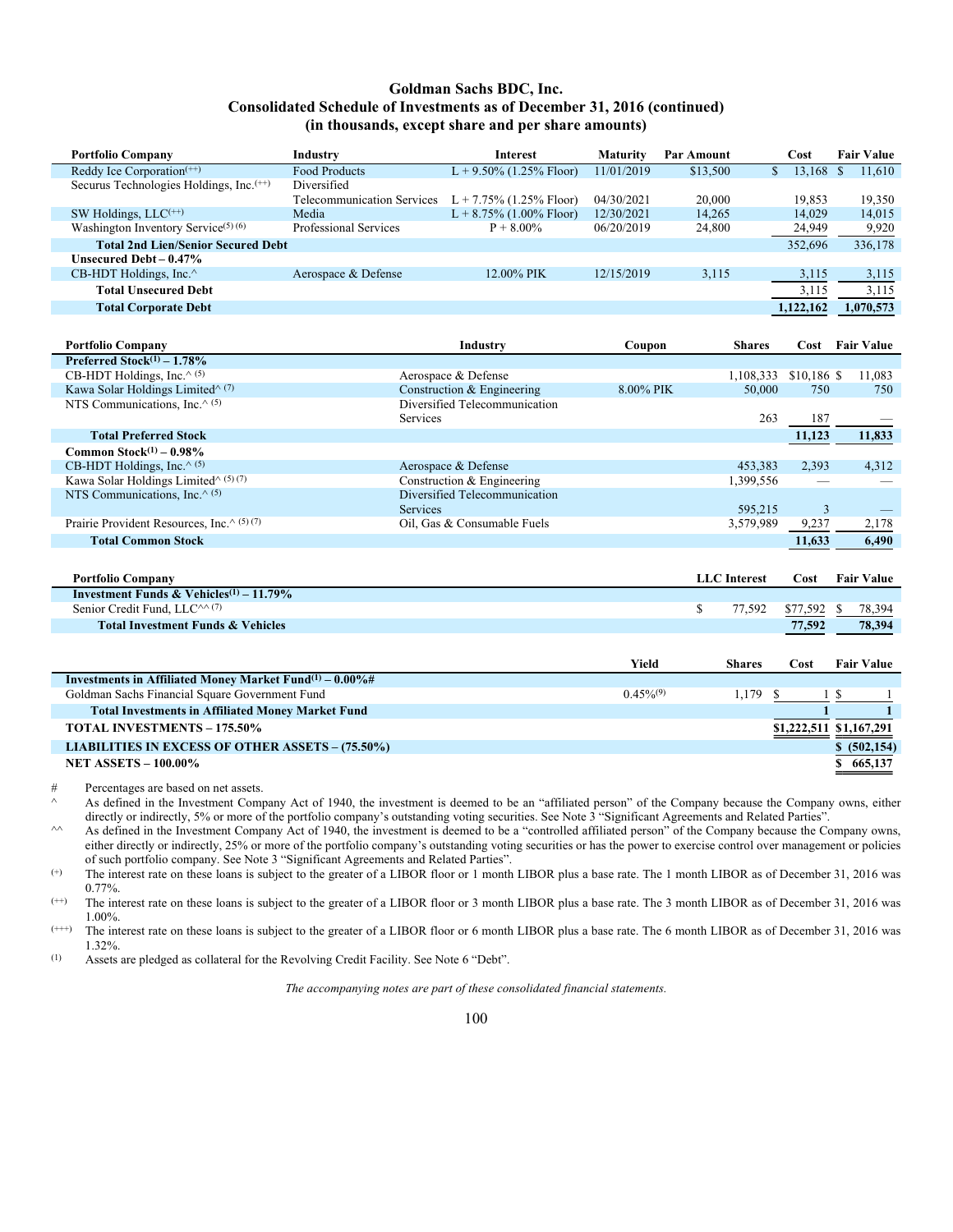## **Goldman Sachs BDC, Inc. Consolidated Schedule of Investments as of December 31, 2016 (continued) (in thousands, except share and per share amounts)**

- (2) Security exempt from registration pursuant to Rule 144A under the Securities Act of 1933. These securities may be sold in certain transactions (normally to qualified institutional buyers) and remain exempt from registration. As of December 31, 2016, the aggregate fair value of these securities is \$66,650 or 10.02% of the Company's net assets.
- (3) Position or portion thereof is an unfunded loan commitment, and no interest is being earned on the unfunded portion. The unfunded loan commitment may be subject to a commitment termination date, that may expire prior to the maturity date stated. See Note 7 "Commitments and Contingencies".
- (4) The negative cost is the result of the capitalized discount being greater than the principal amount outstanding on the loan. The negative fair value is the result of the capitalized discount on the loan.
- (5) Non-income producing security.
- (6) The investment is on non-accrual status as of December 31, 2016. See Note 2 "Significant Accounting Policies".<br>
(7) The investment is not a qualifying asset under Section 55(a) of the Investment Company Act of 1940. T
- The investment is not a qualifying asset under Section 55(a) of the Investment Company Act of 1940. The Company may not acquire any non-qualifying asset unless, at the time of acquisition, qualifying assets represent at least 70% of the Company's total assets.
- (8) In addition to the interest earned based on the stated rate of this loan, the Company may be entitled to receive additional interest as a result of its arrangement with other lenders in a syndication.
- (9) The rate shown is the annualized seven-day yield as of December 31, 2016.
- F Federal Funds Rate (which as of December 31, 2016 was 0.55%)

L – LIBOR

P – U.S. Prime Rate (which as of December 31, 2016 was 3.75%)

PIK – Payment-In-Kind

*The accompanying notes are part of these consolidated financial statements.*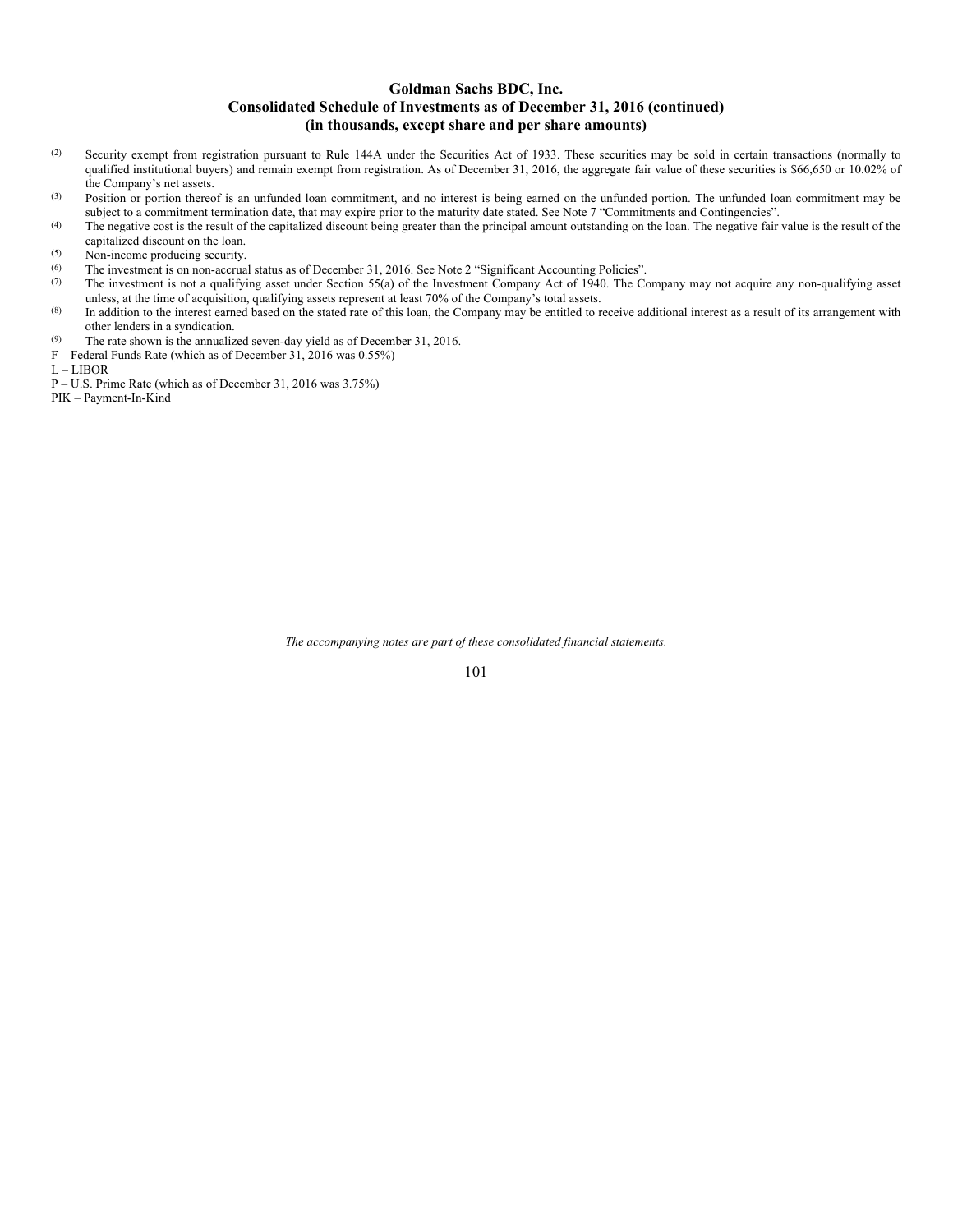## **Goldman Sachs BDC, Inc. Consolidated Schedule of Investments as of December 31, 2015 (in thousands, except share and per share amounts)**

| <b>Portfolio Company</b>                            | <b>Industry</b>               | Interest                           | <b>Maturity</b> | <b>Par Amount</b>       | Cost     | <b>Fair Value</b> |
|-----------------------------------------------------|-------------------------------|------------------------------------|-----------------|-------------------------|----------|-------------------|
| Investments at Fair Value - 156.98%#                |                               |                                    |                 |                         |          |                   |
| Corporate Debt $(1)$ – 146.85%                      |                               |                                    |                 |                         |          |                   |
| 1st Lien/Senior Secured Debt - 61.00%               |                               |                                    |                 |                         |          |                   |
| Artesyn Embedded Technologies, Inc. <sup>(2)</sup>  | Electronic Equipment,         |                                    |                 |                         |          |                   |
|                                                     | Instruments & Components      | 9.75%                              | 10/15/2020      | <sup>\$</sup><br>20,000 | \$20,000 | \$<br>18,700      |
| Data Driven Delivery Systems, LLC <sup>(++)</sup>   | <b>Health Care Technology</b> | $L + 7.00\%$ (1.00% Floor)         | 05/31/2019      | 70,500                  | 68,202   | 70,500            |
| Dispensing Dynamics International <sup>(2)</sup>    | <b>Building Products</b>      | 12.50%                             | 01/01/2018      | 24,000                  | 24,685   | 23,304            |
| Heligear Acquisition Co. <sup>(2)</sup>             | Aerospace & Defense           | 10.25%                             | 10/15/2019      | 17,500                  | 17,229   | 18,550            |
| Infinity Sales Group <sup>(+)</sup>                 | Media                         | $L + 10.50\%$ (1.00% Floor)        | 11/21/2018      | 33,727                  | 33,284   | 32,630            |
| Iracore International Holdings, Inc. <sup>(2)</sup> |                               |                                    |                 |                         |          |                   |
|                                                     | Energy Equipment &            |                                    |                 |                         |          |                   |
|                                                     | Services                      | 9.50%                              | 06/01/2018      | 24,250                  | 20,877   | 15,763            |
| Kawa Solar Holdings Limited <sup>(3)</sup>          | Construction &                |                                    |                 |                         |          |                   |
|                                                     | Engineering                   | $F + 8.20\%$                       | 07/02/2017      | 15,000                  | 15,000   | 15,000            |
| Legacy Buyer Corp. <sup>(++)</sup>                  | Health Care Providers &       |                                    |                 |                         |          |                   |
|                                                     | <b>Services</b>               | $L + 8.00\%$ (1.00% Floor)         | 10/24/2019      | 30,225                  | 29,735   | 29,847            |
| Legacy Buyer Corp. <sup>(4)(5)</sup>                | Health Care Providers &       |                                    |                 |                         |          |                   |
|                                                     | Services                      | $L + 8.00\%$ (1.00% Floor)         | 10/24/2019      | 2,500                   | (40)     | (31)              |
| Madison-Kipp Corporation $(+)$                      | Machinery                     | $L + 9.00\%$ (1.00% Floor)         | 05/26/2020      | 37,000                  | 36,330   | 36,352            |
| NTS Communications, Inc. <sup>(++)</sup>            | Diversified                   |                                    |                 |                         |          |                   |
|                                                     | Telecommunication             |                                    |                 |                         |          |                   |
|                                                     | Services                      | $L + 9.00\%$ (1.25% Floor)         | 06/06/2019      | 44,300                  | 43,641   | 42,196            |
| Perfect Commerce, LLC <sup>(++)</sup>               | Internet Software &           |                                    |                 |                         |          |                   |
|                                                     | Services                      | $L + 8.50\%$ (1.00% Floor)         | 06/30/2020      | 39,668                  | 38,789   | 38,973            |
|                                                     | Health Care Equipment &       |                                    |                 |                         |          |                   |
| US Med Acquisition, Inc. $(+)$                      |                               |                                    |                 |                         |          |                   |
|                                                     | Supplies                      | $L + 9.00\%$ (1.00% Floor)         | 08/13/2021      | 30,884                  | 30,292   | 30,884            |
| Vexos, Inc. $(+)$                                   | Electronic Equipment,         |                                    |                 |                         |          |                   |
|                                                     | Instruments & Components      | L + 9.50% $(1.00\% \text{ Floor})$ | 10/09/2019      | 48,275                  | 47,512   | 47,430            |
| <b>Total 1st Lien/Senior Secured Debt</b>           |                               |                                    |                 |                         | 425,536  | 420,098           |
| 1st Lien/Last-Out Unitranche $(6) - 44.40\%$        |                               |                                    |                 |                         |          |                   |
| Associations, Inc. $(++)$                           | Real Estate Management &      |                                    |                 |                         |          |                   |
|                                                     | Development                   | $L + 7.00\%$ (1.00% Floor)         | 12/23/2019      | 75,926                  | 74,669   | 74,598            |
| Associations, Inc. $(++)$ $(4)$                     | Real Estate Management &      |                                    |                 |                         |          |                   |
|                                                     | Development                   | $L + 7.00\%$ (1.00% Floor)         | 12/23/2019      | 12,955                  | 9,194    | 9,217             |
| Avenue Stores, $LLC^{(+)}$                          | Specialty Retail              | $L + 8.00\%$ (1.00% Floor)         | 09/19/2019      | 30,000                  | 29,409   | 30,300            |
| Bolttech Mannings, Inc. <sup>(+)</sup>              | Commercial Services &         |                                    |                 |                         |          |                   |
|                                                     | Supplies                      |                                    | 12/21/2018      | 33,000                  | 32,504   | 31,185            |
| Bolttech Mannings, Inc. <sup>(+)</sup>              | Commercial Services &         | L + 7.75% $(1.00\%$ Floor)         |                 |                         |          |                   |
|                                                     |                               |                                    |                 |                         |          |                   |
|                                                     | Supplies                      | $L + 7.75\%$ (1.00% Floor)         | 12/21/2018      | 3,346                   | 3,297    | 3,162             |
| Integrated Practice Solutions, Inc. <sup>(++)</sup> | Software                      | L + 9.10% (1.00% Floor)            | 08/03/2020      | 27,156                  | 26,464   | 26,417            |
| Mervin Manufacturing, Inc. <sup>(++)</sup>          | Leisure Equipment &           |                                    |                 |                         |          |                   |
|                                                     | Products                      | $L + 7.50\%$ (1.00% Floor)         | 10/10/2019      | 13,584                  | 13,365   | 12,837            |
| Pro-Pet, $LLC^{(+)}$                                | <b>Household Products</b>     | $L + 7.25\%$ (0.75% Floor)         | 11/21/2019      | 28,600                  | 28,196   | 27,170            |
| The Service Companies Inc. <sup>(++)</sup>          | Professional Services         | $L + 10.25\%$ (1.00% Floor)        | 03/26/2019      | 47,460                  | 46,773   | 46,629            |
| United Road Services, Inc. <sup>(+)</sup>           | Air Freight & Logistics       | L + 7.50% (1.00% Floor)            | 12/14/2017      | 44,658                  | 44,237   | 44,212            |
| <b>Total 1st Lien/Last-Out Unitranche</b>           |                               |                                    |                 |                         | 308,108  | 305,727           |
| 2nd Lien/Senior Secured Debt - 41.45%               |                               |                                    |                 |                         |          |                   |
| DiversiTech Corporation $(+)$                       | <b>Building Products</b>      | $L + 8.00\%$ (1.00% Floor)         | 11/18/2022      | 10,000                  | 9,859    | 9,850             |
| Extraction Oil & Gas Holdings, LLC                  | Oil, Gas & Consumable         |                                    |                 |                         |          |                   |
|                                                     | Fuels                         | 11.00%                             | 05/29/2019      | 15,000                  | 14,833   | 15,187            |
| Extraction Oil & Gas Holdings, LLC                  | Oil, Gas & Consumable         |                                    |                 |                         |          |                   |
|                                                     |                               |                                    |                 |                         |          |                   |
|                                                     | Fuels                         | 10.00%                             | 05/29/2019      | 8,412                   | 8,314    | 8,286             |
| Global Tel*Link Corporation <sup>(++)</sup>         | Diversified                   |                                    |                 |                         |          |                   |
|                                                     | Telecommunication             |                                    |                 |                         |          |                   |
|                                                     | <b>Services</b>               | $L + 7.75\%$ (1.25% Floor)         | 11/23/2020      | 28,000                  | 27,588   | 16,800            |
| Highwinds Capital, Inc.(+)                          | Internet Software &           |                                    |                 |                         |          |                   |
|                                                     | Services                      | $L + 12.25\%$ (1.25% Floor)        | 01/29/2019      | 59,050                  | 58,429   | 59,050            |
| Hunter Defense Technologies, Inc. <sup>(++)</sup>   | Aerospace & Defense           | $L + 10.00\%$ (1.00% Floor)        | 02/05/2020      | 28,000                  | 26,866   | 26,320            |
| Hutchinson Technology, Inc.                         | Computers & Peripherals       | 10.88%                             | 01/15/2017      | 12,200                  | 12,004   | 13,298            |
| iFly Holdings LLC <sup>(++)</sup>                   | Leisure Equipment $&$         |                                    |                 |                         |          |                   |
|                                                     | Products                      | $L + 9.00\%$ (1.00% Floor)         | 07/08/2019      | 25,000                  | 24,595   | 25,000            |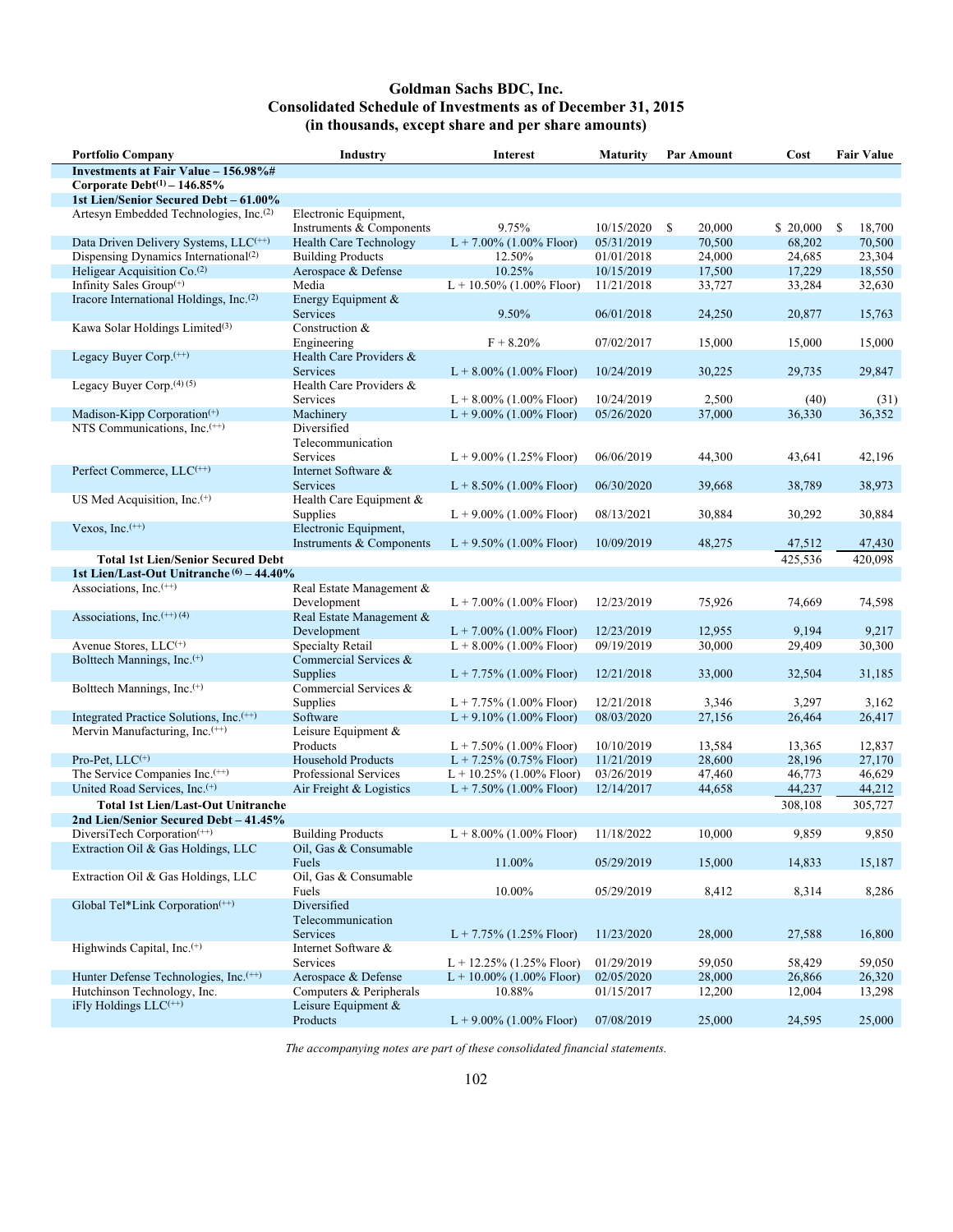## **Goldman Sachs BDC, Inc. Consolidated Schedule of Investments as of December 31, 2015 (continued) (in thousands, except share and per share amounts)**

| <b>Portfolio Company</b>                                                                                                         | Industry                         |        | Interest                    | <b>Maturity</b>          | Par Amount |                     | Cost         | <b>Fair Value</b>       |
|----------------------------------------------------------------------------------------------------------------------------------|----------------------------------|--------|-----------------------------|--------------------------|------------|---------------------|--------------|-------------------------|
| IHS Intermediate, Inc. <sup>(++)</sup>                                                                                           | Health Care Providers &          |        |                             |                          |            |                     |              |                         |
|                                                                                                                                  | <b>Services</b>                  |        | $L + 8.25\%$ (1.00% Floor)  | $07/20/2022$ \$          | 10,000     | \$                  | $9,809$ \$   | 9,800                   |
| MPI Products $LLC^{(+)}$                                                                                                         | Auto Components                  |        | $L + 9.00\%$ (1.00% Floor)  | 01/30/2020               | 20,000     |                     | 19,761       | 19,800                  |
| Oasis Outsourcing Holdings, Inc. <sup>(+)</sup>                                                                                  | Diversified Financial            |        |                             |                          |            |                     |              |                         |
|                                                                                                                                  | <b>Services</b>                  |        | $L + 8.75\%$ (1.00% Floor)  | 12/26/2022               | 20,000     |                     | 19,726       | 20,000                  |
| P2 Upstream Acquisition Co. <sup>(+++)</sup>                                                                                     | Software                         |        | $L + 8.00\%$ (1.00% Floor)  | 04/30/2021               | 10.000     |                     | 9.922        | 8,200                   |
| Reddy Ice Corporation <sup>(++)</sup>                                                                                            | <b>Food Products</b>             |        | $L + 9.50\%$ (1.25% Floor)  | 11/01/2019               | 13,500     |                     | 13,082       | 8,809                   |
| Securus Technologies Holdings, Inc. $(++)$                                                                                       | Diversified<br>Telecommunication |        |                             |                          |            |                     |              |                         |
|                                                                                                                                  | Services                         |        | $L + 7.75\%$ (1.25% Floor)  | 04/30/2021               | 20,000     |                     | 19,828       | 10,760                  |
| SW Holdings, LLC <sup>(+++)</sup>                                                                                                | Media                            |        | $L + 8.75\%$ (1.00% Floor)  | 12/30/2021               | 13,500     |                     | 13,245       | 13,230                  |
| Washington Inventory Service <sup>(++)</sup>                                                                                     | <b>Professional Services</b>     |        | $L + 9.00\%$ (1.25% Floor)  | 06/20/2019               | 24,800     |                     | 24,970       | 21,080                  |
| <b>Total 2nd Lien/Senior Secured Debt</b>                                                                                        |                                  |        |                             |                          |            |                     | 312,831      | 285,470                 |
| <b>Total Corporate Debt</b>                                                                                                      |                                  |        |                             |                          |            |                     | 1,046,475    | 1,011,295               |
|                                                                                                                                  |                                  |        |                             |                          |            |                     |              |                         |
| <b>Portfolio Company</b>                                                                                                         |                                  |        | Industry                    | Coupon                   |            | <b>Shares</b>       | Cost         | <b>Fair Value</b>       |
| Preferred Stock $(1)$ – 3.61%                                                                                                    |                                  |        |                             |                          |            |                     |              |                         |
| Crowley Holdings Preferred LLC <sup>(2)</sup>                                                                                    |                                  | Marine |                             | 12.00% (Includes 2% PIK) |            | 20,823              | $$20,824$ \$ | 20,824                  |
| Lone Pine Resources CDA, Ltd. $\wedge$ (3)(7)(8)                                                                                 |                                  |        | Oil, Gas & Consumable Fuels | 10.00%                   |            | 3,745,909           | 4,791        | 4,048                   |
| <b>Total Preferred Stock</b>                                                                                                     |                                  |        |                             |                          |            |                     | 25,615       | 24,872                  |
| Common Stock $(1) - 0.00\%$                                                                                                      |                                  |        |                             |                          |            |                     |              |                         |
| Lone Pine Resources CDA, Ltd. $\wedge$ (3)(8)(9)                                                                                 |                                  |        | Oil, Gas & Consumable Fuels |                          |            | 972,919             | 4,446        |                         |
| <b>Total Common Stock</b>                                                                                                        |                                  |        |                             |                          |            |                     | 4,446        |                         |
|                                                                                                                                  |                                  |        |                             |                          |            |                     |              |                         |
|                                                                                                                                  |                                  |        |                             |                          |            |                     |              |                         |
| <b>Portfolio Company</b>                                                                                                         |                                  |        |                             |                          |            | <b>LLC</b> Interest | Cost         | <b>Fair Value</b>       |
| Investment Funds & Vehicles <sup>(1)</sup> – 6.52%                                                                               |                                  |        |                             |                          |            |                     |              |                         |
| Senior Credit Fund, LLC^^ (3)                                                                                                    |                                  |        |                             |                          | \$         | 46,167              | \$46,167     | 44,897<br>S.            |
| <b>Total Investment Funds &amp; Vehicles</b>                                                                                     |                                  |        |                             |                          |            |                     | 46,167       | 44,897                  |
|                                                                                                                                  |                                  |        |                             |                          |            |                     |              |                         |
|                                                                                                                                  |                                  |        |                             | Yield                    |            | <b>Shares</b>       | Cost         | <b>Fair Value</b>       |
| <b>Investments in Affiliated Money Market Fund</b> <sup>(1)</sup> - $1.47\%$ #<br>Goldman Sachs Financial Square Government Fund |                                  |        |                             | $0.19\%$ <sup>(10)</sup> |            | 10,116,857<br>-S    | $10,117$ \$  | 10,117                  |
| <b>Total Investments in Affiliated Money Market Fund</b>                                                                         |                                  |        |                             |                          |            |                     | 10.117       | 10.117                  |
| <b>TOTAL INVESTMENTS - 158.45%</b>                                                                                               |                                  |        |                             |                          |            |                     |              | \$1,132,820 \$1,091,181 |
| <b>LIABILITIES IN EXCESS OF OTHER ASSETS - (58.45%)</b>                                                                          |                                  |        |                             |                          |            |                     |              | \$ (402,531)            |
| <b>NET ASSETS - 100.00%</b>                                                                                                      |                                  |        |                             |                          |            |                     |              | 688,650<br>S            |

# Percentages are based on net assets

(+) The interest rate on these loans is subject to a base rate plus 1 month LIBOR, which as of December 31, 2015 was 0.43%. As the interest rate is subject to a minimum LIBOR floor which was greater than the 1 month LIBOR rate at December 31, 2015, the prevailing rate in effect as of December 31, 2015 was the base rate plus the LIBOR floor.

(++) The interest rate on these loans is subject to a base rate plus 3 month LIBOR, which as of December 31, 2015 was 0.61%. As the interest rate is subject to a minimum LIBOR floor which was greater than the 3 month LIBOR rate at December 31, 2015, the prevailing rate in effect as of December 31, 2015 was the base rate plus the LIBOR floor.

(+++) The interest rate on these loans is subject to a base rate plus 6 month LIBOR, which as of December 31, 2015 was 0.85%. As the interest rate is subject to a minimum LIBOR floor which was greater than the 6 month LIBOR rate at December 31, 2015, the prevailing rate in effect as of December 31, 2015 was the base rate plus the LIBOR floor.

As defined in the Investment Company Act of 1940, the investment is deemed to be an "affiliated person" of the Company because the Company owns, either directly or indirectly, 5% or more of the portfolio company's outstanding voting securities. See Note 3 "Significant Agreements and Related Parties".

<sup>^^</sup> As defined in the Investment Company Act of 1940, the investment is deemed to be a "controlled affiliated person" of the Company because the Company owns, either directly or indirectly, 25% or more of the portfolio company's outstanding voting securities or has the power to exercise control over management or policies of such portfolio company. See Note 3 "Significant Agreements and Related Parties".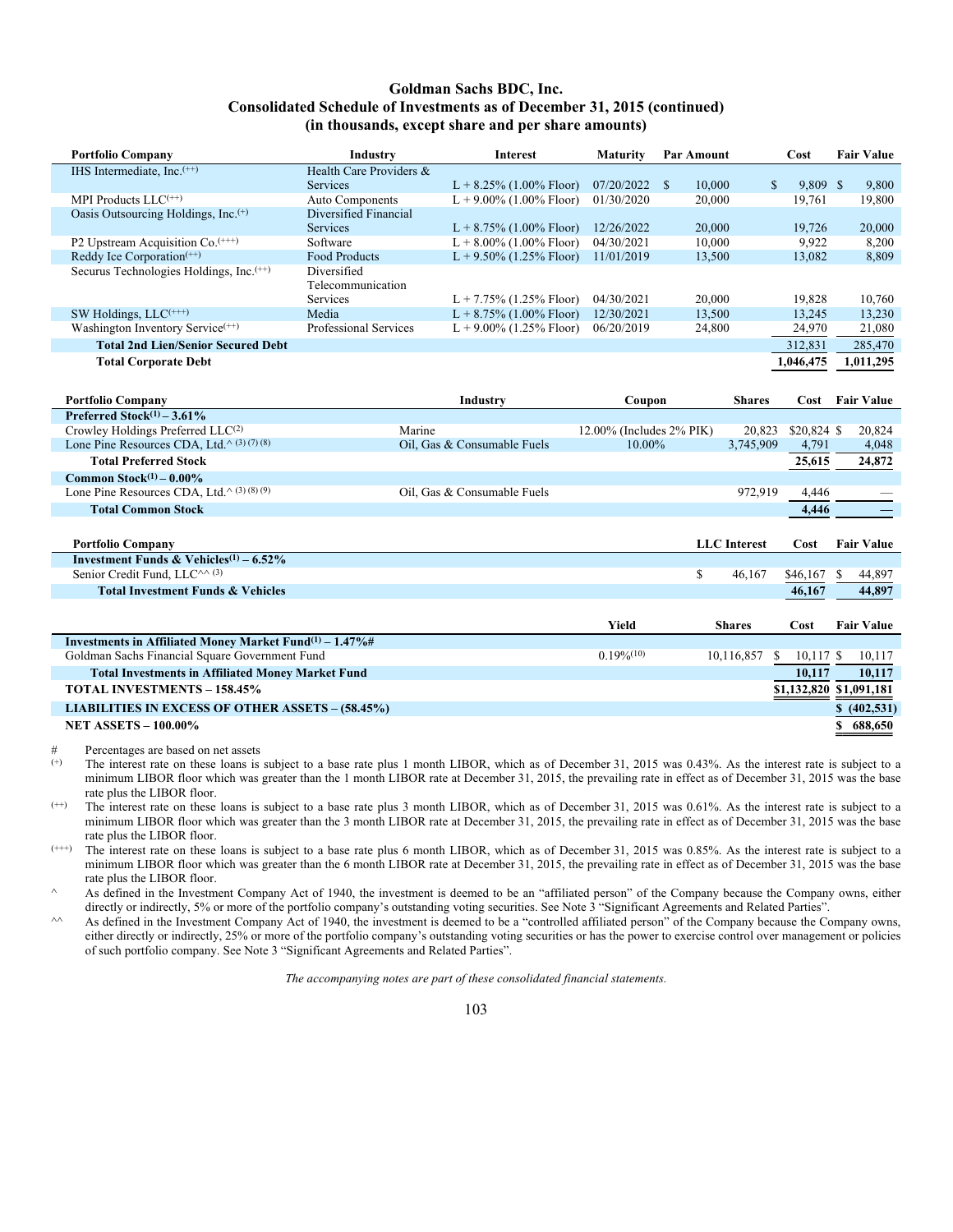## **Goldman Sachs BDC, Inc. Consolidated Schedule of Investments as of December 31, 2015 (continued) (in thousands, except share and per share amounts)**

- (1) Assets are pledged as collateral for the Revolving Credit Facility. See Note 6 "Debt".<br>Security exempt from registration pursuant to Rule 144A under the Securities Act
- Security exempt from registration pursuant to Rule 144A under the Securities Act of 1933. These securities may be sold in certain transactions (normally to qualified institutional buyers) and remain exempt from registration. As of December 31, 2015, the aggregate fair value of these securities is \$97,141 or 14.11% of the Company's net assets.
- (3) The investment is not a qualifying asset under Section 55(a) of the Investment Company Act of 1940. The Company may not acquire any non-qualifying asset unless, at the time of acquisition is made, qualifying assets represent at least 70% of the Company's total assets.
- (4) Position or portion thereof is an unfunded loan commitment, and no interest is being earned on the unfunded portion. The unfunded loan commitment may be subject to a commitment termination date that may expire prior to the maturity date stated. See Note 7 "Commitments and Contingencies".
- <sup>(5)</sup> The negative cost is the result of the capitalized discount being greater than the principal amount outstanding on the loan. The negative fair value is the result of the capitalized discount on the loan.
- (6) In addition to the interest earned based on the stated rate of this loan, the Company may be entitled to receive additional interest as a result of its arrangement with other lenders in a syndication.
- (7) In addition, the Company holds 3,745,909 shares of voting securities in an affiliated entity with zero cost and zero value.<br>Non-income producing security
- (8) Non-income producing security.<br>(9) In addition, the Company holds
- (9) In addition, the Company holds 972,919 shares of voting securities in an affiliated entity with zero cost and zero value.<br>(10) The rate shown is the annualized seven-day vield as of December 31, 2015
- The rate shown is the annualized seven-day yield as of December 31, 2015.
- F Federal Funds Rate (which as of December 31, 2015 was 0.25%)

L – LIBOR

PIK – Payment-In-Kind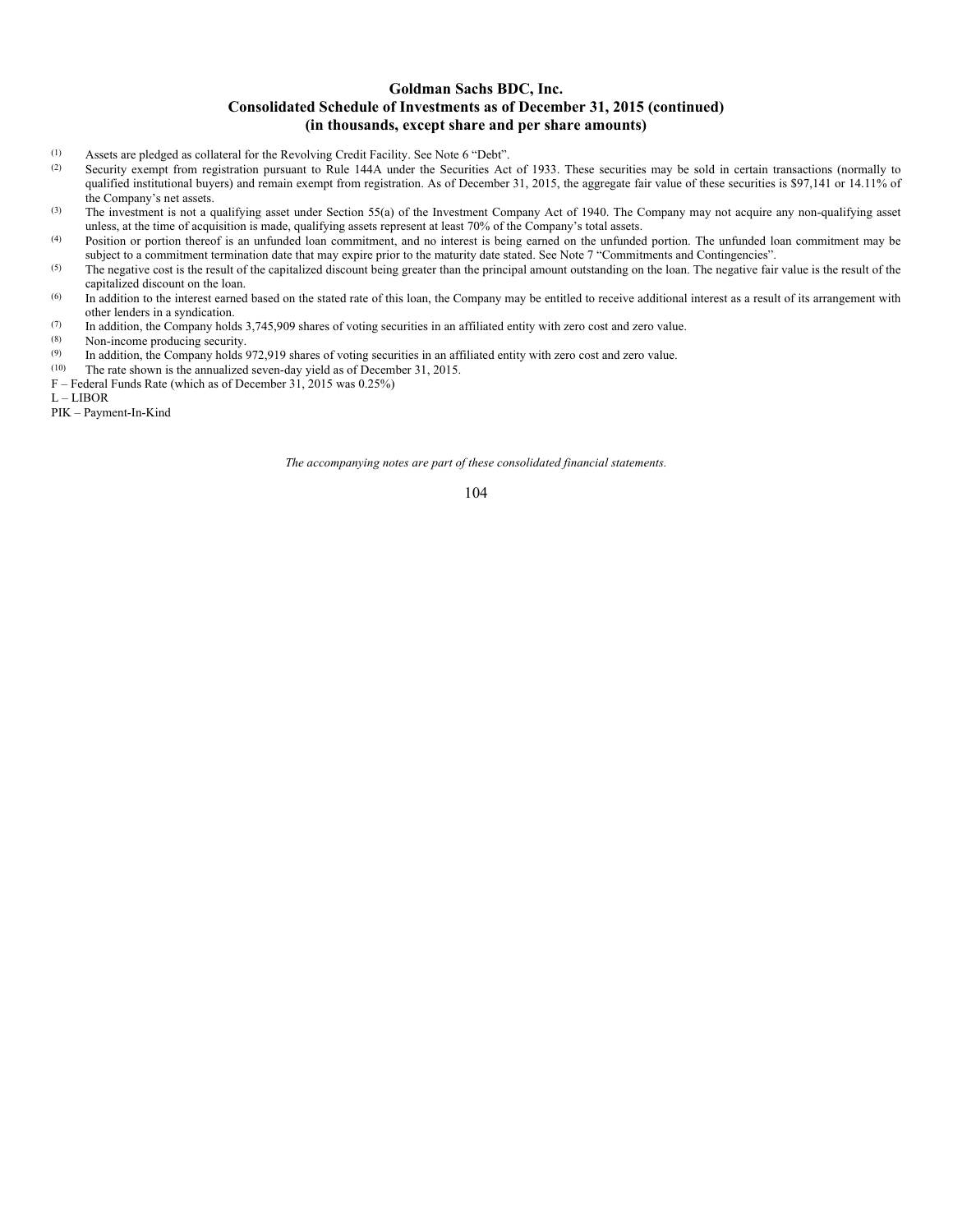## **Goldman Sachs BDC, Inc. Notes to the Consolidated Financial Statements (in thousands, except share and per share amounts)**

## **1. ORGANIZATION**

Goldman Sachs BDC, Inc. (the "Company," which term refers to either Goldman Sachs BDC, Inc. or Goldman Sachs BDC, Inc. together with its consolidated subsidiary, as the context may require) was initially established as Goldman Sachs Liberty Harbor Capital, LLC, a single member Delaware limited liability company ("SMLLC"), on September 26, 2012 and commenced operations on November 15, 2012 with the Goldman Sachs Group, Inc. ("Group Inc.") as its sole member. On March 29, 2013, the Company elected to be regulated as a business development company ("BDC") under the Investment Company Act of 1940, as amended (the "Investment Company Act"). Effective April 1, 2013, the Company converted from a SMLLC to a Delaware corporation (the "Conversion"). In addition, the Company has elected to be treated as a regulated investment company ("RIC") under Subchapter M of the Internal Revenue Code of 1986, as amended (the "Code"), commencing with its taxable year ended December 31, 2013.

The Company's investment objective is to generate current income and, to a lesser extent, capital appreciation primarily through direct originations of secured debt, including first lien, unitranche, including last out portions of such loans, and second lien debt, and unsecured debt, including mezzanine debt, as well as through select equity investments.

Goldman Sachs Asset Management, L.P. ("GSAM"), a Delaware limited partnership and an affiliate of Goldman, Sachs & Co., is the investment adviser (the "Investment Adviser") of the Company. The term "Goldman Sachs" refers to Group Inc., together with Goldman, Sachs & Co., GSAM and its other subsidiaries.

On March 23, 2015, the Company closed its initial public offering ("IPO"), issuing 6,000,000 shares of its common stock at a public offering price of \$20.00 per share. Net of offering and underwriting costs, the Company received cash proceeds of \$114,568. On March 18, 2015, the Company's common stock began trading on the New York Stock Exchange ("NYSE") under the symbol "GSBD".

In April 2015, the Company issued a total of 900,000 shares of its common stock pursuant to the exercise of the underwriters' overallotment option in connection with the IPO. Net of underwriting costs, the Company received additional cash proceeds of \$17,271.

The Company has formed a wholly owned subsidiary, which is structured as a Delaware limited liability company, to hold certain equity or equity-like investments in portfolio companies.

## **2. SIGNIFICANTACCOUNTING POLICIES**

## **Basis of Presentation**

The Company's functional currency is U.S. dollars and these consolidated financial statements have been prepared in that currency. The accompanying consolidated financial statements have been prepared in accordance with accounting principles generally accepted in the United States of America ("GAAP") and pursuant to Regulation S-X. This requires the Company to make certain estimates and assumptions that may affect the amounts reported in the consolidated financial statements and accompanying notes. These consolidated financial statements reflect adjustments that in the opinion of the Company are necessary for the fair statement of the results for the periods presented. Actual results may differ from the estimates and assumptions included in the consolidated financial statements.

Certain prior period information has been reclassified to conform to the current period presentation. The reclassification has no effect on the Company's consolidated financial position or the consolidated results of operations as previously reported.

As an investment company, the Company applies the accounting and reporting guidance in Accounting Standards Codification ("ASC") Topic 946, *"Financial Services – Investment Companies"* ("ASC 946")*.*

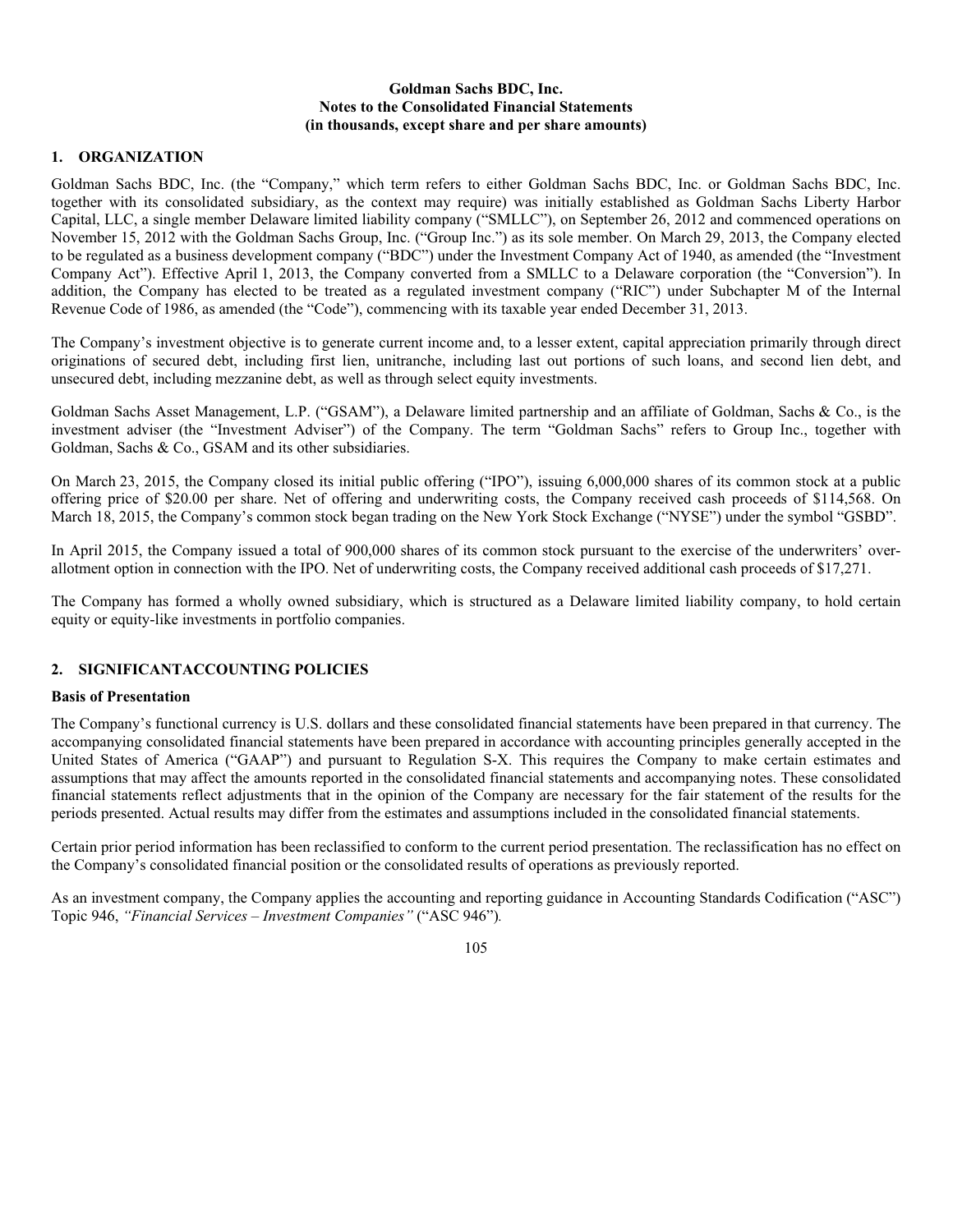### **Basis of Consolidation**

As provided under ASC 946, the Company will not consolidate its investment in a company other than an investment company subsidiary or a controlled operating company whose business consists of providing services to the Company. Accordingly, the Company consolidated the financial position and results of operations of its wholly owned subsidiary. All significant intercompany transactions and balances have been eliminated in consolidation.

The Company does not consolidate its equity interest in Senior Credit Fund, LLC (the "Senior Credit Fund"). For further description of the Company's investment in the Senior Credit Fund, see Note 4 "Investments".

### **Revenue Recognition**

The Company records its investment transactions on a trade date basis. Realized gains and losses are based on the specific identification method.

Interest income, adjusted for amortization of premium and accretion of discount, is recorded on an accrual basis. Discounts and premiums to par value on investments purchased are accreted and amortized, respectively, into interest income over the life of the respective investment using the effective interest method. Loan origination fees, original issue discount ("OID") and market discounts or premiums are capitalized and amortized into interest income using the effective interest method or straight-line method, as applicable. Upon prepayment of a loan or debt security, any prepayment premiums, unamortized upfront loan origination fees and unamortized discounts are recorded as interest income. For the years ended December 31, 2016, 2015 and 2014, the Company earned \$704, \$1,375 and \$840 in prepayment premiums, respectively, and \$1,252, \$1,229 and \$1,247 in accelerated accretion of upfront loan origination fees and unamortized discounts, respectively.

Fees received from portfolio companies (directors' fees, consulting fees, administrative fees, tax advisory fees and other similar compensation) are paid to the Company, unless, to the extent required by applicable law or exemptive relief, if any, therefrom, the Company only receives its allocable portion of such fees when invested in the same portfolio company as another account managed by Goldman Sachs.

Dividend income on preferred equity investments is recorded on an accrual basis to the extent that such amounts are payable by the portfolio company and are expected to be collected. Dividend income on common equity investments is recorded on the record date for private portfolio companies and on the ex-dividend date for publicly traded portfolio companies. Interest and dividend income are presented net of withholding tax, if any.

Certain investments may have contractual payment-in-kind ("PIK") interest or dividends. PIK represents accrued interest or accumulated dividends that are added to the principal amount of the investment on the respective interest or dividend payment dates rather than being paid in cash and generally becomes due at maturity or upon being called by the issuer. PIK is recorded as interest or dividend income, as applicable. If at any point the Company believes PIK is not expected to be realized, the investment generating PIK will be placed on non-accrual status. Accrued PIK interest or dividends are generally reversed through interest or dividend income, respectively, when an investment is placed on non-accrual status.

Certain structuring fees and amendment fees are recorded as other income when earned. Administrative agent fees received by the Company are recorded as other income when the services are rendered.

## **Non-Accrual Investments**

Loans or debt securities are placed on non-accrual status when it is probable that principal or interest will not be collected according to the contractual terms. Accrued interest generally is reversed when a loan or debt security is placed on non-accrual status. Interest payments received on non-accrual loans or debt securities may be recognized as income or applied to principal depending upon management's judgment. Non-accrual loans and debt securities are restored to accrual status when past due principal and interest are paid and, in management's judgment, principal and interest payments are likely to remain current. The Company may make exceptions to this treatment if a loan or debt security has sufficient collateral value and is in the process of collection. As of December 31, 2016, the Company had two investments on non-accrual status, which represented 3.8% and 1.4% of the total investments (excluding an investment in a money market fund managed by an affiliate of Group Inc. of \$1) at amortized cost and at fair value, respectively. As of December 31, 2015, the Company had no investments on non-accrual status.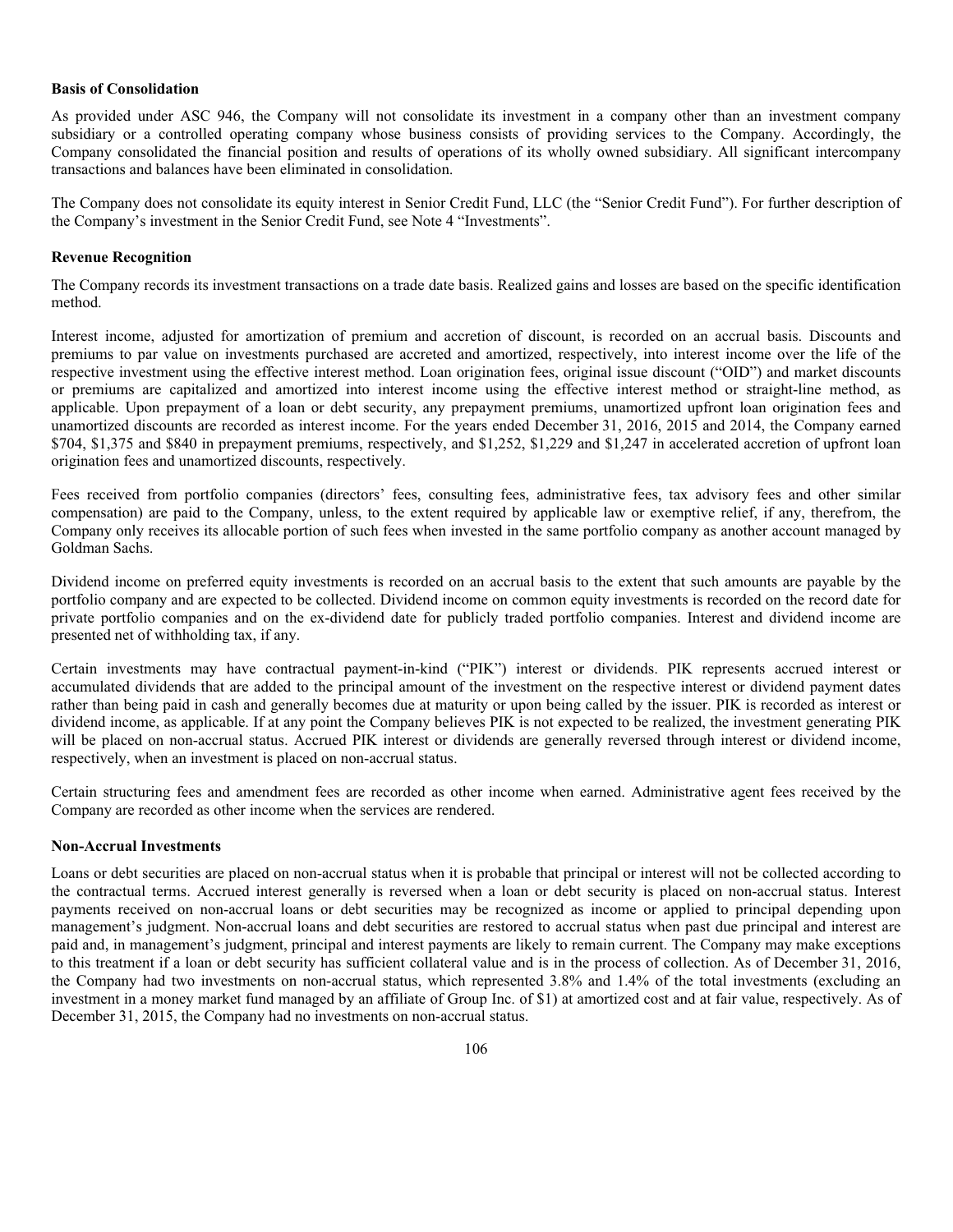#### **Investments**

The Company carries its investments in accordance with ASC Topic 820, *"Fair Value Measurements and Disclosures"* ("ASC 820"), issued by the Financial Accounting Standards Board ("FASB"), which defines fair value, establishes a framework for measuring fair value and requires disclosures about fair value measurements. Fair value is generally based on quoted market prices provided by independent pricing services, broker or dealer quotations or alternative price sources. In the absence of quoted market prices, broker or dealer quotations or alternative price sources, investments are measured at fair value as determined by the board of directors (the "Board of Directors").

Due to the inherent uncertainties of valuation, certain estimated fair values may differ significantly from the values that would have been realized had a ready market for these investments existed, and these differences could be material. See Note 5 "Fair Value Measurement".

The Company generally invests in illiquid securities, including debt and equity investments, of middle-market companies. The Board of Directors has delegated to the Investment Adviser day-to-day responsibility for implementing and maintaining internal controls and procedures related to the valuation of the Company's portfolio investments. Under valuation procedures adopted by the Board of Directors, market quotations are generally used to assess the value of the investments for which market quotations are readily available. The Investment Adviser obtains these market quotations from independent pricing services or at the bid prices obtained from at least two brokers or dealers, if available; otherwise from a principal market maker or a primary market dealer. To assess the continuing appropriateness of pricing sources and methodologies, the Investment Adviser regularly performs price verification procedures and issues challenges as necessary to independent pricing services or brokers, and any differences are reviewed in accordance with the valuation procedures. If the Board of Directors or Investment Adviser has a bona fide reason to believe any such market quotation does not reflect the fair value of an investment, it may independently value such investment in accordance with valuation procedures for investments for which market quotations are not readily available.

With respect to investments for which market quotations are not readily available, or for which market quotations are deemed not reflective of the fair value, the valuation procedures adopted by the Board of Directors contemplate a multi-step valuation process each quarter, as described below:

- (1) The quarterly valuation process begins with each portfolio company or investment being initially valued by the investment professionals of the Investment Adviser responsible for the portfolio investment;
- (2) The Board of Directors also engages independent valuation firms (the "Independent Valuation Advisors") to provide independent valuations of the investments for which market quotations are not readily available, or are readily available but deemed not reflective of the fair value of an investment. The Independent Valuation Advisors independently value such investments using quantitative and qualitative information provided by the investment professionals of the Investment Adviser as well as any market quotations obtained from independent pricing services, brokers, dealers or market dealers. The Independent Valuation Advisors also provide analyses to support their valuation methodology and calculations. The Independent Valuation Advisors provide an opinion on a final range of values on such investments to the Board of Directors or the Audit Committee. The Independent Valuation Advisors define fair value in accordance with ASC 820 and utilize valuation techniques including the market approach, the income approach or both. A portion of the portfolio is reviewed on a quarterly basis, and all investments in the portfolio for which market quotations are not readily available, or are readily available, but deemed not reflective of the fair value of an investment, are reviewed at least annually by an Independent Valuation Advisor;
- (3) The Independent Valuation Advisors' preliminary valuations are reviewed by the Investment Adviser and the Valuation Oversight Group ("VOG"), a team that is part of the Controllers Department within the Finance Division of Goldman Sachs. The Independent Valuation Advisors' valuation ranges are compared to the Investment Adviser's valuations to ensure the Investment Adviser's valuations are reasonable. VOG presents the valuations to the Private Investment Sub-Committee of the Investment Management Division Valuation Committee, which is comprised of representatives from GSAM who are independent of the investment decision making process;
- (4) The Investment Management Division Valuation Committee ratifies fair valuations and makes recommendations to the Audit Committee of the Board of Directors;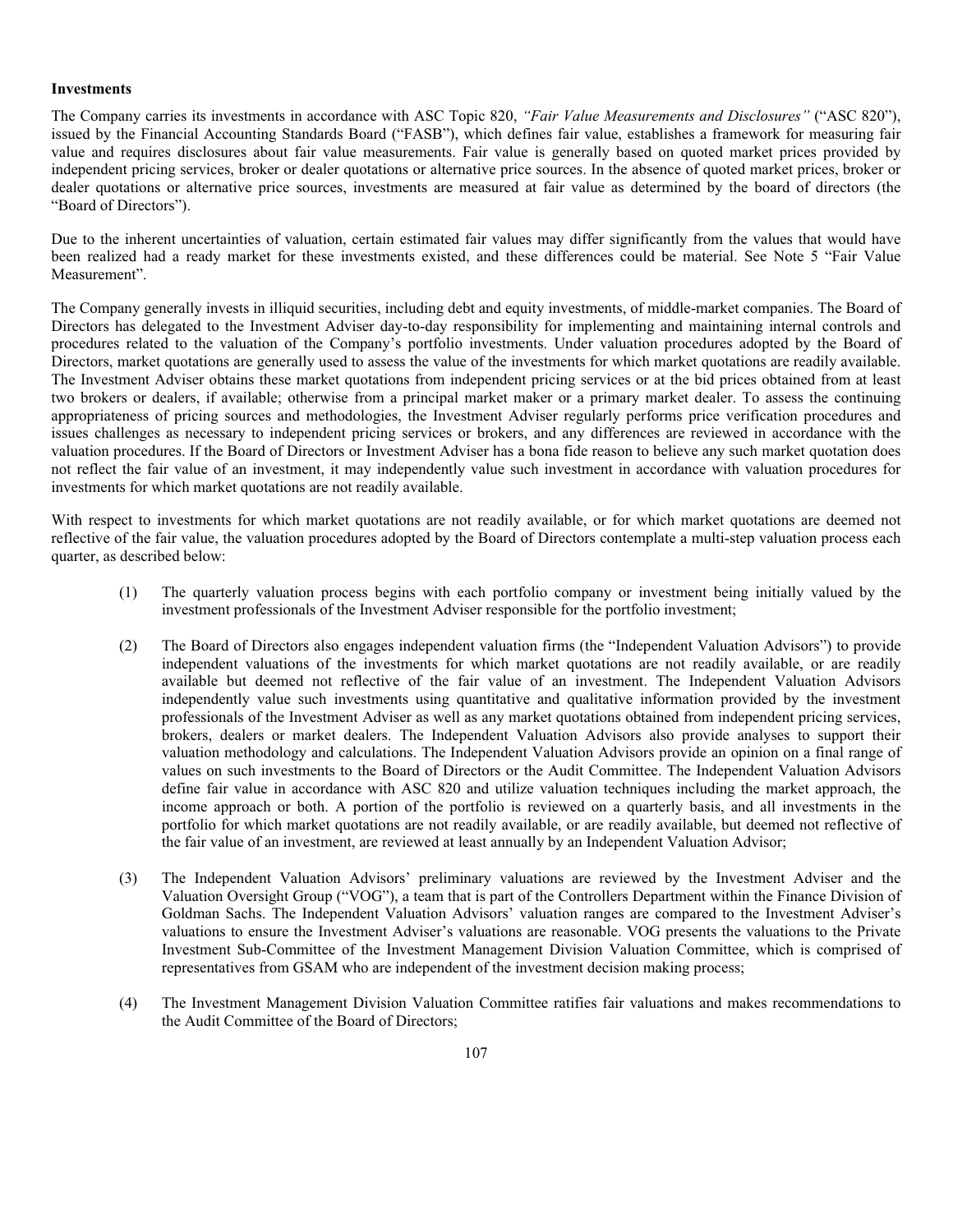- (5) The Audit Committee of the Board of Directors reviews valuation information provided by the Investment Management Division Valuation Committee, the Investment Adviser and the Independent Valuation Advisors. The Audit Committee then assesses such valuation recommendations; and
- (6) The Board of Directors discusses the valuations and, within the meaning of the Investment Company Act, determines the fair value of the investments in good faith, based on the inputs of the Investment Adviser, the Independent Valuation Advisors and the Audit Committee.

# **Money Market Funds**

Investments in money market funds are valued at amortized cost, which approximates fair value. See Note 3 "Significant Agreements and Related Parties".

# **Cash**

Cash consists of deposits held at a custodian bank. As of December 31, 2016 and 2015, the Company held \$4,565 and \$22,710, respectively, in cash.

### **Foreign Currency Translation**

Amounts denominated in foreign currencies are translated into U.S. dollars on the following basis: (i) investments and other assets and liabilities denominated in foreign currencies are translated into U.S. dollars based upon currency exchange rates effective on the date of valuation; and (ii) purchases and sales of investments and income and expense items denominated in foreign currencies are translated into U.S. dollars based upon currency exchange rates prevailing on the transaction dates.

The Company does not isolate that portion of the results of operations resulting from changes in foreign exchange rates on investments from fluctuations arising from changes in market prices of securities held. Such fluctuations are included within the net realized and unrealized gains or losses on investment transactions.

# **Income Taxes**

The Company recognizes tax positions in its consolidated financial statements only when it is more likely than not that the position will be sustained upon examination by the relevant taxing authority based on the technical merits of the position. A position that meets this standard is measured at the largest amount of benefit that will more likely than not be realized upon settlement. The Company reports any interest expense related to income tax matters in income tax expense, and any income tax penalties under expenses in the Consolidated Statements of Operations.

The Company's tax positions have been reviewed based on applicable statutes of limitation for tax assessments, which may vary by jurisdiction, and based on such review, the Company has concluded that no additional provision for income tax is required in the Company's consolidated financial statements. The Company is subject to potential examination by certain taxing authorities in various jurisdictions. The Company's tax positions are subject to ongoing interpretation of laws and regulations by taxing authorities.

Effective April 1, 2013, the Company converted from an SMLLC into a corporation for U.S. tax purposes and elected to be treated as a RIC commencing with its taxable year ended December 31, 2013. So long as the Company maintains its status as a RIC, it will generally not be subject to corporate-level U.S. federal income tax on any ordinary income or capital gains that it distributes at least annually to its stockholders as dividends. As a result, any U.S. federal income tax liability related to income earned and distributed by the Company represents obligations of the Company's stockholders and will not be reflected in the consolidated financial statements of the Company. The Company's conversion from an SMLLC to a RIC was considered a taxable event.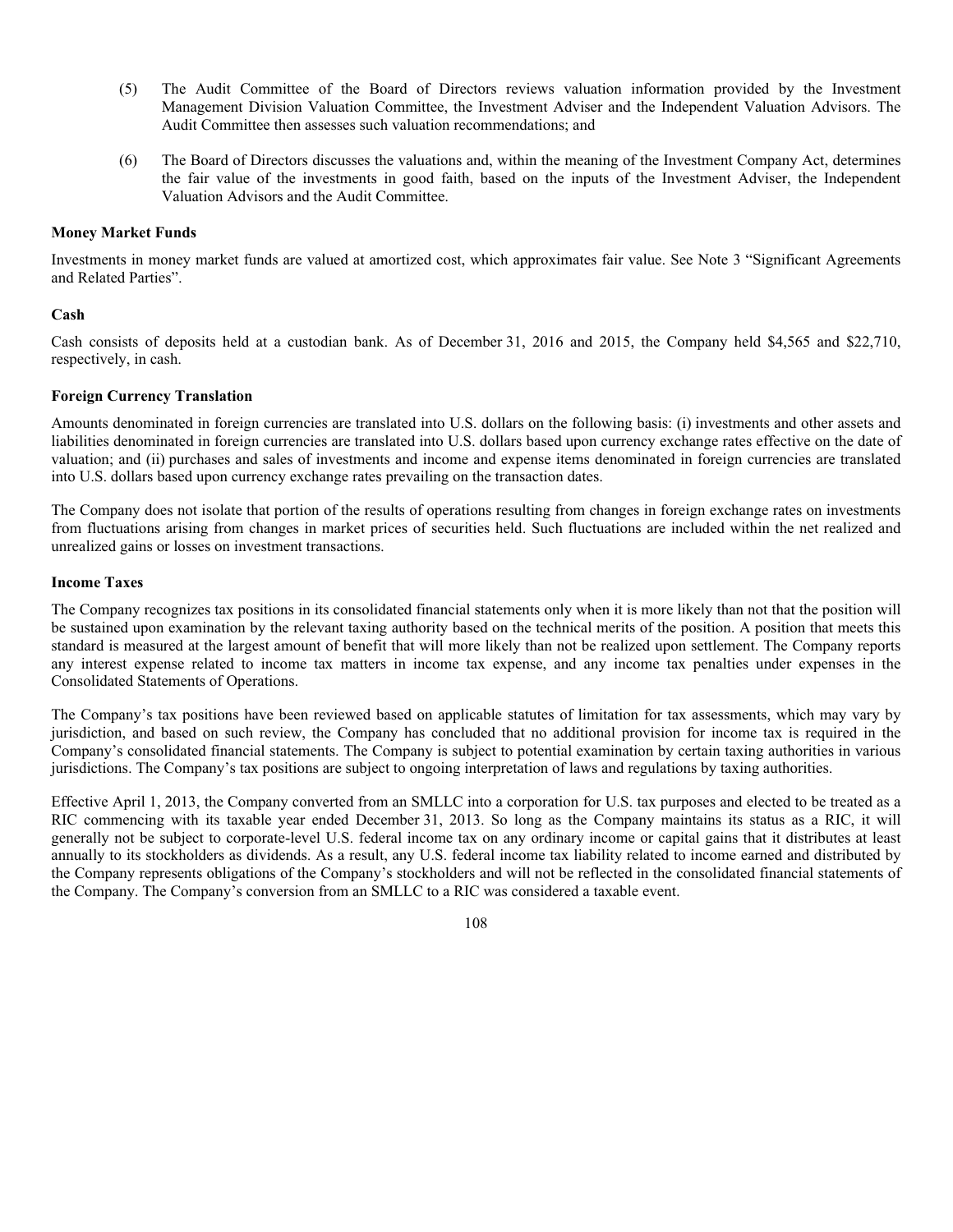To maintain its status as a RIC, the Company must meet specified source-of-income and asset diversification requirements and timely distribute to its stockholders for each taxable year at least 90% of its investment company taxable income (generally, its net ordinary income plus the excess of its realized net short-term capital gains over realized net long-term capital losses, determined without regard to the dividends paid deduction). In order for the Company not to be subject to U.S. federal excise taxes, it must distribute annually an amount at least equal to the sum of (i) 98% of its net ordinary income (taking into account certain deferrals and elections) for the calendar year, (ii) 98.2% of its capital gains in excess of capital losses for the one-year period ending on October 31 of the calendar year and (iii) any net ordinary income and capital gains in excess of capital losses for preceding years that were not distributed during such years. The Company, at its discretion, may carry forward taxable income in excess of calendar year dividends and pay a 4% nondeductible U.S. federal excise tax on this income. If the Company chooses to do so, this generally would increase expenses and reduce the amount available to be distributed to stockholders. The Company will accrue excise tax on estimated undistributed taxable income as required. For the years ended December 31, 2016, 2015 and 2014, the Company accrued excise tax of \$1,037, \$518 and \$119, respectively. As of December 31, 2016, \$ 1,031 of accrued excise taxes remained payable.

#### **Distributions**

Distributions from net investment income and net realized capital gains are determined in accordance with U.S. federal income tax regulations, which may differ from those amounts determined in accordance with GAAP. The Company may pay distributions in excess of its taxable net investment income. This excess would be a tax-free return of capital in the period and reduce the stockholder's tax basis in its shares. These book/tax differences are either temporary or permanent in nature. To the extent these differences are permanent they are charged or credited to paid-in capital in excess of par, accumulated undistributed net investment income or accumulated net realized gain (loss), as appropriate, in the period that the differences arise. Temporary and permanent differences are primarily attributable to differences in the tax treatment of certain loans and the tax characterization of income and non-deductible expenses. These differences are generally determined in conjunction with the preparation of the Company's annual RIC tax return. Distributions to common stockholders are recorded on the ex-dividend date. The amount to be paid out as a distribution is determined by the Board of Directors each quarter and is generally based upon the earnings estimated by the Investment Adviser. The Company may pay distributions to its stockholders in a year in excess of its net ordinary income and capital gains for that year and, accordingly, a portion of such distributions may constitute a return of capital for U.S. federal income tax purposes. The Company intends to timely distribute to its stockholders substantially all of its annual taxable income for each year, except that the Company may retain certain net capital gains for reinvestment and, depending upon the level of the Company's taxable income earned in a year, the Company may choose to carry forward taxable income for distribution in the following year and pay any applicable U.S. federal excise tax. The specific tax characteristics of the Company's distributions will be reported to stockholders after the end of the calendar year. All distributions will be subject to available funds, and no assurance can be given that the Company will be able to declare such distributions in future periods.

The Company has adopted a dividend reinvestment plan that provides for reinvestment of all cash distributions declared by the Board of Directors unless a stockholder elects to "opt out" of the plan. As a result, if the Board of Directors declares a cash distribution, then the stockholders who have not "opted out" of the dividend reinvestment plan will have their cash distributions automatically reinvested in additional shares of common stock, rather than receiving the cash distribution. Stockholders who receive distributions in the form of shares of common stock will generally be subject to the same U.S. federal, state and local tax consequences as if they received cash distributions and, for this purpose, stockholders receiving distributions in the form of stock will generally be treated as receiving distributions equal to the fair market value of the stock received through the plan; however, since their cash distributions will be reinvested, those stockholders will not receive cash with which to pay any applicable taxes. Due to regulatory considerations, Group Inc. has opted out of the dividend reinvestment plan, and Goldman, Sachs & Co. has opted out of the dividend reinvestment plan in respect of shares of the Company's common stock acquired through its 10b5-1 plan. See Note 3 "Significant Agreements and Related Parties".

#### **Deferred Financing and Debt Issuance Costs**

Deferred financing and debt issuance costs consist of fees and expenses paid in connection with the closing of the Revolving Credit Facility and debt offering of convertible notes ("Convertible Notes"). These costs are amortized using the straight-line method over the respective term of the Revolving Credit Facility and Convertible Notes. Deferred financing costs related to the Revolving Credit Facility are presented separately as an asset on the Company's Consolidated Statements of Assets and Liabilities. Deferred debt issuance costs related to the Convertible Notes are presented net against the outstanding debt balance on the Consolidated Statements of Assets and Liabilities.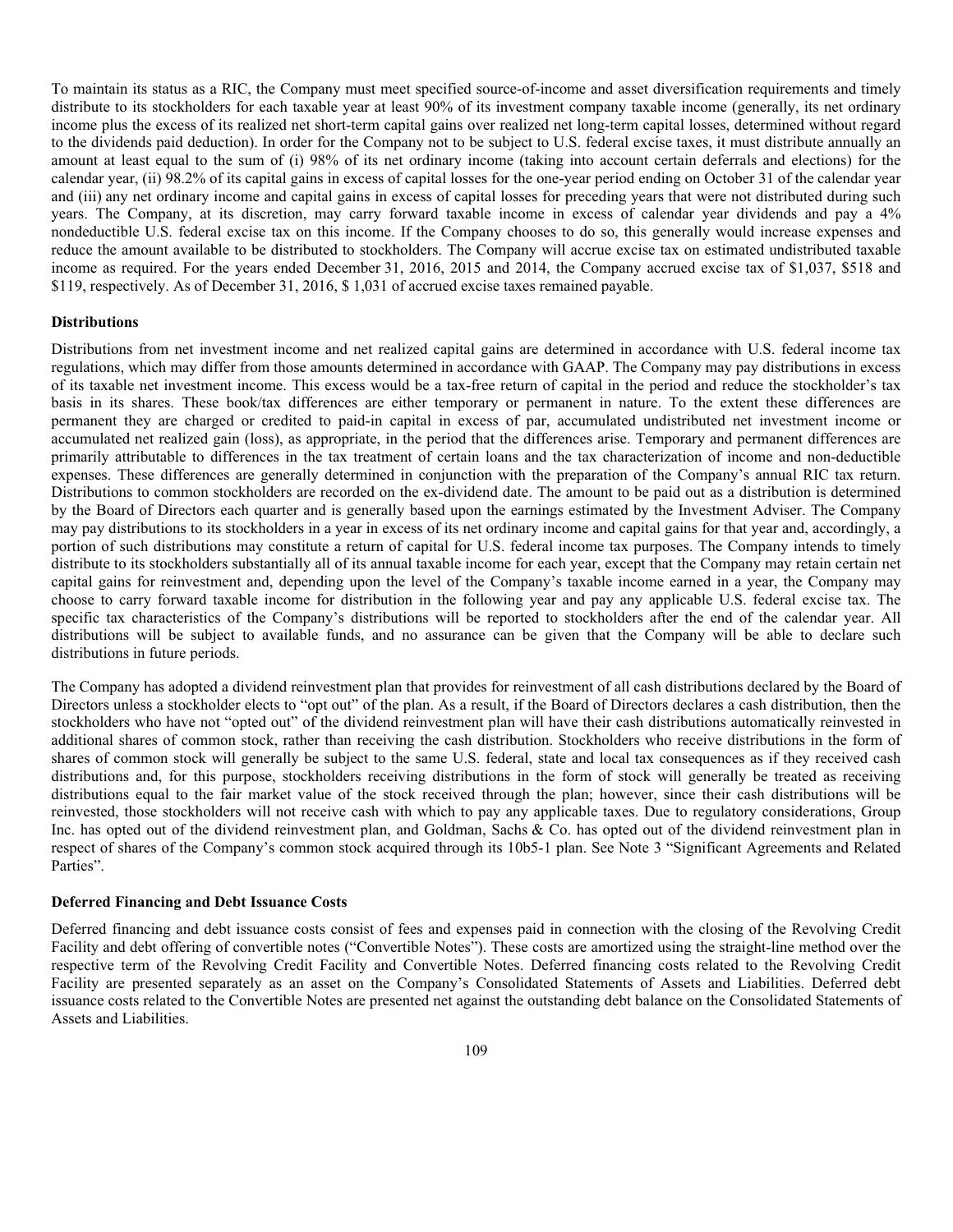# **Deferred Offering Costs**

The Company records expenses related to registration statement filings and applicable offering costs as deferred offering costs. To the extent such expenses relate to equity offerings, these expenses are charged as a reduction of capital upon each such offering.

### **New Accounting Pronouncements**

In April 2015, the FASB issued Accounting Standards Update ("ASU") 2015-03, "*Simplifying the Presentation of Debt Issuance Costs*." ASU 2015-03 requires that debt issuance costs be presented as a direct deduction from the carrying amount of the related debt liability, consistent with the presentation of debt discounts. Upon adoption, the standard requires prior period financial statements to be retrospectively adjusted. Prior to the issuance of ASU 2015-03, debt issuance costs were required to be presented as deferred assets, separate from the related debt liability. ASU 2015-03 does not change the recognition and measurement requirements for debt issuance costs. ASU 2015-03 is effective for financial statements issued for fiscal years beginning after December 15, 2015, and interim periods within those fiscal years, with early adoption permitted. The Company has adopted this standard effective January 1, 2016.

# **3. SIGNIFICANTAGREEMENTS AND RELATED PARTIES**

# **Investment Management Agreement**

The Company has entered into an investment management agreement (as amended and restated as of January 1, 2015, the "Investment Management Agreement") with the Investment Adviser, pursuant to which the Investment Adviser manages the Company's investment program and related activities.

# *Management Fee*

The Company pays the Investment Adviser a management fee (the "Management Fee"), accrued and payable quarterly in arrears. The Management Fee is calculated at an annual rate of 1.50% (0.375% per quarter) of the average value of the Company's gross assets (excluding cash or cash equivalents (such as investments in money market funds), but including assets purchased with borrowed amounts) at the end of each of the two most recently completed calendar quarters (and, in the case of our first quarter, our gross assets as of such quarter-end). The Management Fee for any partial quarter will be appropriately prorated.

For the years ended December 31, 2016, 2015 and 2014, Management Fees charged amounted to \$17,012, \$15,436 and \$10,069, respectively. As of December 31, 2016, \$4,406 remained payable.

# *Incentive Fee*

The incentive fee (the "Incentive Fee") consists of two components that are determined independent of each other, with the result that one component may be payable even if the other is not. Effective as of January 1, 2015, the Incentive Fee is calculated as follows:

A portion of the Incentive Fee is based on income and a portion is based on capital gains, each as described below. The Investment Adviser is entitled to receive the Incentive Fee based on income if Ordinary Income (as defined below) exceeds a quarterly "hurdle rate" of 1.75%. For this purpose, the hurdle is computed by reference to the Company's net asset value ("NAV") and does not take into account changes in the market price of the Company's common stock.

Beginning with the calendar quarter that commenced on January 1, 2015, the Incentive Fee based on income is determined and paid quarterly in arrears at the end of each calendar quarter by reference to the Company's aggregate net investment income, as adjusted as described below, from the calendar quarter then ending and the eleven preceding calendar quarters (or if shorter, the number of quarters that have occurred since January 1, 2015) (such period the "Trailing Twelve Quarters"). The Incentive Fee based on capital gains is determined and paid annually in arrears at the end of each calendar year by reference to an "Annual Period," which means the period beginning on January 1 of each calendar year and ending on December 31 of such calendar year or, in the case of the first and last year, the appropriate portion thereof.

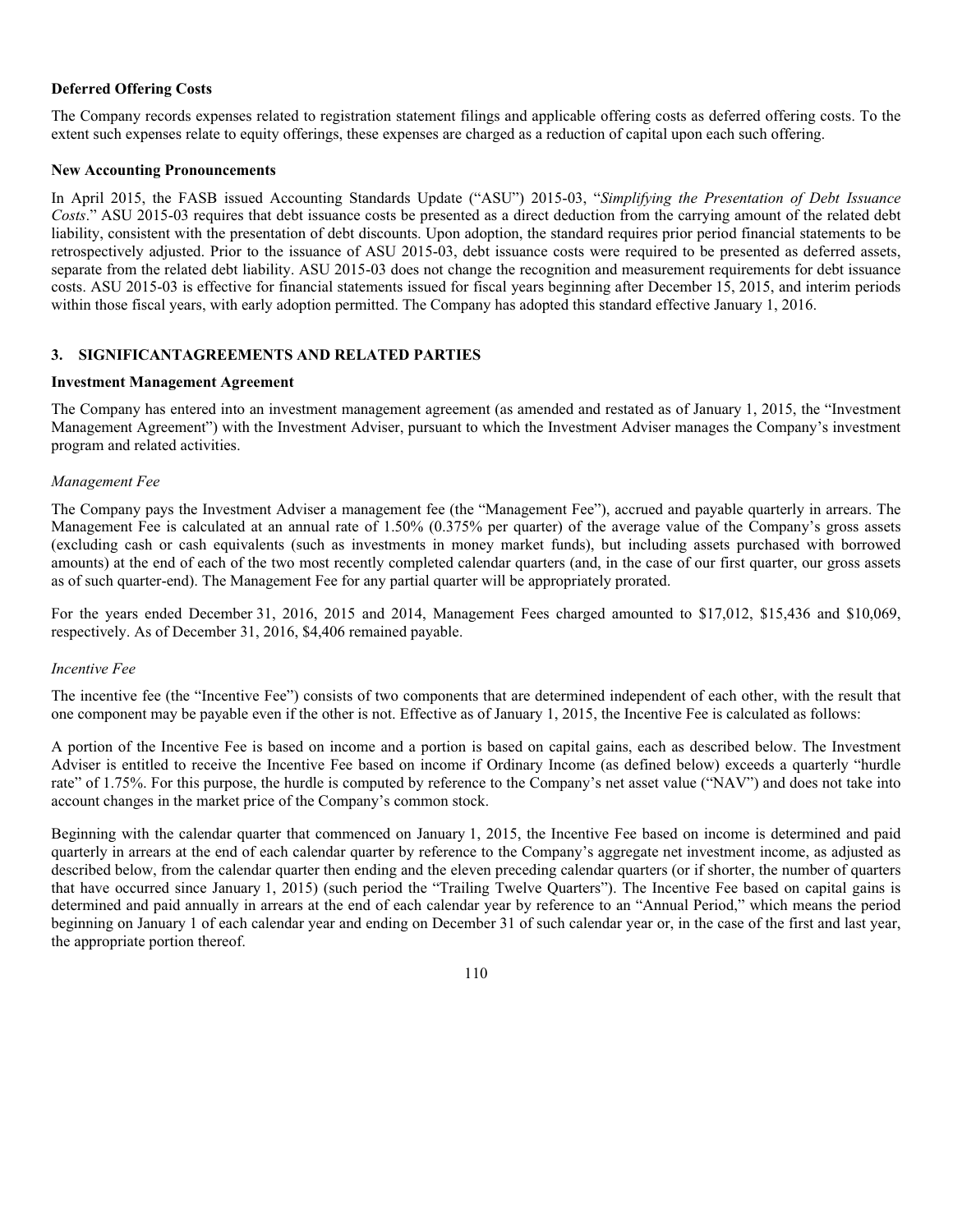The hurdle amount for the Incentive Fee based on income is determined on a quarterly basis and is equal to 1.75% multiplied by the Company's NAV at the beginning of each applicable calendar quarter comprising the relevant Trailing Twelve Quarters. The hurdle amount is calculated after making appropriate adjustments for subscriptions (which includes all of the Company's issuances of shares of its common stock, including issuances pursuant to its dividend reinvestment plan) and distributions that occurred during the relevant Trailing Twelve Quarters. The Incentive Fee for any partial period will be appropriately prorated.

### i. *Quarterly Incentive Fee Based on Income*

For the portion of the Incentive Fee based on income, the Company pays the Investment Adviser a quarterly Incentive Fee based on the amount by which (A) aggregate net investment income ("Ordinary Income") in respect of the relevant Trailing Twelve Quarters exceeds (B) the hurdle amount for such Trailing Twelve Quarters. The amount of the excess of (A) over (B) described in this paragraph for such Trailing Twelve Quarters is referred to as the "Excess Income Amount". Ordinary Income is net of all fees and expenses, including the Management Fee but excluding any Incentive Fee.

The Incentive Fee based on income for each quarter is determined as follows:

- No Incentive Fee based on income is payable to the Investment Adviser for any calendar quarter for which there is no Excess Income Amount;
- 100% of the Ordinary Income, if any, that exceeds the hurdle amount, but is less than or equal to an amount, referred to as the "Catch-up Amount," determined as the sum of 2.1875% multiplied by the Company's NAV at the beginning of each applicable calendar quarter comprising the relevant Trailing Twelve Quarters is included in the calculation of the Incentive Fee based on income; and
- 20% of the Ordinary Income that exceeds the Catch-up Amount is included in the calculation of the Incentive Fee based on income.

The amount of the Incentive Fee based on income that is paid to the Investment Adviser for a particular quarter equals the excess of the Incentive Fee so calculated minus the aggregate Incentive Fees based on income that were paid in respect of the first eleven calendar quarters (or the portion thereof) included in the relevant Trailing Twelve Quarters but not in excess of the Incentive Fee Cap (as described below).

The Incentive Fee based on income that is paid to the Investment Adviser for a particular quarter is subject to a cap (the "Incentive Fee Cap"). The Incentive Fee Cap for any quarter is an amount equal to (a) 20% of the Cumulative Net Return (as defined below) during the relevant Trailing Twelve Quarters minus (b) the aggregate Incentive Fees based on income that were paid in respect of the first eleven calendar quarters (or the portion thereof) included in the relevant Trailing Twelve Quarters.

"Cumulative Net Return" means (x) the Ordinary Income in respect of the relevant Trailing Twelve Quarters minus (y) any Net Capital Loss, if any, in respect of the relevant Trailing Twelve Quarters. If, in any quarter, the Incentive Fee Cap is zero or a negative value, the Company pays no Incentive Fee based on income to the Investment Adviser for such quarter. If, in any quarter, the Incentive Fee Cap for such quarter is a positive value but is less than the Incentive Fee based on income that is payable to the Investment Adviser for such quarter (before giving effect to the Incentive Fee Cap) calculated as described above, the Company pays an Incentive Fee based on income to the Investment Adviser equal to the Incentive Fee Cap for such quarter. If, in any quarter, the Incentive Fee Cap for such quarter is equal to or greater than the Incentive Fee based on income that is payable to the Investment Adviser for such quarter (before giving effect to the Incentive Fee Cap) calculated as described above, the Company pays an Incentive Fee based on income to the Investment Adviser equal to the Incentive Fee calculated as described above for such quarter without regard to the Incentive Fee Cap.

"Net Capital Loss" in respect of a particular period means the difference, if positive, between (i) aggregate capital losses, whether realized or unrealized, in such period and (ii) aggregate capital gains, whether realized or unrealized, in such period.

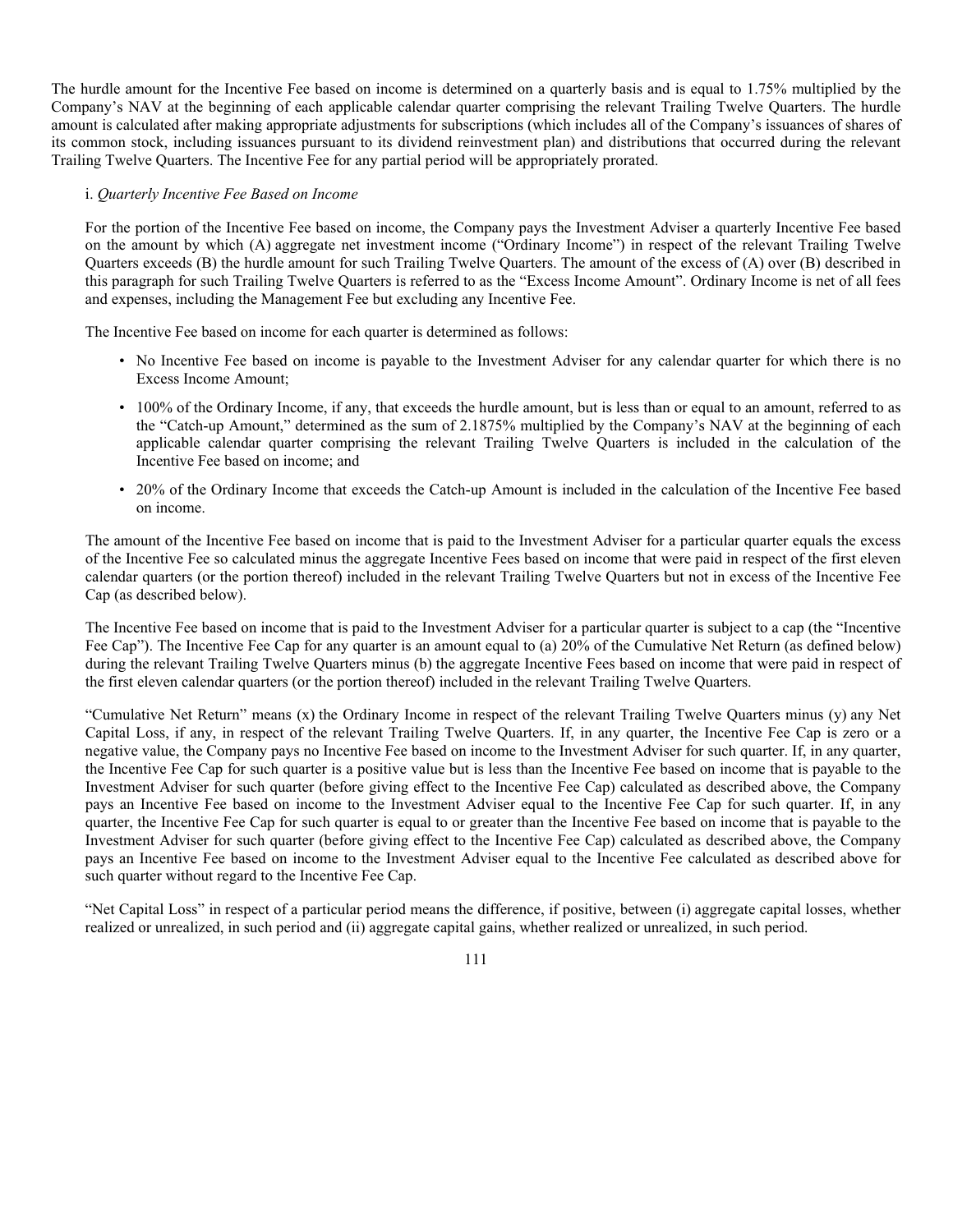#### ii. *Annual Incentive Fee Based on Capital Gains*.

The portion of the Incentive Fee based on capital gains is calculated on an annual basis. For each Annual Period, the Company pays the Investment Adviser an amount equal to (A) 20% of the difference, if positive, of the sum of the Company's aggregate realized capital gains, if any, computed net of the Company's aggregate realized capital losses, if any, and the Company's aggregate unrealized capital depreciation, in each case from April 1, 2013 until the end of such Annual Period minus (B) the cumulative amount of Incentive Fees based on capital gains previously paid to the Investment Adviser from April 1, 2013. For the avoidance of doubt, unrealized capital appreciation is excluded from the calculation in clause (A) above.

The Company accrues, but does not pay, a portion of the Incentive Fee based on capital gains with respect to net unrealized appreciation. Under GAAP, the Company is required to accrue an Incentive Fee based on capital gains that includes net realized capital gains and losses and net unrealized capital appreciation and depreciation on investments held at the end of each period. In calculating the accrual for the Incentive Fee based on capital gains, the Company considers the cumulative aggregate unrealized capital appreciation in the calculation, since an Incentive Fee based on capital gains would be payable if such unrealized capital appreciation were realized, even though such unrealized capital appreciation is not permitted to be considered in calculating the fee payable under the Investment Management Agreement. This accrual is calculated using the aggregate cumulative realized capital gains and losses and aggregate cumulative unrealized capital appreciation or depreciation. If such amount is positive at the end of a period, then the Company records a capital gains incentive fee equal to 20% of such amount, minus the aggregate amount of actual Incentive Fees based on capital gains paid in all prior periods. If such amount is negative, then there is no accrual for such period. There can be no assurance that such unrealized capital appreciation will be realized in the future.

For the years ended December 31, 2016 and 2015, the Company incurred Incentive Fees based on income of \$10,422 and \$11,786, respectively. As of December 31, 2016, \$1,474 remained payable. For the years ended December 31, 2016 and 2015, the Company did not accrue any Incentive Fees based on capital gains.

Between April 1, 2013 and January 1, 2015, the Incentive Fee was calculated in two parts as follows:

*Quarterly Incentive Fees Based on Income.* The Company accrued monthly and paid the Investment Adviser a quarterly Incentive Fee based on the amount by which (A) aggregate net investment income in respect of the relevant trailing four quarters ("Ordinary Income") less the amount of any net realized and unrealized capital loss ("Adjusted Ordinary Income") exceeded (B) the quarterly hurdle of 1.75% (7% annualized) of the Company's NAV at the beginning of the trailing four quarters after making appropriate adjustments for subscriptions and distributions ("Adjusted NAV"). The trailing four quarter period was the Company's current quarter and the three preceding quarters or the appropriate portion in the Company's first and last year. The amount of the excess of (A) over (B) was referred to as the "Excess Income Amount". Net investment income was net of all fees and expenses, including the Management Fee, but excluding any Incentive Fee expense.

The Incentive Fee for a quarter equaled 100% of the trailing four quarters' Excess Income Amount until the Company's Adjusted Ordinary Income exceeded an annualized hurdle rate of 8.75% of the Company's Adjusted NAV. Thereafter, the Incentive Fee for the quarter equaled 20% of the trailing four quarters' remaining Excess Income Amount. The Incentive Fee paid to the Investment Adviser for a quarter equaled the excess of the calculated Incentive Fee less the cumulative amount of such Incentive Fees paid in the preceding three quarters.

*Annual Incentive Fees Based on Capital Gains*. Annually, the Company paid the Investment Adviser an Incentive Fee equal to (A) 20% of net realized capital gains and unrealized capital depreciation, from April 1, 2013 until the end of the year less (B) the cumulative amount of such Incentive Fees paid to the Investment Adviser from April 1, 2013.

The Incentive Fee for each annual period was limited to the amount by which the Ordinary Income (reduced by the Incentive Fee based on income for the period) plus/minus net capital gain/loss for the period exceeded the annual hurdle of 7%.

Unrealized capital appreciation was excluded from the calculation in (A) above; however, the Company, in accordance with GAAP, accrued, but did not pay, that part of the Incentive Fee relating to unrealized capital appreciation. There can be no assurance that such unrealized capital appreciation will be realized in the future.

For the year ended December 31, 2014, the Company incurred Incentive Fees based on income of \$1,495. For the year ended December 31, 2014, the Company did not accrue any Incentive Fees based on capital gains.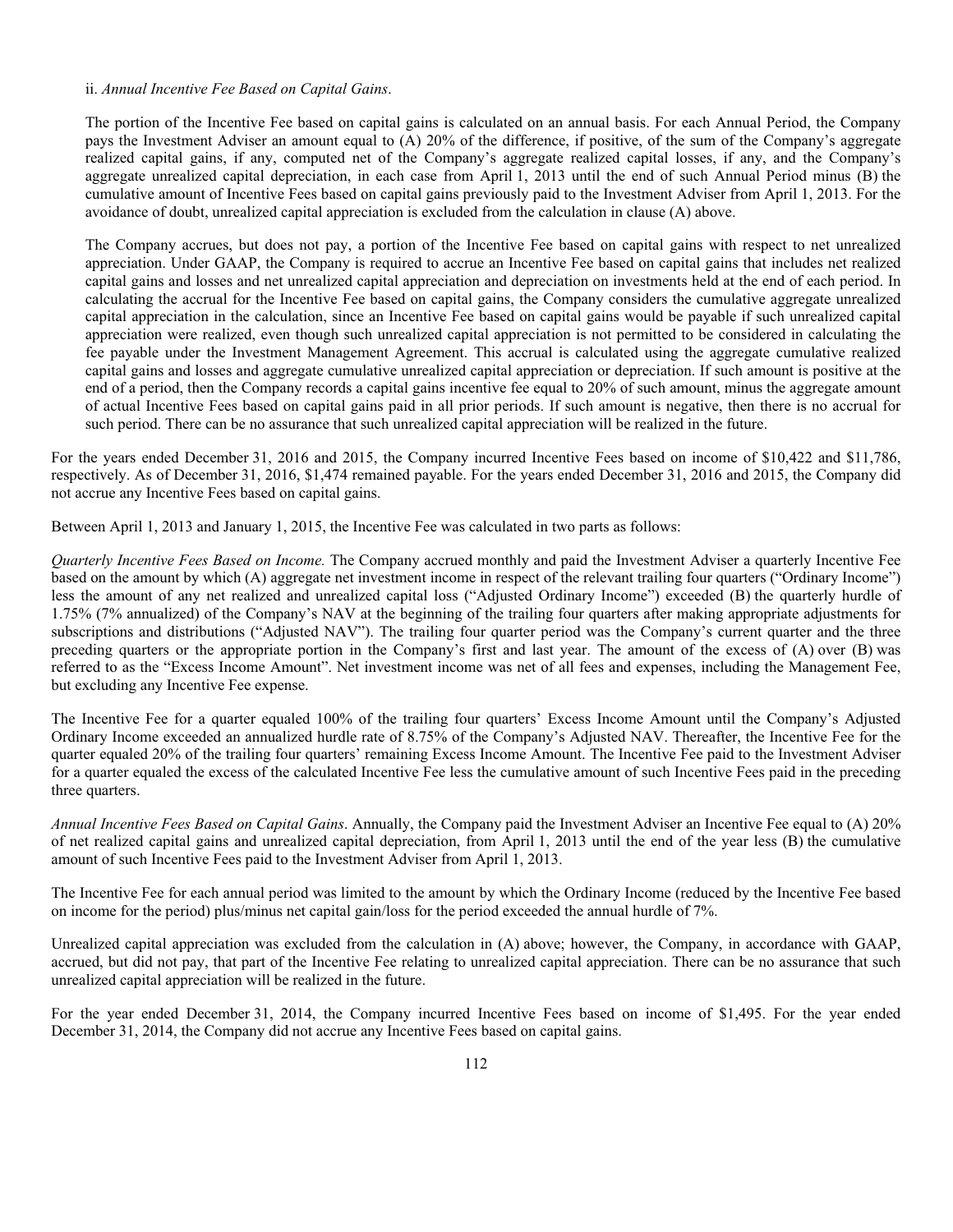#### **Administration and Custodian Fees**

The Company has entered into an administration agreement with State Street Bank and Trust Company (the "Administrator") under which the Administrator provides various accounting and administrative services to the Company. The Company pays the Administrator fees for its services as it determines to be commercially reasonable in its sole discretion. The Company also reimburses the Administrator for all reasonable expenses. To the extent that the Administrator outsources any of its functions, the Administrator pays any compensation associated with such functions. The Administrator also serves as the Company's custodian (the "Custodian").

For the years ended December 31, 2016, 2015 and 2014, the Company incurred expenses for services provided by the Administrator and the Custodian of \$842, \$882 and \$734, respectively. As of December 31, 2016, \$144 remained payable.

#### **Transfer Agent Fees**

Effective May 2, 2016, the Company entered into a transfer agency and services agreement pursuant to which Computershare Trust Company, N.A. serves as the Company's transfer agent (the "Transfer Agent"), dividend agent and registrar. From the IPO to May 1, 2016, State Street Bank and Trust Company served as the Transfer Agent and dividend agent. Prior to the IPO, Goldman, Sachs & Co. was the Transfer Agent. For the years ended December 31, 2016, 2015 and 2014, the Company incurred expenses for services provided by the Transfer Agent of \$23, \$92 and \$122. As of December 31, 2016, \$1 remained payable.

# **Reimbursement from Investment Adviser**

The Investment Adviser has reimbursed the Company for organization and private placement offering costs in excess of \$1,250. For the year ended December 31, 2016 and 2015, the Company did not incur any organization or private placement offering costs. For the year ended December 31, 2014, the Company incurred and was reimbursed for \$10 of private placement offering costs.

In connection with the IPO, the Investment Adviser paid 70%, or approximately \$5,040, of the sales load. In addition, in April 2015, the Investment Adviser paid 70%, or approximately \$756, of the sales load related to the exercise of the underwriters' over-allotment option.

#### **10b5-1 Plan**

Goldman, Sachs & Co. adopted a 10b5-1 plan (the "GS 10b5-1 Plan") in accordance with Rules 10b5-1 and 10b-18 under the Securities Exchange Act of 1934, as amended (the "Exchange Act"), which provided for the purchase by Goldman, Sachs & Co. in the open market up to the lesser of (i) \$25,000 in the aggregate of the Company's common stock and (ii) such amount that would not bring its collective ownership (with Group Inc.) of the Company's common stock over 19.9%. The GS 10b5-1 Plan expired on March 18, 2016. The GS 10b5-1 Plan required Goldman, Sachs & Co. to purchase shares of the Company's common stock when the market price per share was below the Company's most recently reported NAV per share (including any updates, corrections or adjustments publicly announced by the Company to any previously announced NAV per share). The purchase of shares by Goldman, Sachs & Co. pursuant to the GS 10b5-1 Plan was intended to satisfy the conditions of Rules 10b5-1 and 10b-18 under the Exchange Act, and was otherwise subject to applicable law, including Regulation M. Under the GS 10b5-1 Plan, Goldman, Sachs & Co. increased the volume of purchases made anytime the market price per share of the Company's common stock declined below the most recently reported NAV per share, subject to volume restrictions. Purchases of the Company's common stock by Goldman, Sachs & Co. under the GS 10b5-1 Plan may have resulted in the price of the Company's common stock being higher than the price that otherwise might have existed in the open market. For the period January 1, 2016 through March 18, 2016, Goldman, Sachs & Co. purchased 432,638 shares of the Company's common stock pursuant to the GS 10b5-1 Plan. For the year ended December 31, 2015, Goldman, Sachs & Co. purchased 219,716 shares of Company's common stock pursuant to the 10b5-1 Plan.

#### **Common Stock Repurchase Plans**

In February 2015, the Company's Board of Directors approved a common stock repurchase plan (the "Company Repurchase Plan"), which authorized the Company's purchase of up to \$35,000 of its common stock in the open market during open trading periods. No repurchases were made pursuant to the Company Repurchase Plan which expired on March 18, 2016.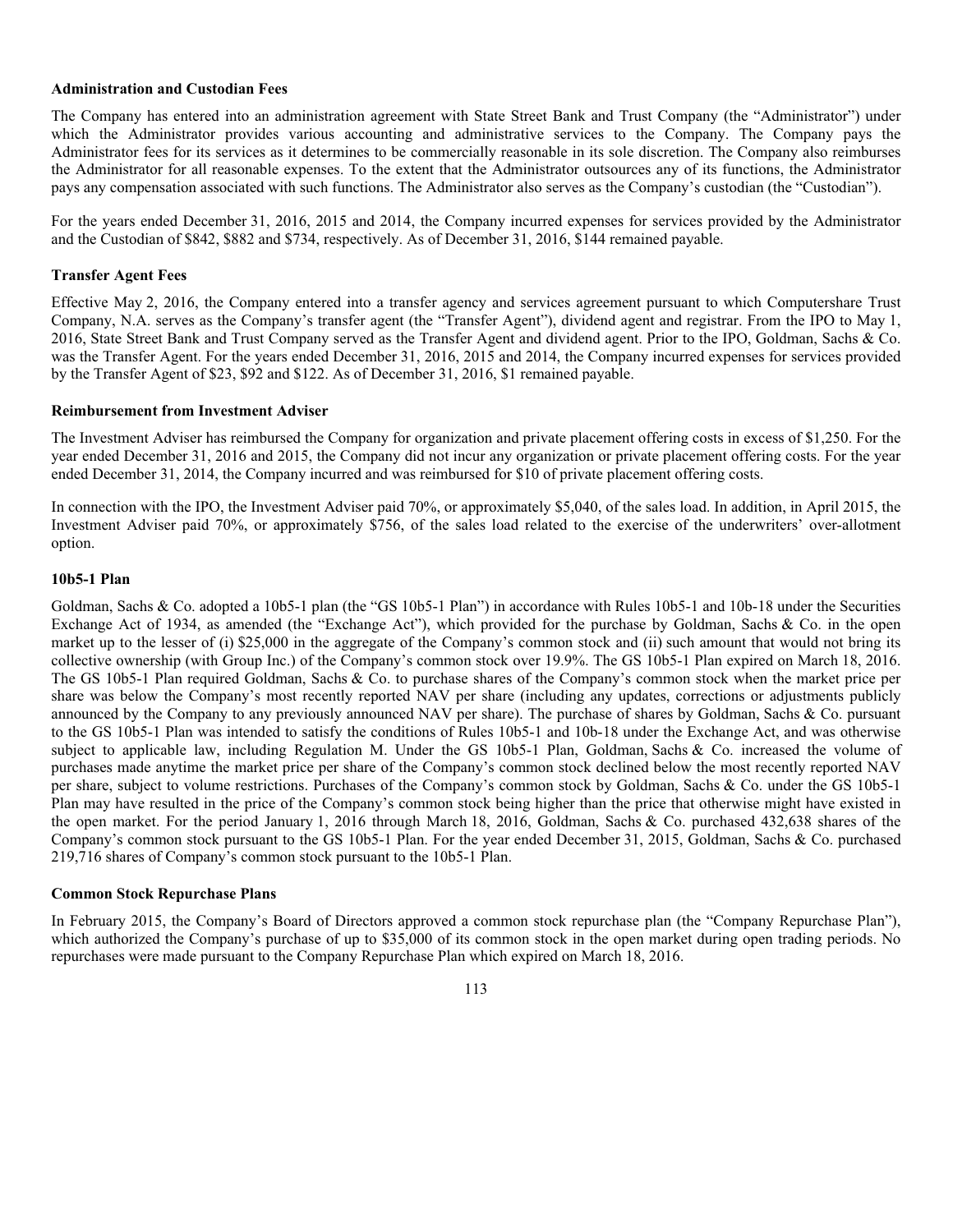In February 2016, the Company's Board of Directors authorized the Company to repurchase up to \$25,000 of the Company's common stock if the stock trades below the most recently announced NAV per share (including any updates, corrections or adjustments publicly announced by the Company to any previously announced NAV per share), from March 18, 2016 to March 18, 2017, subject to certain limitations. In connection with this authorization, the Company entered into a 10b5-1 plan (the "Company 10b5-1 Plan"). The Company 10b5-1 Plan provides that purchases will be conducted on the open market on a programmatic basis in accordance with Rules 10b5-1 and 10b-18 under the Exchange Act and will otherwise be subject to applicable law, including Regulation M, which may prohibit purchases under certain circumstances. No purchases will be effected pursuant to the Company 10b5-1 Plan if such purchase would (i) cause the aggregate ownership of the Company's outstanding common stock by Group Inc. and Goldman, Sachs & Co. to equal or exceed 25.0% (due to the reduction in outstanding shares of stock as a result of such purchase) or (ii) cause the Company's debt/equity ratio to exceed 0.75. The Company 10b5-1 Plan took effect on March 18, 2016 (with any purchases to commence after the opening of NYSE trading on March 21, 2016) and expires on March 18, 2017.

The Company's repurchase of its common stock under the Company 10b5-1 Plan or otherwise may result in the price of the Company's common stock being higher than the price that otherwise might exist in the open market. For the year ended December 31, 2016, the Company did not repurchase any of its common stock pursuant to the Company 10b5-1 Plan or otherwise.

### **Affiliates**

At December 31, 2016 and 2015, Group Inc. owned 17.85% and 16.67%, respectively, of the outstanding shares of the Company's common stock.

|  | The Company's investments in affiliates for the year ended December 31, 2016, were as follows: |  |  |  |  |
|--|------------------------------------------------------------------------------------------------|--|--|--|--|
|  |                                                                                                |  |  |  |  |

|                                          |    | <b>Fair Value as of</b><br>December 31.<br>2015 |          | Gross<br>Additions <sup>(4)</sup> |               | <b>Gross</b><br>Reductions <sup>(5)</sup> |              | Change in<br><b>Unrealized Gains</b><br>(Losses) |               | <b>Fair Value as of</b><br>December 31,<br>2016 |     | Dividend and<br>Interest<br>Income |               | <b>Other Income</b> |  |
|------------------------------------------|----|-------------------------------------------------|----------|-----------------------------------|---------------|-------------------------------------------|--------------|--------------------------------------------------|---------------|-------------------------------------------------|-----|------------------------------------|---------------|---------------------|--|
| <b>Controlled Affiliates</b>             |    |                                                 |          |                                   |               |                                           |              |                                                  |               |                                                 |     |                                    |               |                     |  |
| Senior Credit Fund, LLC <sup>(1)</sup>   |    | 44,897                                          |          | 31,425                            | £.            | -                                         |              | 2,072                                            |               | 78,394                                          | S   | 6,575                              | S.            | 2,212               |  |
| <b>Total Controlled Affiliates</b>       | \$ | 44,897                                          |          | 31,425                            |               |                                           |              | 2,072                                            |               | 78,394                                          | S.  | 6,575                              | ъ             | 2,212               |  |
| <b>Non-Controlled Affiliates</b>         |    |                                                 |          |                                   |               |                                           |              |                                                  |               |                                                 |     |                                    |               |                     |  |
| Goldman Sachs Financial Square           |    |                                                 |          |                                   |               |                                           |              |                                                  |               |                                                 |     |                                    |               |                     |  |
| Government Fund $(2)$                    | S. | 10,117                                          | <b>S</b> | 381,895                           | <sup>\$</sup> | (392, 011)                                | <sup>S</sup> | $\qquad \qquad -$                                | $\mathcal{P}$ |                                                 | \$  | 37                                 | <sup>\$</sup> |                     |  |
| CB-HDT Holdings, Inc.                    |    | -                                               |          | 15,694                            |               | -                                         |              | 2,816                                            |               | 18,510                                          |     | 18                                 |               |                     |  |
| Kawa Solar Holdings Limited              |    | -                                               |          | 15,931                            |               | $\overline{\phantom{0}}$                  |              | (14)                                             |               | 15,917                                          |     | 851                                |               |                     |  |
| Prairie Provident Resources, Inc.<br>(3) |    | 4,048                                           |          |                                   |               |                                           |              | (1,870)                                          |               | 2,178                                           |     |                                    |               |                     |  |
| NTS Communications, Inc.                 |    |                                                 |          | 42,929                            |               |                                           |              | 4,569                                            |               | 47,498                                          |     | 1.669                              |               | 13                  |  |
| <b>Total Non-Controlled Affiliates</b>   | S  | 14.165                                          |          | 456,449                           |               | (392, 011)                                |              | 5,501                                            |               | 84,104                                          | \$. | 2,575                              | -S            | 13                  |  |
| <b>Total Affiliates</b>                  |    | 59,062                                          |          | 487,874                           |               | (392, 011)                                |              | 7,573                                            |               | 162,498                                         |     | 9,150                              |               | 2,225               |  |

(1) Together with The Regents of the University of California ("Cal Regents", and collectively with the Company, the "Members"), the Company co-invests through the Senior Credit Fund. Although the Company owns more than 25% of the voting securities of the Senior Credit Fund, the Company does not believe that it has control over the Senior Credit Fund (other than for purposes of the Investment Company Act). See Note 4 "Investments".

(2) Fund advised by an affiliate of Goldman Sachs.

(3) Formerly known as Lone Pine Resources CDA, Ltd.<br>(4) Gross additions may include increases in the cost

Gross additions may include increases in the cost basis of investments resulting from new portfolio investments, PIK interest or dividends, the accretion of discounts, the exchange of one or more existing securities for one or more new securities and the movement of an existing portfolio company into this category from a different category.

(5) Gross reductions may include decreases in the cost basis of investments resulting from principal collections related to investment repayments or sales, the exchange of one or more existing securities for one or more new securities and the movement of an existing portfolio company out of this category into a different category.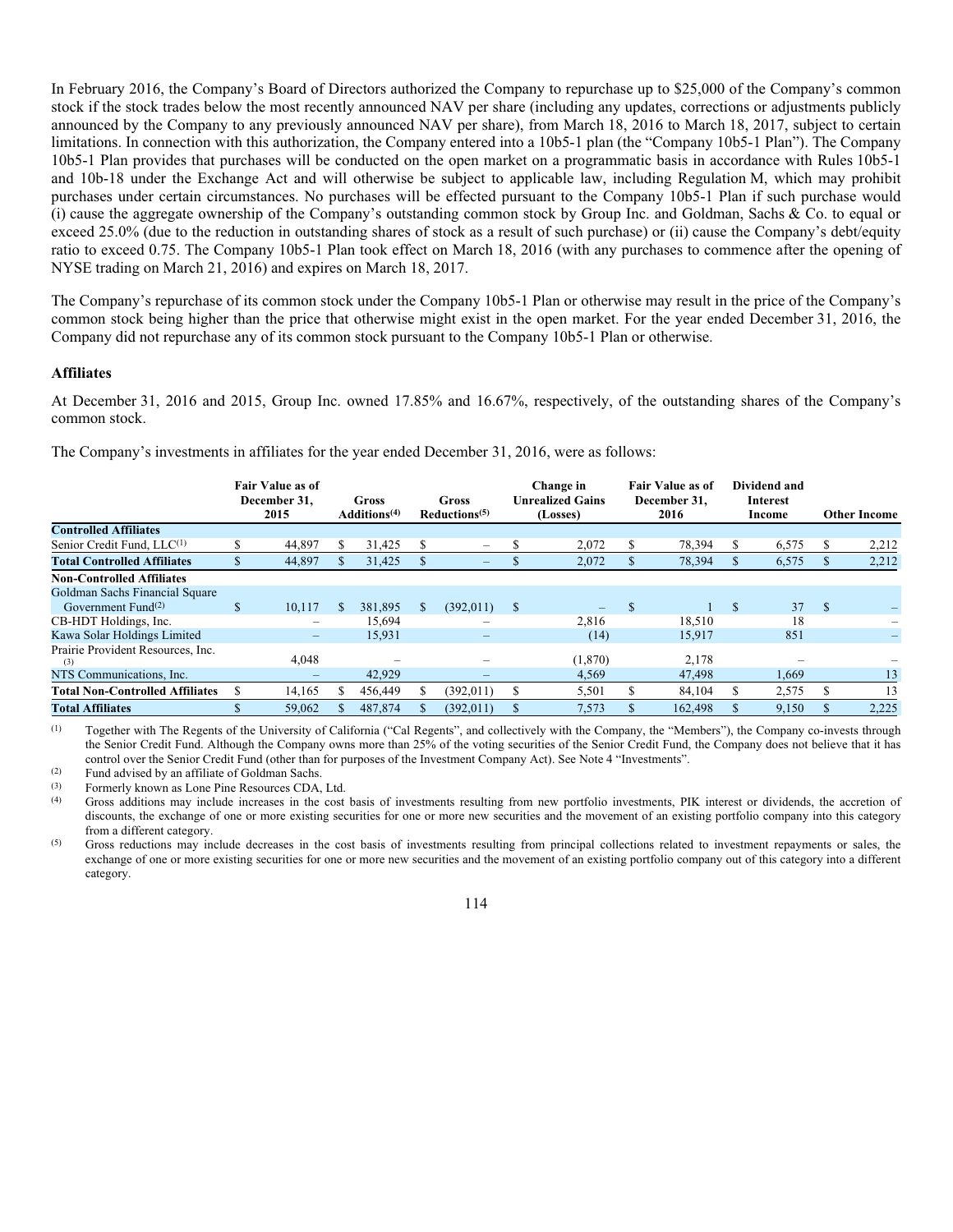The Company's investments in affiliates for the year ended December 31, 2015 were as follows:

|                                                                  |     | <b>Fair Value as</b><br>of December 31,<br>2014 | Gross<br>Additions <sup>(3)</sup> |     | <b>Gross</b><br>Reductions <sup>(4)</sup> |    | Change in<br><b>Unrealized Gains</b><br>(Losses) |               | <b>Fair Value as of</b><br>December 31,<br>2015 | <b>Dividend</b><br>Income |      | <b>Other Income</b> |
|------------------------------------------------------------------|-----|-------------------------------------------------|-----------------------------------|-----|-------------------------------------------|----|--------------------------------------------------|---------------|-------------------------------------------------|---------------------------|------|---------------------|
| <b>Controlled Affiliates</b>                                     |     |                                                 |                                   |     |                                           |    |                                                  |               |                                                 |                           |      |                     |
| Senior Credit Fund LLC <sup>(1)</sup>                            |     | 24,627                                          | 21.167                            | S   | $\hspace{1.0cm} \rule{1.5cm}{0.15cm}$     |    | (897)                                            | ъ             | 44.897                                          | \$<br>3,992               | ъ    | 681                 |
| <b>Total Controlled Affiliates</b>                               |     | 24,627                                          | 21,167                            |     |                                           |    | (897)                                            |               | 44,897                                          | 3,992                     |      | 681                 |
| <b>Non-Controlled Affiliates</b>                                 |     |                                                 |                                   |     |                                           |    |                                                  |               |                                                 |                           |      |                     |
| Goldman Sachs Financial Square<br>Government Fund <sup>(2)</sup> | \$. | 29,568                                          | 397,861                           | \$. | (417,312)                                 | \$ |                                                  | <sup>\$</sup> | 10,117                                          | \$<br>$\mathbf{3}$        | - \$ |                     |
| Lone Pine Resources CDA, Ltd.<br>(Preferred Stock)               |     | 5,946                                           |                                   |     |                                           |    | (1,898)                                          |               | 4,048                                           |                           |      |                     |
| Lone Pine Resources CDA, Ltd.<br>(Common Stock)                  |     | 632                                             |                                   |     |                                           |    | (632)                                            |               |                                                 |                           |      |                     |
| <b>Total Non-Controlled Affiliates</b>                           |     | 36,146                                          | 397,861                           |     | (417.312)                                 | S  | (2,530)                                          |               | 14.165                                          | 3                         |      |                     |
| <b>Total Affiliates</b>                                          |     | 60,773                                          | 419,028                           |     | (417,312)                                 |    | (3, 427)                                         |               | 59,062                                          | 3,995                     |      | 681                 |

(1) Together with Cal Regents, the Company co-invests through the Senior Credit Fund. Although the Company owns more than 25% of the voting securities of the Senior Credit Fund, the Company does not believe that it has control over the Senior Credit Fund (other than for purposes of the Investment Company Act). See Note 4 "Investments".

(2) Fund advised by an affiliate of Goldman Sachs.<br>(3) Gross additions may include increases in the

Gross additions may include increases in the cost basis of investments resulting from new portfolio investments, PIK interest or dividends, the accretion of discounts, the exchange of one or more existing securities for one or more new securities and the movement of an existing portfolio company into this category from a different category.

(4) Gross reductions may include decreases in the cost basis of investments resulting from principal collections related to investment repayments or sales, the exchange of one or more existing securities for one or more new securities and the movement of an existing portfolio company out of this category into a different category.

# **4. INVESTMENTS**

As of the dates indicated, the Company's investments (excluding an investment in a money market fund managed by an affiliate of Group Inc. of \$1 and \$10,117, respectively) consisted of the following:

|                                            | December 31, 2016 |                   | December 31, 2015        |                   |
|--------------------------------------------|-------------------|-------------------|--------------------------|-------------------|
| <b>Investment Type</b>                     | Cost              | <b>Fair Value</b> | Cost                     | <b>Fair Value</b> |
| 1st Lien/Senior Secured Debt               | 436,896<br>S.     | 421,026<br>S.     | 425,536<br>$\mathcal{L}$ | 420,098<br>S      |
| 1st Lien/Last-Out Unitranche               | 329.455           | 310.254           | 308,108                  | 305,727           |
| 2nd Lien/Senior Secured Debt               | 352,696           | 336,178           | 312,831                  | 285,470           |
| Unsecured Debt                             | 3.115             | 3.115             |                          |                   |
| Preferred Stock                            | 11.123            | 11,833            | 25,615                   | 24,872            |
| Common Stock                               | 11.633            | 6.490             | 4.446                    | -                 |
| Investment Funds & Vehicles <sup>(1)</sup> | 77.592            | 78,394            | 46,167                   | 44,897            |
| <b>Total Investments</b>                   | \$1,222,510       | \$1,167,290       | \$1,122,703              | \$1,081,064       |

(1) Includes equity investments in the Senior Credit Fund.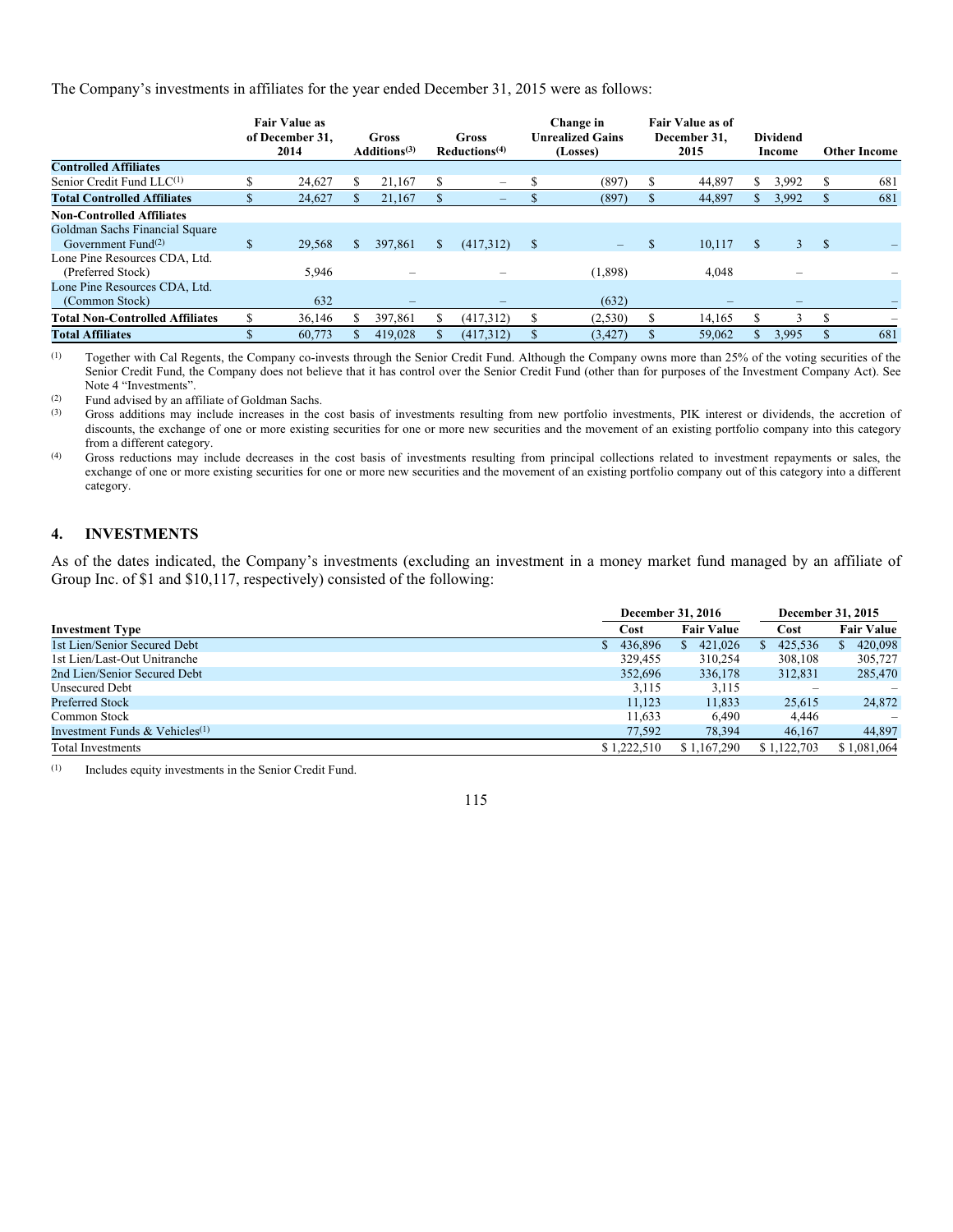As of the dates indicated, the industry composition of the Company's portfolio at fair value was as follows:

| Industry                                       | December 31, 2016 | December 31, 2015 |
|------------------------------------------------|-------------------|-------------------|
| Software                                       | 9.8%              | 3.2%              |
| Internet Software & Services                   | 8.3               | 9.1               |
| Diversified Telecommunication Services         | 8.0               | 6.4               |
| Investment Funds & Vehicles                    | 6.7               | 4.2               |
| <b>Building Products</b>                       | 6.4               | 3.1               |
| <b>Health Care Technology</b>                  | 6.0               | 6.5               |
| <b>Distributors</b>                            | 5.1               |                   |
| Real Estate Management & Development           | 4.9               | 7.8               |
| <b>Professional Services</b>                   | 4.8               | 6.3               |
| Electronic Equipment, Instruments & Components | 4.8               | 6.1               |
| Health Care Equipment & Supplies               | 4.7               | 2.9               |
| Air Freight & Logistics                        | 3.8               | 4.1               |
| Media                                          | 3.7               | 4.2               |
| Health Care Providers & Services               | 3.2               | 3.7               |
| Machinery                                      | 3.1               | 3.4               |
| Aerospace & Defense                            | 3.1               | 4.1               |
| <b>Specialty Retail</b>                        | 2.6               | 2.8               |
| Household Products                             | 2.5               | 2.5               |
| <b>Commercial Services &amp; Supplies</b>      | 1.7               | 3.2               |
| Auto Components                                | 1.7               | 1.8               |
| Construction & Engineering                     | 1.4               | 1.4               |
| Computers & Peripherals                        | 1.0               | 1.2               |
| <b>Food Products</b>                           | 1.0               | 0.8               |
| Leisure Equipment & Products                   | 0.9               | 3.5               |
| Energy Equipment & Services                    | 0.6               | 1.5               |
| Oil, Gas & Consumable Fuels                    | 0.2               | 2.5               |
| Diversified Financial Services                 |                   | 1.8               |
| Marine                                         |                   | 1.9               |
| <b>Total</b>                                   | 100.0%            | $100.0\%$         |

As of the dates indicated, the geographic composition of the Company's portfolio at fair value was as follows:

| Geographic           | <b>December 31, 2016</b> | December 31, 2015 |
|----------------------|--------------------------|-------------------|
| <b>United States</b> | 98.5%                    | 98.2%             |
| Germany              | ر. 1                     |                   |
| Canada               | 0.2                      | 0.4               |
| <b>Total</b>         | $100.0\%$                | 100.0%            |

#### **Senior Credit Fund, LLC**

The Senior Credit Fund, an unconsolidated Delaware limited liability company, was formed on May 7, 2014 and commenced operations on October 1, 2014. The Company co-invests with Cal Regents through the Senior Credit Fund. The Senior Credit Fund's principal purpose is to make investments, either directly or indirectly through its wholly owned subsidiary, Senior Credit Fund SPV I, LLC ("SPV I"), primarily in senior secured loans to middle-market companies. Each of the Company and Cal Regents has a 50% economic ownership in the Senior Credit Fund and each has subscribed to fund \$100,000. Except under certain circumstances, contributions to the Senior Credit Fund cannot be redeemed. The Senior Credit Fund is managed by a six member board of managers, on which the Company and Cal Regents have equal representation. Investment decisions generally must be unanimously approved by a quorum of the board of managers.

The Senior Credit Fund had entered into a revolving credit facility (the "Subscription Facility") with Versailles Assets LLC, as lender, and Natixis, New York Branch ("Natixis"), as the facility agent. The Subscription Facility provided for borrowings in an aggregate amount up to \$50,000 on a committed basis. The Senior Credit Fund's obligations to Natixis and the lenders were secured by the unfunded subscriptions of the Company and Cal Regents, proceeds of such subscriptions and certain other assets. On September 30, 2016, the Senior Credit Fund paid in full all loans outstanding and the Subscription Facility was terminated. In connection thereof, the related documents governing the Subscription Facility were also terminated. As of December 31, 2016 and 2015, the Senior Credit Fund's outstanding borrowings under the Subscription Facility were \$0 and \$45,700, respectively.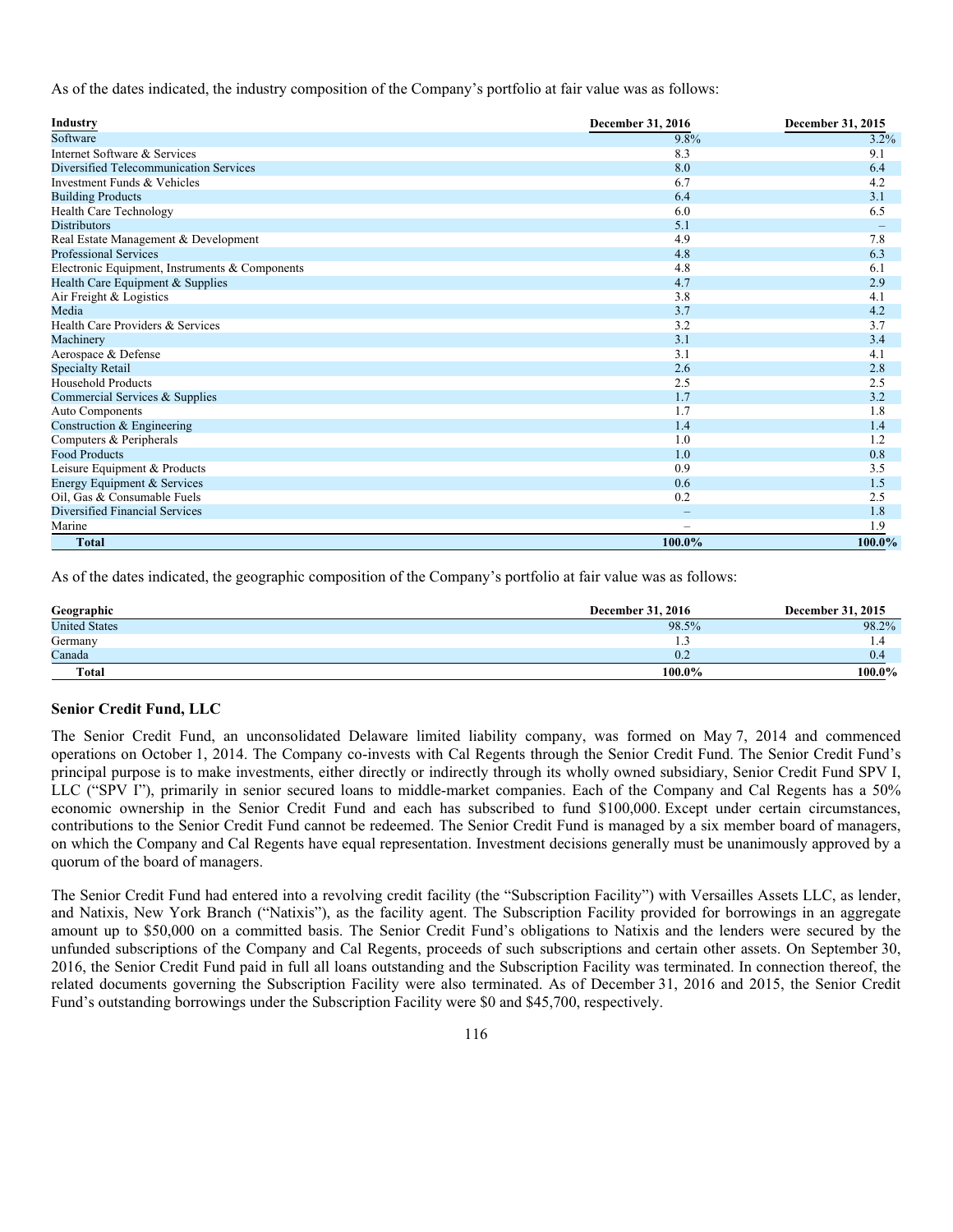SPV I has entered into an amended and restated credit facility (as amended, the "Asset Based Facility"), which, as of December 19, 2016, consisted of a revolving credit facility (the "SPV I Revolving Credit Facility"), a term loan facility (the "SPV I Term Loan Facility") and a Class B loan facility (the "SPV I Class B Facility"), with various lenders. For the Asset Based Facility, Natixis serves as the facility agent, and State Street Bank and Trust Company serves as the collateral agent. The Asset Based Facility includes a maximum borrowing capacity of \$400,000. The SPV I Revolving Credit Facility provides for borrowings in an aggregate amount up to \$97,500 on a committed basis as of December 31, 2016, and was subsequently increased to \$120,000 in January 2017. As of December 31, 2016, the SPV I Term Loan Facility consisted of a \$240,000 fully drawn term loan and the SPV I Class B Facility consisted of a \$40,000 fully drawn Class B loan. As of December 31, 2016 and 2015, the SPV I's outstanding borrowings under the Asset Based Facility were \$303,250 and \$139,850, respectively.

As of December 31, 2016 and 2015, the Company and Cal Regents had subscribed to fund and contributed the following to the Senior Credit Fund:.

|              |                           | <b>December 31, 2016</b> |             |                           |  |             |
|--------------|---------------------------|--------------------------|-------------|---------------------------|--|-------------|
| Member       | <b>Subscribed to fund</b> |                          | Contributed | <b>Subscribed to fund</b> |  | Contributed |
| Company      | 100,000                   |                          | 77.592      | 100,000                   |  | 46,167      |
| Cal Regents  | 100.000                   |                          | 77.592      | 100.000                   |  | 46.167      |
| <b>Total</b> | 200,000                   | 155.184                  |             | 200,000                   |  | 92.334      |

As of December 31, 2016 and 2015, the Senior Credit Fund had total investments in senior secured debt at fair value of \$479,526 and \$285,586, respectively. As of December 31, 2016 and 2015, the Senior Credit Fund had no investments on non-accrual status. As of December 31, 2016 and 2015, the Senior Credit Fund had an investment in a money market fund managed by an affiliate of Group Inc. with a total fair value of \$1,942 and \$21,830, respectively. In addition, as of December 31, 2016, the Senior Credit Fund had three unfunded commitments totaling \$6,296 and no unfunded commitments as of December 31, 2015.

In October 2014, the Senior Credit Fund purchased seven investments at fair value, as prescribed under the valuation procedures in Note 2 "Significant Accounting Policies", from the Company for an aggregate purchase price of approximately \$97,640. In connection with the transaction, the Company recorded a realized gain of \$2.

Below is a summary of the Senior Credit Fund's portfolio, excluding an investment in a money market fund managed by an affiliate of Group Inc., followed by a listing of the individual loans in the Senior Credit Fund's portfolio as of December 31, 2016 and 2015:

|                                                                       |                                                      |         | As of |         |  |
|-----------------------------------------------------------------------|------------------------------------------------------|---------|-------|---------|--|
|                                                                       | <b>December 31, 2015</b><br><b>December 31, 2016</b> |         |       |         |  |
| Total senior secured debt $(1)$                                       |                                                      | 489,657 |       | 291.512 |  |
| Weighted average current interest rate on senior secured $debt^{(2)}$ |                                                      | 6.6%    |       | $6.3\%$ |  |
| Number of borrowers in the Senior Credit Fund                         |                                                      | 37      |       |         |  |
| Largest loan to a single borrower $(1)$                               |                                                      | 24.618  |       | 23,820  |  |

(1) At par amount.<br>(2) Computed as the contract of  $\frac{1}{2}$ 

(2) Computed as the (a) annual stated interest rate on accruing senior secured debt, divided by (b) total senior secured debt at par amount.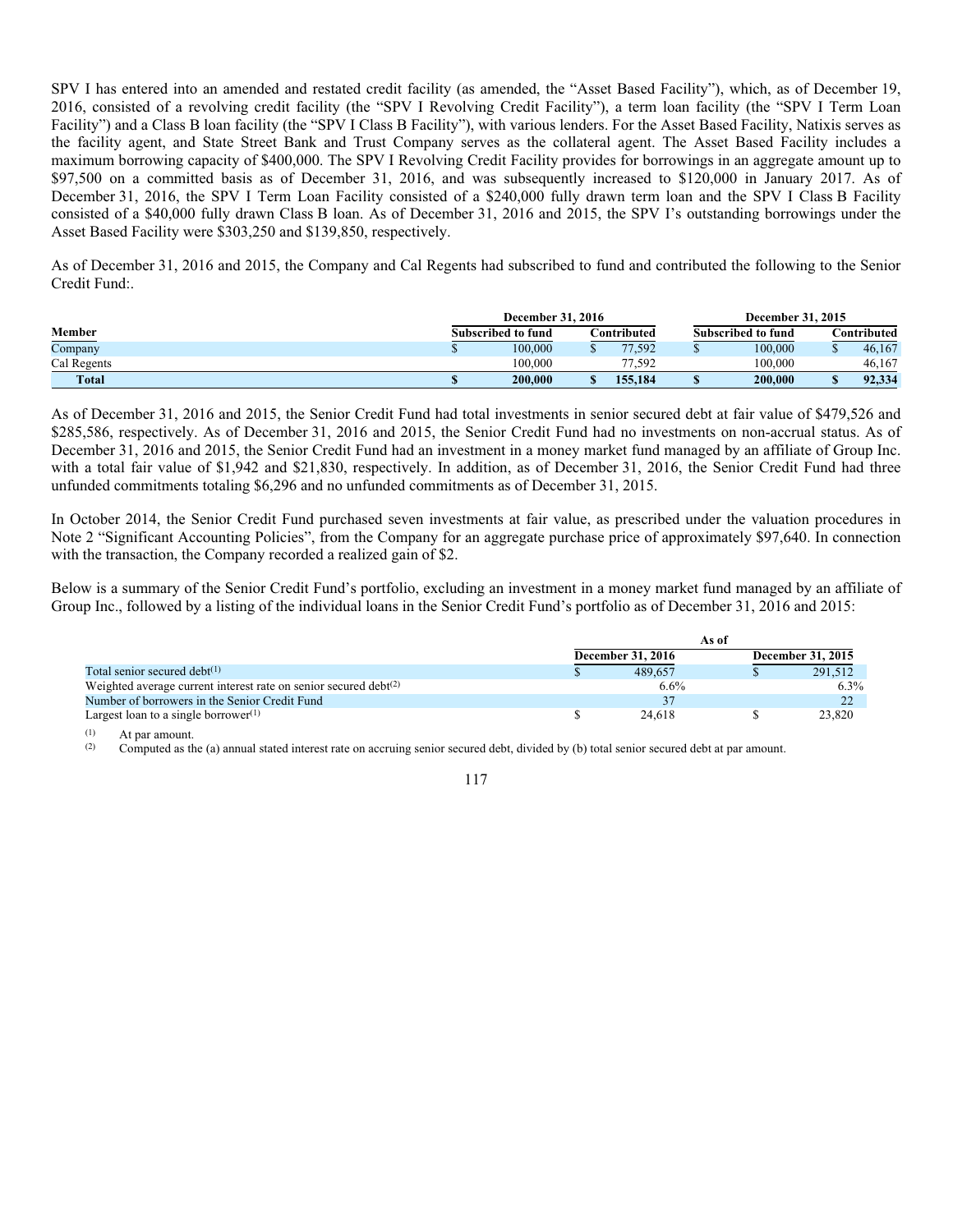# **Senior Credit Fund Portfolio as of December 31, 2016**

|                                                                |                                     |                                                          |                          | Par              |                  | Fair             |
|----------------------------------------------------------------|-------------------------------------|----------------------------------------------------------|--------------------------|------------------|------------------|------------------|
| <b>Portfolio Company</b>                                       | <b>Industry</b>                     | Interest                                                 | <b>Maturity</b>          | Amount           | Cost             | Value            |
| <b>1st Lien/Senior Secured Debt</b>                            |                                     |                                                          |                          |                  |                  |                  |
| Affordable Care Holding Corp.(+++)                             | Health Care Providers &             |                                                          |                          |                  |                  |                  |
|                                                                | Services                            | L + 4.75% $(1.00\%$ Floor)                               | 10/22/2022               | \$4,950          | 4,864<br>S.      | \$<br>4,950      |
| Ansira Partners, Inc.(1)<br>Ansira Partners, Inc.(1)(2)        | Media                               | L + $6.50\%$ (1.00% Floor)                               | 12/20/2022               | 8,727            | 8,640            | 8,640            |
|                                                                | Media                               | $L + 6.50\%$ (1.00% Floor)                               | 12/20/2022               | 1,273            | $\equiv$         |                  |
| ASC Acquisition Holdings, LLC <sup>(+++)(3)</sup>              | <b>Distributors</b>                 | L + 7.50% (1.00% Floor)                                  | 12/15/2021               | 11,250           | 11,138           | 11,137           |
| ASC Acquisition Holdings, LLC <sup>(+++)(2)(3)</sup>           | Distributors                        | $L + 7.50\%$ (1.00% Floor)                               | 12/15/2021               | 3,750            |                  |                  |
| ATX Networks Corp. <sup>(+++)</sup>                            | Communications                      |                                                          |                          |                  |                  |                  |
|                                                                | Equipment                           | $L + 6.00\%$ (1.00% Floor)                               | 06/11/2021               | 16,767           | 16,607           | 16,348           |
| Badger Sportswear, Inc. <sup>(+++)</sup>                       | Textiles, Apparel &                 |                                                          |                          |                  |                  |                  |
|                                                                | <b>Luxury Goods</b>                 | $L + 4.50\%$ (1.00% Floor)                               | 09/11/2023               | 14,963           | 14,861           | 14,850           |
| ConvergeOne Holdings Corporation $(***)(4)$                    | Communications                      |                                                          |                          |                  |                  |                  |
|                                                                | Equipment                           | $L + 5.38\%$ (1.00% Floor)                               | 06/17/2020               | 17,401           | 17,261           | 17,314           |
| Crowne Group, $LLC^{(+++)}$                                    | Auto Components                     | L + 9.25% (1.00% Floor)                                  | 05/26/2021               | 16,873           | 16,717           | 17,041           |
| DBRS Limited <sup>(+++)</sup>                                  | Capital Markets                     | $L + 5.25\%$ (1.00% Floor)                               | 03/04/2022               | 11,790           | 11,697           | 10,729           |
| DiscoverOrg, LLC <sup>(+)(3)</sup>                             | Software                            | $L + 4.25\%$ (1.00% Floor)                               | 06/02/2020               | 7,147            | 7,121            | 7,075            |
| Edgewood Partners Insurance Center <sup>(+)</sup>              | Insurance                           | $L + 6.00\%$ (1.00% Floor)                               | 03/16/2023               | 15,880           | 15,589           | 15,920           |
| Explorer Holdings, Inc. <sup>(+++)</sup>                       | Health Care Technology              | $L + 5.00\%$ (1.00% Floor)                               | 05/02/2023               | 9,950            | 9,855            | 10,025           |
| GK Holdings, Inc. (+++)                                        | IT Services                         | $L + 5.50\%$ (1.00% Floor)                               | 01/20/2021               | 17,640           | 17,555           | 17,464           |
| HC Group Holdings III, Inc.(+++)                               | Health Care Providers &             |                                                          |                          |                  |                  |                  |
|                                                                | Services                            | $L + 5.00\%$ (1.00% Floor)                               | 04/07/2022               | 8,888            | 8,852            | 8,510            |
| $Help/Systems, LLC$ <sup>(+++)</sup>                           | Software                            | L + 5.25% (1.00% Floor)                                  | 10/08/2021               | 17,955           | 17,407           | 17,910           |
| Imagine! Print Solutions, Inc. <sup>(+++)</sup>                | Commercial Services &               |                                                          |                          |                  |                  |                  |
|                                                                | Supplies                            | $L + 6.00\%$ (1.00% Floor)                               | 03/30/2022               | 4,965            | 4,909            | 5,039            |
| Jill Acquisition LLC <sup>(+++)</sup>                          | Textiles, Apparel &                 |                                                          |                          |                  |                  |                  |
|                                                                | <b>Luxury Goods</b>                 | $L + 5.00\%$ (1.00% Floor)                               | 05/08/2022               | 15,805           | 15,700           | 15,746           |
| Lattice Semiconductor Corporation <sup>(+++)</sup>             | Semiconductors &                    |                                                          |                          |                  |                  |                  |
|                                                                | Semiconductor                       |                                                          |                          |                  |                  |                  |
|                                                                | Equipment                           | $L + 4.25\%$ (1.00% Floor)                               | 03/10/2021               | 11,986           | 11,803           | 11,956           |
| Liquidnet Holdings, Inc. $(+)$ (4)                             | Capital Markets                     | $L + 6.75\%$ (1.00% Floor)                               | 05/22/2019               | 24,618           | 24,340           | 24,433           |
| Loar Group, Inc. <sup>(++)</sup>                               | Aerospace & Defense                 | $L + 4.75\%$ (1.00% Floor)                               | 01/12/2022               | 9,925            | 9,684            | 9,875            |
| MB Aerospace Holdings Inc.(+++)                                | Aerospace & Defense                 | $L + 5.50\%$ (1.00% Floor)                               | 12/15/2022               | 15,849           | 15,708           | 15,769           |
| Mister Car Wash, Inc. <sup>(1)</sup>                           | Automobiles                         | L + 4.25% $(1.00\%$ Floor)                               | 08/20/2021               | 6,650            | 6,600            | 6,658            |
| Mister Car Wash, Inc. $(1)(2)$                                 | Automobiles                         | $L + 4.25\%$ (1.00% Floor)                               | 08/20/2021               | 1,333            |                  | 12               |
| Netsmart Technologies, Inc. <sup>(+++)</sup>                   | Health Care Technology              | L + 4.50% (1.00% Floor)                                  | 04/19/2023               | 18,937           | 18,878           | 18,997           |
| Oasis Outsourcing Holdings, Inc.(+)                            | Diversified Financial               |                                                          |                          |                  |                  |                  |
|                                                                | Services                            | L + 4.75% (1.00% Floor)                                  | 12/27/2021               | 3,979            | 3,970            | 3,989            |
| PGX Holdings, Inc.(+++)(4)                                     | Professional Services               | $L + 5.25\%$ (1.00% Floor)                               | 09/29/2020               | 13,578           | 13,510           | 13,552           |
| Playcore Wisconsin, Inc. (+++)                                 | Leisure Equipment &                 |                                                          |                          |                  |                  |                  |
|                                                                | Products                            | $L + 4.25\%$ (1.00% Floor)                               | 05/29/2020               | 18,000           | 17,820           | 17,820           |
| Pomeroy Group LLC <sup>(++++)</sup>                            | IT Services                         | $L + 6.00\%$ (1.00% Floor)                               | 11/30/2021               | 15,920           | 15,472           | 15,760           |
| Precyse Acquisition Corp. <sup>(+)</sup>                       | <b>Health Care Technology</b>       | $L + 5.50\%$ (1.00% Floor)                               | 10/20/2022               | 7,469            | 7,369            | 7,553            |
| Professional Physical Therapy(+++)                             | Health Care Providers &<br>Services |                                                          |                          |                  |                  |                  |
|                                                                | Media                               | $L + 6.00\%$ (1.00% Floor)                               | 12/16/2022<br>03/22/2021 | 10,500           | 10,395           | 10,395           |
| RealD, Inc. $(+)$<br>Research Now Group, Inc. <sup>(+++)</sup> | <b>Professional Services</b>        | $L + 7.50\%$ (1.00% Floor)<br>$L + 4.50\%$ (1.00% Floor) |                          | 16,873<br>9,592  | 16,719           | 16,704           |
| SciQuest, Inc.(++++)                                           |                                     |                                                          | 03/18/2021               |                  | 9,476            | 9,448            |
|                                                                | Internet Software &                 |                                                          |                          |                  |                  |                  |
| Smarte Carte, Inc. <sup>(+++)</sup>                            | Services<br>Air Freight & Logistics | $L + 4.75\%$ (1.00% Floor)<br>$L + 5.50\%$ (1.00% Floor) | 07/28/2023<br>08/30/2021 | 13,930<br>11,213 | 13,863<br>11,107 | 13,860<br>11,100 |
| Tronair Parent Inc.(+++)                                       | Air Freight & Logistics             | $L + 4.75\%$ (1.00% Floor)                               | 09/08/2023               | 13,860           | 13,762           | 13,721           |
| U.S. Acute Care Solutions, $LLC^{(1)}$                         | Health Care Providers &             |                                                          |                          |                  |                  |                  |
|                                                                | Services                            | $L + 5.00\%$ (1.00% Floor)                               | 05/14/2021               | 13,000           | 12,870           | 12,870           |
| Veresen Midstream Limited Partnership(+++)                     | Energy Equipment &                  |                                                          |                          |                  |                  |                  |
|                                                                | Services                            | L + 4.25% (1.00% Floor)                                  | 03/31/2022               | 10,808           | 10,614           | 10,871           |
| Zep Inc. $(++)$                                                | Chemicals                           | $L + 4.00\%$ (1.00% Floor)                               | 06/27/2022               | 11,901           | 11,879           | 11,961           |
|                                                                |                                     |                                                          |                          |                  |                  |                  |
| <b>Total 1st Lien/Senior Secured Debt</b>                      |                                     |                                                          |                          |                  | 454,612          | 456,002          |
| <b>1st Lien/First-Out Unitranche</b>                           |                                     |                                                          |                          |                  |                  |                  |
| Infogix, Inc. $(++)$                                           | Software                            | L + 4.75% (1.00% Floor)                                  | 12/31/2021               | 9,762            | 9,676            | 9,664            |
| <b>Total 1st Lien/First-Out Unitranche</b>                     |                                     |                                                          |                          |                  | 9,676            | 9,664            |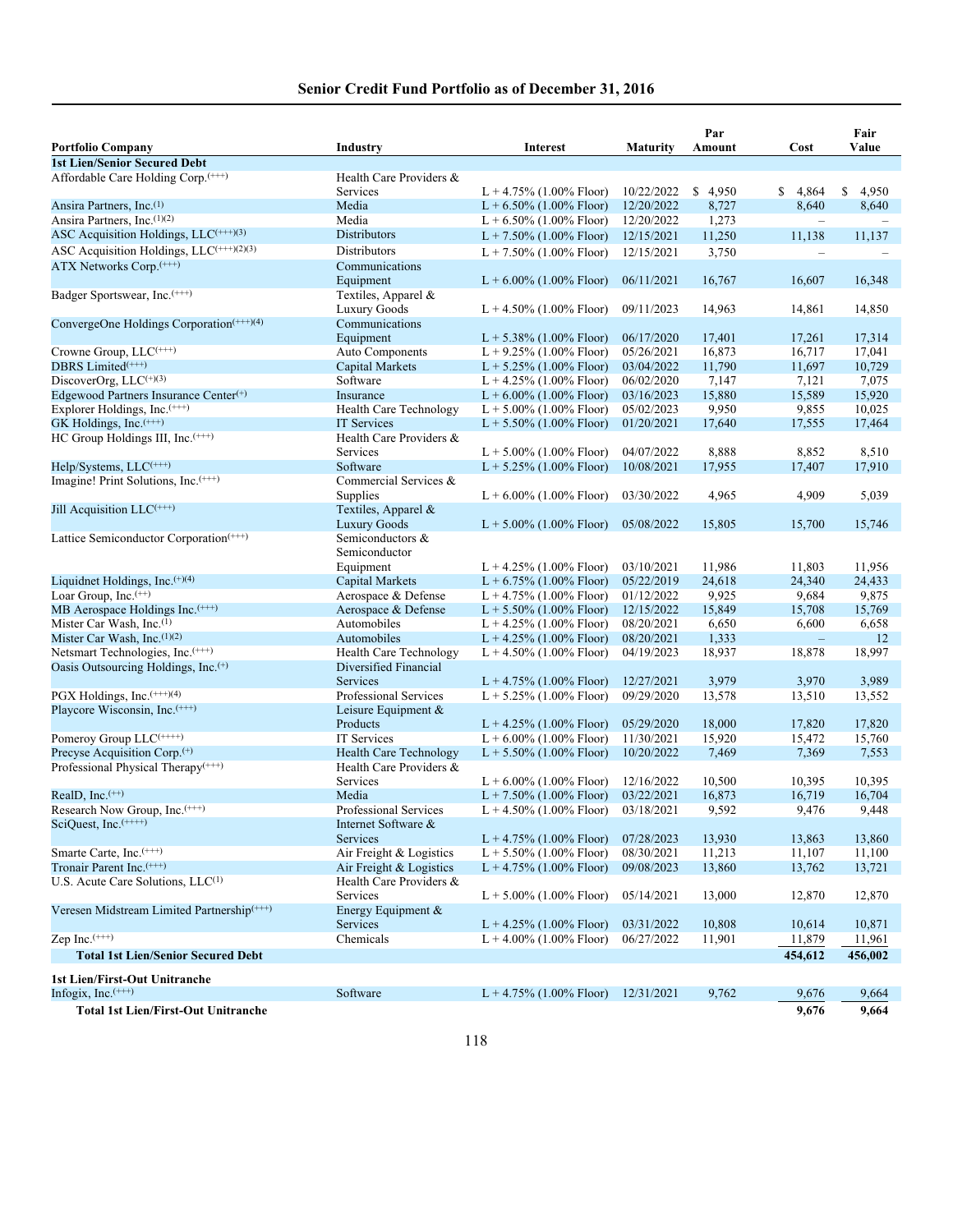|                                                          |                    |                            |                 | Par           |            |    |                   |
|----------------------------------------------------------|--------------------|----------------------------|-----------------|---------------|------------|----|-------------------|
| <b>Portfolio Company</b>                                 | Industry           | <b>Interest</b>            | <b>Maturity</b> | Amount        | Cost       |    | <b>Fair Value</b> |
| <b>2nd Lien/Senior Secured Debt</b>                      |                    |                            |                 |               |            |    |                   |
| DiscoverOrg, $LLC^{(++)(3)}$                             | Software           | $L + 9.00\%$ (1.00% Floor) | 02/10/2022      | 8,000<br>S.   | 7,858<br>S | S. | 7,860             |
| GK Holdings, Inc. $(***)$                                | <b>IT Services</b> | $L + 9.50\%$ (1.00% Floor) | 01/20/2022      | 6,000         | 5,904      |    | 6,000             |
| <b>Total 2nd Lien/Senior Secured Debt</b>                |                    |                            |                 |               | 13,762     |    | 13,860            |
| <b>Total Corporate Debt</b>                              |                    |                            |                 |               | 478,050    |    | 479,526           |
|                                                          |                    |                            |                 |               |            |    | Fair              |
|                                                          |                    | Yield                      |                 | <b>Shares</b> | Cost       |    | Value             |
| <b>Investments in Affiliated Money Market Fund</b>       |                    |                            |                 |               |            |    |                   |
| Goldman Sachs Financial Square Government Fund           |                    | $0.45\%^{(5)}$             |                 | 1.941.599     | 1,942      |    | 1,942             |
| <b>Total Investments in Affiliated Money Market Fund</b> |                    |                            |                 |               | 1,942      |    | 1,942             |
| <b>TOTAL INVESTMENTS</b>                                 |                    |                            |                 |               | 479,992    |    | 481.468           |

(+) The interest rate on these loans is subject to the greater of a LIBOR floor or 1 month LIBOR plus a base rate. The 1 month LIBOR as of December 31, 2016 was 0.77%.

(++) The interest rate on these loans is subject to the greater of a LIBOR floor or 2 month LIBOR plus a base rate. The 2 month LIBOR as of December 31, 2016 was 0.82%.

(+++) The interest rate on these loans is subject to the greater of a LIBOR floor or 3 month LIBOR plus a base rate. The 3 month LIBOR as of December 31, 2016 was 1.00%.

(++++) The interest rate on these loans is subject to the greater of a LIBOR floor or 12 month LIBOR plus a base rate. The 12 month LIBOR as of December 31, 2016 was 1.69%.

(1) Position or portion thereof unsettled as of December 31, 2016.<br>
Position or portion thereof is an unfunded loan commitment.

Position or portion thereof is an unfunded loan commitment, and no interest is being earned on the unfunded portion. The unfunded loan commitment may be subject to a commitment termination date, that may expire prior to the maturity date stated.

(3) The Company also holds a portion of the 2nd lien/senior secured debt in this portfolio company.<br>
(4) Initial investment was purchased at fair value from the Company in October 2014

(4) Initial investment was purchased at fair value from the Company in October 2014.<br>
The rate shown is the annualized seven-day vield as of December 31, 2016. The rate shown is the annualized seven-day yield as of December 31, 2016.

L – LIBOR

#### **Senior Credit Fund Portfolio as of December 31, 2015**

| <b>Portfolio Company</b>                                      | Industry                       | <b>Interest</b>            | Maturity   | Par<br>Amount | Cost        | Fair<br>Value |
|---------------------------------------------------------------|--------------------------------|----------------------------|------------|---------------|-------------|---------------|
| <b>1st Lien/Senior Secured Debt</b>                           |                                |                            |            |               |             |               |
| Affordable Care Holding Corp. $(+)$                           | Health Care Providers &        |                            |            |               |             |               |
|                                                               | Services                       | L + 4.75% $(1.00\%$ Floor) | 10/22/2022 | 5,000<br>-S   | S.<br>4.901 | \$<br>4,900   |
| Aperture Group, LLC <sup>(++)(1)</sup>                        | Diversified Financial Services | $L + 6.25\%$ (1.00% Floor) | 08/29/2019 | 17,855        | 17,657      | 17,623        |
| ATX Networks Corp. <sup>(++)</sup>                            | Communications Equipment       | $L + 6.00\%$ (1.00% Floor) | 06/12/2021 | 14,925        | 14,785      | 14,626        |
| Cengage Learning Acquisitions, Inc. $(+)$ (1)                 | Diversified Consumer           |                            |            |               |             |               |
|                                                               | Services                       | $L + 6.00\%$ (1.00% Floor) | 03/31/2020 | 15,000        | 14.741      | 14,588        |
| ConvergeOne Holdings Corporation $(+)$ (2)                    | Communications Equipment       | $L + 5.00\%$ (1.00% Floor) | 06/17/2020 | 14.817        | 14.745      | 14,632        |
| Crowne Group, $LLC^{(+)(2)}$                                  | <b>Auto Components</b>         | $L + 5.00\%$ (1.00% Floor) | 09/30/2020 | 14,813        | 14,695      | 14,294        |
| DBRS Limited <sup>(++)</sup>                                  | Capital Markets                | $L + 5.25\%$ (1.00% Floor) | 03/04/2022 | 11,910        | 11,802      | 11,821        |
| DiscoverOrg, LLC <sup>(+)</sup>                               | Software                       | L + 4.50% (1.00% Floor)    | 06/02/2020 | 7,560         | 7,526       | 7,522         |
| Epicor RSG US Inc. <sup>(++)</sup>                            | Internet Software & Services   | $L + 5.25\%$ (0.75% Floor) | 06/23/2022 | 14.925        | 14.784      | 14,776        |
| eResearchTechnology, Inc. $(++)$                              | <b>Health Care Technology</b>  | L + 4.50% (1.00% Floor)    | 05/08/2022 | 14,925        | 14,856      | 14,602        |
| GK Holdings, Inc. $(++)$                                      | <b>IT Services</b>             | $L + 5.50\%$ (1.00% Floor) | 01/20/2021 | 17,820        | 17,719      | 17,464        |
| HC Group Holdings III, Inc. $(+)$                             | Health Care Providers &        |                            |            |               |             |               |
|                                                               | Services                       | $L + 5.00\%$ (1.00% Floor) | 04/07/2022 | 8,978         | 8.936       | 8.910         |
| $Help/Systems, LLC^{(++)}$                                    | Software                       | $L + 5.25\%$ (1.00% Floor) | 10/08/2021 | 15,000        | 14,410      | 14,681        |
| Jill Acquisition LLC <sup>(++)</sup>                          | Textiles, Apparel & Luxury     |                            |            |               |             |               |
|                                                               | Goods                          | $L + 5.00\%$ (1.00% Floor) | 05/08/2022 | 14,963        | 14,893      | 14,588        |
| Lattice Semiconductor Corporation <sup>(+++)</sup>            | Semiconductors &               |                            |            |               |             |               |
|                                                               | Semiconductor Equipment        | $L + 4.25\%$ (1.00% Floor) | 03/10/2021 | 12,166        | 11.944      | 11,315        |
| Liquidnet Holdings, Inc. $(+)$ (2)                            | Capital Markets                | $L + 6.75\%$ (1.00% Floor) | 05/22/2019 | 22,481        | 22,134      | 21,694        |
| MB Aerospace Holdings Inc.(1)                                 | Aerospace & Defense            | $L + 5.50\%$ (1.00% Floor) | 12/15/2022 | 12,500        | 12,375      | 12,375        |
| PGX Holdings, Inc. $(++)$ (2)<br><b>Professional Services</b> |                                | $L + 4.75\%$ (1.00% Floor) | 09/29/2020 | 14,263        | 14,158      | 14,109        |
| Research Now Group, Inc. <sup>(++)</sup>                      | Professional Services          | $L + 4.50\%$ (1.00% Floor) | 03/18/2021 | 4.963         | 4.940       | 4,888         |
| SkinnyPop Popcorn $LLC^{(+)(2)}$                              | <b>Food Products</b>           | $L + 4.50\%$ (1.00% Floor) | 07/17/2019 | 14,257        | 14.147      | 14,221        |
|                                                               |                                |                            |            |               |             |               |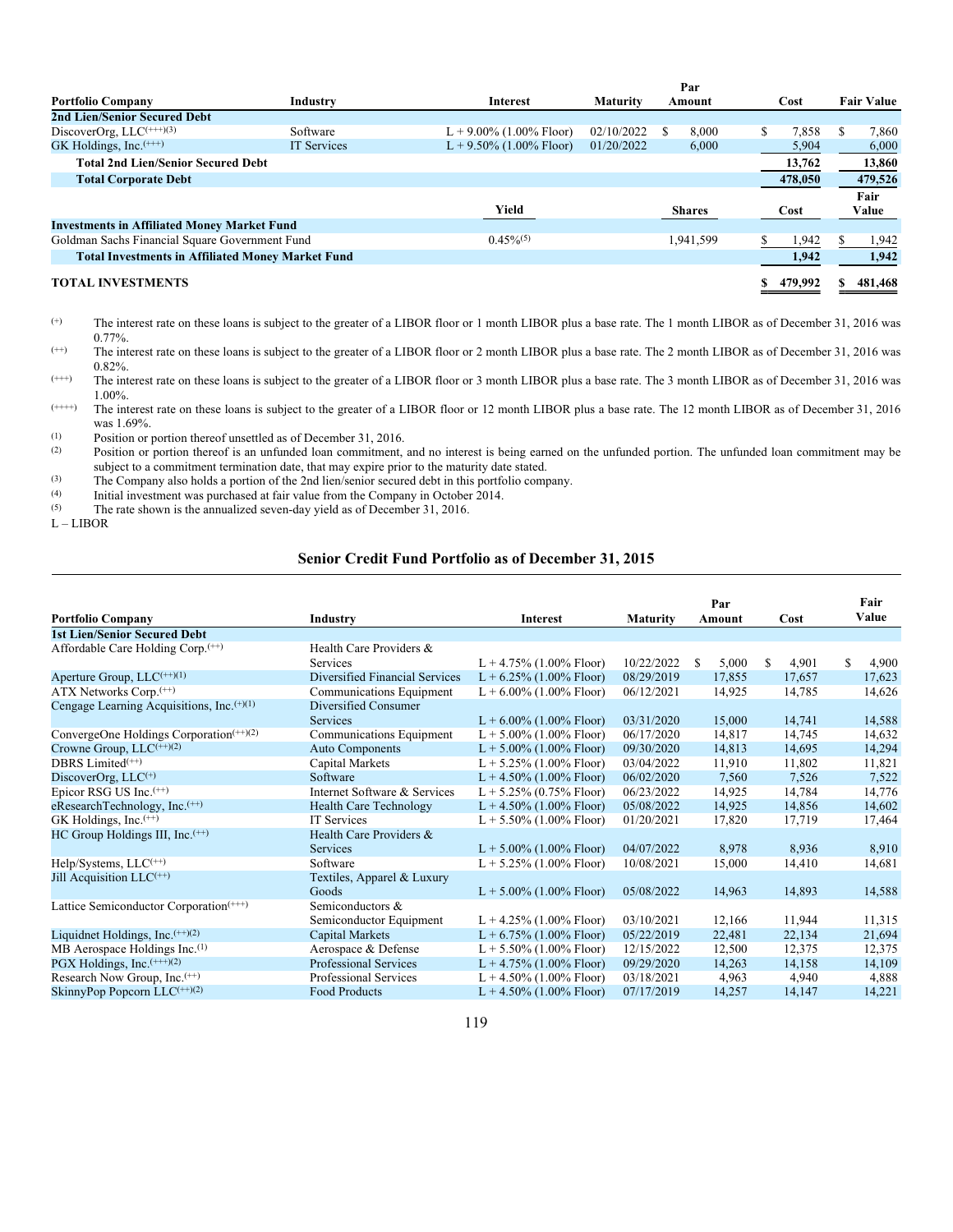|                                                          |                      |                            |                 | Par            |    |            | Fair         |
|----------------------------------------------------------|----------------------|----------------------------|-----------------|----------------|----|------------|--------------|
| <b>Portfolio Company</b>                                 | Industry             | Interest                   | <b>Maturity</b> | Amount         |    | Cost       | Value        |
| Veresen Midstream Limited Partnership <sup>(++)</sup>    | Energy Equipment $&$ |                            |                 |                |    |            |              |
|                                                          | <b>Services</b>      | $L + 4.25\%$ (1.00% Floor) | 03/31/2022      | 10,918<br>- \$ | S. | 10,698     | \$<br>10,699 |
| Zep Inc. $(+)$                                           | Chemicals            | L + 4.75% (1.00% Floor)    | 06/27/2022      | 5,473          |    | 5,447      | 5,438        |
| <b>Total 1st Lien/Senior Secured Debt</b>                |                      |                            |                 |                |    | 282,293    | 279,766      |
| 2nd Lien/Senior Secured Debt                             |                      |                            |                 |                |    |            |              |
| GK Holdings, Inc $(++)$                                  | <b>IT Services</b>   | $L + 9.50\%$ (1.00% Floor) | 01/20/2022      | 6,000          |    | 5,891      | 5,820        |
| <b>Total 2nd Lien/Senior Secured Debt</b>                |                      |                            |                 |                |    | 5,891      | 5,820        |
| <b>Total Corporate Debt</b>                              |                      |                            |                 |                |    | 288,184    | 285,586      |
|                                                          |                      |                            |                 |                |    |            |              |
|                                                          |                      |                            |                 |                |    |            | Fair         |
|                                                          |                      | Yield                      |                 | <b>Shares</b>  |    | Cost       | Value        |
| <b>Investments in Affiliated Money Market Fund</b>       |                      |                            |                 |                |    |            |              |
| Goldman Sachs Financial Square Government Fund           |                      | $0.19\%^{(3)}$             |                 | 21,829,831 \$  |    | 21,830 \$  | 21,830       |
| <b>Total Investments in Affiliated Money Market Fund</b> |                      |                            |                 |                |    | 21,830     | 21,830       |
| <b>TOTAL INVESTMENTS</b>                                 |                      |                            |                 |                |    | 310,014 \$ | 307,416      |

(+) The interest rate on these loans is subject to a base rate plus 1 month LIBOR, which as of December 31, 2015 was 0.43%. As the interest rate is subject to a minimum LIBOR floor which was greater than the 1 month LIBOR rate at December 31, 2015, the prevailing rate in effect as of December 31, 2015 was the base rate plus the LIBOR floor.

(++) The interest rate on these loans is subject to a base rate plus 3 month LIBOR, which as of December 31, 2015 was 0.61%. As the interest rate is subject to a minimum LIBOR floor which was greater than the 3 month LIBOR rate at December 31, 2015, the prevailing rate in effect as of December 31, 2015 was the base rate plus the LIBOR floor.

(+++) The interest rate on these loans is subject to a base rate plus 6 month LIBOR, which as of December 31, 2015 was 0.85%. As the interest rate is subject to a minimum LIBOR floor which was greater than the 6 month LIBOR rate at December 31, 2015, the prevailing rate in effect as of December 31, 2015 was the base rate plus the LIBOR floor.

(1) Position or portion thereof unsettled as of December 31, 2015.

(2) Initial investment was purchased at fair value from the Company in October 2014.<br>
The rate shown is the annualized seven-day vield as of December 31, 2015.

The rate shown is the annualized seven-day yield as of December 31, 2015.

L – LIBOR

Below is selected balance sheet information for the Senior Credit Fund as of December 31, 2016 and December 31, 2015:

|                                           | As of<br>December 31, 2016 |   | As of<br>December 31, 2015 |
|-------------------------------------------|----------------------------|---|----------------------------|
| <b>Selected Balance Sheet Information</b> |                            |   |                            |
| Total investments, at fair value          | 481,468                    |   | 307,416                    |
| Cash and other assets                     | 10,930                     |   | 7,579                      |
| <b>Total assets</b>                       | 492.398                    |   | 314,995                    |
| Debt(1)                                   | 300,574                    | m | 184,983                    |
| Other liabilities                         | 35,036                     |   | 40,218                     |
| <b>Total liabilities</b>                  | 335,610                    |   | 225,201                    |
| Members' equity                           | 156,788                    |   | 89,794                     |
| Total liabilities and members' equity     | 492,398                    |   | 314,995                    |

(1) Net of deferred financing costs for the SPV I Term Loan Facility which were in the amount of \$2,676 and \$567 as of December 31, 2016 and December 31, 2015, respectively.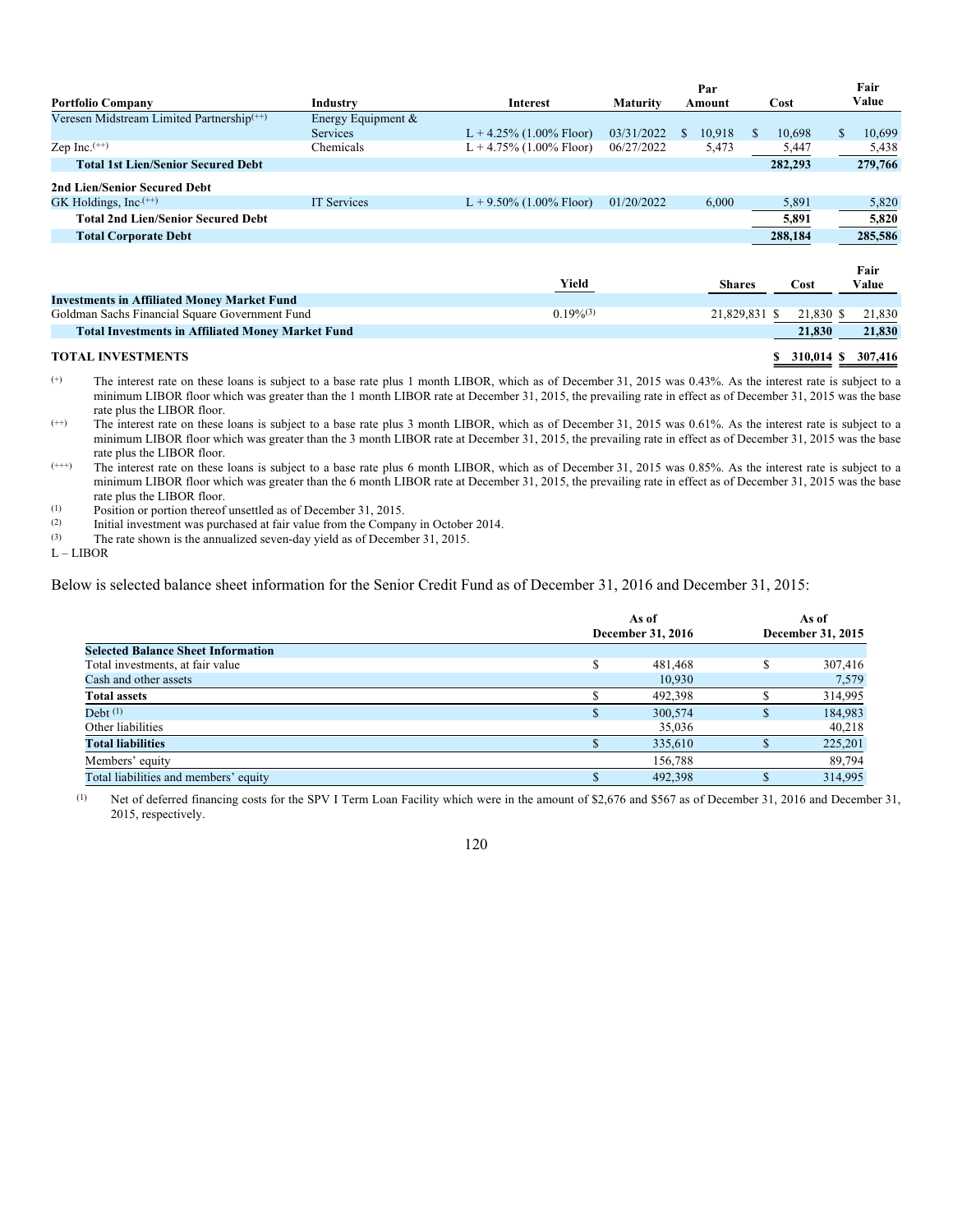Below is selected statements of operations information for the Senior Credit Fund for the years ended December 31, 2016, 2015 and for the period October 1, 2014 (commencement of operations) through December 31, 2014:

|                                                       | <b>For the Year Ended</b><br>December 31, 2016 | <b>For the Year Ended</b><br>December 31, 2015 | For the period<br><b>October 1, 2014</b><br>(commencement of<br>operations) through<br><b>Year Ended</b><br>December 31, 2014 |
|-------------------------------------------------------|------------------------------------------------|------------------------------------------------|-------------------------------------------------------------------------------------------------------------------------------|
| <b>Selected Statements of Operations Information:</b> |                                                |                                                |                                                                                                                               |
| Total investment income                               | \$<br>25,534                                   | \$<br>14,684                                   | \$<br>1,698                                                                                                                   |
| <b>Expenses</b>                                       |                                                |                                                |                                                                                                                               |
| Interest and other debt expense                       | 9,101                                          | 5,283                                          | 571                                                                                                                           |
| Excess loan origination and structuring fees          | 2,312                                          | 746                                            |                                                                                                                               |
| Organization expense                                  |                                                |                                                | 230                                                                                                                           |
| Professional fees                                     | 430                                            | 319                                            | 200                                                                                                                           |
| Administration and custodian fees                     | 347                                            | 299                                            | 67                                                                                                                            |
| Other expenses                                        | 103                                            | 44                                             | 28                                                                                                                            |
| Total expenses                                        | 12,293                                         | 6,691                                          | 1,096                                                                                                                         |
| Total net income                                      | 13,241                                         | 7,993                                          | 602                                                                                                                           |
| Net realized gain(loss) on investments                | (21)                                           | 50                                             |                                                                                                                               |
| Net change in unrealized appreciation                 |                                                |                                                |                                                                                                                               |
| (depreciation) on investments                         | 4,074                                          | (1, 869)                                       | (729)                                                                                                                         |
| Net increase (decrease) in members' equity            | 17,294                                         | \$<br>6,174                                    | \$<br>(127)                                                                                                                   |

#### **Loan Origination and Structuring Fees**

If the loan origination and structuring fees earned by the Senior Credit Fund (including directly or indirectly through SPV I or another vehicle) during a period exceed the Senior Credit Fund's expenses (excluding interest and other debt expenses), such excess is paid as a fee to the Member(s) responsible for the origination of the loans pro rata in accordance with the total loan origination and structuring fees earned by the Senior Credit Fund with respect to the loans originated by such Member. The loan origination and structuring fee is accrued quarterly and included in other income from controlled affiliated investments on the Consolidated Statements of Operations and paid annually. For the years ended December 31, 2016 and 2015, the Company accrued income based on loan origination and structuring fees of \$2,212 and \$681, respectively. There was no such income for the year ended December 31, 2014.

# **5. FAIR VALUE MEASUREMENT**

The fair value of a financial instrument is the amount that would be received to sell an asset or would be paid to transfer a liability in an orderly transaction between market participants at the measurement date (i.e., the exit price).

The fair value hierarchy under ASC 820 prioritizes the inputs to valuation techniques used to measure fair value. The hierarchy gives the highest priority to unadjusted quoted prices in active markets for identical assets or liabilities (Level 1 measurements) and the lowest priority to unobservable inputs (Level 3 measurements). The levels used for classifying investments are not necessarily an indication of the risk associated with investing in these securities. The three levels of the fair value hierarchy are as follows:

#### **Basis of Fair Value Measurement**

Level 1 – Inputs to the valuation methodology are quoted prices available in active markets for identical instruments as of the reporting date. The types of financial instruments included in Level 1 include unrestricted securities, including equities and derivatives, listed in active markets.

Level 2 – Inputs to the valuation methodology are other than quoted prices in active markets, which are either directly or indirectly observable as of the reporting date. The types of financial instruments in this category include less liquid and restricted securities listed in active markets, securities traded in other than active markets, government and agency securities and certain over-the-counter derivatives where the fair value is based on observable inputs.

Level 3 – Inputs to the valuation methodology are unobservable and significant to overall fair value measurement. The inputs into the determination of fair value require significant management judgment or estimation. Financial instruments that are included in this category include investments in privately held entities and certain over-the-counter derivatives where the fair value is based on unobservable inputs.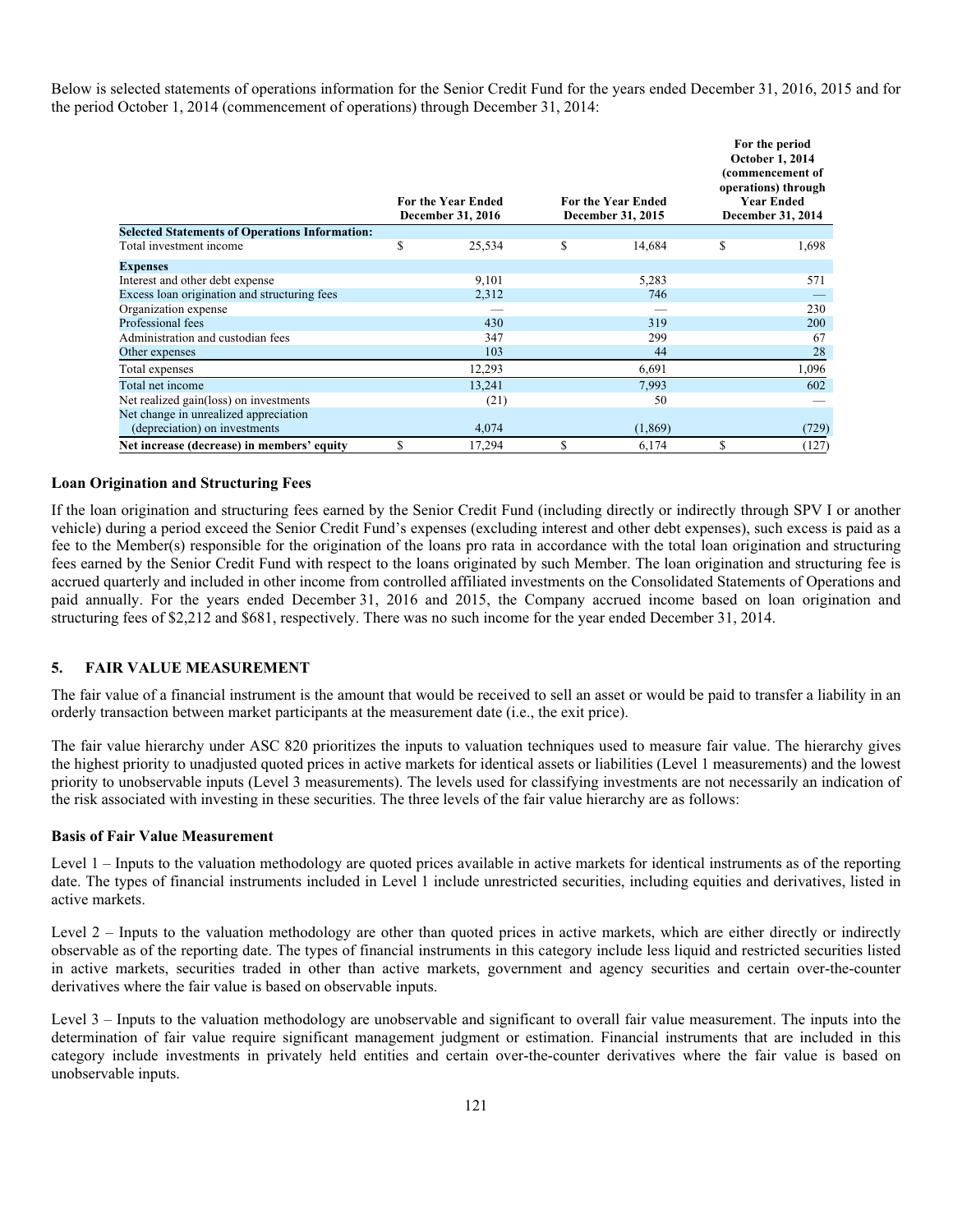A financial instrument's level within the fair value hierarchy is based on the lowest level of any input that is significant to the fair value measurement. Note 2 "Significant Accounting Policies" should be read in conjunction with the information outlined below.

The table below presents the valuation techniques and the nature of significant inputs generally used in determining the fair value of Level 2 Instruments.

| <b>Level 2 Instruments</b>     | <b>Valuation Techniques and Significant Inputs</b>                                                                                                                                                                                                                                                                                                                                                                                                                                                                                                        |
|--------------------------------|-----------------------------------------------------------------------------------------------------------------------------------------------------------------------------------------------------------------------------------------------------------------------------------------------------------------------------------------------------------------------------------------------------------------------------------------------------------------------------------------------------------------------------------------------------------|
| <b>Equity and Fixed Income</b> | The types of instruments that trade in markets that are not considered to be active but are valued based on<br>quoted market prices, broker or dealer quotations or alternative pricing sources with reasonable levels of<br>price transparency include commercial paper, most government agency obligations, most corporate debt<br>securities, certain mortgage-backed securities, certain bank loans, less liquid publicly listed equities,<br>certain state and municipal obligations, certain money market instruments and certain loan commitments. |
|                                | Valuations of Level 2 Equity and Fixed Income instruments can be verified to quoted prices, broker or<br>dealer quotations or alternative pricing sources with reasonable levels of price transparency.<br>Consideration is given to the nature of the quotations (e.g. indicative or firm) and the relationship of<br>recent market activity to the prices provided from alternative pricing sources.                                                                                                                                                    |

The table below presents the valuation techniques and the nature of significant inputs generally used in determining the fair value of Level 3 Instruments.

| <b>Level 3 Instruments</b>   | <b>Valuation Techniques and Significant Inputs</b>                                                                                                                                                                                                                                                                                                                                                                                                                           |
|------------------------------|------------------------------------------------------------------------------------------------------------------------------------------------------------------------------------------------------------------------------------------------------------------------------------------------------------------------------------------------------------------------------------------------------------------------------------------------------------------------------|
| <b>Bank Loans, Corporate</b> | Valuations are generally based on discounted cash flow techniques, for which the significant inputs are                                                                                                                                                                                                                                                                                                                                                                      |
| <b>Debt, and Other Debt</b>  | the amount and timing of expected future cash flows, market yields and recovery assumptions. The                                                                                                                                                                                                                                                                                                                                                                             |
| <b>Obligations</b>           | significant inputs are generally determined based on relative value analyses, which incorporate<br>comparisons both to credit default swaps that reference the same underlying credit risk and to other debt<br>instruments for the same issuer for which observable prices or broker quotes are available. Other<br>valuation methodologies are used as appropriate including market comparables, transactions in similar<br>instruments and recovery/liquidation analysis. |
| <b>Equity</b>                | Recent third-party investments or pending transactions are considered to be the best evidence for any<br>change in fair value. When these are not available, the following valuation methodologies are used, as                                                                                                                                                                                                                                                              |
|                              | appropriate and available:<br>Transactions in similar instruments;<br>Discounted cash flow techniques;                                                                                                                                                                                                                                                                                                                                                                       |
|                              | Third party appraisals; and<br>Industry multiples and public comparables.                                                                                                                                                                                                                                                                                                                                                                                                    |
|                              | Evidence includes recent or pending reorganizations (for example, merger proposals, tender offers and<br>debt restructurings) and significant changes in financial metrics, including:                                                                                                                                                                                                                                                                                       |
|                              | Current financial performance as compared to projected performance;<br>• Capitalization rates and multiples; and<br>Market yields implied by transactions of similar or related assets.                                                                                                                                                                                                                                                                                      |
|                              |                                                                                                                                                                                                                                                                                                                                                                                                                                                                              |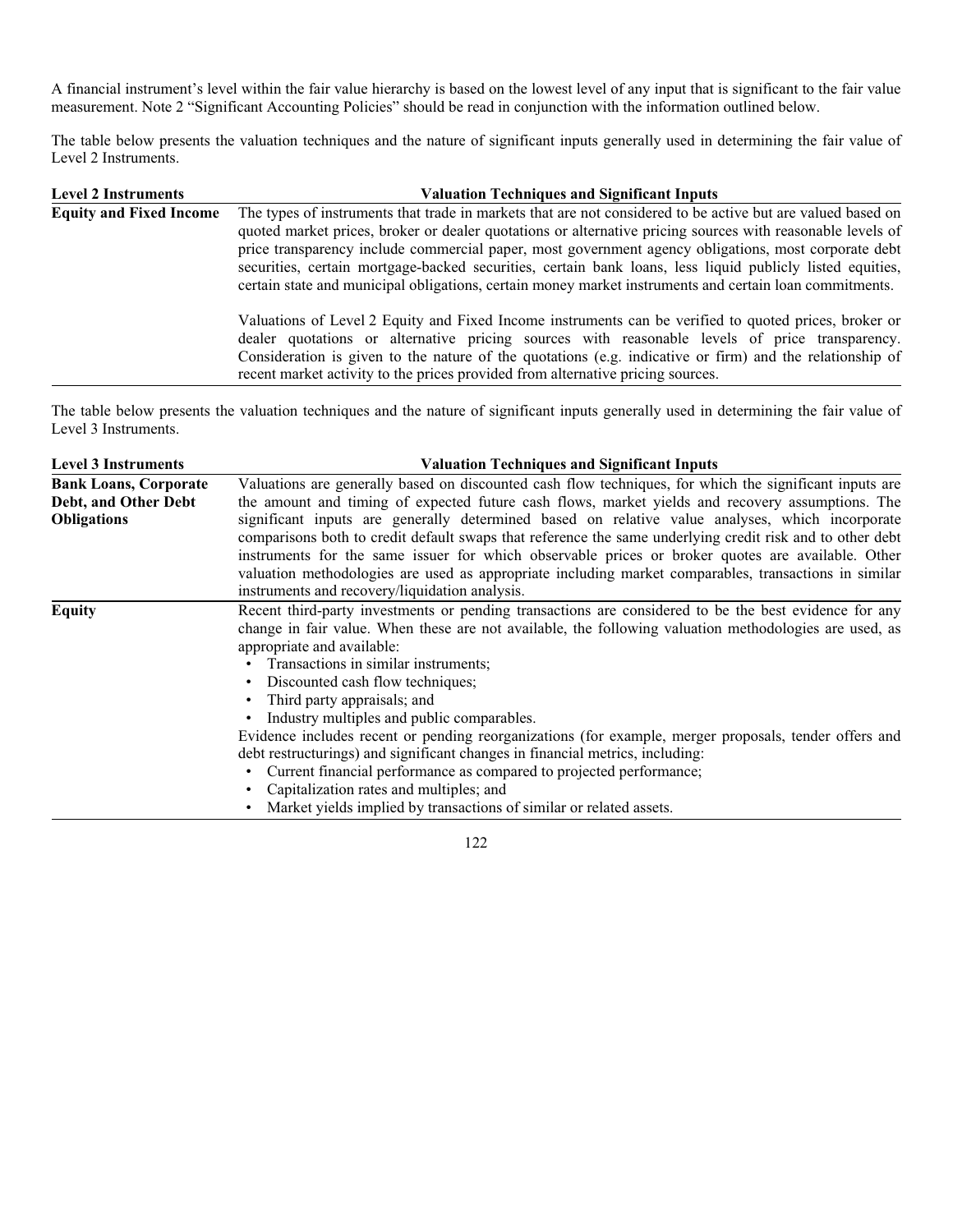The tables below present the ranges of significant unobservable inputs used to value the Company's Level 3 assets and liabilities as of December 31, 2016 and 2015. These ranges represent the significant unobservable inputs that were used in the valuation of each type of instrument, but they do not represent a range of values for any one instrument. For example, the lowest yield in 1st Lien/Senior Secured is appropriate for valuing that specific debt investment, but may not be appropriate for valuing any other debt investments in this asset class. Accordingly, the ranges of inputs presented below do not represent uncertainty in, or possible ranges of, fair value measurements of the Company's Level 3 assets and liabilities.

| <b>Level 3 Instruments</b>                                | Level 3 Assets as of<br>December 31, 2016 <sup>(1)</sup> | <b>Significant Unobservable</b><br><b>Inputs by Valuation</b><br>Techniques $(2)$ | Range $(3)$ of Significant<br>Unobservable<br><b>Inputs (Weighted</b><br>Average <sup>(4)</sup> ) as of<br>December 31, 2016 |
|-----------------------------------------------------------|----------------------------------------------------------|-----------------------------------------------------------------------------------|------------------------------------------------------------------------------------------------------------------------------|
| Bank Loans, Corporate Debt,<br>and Other Debt Obligations | 1st Lien/Senior Secured Debt<br>\$379,181                | Discounted cash flows:<br>Discount Rate                                           | $9.1\% - 20\%$ (11.6%)                                                                                                       |
|                                                           |                                                          | Comparable multiples:<br>EV/EBITDA <sup>(5)</sup><br>$\bullet$                    | $2.9x - 19.5x(5.0x)$                                                                                                         |
|                                                           | 1st Lien/Last-Out Unitranche<br>\$310,254                | Discounted cash flows:<br>Discount Rate                                           | $10.8\% - 15.6\%$ (12.9%)                                                                                                    |
|                                                           |                                                          | Comparable multiples:<br>EV/EBITDA <sup>(5)</sup><br>$\bullet$                    | $7.7x - 13.2x(7.9x)$                                                                                                         |
|                                                           | 2nd Lien/Senior Secured Debt<br>\$214,643                | Discounted cash flows:<br>Discount Rate                                           | $10.7\% - 48.1\%$ (12.6%)                                                                                                    |
|                                                           |                                                          | Comparable multiples:<br>EV/EBITDA <sup>(5)</sup>                                 | $6.5x - 9.1x(6.8x)$                                                                                                          |
| Equity                                                    | Preferred Stock<br>\$11,083                              | Comparable multiples:<br>EV/EBITDA <sup>(5)</sup>                                 | $5.6x - 12.3x(6.3x)$                                                                                                         |
|                                                           | Common Stock<br>\$4,312                                  | Comparable multiples:<br>EV/EBITDA <sup>(5)</sup>                                 | $5.6x - 12.3x(6.3x)$                                                                                                         |

(1) Included within Level 3 Assets of \$977,713 is an amount of \$58,240 in which the Investment Adviser did not develop the unobservable inputs (examples include single source broker quotations, third party pricing, and prior transactions).

(2) The fair value of any one instrument may be determined using multiple valuation techniques. For example, market comparable and discounted cash flows may be used together to determine fair value. Therefore, the level 3 balance encompasses both of these techniques.

(3) The range for an asset category consisting of a single investment represents the relevant market data considered in determining the fair value of the investment.<br>Weighted average for an asset category consisting of mul

Weighted average for an asset category consisting of multiple investments is calculated by weighting the significant unobservable input by the relative fair value of the investment. Weighted average for an asset category consisting of a single investment represents the significant unobservable input used in the fair value of the investment.

(5) Enterprise value of portfolio company as a multiple of earnings before interest, taxes, depreciation and amortization ("EBITDA").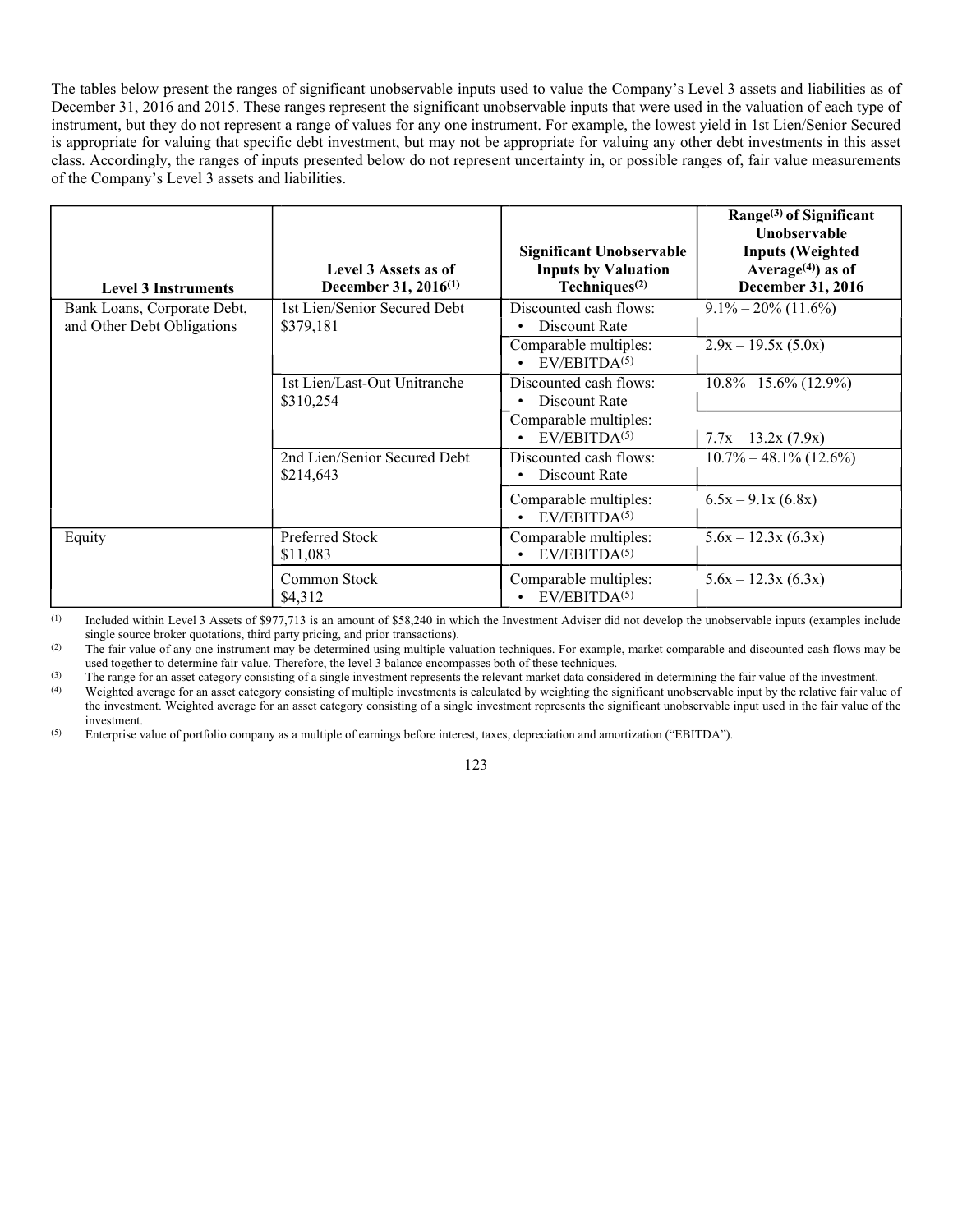| <b>Level 3 Instruments</b>                                | Level 3 Assets as of<br>December 31, $2015^{(1)}$ | Significant Unobservable<br><b>Inputs by Valuation</b><br>Techniques $(2)$                                                 | Range $(3)$ of Significant<br>Unobservable<br><b>Inputs (Weighted</b><br>Average <sup>(4)</sup> ) as of<br>December 31, 2015 |
|-----------------------------------------------------------|---------------------------------------------------|----------------------------------------------------------------------------------------------------------------------------|------------------------------------------------------------------------------------------------------------------------------|
| Bank Loans, Corporate Debt,<br>and Other Debt Obligations | 1st Lien/Senior Secured Debt<br>\$362,331         | Discounted cash flows:<br>Discount Rate                                                                                    | $8.4\% - 13.5\%$ (10.9%)                                                                                                     |
|                                                           | 1st Lien/Last-Out Unitranche<br>\$305,727         | Discounted cash flows:<br>Discount Rate                                                                                    | $10.5\% - 12.7\%$ (11.8%)                                                                                                    |
|                                                           | 2nd Lien/Senior Secured Debt<br>\$199,821         | Discounted cash flows:<br>Discount Rate                                                                                    | $2.1\% - 14\%$ (11.6%)                                                                                                       |
| Equity                                                    | Preferred Stock<br>\$24,872                       | Discounted cash flows:<br>Discount Rate<br>Comparable multiples:<br>EV/EBITDA <sup>(5)</sup><br>$EV/Production^{(6)}$<br>٠ | $10\% - 12\%$ (11.8%)<br>$3.8x - 7.1x(4.9x)$<br>$$13 - $40 ($27)$                                                            |

(1) Included within Level 3 Assets of \$950,631 is an amount of \$57,880 for which the Investment Adviser did not develop the unobservable inputs (examples include single source broker quotations, third party pricing, and prior transactions).

<sup>(2)</sup> The fair value of any one instrument may be determined using multiple valuation techniques. For example, market comparable and discounted cash flows may be used together to determine fair value. Therefore, the Level 3 balance encompasses both of these techniques.

(3) The range for an asset category consisting of a single investment represents the relevant market data considered in determining the fair value of the investment.

(4) Weighted average for an asset category consisting of multiple investments is calculated by weighting the significant unobservable input by the relative fair value of the investments. Weighted average for an asset category consisting of a single investment represents the significant unobservable input used in the fair value of the investment.

(5) Enterprise value of portfolio company as a multiple of EBITDA.<br>
Function company as a multiple of oil and ga

Enterprise value of portfolio company as a multiple of oil and gas production (barrels of oil equivalent per day).

As noted above, the income and market approaches were used in the determination of fair value of certain Level 3 assets as of December 31, 2016 and 2015. The significant unobservable inputs used in the income approach are the discount rate or market yield used to discount the estimated future cash flows expected to be received from the underlying investment, which include both future principal and interest payments. An increase in the discount rate or market yield would result in a decrease in the fair value. Included in the consideration and selection of discount rates is risk of default, rating of the investment, call provisions and comparable company investments. The significant unobservable inputs used in the market approach are based on market comparable transactions and market multiples of publicly traded comparable companies. Increases or decreases in market multiples would result in an increase or decrease, respectively, in the fair value.

The following is a summary of the Company's assets categorized within the fair value hierarchy as of December 31, 2016:

| <b>Assets</b>                       |   | <b>Level 1</b>                        | <b>Level 2</b>               |    | <b>Level 3</b>    | Total        |
|-------------------------------------|---|---------------------------------------|------------------------------|----|-------------------|--------------|
| 1st Lien/Senior Secured Debt        | D | $\qquad \qquad -$                     | 41,845<br>\$                 | S. | 379,181           | 421,026<br>S |
| 1st Lien/Last-Out Unitranche        |   | $\overline{\phantom{a}}$              | $\overline{\phantom{0}}$     |    | 310.254           | 310.254      |
| 2nd Lien/Senior Secured Debt        |   | $\qquad \qquad -$                     | 67.160                       |    | 269,018           | 336,178      |
| Unsecured Debt                      |   |                                       | $\overline{\phantom{0}}$     |    | 3,115             | 3,115        |
| <b>Preferred Stock</b>              |   | $\qquad \qquad -$                     | $\qquad \qquad \blacksquare$ |    | 11.833            | 11,833       |
| Common Stock                        |   | $\hspace{1.0cm} \rule{1.5cm}{0.15cm}$ | 2,178                        |    | 4,312             | 6,490        |
| <b>Affiliated Money Market Fund</b> |   |                                       | $\qquad \qquad -$            |    | $\qquad \qquad -$ |              |
| Subtotal                            |   |                                       | \$111.183                    | S. | 977,713           | \$1,088,897  |
| Investments measured at $NAV^{(1)}$ |   |                                       |                              |    |                   | 78,394       |
| <b>Total assets</b>                 |   |                                       |                              |    |                   | \$1,167,291  |

(1) Includes equity investments in the Senior Credit Fund.

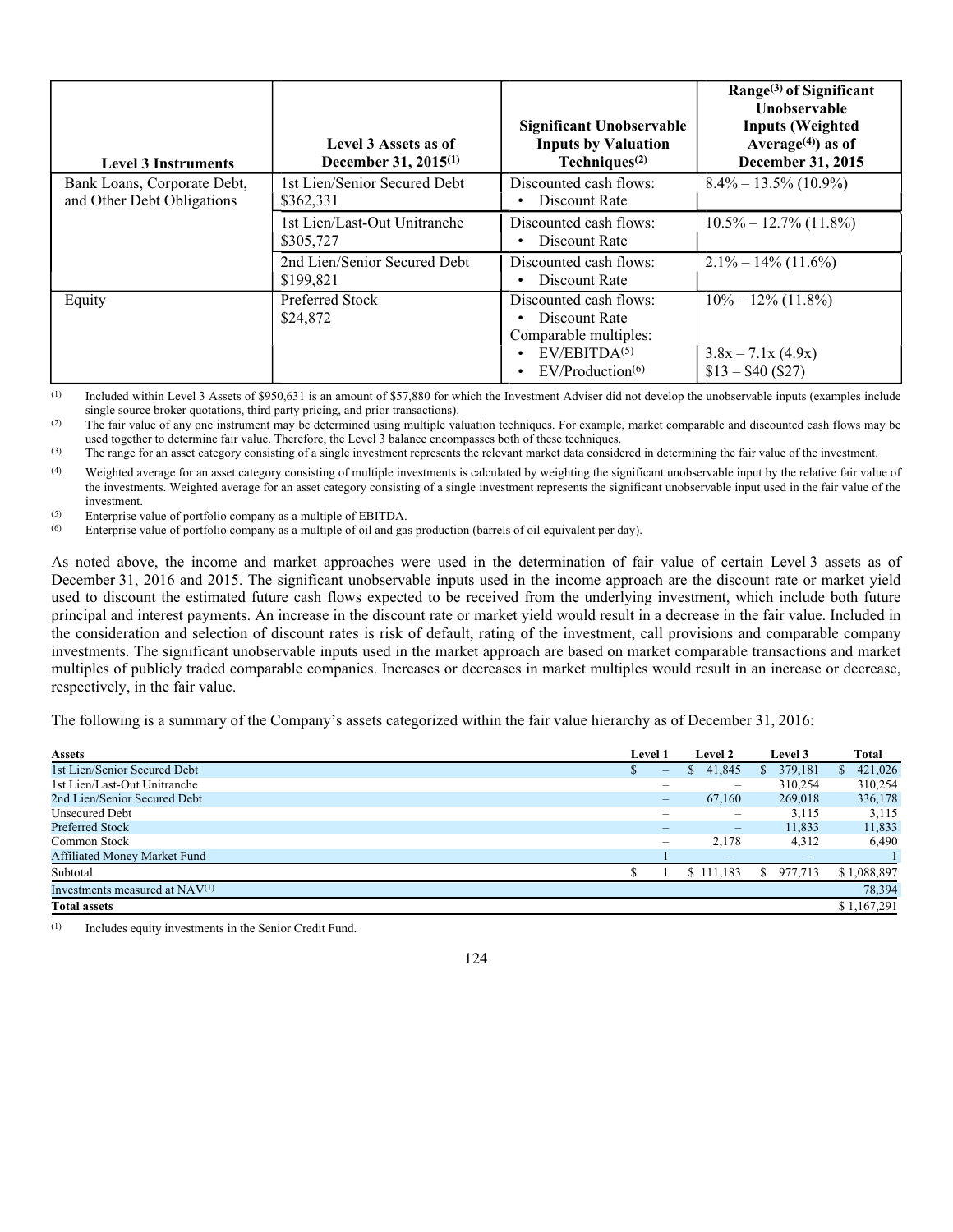The following is a summary of the Company's assets categorized within the fair value hierarchy as of December 31, 2015:

| <b>Assets</b>                       | <b>Level 1</b> |   | <b>Level 2</b>                                                            |    | Level 3                      |   | Total       |
|-------------------------------------|----------------|---|---------------------------------------------------------------------------|----|------------------------------|---|-------------|
| 1st Lien/Senior Secured Debt        | -              | S | 57,767                                                                    | S. | 362,331                      | э | 420,098     |
| 1st Lien/Last-Out Unitranche        | -              |   | $\qquad \qquad$                                                           |    | 305,727                      |   | 305,727     |
| 2nd Lien/Senior Secured Debt        | —              |   | 27,769                                                                    |    | 257,701                      |   | 285,470     |
| Preferred Stock                     |                |   | $\hspace{1.0cm} \rule{1.5cm}{0.15cm} \hspace{1.0cm} \rule{1.5cm}{0.15cm}$ |    | 24,872                       |   | 24,872      |
| Common Stock                        |                |   |                                                                           |    | $\qquad \qquad -$            |   |             |
| Affiliated Money Market Fund        | 10,117         |   | $\hspace{0.05cm}$                                                         |    | $\qquad \qquad \blacksquare$ |   | 10,117      |
| Subtotal                            | 10,117         |   | 85,536                                                                    |    | 950,631                      |   | \$1,046,284 |
| Investments measured at $NAV^{(1)}$ |                |   |                                                                           |    |                              |   | 44,897      |
| <b>Total assets</b>                 |                |   |                                                                           |    |                              |   | \$1,091,181 |

(1) Includes equity investments in the Senior Credit Fund.

The following is a reconciliation of Level 3 assets for the year ended December 31, 2016:

| Level 3                                |     | <b>Beginning</b><br><b>Balance</b><br>as of<br>January 1,<br>2016 |     | Purchases $(1)$ | Net<br><b>Realized</b><br>Gain<br>(Loss) |               | Net Change in<br>Unrealized<br>Appreciation<br>(Depreciation) $(2)$ | Sales and<br>$Set$ tlements <sup>(1)</sup> | <b>Net</b><br>Amortization<br>of<br>Premium/<br><b>Discount</b> | <b>Transfers</b><br>In | Transfers<br>Out  |               | Ending<br><b>Balance</b><br>as of<br>December 31.<br>2016 |
|----------------------------------------|-----|-------------------------------------------------------------------|-----|-----------------|------------------------------------------|---------------|---------------------------------------------------------------------|--------------------------------------------|-----------------------------------------------------------------|------------------------|-------------------|---------------|-----------------------------------------------------------|
| 1st Lien/Senior Secured<br>Debt        |     | \$362,331                                                         | \$. | 99,543 \$       | $\qquad \qquad -$                        | <sup>\$</sup> | $(10,600)$ \$                                                       | $(89, 834)$ \$                             | 1,978                                                           | \$<br>$15,763$ \$      |                   | <sup>\$</sup> | 379,181                                                   |
| 1st Lien/Last-Out<br>Unitranche        |     | 305,727                                                           |     | 54,814          | 123                                      |               | (16, 820)                                                           | (35, 119)                                  | 1,529                                                           |                        | $\qquad \qquad -$ |               | 310,254                                                   |
| 2nd Lien/Senior<br><b>Secured Debt</b> |     | 257,701                                                           |     | 157,733         | (22, 117)                                |               | (11, 560)                                                           | (97, 513)                                  | 1,574                                                           | $\qquad \qquad -$      | (16, 800)         |               | 269,018                                                   |
| Unsecured Debt                         |     | -                                                                 |     | 3,115           | $\overline{\phantom{m}}$                 |               | -                                                                   |                                            |                                                                 |                        | -                 |               | 3,115                                                     |
| <b>Preferred Stock</b>                 |     | 24,872                                                            |     | 11,548          | $\qquad \qquad -$                        |               | 1,453                                                               | (21,249)                                   | $\overline{\phantom{0}}$                                        | $\qquad \qquad -$      | (4,791)           |               | 11,833                                                    |
| Common Stock                           |     | $\overline{\phantom{0}}$                                          |     | 2,395           | $\qquad \qquad$                          |               | 6,363                                                               | $\overline{\phantom{a}}$                   | $\overline{\phantom{0}}$                                        | -                      | (4, 446)          |               | 4,312                                                     |
| <b>Total assets</b>                    | \$. | 950,631                                                           |     | 329,148         | (21,994)                                 | -S            | (31, 164)                                                           | (243, 715)                                 | 5,081                                                           | 15.763                 | (26, 037)         | <sup>\$</sup> | 977,713                                                   |

(1) Purchases may include securities received in corporate actions and PIK. Sales and Settlements may include securities delivered in corporate actions.

(2) Change in unrealized appreciation (depreciation) relating to assets still held at December 31, 2016 totaled \$(30,159) consisting of the following: 1st Lien/Senior Secured Debt \$(10,600), 1st Lien/Last-Out Unitranche \$(16,820), 2nd Lien/Senior Secured Debt \$(10,555), Unsecured Debt \$0, Preferred Stock \$1,453, and Common Stock \$6,363.

The following is a reconciliation of Level 3 assets for the year ended December 31, 2015:

| Level 3                 | <b>Beginning</b><br><b>Balance</b><br>as of<br>January 1,<br>2015 | Purchases $(1)$ | <b>Net</b><br>Realized<br>Gain<br>(Loss) |      | Net Change in<br><b>Unrealized</b><br>Appreciation<br>(Depreciation) $(2)$ |    | Sales and<br>$Set$ then ents <sup>(1)</sup>                               | <b>Net</b><br>Amortization<br>of<br>Premium/<br><b>Discount</b> | <b>Transfers</b><br>In | <b>Transfers</b><br>Out | Ending<br><b>Balance</b><br>as of<br>December 31,<br>2015 |
|-------------------------|-------------------------------------------------------------------|-----------------|------------------------------------------|------|----------------------------------------------------------------------------|----|---------------------------------------------------------------------------|-----------------------------------------------------------------|------------------------|-------------------------|-----------------------------------------------------------|
| 1st Lien/Senior Secured |                                                                   |                 |                                          |      |                                                                            |    |                                                                           |                                                                 |                        |                         |                                                           |
| Debt                    | \$<br>176,931                                                     | \$<br>202,467   | (98)                                     | - \$ | 5,133                                                                      | -S | (23, 418)                                                                 | 1,316 \$                                                        | $-$ \$                 |                         | \$<br>362,331                                             |
| 1st Lien/Last-Out       |                                                                   |                 |                                          |      |                                                                            |    |                                                                           |                                                                 |                        |                         |                                                           |
| Unitranche              | 275,567                                                           | 39,183          |                                          |      | (1,630)                                                                    |    | (8,602)                                                                   | 1,209                                                           |                        |                         | 305,727                                                   |
| 2nd Lien/Senior Secured |                                                                   |                 |                                          |      |                                                                            |    |                                                                           |                                                                 |                        |                         |                                                           |
| Debt                    | 304.541                                                           | 47.923          | 31                                       |      | (15.035)                                                                   |    | (89,070)                                                                  | 1,698                                                           | 27.323                 | (19,710)                | 257,701                                                   |
| Preferred Stock         | 26,358                                                            | 411             | $\overline{\phantom{0}}$                 |      | (1,897)                                                                    |    | $\overline{\phantom{a}}$                                                  | -                                                               |                        | -                       | 24,872                                                    |
| <b>Common Stock</b>     | 632                                                               | -               |                                          |      | (632)                                                                      |    | $\hspace{1.0cm} \rule{1.5cm}{0.15cm} \hspace{1.0cm} \rule{1.5cm}{0.15cm}$ |                                                                 |                        |                         |                                                           |
| <b>Total assets</b>     | 784,029                                                           | 289.984         | (67)                                     |      | (14,061)                                                                   |    | (121,090)                                                                 | 4.223                                                           | 27.323                 | (19,710)                | 950,631                                                   |

(1) Purchases may include securities received in corporate actions and PIK. Sales and Settlements may include securities delivered in corporate actions.<br>(2) Change in unrealized appreciation (depreciation) relating to asse

(2) Change in unrealized appreciation (depreciation) relating to assets still held at December 31, 2015 totaled \$(13,286) consisting of the following: 1st Lien/Senior Secured Debt \$4,883, 1st Lien/Last-Out Unitranche \$(1,630), 2nd Lien/Senior Secured Debt \$(14,010), Preferred Stock \$(1,897), and Common Stock \$(632).

Transfers between levels of the fair value hierarchy are reported at the beginning of the reporting period in which they occur. For the years ended December 31, 2016 and 2015 transfers from Level 2 to Level 3 were primarily due to decreased price transparency, while transfers from Level 3 to Level 2 were primarily due to increased price transparency.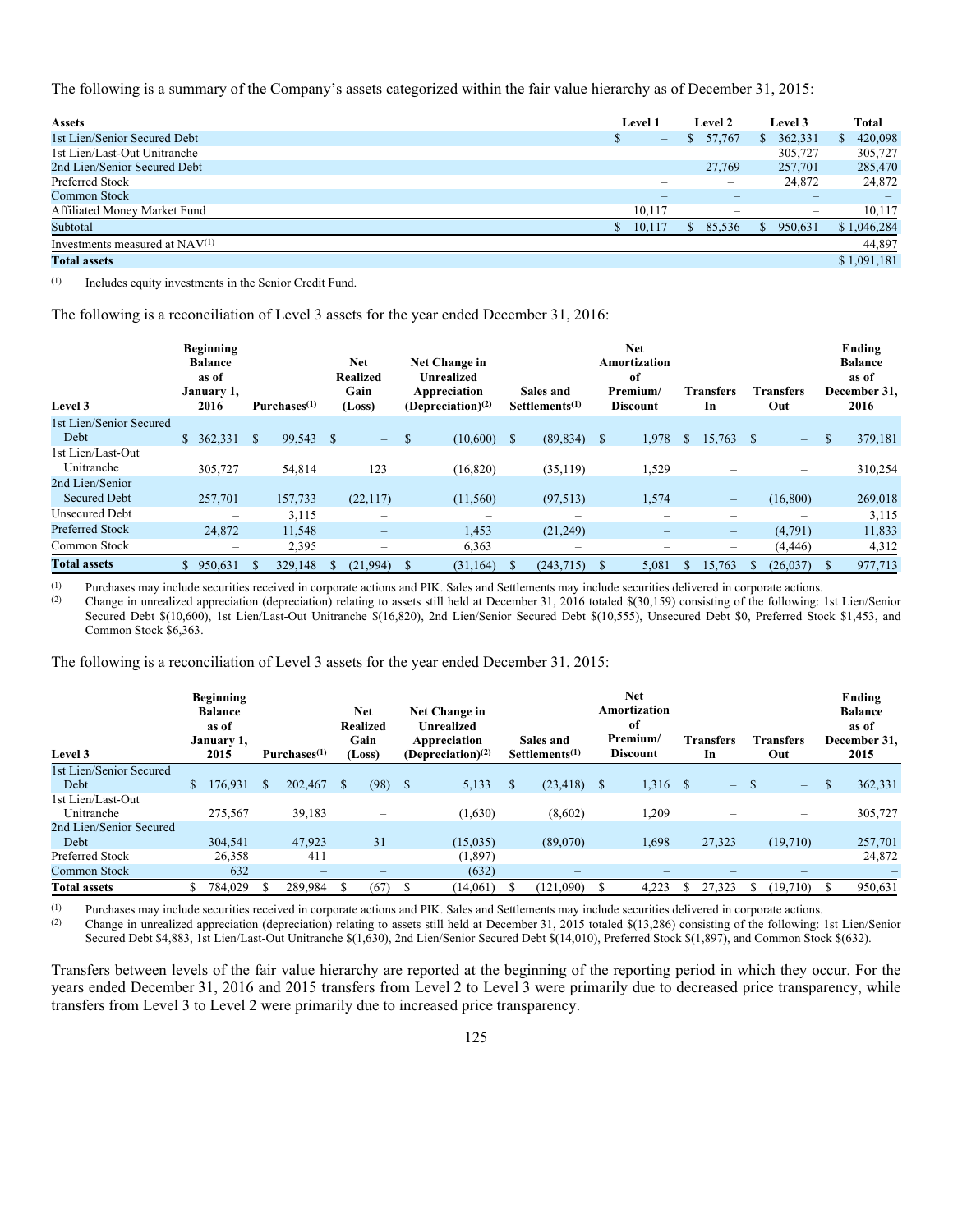# **Debt Not Carried at Fair Value**

The fair value of the Company's revolving credit facility (as amended, the "Revolving Credit Facility"), which would be categorized as Level 3 within the fair value hierarchy as of December 31, 2016 and 2015, approximates its carrying value. The fair value of the Company's Convertible Notes, which would be categorized as Level 2 within the fair value hierarchy, as of December 31, 2016, was \$116,006, based on broker quotes received by the Company.

# **6. DEBT**

In accordance with the Investment Company Act, with certain exceptions, the Company is only allowed to borrow amounts such that its asset coverage ratio, as defined in the Investment Company Act, is at least 2 to 1 after such borrowing. As of December 31, 2016 and 2015, the Company's asset coverage ratio based on aggregated borrowings outstanding was 2.32 to 1 and 2.64 to 1, respectively.

The Company's outstanding debt as of December 31, 2016 and 2015 was as follows:

|                                  |                                                      |                                 |                          | As of             |                                                      |                                 |                     |                   |  |  |
|----------------------------------|------------------------------------------------------|---------------------------------|--------------------------|-------------------|------------------------------------------------------|---------------------------------|---------------------|-------------------|--|--|
|                                  |                                                      |                                 | <b>December 31, 2016</b> |                   |                                                      | December 31, 2015               |                     |                   |  |  |
|                                  | Aggregate<br><b>Borrowing</b><br>Amount<br>Committed | Outstanding<br><b>Borrowing</b> | Amount<br>Available      | Carrying<br>Value | Aggregate<br><b>Borrowing</b><br>Amount<br>Committed | Outstanding<br><b>Borrowing</b> | Amount<br>Available | Carrying<br>Value |  |  |
| <b>Revolving Credit Facility</b> | $605,000^{(1)}$                                      | 387,750                         | 217,250                  | 387,750           | 570,000                                              | 419,000                         | 151,000             | 419,000           |  |  |
| Convertible Notes $(2)$          | 115.000                                              | 115,000                         | $\overline{\phantom{a}}$ | 110.402           | $\overline{\phantom{a}}$                             | -                               | -                   |                   |  |  |
| <b>Total Debt</b>                | 720,000                                              | 502,750                         | 217.250                  | 498.152           | 570,000                                              | 419,000                         | 151.000             | 419,000           |  |  |

(1) Provides, under certain circumstances, a total borrowing capacity of \$1,000,000.

(2) The carrying value of the Company's Convertible Notes is presented net of unamortized debt issuance costs of \$3,884 and OID net of accretion of \$714.

The combined weighted average interest rates of the aggregate borrowings outstanding for the years ended December 31, 2016 and 2015 are 2.65% and 2.44%, respectively.

### **Revolving Credit Facility**

On September 19, 2013, the Company entered into a Revolving Credit Facility with various lenders. SunTrust Bank serves as administrative agent and Bank of America N.A. serves as syndication agent under the Revolving Credit Facility.

On October 3, 2014, the Company amended and restated the Revolving Credit Facility to, among other things:

- increase the aggregate borrowing amount of \$340,000 to \$485,000 on a committed basis;
- increase the total borrowing capacity from a maximum of \$500,000 to \$900,000;
- extend the maturity date from September 19, 2017 to October 3, 2019; and
- reduce the applicable margin of borrowings with respect to (i) any loan bearing interest at a rate determined by reference to the alternate base rate from 1.50% to 1.25% and (ii) any loan bearing interest at a rate determined by reference to the adjusted LIBOR rate from 2.50% to 2.25%.

On January 16, 2015, the Company exercised the right under the accordion feature and increased the size of the Revolving Credit Facility to \$535,000, on a committed basis.

On March 27, 2015, the Company exercised the right under the accordion feature and increased the size of the Revolving Credit Facility to \$560,000, on a committed basis.

On November 3, 2015, the Company amended the Revolving Credit Facility to, among other things:

- increase the aggregate borrowing amount to \$570,000 on a committed basis;
- increase the total borrowing capacity to a maximum of \$1,000,000;
- extend the final maturity date to November 4, 2020; and
- reduce the applicable margin of borrowings with respect to (i) any loan bearing interest at a rate determined by reference to the alternate base rate from 1.25% to 0.75% or 1.00%, subject to borrowing base conditions and (ii) any loan bearing interest at a rate determined by reference to the adjusted LIBOR rate from 2.25% to 1.75% or 2.00%, subject to borrowing base conditions.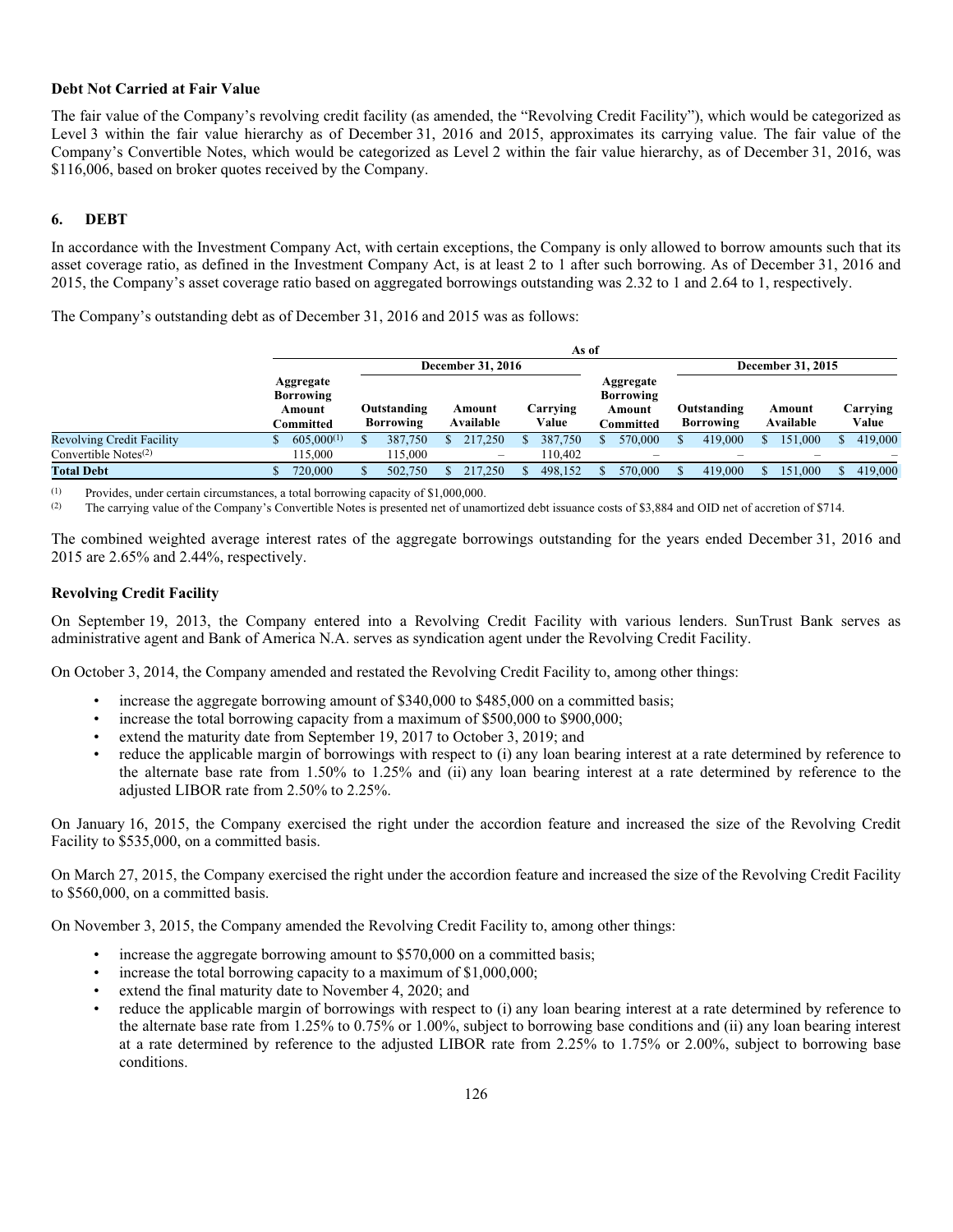On December 16, 2016, the Company further amended the Revolving Credit Facility to, among other things:

- increase aggregate borrowing amount to \$605,000 on a committed basis; and
- extend the final maturity date to December 16, 2021.

Borrowings under the Revolving Credit Facility, including amounts drawn in respect of letters of credit, bear interest (at the Company's election) of either LIBOR plus an applicable margin or an applicable margin plus the higher of the Prime Rate, Federal Funds Rate plus 0.5% or overnight LIBOR plus 1.0%. Interest is payable quarterly in arrears. The Company pays a fee of 0.375% per annum on committed but undrawn amounts under the Revolving Credit Facility, payable quarterly in arrears. Any amounts borrowed under the Revolving Credit Facility will mature, and all accrued and unpaid interest will be due and payable, on December 16, 2021.

The Company's obligations to the lenders under the Revolving Credit Facility are secured by a first priority security interest in substantially the Company's entire portfolio of investments and cash. The Revolving Credit Facility contains certain covenants, including: (i) maintaining a minimum stockholder's equity of \$458,212, subject to increase pending certain equity sales, (ii) maintaining an asset coverage ratio of at least 2 to 1, (iii) maintaining a minimum liquidity test of at least 10% of the covered debt amount during any period when the adjusted covered debt balance is greater than 90% of the adjusted borrowing base, as defined in the Revolving Credit Facility, and (iv) complying with restrictions on industry concentrations in the Company's investment portfolio. As of December 31, 2016, the Company was in compliance with these covenants.

Costs of \$9,704 were incurred in connection with obtaining and amending the Revolving Credit Facility, which have been recorded as deferred financing costs on the Consolidated Statements of Assets and Liabilities and are being amortized over the life of the Revolving Credit Facility using the straight-line method.

The summary information of the Revolving Credit Facility for the years ended December 31, 2016, 2015 and 2014 is as follows:

|                                 | <b>Year Ended</b><br>December 31, 2016 | <b>Year Ended</b><br>December 31, 2015 | <b>Year Ended</b><br>December 31, 2014 |
|---------------------------------|----------------------------------------|----------------------------------------|----------------------------------------|
| Borrowing interest expense      | 11,033                                 | 8,743                                  | 2,587                                  |
| <b>Facility</b> fees            | 572                                    | 792                                    | 1,083                                  |
| Amortization of financing costs | 1.214                                  | 1.170                                  | 1,013                                  |
| <b>Total</b>                    | 12.819                                 | 10.705                                 | 4,683                                  |
| Weighted average interest rate  | $2.53\%$                               | $2.44\%$                               | 2.53%                                  |
| Average outstanding balance     | 436.161                                | 358,444                                | 102.285                                |

### **Convertible Notes**

On October 3, 2016, the Company closed an offering of \$115,000 aggregate principal amount of unsecured Convertible Notes, which includes \$15,000 aggregate principal amount issued pursuant to the initial purchasers' exercise in full of an over-allotment option. The Convertible Notes bear interest at a rate of 4.50% per year, payable semi-annually in arrears on April 1 and October 1 of each year, commencing on April 1, 2017. The Convertible Notes will mature on April 1, 2022, unless repurchased or converted in accordance with their terms prior to such date. In certain circumstances, the Convertible Notes will be convertible into cash, shares of the Company's common stock or a combination of cash and shares of the Company's common stock, based on an initial conversion rate of 40.8397 shares of the Company's common stock per \$1,000 principal amount of Convertible Notes, which is equivalent to an initial conversion price of approximately \$24.49 per share of common stock, subject to customary anti-dilution adjustments and the other terms of the indenture governing the Convertible Notes. The conversion price is approximately 10.0% above the \$22.26 per share closing price of the Company's common stock on September 27, 2016. The Company will not have the right to redeem the Convertible Notes prior to maturity. The sale of the Convertible Notes generated net proceeds of approximately \$110,900. The Company used the net proceeds of the offering to pay down debt under the Revolving Credit Facility.

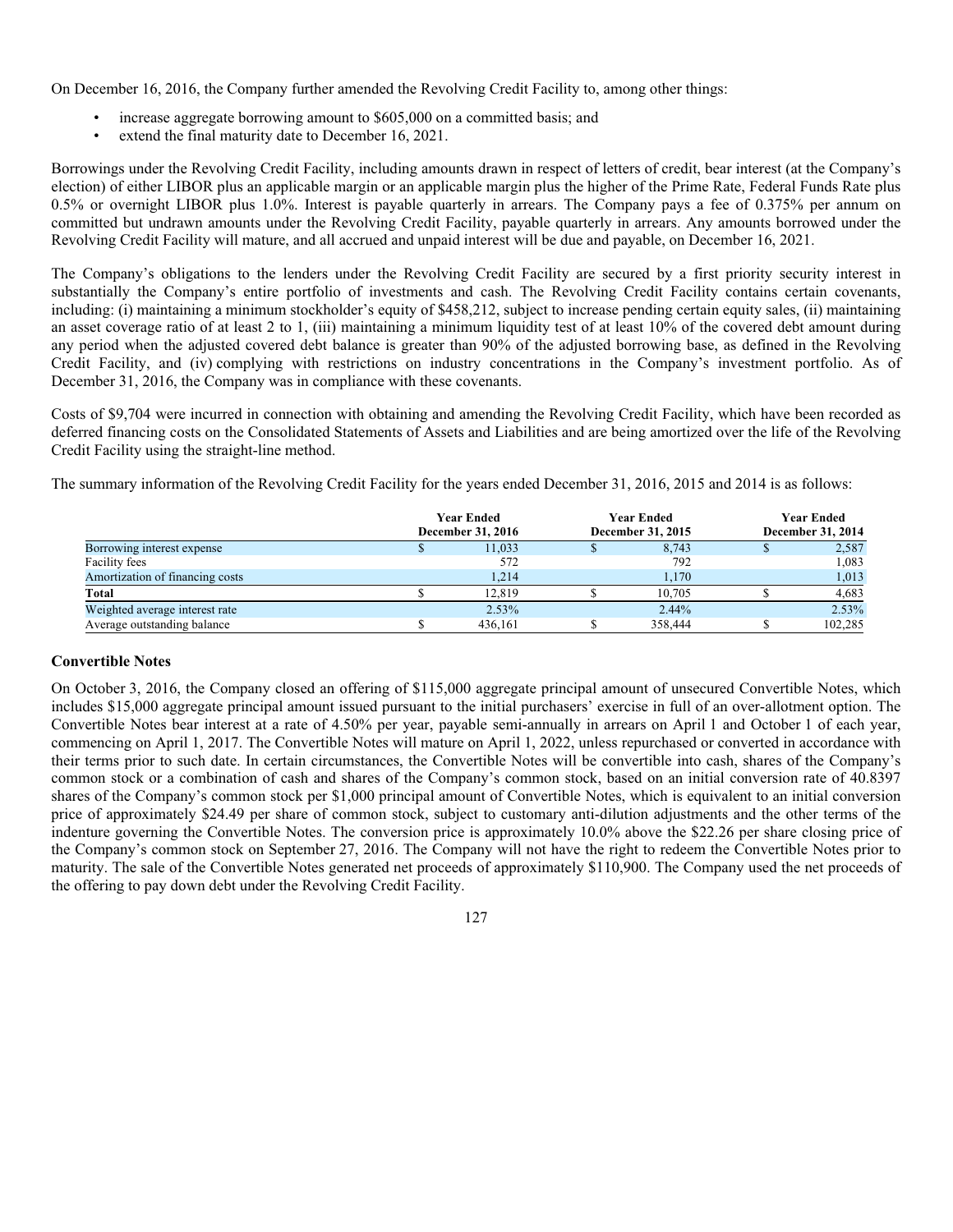Holders may convert their notes at their option at any time prior to the close of business on the business day immediately preceding October 1, 2021 only under the following circumstances: (1) during any calendar quarter commencing after December 31, 2016, if the last reported sale price of the Company's common stock for at least 20 trading days (whether or not consecutive) during a period of 30 consecutive trading days ending on the last trading day of the immediately preceding calendar quarter is greater than or equal to 130% of the conversion price on each applicable trading day; (2) during the five business day period after any five consecutive trading day period (the "measurement period") in which the trading price (as defined below) per \$1,000 principal amount of notes for each trading day of the measurement period was less than 98% of the product of the last reported sale price of the Company's common stock and the conversion rate on each such trading day; or (3) upon the occurrence of specified corporate events. On or after October 1, 2021, until the close of business on the scheduled trading day immediately preceding the maturity date, holders may convert their notes at any time, regardless of the occurrence or nonoccurrence of any of the foregoing circumstances.

The Convertible Notes are accounted for in accordance with ASC Topic 470-20, *"Debt with Conversion and Other Options*." Upon conversion of any of the Convertible Notes, the Company intends to pay the outstanding principal amount in cash and, to the extent that the conversion value exceeds the principal amount, has the option to pay the excess amount in cash or shares of the Company's common stock (or a combination of cash and shares), subject to the requirements of the respective indenture. The Company has determined that the embedded conversion options in the Convertible Notes are not required to be separately accounted for as derivatives under ASC 815, *"Derivatives and Hedging."* At the time of issuance the values of the debt and equity components of the Convertible Notes were approximately 99.4% and 0.6%, respectively.

The OID equal to the equity component of the Convertible Notes was recorded in "paid-in capital in excess of par" in the accompanying Consolidated Statements of Assets and Liabilities. The Company records interest expense comprised of both stated interest and amortization of the OID. At the time of issuance, the equity component of the Convertible Notes was \$743. Additionally, the issuance costs associated with the Convertible Notes were allocated to the debt and equity components in proportion to the allocation of the values at the time of issuance and accounted for as debt issuance costs and equity issuance costs, respectively.

As of December 31, 2016, the components of the carrying value of the Convertible Notes were as follows:

|                                                                      | December 31,<br>2016 |
|----------------------------------------------------------------------|----------------------|
| Principal amount of debt                                             | 115,000              |
| OID, net of accretion                                                | 714                  |
| Unamortized debt issuance costs                                      | 3,884                |
| Carrying value                                                       | 110.402              |
| Stated interest rate                                                 | $4.50\%$             |
| Effective interest rate (stated interest rate plus accretion of OID) | 4.60%                |

For the year ended December 31, 2016, the components of interest and other debt expenses related to the Convertible Notes were as follows:

|                                         | <b>Year Ended</b><br>December 31,<br>2016 |       |  |
|-----------------------------------------|-------------------------------------------|-------|--|
| Borrowing interest expense              |                                           | 1,265 |  |
| Accretion of original issuance discount |                                           | 30    |  |
| Amortization of debt issuance costs     |                                           | 185   |  |
| Total                                   |                                           | l.480 |  |

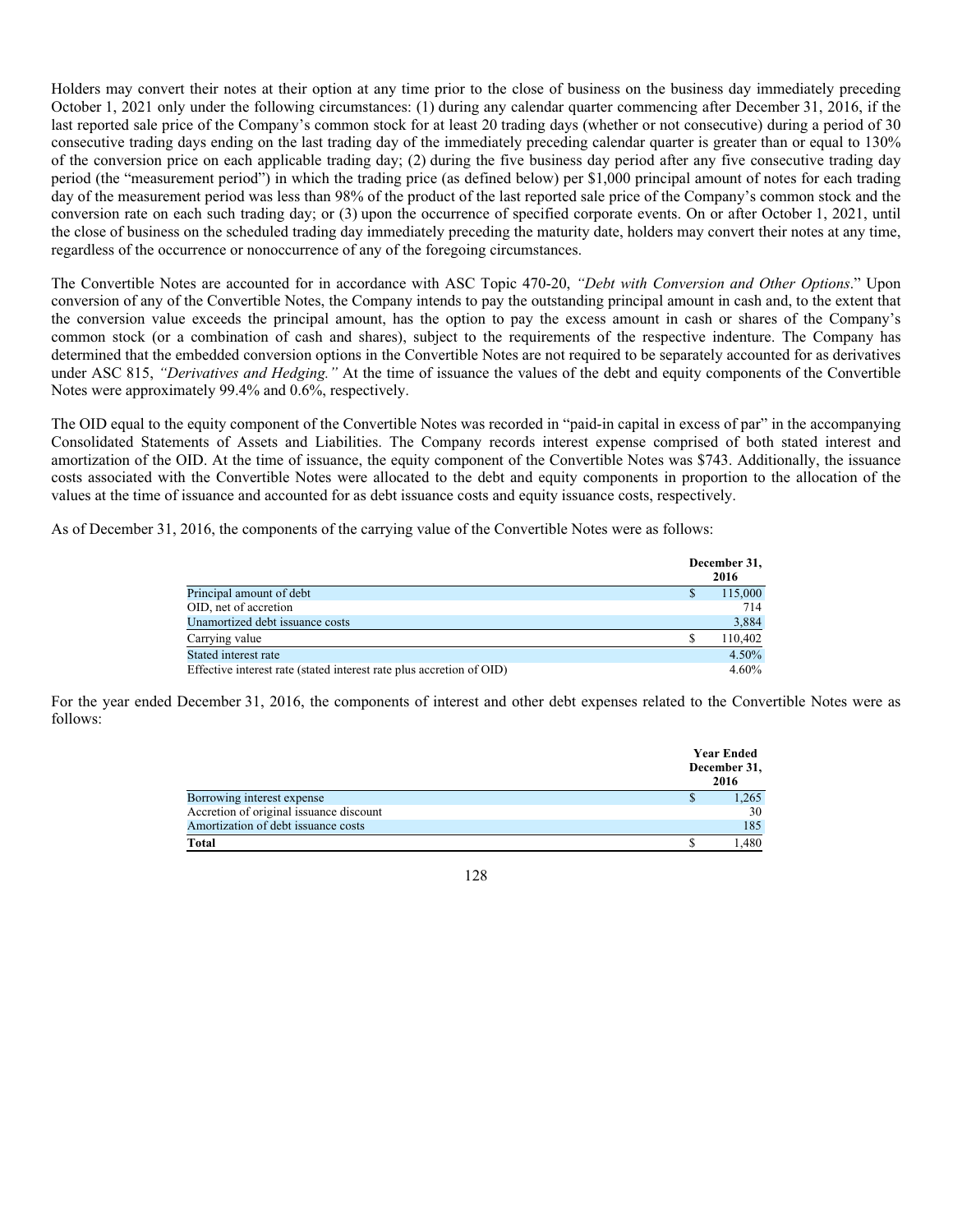# **7. COMMITMENTS AND CONTINGENCIES**

# **Commitments**

The Company may enter into commitments to fund investments. As of December 31, 2016, the Company reasonably believed that its liquid assets would provide adequate financial resources to satisfy all of its unfunded commitments. The Company had the following unfunded commitments by investment types as of the dates indicated:

|                                           | <b>December 31, 2016</b>                                 |                                                                       |                          |   |                                                          | December 31, 2015                     |   |       |                       |      |
|-------------------------------------------|----------------------------------------------------------|-----------------------------------------------------------------------|--------------------------|---|----------------------------------------------------------|---------------------------------------|---|-------|-----------------------|------|
|                                           | Commitment<br><b>Expiration</b><br>$\mathbf{Date}^{(1)}$ | Fair<br><b>Unfunded</b><br>$Value^{(3)}$<br>Commitment <sup>(2)</sup> |                          |   | Commitment<br><b>Expiration</b><br>$\mathbf{Date}^{(1)}$ | Unfunded<br>Commitment <sup>(2)</sup> |   |       | Fair<br>$Value^{(3)}$ |      |
| <b>1st Lien/Senior Secured Debt</b>       |                                                          |                                                                       |                          |   |                                                          |                                       |   |       |                       |      |
| Legacy Buyer Corp.                        | 10/24/2019                                               | \$                                                                    | 800                      |   | (28)                                                     | 10/24/2019                            | S | 2,500 | \$                    | (31) |
| Elemica, Inc.                             | 07/07/2021                                               |                                                                       | 6,000                    |   | (135)                                                    |                                       |   |       |                       |      |
| <b>Total 1st Lien/Senior Secured Debt</b> |                                                          |                                                                       | 6.800                    |   | (163)                                                    |                                       |   | 2.500 |                       | (31) |
| 1st Lien/Last-Out Unitranche              |                                                          |                                                                       |                          |   |                                                          |                                       |   |       |                       |      |
| Associations, Inc.                        | $\overline{\phantom{a}}$                                 |                                                                       | $\overline{\phantom{0}}$ |   | -                                                        | 12/22/2018                            |   | 3.511 |                       | (61) |
| <b>Total 1st Lien/Last-Out Unitranche</b> |                                                          |                                                                       | -                        |   | -                                                        |                                       |   | 3,511 |                       | (61) |
| Total                                     |                                                          |                                                                       | 6.800                    | S | (163)                                                    |                                       |   | 6.011 |                       | (92) |

(1) Commitments are generally subject to borrowers meeting certain criteria such as compliance with covenants and certain operational metrics. These amounts may remain outstanding until the commitment period of an applicable loan expires, which may be shorter than its maturity.

(2) Net of capitalized fees, expenses, and OIDs.<br>(3) A negative fair value was reflected as invested

(3) A negative fair value was reflected as investments, at fair value in the Consolidated Statements of Assets and Liabilities. The negative fair value is the result of the capitalized discount on the loan.

### **Contingencies**

In the normal course of business, the Company enters into contracts that provide a variety of general indemnifications. Any exposure to the Company under these arrangements could involve future claims that may be made against the Company. Currently, no such claims exist or are expected to arise and, accordingly, the Company has not accrued any liability in connection with such indemnifications.

# **8. NET ASSETS**

# **Equity Issuances**

On March 23, 2015, the Company completed its IPO, issuing 6,000,000 shares at \$20.00 per share. Net of offering and underwriting costs, the Company received cash proceeds of \$114,568.

In April 2015, the Company issued a total of 900,000 shares of its common stock pursuant to the exercise of the underwriters' overallotment option in connection with the IPO. Net of underwriting costs, the Company received additional cash proceeds of \$17,271.

There were no sales of the Company's common stock during the years ended December 31, 2016 and 2014.

# **Distributions**

The following table reflects the distributions declared on shares of the Company's common stock during the year ended December 31, 2016:

| <b>Date Declared</b>  | <b>Record Date</b>   | <b>Payment Date</b> | <b>Amount Per Share</b> |
|-----------------------|----------------------|---------------------|-------------------------|
| February $25, 2016$   | March 31, 2016       | April 15, 2016      | \$0.45                  |
| May 3, 2016           | June 30, 2016        | July 15, 2016       | \$0.45                  |
| <b>August 2, 2016</b> | September 30, $2016$ | October 17, 2016    | \$0.45                  |
| November $1, 2016$    | December 31, 2016    | January 17, 2017    | \$0.45                  |

<sup>129</sup>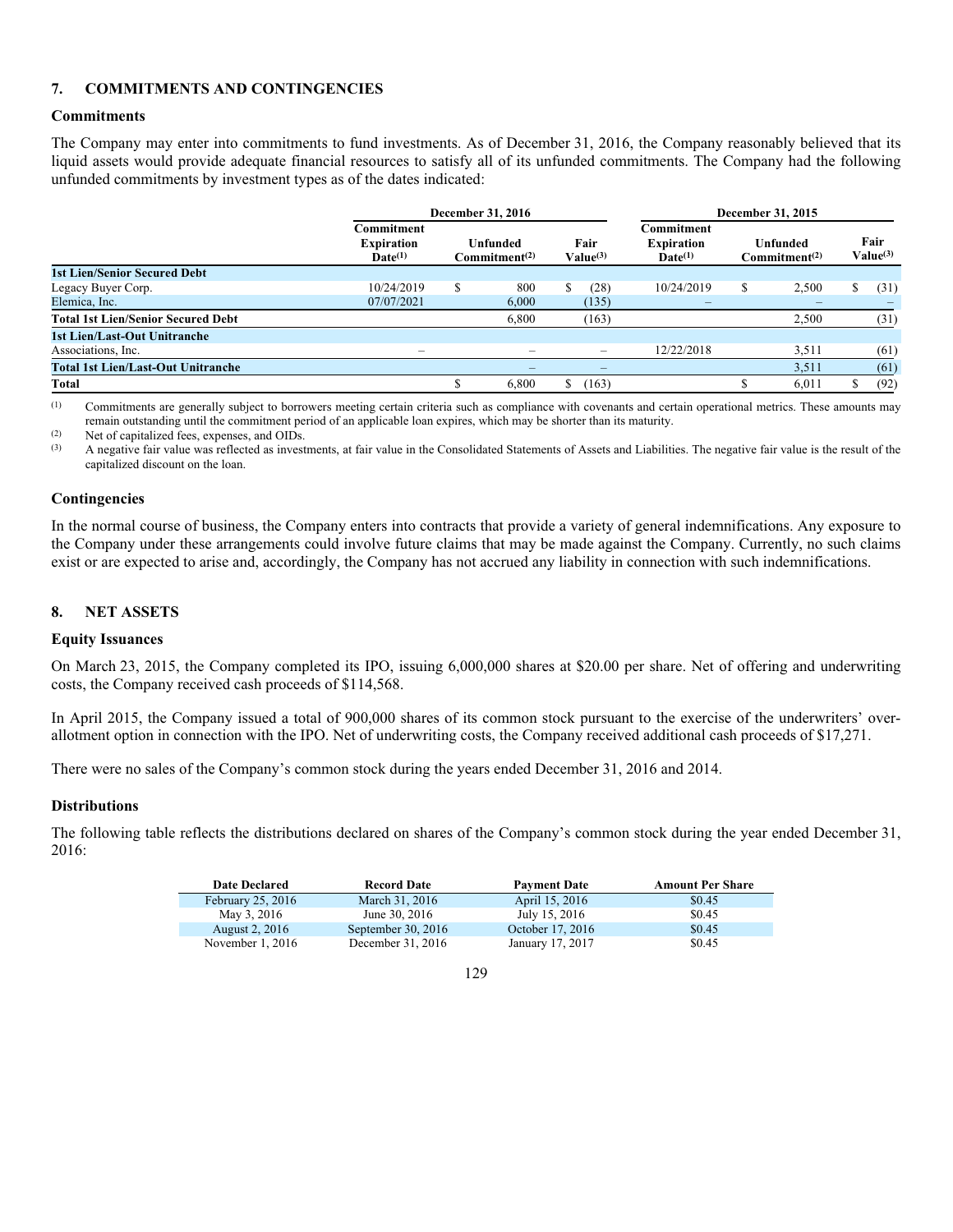The following table reflects the distributions declared on shares of the Company's common stock during the year ended December 31, 2015:

| <b>Date Declared</b> | <b>Record Date</b> | <b>Payment Date</b> | <b>Amount Per Share</b> |
|----------------------|--------------------|---------------------|-------------------------|
| February 25, 2015    | March 31, 2015     | April 30, 2015      | \$0.45                  |
| May 13, 2015         | June 30, 2015      | July 15, 2015       | \$0.45                  |
| August 4, 2015       | September 30, 2015 | October 15, 2015    | \$0.45                  |
| November $3, 2015$   | December 31, 2015  | January 28, 2016    | \$0.45                  |

The following table reflects the distributions declared on shares of the Company's common stock during the year ended December 31, 2014:

| <b>Date Declared</b> | <b>Record Date</b> | <b>Payment Date</b> | <b>Amount Per Share</b> |
|----------------------|--------------------|---------------------|-------------------------|
| March 28, 2014       | March 17, 2014     | April 30, 2014      | \$0.33                  |
| June 27, 2014        | June 17, 2014      | July 31, 2014       | \$0.41                  |
| September 29, 2014   | September 24, 2014 | October 31, 2014    | \$0.42                  |
| December 30, 2014    | December 23, 2014  | January 30, 2015    | \$0.53                  |

## **Dividend Reinvestment Plan**

Concurrent with the IPO, the Company adopted a dividend reinvestment plan that provides for reinvestment of all cash distributions declared by the Board of Directors, unless a stockholder elects to "opt out" of the plan. As a result, if the Board of Directors declares a cash distribution, then the stockholders who have not "opted out" of the dividend reinvestment plan will have their cash distributions automatically reinvested in additional shares of common stock, rather than receiving the cash distribution.

The following table summarizes shares distributed pursuant to the dividend reinvestment plan during the year ended December 31, 2016 to stockholders who had not opted out of the dividend reinvestment plan:

| <b>Date Declared</b> | <b>Record Date</b>   | <b>Payment Date</b> | <b>Shares</b> |
|----------------------|----------------------|---------------------|---------------|
| November $3, 2015$   | December 31, 2015    | January 28, 2016    | 8.206         |
| February 25, 2016    | March 31, 2016       | April 15, 2016      | 5,555         |
| May 3, 2016          | June 30, 2016        | July 15, 2016       | 8.937         |
| August 2, 2016       | September 30, $2016$ | October 17, 2016    | 10,288        |

The following table summarizes shares distributed pursuant to the dividend reinvestment plan during the year ended December 31, 2015 to stockholders who had not opted out of the dividend reinvestment plan:

| <b>Date Declared</b> | <b>Record Date</b>   | <b>Payment Date</b> | <b>Shares</b> |
|----------------------|----------------------|---------------------|---------------|
| February 25, 2015    | March 31, 2015       | April 30, 2015      | 6.982         |
| May 13, 2015         | June 30, 2015        | July 15, 2015       | 5.336         |
| August 4, 2015       | September 30, $2015$ | October 15, 2015    | 13.437        |

# **Tender Offers**

Prior to the IPO, each quarter, beginning with the calendar quarter ended December 31, 2013, the Board of Directors, in its sole discretion, determined the number of shares, if any that the Company would offer to repurchase (the "Tender Offer Amount"). The quarterly Tender Offer Amount could be up to 5% of the total number of shares outstanding on the date by which a stockholder could tender its shares in response to the Company's offer to repurchase shares ("Tender Offer"). The Company repurchased shares at NAV per share of the Company at the end of the quarter.

The Company did not conduct a Tender Offer for the years ended December 31, 2016 and 2015.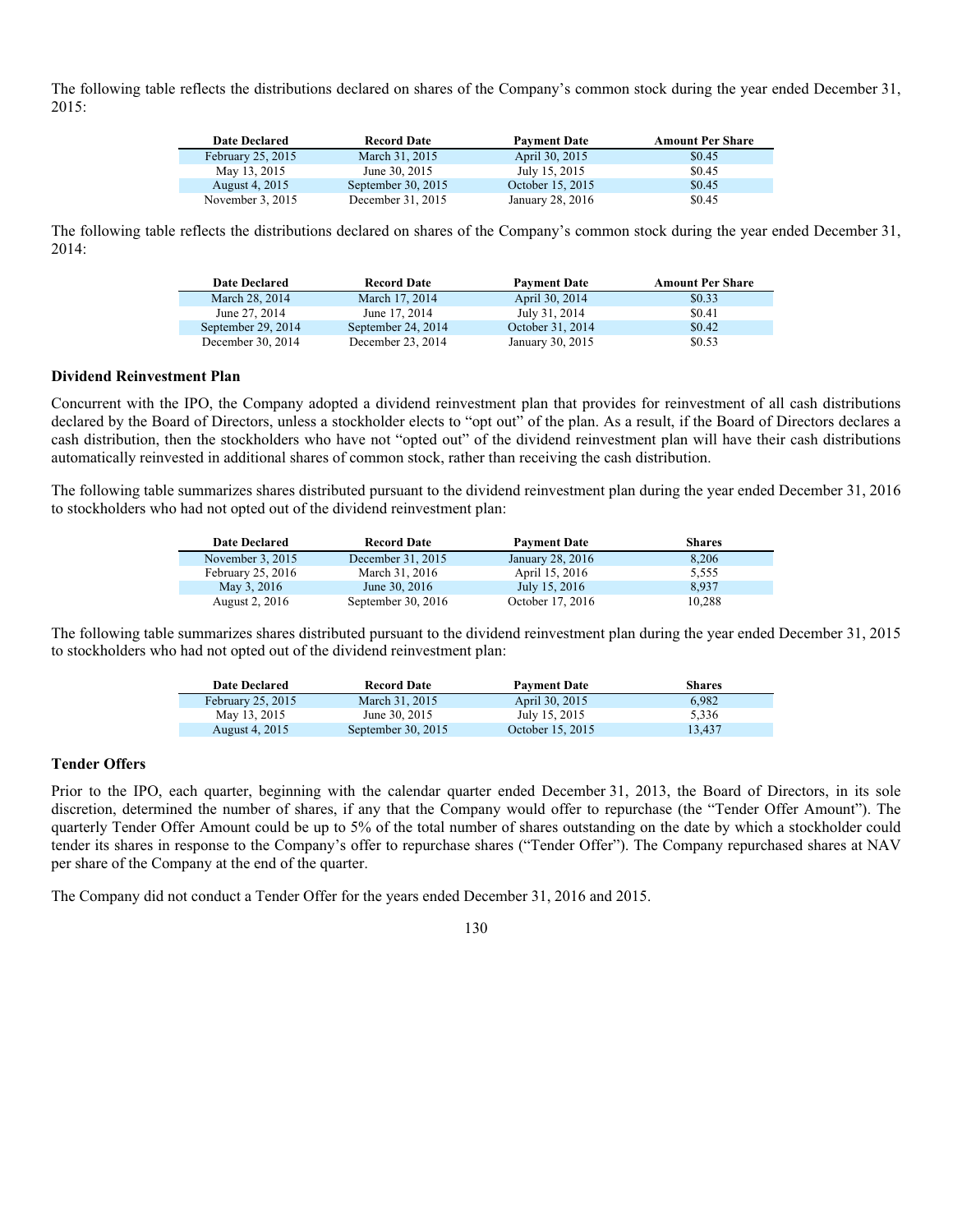For the year ended December 31, 2014, the Company extended the following Tender Offers:

| Repurchase              | Percentage of<br><b>Outstanding Shares</b><br>the Company<br>Offered to be | <b>Amount of</b><br><b>Shares</b> the<br>Company<br><b>Offered to</b> | Number of<br><b>Shares</b><br><b>Tendered by</b> | <b>Number of Shares</b><br><b>Tendered by</b><br>Other<br><b>Stockholders</b> | <b>Total Number of</b><br><b>Shares Tendered</b> |
|-------------------------|----------------------------------------------------------------------------|-----------------------------------------------------------------------|--------------------------------------------------|-------------------------------------------------------------------------------|--------------------------------------------------|
| <b>Request Deadline</b> | Repurchased                                                                | Repurchase                                                            | Group Inc.                                       |                                                                               |                                                  |
| March 18, 2014          | 5%                                                                         | 1.519.506                                                             | 136,498                                          | 551,250                                                                       | 687,748                                          |
| June 18, 2014           | $5\%$                                                                      | .485.118                                                              | 47.666                                           | 192,500                                                                       | 240,166                                          |
| September 25, 2014      | $2\%$                                                                      | 589,244                                                               | 8,662                                            | 34,983                                                                        | 43,645                                           |
| December 24, 2014       | $1\%$                                                                      | 294.186                                                               | 7.428                                            | 30.000                                                                        | 37,428                                           |

# **9. EARNINGS PER SHARE**

The following information sets forth the computation of basic and diluted earnings per share for the years ended December 31, 2016, 2015 and 2014:

|                                                                    | <b>Year Ended</b><br><b>December 31, 2016</b> | <b>Year Ended</b><br>December 31, 2015 |            | <b>Year Ended</b><br>December 31, 2014 |            |
|--------------------------------------------------------------------|-----------------------------------------------|----------------------------------------|------------|----------------------------------------|------------|
| Numerator for basic and diluted earnings per share—increase in net |                                               |                                        |            |                                        |            |
| assets resulting from operations                                   | 40.652                                        |                                        | 46.628     |                                        | 36,922     |
| Denominator for basic and diluted earnings per share—weighted      |                                               |                                        |            |                                        |            |
| average shares outstanding                                         | 36, 317, 131                                  |                                        | 34,782,967 |                                        | 29,737,113 |
| Basic and diluted earnings per share                               |                                               |                                        | 1.34       |                                        | 1.24       |

For the purpose of calculating diluted earnings per common share, the average closing price of the Company's common stock for the year ended December 31, 2016 was less than the conversion price for the Convertible Notes outstanding as of December 31, 2016. Therefore, for the year ended December 31, 2016, diluted earnings per share equals basic earnings per share because the underlying shares for the intrinsic value of the embedded options in the Convertible Notes were not dilutive. For the year ended December 31, 2015 and 2014, diluted earnings per share equals basic earnings per share because there were no common stock equivalents outstanding.

# **10. TAX INFORMATION**

The tax character of distributions during the years ended December 31, 2016, 2015 and 2014 were as follows:

|                                    | Year Ended<br><b>December 31, 2016</b> | <b>Year Ended</b><br><b>December 31, 2015</b> |        | Year Ended<br><b>December 31, 2014</b> |        |
|------------------------------------|----------------------------------------|-----------------------------------------------|--------|----------------------------------------|--------|
| Distributions paid from:           |                                        |                                               |        |                                        |        |
| Ordinary Income                    | 65,373                                 |                                               | 63.973 |                                        | 48,813 |
| Net Long-Term Capital Gains        | $\overline{\phantom{a}}$               |                                               | 948    |                                        | 1,167  |
| <b>Total Taxable Distributions</b> | 65.373                                 |                                               | 64.921 |                                        | 49.980 |

As of December 31, 2016, 2015 and 2014 the components of Accumulated Earnings (Losses) on a tax basis were as follows:

|                                         | December 31, 2016 | December 31, 2015 | December 31, 2014 |
|-----------------------------------------|-------------------|-------------------|-------------------|
| Undistributed Ordinary Income-net       | 28,801            | 15,093            | 4,079             |
| Undistributed Long-Term Capital Gains   |                   |                   | 248               |
| <b>Total Undistributed Earnings</b>     | 28,801            | 15,093            | 4,327             |
| Capital Loss Carryforward:              |                   |                   |                   |
| Perpetual Long-Term                     | (20, 433)         |                   |                   |
| Total capital loss carryforwards        | (20, 433)         |                   |                   |
| <b>Timing Differences</b>               | (9)               | (364)             |                   |
| Unrealized Earnings (Losses)-net        | (61, 683)         | (44.384)          | (16, 235)         |
| Total Accumulated Earnings (Losses)—net | (53, 324)         | (29.655)          | (11,908)          |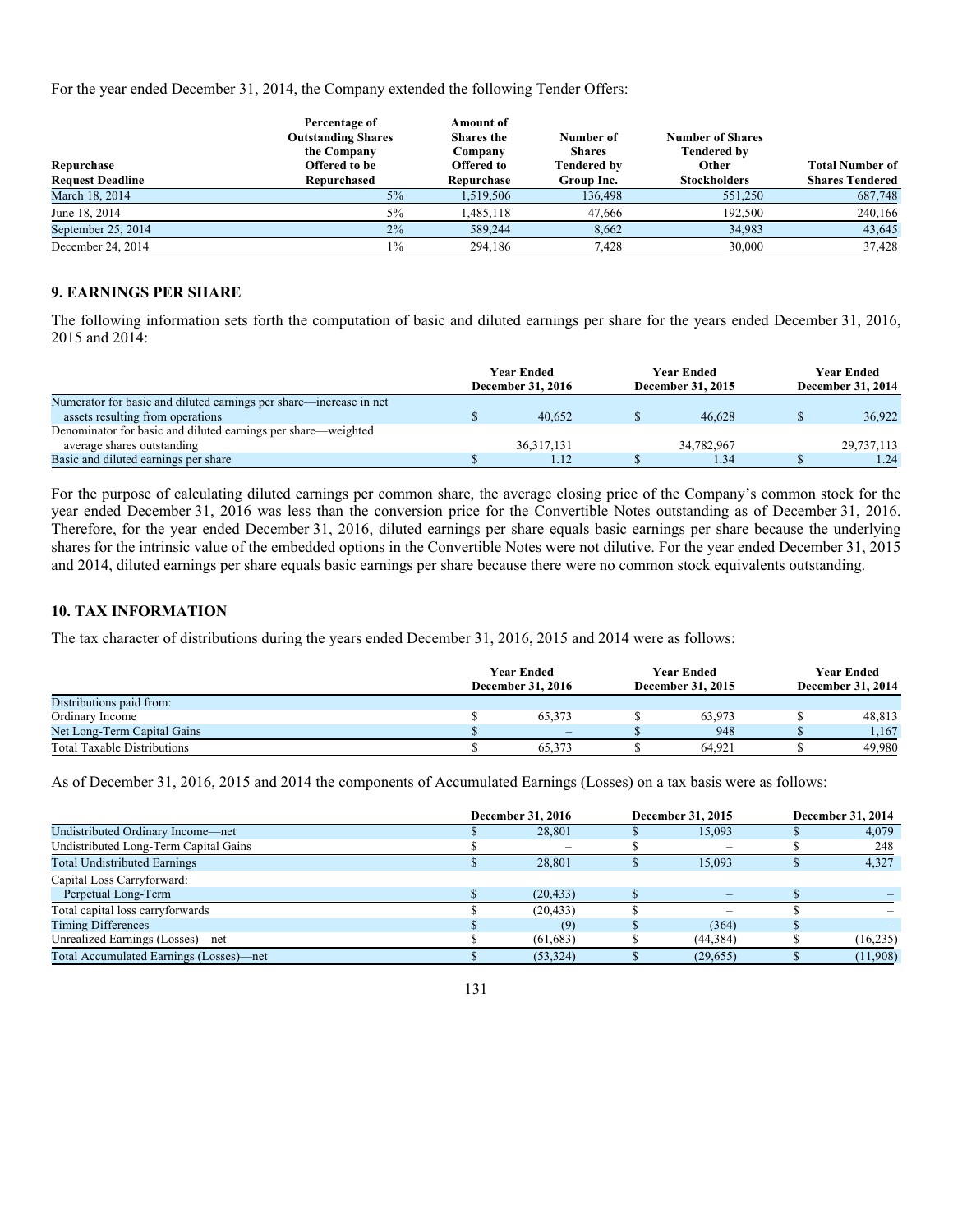As of December 31, 2016, 2015 and 2014 the Company's aggregate unrealized appreciation and depreciation on investments based on cost for U.S. federal income tax purposes were as follows:

|                                                       | <b>December 31, 2016</b> | <b>December 31, 2015</b> | December 31, 2014 |
|-------------------------------------------------------|--------------------------|--------------------------|-------------------|
| Tax cost                                              | .228.974                 | .135.565                 | 959,750           |
| Gross unrealized appreciation                         | 1.946                    | 8.439                    | 5.372             |
| Gross unrealized depreciation                         | (73.629)                 | (52.823)                 | (21,607)          |
| Net unrealized investment appreciation on investments | (61.683)                 | (44.384)                 | (16, 235)         |

The difference between GAAP-basis and tax basis unrealized gains (losses) is attributable primarily to differences in the tax treatment of underlying fund investments.

In order to present certain components of the Company's capital accounts on a tax-basis, certain reclassifications have been recorded to the Company's accounts. These reclassifications have no impact on the net asset value of the Company's and result primarily from dividend redesignations, certain non-deductible expenses, and differences in the tax treatment of paydown gains and losses and underlying fund investments.

|                                                 | December 31, 2016 | <b>December 31, 2015</b> | <b>December 31, 2014</b> |       |  |
|-------------------------------------------------|-------------------|--------------------------|--------------------------|-------|--|
| Paid-in capital in excess of par                | $1.051^{\circ}$   | 546                      |                          | (126) |  |
| Accumulated undistributed net investment income | 419               | (663                     |                          | (978) |  |
| Accumulated net realized gain (loss)            | 632               | .209                     |                          | 1.104 |  |

ASC 740, *"Accounting for Uncertainty in Income Taxes"* ("ASC 740") provides guidance on the accounting for and disclosure of uncertainty in tax position. ASC 740 requires the evaluation of tax positions taken or expected to be taken in the course of preparing the Company's tax returns to determine whether the tax positions are "more-likely-than-not" of being sustained by the applicable tax authority. Tax positions deemed to meet the more-likely-than-not threshold are recorded as a tax benefit or expense in the current year. Based on its analysis of its tax position for all open tax years (the current and prior years, as applicable), the Company has concluded that it does not have any uncertain tax positions that met the recognition or measurement criteria of ASC 740. Such open tax years remain subject to examination and adjustment by tax authorities.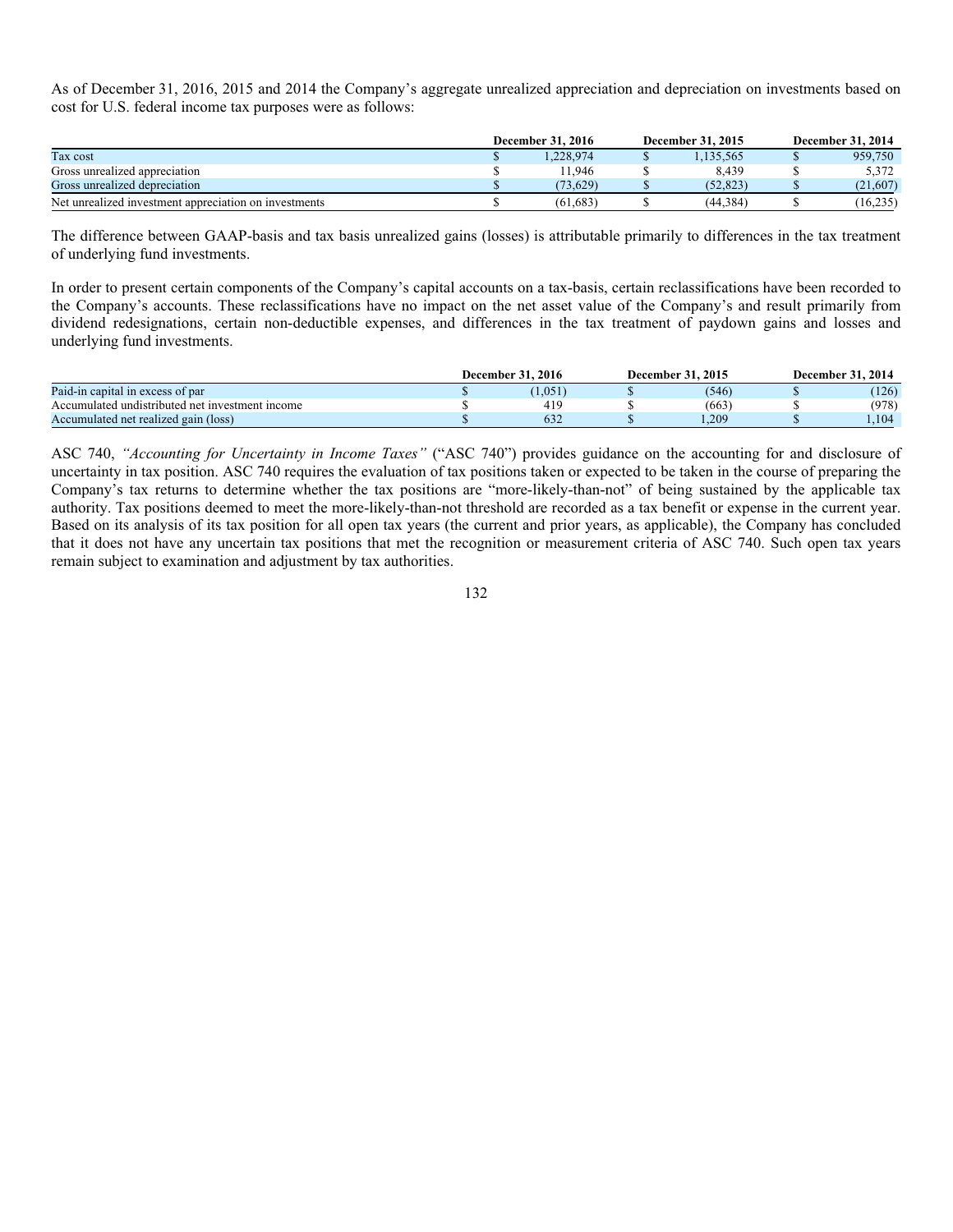# **11. FINANCIAL HIGHLIGHTS**

Below is the schedule of financial highlights of the Company for the years ended December 31, 2016, 2015, 2014 and 2013 and the period ended December 31, 2012:

**Period from**

|                                                                      |               | <b>Year ended</b><br>December 31,<br>2016 |              | <b>Year ended</b><br>December 31,<br>2015 |               | <b>Year ended</b><br>December 31,<br>2014 |              | <b>Year ended</b><br>December 31,<br>2013 |              | November 15,<br>2012<br><i>(commencement</i><br>of operations)<br>through<br>December 31,<br>2012 |
|----------------------------------------------------------------------|---------------|-------------------------------------------|--------------|-------------------------------------------|---------------|-------------------------------------------|--------------|-------------------------------------------|--------------|---------------------------------------------------------------------------------------------------|
| Per Share Data:(1)                                                   |               |                                           |              |                                           |               |                                           |              |                                           |              |                                                                                                   |
| NAV, beginning of year/period                                        | \$            | 18.97                                     | \$           | 19.56                                     | \$            | 20.00                                     | \$           | 19.37                                     | \$           | 18.59                                                                                             |
| Net investment income (loss)                                         |               | 2.10                                      |              | 2.14                                      |               | 1.77                                      |              | 0.67                                      |              | (0.10)                                                                                            |
| Net realized and unrealized gains (losses)                           |               | (0.98)                                    |              | (0.84)                                    |               | (0.52)                                    |              | 0.51                                      |              | 0.88                                                                                              |
| Net increase (decrease) in net assets resulting from                 |               |                                           |              |                                           |               |                                           |              |                                           |              |                                                                                                   |
| operations                                                           |               | 1.12                                      |              | 1.30                                      |               | 1.25                                      |              | 1.18                                      |              | 0.78                                                                                              |
| Cost of issuance of common stock, net of underwriting                |               |                                           |              |                                           |               |                                           |              |                                           |              |                                                                                                   |
| and offering costs                                                   |               |                                           |              | (0.09)                                    |               |                                           |              |                                           |              |                                                                                                   |
| Equity component of convertible notes                                |               | 0.02                                      |              | $\qquad \qquad -$                         |               |                                           |              |                                           |              |                                                                                                   |
| Private placement offering costs                                     |               | $\equiv$                                  |              | $\overline{\phantom{0}}$                  |               | $\overline{\phantom{0}}$                  |              | (0.05)                                    |              |                                                                                                   |
| Distributions declared from net investment income <sup>(2)</sup>     |               | (1.80)                                    |              | (1.76)                                    |               | (1.61)                                    |              | (0.49)                                    |              |                                                                                                   |
| Distributions declared from net realized gains(2)                    |               |                                           |              | (0.04)                                    |               | (0.08)                                    |              | (0.01)                                    |              |                                                                                                   |
| Total increase (decrease) in net assets                              |               | (0.66)                                    |              | (0.59)                                    |               | (0.44)                                    |              | 0.63                                      |              | 0.78                                                                                              |
| NAV, end of year/period                                              | \$            | 18.31                                     | \$           | 18.97                                     | \$            | 19.56                                     | \$           | 20.00                                     | \$           | 19.37                                                                                             |
| Market price, end of year/period                                     | $\mathbf{s}$  | 23.52                                     | $\mathbf{s}$ | 19.00                                     | $\mathcal{S}$ | N.A.                                      | $\mathbf{s}$ | N.A.                                      | $\mathbf S$  | N.A.                                                                                              |
| Shares outstanding, end of year/period                               |               | 36,331,662                                |              | 36,306,882                                |               | 29,381,127                                |              | 30,390,114                                |              | 2,655,017                                                                                         |
| Weighted average shares outstanding                                  |               | 36, 317, 131                              |              | 34,782,967                                |               | 29,737,113                                |              | 23,819,077                                |              | 1,968,388                                                                                         |
| Total return based on NAV(3)                                         |               | 5.42%                                     |              | 6.07%                                     |               | 6.36%                                     |              | 5.86%                                     |              | 4.20%                                                                                             |
| Total return based on market value <sup>(4)</sup>                    |               | 35.20%                                    |              | 3.90%                                     |               | N.A.%                                     |              | N.A.%                                     |              | N.A.%                                                                                             |
| Ratio/Supplemental Data (all amounts in thousands<br>except ratios): |               |                                           |              |                                           |               |                                           |              |                                           |              |                                                                                                   |
| Net assets, end of year/period                                       | $\mathcal{S}$ | 665,137                                   | $\mathbb{S}$ | 688,650                                   | \$            | 574,582                                   | $\mathbb{S}$ | 607,785                                   | $\mathbb{S}$ | 51,423                                                                                            |
| Ratio of net expenses to average net assets                          |               | 7.25%                                     |              | 6.51%                                     |               | 3.45%                                     |              | 1.45%                                     |              | $3.01\%^{(5)}$                                                                                    |
| Ratio of expenses (without incentive fees and interest               |               |                                           |              |                                           |               |                                           |              |                                           |              |                                                                                                   |
| and other debt expenses) to average net assets                       |               | 3.58%                                     |              | 3.17%                                     |               | 2.41%                                     |              | 1.36%                                     |              | $2.35\%/65$                                                                                       |
| Ratio of interest and other debt expenses to average net             |               |                                           |              |                                           |               |                                           |              |                                           |              |                                                                                                   |
| assets                                                               |               | 2.12%                                     |              | 1.59%                                     |               | 0.79%                                     |              | 0.14%                                     |              | $-9/6(5)$                                                                                         |
| Ratio of incentive fees to average net assets                        |               | 1.55%                                     |              | 1.75%                                     |               | 0.25%                                     |              | 0.07%                                     |              | $0.66\%^{(6)}$                                                                                    |
| Ratio of total expenses to average net assets                        |               | 7.25%                                     |              | 6.51%                                     |               | 3.45%                                     |              | 1.57%                                     |              | $3.01\%$ <sup>(5)</sup>                                                                           |
| Ratio of net investment income to average net assets                 |               | 11.30%                                    |              | 11.06%                                    |               | 8.85%                                     |              | 3.34%                                     |              | $0.95\%^{(5)}$                                                                                    |
| Average debt outstanding                                             |               | 464,440                                   |              | 358,444                                   |               | 102.285                                   |              | $\overline{\phantom{a}}$                  |              |                                                                                                   |

(1) The per share data was derived by using the weighted average shares outstanding during the applicable period.<br>
(2) The per share data for distributions declared reflects the actual amount of distributions declared per

(2) The per share data for distributions declared reflects the actual amount of distributions declared per share for the applicable period.<br>Total return based on NAV is calculated as the change in NAV per share during the Total return based on NAV is calculated as the change in NAV per share during the respective periods, assuming dividends and distributions, if any, are reinvested in accordance with the Company's dividend reinvestment plan.

Average debt per share(7) 12.79 10.31 3.44 – – Portfolio turnover 17% 13% 13% 13% 141% 15% 0% 0%

(4) Total return based on market value is calculated as the change in market value per share during the respective periods, assuming dividends and distributions, if any, are reinvested in accordance with the Company's dividend reinvestment plan. For the year ended December 31, 2015, the beginning market value per share is based on the IPO price of \$20.00 per share.

(5) Annualized except for Incentive Fees and certain operating expenses.<br>(6) Not annualized

(6) Not annualized.<br>(7) Average debt pe

Average debt per share is calculated as average debt outstanding divided by the weighted average shares outstanding during the applicable period.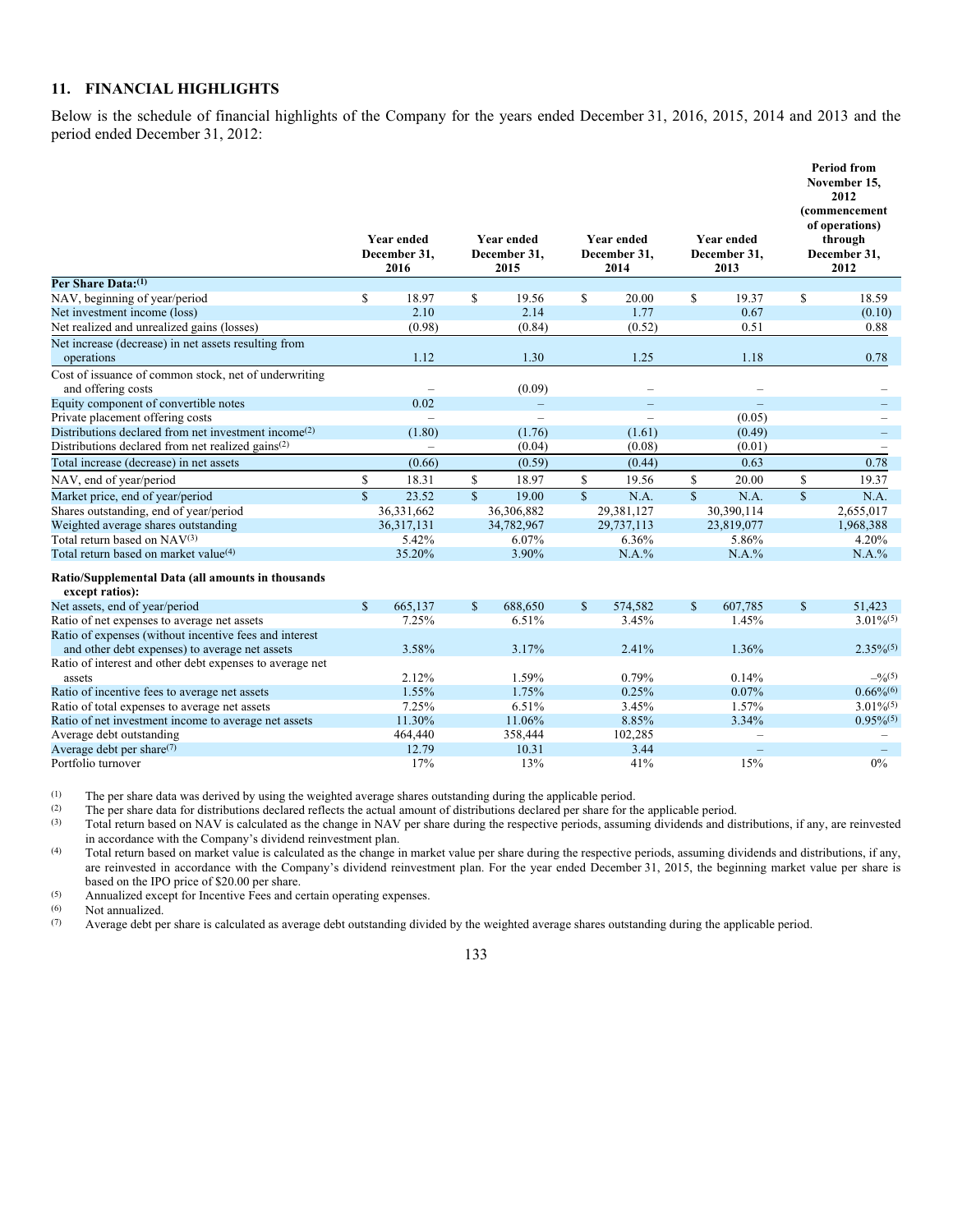# **12. SELECTED QUARTERLY FINANCIAL DATA (Unaudited)**

The following are the quarterly results of operations for the years ended December 31, 2016, 2015 and 2014. The following information reflects all normal recurring adjustments necessary for a fair presentation of the information for the periods presented. The operating results for any quarter are not necessarily indicative of results for any future period.

|                                                            | <b>Ouarter Ended</b> |                   |    |                    |    |               |   |                |
|------------------------------------------------------------|----------------------|-------------------|----|--------------------|----|---------------|---|----------------|
|                                                            |                      | December 31, 2016 |    | September 30, 2016 |    | June 30, 2016 |   | March 31, 2016 |
| Investment income                                          |                      | 30,493            |    | 33,950             |    | 29,321        |   | 31,344         |
| Expenses:                                                  |                      |                   |    |                    |    |               |   |                |
| Total expenses                                             |                      | 12,044            |    | 14,979             |    | 10,902        |   | 9,919          |
| Net investment income (loss) before taxes                  |                      | 18.449            |    | 18.971             |    | 18.419        |   | 21,425         |
| Excise tax expense                                         |                      | 309               |    | 294                |    | 221           |   | 213            |
| Net investment income (loss) after taxes                   |                      | 18,140            |    | 18,677             |    | 18,198        |   | 21,212         |
| Net realized and unrealized gains (losses)                 |                      | (12, 552)         |    | 3,986              |    | (11, 198)     |   | (15, 811)      |
| Income tax expense                                         |                      |                   |    |                    |    |               |   |                |
| Net increase in net assets resulting from operations after |                      |                   |    |                    |    |               |   |                |
| tax                                                        |                      | 5,588             | \$ | 22,663             | S. | 7,000         | ж | 5,401          |
| Net investment income per share (basic and diluted)        |                      | 0.50              |    | 0.51               |    | 0.50          |   | 0.58           |
| Earnings per share (basic and diluted)                     |                      | 0.15              |    | 0.62               |    | 0.19          |   | 0.15           |
| Weighted average shares outstanding                        |                      | 36,329,873        |    | 36,320,014         |    | 36, 311, 582  |   | 36,306,881     |

|                                                            | <b>Ouarter Ended</b> |                          |    |                          |     |                          |  |                |
|------------------------------------------------------------|----------------------|--------------------------|----|--------------------------|-----|--------------------------|--|----------------|
|                                                            |                      | December 31, 2015        |    | September 30, 2015       |     | June 30, 2015            |  | March 31, 2015 |
| Investment income                                          |                      | 31,852                   |    | 32,896                   |     | 27,316                   |  | 26,372         |
| Expenses:                                                  |                      |                          |    |                          |     |                          |  |                |
| Total expenses                                             |                      | 9,175                    |    | 12,120                   |     | 11,442                   |  | 10,601         |
| Net investment income (loss) before taxes                  |                      | 22,677                   |    | 20,776                   |     | 15,874                   |  | 15,771         |
| Excise tax expense                                         |                      | 254                      |    | 174                      |     | 65                       |  | 25             |
| Net investment income (loss) after taxes                   |                      | 22,423                   |    | 20,602                   |     | 15,809                   |  | 15,746         |
| Net realized and unrealized gains (losses)                 |                      | (21, 236)                |    | (7,119)                  |     | 2,116                    |  | (1,713)        |
| Income tax expense                                         |                      | $\overline{\phantom{0}}$ |    | $\overline{\phantom{0}}$ |     | $\overline{\phantom{a}}$ |  |                |
| Net increase in net assets resulting from operations after |                      |                          |    |                          |     |                          |  |                |
| tax                                                        |                      | 1,187                    |    | 13,483                   | \$. | 17,925                   |  | 14,033         |
| Net investment income per share (basic and diluted)        |                      | 0.62                     |    | 0.57                     |     | 0.44                     |  | 0.52           |
| Earnings per share (basic and diluted)                     |                      | 0.03                     | \$ | 0.37                     |     | 0.50                     |  | 0.46           |
| Weighted average shares outstanding                        |                      | 36,304,838               |    | 36.292.619               |     | 36,137,532               |  | 30,314,460     |

|                                                      | <b>Ouarter Ended</b> |                          |  |                          |  |                          |  |                |
|------------------------------------------------------|----------------------|--------------------------|--|--------------------------|--|--------------------------|--|----------------|
|                                                      |                      | <b>December 31, 2014</b> |  | September 30, 2014       |  | June 30, 2014            |  | March 31, 2014 |
| Investment income                                    |                      | 24,359                   |  | 19,076                   |  | 16.106                   |  | 13,738         |
| Expenses:                                            |                      |                          |  |                          |  |                          |  |                |
| Total expenses                                       |                      | 6.964                    |  | 6.660                    |  | 3,581                    |  | 3,336          |
| Net investment income (loss)                         |                      | 17.395                   |  | 12.416                   |  | 12,525                   |  | 10,402         |
| Net realized and unrealized gains (losses)           |                      | (13,619)                 |  | (1,161)                  |  | (96)                     |  | (940)          |
| Income tax expense                                   |                      |                          |  | $\overline{\phantom{a}}$ |  | $\overline{\phantom{a}}$ |  |                |
| Net increase in net assets resulting from operations |                      |                          |  |                          |  |                          |  |                |
| after tax                                            |                      | 3.776                    |  | 11,255                   |  | 12.429                   |  | 9,462          |
| Net investment income per share (basic and diluted)  |                      | 0.59                     |  | 0.42                     |  | 0.42                     |  | 0.34           |
| Earnings per share (basic and diluted)               |                      | 0.13                     |  | 0.38                     |  | 0.42                     |  | 0.31           |
| Weighted average shares outstanding                  |                      | 29,418,149               |  | 29,461,726               |  | 29.699.727               |  | 30, 382, 473   |

The sum of quarterly per share amounts may not equal per share amounts reported for the years ended December 31, 2016, 2015 and 2014. This is due to changes in the number of weighted average shares outstanding and the effects of rounding for each period.

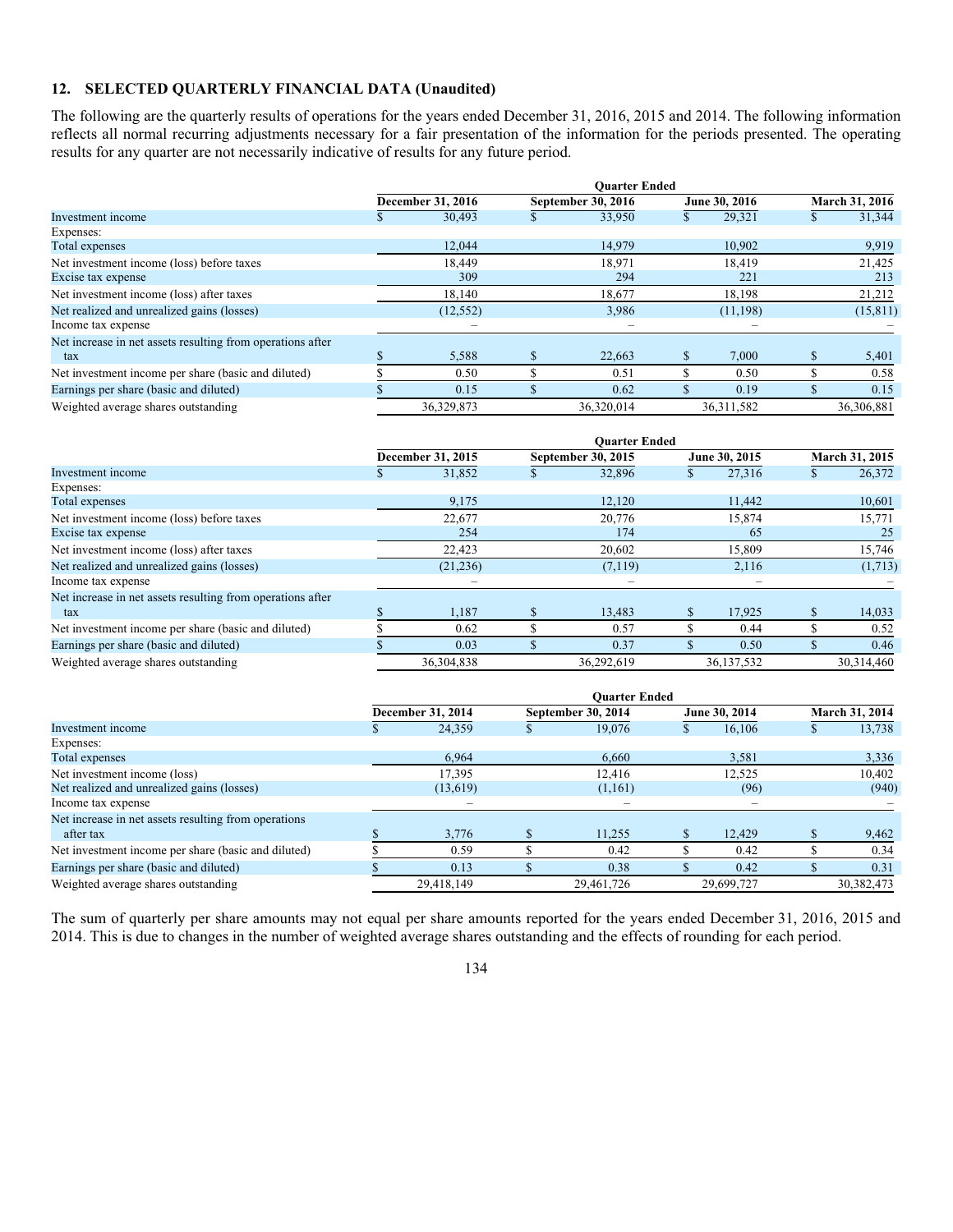# **13. SUBSEQUENT EVENTS**

Subsequent events after the Consolidated Statements of Assets and Liabilities date have been evaluated through the date the consolidated financial statements were issued. Other than the items discussed below, the Company has concluded that there is no impact requiring adjustment or disclosure in the consolidated financial statements.

In January 2017, the Company and Cal Regents each contributed \$3,900 to the Senior Credit Fund, a controlled affiliated investment.

On February 22, 2017, the Company's Board of Directors declared a quarterly distribution of \$0.45 per share payable on or about April 17, 2017 to holders of record as of March 31, 2017.

In February 2017, the Company's Board of Directors renewed the Company's stock repurchase plan to extend the expiration from March 18, 2017 to March 18, 2018. Under the stock repurchase plan, the Company may repurchase up to \$25,000 of its common stock if the market price for the common stock is below the Company's most recently announced net asset value per share, subject to certain limitations. The stock repurchase plan authorized the Company to enter into a plan that provides that purchases will be conducted on the open market on a programmatic basis or to repurchase in privately negotiated transactions in accordance with Rule 10b-18 under the Exchange Act and will otherwise be subject to applicable law, including Regulation M, which may prohibit purchases under certain circumstances.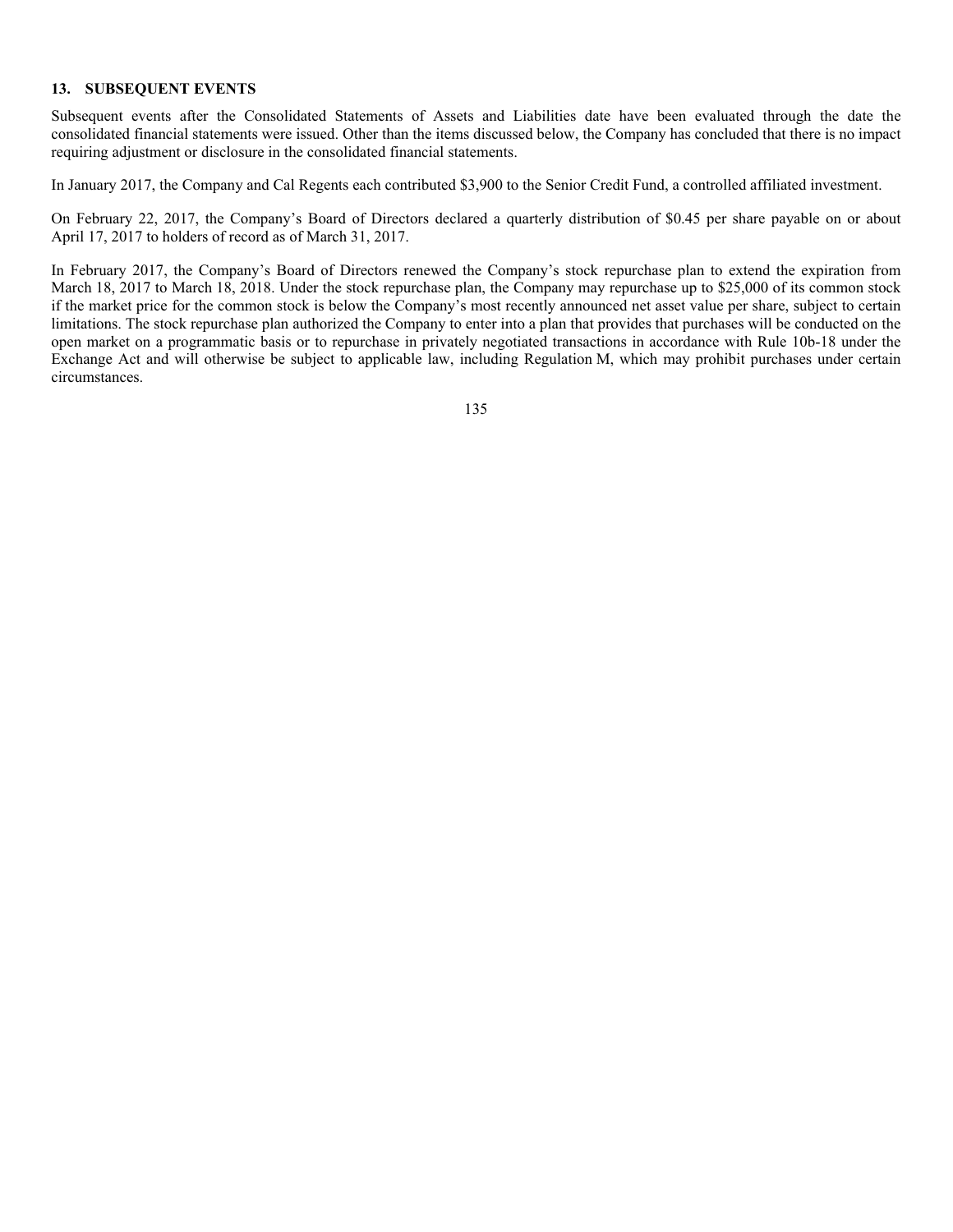# **Goldman Sachs BDC, Inc. — Tax Information (unaudited)**

During the year ended December 31, 2016, the Goldman Sachs BDC, Inc. designates 100% of its distributions from net investment income and short-term gains as interest-related dividends and short-term capital gain dividends, respectively, pursuant to Section 871(k) of the Internal Revenue Code.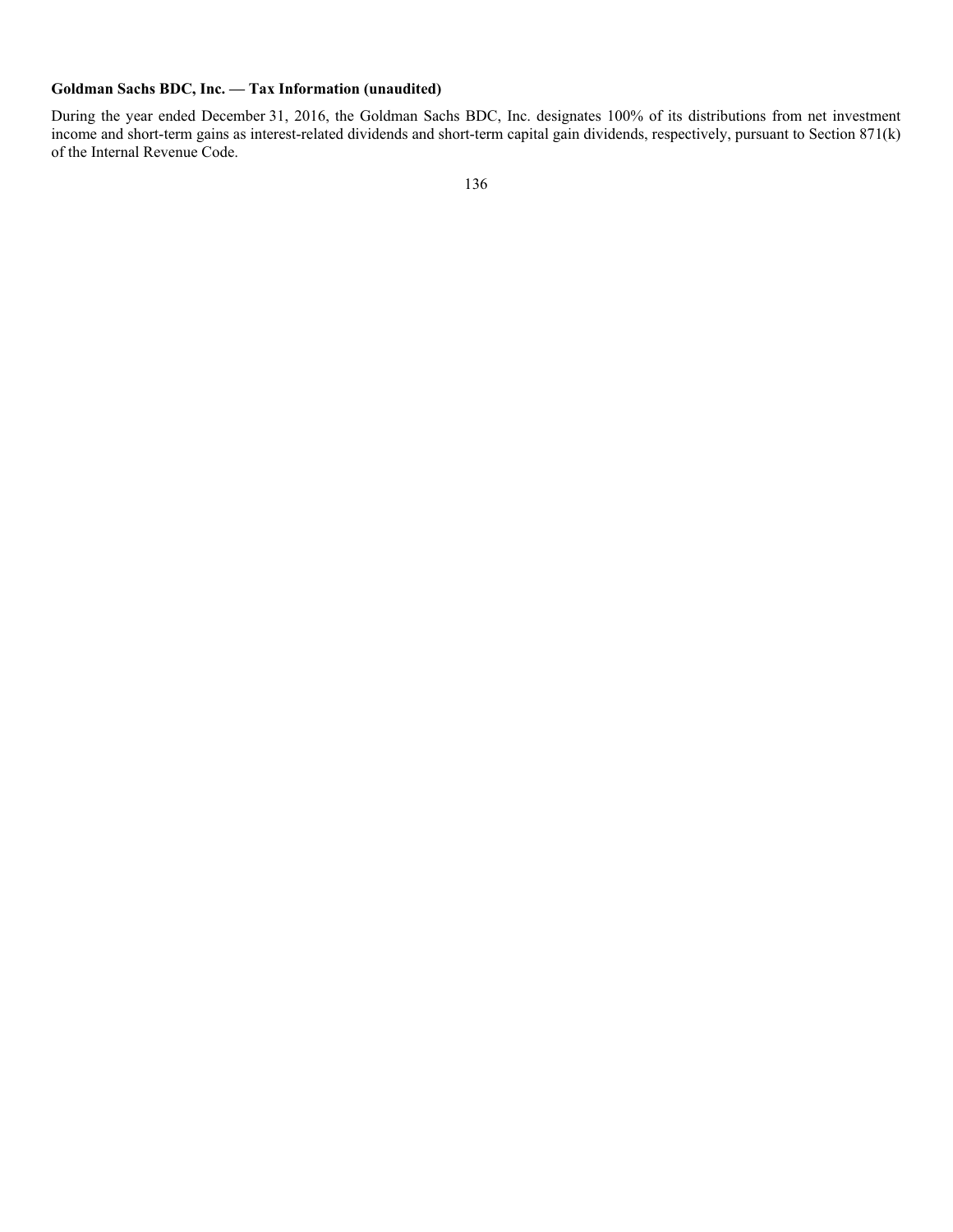# **ITEM 9. CHANGES IN AND DISAGREEMENTS WITH ACCOUNTANTS ON ACCOUNTING AND FINANCIAL DISCLOSURE**

None.

# **ITEM 9A. CONTROLS AND PROCEDURES**

*Evaluation of Disclosure Controls and Procedures.* As of the end of the period covered by this report, our management carried out an evaluation, under the supervision and with the participation of our Chief Executive Officer and Chief Financial Officer, of the effectiveness of the design and operation of our disclosure controls and procedures (as defined in Rule 13a-15(e) under the Exchange Act). Based on that evaluation, our Chief Executive Officer and Chief Financial Officer have concluded that our current disclosure controls and procedures are effective in timely alerting them to material information relating to us that is required to be disclosed by us in the reports we file or submit under the Exchange Act. In designing and evaluating our disclosure controls and procedures, management recognizes that any controls and procedures, no matter how well designed and operated, can provide only reasonable assurance of achieving their objectives, and management necessarily applies its judgment in evaluating the benefits of possible controls and procedures relative to their costs.

*Changes in Internal Control over Financial Reporting.* There have been no changes in our internal control over financial reporting that occurred during our most recently completed fiscal quarter that have materially affected, or are reasonably likely to materially affect, our internal control over financial reporting.

*Management's Report on Internal Control Over Financial Reporting.* Our management is responsible for establishing and maintaining adequate internal control over financial reporting (as defined in Rules 13a-15(f) and 15d-15(f) of the Exchange Act). Under the supervision and with the participation of management, including the Chief Executive Officer and Chief Financial Officer, we conducted an evaluation of the effectiveness of our internal control over financial reporting based on the criteria established in Internal Control—Integrated Framework (2013) issued by the Committee of Sponsoring Organizations of the Treadway Commission (2013 COSO Framework). Based on our evaluation under the framework in Internal Control—Integrated Framework, management concluded that our internal control over financial reporting was effective as of December 31, 2016.

Because of its inherent limitations, internal control over financial reporting may not prevent or detect misstatements. Also, projections of any evaluation of effectiveness to future periods are subject to the risk that controls may become inadequate because of changes in conditions, or that the degree of compliance with the policies or procedures may deteriorate.

# **ITEM 9B. OTHER INFORMATION**

None.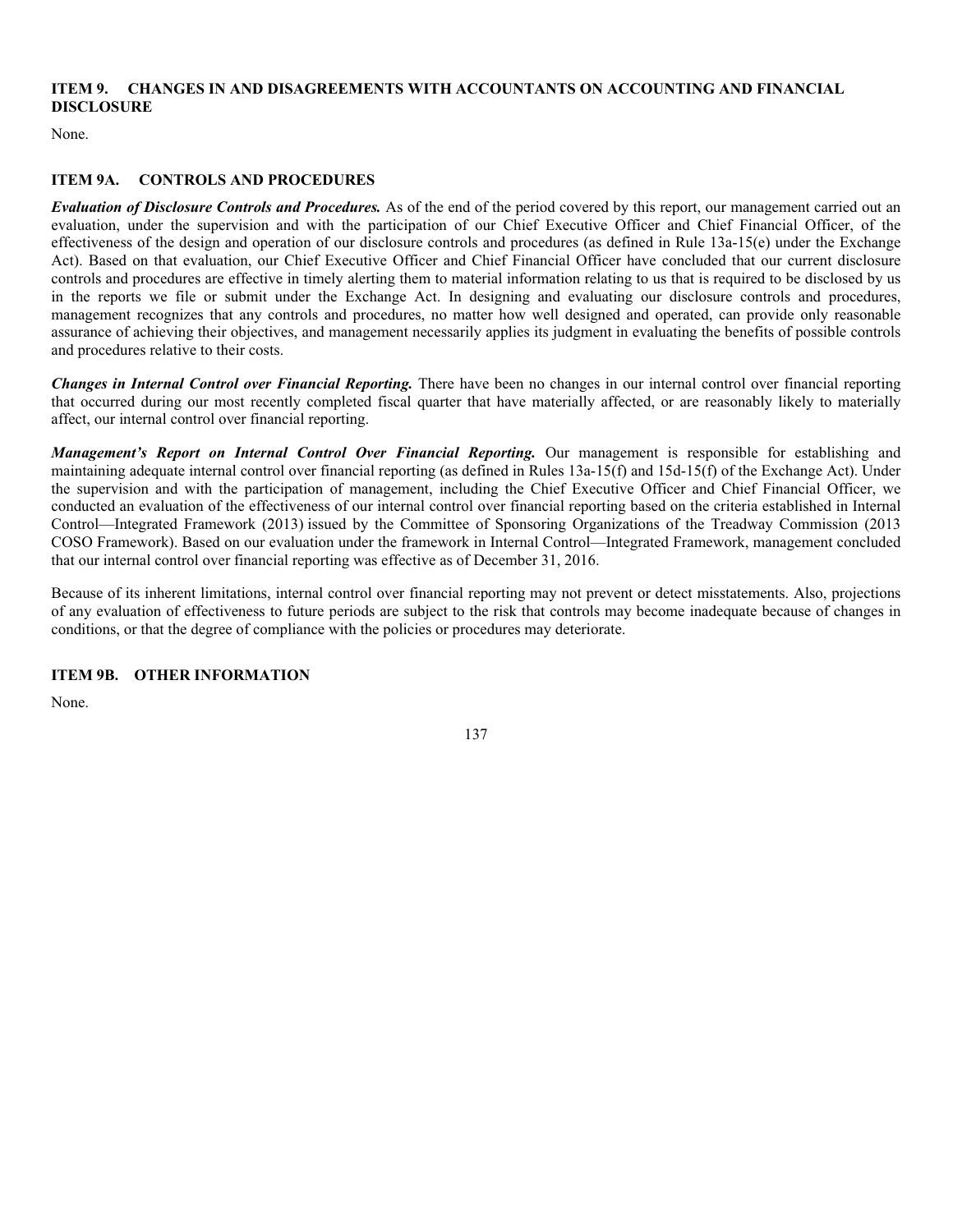# **PART III.**

# **ITEM 10. DIRECTORS, EXECUTIVE OFFICERS AND CORPORATE GOVERNANCE**

The information required by Item 10 is hereby incorporated by reference from our definitive Proxy Statement relating to our 2017 Annual Meeting of Stockholders, to be filed with the SEC within 120 days following the end of our fiscal year.

# **ITEM 11. EXECUTIVE COMPENSATION**

The information required by Item 11 is hereby incorporated by reference from our definitive Proxy Statement relating to our 2017 Annual Meeting of Stockholders, to be filed with the SEC within 120 days following the end of our fiscal year.

# **ITEM 12. SECURITY OWNERSHIP OF CERTAIN BENEFICIAL OWNERS AND MANAGEMENT AND RELATED STOCKHOLDER MATTERS**

The information required by Item 12 is hereby incorporated by reference from our definitive Proxy Statement relating to our 2017 Annual Meeting of Stockholders, to be filed with the SEC within 120 days following the end of our fiscal year.

# **ITEM 13. CERTAIN RELATIONSHIPS AND RELATED TRANSACTIONS, AND DIRECTOR INDEPENDENCE**

The information required by Item 13 is hereby incorporated by reference from our definitive Proxy Statement relating to our 2017 Annual Meeting of Stockholders, to be filed with the SEC within 120 days following the end of our fiscal year.

# **ITEM 14. PRINCIPAL ACCOUNTING FEES AND SERVICES**

The information required by Item 14 is hereby incorporated by reference from our definitive Proxy Statement relating to our 2017 Annual Meeting of Stockholders, to be filed with the SEC within 120 days following the end of our fiscal year.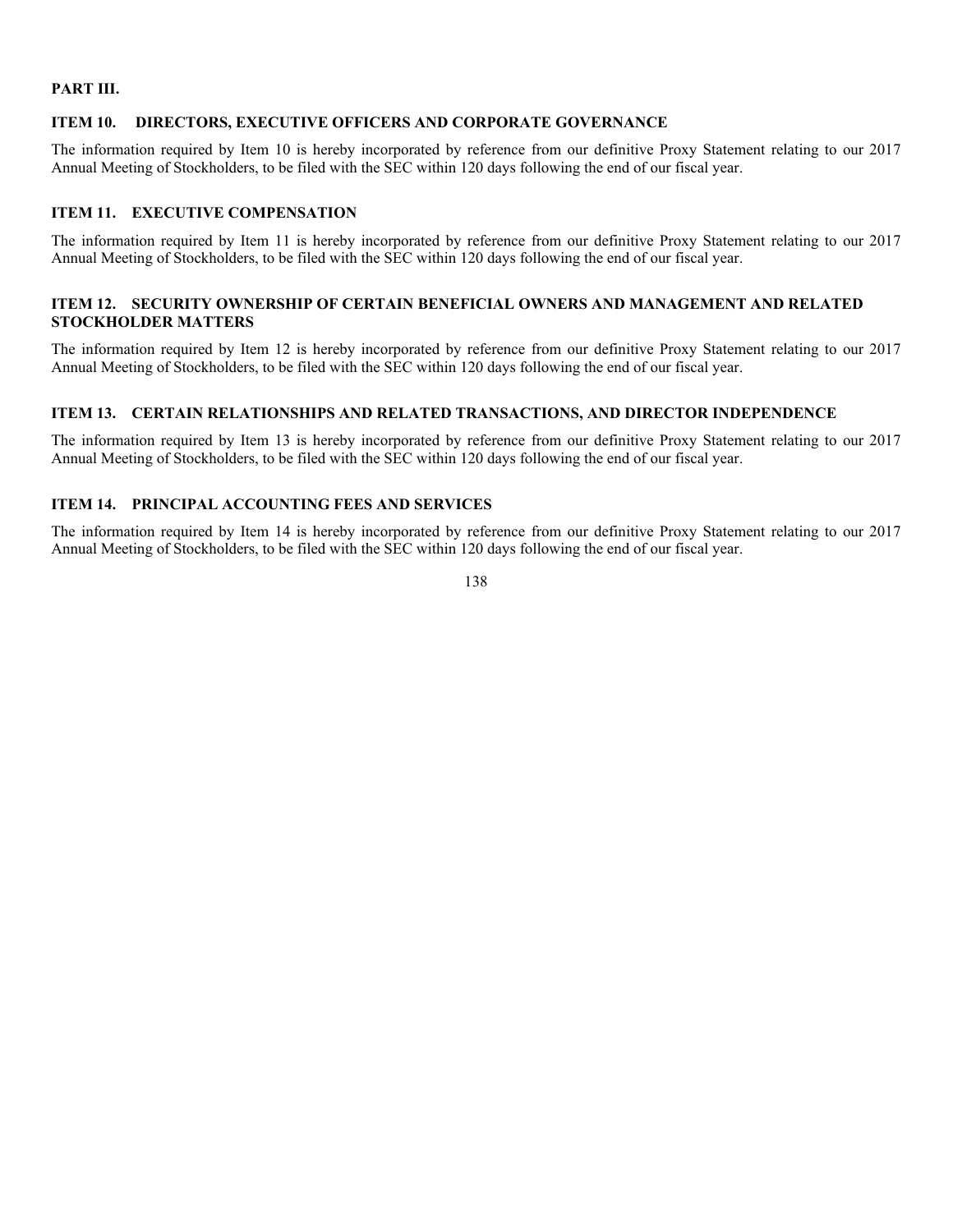# **PART IV.**

# **ITEM 15. EXHIBITS, FINANCIAL STATEMENT SCHEDULES**

The following documents are filed as part of this Annual Report on Form 10-K:

- (1) Financial Statements—Financial statements are included in Item 8. See the Index to the Consolidated Financial Statements on page 93 of this Annual Report on Form 10-K.
- (2) Financial Statement Schedules—None. We have omitted financial statements schedules because they are not required or are not applicable, or the required information is shown in the consolidated financial statements or notes to the consolidated financial statements included in this Annual Report on Form 10-K.
- (3) Exhibits—The following is a list of all exhibits filed as a part of this Annual Report on Form 10-K, including those incorporated by reference.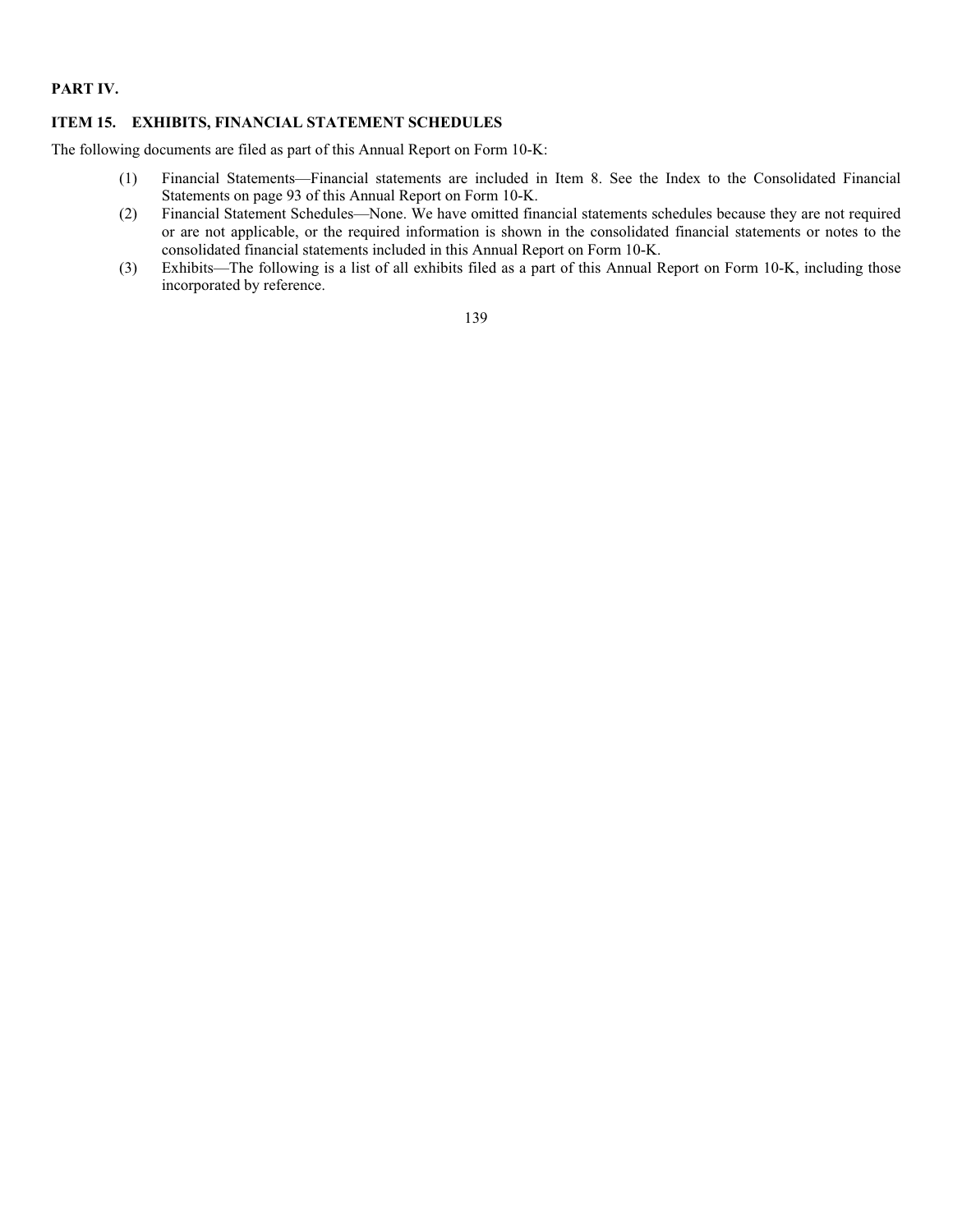| <b>Exhibit No</b> | <b>Description of Exhibits</b>                                                                                                                                                                                                                                                                                                                                                                                            |
|-------------------|---------------------------------------------------------------------------------------------------------------------------------------------------------------------------------------------------------------------------------------------------------------------------------------------------------------------------------------------------------------------------------------------------------------------------|
| 3.1               | Certificate of Incorporation (incorporated by reference to Exhibit (a) to pre-effective Amendment No. 7 to the<br>Company's Registration Statement on Form N-2 (file no. 333-187642), filed on March 3, 2015).                                                                                                                                                                                                            |
| 3.2               | Bylaws (incorporated by reference to Exhibit (a) to pre-effective Amendment No. 7 to the Company's<br>Registration Statement on Form N-2 (file no. 333-187642), filed on March 3, 2015).                                                                                                                                                                                                                                  |
| 4.1               | Indenture, dated October 3, 2016, between Goldman Sachs BDC, Inc. and Wells Fargo Bank, National<br>Association, as Trustee (incorporated by reference to Exhibit 4.1 to the Company's Current Report on Form<br>8-K (file no. 814-00998), filed on October 3, 2016).                                                                                                                                                     |
| 4.2               | Form of 4.50% Convertible Note Due 2022 (incorporated by reference to Exhibit 4.2 to the Company's Current<br>Report on Form 8-K (file no. 814-00998), filed on October 3, 2016).                                                                                                                                                                                                                                         |
| 10.1              | Administration Agreement, dated as of April 1, 2013, between the Company and the Adviser (incorporated by<br>reference to Exhibit $(k)(3)$ to pre-effective Amendment No. 7 to the Company's Registration Statement on<br>Form N-2 (file no. 333-187642), filed on March 3, 2015).                                                                                                                                        |
| 10.2              | Senior Secured Revolving Credit Agreement, dated as of September 19, 2013 among the Company, as<br>Borrower, the Lenders party thereto, and SunTrust Bank, as Administrative Agent (incorporated by reference to<br>Exhibit $(k)(5)$ to pre-effective Amendment No. 8 to the Company's Registration Statement on Form N-2 (file<br>no. 333-187642), filed on March 10, 2015).                                             |
| 10.3              | First Omnibus Amendment to Senior Secured Revolving Credit Agreement and Guarantee and Security<br>Agreement, dated as of October 3, 2014 among the Company, as Borrower, the Lenders party thereto, and<br>SunTrust Bank, as Administrative Agent and as Collateral Agent (incorporated by reference to Exhibit 10.1 to<br>the Company's Quarterly Report on Form 10-Q (file no. 001-35851), filed on May 14, 2015).     |
| 10.4              | Joinder Agreement, dated as of January 16, 2015, by HSBC Bank USA, National Association, as Assuming<br>Lender, in favor of the Company as Borrower, and SunTrust Bank, as administrative agent under the Revolving<br>Credit Facility (incorporated by reference to Exhibit 10.2 to the Company's Quarterly Report on Form 10-Q<br>(file no. 001-35851), filed on May 14, 2015).                                         |
| 10.5              | Joinder Agreement, dated as of March 27, 2015, by CIT Finance LLC, as Assuming Lender, in favor of the<br>Company as Borrower, and Sun Trust Bank, as administrative agent under the Revolving Credit Facility<br>(incorporated by reference to Exhibit 10.3 to the Company's Quarterly Report on Form 10-Q (file no.<br>001-35851), filed on May 14, 2015).                                                              |
| 10.6              | Second Amendment to Senior Secured Revolving Credit Agreement, dated as of November 4, 2015, among<br>Goldman Sachs BDC, Inc., as Borrower, the Lenders party thereto, SunTrust Bank, as Administrative Agent<br>and as Collateral Agent, and, solely with respect to Section 5.9, DDDS BL, LLC (incorporated by reference to<br>Exhibit 10.1 to the Company's Form 8-K (File No. 814-00998), filed on November 5, 2015). |
| 10.7              | Third Amendment to Senior Secured Revolving Credit Agreement, dated as of December 16, 2016, among<br>Goldman Sachs BDC, Inc., as Borrower, the Lenders party thereto, and SunTrust Bank, as Administrative<br>Agent and as Collateral Agent (incorporated by reference to Exhibit 10.1 to the Company's Form 8-K (file no.<br>814-00998), filed on December 21, 2016).                                                   |
| 10.8              | Amended and Restated Investment Management Agreement, dated as of January 1, 2015, between the<br>Sachs Asset Management, L.P. (incorporated<br>and Goldman<br>by reference<br>Company<br>to<br>Exhibit (g) to pre-effective Amendment No. 7 to the Company's Registration Statement on Form $N-2$ (file<br>no. 333-187642), filed on March 3, 2015.)                                                                     |
| 10.9              | Dividend Reinvestment Plan (incorporated by reference to Exhibit (e) to pre-effective Amendment No. 10 to<br>the Company's Registration Statement on Form N-2 (file no. 333-187642), filed on March 17, 2015).                                                                                                                                                                                                            |
| 10.10             | Dividend Reinvestment Plan, amended as of May 2, 2016 (incorporated by reference to Exhibit 10.1 to the<br>Company's quarterly Report on Form 10-Q (file no. 814-00998), filed on May 9, 2016).                                                                                                                                                                                                                           |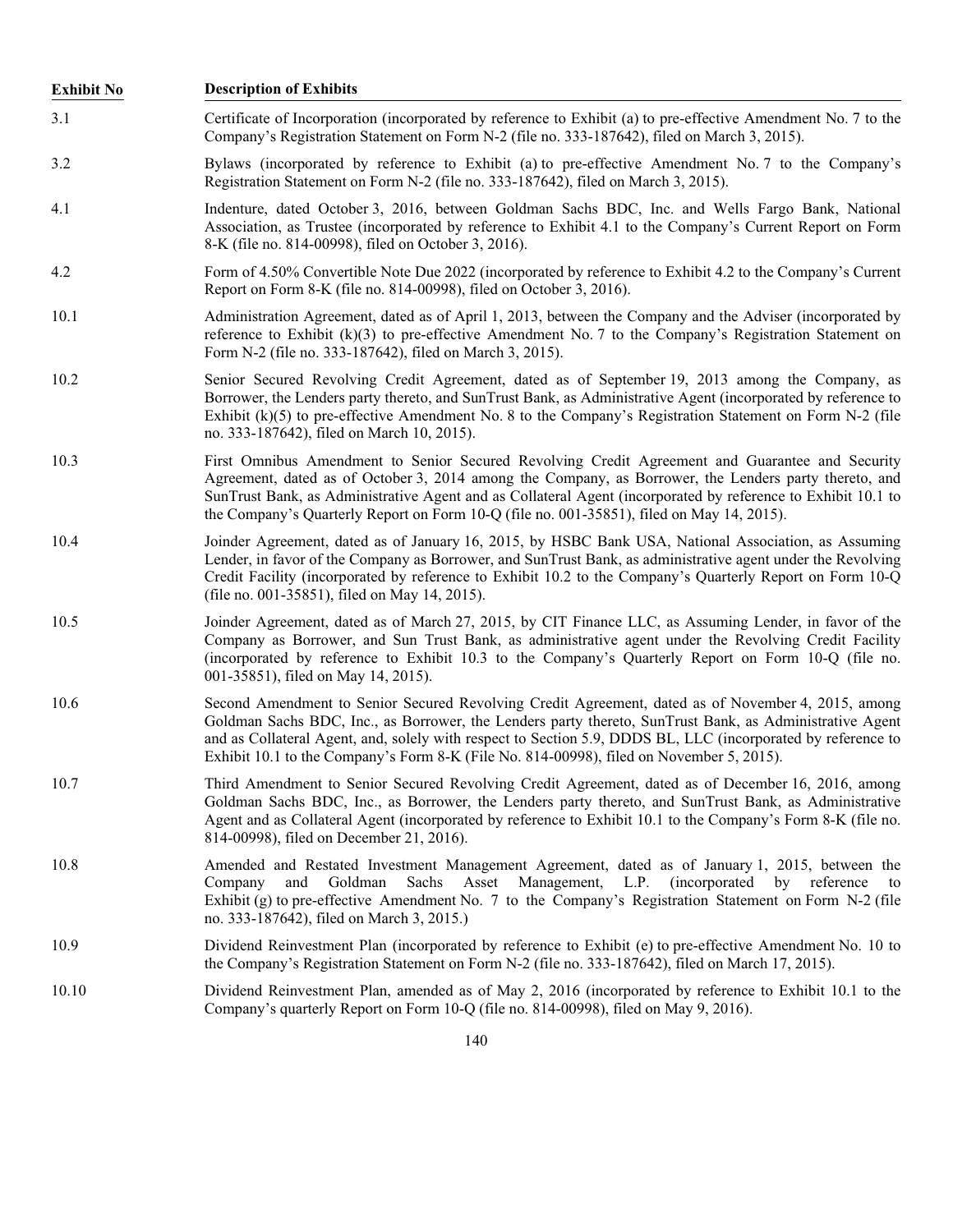| <b>Exhibit No</b> | <b>Description of Exhibits</b>                                                                                                                                                                                                                                                                                                                                                             |
|-------------------|--------------------------------------------------------------------------------------------------------------------------------------------------------------------------------------------------------------------------------------------------------------------------------------------------------------------------------------------------------------------------------------------|
| 10.11             | Dividend Reinvestment Plan, amended as of August 2, 2016 (incorporated by reference to Exhibit 10.2 to the<br>Company's Quarterly Report on Form 10-Q (file no. 814-00998), filed on August 4, 2016).                                                                                                                                                                                      |
| 10.12             | Custody Agreement, dated as of April 1, 2013, between Registrant and State Street Bank and Trust Company<br>(incorporated by reference to Exhibit (j) to pre-effective Amendment No. 8 to the Company's Registration<br>Statement on Form N-2 (file no. 333-187642), filed on March 10, 2015).                                                                                             |
| 10.13             | Senior Credit Fund, LLC Limited Liability Company Agreement, dated as of July 18, 2014, between Goldman<br>Sachs BDC, Inc. and Regents of the University of California (incorporated by reference to Exhibit $(k)(6)$ to<br>pre-effective Amendment No. 7 to the Company's Registration Statement on Form N-2 (file no. 333-187642),<br>filed on March 3, 2015).                           |
| 10.14             | First Amendment to Senior Credit Fund, LLC Limited Liability Company Agreement, dated as of October 1,<br>2014, between Goldman Sachs BDC, Inc. and Regents of the University of California (incorporated by<br>reference to Exhibit $(k)(6)(a)$ to pre-effective Amendment No. 10 to the Company's Registration Statement on<br>Form N-2 (file no. 333-187642), filed on March 17, 2015). |
| 10.15             | Transfer Agency and Service Agreement between the Company and State Street Bank and Trust Company<br>dated as of March 17, 2015 (incorporated by reference to Exhibit 10.5 to the Company's Quarterly Report on<br>Form 10-Q (file no. 001-35851), filed on May 14, 2015).                                                                                                                 |
| 10.16             | Transfer Agency and Services Agreement, effective as of May 2, 2016, by and between the Company,<br>Computershare Inc. and Computershare Trust Company, N.A. (incorporated by reference to Exhibit 10.2 to the<br>to the Company's Quarterly Report on Form 10-Q (file no. 814-00998), filed on May 9, 2016).                                                                              |
| 10.17             | License Agreement, dated as of April 1, 2013, between the Registrant and the Goldman, Sachs & Co.<br>(incorporated by reference to Exhibit $(k)(4)$ to pre-effective Amendment No. 7 to the Company's Registration<br>Statement on Form N-2 (file no. 333-187642), filed on March 3, 2015).                                                                                                |
| 11.1              | Computation of Per Share Earnings (included in the notes to the audited consolidated financial statements<br>contained in this report).                                                                                                                                                                                                                                                    |
| 14.1              | Code of Ethics of the Registrant (incorporated by reference to Exhibit $(r)(1)$ to the Company's Registration<br>Statement on Form N-2 (file no. 333- 214506), filed on November 8, 2016).                                                                                                                                                                                                 |
| 24                | Power of attorney (included on the signature page hereto).                                                                                                                                                                                                                                                                                                                                 |
| 31.1              | Certification of Chief Executive Officer pursuant to Securities Exchange Act Rule 13a-14(a), as adopted<br>pursuant to Section 302 of the Sarbanes-Oxley Act of 2002.                                                                                                                                                                                                                      |
| 31.2              | Certification of Chief Financial Officer pursuant to Securities Exchange Act Rule 13a-14(a), as adopted<br>pursuant to Section 302 of the Sarbanes-Oxley Act of 2002.                                                                                                                                                                                                                      |
| 32.1              | Certification of Chief Executive Officer and Chief Financial Officer pursuant to 18 U.S.C. Section 1350, as<br>adopted pursuant to Section 906 of the Sarbanes-Oxley Act of 2002.                                                                                                                                                                                                          |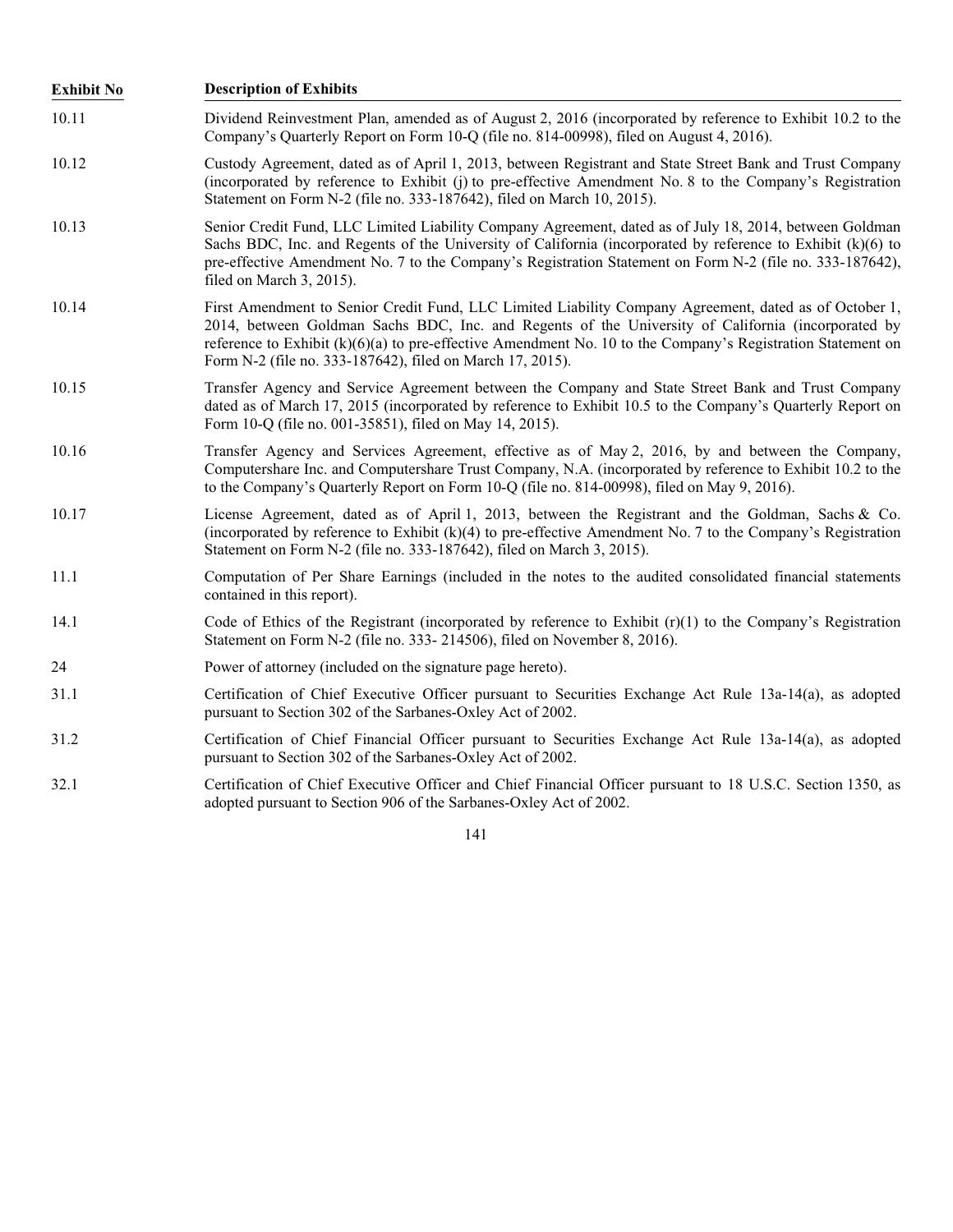#### **SIGNATURES**

Pursuant to the requirements of Section 13 or 15(d) of the Securities Exchange Act of 1934, the registrant has duly caused this report to be signed on its behalf by the undersigned, thereunto duly authorized.

#### Date: February 28, 2017 **GOLDMAN SACHS BDC, INC.**

/s/ Brendan McGovern

Name: Brendan McGovern Title: Chief Executive Officer and President

Each person whose signature appears below constitutes and appoints Brendan McGovern, Jonathan Lamm and Caroline Kraus, and each of them, such person's true and lawful attorney-in-fact and agent, with full power of substitution and revocation, for such person and in such person's name, place and stead, in any and all capacities, to sign one or more Annual Reports on Form 10-K for the fiscal year ended December 31, 2016, and any and all amendments thereto, and to file same with all exhibits thereto, and other documents in connection therewith, with the Securities and Exchange Commission, granting unto said attorneys-in-fact and agents, and each of them, full power and authority to do and perform each and every act and thing requisite and necessary to be done in connection therewith, as fully to all intents and purposes as such person might or could do in person, hereby ratifying and confirming all that said attorneys-in-fact and agents and each of them, or their or his substitute or substitutes, may lawfully do or cause to be done by virtue hereof.

Pursuant to the requirements of the Securities Exchange Act of 1934, this report has been signed below by the following persons on behalf of the registrant and in the capacities indicated on February 28, 2017.

| Signature                                  | <b>Title</b>                                                                                            |
|--------------------------------------------|---------------------------------------------------------------------------------------------------------|
| /s/ Brendan McGovern<br>Brendan McGovern   | Chief Executive Officer and President (Principal Executive Officer)                                     |
| /s/ Jonathan Lamm<br>Jonathan Lamm         | Chief Financial Officer and Treasurer (Principal Financial Officer and<br>Principal Accounting Officer) |
| /s/ Ashok N. Bakhru<br>Ashok N. Bakhru     | Chairman of the Board of Directors                                                                      |
| /s/ Jaime Ardila<br>Jaime Ardila           | Director                                                                                                |
| /s/ Janet F. Clark<br>Janet F. Clark       | Director                                                                                                |
| /s/ Ross J. Kari<br>Ross J. Kari           | Director                                                                                                |
| /s/ Ann B. Lane<br>Ann B. Lane             | Director                                                                                                |
| /s/ Katherine Uniacke<br>Katherine Uniacke | Director                                                                                                |
|                                            | 142                                                                                                     |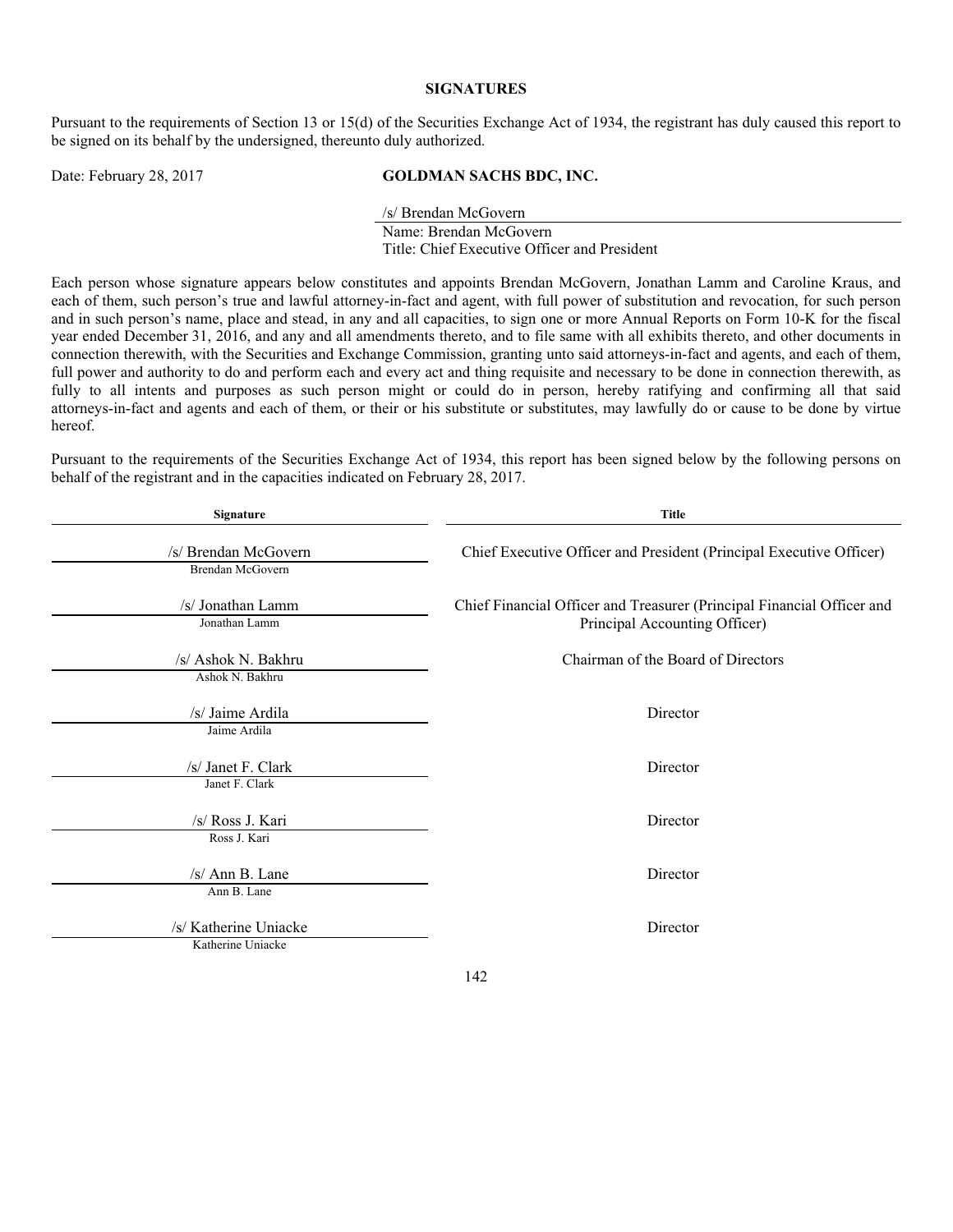## **CERTIFICATION OF CHIEF EXECUTIVE OFFICER UNDER SECTION 302 OF THE SARBANES-OXLEY ACT OF 2002**

I, Brendan McGovern, certify that:

- 1. I have reviewed this Annual Report on Form 10-K of Goldman Sachs BDC, Inc.;
- 2. Based on my knowledge, this report does not contain any untrue statement of a material fact or omit to state a material fact necessary to make the statements made, in light of the circumstances under which such statements were made, not misleading with respect to the period covered by this report;
- 3. Based on my knowledge, the financial statements, and other financial information included in this report, fairly present in all material respects the financial condition, results of operations and cash flows of the registrant as of, and for, the periods presented in this report;
- 4. The registrant's other certifying officer and I are responsible for establishing and maintaining disclosure controls and procedures (as defined in Exchange Act Rules 13a-15(e) and 15d-15(e)) and internal control over financial reporting (as defined in Exchange Act Rules 13a-15(f) and 15d-15(f)) for the registrant and have:
	- (a) Designed such disclosure controls and procedures, or caused such disclosure controls and procedures to be designed under our supervision, to ensure that material information relating to the registrant, including its consolidated subsidiaries, is made known to us by others within those entities, particularly during the period in which this report is being prepared;
	- (b) Designed such internal control over financial reporting, or caused such internal control over financial reporting to be designed under our supervision, to provide reasonable assurance regarding the reliability of financial reporting and the preparation of financial statements for external purposes in accordance with generally accepted accounting principles;
	- (c) Evaluated the effectiveness of the registrant's disclosure controls and procedures and presented in this report our conclusions about the effectiveness of the disclosure controls and procedures, as of the end of the period covered by this report based on such evaluation; and
	- (d) Disclosed in this report any change in the registrant's internal control over financial reporting that occurred during the registrant's most recent fiscal quarter (the registrant's fourth fiscal quarter in the case of an annual report) that has materially affected, or is reasonably likely to materially affect, the registrant's internal control over financial reporting; and
- 5. The registrant's other certifying officer and I have disclosed, based on our most recent evaluation of internal control over financial reporting, to the registrant's auditors and the audit committee of the registrant's board of directors (or persons performing the equivalent functions):
	- (a) All significant deficiencies and material weaknesses in the design or operation of internal control over financial reporting which are reasonably likely to adversely affect the registrant's ability to record, process, summarize and report financial information; and
	- (b) Any fraud, whether or not material, that involves management or other employees who have a significant role in the registrant's internal control over financial reporting.

Date: February 28, 2017

/s/ Brendan McGovern Brendan McGovern Chief Executive Officer (Principal Executive Officer)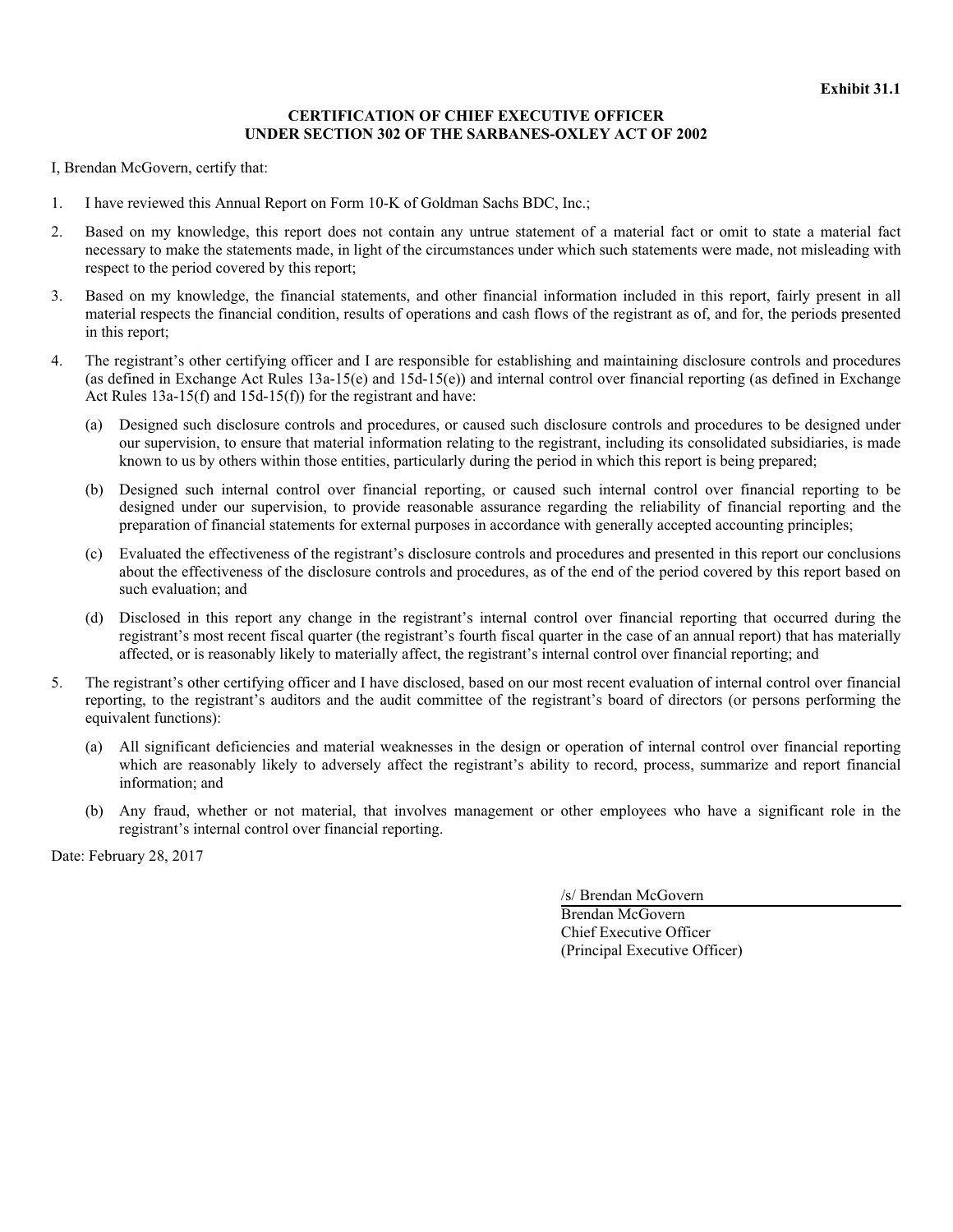## **CERTIFICATION OF CHIEF FINANCIAL OFFICER UNDER SECTION 302 OF THE SARBANES-OXLEY ACT OF 2002**

I, Jonathan Lamm, certify that:

- 1. I have reviewed this Annual Report on Form 10-K of Goldman Sachs BDC, Inc.;
- 2. Based on my knowledge, this report does not contain any untrue statement of a material fact or omit to state a material fact necessary to make the statements made, in light of the circumstances under which such statements were made, not misleading with respect to the period covered by this report;
- 3. Based on my knowledge, the financial statements, and other financial information included in this report, fairly present in all material respects the financial condition, results of operations and cash flows of the registrant as of, and for, the periods presented in this report;
- 4. The registrant's other certifying officer and I are responsible for establishing and maintaining disclosure controls and procedures (as defined in Exchange Act Rules 13a-15(e) and 15d-15(e)) and internal control over financial reporting (as defined in Exchange Act Rules 13a-15(f) and 15d-15(f)) for the registrant and have:
	- (a) Designed such disclosure controls and procedures, or caused such disclosure controls and procedures to be designed under our supervision, to ensure that material information relating to the registrant, including its consolidated subsidiaries, is made known to us by others within those entities, particularly during the period in which this report is being prepared;
	- (b) Designed such internal control over financial reporting, or caused such internal control over financial reporting to be designed under our supervision, to provide reasonable assurance regarding the reliability of financial reporting and the preparation of financial statements for external purposes in accordance with generally accepted accounting principles;
	- (c) Evaluated the effectiveness of the registrant's disclosure controls and procedures and presented in this report our conclusions about the effectiveness of the disclosure controls and procedures, as of the end of the period covered by this report based on such evaluation; and
	- (d) Disclosed in this report any change in the registrant's internal control over financial reporting that occurred during the registrant's most recent fiscal quarter (the registrant's fourth fiscal quarter in the case of an annual report) that has materially affected, or is reasonably likely to materially affect, the registrant's internal control over financial reporting; and
- 5. The registrant's other certifying officer and I have disclosed, based on our most recent evaluation of internal control over financial reporting, to the registrant's auditors and the audit committee of the registrant's board of directors (or persons performing the equivalent functions):
	- (a) All significant deficiencies and material weaknesses in the design or operation of internal control over financial reporting which are reasonably likely to adversely affect the registrant's ability to record, process, summarize and report financial information; and
	- (b) Any fraud, whether or not material, that involves management or other employees who have a significant role in the registrant's internal control over financial reporting.

Date: February 28, 2017

/s/ Jonathan Lamm

Jonathan Lamm Chief Financial Officer (Principal Financial Officer)